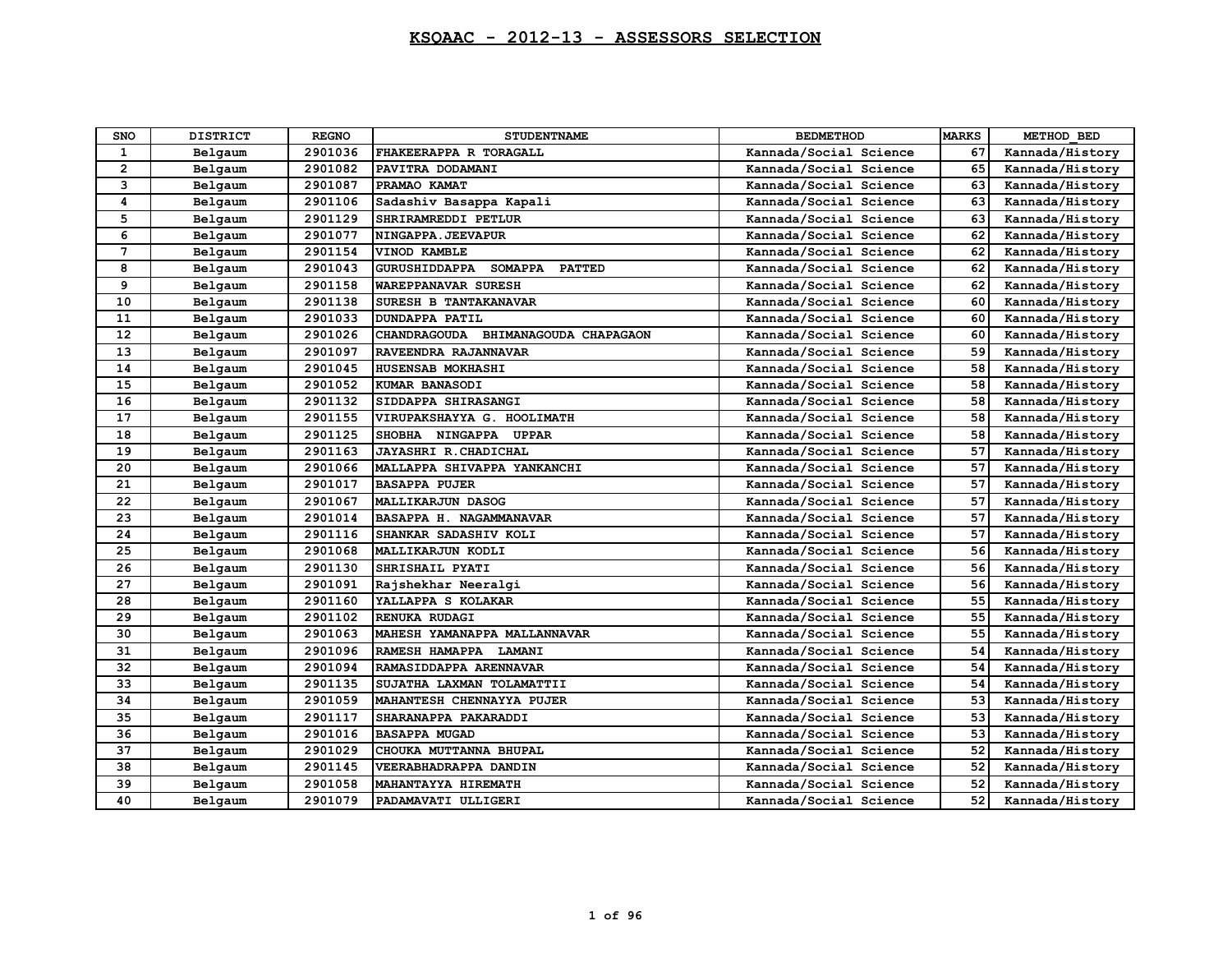| <b>SNO</b> | <b>DISTRICT</b> | <b>REGNO</b> | <b>STUDENTNAME</b>                  | <b>BEDMETHOD</b>       | <b>MARKS</b> | METHOD BED      |
|------------|-----------------|--------------|-------------------------------------|------------------------|--------------|-----------------|
| 41         | Belgaum         | 2901075      | NAGARAJ SADASHIVA PUJAR             | Kannada/Social Science | 51           | Kannada/History |
| 42         | Belgaum         | 2901083      | PRABHAKARAYYA HIREMATH              | Kannada/Social Science | 51           | Kannada/History |
| 43         | Belgaum         | 2901118      | SHASHIREKHA N. UPPAR                | Kannada/Social Science | 51           | Kannada/History |
| 44         | Belgaum         | 2901081      | PATREPPA BASAPPA KOPPAD             | Kannada/Social Science | 50           | Kannada/History |
| 45         | Belgaum         | 2901018      | <b>BASAVARAJ BHATTI</b>             | Kannada/Social Science | 50           | Kannada/History |
| 46         | Belgaum         | 2901080      | PAKKAPPA KARAKI                     | Kannada/Social Science | 49           | Kannada/History |
| 47         | Belgaum         | 2901073      | MANJUNATH SHILEDAR                  | Kannada/Social Science | 49           | Kannada/History |
| 48         | Belgaum         | 2901093      | Ramachandra Madar                   | Kannada/Social Science | 49           | Kannada/History |
| 49         | Belgaum         | 2901064      | <b>MAKTUMHUSEEN NADAF</b>           | Kannada/Social Science | 49           | Kannada/History |
| 50         | Belgaum         | 2901128      | SHRIDEVI SUBHAS JIGAJINNI           | Kannada/Social Science | 49           | Kannada/History |
| 51         | Belgaum         | 2901127      | SHRIDEVI KURUBAR                    | Kannada/Social Science | 48           | Kannada/History |
| 52         | Belgaum         | 2901030      | DAYANAND BETAGERI                   | Kannada/Social Science | 48           | Kannada/History |
| 53         | Belgaum         | 2901035      | FAKIRAPPA H LINGAMETRI              | Kannada/Social Science | 48           | Kannada/History |
| 54         | Belgaum         | 2901050      | KAMALAVVA BHAJANTRI                 | Kannada/Social Science | 47           | Kannada/History |
| 55         | Belgaum         | 2901024      | <b>BHARATI DANDIN</b>               | Kannada/Social Science | 47           | Kannada/History |
| 56         | Belgaum         | 2901137      | SUNITA CHULAKIMATH                  | Kannada/Social Science | 47           | Kannada/History |
| 57         | Belgaum         | 2901006      | APPAYYA C. KADROLLI                 | Kannada/Social Science | 46           | Kannada/History |
| 58         | Belgaum         | 2901122      | SHIVAKUMAR TALAWAR                  | Kannada/Social Science | 45           | Kannada/History |
| 59         | Belgaum         | 2901041      | GOVINADAPPA KANVI                   | Kannada/Social Science | 45           | Kannada/History |
| 60         | Belgaum         | 2901108      | SANGANAGOUDA BHEEMANAGOUDA SHINDOGI | Kannada/Social Science | 44           | Kannada/History |
| 61         | Belgaum         | 2901100      | RAYAPPA SHIDDAPPA PUJERI            | Kannada/Social Science | 44           | Kannada/History |
| 62         | Belgaum         | 2901159      | YALLAPPA L TALAWAR                  | Kannada/Social Science | 44           | Kannada/History |
| 63         | Belgaum         | 2901126      | SHREESHAIL SOLLAPUR                 | Kannada/Social Science | 43           | Kannada/History |
| 64         | Belgaum         | 2901143      | ULAVESH N HALEMANI                  | Kannada/Social Science | 42           | Kannada/History |
| 65         | Belgaum         | 2901072      | MANJUNATH MARUTI KALAPATRI          | Kannada/Social Science | 42           | Kannada/History |
| 66         | Belgaum         | 2901119      | SHEKH BIBIHAJARA                    | Kannada/Social Science | 42           | Kannada/History |
| 67         | Belgaum         | 2901131      | SIDDAPPA HARIJAN                    | Kannada/Social Science | 42           | Kannada/History |
| 68         | Belgaum         | 2901101      | RENUKA GIRIJANNAVAR                 | Kannada/Social Science | 41           | Kannada/History |
| 69         | Belgaum         | 2901025      | <b>BHIMAPPA MULAKUR</b>             | Kannada/Social Science | 41           | Kannada/History |
| 70         | Belgaum         | 2901142      | SUVARNA MALLAPPA HADAPAD            | Kannada/Social Science | 40           | Kannada/History |
| 71         | Belgaum         | 2901109      | SANGAVVA MOOGABASAV                 | Kannada/Social Science | 39           | Kannada/History |
| 72         | Belgaum         | 2901008      | <b>ARJUN BALAGAPPANAVAR</b>         | Kannada/Social Science | 39           | Kannada/History |
| 73         | Belgaum         | 2901055      | LAXMAN M NAIK                       | Kannada/Social Science | 38           | Kannada/History |
| 74         | Belgaum         | 2901048      | JAYASHRI P SHIGIHALLI               | Kannada/Social Science | 38           | Kannada/History |
| 75         | Belgaum         | 2901140      | SURESH SIDDAPPA BAJANTRI            | Kannada/Social Science | 37           | Kannada/History |
| 76         | Belgaum         | 2901095      | RAMESH BHADRAKALI                   | Kannada/Social Science | 35           | Kannada/History |
| 77         | Belgaum         | 2901038      | <b>GEETA HARIJAN</b>                | Kannada/Social Science | 34           | Kannada/History |
| 78         | Belgaum         | 2901021      | BASAVARAJ OBALEPPA TALAWAR          | Kannada/Social Science | 32           | Kannada/History |
| 79         | Belgaum         | 2901009      | <b>ASHA MANGULI</b>                 | Kannada/Social Science | 32           | Kannada/History |
| 80         | Belgaum         | 2901107      | SADASHIV MALLAPPA MAGADUM           | Kannada/Social Science | 30           | Kannada/History |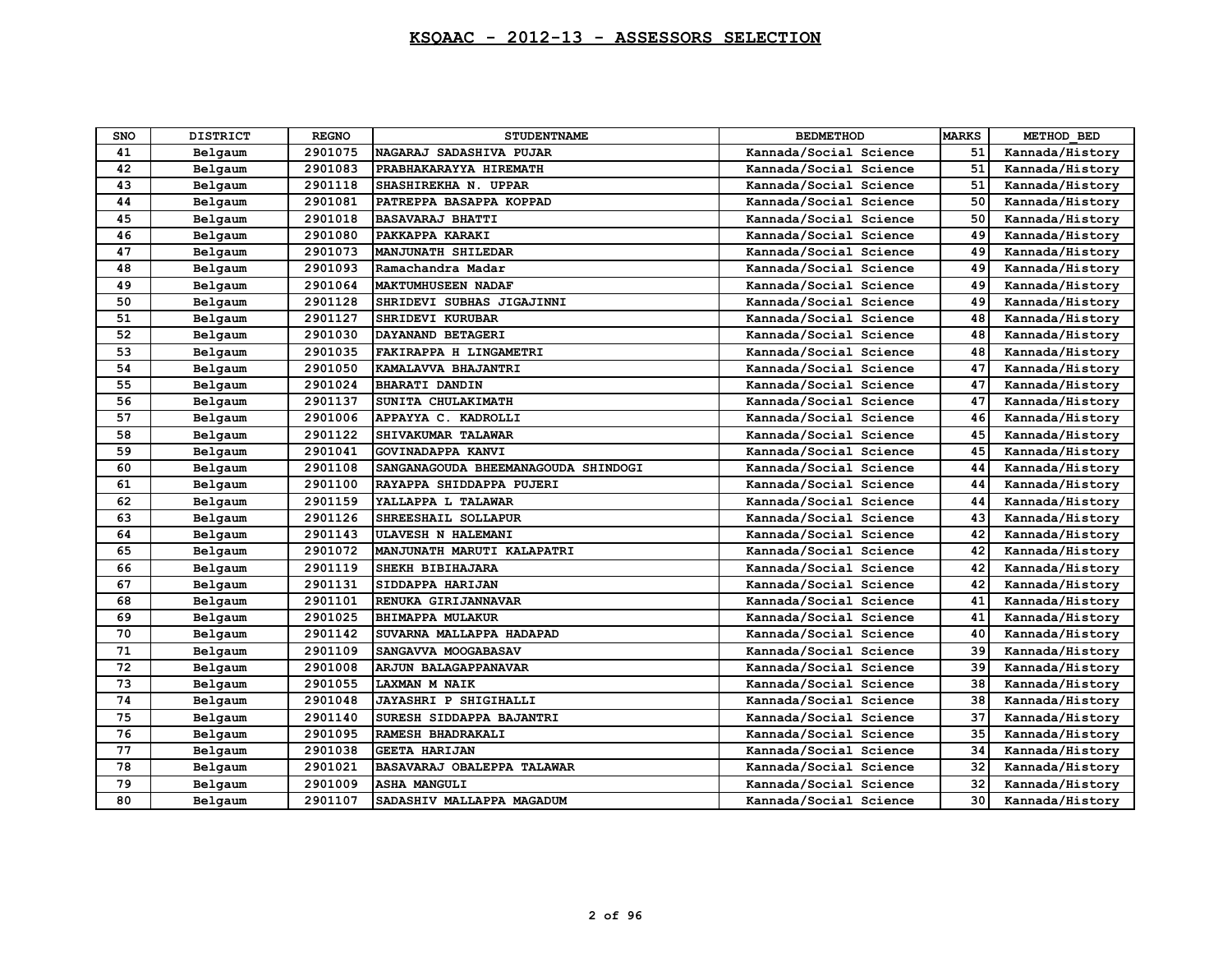| <b>SNO</b> | <b>DISTRICT</b> | <b>REGNO</b> | <b>STUDENTNAME</b>                                        | <b>BEDMETHOD</b>           | <b>MARKS</b> | METHOD BED      |
|------------|-----------------|--------------|-----------------------------------------------------------|----------------------------|--------------|-----------------|
| 81         | Belgaum         | 2901002      | <b>AFREEN</b><br><b>MOHAMMED HUSEN</b><br><b>SAUDAGAR</b> | Kannada/Social Science     | 29           | Kannada/History |
| 82         | Belgaum         | 2901156      | VISHWANATH ICHALAKARANJI                                  | English-Biological Science | 59           | English/History |
| 83         | Belgaum         | 2901121      | SHIVAKUMAR MALLIKARJUN MATHAD                             | English-Biological Science | 45           | English/Biology |
| 84         | Belgaum         | 2901053      | KUMAR VAGGAR                                              | English-Biological Science | 44           | English/Biology |
| 85         | Belgaum         | 2901149      | VIJAYAKUMAR RAMRAO LALAGE                                 | English-Biological Science | 43           | English/Biology |
| 86         | Belgaum         | 2901015      | <b>BASAPPA KARADIGUDDA</b>                                | English-Biological Science | 39           | English/Biology |
| 87         | Belgaum         | 2901153      | VINAYAK MALLIKARJUN AGASIMANI                             | English-Biological Science | 38           | English/Biology |
| 88         | Belgaum         | 2901078      | NITYANAND ARJUN KHATAGAR                                  | English-Biological Science | 36           | English/Biology |
| 89         | Belgaum         | 2901086      | PRAKASH KAMMAR                                            | English-Biological Science | 36           | English/Biology |
| 90         | Belgaum         | 2901111      | Santosh. G. Muder                                         | Maths-Physical Science     | 55           | Maths/Physics   |
| 91         | Belgaum         | 2901103      | RIYAZAHAMED JARIKAL                                       | Maths-Physical Science     | 47           | Maths/Physics   |
| 92         | Belgaum         | 2901120      | <b>SHIVAGOUDA BHANGI</b>                                  | Maths-Physical Science     | 41           | Maths/Physics   |
| 93         | Belgaum         | 2901162      | AnithaH Kumbar                                            | Maths-Physical Science     | 41           | Maths/Physics   |
| 94         | Belgaum         | 2901056      | LAXMI NAGAGAPPA ABBAYI                                    | Maths-Physical Science     | 38           | Maths/Physics   |
| 95         | Belgaum         | 2901146      | <b>VEERESH N KULKARNI</b>                                 | Maths-Physical Science     | 31           | Maths/Physics   |
| 96         | Bagalkot        | 2902034      | <b>BASAVARAJ NYAMAGOUD</b>                                | Kannada/Social Science     | 68           | Kannada/History |
| 97         | Bagalkot        | 2902282      | YALLAPPA, S. CHANDAPPANAVAR                               | Kannada/Social Science     | 66           | Kannada/History |
| 98         | Bagalkot        | 2902272      | Vijayalaxmi Mahadevappa Tirki                             | Kannada/Social Science     | 66           | Kannada/History |
| 99         | Bagalkot        | 2902066      | GEETADEVI BIJJAL                                          | Kannada/Social Science     | 66           | Kannada/History |
| 100        | Bagalkot        | 2902296      | MAHESH.S.KUMBAR                                           | Kannada/Social Science     | 65           | Kannada/History |
| 101        | Bagalkot        | 2902288      | SHIVALING. P. KURENNAVAR.                                 | Kannada/Social Science     | 65           | Kannada/History |
| 102        | Bagalkot        | 2902233      | SHIVAKUMAR D BASARAKOD                                    | Kannada/Social Science     | 65           | Kannada/History |
| 103        | Bagalkot        | 2902041      | CHANDRAKANT JAINAPUR                                      | Kannada/Social Science     | 63           | Kannada/History |
| 104        | Bagalkot        | 2902231      | <b>SHILPA BHASME</b>                                      | Kannada/Social Science     | 63           | Kannada/History |
| 105        | Bagalkot        | 2902295      | PARASAPPA.Y. SANGAMADA                                    | Kannada/Social Science     | 63           | Kannada/History |
| 106        | Bagalkot        | 2902294      | ANAND.V.CHANDARAGI.                                       | Kannada/Social Science     | 63           | Kannada/History |
| 107        | Bagalkot        | 2902293      | MAHANTESH.M.ANGADI                                        | Kannada/Social Science     | 63           | Kannada/History |
| 108        | Bagalkot        | 2902057      | <b>GANGADHAR</b>                                          | Kannada/Social Science     | 62           | Kannada/History |
| 109        | Bagalkot        | 2902176      | RAJASHEKHARAGOUDA PATIL                                   | Kannada/Social Science     | 62           | Kannada/History |
| 110        | Bagalkot        | 2902049      | Chinnappa Belagal                                         | Kannada/Social Science     | 62           | Kannada/History |
| 111        | Bagalkot        | 2902207      | <b>SANTAPPA</b>                                           | Kannada/Social Science     | 61           | Kannada/History |
| 112        | Bagalkot        | 2902211      | <b>SARASWATI</b>                                          | Kannada/Social Science     | 61           | Kannada/History |
| 113        | Bagalkot        | 2902053      | DEEPAK T BAJANTRI                                         | Kannada/Social Science     | 61           | Kannada/History |
| 114        | Bagalkot        | 2902048      | CHIDANAND GIRISAGAR                                       | Kannada/Social Science     | 61           | Kannada/History |
| 115        | Bagalkot        | 2902287      | SHRINIVAS . T. KATTI.                                     | Kannada/Social Science     | 60           | Kannada/History |
| 116        | Bagalkot        | 2902144      | MURTUJASHEB HUSENASHEB SANGAM                             | Kannada/Social Science     | 60           | Kannada/History |
| 117        | Bagalkot        | 2902058      | GANGANAGOUDA GOUDAR                                       | Kannada/Social Science     | 60           | Kannada/History |
| 118        | Bagalkot        | 2902139      | MARUTI BABALESHWAR                                        | Kannada/Social Science     | 60           | Kannada/History |
| 119        | Bagalkot        | 2902094      | <b>JAYADEVI GOUDAR</b>                                    | Kannada/Social Science     | 60           | Kannada/History |
| 120        | Bagalkot        | 2902275      | <b>VIVEKANAND NANDESH</b>                                 | Kannada/Social Science     | 60           | Kannada/History |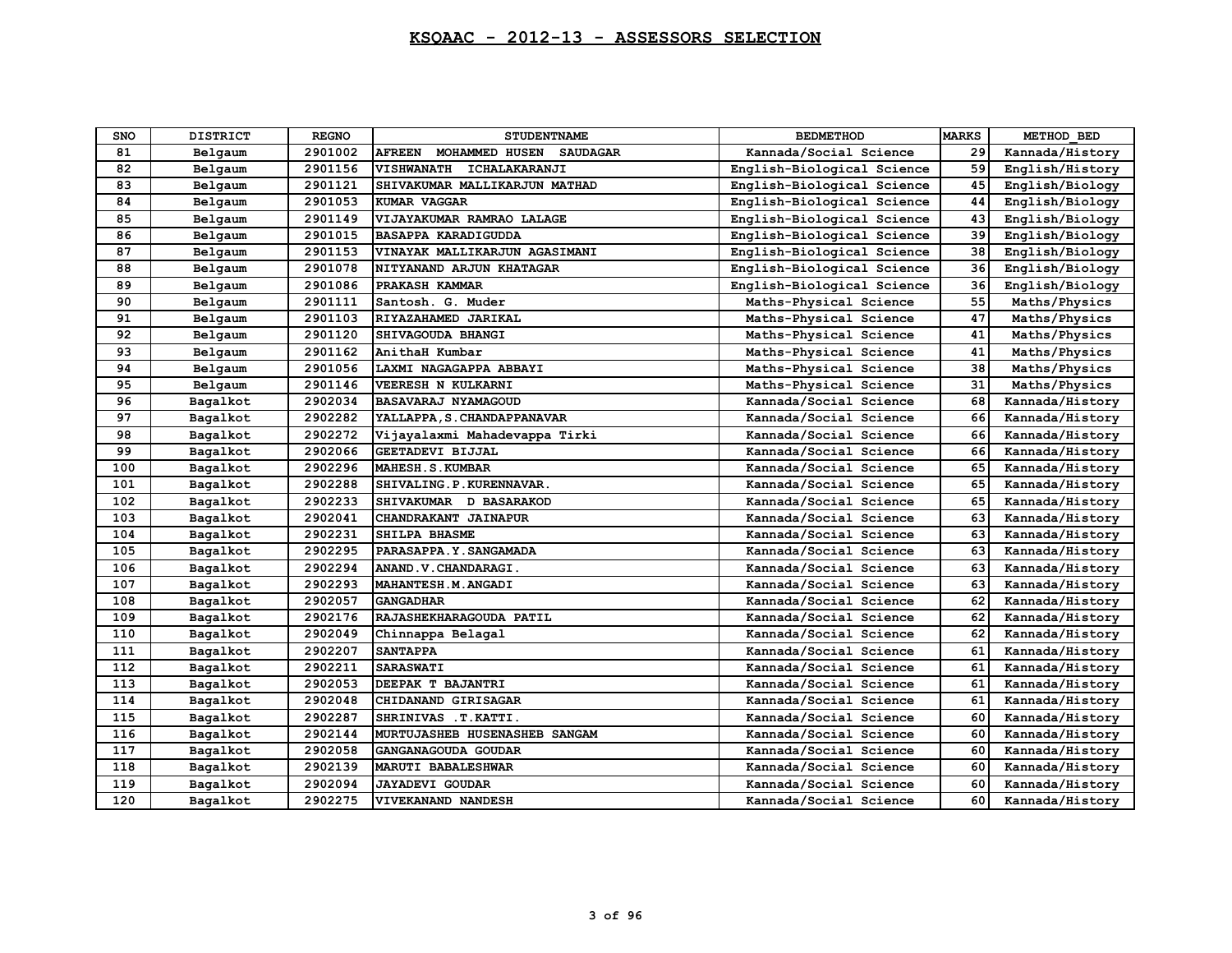| SNO | <b>DISTRICT</b> | <b>REGNO</b> | <b>STUDENTNAME</b>               | <b>BEDMETHOD</b>       | <b>MARKS</b> | METHOD BED      |
|-----|-----------------|--------------|----------------------------------|------------------------|--------------|-----------------|
| 121 | Bagalkot        | 2902245      | SHRIDEVI GORKAL                  | Kannada/Social Science | 59           | Kannada/History |
| 122 | Bagalkot        | 2902259      | <b>UMA KALE</b>                  | Kannada/Social Science | 59           | Kannada/History |
| 123 | Bagalkot        | 2902238      | SHIVANANDA HUGAR                 | Kannada/Social Science | 59           | Kannada/History |
| 124 | Bagalkot        | 2902061      | Gayatri Kalyani                  | Kannada/Social Science | 59           | Kannada/History |
| 125 | Bagalkot        | 2902225      | <b>SHARANABASAPPA</b>            | Kannada/Social Science | 59           | Kannada/History |
| 126 | Bagalkot        | 2902270      | VIDDYVATI M CHINIWALAR           | Kannada/Social Science | 58           | Kannada/History |
| 127 | Bagalkot        | 2902125      | <b>MANJULA KANAPUR</b>           | Kannada/Social Science | 58           | Kannada/History |
| 128 | Bagalkot        | 2902075      | HANAMANT BHAJANTRI               | Kannada/Social Science | 58           | Kannada/History |
| 129 | Bagalkot        | 2902147      | MUTTAPPA MAGI                    | Kannada/Social Science | 58           | Kannada/History |
| 130 | Bagalkot        | 2902167      | PRASHANT AMMANAGI                | Kannada/Social Science | 58           | Kannada/History |
| 131 | Bagalkot        | 2902121      | MALLESHAPPA HUNASIMARAD          | Kannada/Social Science | 57           | Kannada/History |
| 132 | Bagalkot        | 2902080      | HANUMAPPA KAKHANDAKI             | Kannada/Social Science | 57           | Kannada/History |
| 133 | Bagalkot        | 2902116      | MAHANTESH V HIREMATH             | Kannada/Social Science | 57           | Kannada/History |
| 134 | Bagalkot        | 2902039      | <b>BHIMAPPA TEGGI</b>            | Kannada/Social Science | 57           | Kannada/History |
| 135 | Bagalkot        | 2902289      | PARASAPPA.S.JAGGAL.              | Kannada/Social Science | 57           | Kannada/History |
| 136 | Bagalkot        | 2902244      | SHREESHAIL BENNUR                | Kannada/Social Science | 56           | Kannada/History |
| 137 | Bagalkot        | 2902163      | PEERSAHEB NADAF                  | Kannada/Social Science | 56           | Kannada/History |
| 138 | Bagalkot        | 2902013      | ARIF TERADAL                     | Kannada/Social Science | 56           | Kannada/History |
| 139 | Bagalkot        | 2902062      | GAYATRI KOCHI                    | Kannada/Social Science | 56           | Kannada/History |
| 140 | Bagalkot        | 2902143      | MURTUJASAB DAVALASAB MULLA       | Kannada/Social Science | 56           | Kannada/History |
| 141 | Bagalkot        | 2902008      | AMITARJ BHOJARAJ KOTANAKAR       | Kannada/Social Science | 56           | Kannada/History |
| 142 | Bagalkot        | 2902153      | NEELAVVA KAVADIMATTI             | Kannada/Social Science | 56           | Kannada/History |
| 143 | Bagalkot        | 2902276      | YALLAPPA ASANGEPPA<br>AMBIGER    | Kannada/Social Science | 55           | Kannada/History |
| 144 | Bagalkot        | 2902085      | <b>HUSHENBASHA KAKANUR</b>       | Kannada/Social Science | 55           | Kannada/History |
| 145 | Bagalkot        | 2902076      | HANAMANT GULAGALJAMBAGI          | Kannada/Social Science | 55           | Kannada/History |
| 146 | Bagalkot        | 2902230      | SHIDDAPPA PUJARI                 | Kannada/Social Science | 55           | Kannada/History |
| 147 | Bagalkot        | 2902223      | SHANKRAPPA D KALASA              | Kannada/Social Science | 55           | Kannada/History |
| 148 | Bagalkot        | 2902129      | MANJUNATH B HIREMATH             | Kannada/Social Science | 55           | Kannada/History |
| 149 | Bagalkot        | 2902043      | CHANDRASHAKHARAYYA PUJARI        | Kannada/Social Science | 55           | Kannada/History |
| 150 | Bagalkot        | 2902134      | MANJUNATH MALLAPPA MANKANI       | Kannada/Social Science | 54           | Kannada/History |
| 151 | Bagalkot        | 2902113      | MAHANINGESWAR DHARIYAPPA ARAKERI | Kannada/Social Science | 54           | Kannada/History |
| 152 | Bagalkot        | 2902221      | SHAMASUNDAR KORAWAR              | Kannada/Social Science | 54           | Kannada/History |
| 153 | Bagalkot        | 2902264      | <b>VAHIDABEGUM MANTUR</b>        | Kannada/Social Science | 54           | Kannada/History |
| 154 | Bagalkot        | 2902029      | <b>BASAVARAJ KATTIMANI</b>       | Kannada/Social Science | 54           | Kannada/History |
| 155 | Bagalkot        | 2902006      | AMARESH BEVINAMATTI              | Kannada/Social Science | 53           | Kannada/History |
| 156 | Bagalkot        | 2902079      | HANAMANT WALIKAR                 | Kannada/Social Science | 53           | Kannada/History |
| 157 | Bagalkot        | 2902073      | GURUPADAPPA HIPPARAGI            | Kannada/Social Science | 53           | Kannada/History |
| 158 | Bagalkot        | 2902248      | SIDDAYYA LAKSHMAYYA VIBHOOTI     | Kannada/Social Science | 53           | Kannada/History |
| 159 | Bagalkot        | 2902028      | <b>BASAVARAJ</b>                 | Kannada/Social Science | 53           | Kannada/History |
| 160 | Bagalkot        | 2902001      | GURUNATH . BASAPPA . DOREGOL     | Kannada/Social Science | 53           | Kannada/History |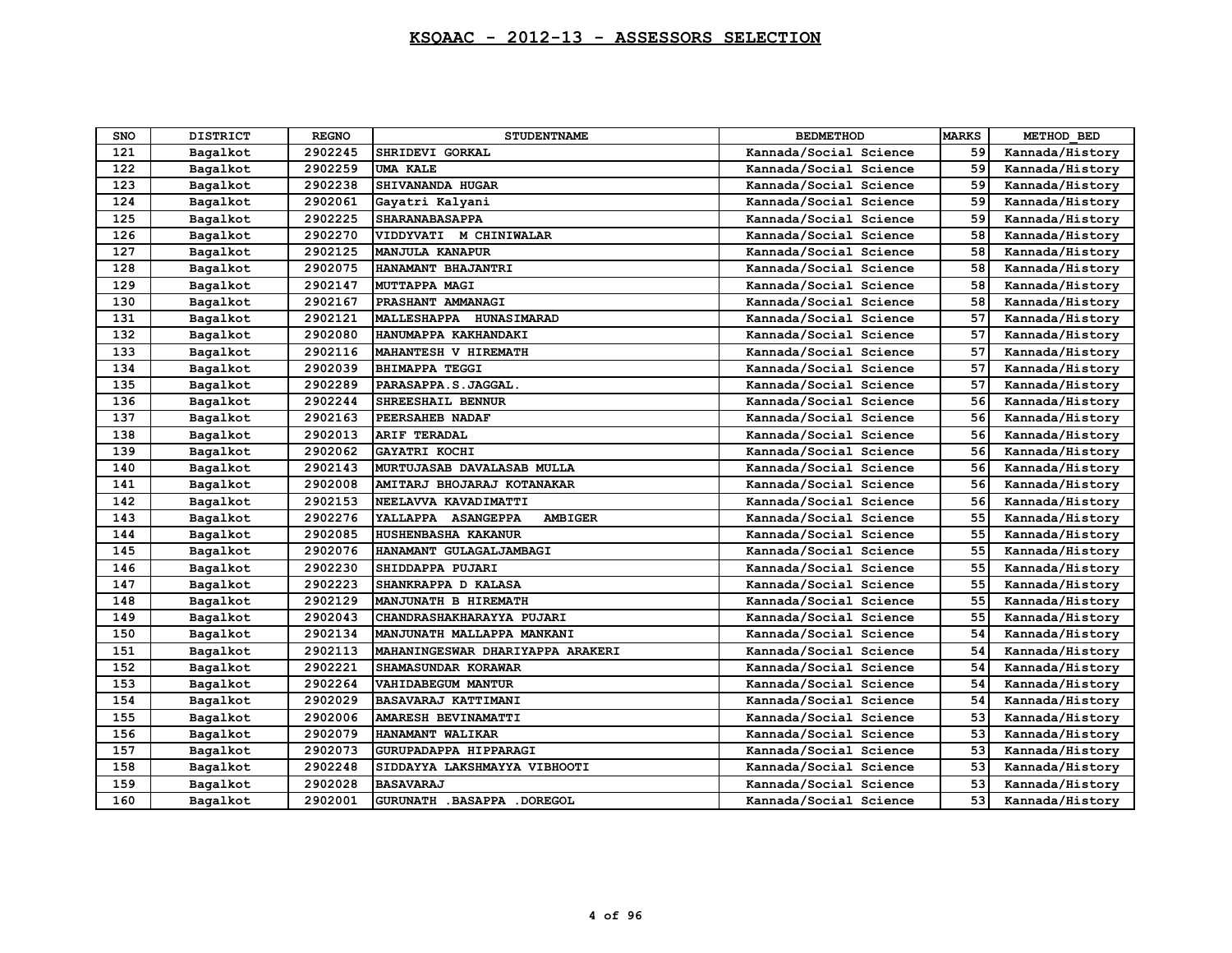## **KSQAAC - 2012-13 - ASSESSORS SELECTION**

| SNO | <b>DISTRICT</b> | <b>REGNO</b> | <b>STUDENTNAME</b>                                    | <b>BEDMETHOD</b>       | <b>MARKS</b> | METHOD BED      |
|-----|-----------------|--------------|-------------------------------------------------------|------------------------|--------------|-----------------|
| 161 | Bagalkot        | 2902104      | M AMEENGAD<br><b>LAXMAN</b>                           | Kannada/Social Science | 53           | Kannada/History |
| 162 | Bagalkot        | 2902098      | KALLAPPA RABAKAVI                                     | Kannada/Social Science | 53           | Kannada/History |
| 163 | Bagalkot        | 2902165      | <b>PRABHAVATI</b>                                     | Kannada/Social Science | 53           | Kannada/History |
| 164 | Bagalkot        | 2902267      | VEERABHDRAPPA RABAKAVI                                | Kannada/Social Science | 53           | Kannada/History |
| 165 | Bagalkot        | 2902145      | <b>MURTUZ NADAF</b>                                   | Kannada/Social Science | 52           | Kannada/History |
| 166 | Bagalkot        | 2902224      | SHANTA SHASAL                                         | Kannada/Social Science | 52           | Kannada/History |
| 167 | Bagalkot        | 2902089      | IRASANGAPPA S BAGALI                                  | Kannada/Social Science | 52           | Kannada/History |
| 168 | Bagalkot        | 2902033      | <b>BASAVARAJ MADALAGI</b>                             | Kannada/Social Science | 52           | Kannada/History |
| 169 | Bagalkot        | 2902286      | KUDLEPPA.H. HULYAL                                    | Kannada/Social Science | 52           | Kannada/History |
| 170 | Bagalkot        | 2902131      | MANJUNATH G KABADI                                    | Kannada/Social Science | 52           | Kannada/History |
| 171 | Bagalkot        | 2902292      | MAHESH. MARUTI, JEERAGI.                              | Kannada/Social Science | 51           | Kannada/History |
| 172 | Bagalkot        | 2902279      | YAMANAPPA. HONNAPPA                                   | Kannada/Social Science | 51           | Kannada/History |
| 173 | Bagalkot        | 2902269      | VEERUPAXI TEGGINAMANI                                 | Kannada/Social Science | 51           | Kannada/History |
| 174 | Bagalkot        | 2902082      | <b>HOLEPPA MADAR</b>                                  | Kannada/Social Science | 51           | Kannada/History |
| 175 | Bagalkot        | 2902063      | GAYATRI UKKALI                                        | Kannada/Social Science | 51           | Kannada/History |
| 176 | Bagalkot        | 2902064      | <b>GEETA</b><br><b>MAHADEVA</b><br><b>NEELAGAR</b>    | Kannada/Social Science | 51           | Kannada/History |
| 177 | Bagalkot        | 2902159      | PARAMANAND BADARDINNI                                 | Kannada/Social Science | 51           | Kannada/History |
| 178 | Bagalkot        | 2902258      | TALAWAR C ADIVEPPA                                    | Kannada/Social Science | 50           | Kannada/History |
| 179 | Bagalkot        | 2902155      | PADIYAPPA KOLKAR                                      | Kannada/Social Science | 50           | Kannada/History |
| 180 | Bagalkot        | 2902141      | <b>MOUNESH PATTAR</b>                                 | Kannada/Social Science | 50           | Kannada/History |
| 181 | Bagalkot        | 2902229      | SHASHIKALA S GOTUR                                    | Kannada/Social Science | 50           | Kannada/History |
| 182 | Bagalkot        | 2902285      | <b>ASHOK. PUJAR.</b>                                  | Kannada/Social Science | 50           | Kannada/History |
| 183 | Bagalkot        | 2902284      | SHRISHAIL. KAVATEKAR                                  | Kannada/Social Science | 50           | Kannada/History |
| 184 | Bagalkot        | 2902068      | GIRAMALLAPPA RUDRAPPA KARIJADAR                       | Kannada/Social Science | 49           | Kannada/History |
| 185 | Bagalkot        | 2902092      | <b>JAGADISH ARABALLI</b>                              | Kannada/Social Science | 49           | English/History |
| 186 | Bagalkot        | 2902235      | SHIVALING HANAGANDI                                   | Kannada/Social Science | 49           | Kannada/History |
| 187 | Bagalkot        | 2902002      | <b>ABJAL</b>                                          | Kannada/Social Science | 49           | Kannada/History |
| 188 | Bagalkot        | 2902009      | ANAND BANGINAVAR                                      | Kannada/Social Science | 49           | Kannada/History |
| 189 | Bagalkot        | 2902090      | <b>IRAYYA</b><br><b>SHARANAYYA</b><br><b>HIREMATH</b> | Kannada/Social Science | 49           | Kannada/History |
| 190 | Bagalkot        | 2902148      | NABISAHEB LADASAHEB HONYAL                            | Kannada/Social Science | 49           | Kannada/History |
| 191 | Bagalkot        | 2902054      | DRAKSHAYANI DESAI                                     | Kannada/Social Science | 49           | Kannada/History |
| 192 | Bagalkot        | 2902263      | USHARANI B CHANNI                                     | Kannada/Social Science | 49           | Kannada/History |
| 193 | Bagalkot        | 2902152      | NASARINTAJ LAVALASAR                                  | Kannada/Social Science | 49           | Kannada/History |
| 194 | Bagalkot        | 2902132      | <b>MANJUNATH HUGAR</b>                                | Kannada/Social Science | 49           | Kannada/History |
| 195 | Bagalkot        | 2902175      | RAJASHEKHAR BASAVARAJ MARIGOUDAR                      | Kannada/Social Science | 49           | Kannada/History |
| 196 | Bagalkot        | 2902047      | CHETANKUMAR KONNUR                                    | Kannada/Social Science | 49           | Kannada/History |
| 197 | Bagalkot        | 2902110      | <b>MADHU GUNDMI</b>                                   | Kannada/Social Science | 48           | Kannada/History |
| 198 | Bagalkot        | 2902003      | <b>ADIVEPPA</b><br><b>HADAPAD</b>                     | Kannada/Social Science | 48           | Kannada/History |
| 199 | Bagalkot        | 2902127      | <b>MANJUNATH</b><br><b>ITAGI</b>                      | Kannada/Social Science | 48           | Kannada/History |
| 200 | Bagalkot        | 2902128      | MANJUNATH KALAGAGGARI                                 | Kannada/Social Science | 48           | Kannada/History |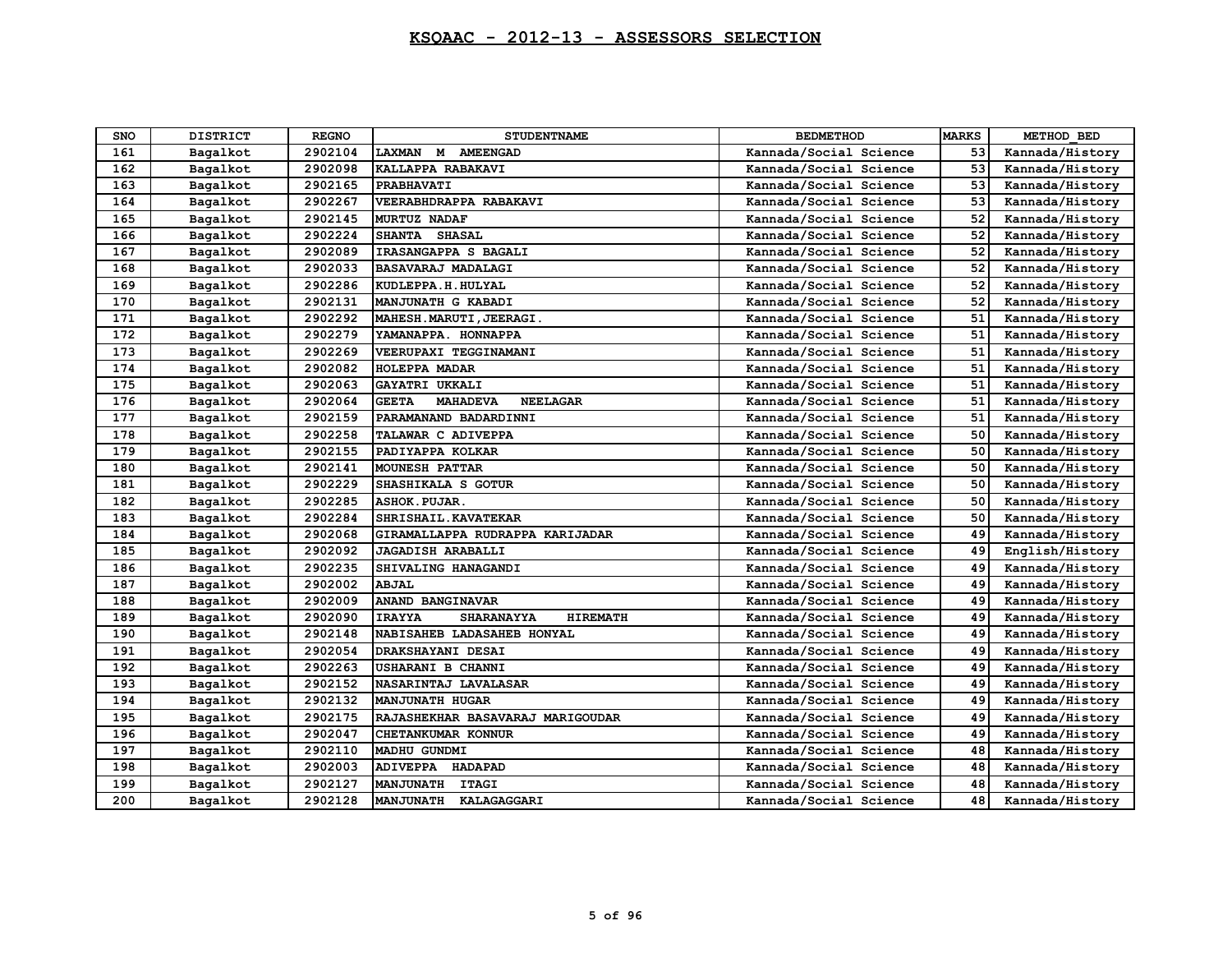## **KSQAAC - 2012-13 - ASSESSORS SELECTION**

| SNO | <b>DISTRICT</b> | <b>REGNO</b> | <b>STUDENTNAME</b>                          | <b>BEDMETHOD</b>       | <b>MARKS</b> | METHOD BED      |
|-----|-----------------|--------------|---------------------------------------------|------------------------|--------------|-----------------|
| 201 | Bagalkot        | 2902277      | YALLAPPA HANCHINAL                          | Kannada/Social Science | 48           | Kannada/History |
| 202 | Bagalkot        | 2902067      | <b>GIRAMALLA KAMBALE</b>                    | Kannada/Social Science | 48           | Kannada/History |
| 203 | Bagalkot        | 2902203      | SANGAPPA B LAKKANGOUD                       | Kannada/Social Science | 47           | Kannada/History |
| 204 | Bagalkot        | 2902250      | SUMANGALA P KHANAPUR                        | Kannada/Social Science | 47           | Kannada/History |
| 205 | Bagalkot        | 2902135      | <b>MANJUNATH RAMPUR</b>                     | Kannada/Social Science | 47           | Kannada/History |
| 206 | Bagalkot        | 2902070      | <b>GURABASAPPA KAVATEKAR</b>                | Kannada/Social Science | 47           | Kannada/History |
| 207 | Bagalkot        | 2902297      | GURURAJ.R.UPPIN.                            | Kannada/Social Science | 47           | Kannada/History |
| 208 | Bagalkot        | 2902011      | <b>ANITA PUTTI</b>                          | Kannada/Social Science | 47           | Kannada/History |
| 209 | Bagalkot        | 2902249      | SRIDEVI CHIKARADDI                          | Kannada/Social Science | 47           | Kannada/History |
| 210 | Bagalkot        | 2902172      | PRAVEENKUMAR.A                              | Kannada/Social Science | 46           | Kannada/History |
| 211 | Bagalkot        | 2902042      | CHANDRAPPA TALAWAR                          | Kannada/Social Science | 46           | Kannada/History |
| 212 | Bagalkot        | 2902081      | HARISHKUMAR HUGAR                           | Kannada/Social Science | 46           | Others          |
| 213 | Bagalkot        | 2902022      | <b>AYYANAGOUDA GOUDAR</b>                   | Kannada/Social Science | 46           | Kannada/History |
| 214 | Bagalkot        | 2902261      | UMESH KRISHNAPPA PUJAR                      | Kannada/Social Science | 46           | Kannada/History |
| 215 | Bagalkot        | 2902254      | SURESH JOGINNAVAR                           | Kannada/Social Science | 46           | Kannada/History |
| 216 | Bagalkot        | 2902253      | <b>SURESH</b>                               | Kannada/Social Science | 45           | Kannada/History |
| 217 | Bagalkot        | 2902078      | HANAMANT PATTADAKAL                         | Kannada/Social Science | 45           | Kannada/History |
| 218 | Bagalkot        | 2902130      | MANJUNATH B JAINAR                          | Kannada/Social Science | 45           | Kannada/History |
| 219 | Bagalkot        | 2902072      | <b>GURUDEVI</b>                             | Kannada/Social Science | 45           | Kannada/History |
| 220 | Bagalkot        | 2902122      | <b>MANASURABI MUJAVAR</b>                   | Kannada/Social Science | 45           | Kannada/History |
| 221 | Bagalkot        | 2902150      | NAMADEV BHAJANTRI                           | Kannada/Social Science | 45           | Kannada/History |
| 222 | Bagalkot        | 2902052      | DEEPA CHINCHMI                              | Kannada/Social Science | 44           | Kannada/History |
| 223 | Bagalkot        | 2902077      | HANAMANT HARIJAN                            | Kannada/Social Science | 44           | Kannada/History |
| 224 | Bagalkot        | 2902281      | ANEEL. RODAKAR.                             | Kannada/Social Science | 43           | Kannada/History |
| 225 | Bagalkot        | 2902118      | <b>MAHESH BANDI</b>                         | Kannada/Social Science | 43           | Kannada/History |
| 226 | Bagalkot        | 2902056      | GAIBISAB SHILEDAR                           | Kannada/Social Science | 43           | Kannada/History |
| 227 | Bagalkot        | 2902273      | VINAYKUMAR .C. SANIKENAVAR                  | Kannada/Social Science | 42           | Kannada/History |
| 228 | Bagalkot        | 2902180      | RAMAPPA KITTUR                              | Kannada/Social Science | 42           | Kannada/History |
| 229 | Bagalkot        | 2902192      | ROOPADEVI CHINCHAMI                         | Kannada/Social Science | 42           | Kannada/History |
| 230 | Bagalkot        | 2902107      | <b>LAXMI BEWOOR</b>                         | Kannada/Social Science | 42           | Kannada/History |
| 231 | Bagalkot        | 2902241      | <b>SHOBHA</b><br>YECHARAPPA<br><b>KATWA</b> | Kannada/Social Science | 41           | Kannada/History |
| 232 | Bagalkot        | 2902185      | RAVI BHOJU LAMANI                           | Kannada/Social Science | 41           | Kannada/History |
| 233 | Bagalkot        | 2902109      | LEELAVATI JAVALAGADDI                       | Kannada/Social Science | 41           | Kannada/History |
| 234 | Bagalkot        | 2902102      | LALASAB BABAVALI                            | Kannada/Social Science | 41           | Kannada/History |
| 235 | Bagalkot        | 2902037      | <b>BHARAMAPPA GUDADAR</b>                   | Kannada/Social Science | 40           | Kannada/History |
| 236 | Bagalkot        | 2902012      | ARCHANA Y DODDAMANI                         | Kannada/Social Science | 40           | Kannada/History |
| 237 | Bagalkot        | 2902019      | <b>ASHOK S HALLUR</b>                       | Kannada/Social Science | 40           | Kannada/History |
| 238 | Bagalkot        | 2902256      | <b>SURESH MADAR</b>                         | Kannada/Social Science | 40           | Kannada/History |
| 239 | Bagalkot        | 2902246      | SHRIKANT M MANTAGERI                        | Kannada/Social Science | 40           | Kannada/History |
| 240 | Bagalkot        | 2902239      | SHIVANINGAPPA BIRADAR                       | Kannada/Social Science | 40           | Kannada/History |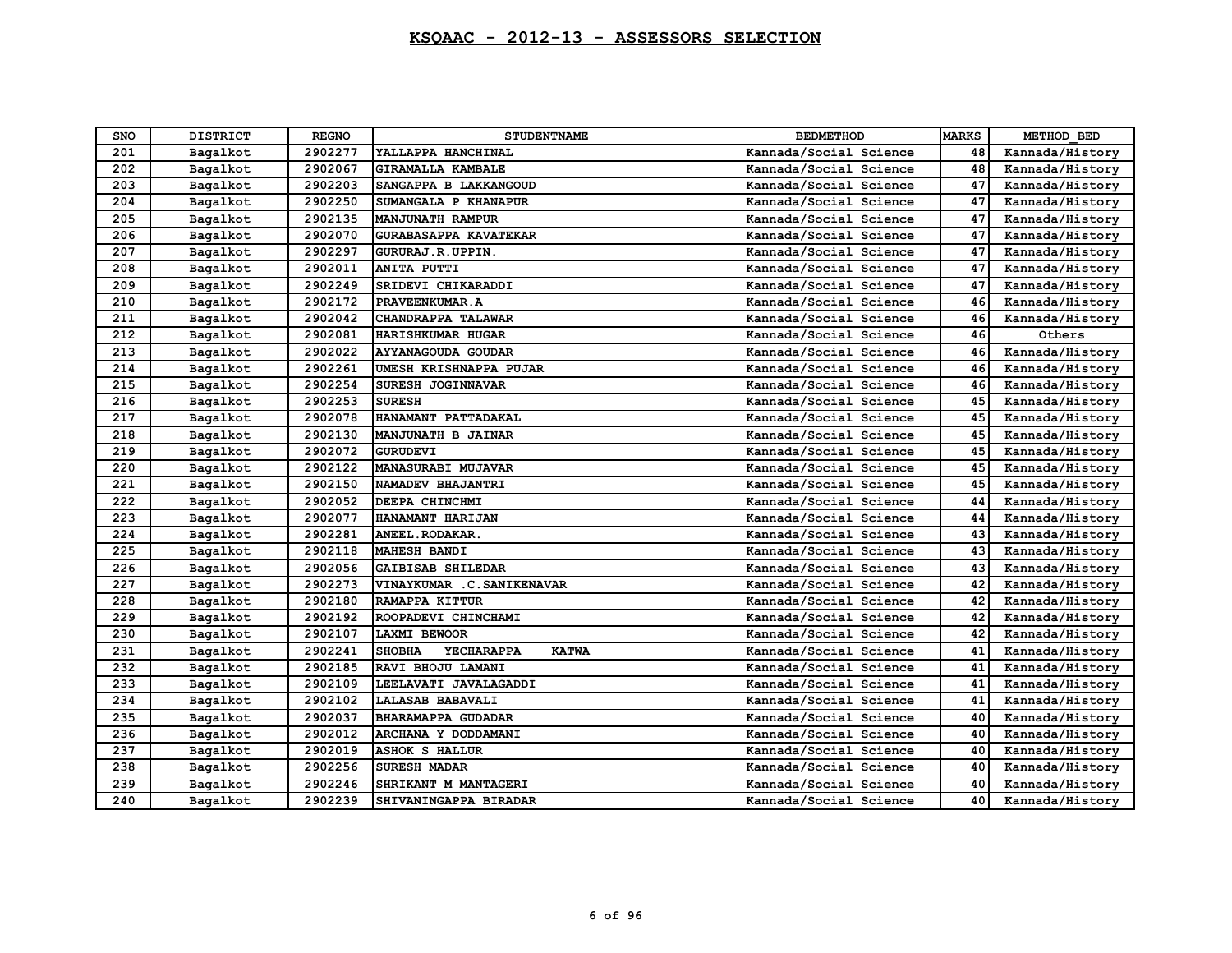| <b>SNO</b> | <b>DISTRICT</b> | <b>REGNO</b> | <b>STUDENTNAME</b>                        | <b>BEDMETHOD</b>           | <b>MARKS</b> | METHOD BED      |
|------------|-----------------|--------------|-------------------------------------------|----------------------------|--------------|-----------------|
| 241        | Bagalkot        | 2902162      | PARASAPPA. SANGAPPA. MADAR                | Kannada/Social Science     | 40           | Kannada/History |
| 242        | Bagalkot        | 2902161      | PARASAPPA MADAR                           | Kannada/Social Science     | 40           | Kannada/History |
| 243        | Bagalkot        | 2902200      | SAIRBANU ITAGI                            | Kannada/Social Science     | 40           | Kannada/History |
| 244        | Bagalkot        | 2902283      | HANAMANTA.B.GOUDAR.                       | Kannada/Social Science     | 39           | Kannada/History |
| 245        | Bagalkot        | 2902083      | <b>HUCCHAYYA PUJAR</b>                    | Kannada/Social Science     | 39           | Kannada/History |
| 246        | Bagalkot        | 2902197      | SADANAND HARIJAN                          | Kannada/Social Science     | 39           | Kannada/History |
| 247        | Bagalkot        | 2902055      | DRAXAYANI C BANDI                         | Kannada/Social Science     | 38           | Kannada/History |
| 248        | Bagalkot        | 2902023      | AYYAVVA PARASAPPA WALMIKI                 | Kannada/Social Science     | 37           | Kannada/History |
| 249        | Bagalkot        | 2902146      | MUTTAPPA B MADHAVANAVAR                   | Kannada/Social Science     | 36           | Kannada/History |
| 250        | Bagalkot        | 2902266      | VANITHA TANGOLLI                          | Kannada/Social Science     | 35           | Kannada/History |
| 251        | Bagalkot        | 2902084      | HUCHCHAPPA DALAWAYI                       | Kannada/Social Science     | 33           | Kannada/History |
| 252        | Bagalkot        | 2902157      | PADMAVATI KOCHI                           | Kannada/Social Science     | 32           | English/Biology |
| 253        | Bagalkot        | 2902206      | SANJEEV HOSAMANI                          | Kannada/Social Science     | 32           | Kannada/History |
| 254        | Bagalkot        | 2902215      | Savita S Bableshwar                       | Kannada/Social Science     | 32           | Kannada/History |
| 255        | Bagalkot        | 2902252      | SUNANDA HANAMANTAPPA LAMANI               | Kannada/Social Science     | 28           | Kannada/History |
| 256        | Bagalkot        | 2902051      | DEEPA BHIMASHENARAO KULKARNI              | Kannada/Social Science     | 27           | Kannada/History |
| 257        | Bagalkot        | 2902115      | <b>MAHANTESH MIRJI</b>                    | English-Biological Science | 59           | English/Biology |
| 258        | Bagalkot        | 2902032      | Basavaraj Koppad                          | English-Biological Science | 52           | English/History |
| 259        | Bagalkot        | 2902260      | UMESH BASAVARAJ MARIGOUDAR                | English-Biological Science | 51           | English/Biology |
| 260        | Bagalkot        | 2902236      | SHIVALINGAPPA                             | English-Biological Science | 50           | English/Biology |
| 261        | Bagalkot        | 2902024      | <b>BALAPPA HALLI</b>                      | English-Biological Science | 47           | English/Biology |
| 262        | Bagalkot        | 2902026      | <b>BASAPPA GANJIHAL</b>                   | English-Biological Science | 47           | English/Biology |
| 263        | Bagalkot        | 2902298      | HACHCHOLLI.P.G                            | English-Biological Science | 46           | English/Biology |
| 264        | Bagalkot        | 2902280      | vunusahmed jamadar                        | English-Biological Science | 45           | English/Biology |
| 265        | Bagalkot        | 2902242      | SHOBHA PATIL                              | English-Biological Science | 40           | English/Biology |
| 266        | Bagalkot        | 2902093      | <b>JAGADISH MUGANUR</b>                   | English-Biological Science | 39           | English/Biology |
| 267        | Bagalkot        | 2902021      | <b>ATHANI HARSH</b>                       | English-Biological Science | 39           | English/History |
| 268        | Bagalkot        | 2902301      | VEERAPPA. TUMMARAMATTI                    | English-Biological Science | 39           | English/Biology |
| 269        | Bagalkot        | 2902096      | Jyoti P Chanapannavar                     | English-Biological Science | 39           | English/Biology |
| 270        | Bagalkot        | 2902299      | KALAVATI.ANNAPPA.GALI                     | English-Biological Science | 36           | English/Biology |
| 271        | Bagalkot        | 2902300      | RAMAYYA.S.MATAPATHI                       | English-Biological Science | 34           | English/Biology |
| 272        | Bagalkot        | 2902166      | PRABHAVATI S BADIGER                      | English-Biological Science | 28           | Kannada/History |
| 273        | Bagalkot        | 2902050      | CHITRANAL SHARABANNA                      | Maths-Physical Science     | 45           | Maths/Physics   |
| 274        | Bagalkot        | 2902044      | CHANDRASHEKHAR GANGADHAR<br><b>RATHOD</b> | Maths-Physical Science     | 45           | Maths/Physics   |
| 275        | Bagalkot        | 2902271      | VIJAYALAXMI DODDAPATTAR                   | Maths-Physical Science     | 43           | Maths/Physics   |
| 276        | Bagalkot        | 2902204      | SANGEETA CHARTIMATH                       | Maths-Physical Science     | 43           | Maths/Physics   |
| 277        | Bagalkot        | 2902189      | RAVIKUMAR ILAGER                          | Maths-Physical Science     | 43           | Maths/Physics   |
| 278        | Bagalkot        | 2902202      | SANGANNA KOMANOOR                         | Maths-Physical Science     | 41           | Maths/Physics   |
| 279        | Bagalkot        | 2902226      | SHARANABASAVA B.NEERALAKERI               | Maths-Physical Science     | 40           | Maths/Physics   |
| 280        | Bagalkot        | 2902222      | SHANKAR BADI                              | Maths-Physical Science     | 40           | Maths/Physics   |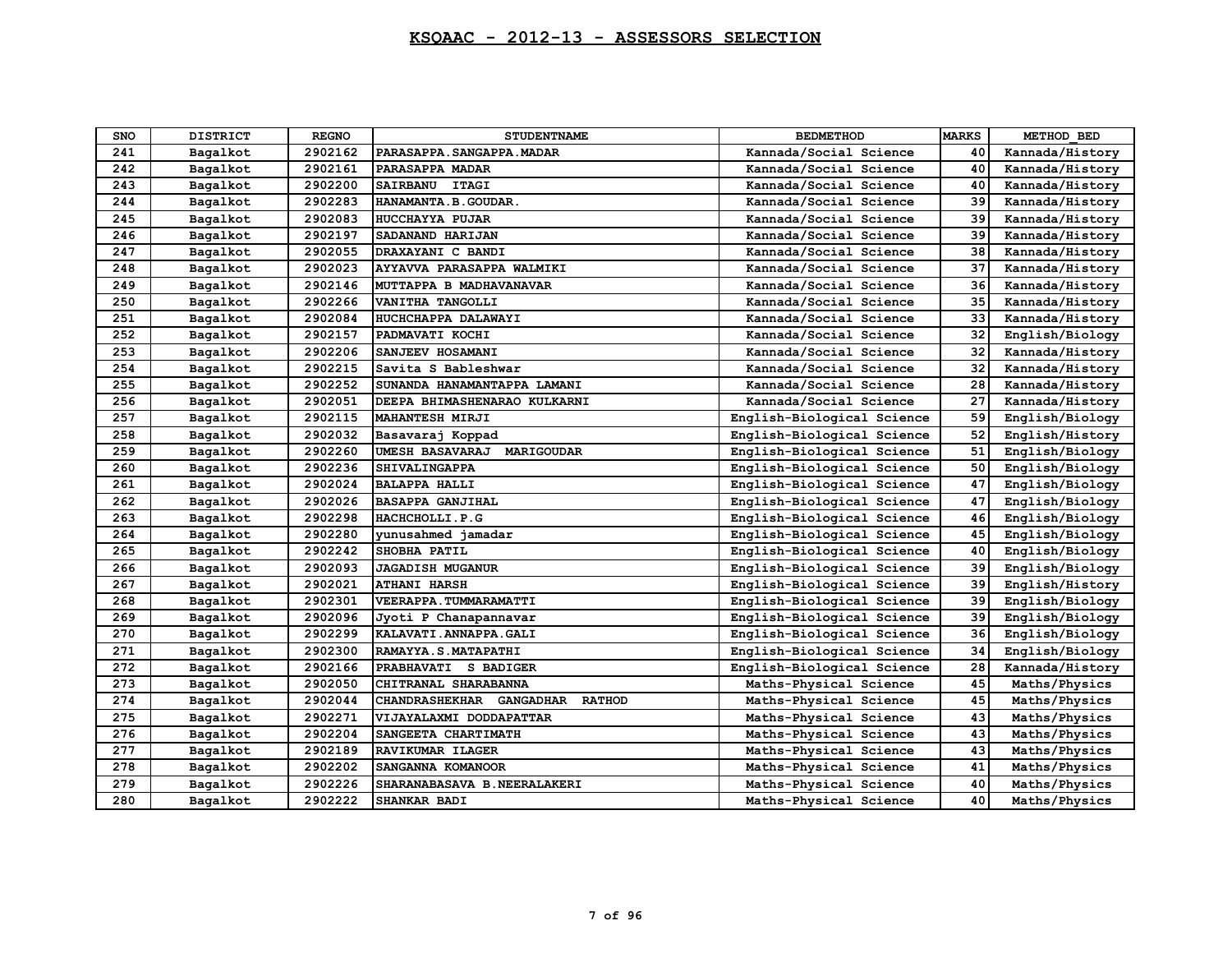## **KSQAAC - 2012-13 - ASSESSORS SELECTION**

| <b>SNO</b> | <b>DISTRICT</b> | <b>REGNO</b> | <b>STUDENTNAME</b>                  | <b>BEDMETHOD</b>       | <b>MARKS</b> | METHOD BED      |
|------------|-----------------|--------------|-------------------------------------|------------------------|--------------|-----------------|
| 281        | Bagalkot        | 2902103      | LATEEFAHAMMAD LAVALASAR             | Maths-Physical Science | 40           | Maths/Physics   |
| 282        | Bagalkot        | 2902171      | PRAVEEN KUMAR S SAVADATTI           | Maths-Physical Science | 40           | Maths/Physics   |
| 283        | Bagalkot        | 2902112      | MAHALINGAPPA WALMIKI                | Maths-Physical Science | 39           | Maths/Physics   |
| 284        | Bagalkot        | 2902138      | MARUTI S MADIKAR                    | Maths-Physical Science | 39           | Maths/Physics   |
| 285        | Bagalkot        | 2902237      | SHIVANAND KUSHTAGI                  | Maths-Physical Science | 36           | Maths/Physics   |
| 286        | Bagalkot        | 2902304      | SHEKHARAPPA. KADALIMATTI            | Maths-Physical Science | 36           | Maths/Physics   |
| 287        | Bagalkot        | 2902268      | <b>VEERESH MUDAGALL</b>             | Maths-Physical Science | 35           | Maths/Physics   |
| 288        | Bagalkot        | 2902005      | AMARAMMA KOCHI                      | Maths-Physical Science | 33           | Maths/Physics   |
| 289        | Bagalkot        | 2902117      | Mahesh Menasinakai                  | Maths-Physical Science | 31           | Maths/Physics   |
| 290        | Bagalkot        | 2902209      | SANTOSH DEVAGIRIKAR                 | Maths-Physical Science | 31           | Maths/Physics   |
| 291        | Bagalkot        | 2902020      | <b>ASHWINI</b>                      | Maths-Physical Science | 31           | Maths/Physics   |
| 292        | Bagalkot        | 2902040      | BUDDIMA AMEENSAB NADAF              | Maths-Physical Science | 29           | Maths/Physics   |
| 293        | Bijapur         | 2903375      | SHREEDHAR KUNTOJI                   | Kannada/Social Science | 69           | Kannada/History |
| 294        | Bijapur         | 2903377      | GEETA ANKALAGI                      | Kannada/Social Science | 67           | Kannada/History |
| 295        | Bijapur         | 2903217      | RAVEENDRA GODAKAR                   | Kannada/Social Science | 67           | Kannada/History |
| 296        | Bijapur         | 2903136      | MALLIKARJUN                         | Kannada/Social Science | 67           | Kannada/History |
| 297        | Bijapur         | 2903277      | SHIVANAND DYAVAPUR                  | Kannada/Social Science | 66           | English/History |
| 298        | Bijapur         | 2903165      | NANAGOUDA BIRADAR                   | Kannada/Social Science | 66           | Kannada/History |
| 299        | Bijapur         | 2903184      | PRABHUGOUD CHANDAKAVATHE            | Kannada/Social Science | 65           | Kannada/History |
| 300        | Bijapur         | 2903199      | RAJESH VISHWANATH BHINGE            | Kannada/Social Science | 65           | Kannada/History |
| 301        | Bijapur         | 2903326      | VEERENDRA KUMAR PATIL               | Kannada/Social Science | 64           | Kannada/History |
| 302        | Bijapur         | 2903309      | SOMASHEKHAR MATHAPATI               | Kannada/Social Science | 63           | Kannada/History |
| 303        | Bijapur         | 2903114      | MADHAV GUDI                         | Kannada/Social Science | 62           | Kannada/History |
| 304        | Bijapur         | 2903051      | BHIMARAYA BIRADAR                   | Kannada/Social Science | 61           | Kannada/History |
| 305        | Bijapur         | 2903113      | LAXMAN SHIVAGADDAGI                 | Kannada/Social Science | 61           | Kannada/History |
| 306        | Bijapur         | 2903163      | <b>NAGESH BAILAGOND</b>             | Kannada/Social Science | 61           | Kannada/History |
| 307        | Bijapur         | 2903161      | NAGARAJ ANGADI                      | Kannada/Social Science | 61           | Kannada/History |
| 308        | Bijapur         | 2903346      | <b>MALLAPPA</b><br><b>BAJANTRI</b>  | Kannada/Social Science | 60           | Kannada/History |
| 309        | Bijapur         | 2903044      | <b>BASAVARAJA PUJARI</b>            | Kannada/Social Science | 60           | Kannada/History |
| 310        | Bijapur         | 2903176      | <b>PARAMESHWAR</b><br><b>KOLLUR</b> | Kannada/Social Science | 60           | Kannada/History |
| 311        | Bijapur         | 2903032      | BASALINGAPPA MELINAMANI             | Kannada/Social Science | 59           | Kannada/History |
| 312        | Bijapur         | 2903008      | AMEENSAHEB JERATAGI                 | Kannada/Social Science | 59           | Kannada/History |
| 313        | Bijapur         | 2903115      | MADIVALAPPA MALLAD                  | Kannada/Social Science | 59           | Kannada/History |
| 314        | Bijapur         | 2903133      | MALLAPPA BIRADAR                    | Kannada/Social Science | 57           | Kannada/History |
| 315        | Bijapur         | 2903018      | ARAVIND SHREESHAIL BIRADAR          | Kannada/Social Science | 57           | Kannada/History |
| 316        | Bijapur         | 2903356      | SHRISHAIL PATIL                     | Kannada/Social Science | 57           | Kannada/History |
| 317        | Bijapur         | 2903061      | DAVALASA B ALUR                     | Kannada/Social Science | 57           | Kannada/History |
| 318        | Bijapur         | 2903351      | RAMESH SAKKRI                       | Kannada/Social Science | 57           | Kannada/History |
| 319        | Bijapur         | 2903087      | IRAFAN A BAGAWAN                    | Kannada/Social Science | 57           | Others          |
| 320        | Bijapur         | 2903108      | LAGAMESH HALAKATTI                  | Kannada/Social Science | 57           | Kannada/History |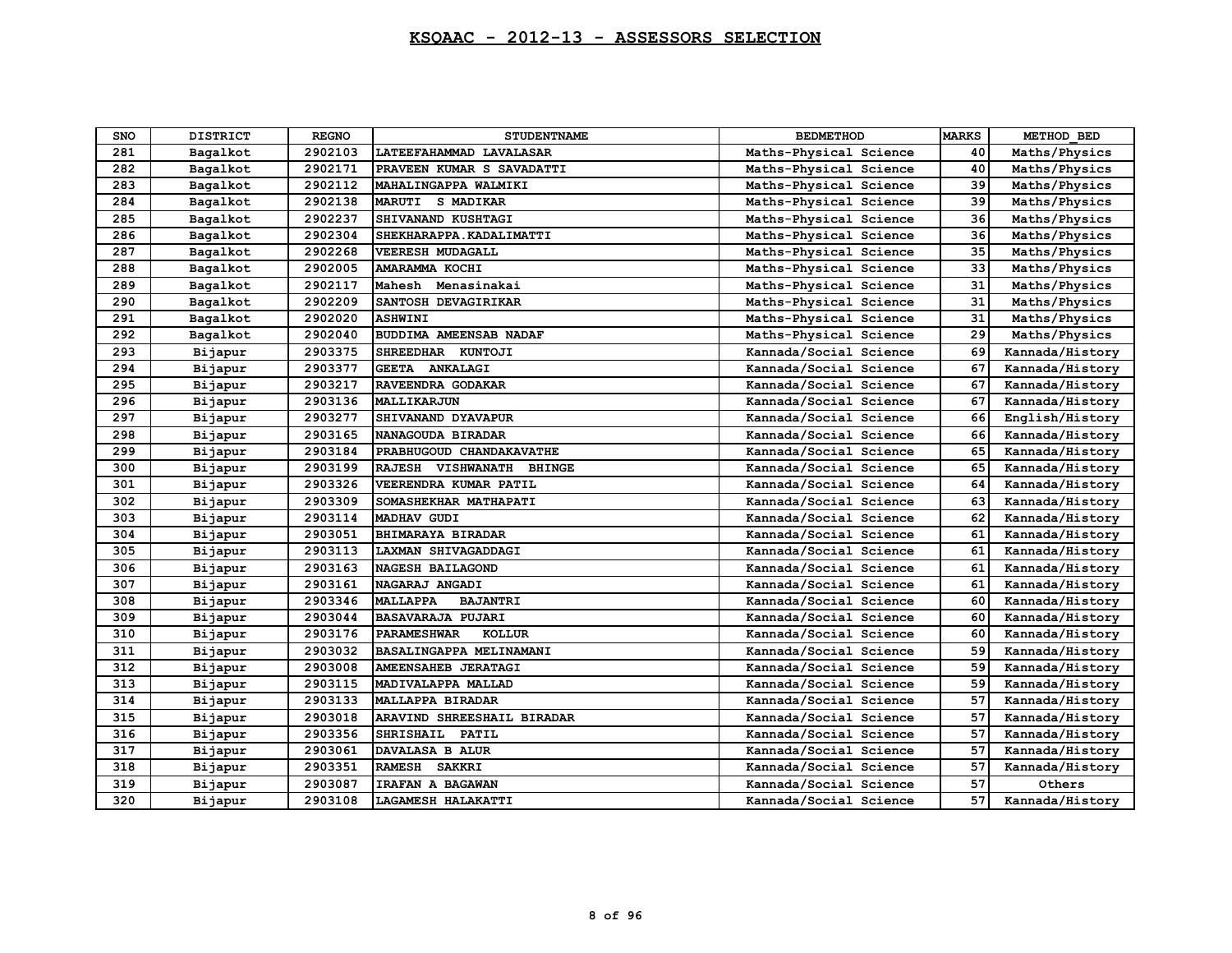| <b>SNO</b> | <b>DISTRICT</b> | <b>REGNO</b> | <b>STUDENTNAME</b>              | <b>BEDMETHOD</b>       | <b>MARKS</b> | METHOD BED      |
|------------|-----------------|--------------|---------------------------------|------------------------|--------------|-----------------|
| 321        | Bijapur         | 2903054      | <b>BHUTAPPA MADAR</b>           | Kannada/Social Science | 57           | Kannada/History |
| 322        | Bijapur         | 2903005      | ADAPPA NAGARATTI                | Kannada/Social Science | 56           | Kannada/History |
| 323        | Bijapur         | 2903138      | <b>MALLIKARJUN ARE</b>          | Kannada/Social Science | 56           | Kannada/History |
| 324        | Bijapur         | 2903118      | MAHADEVAPPA CHANDAPPA VADDODAGI | Kannada/Social Science | 56           | Kannada/History |
| 325        | Bijapur         | 2903241      | SANGAYYA ARAKERIMATH            | Kannada/Social Science | 56           | Kannada/History |
| 326        | Bijapur         | 2903146      | MANJUNATH YADAV                 | Kannada/Social Science | 56           | Kannada/History |
| 327        | Bijapur         | 2903012      | <b>ANASUYA PATIL</b>            | Kannada/Social Science | 56           | Kannada/History |
| 328        | Bijapur         | 2903188      | PRAKASH BIRADAR                 | Kannada/Social Science | 56           | Kannada/History |
| 329        | Bijapur         | 2903120      | MAHAMMADAJARUDDIN YADAWAD       | Kannada/Social Science | 55           | Kannada/History |
| 330        | Bijapur         | 2903279      | SHIVANAND NAVADAGI              | Kannada/Social Science | 55           | Kannada/History |
| 331        | Bijapur         | 2903047      | BHARAT CHAVAN                   | Kannada/Social Science | 55           | Kannada/History |
| 332        | Bijapur         | 2903036      | <b>BASAPPA MADAR</b>            | Kannada/Social Science | 55           | Kannada/History |
| 333        | Bijapur         | 2903142      | MANJULA JAYABHEEM BIDARI        | Kannada/Social Science | 55           | Kannada/History |
| 334        | Bijapur         | 2903088      | IRAYYA HIREMATH                 | Kannada/Social Science | 55           | Kannada/History |
| 335        | Bijapur         | 2903123      | MAHAVEER TELAGADI               | Kannada/Social Science | 55           | Kannada/History |
| 336        | Bijapur         | 2903368      | MALLIKARJUN<br><b>MADAR</b>     | Kannada/Social Science | 55           | Kannada/History |
| 337        | Bijapur         | 2903268      | SHARANAGOUDA BIRADAR            | Kannada/Social Science | 55           | Kannada/History |
| 338        | Bijapur         | 2903297      | SIDDAPPA KATTI                  | Kannada/Social Science | 55           | Kannada/History |
| 339        | Bijapur         | 2903348      | YAMANAPPA H. ANGADGERI          | Kannada/Social Science | 54           | Kannada/History |
| 340        | Bijapur         | 2903067      | <b>GIRIDHAR PATIL</b>           | Kannada/Social Science | 54           | Kannada/History |
| 341        | Bijapur         | 2903192      | PRAKASHA BAGALI                 | Kannada/Social Science | 54           | Kannada/History |
| 342        | Bijapur         | 2903320      | TRIVENI IRAPPA BANASODE         | Kannada/Social Science | 54           | Kannada/History |
| 343        | Bijapur         | 2903367      | <b>JAGADEESH HIREMATH</b>       | Kannada/Social Science | 54           | Kannada/History |
| 344        | Bijapur         | 2903321      | TUKARAM TAMBE                   | Kannada/Social Science | 54           | Kannada/History |
| 345        | Bijapur         | 2903125      | <b>MAHESH KUMBAR</b>            | Kannada/Social Science | 54           | Kannada/History |
| 346        | Bijapur         | 2903204      | <b>RAMAREDDI</b>                | Kannada/Social Science | 54           | Kannada/History |
| 347        | Bijapur         | 2903371      | <b>AMRIT</b><br>YADAV           | Kannada/Social Science | 53           | Kannada/History |
| 348        | Bijapur         | 2903293      | SHRISHAILAPPA<br>PATTANASHETTI  | Kannada/Social Science | 53           | Kannada/History |
| 349        | Bijapur         | 2903045      | <b>BEENA MASAGI</b>             | Kannada/Social Science | 53           | Kannada/History |
| 350        | Bijapur         | 2903026      | <b>ASHOK S HANDI</b>            | Kannada/Social Science | 53           | Kannada/History |
| 351        | Bijapur         | 2903344      | YUVARAJ<br><b>JADHAV</b>        | Kannada/Social Science | 53           | Kannada/History |
| 352        | Bijapur         | 2903319      | SUVARNA SAJJAN                  | Kannada/Social Science | 52           | Kannada/History |
| 353        | Bijapur         | 2903166      | NANDINI PATIL                   | Kannada/Social Science | 52           | Kannada/History |
| 354        | Bijapur         | 2903022      | <b>ASHOK</b>                    | Kannada/Social Science | 52           | Kannada/History |
| 355        | Bijapur         | 2903248      | SANTOSH GORANAL                 | Kannada/Social Science | 52           | Kannada/History |
| 356        | Bijapur         | 2903210      | RAMESH NEDALAGI                 | Kannada/Social Science | 52           | Kannada/History |
| 357        | Bijapur         | 2903390      | MAHESH V. GUMASTE               | Kannada/Social Science | 52           | Kannada/History |
| 358        | Bijapur         | 2903185      | PRABHULING HULLUR               | Kannada/Social Science | 51           | Kannada/History |
| 359        | Bijapur         | 2903212      | RAMESH YAMANAPPA DANGI          | Kannada/Social Science | 51           | Kannada/History |
| 360        | Bijapur         | 2903360      | PANDURANG DODAMANI              | Kannada/Social Science | 51           | Kannada/History |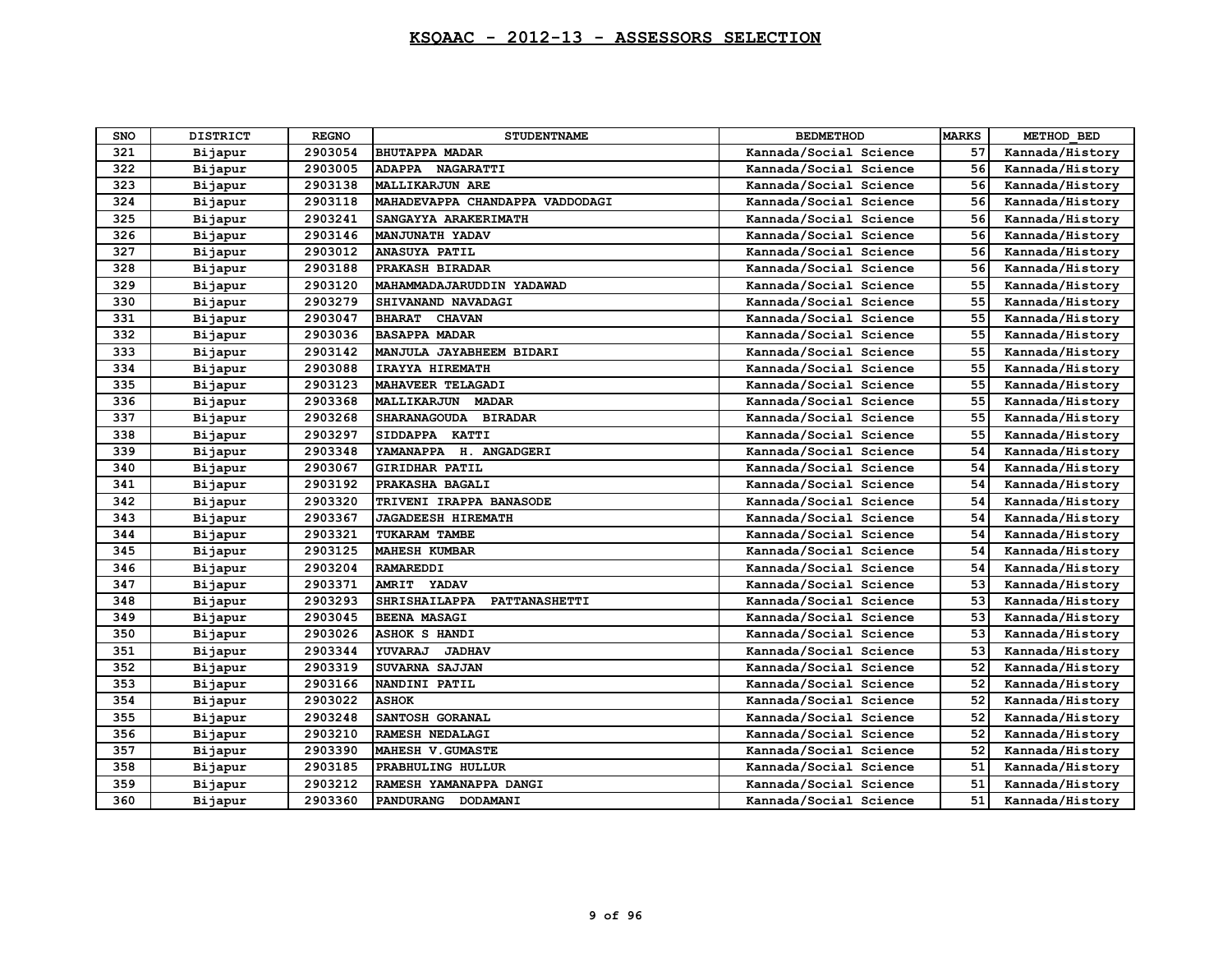| <b>SNO</b> | <b>DISTRICT</b> | <b>REGNO</b> | <b>STUDENTNAME</b>                | <b>BEDMETHOD</b>       | <b>MARKS</b> | METHOD BED      |
|------------|-----------------|--------------|-----------------------------------|------------------------|--------------|-----------------|
| 361        | Bijapur         | 2903229      | REVANASIDDA TALAWAR               | Kannada/Social Science | 51           | English/History |
| 362        | Bijapur         | 2903209      | <b>RAMESH METRI</b>               | Kannada/Social Science | 51           | Kannada/History |
| 363        | Bijapur         | 2903056      | CHANDRASHEKAR BADADANI            | Kannada/Social Science | 51           | Kannada/History |
| 364        | Bijapur         | 2903250      | SANTOSH IRAPPA DANGAPUR           | Kannada/Social Science | 51           | Kannada/History |
| 365        | Bijapur         | 2903327      | VEERESH S. HADIMANI               | Kannada/Social Science | 51           | Kannada/History |
| 366        | Bijapur         | 2903096      | <b>KANAKAPPA</b><br><b>WADDAR</b> | Kannada/Social Science | 51           | Kannada/History |
| 367        | Bijapur         | 2903322      | <b>UMESH BYAKOD</b>               | Kannada/Social Science | 51           | Kannada/History |
| 368        | Bijapur         | 2903029      | <b>AYUB MAMADAPUR</b>             | Kannada/Social Science | 51           | Kannada/History |
| 369        | Bijapur         | 2903225      | REKHA CHAWAR                      | Kannada/Social Science | 51           | Kannada/History |
| 370        | Bijapur         | 2903015      | APPALAL SHIRAHATTI                | Kannada/Social Science | 51           | Kannada/History |
| 371        | Bijapur         | 2903317      | <b>SURESH AGNI</b>                | Kannada/Social Science | 50           |                 |
| 372        | Bijapur         | 2903387      | SIDDARAMAYYA<br><b>JEEVANAGI</b>  | Kannada/Social Science | 50           | Kannada/History |
| 373        | Bijapur         | 2903233      | S SURESH                          | Kannada/Social Science | 50           | Kannada/History |
| 374        | Bijapur         | 2903132      | <b>MALLANAGOUDA BIRADAR</b>       | Kannada/Social Science | 50           | Kannada/History |
| 375        | Bijapur         | 2903064      | DONGARISAB S N                    | Kannada/Social Science | 50           | Kannada/History |
| 376        | Bijapur         | 2903280      | SHIVANAND PARAPPA BAGAYAT         | Kannada/Social Science | 50           | Kannada/History |
| 377        | Bijapur         | 2903076      | HANAMANT YAKKUNDI                 | Kannada/Social Science | 50           | Kannada/History |
| 378        | Bijapur         | 2903186      | <b>PRAKASH</b>                    | Kannada/Social Science | 50           | Kannada/History |
| 379        | Bijapur         | 2903206      | RAMESH VITHAL ANGADI              | Kannada/Social Science | 49           | Kannada/History |
| 380        | Bijapur         | 2903308      | SOMAPPA KARABIYAPPANAVAR          | Kannada/Social Science | 49           | Kannada/History |
| 381        | Bijapur         | 2903303      | SIDDARAM KOLI                     | Kannada/Social Science | 49           | Kannada/History |
| 382        | Bijapur         | 2903361      | RAMESH ANGADI                     | Kannada/Social Science | 49           | Kannada/History |
| 383        | Bijapur         | 2903195      | PUNDALIKA M PUJARI,               | Kannada/Social Science | 49           | Kannada/History |
| 384        | Bijapur         | 2903325      | VEERANAGOUDA BALLUR               | Kannada/Social Science | 48           | Kannada/History |
| 385        | Bijapur         | 2903324      | USMANA GANI HUNAKUNTI             | Kannada/Social Science | 48           | Kannada/History |
| 386        | Bijapur         | 2903372      | HULLAPPA KARAJOL                  | Kannada/Social Science | 48           | Kannada/History |
| 387        | Bijapur         | 2903041      | BASAVARAJ SHIRASHYAD              | Kannada/Social Science | 48           | Kannada/History |
| 388        | Bijapur         | 2903242      | SANGAYYA KUMATHE                  | Kannada/Social Science | 48           | Kannada/History |
| 389        | Bijapur         | 2903251      | SANTOSH S BIRADAR                 | Kannada/Social Science | 48           | Kannada/History |
| 390        | Bijapur         | 2903369      | <b>RAMU</b><br><b>PAWAR</b>       | Kannada/Social Science | 48           | Kannada/History |
| 391        | Bijapur         | 2903198      | RAGHVENDRA BIRADAR                | Kannada/Social Science | 47           | Kannada/History |
| 392        | Bijapur         | 2903189      | PRAKASH CHIMMALAGI                | Kannada/Social Science | 47           | Kannada/History |
| 393        | Bijapur         | 2903227      | RESHMA N NADAF                    | Kannada/Social Science | 47           | Kannada/History |
| 394        | Bijapur         | 2903258      | SAVITA MUTTAGI                    | Kannada/Social Science | 47           | Kannada/History |
| 395        | Bijapur         | 2903068      | <b>GOPAL CHAKRASHALE</b>          | Kannada/Social Science | 47           | Kannada/History |
| 396        | Bijapur         | 2903342      | YALLALING GUJJALKAR               | Kannada/Social Science | 47           | Kannada/History |
| 397        | Bijapur         | 2903001      | ABDUL AJEEJA CHOUDHARY            | Kannada/Social Science | 47           | Kannada/History |
| 398        | Bijapur         | 2903006      | <b>AMARESH</b>                    | Kannada/Social Science | 47           | Kannada/History |
| 399        | Bijapur         | 2903097      | KAREPPA KENCHANAYAK               | Kannada/Social Science | 47           | Kannada/History |
| 400        | Bijapur         | 2903079      | HANAMANTH KONDAGULI               | Kannada/Social Science | 47           | Kannada/History |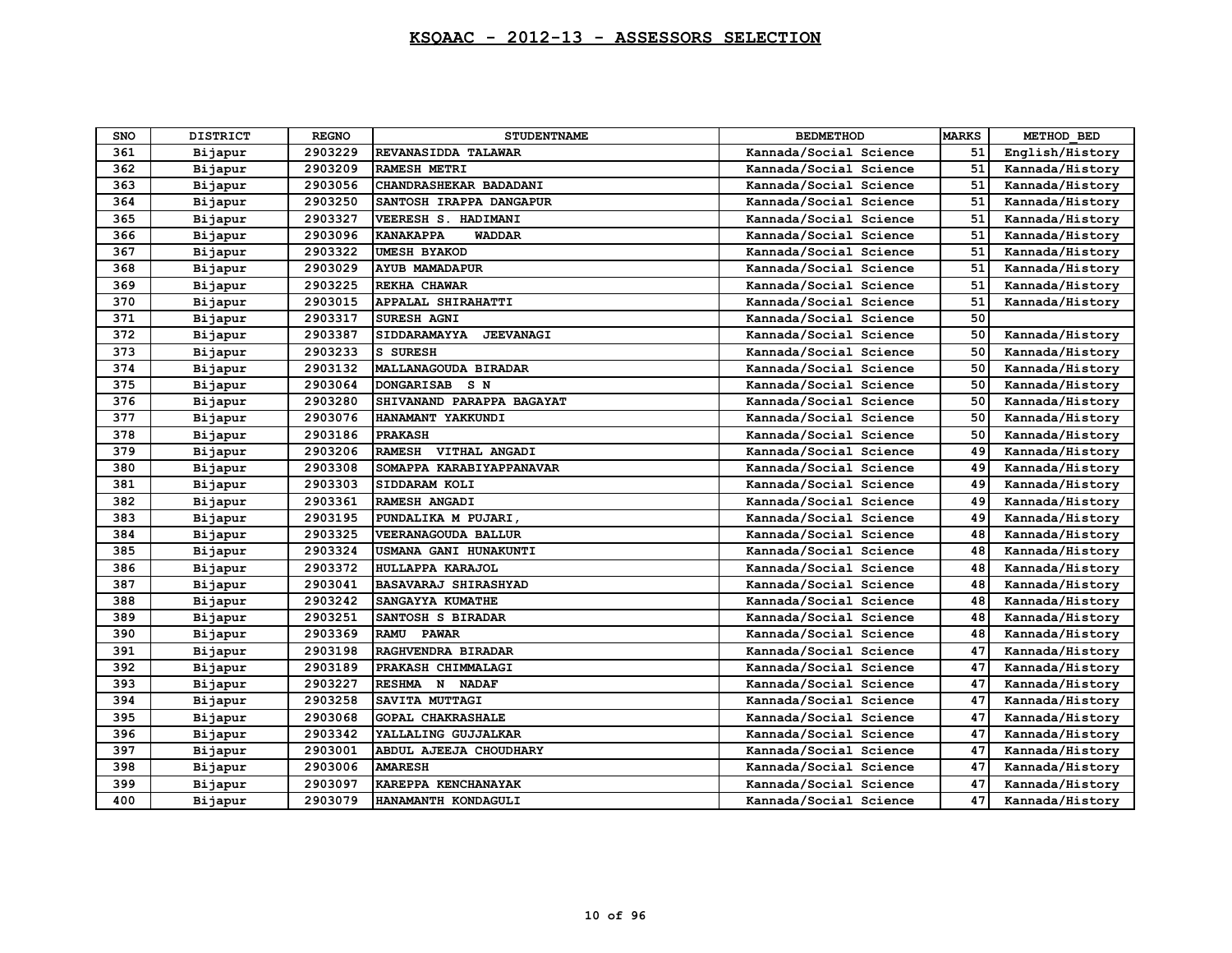| SNO | <b>DISTRICT</b> | <b>REGNO</b> | <b>STUDENTNAME</b>                                         | <b>BEDMETHOD</b>       | <b>MARKS</b> | METHOD BED      |
|-----|-----------------|--------------|------------------------------------------------------------|------------------------|--------------|-----------------|
| 401 | Bijapur         | 2903134      | MALLAPPA LONI                                              | Kannada/Social Science | 46           | Kannada/History |
| 402 | Bijapur         | 2903019      | <b>ARJUN MADAR</b>                                         | Kannada/Social Science | 46           | Kannada/History |
| 403 | Bijapur         | 2903105      | <b>KIRAN VASTRAD</b>                                       | Kannada/Social Science | 46           | Kannada/History |
| 404 | Bijapur         | 2903291      | SHRINIVAS MELINAMANI                                       | Kannada/Social Science | 46           | Kannada/History |
| 405 | Bijapur         | 2903104      | KHAJAPPA BASAPPA SINGEGOL                                  | Kannada/Social Science | 46           | Kannada/History |
| 406 | Bijapur         | 2903328      | VEERESHWARAYYA HIREMATH                                    | Kannada/Social Science | 46           | Kannada/History |
| 407 | Bijapur         | 2903066      | <b>GIRADE SANGEETA BALAPPA</b>                             | Kannada/Social Science | 46           | Kannada/History |
| 408 | Bijapur         | 2903004      | ABUBAKA.M. MAKANDAR                                        | Kannada/Social Science | 46           | Kannada/History |
| 409 | Bijapur         | 2903027      | <b>ASHOK UPPAR</b>                                         | Kannada/Social Science | 46           | Kannada/History |
| 410 | Bijapur         | 2903171      | NINGAPPA JALAWADAGI                                        | Kannada/Social Science | 46           |                 |
| 411 | Bijapur         | 2903235      | SADASHIV HANGARAGI                                         | Kannada/Social Science | 45           | Kannada/History |
| 412 | Bijapur         | 2903220      | RAVIKUMAR SHIVASHARAN                                      | Kannada/Social Science | 45           | Kannada/History |
| 413 | Bijapur         | 2903240      | SANGAMESH SUDHAKAR                                         | Kannada/Social Science | 45           | Kannada/History |
| 414 | Bijapur         | 2903107      | <b>LADLEMASHAK NADAF</b>                                   | Kannada/Social Science | 45           | Kannada/History |
| 415 | Bijapur         | 2903010      | ANAND WADI                                                 | Kannada/Social Science | 45           | Kannada/History |
| 416 | Bijapur         | 2903357      | PRAKASH ARAKERI                                            | Kannada/Social Science | 45           | Kannada/History |
| 417 | Bijapur         | 2903183      | PRABHU BIRADAR                                             | Kannada/Social Science | 45           | Kannada/History |
| 418 | Bijapur         | 2903194      | PRAVEENAKUMAR GOLASANGI                                    | Kannada/Social Science | 45           | Kannada/History |
| 419 | Bijapur         | 2903296      | SIDDANNA. SHIRASHYAD                                       | Kannada/Social Science | 44           | Kannada/History |
| 420 | Bijapur         | 2903232      | RIYANABI BANNETTI                                          | Kannada/Social Science | 44           | Kannada/History |
| 421 | Bijapur         | 2903131      | <b>MALLAMMA BARAKER</b>                                    | Kannada/Social Science | 44           | Kannada/History |
| 422 | Bijapur         | 2903007      | <b>AMBADAS</b><br><b>SHIVASHARANAPPA</b><br><b>KHEDAGI</b> | Kannada/Social Science | 44           | Kannada/History |
| 423 | Bijapur         | 2903168      | NEELAKKA RUDRAGOUD BIRADAR                                 | Kannada/Social Science | 44           | Kannada/History |
| 424 | Bijapur         | 2903062      | <b>AGASAR</b><br><b>DAYANAND</b><br>S/O/ TULASAPPA         | Kannada/Social Science | 44           | Kannada/History |
| 425 | Bijapur         | 2903313      | SUMANGALA BAGEWADI                                         | Kannada/Social Science | 44           | Kannada/History |
| 426 | Bijapur         | 2903266      | SHARANABASAPPA CHALAWADI                                   | Kannada/Social Science | 43           | Kannada/History |
| 427 | Bijapur         | 2903286      | SHOBHA PATIL                                               | Kannada/Social Science | 43           | Kannada/History |
| 428 | Bijapur         | 2903213      | <b>RAMU PUJARI</b>                                         | Kannada/Social Science | 43           | Kannada/History |
| 429 | Bijapur         | 2903208      | RAMESH KAVALAGI                                            | Kannada/Social Science | 43           | Kannada/History |
| 430 | Bijapur         | 2903075      | GURUSIDDA HATTALLI                                         | Kannada/Social Science | 43           | Kannada/History |
| 431 | Bijapur         | 2903117      | <b>MAHABUB KORAWAR</b>                                     | Kannada/Social Science | 43           | Kannada/History |
| 432 | Bijapur         | 2903391      | BHARATI B. KULKARNI                                        | Kannada/Social Science | 43           | Kannada/History |
| 433 | Bijapur         | 2903302      | SIDDARAM APPASHYA SHIRASHYAD                               | Kannada/Social Science | 43           | Kannada/History |
| 434 | Bijapur         | 2903339      | <b>VISHWANATH BARKER</b>                                   | Kannada/Social Science | 43           | Kannada/History |
| 435 | Bijapur         | 2903244      | SANGEETA SHIVASHARAN                                       | Kannada/Social Science | 42           | Kannada/History |
| 436 | Bijapur         | 2903226      | RENUKA CHALAWADI                                           | Kannada/Social Science | 42           | Kannada/History |
| 437 | Bijapur         | 2903256      | SATISH S PATTAR                                            | Kannada/Social Science | 42           | Kannada/History |
| 438 | Bijapur         | 2903124      | <b>MAHEBOOB</b>                                            | Kannada/Social Science | 42           | Kannada/History |
| 439 | Bijapur         | 2903046      | <b>BEERAPPA UGAR</b>                                       | Kannada/Social Science | 42           | Kannada/History |
| 440 | Bijapur         | 2903298      | SIDDAPPA MANMI                                             | Kannada/Social Science | 42           | Kannada/History |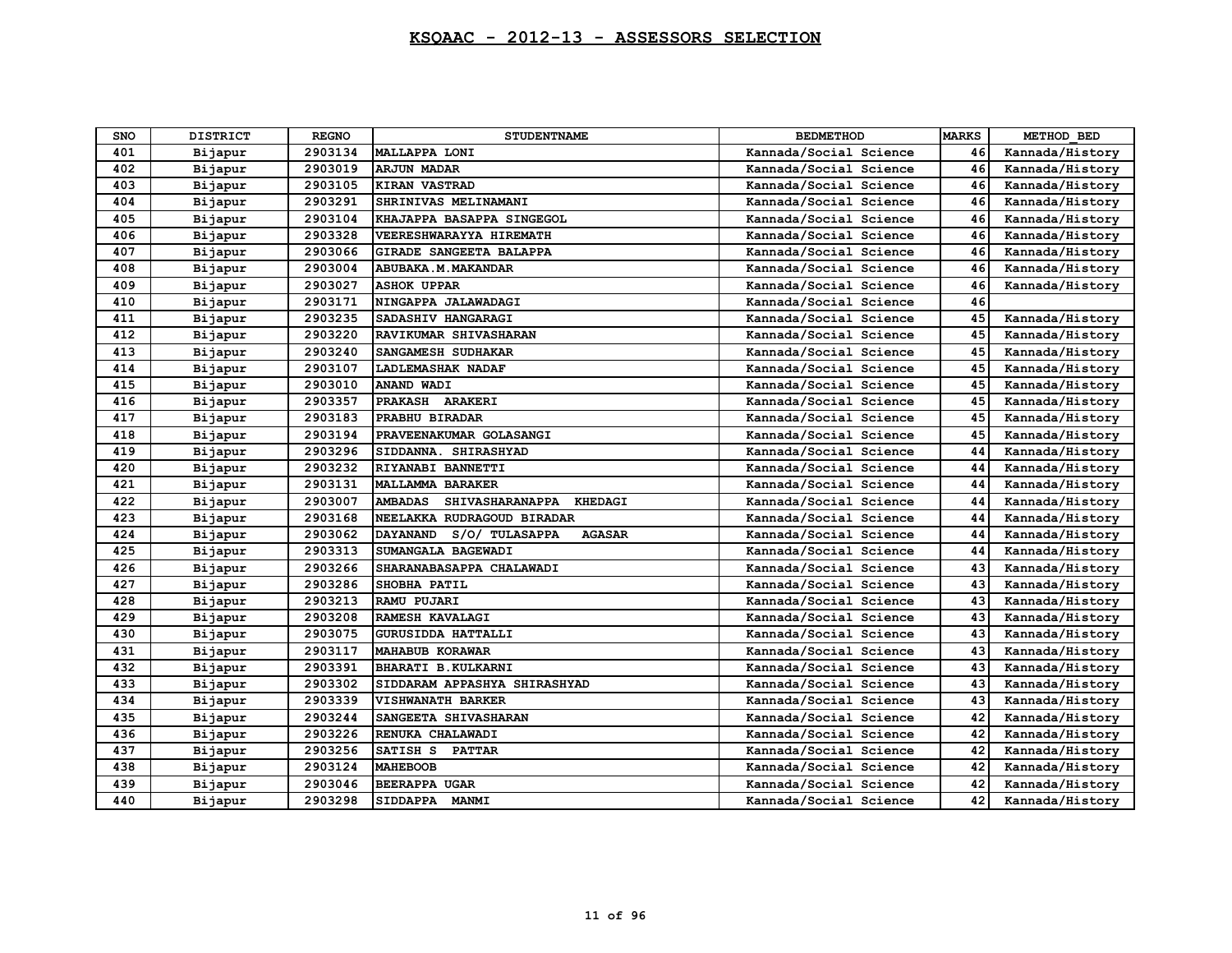| SNO | <b>DISTRICT</b> | <b>REGNO</b> | <b>STUDENTNAME</b>                | <b>BEDMETHOD</b>       | <b>MARKS</b> | METHOD BED      |
|-----|-----------------|--------------|-----------------------------------|------------------------|--------------|-----------------|
| 441 | Bijapur         | 2903347      | MAHANTESH KUNTOJI                 | Kannada/Social Science | 42           | Kannada/History |
| 442 | Bijapur         | 2903354      | <b>SRIGURU</b><br><b>HIREMATH</b> | Kannada/Social Science | 42           | Kannada/History |
| 443 | Bijapur         | 2903069      | GOURAVVA BANIKOL                  | Kannada/Social Science | 42           | Kannada/History |
| 444 | Bijapur         | 2903374      | RAMESH HALLI                      | Kannada/Social Science | 42           | Kannada/History |
| 445 | Bijapur         | 2903173      | <b>NOUSHADBEGUM</b><br>A NADAF    | Kannada/Social Science | 41           | Kannada/History |
| 446 | Bijapur         | 2903285      | SHOBA MAJALI                      | Kannada/Social Science | 41           | Kannada/History |
| 447 | Bijapur         | 2903179      | PATIL BASAVARAJ SHRISHAIL GOUDA   | Kannada/Social Science | 41           | Kannada/History |
| 448 | Bijapur         | 2903215      | RAPHEEK YADRAMI,                  | Kannada/Social Science | 41           | Kannada/History |
| 449 | Bijapur         | 2903294      | SIDARAY SANAGOND                  | Kannada/Social Science | 41           | Kannada/History |
| 450 | Bijapur         | 2903164      | NAMDEV.V.NAIK                     | Kannada/Social Science | 41           | English/History |
| 451 | Bijapur         | 2903141      | MANJULA M PATTAR                  | Kannada/Social Science | 41           | Kannada/History |
| 452 | Bijapur         | 2903155      | MUTTAPPA. B. KATTIMANI            | Kannada/Social Science | 41           | Kannada/History |
| 453 | Bijapur         | 2903388      | NAGARAJU S.                       | Kannada/Social Science | 40           | Kannada/History |
| 454 | Bijapur         | 2903300      | SIDDAPPA KAMBALE                  | Kannada/Social Science | 40           | Kannada/History |
| 455 | Bijapur         | 2903084      | <b>HUGAR SHREESHAIL</b>           | Kannada/Social Science | 40           | Kannada/History |
| 456 | Bijapur         | 2903265      | SHARAMODDIN PINJAR                | Kannada/Social Science | 40           | Kannada/History |
| 457 | Bijapur         | 2903003      | <b>ABDULKAREEM SHAIKH</b>         | Kannada/Social Science | 40           | Kannada/History |
| 458 | Bijapur         | 2903331      | VIJAY DODDAMANI                   | Kannada/Social Science | 39           | Kannada/History |
| 459 | Bijapur         | 2903111      | <b>LAXMAN MALLAD</b>              | Kannada/Social Science | 39           | Kannada/History |
| 460 | Bijapur         | 2903159      | NAGAPPA KARJOL                    | Kannada/Social Science | 38           | Kannada/History |
| 461 | Bijapur         | 2903112      | LAXMAN SAJU RATHOD                | Kannada/Social Science | 38           | Kannada/History |
| 462 | Bijapur         | 2903228      | RESHMA MULLA                      | Kannada/Social Science | 38           | Kannada/History |
| 463 | Bijapur         | 2903202      | <b>RAMALING MADAR</b>             | Kannada/Social Science | 37           | Kannada/History |
| 464 | Bijapur         | 2903175      | <b>PANCHAPPA</b>                  | Kannada/Social Science | 37           | Kannada/History |
| 465 | Bijapur         | 2903121      | MAHANANDA HAVINAL                 | Kannada/Social Science | 37           | Kannada/History |
| 466 | Bijapur         | 2903306      | SIDRAJ GANAPATI BHOVI             | Kannada/Social Science | 37           | Kannada/History |
| 467 | Bijapur         | 2903253      | <b>SAPANA</b>                     | Kannada/Social Science | 37           | Kannada/History |
| 468 | Bijapur         | 2903191      | PRAKASH NAIK                      | Kannada/Social Science | 37           | Kannada/History |
| 469 | Bijapur         | 2903058      | CHANDRASHEKHAR KONASHIRASAGI      | Kannada/Social Science | 37           | English/History |
| 470 | Bijapur         | 2903092      | <b>JAYASHREE MURAL</b>            | Kannada/Social Science | 37           | Kannada/History |
| 471 | Bijapur         | 2903009      | ANAND AMBEDKAR                    | Kannada/Social Science | 37           | Kannada/History |
| 472 | Bijapur         | 2903207      | RAMESH AWATI                      | Kannada/Social Science | 37           | Kannada/History |
| 473 | Bijapur         | 2903110      | LAXMAN DOLLIN                     | Kannada/Social Science | 36           | Kannada/History |
| 474 | Bijapur         | 2903221      | RAVINDRA CHAVAN                   | Kannada/Social Science | 36           | Kannada/History |
| 475 | Bijapur         | 2903139      | MALLIKARJUNA PUJARI               | Kannada/Social Science | 35           | Kannada/History |
| 476 | Bijapur         | 2903070      | <b>GULABSING RATHOD</b>           | Kannada/Social Science | 34           | Kannada/History |
| 477 | Bijapur         | 2903169      | NIJALINGAPPA KANAMESHWAR          | Kannada/Social Science | 34           | Kannada/History |
| 478 | Bijapur         | 2903272      | SHILPA PATIL                      | Kannada/Social Science | 33           | Kannada/History |
| 479 | Bijapur         | 2903259      | SHABANA ZARTARKAR                 | Kannada/Social Science | 33           | Kannada/History |
| 480 | Bijapur         | 2903315      | SUNIL LAMANI                      | Kannada/Social Science | 31           | Kannada/History |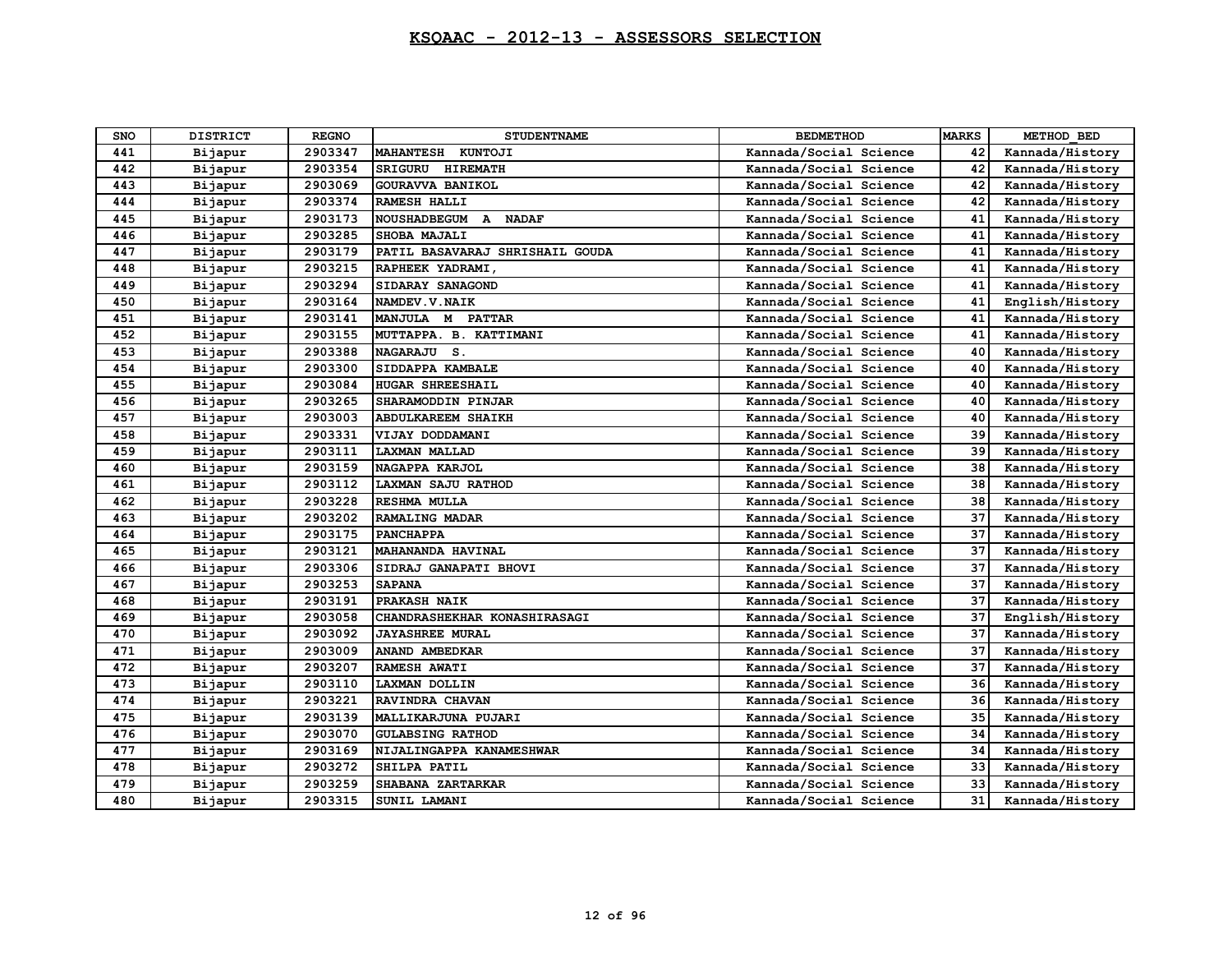| <b>SNO</b> | <b>DISTRICT</b> | <b>REGNO</b> | <b>STUDENTNAME</b>                 | <b>BEDMETHOD</b>           | <b>MARKS</b> | METHOD BED        |
|------------|-----------------|--------------|------------------------------------|----------------------------|--------------|-------------------|
| 481        | Bijapur         | 2903336      | <b>VILAS RATHOD</b>                | Kannada/Social Science     | 30           | Kannada/History   |
| 482        | Bijapur         | 2903363      | MITHUN SIRASANGIKAR                | English-Biological Science | 49           | English/Biology   |
| 483        | Bijapur         | 2903267      | SHARANABASU HUGAR                  | English-Biological Science | 45           | English/Biology   |
| 484        | Bijapur         | 2903333      | VIJAYAKUMAR BEKINAL                | English-Biological Science | 45           | English/Biology   |
| 485        | Bijapur         | 2903378      | NELSON MOHAN ISAACS                | English-Biological Science | 45           | English/Biology   |
| 486        | Bijapur         | 2903246      | SANJEEVKUMAR BANIKOL               | English-Biological Science | 44           | Chemistry/Biology |
| 487        | Bijapur         | 2903034      | <b>BASANTH KUMBAR</b>              | English-Biological Science | 43           | English/Biology   |
| 488        | Bijapur         | 2903080      | HAREESH BAGALAKOT                  | English-Biological Science | 42           | English/History   |
| 489        | Bijapur         | 2903151      | MUCHAKHANDEPPA BADIGER             | English-Biological Science | 41           | English/Biology   |
| 490        | Bijapur         | 2903362      | <b>BANDENAVAZ AWATI</b>            | English-Biological Science | 41           | Maths/Physics     |
| 491        | Bijapur         | 2903290      | SHREESHAIL GADDAD                  | English-Biological Science | 41           | English/History   |
| 492        | Bijapur         | 2903147      | MEENAXI BIRADAR                    | English-Biological Science | 39           | English/Biology   |
| 493        | Bijapur         | 2903098      | KASAPPA YAMBATNAL                  | English-Biological Science | 39           | Maths/Physics     |
| 494        | Bijapur         | 2903358      | CHAYA ATHARGA                      | English-Biological Science | 39           | English/Biology   |
| 495        | Bijapur         | 2903337      | VINOD CHATTI                       | English-Biological Science | 39           | English/Biology   |
| 496        | Bijapur         | 2903077      | HANAMANTARAY PUJARI                | English-Biological Science | 38           | English/Biology   |
| 497        | Bijapur         | 2903219      | RAVIKUMAR B                        | English-Biological Science | 38           | English/History   |
| 498        | Bijapur         | 2903028      | <b>AYESHA SULTANA</b>              | English-Biological Science | 37           | English/Biology   |
| 499        | Bijapur         | 2903149      | MOHAMMAD MUZAMIL                   | English-Biological Science | 37           | Chemistry/Biology |
| 500        | Bijapur         | 2903366      | <b>BASAVARAJ KANNOLLI</b>          | English-Biological Science | 37           | English/History   |
| 501        | Bijapur         | 2903013      | ANIL RATHOD                        | English-Biological Science | 36           | English/Biology   |
| 502        | Bijapur         | 2903236      | SADASHIVA TALAKERI                 | English-Biological Science | 35           | English/Biology   |
| 503        | Bijapur         | 2903223      | RAYAPPA SHARANAPPA NAIKAL          | English-Biological Science | 34           | English/Biology   |
| 504        | Bijapur         | 2903170      | NIMBAJI LACHCHU CHAVAN             | English-Biological Science | 32           | Chemistry/Biology |
| 505        | Bijapur         | 2903376      | ABDULARZAK INAMDAR                 | English-Biological Science | 31           | English/Biology   |
| 506        | Bijapur         | 2903106      | KRISHNAMURTHI VITHALRAO MELINAMANI | English-Biological Science | 31           | English/Biology   |
| 507        | Bijapur         | 2903130      | MALAKAPPA KOLAR                    | English-Biological Science | 29           | English/Biology   |
| 508        | Bijapur         | 2903196      | RADHIKA SOUDAGAR                   | English-Biological Science | 28           | English/Biology   |
| 509        | Bijapur         | 2903224      | <b>REKHA</b>                       | English-Biological Science | 27           | English/Biology   |
| 510        | Bijapur         | 2903338      | VISHWANATH BANKALGI                | Maths-Physical Science     | 53           | Others            |
| 511        | Bijapur         | 2903335      | VIKRAM PARAMESWAR BALAMBEED        | Maths-Physical Science     | 48           | Maths/Physics     |
| 512        | Bijapur         | 2903050      | BHEEMARAY KANNUR                   | Maths-Physical Science     | 48           | Maths/Physics     |
| 513        | Bijapur         | 2903365      | SIDARAY KUMBAR                     | Maths-Physical Science     | 46           | Maths/Physics     |
| 514        | Bijapur         | 2903257      | SATISH WALI                        | Maths-Physical Science     | 46           | Maths/Physics     |
| 515        | Bijapur         | 2903282      | SHIVAPPA BASAPPA KONASHIRASAGI     | Maths-Physical Science     | 42           | Others            |
| 516        | Bijapur         | 2903154      | MUTTAPPA PUJARI                    | Maths-Physical Science     | 41           | Others            |
| 517        | Bijapur         | 2903275      | SHIVAJI CHAVAN                     | Maths-Physical Science     | 39           | Others            |
| 518        | Bijapur         | 2903345      | YUVARAJ PADAGANNAWAR               | Maths-Physical Science     | 39           | Maths/Physics     |
| 519        | Bijapur         | 2903271      | SHEKHAR KOPPAD                     | Maths-Physical Science     | 38           | Others            |
| 520        | Bijapur         | 2903162      | NAGARAJ ASANGI                     | Maths-Physical Science     | 38           | Others            |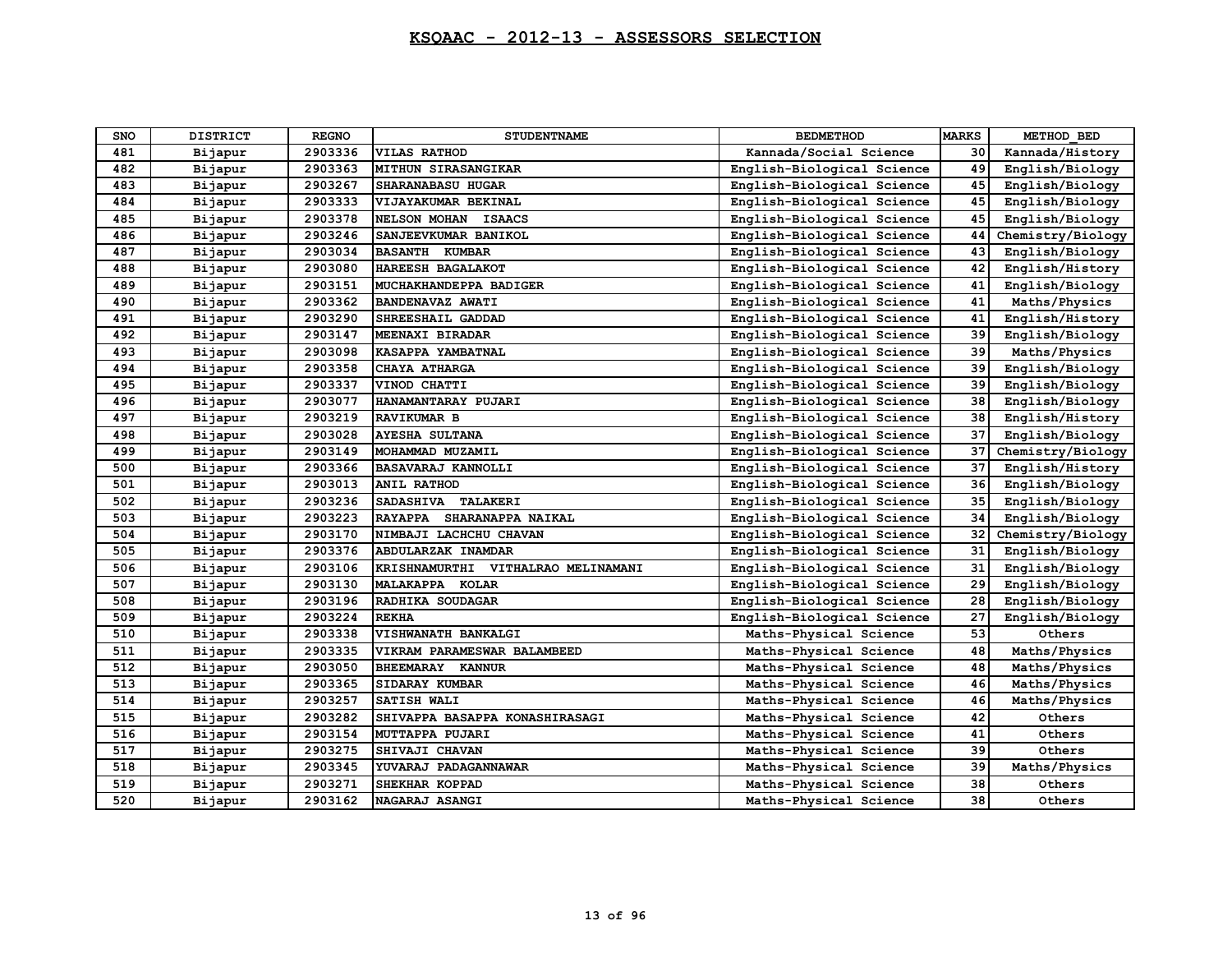| SNO | <b>DISTRICT</b> | <b>REGNO</b> | <b>STUDENTNAME</b>                            | <b>BEDMETHOD</b>       | <b>MARKS</b> | METHOD BED      |
|-----|-----------------|--------------|-----------------------------------------------|------------------------|--------------|-----------------|
| 521 | Bijapur         | 2903073      | <b>GURURAJ HAVINAL</b>                        | Maths-Physical Science | 37           | Maths/Physics   |
| 522 | Bijapur         | 2903329      | <b>VIDYANAND BASARAGI</b>                     | Maths-Physical Science | 37           | Others          |
| 523 | Bijapur         | 2903190      | PRAKASH NAIK                                  | Maths-Physical Science | 37           | Maths/Physics   |
| 524 | Bijapur         | 2903143      | MANJUNATH KUDACHI                             | Maths-Physical Science | 36           | Others          |
| 525 | Bijapur         | 2903157      | NAGANAGOUDA PATIL                             | Maths-Physical Science | 35           | Others          |
| 526 | Bijapur         | 2903140      | MANIKESHWARI SUBHEDAR                         | Maths-Physical Science | 35           | Others          |
| 527 | Bijapur         | 2903101      | KAVITA JOGIN                                  | Maths-Physical Science | 33           | Others          |
| 528 | Bijapur         | 2903380      | <b>GURURAJ KALE</b>                           | Maths-Physical Science | 32           | Maths/Physics   |
| 529 | Bijapur         | 2903323      | <b>USMAN NADAF</b>                            | Maths-Physical Science | 31           | Others          |
| 530 | Bijapur         | 2903038      | BASAPPA Y KOLADANAVAR                         | Maths-Physical Science | 31           | Maths/Physics   |
| 531 | Bijapur         | 2903211      | <b>RAMESH WADDAR</b>                          | Maths-Physical Science | 30           | Maths/Physics   |
| 532 | Bijapur         | 2903281      | SHIVANANDA HACHCHADAD                         | Maths-Physical Science | 30           | Others          |
| 533 | Bijapur         | 2903085      | HUSENASAB M PINJARA                           | Maths-Physical Science | 30           | Maths/Physics   |
| 534 | Bijapur         | 2903144      | MANJUNATH PARAMANAND                          | Maths-Physical Science | 29           | Others          |
| 535 | Bijapur         | 2903060      | CHIDANAND SHURYAVANSHI                        | Maths-Physical Science | 29           | Maths/Physics   |
| 536 | Gulbarga        | 2904203      | SHARANABASAPPA                                | Kannada/Social Science | 68           | Kannada/History |
| 537 | Gulbarga        | 2904198      | <b>SHAMARAY</b>                               | Kannada/Social Science | 65           | Kannada/History |
| 538 | Gulbarga        | 2904279      | NILAKANTHARAYA                                | Kannada/Social Science | 63           | Kannada/History |
| 539 | Gulbarga        | 2904278      | AYYANAGOUDA SANGANAGOUDA                      | Kannada/Social Science | 63           | Kannada/History |
| 540 | Gulbarga        | 2904276      | <b>BHAGYASHREE</b><br><b>SHRIMANTH</b>        | Kannada/Social Science | 63           | Kannada/History |
| 541 | Gulbarga        | 2904274      | <b>MARUTI BASAPPA</b>                         | Kannada/Social Science | 62           | Kannada/History |
| 542 | Gulbarga        | 2904290      | <b>MANIC</b><br><b>SIDDANNA</b>               | Kannada/Social Science | 62           | Kannada/History |
| 543 | Gulbarga        | 2904310      | <b>SHRISHAIL</b>                              | Kannada/Social Science | 62           | Kannada/History |
| 544 | Gulbarga        | 2904042      | <b>CHANABASSAPPA</b>                          | Kannada/Social Science | 61           | Kannada/History |
| 545 | Gulbarga        | 2904024      | <b>AYYAPPA</b>                                | Kannada/Social Science | 61           | Kannada/History |
| 546 | Gulbarga        | 2904302      | RAJU                                          | Kannada/Social Science | 61           | Kannada/History |
| 547 | Gulbarga        | 2904218      | SHIVALINGAPPA KOULAGI                         | Kannada/Social Science | 60           | Kannada/History |
| 548 | Gulbarga        | 2904069      | <b>GURUDATTA</b>                              | Kannada/Social Science | 60           | Kannada/History |
| 549 | Gulbarga        | 2904192      | <b>SANTOSH KUMAR</b>                          | Kannada/Social Science | 59           | Kannada/History |
| 550 | Gulbarga        | 2904184      | <b>REVANASIDDAPPA</b>                         | Kannada/Social Science | 59           | Kannada/History |
| 551 | Gulbarga        | 2904299      | <b>RAMESH</b><br><b>SHARANAPPA</b>            | Kannada/Social Science | 59           | Kannada/History |
| 552 | Gulbarga        | 2904273      | SRISAIL MADANI                                | Kannada/Social Science | 59           | Kannada/History |
| 553 | Gulbarga        | 2904221      | <b>SHIVSHARANAPPA</b>                         | Kannada/Social Science | 58           | Kannada/History |
| 554 | Gulbarga        | 2904300      | <b>BASAVARAJ</b><br><b>SHARANAPPA</b><br>SERI | Kannada/Social Science | 58           | Kannada/History |
| 555 | Gulbarga        | 2904106      | <b>MADHAV</b>                                 | Kannada/Social Science | 58           | Kannada/History |
| 556 | Gulbarga        | 2904051      | <b>CHIDANAND</b>                              | Kannada/Social Science | 58           | Kannada/History |
| 557 | Gulbarga        | 2904305      | SIDRAM BHIMANNA                               | Kannada/Social Science | 58           | Kannada/History |
| 558 | Gulbarga        | 2904027      | <b>BAPUGOUDA</b>                              | Kannada/Social Science | 58           | Kannada/History |
| 559 | Gulbarga        | 2904098      | <b>KALAPPA</b>                                | Kannada/Social Science | 57           | Kannada/History |
| 560 | Gulbarga        | 2904061      | ERANNA MAHADEVAPPA HALLAD                     | Kannada/Social Science | 57           | Kannada/History |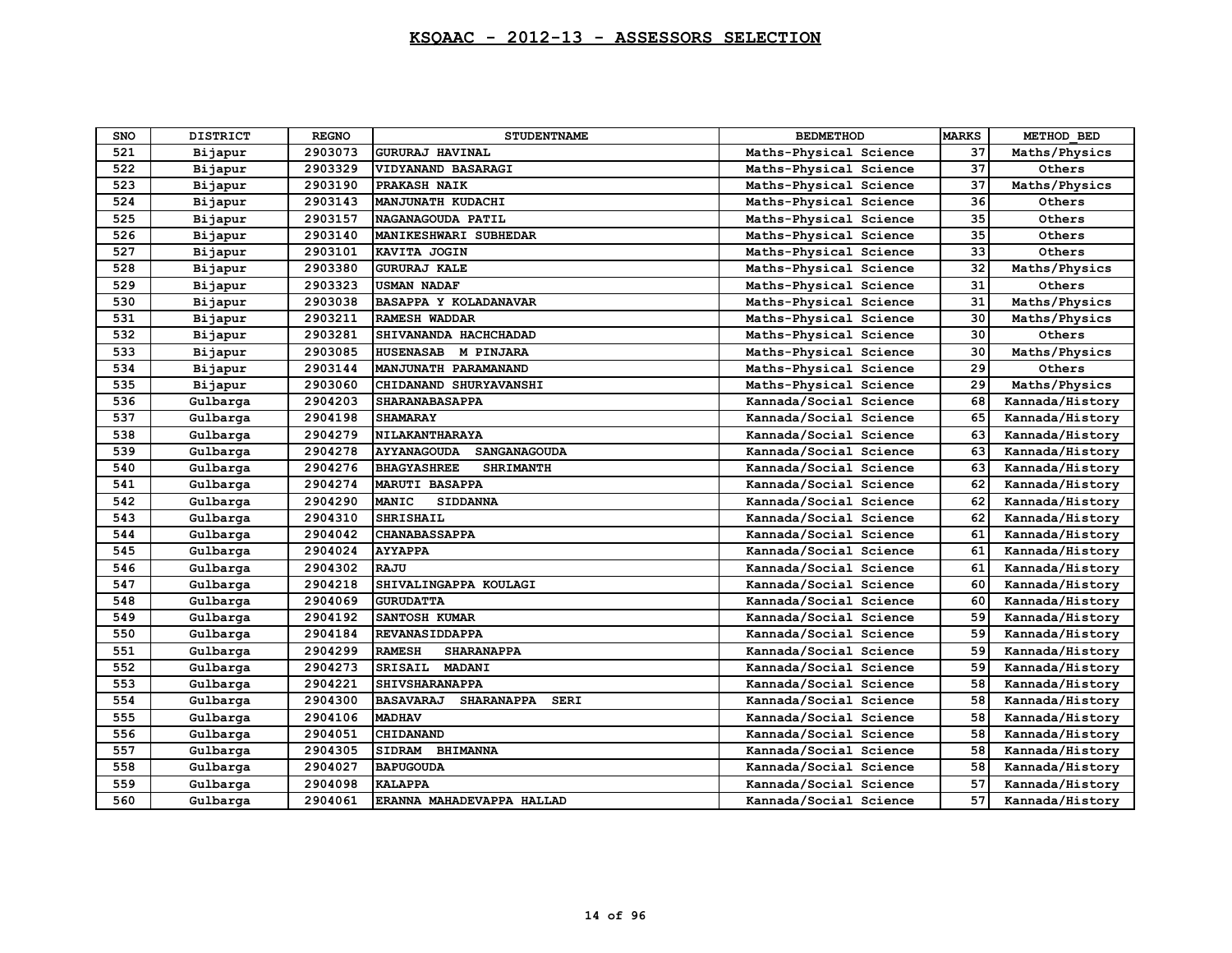| SNO | <b>DISTRICT</b> | <b>REGNO</b> | <b>STUDENTNAME</b>                | <b>BEDMETHOD</b>       | <b>MARKS</b> | METHOD BED      |
|-----|-----------------|--------------|-----------------------------------|------------------------|--------------|-----------------|
| 561 | Gulbarga        | 2904166      | <b>RAJASHEKHAR</b>                | Kannada/Social Science | 57           | Kannada/History |
| 562 | Gulbarga        | 2904025      | <b>BABU</b>                       | Kannada/Social Science | 57           | Kannada/History |
| 563 | Gulbarga        | 2904162      | PREMNATH S R                      | Kannada/Social Science | 57           | Kannada/History |
| 564 | Gulbarga        | 2904168      | RAJASHRI SHANKAR                  | Kannada/Social Science | 56           | Kannada/History |
| 565 | Gulbarga        | 2904280      | <b>BHUVANESHWARI</b>              | Kannada/Social Science | 56           | Kannada/History |
| 566 | Gulbarga        | 2904154      | PANDURANG                         | Kannada/Social Science | 56           | Kannada/History |
| 567 | Gulbarga        | 2904244      | VANISRI                           | Kannada/Social Science | 56           | Kannada/History |
| 568 | Gulbarga        | 2904228      | <b>SIDDARAM</b>                   | Kannada/Social Science | 56           | Kannada/History |
| 569 | Gulbarga        | 2904306      | <b>MALLIKARJUN</b>                | Kannada/Social Science | 56           | Kannada/History |
| 570 | Gulbarga        | 2904304      | <b>GANGADHAR</b>                  | Kannada/Social Science | 56           | Kannada/History |
| 571 | Gulbarga        | 2904034      | <b>BHAGYASHRI</b>                 | Kannada/Social Science | 56           | Kannada/History |
| 572 | Gulbarga        | 2904057      | <b>DAYANAND</b>                   | Kannada/Social Science | 55           | Kannada/History |
| 573 | Gulbarga        | 2904169      | <b>RAJENDRA</b>                   | Kannada/Social Science | 55           | English/History |
| 574 | Gulbarga        | 2904115      | MALLAMMA PATIL                    | Kannada/Social Science | 55           | Kannada/History |
| 575 | Gulbarga        | 2904309      | VISHWANATH<br>.D. GANAMUKHI       | Kannada/Social Science | 55           | Kannada/History |
| 576 | Gulbarga        | 2904257      | VIJAYKUMAR                        | Kannada/Social Science | 55           | Kannada/History |
| 577 | Gulbarga        | 2904029      | <b>BASAVARAJ</b>                  | Kannada/Social Science | 55           | Kannada/History |
| 578 | Gulbarga        | 2904040      | <b>BHIMARAYA</b>                  | Kannada/Social Science | 54           | Kannada/History |
| 579 | Gulbarga        | 2904208      | SHARAVANAKUMAR HACHCHAD           | Kannada/Social Science | 54           | Kannada/History |
| 580 | Gulbarga        | 2904090      | <b>JAGANNATH</b>                  | Kannada/Social Science | 54           | Kannada/History |
| 581 | Gulbarga        | 2904246      | <b>VASANTA</b>                    | Kannada/Social Science | 54           | Kannada/History |
| 582 | Gulbarga        | 2904033      | <b>BHAGERATHI</b>                 | Kannada/Social Science | 53           | Kannada/History |
| 583 | Gulbarga        | 2904298      | SIDRAM HANAMANTARAYA              | Kannada/Social Science | 53           | Kannada/History |
| 584 | Gulbarga        | 2904124      | MALLIKARJUN                       | Kannada/Social Science | 53           | Kannada/History |
| 585 | Gulbarga        | 2904267      | ZARANAPPA                         | Kannada/Social Science | 53           | Kannada/History |
| 586 | Gulbarga        | 2904183      | <b>RAYAPPA</b>                    | Kannada/Social Science | 53           | Kannada/History |
| 587 | Gulbarga        | 2904070      | <b>GURUNATH</b>                   | Kannada/Social Science | 53           | Kannada/History |
| 588 | Gulbarga        | 2904023      | ASHOK BASANNA WALIKAR             | Kannada/Social Science | 53           | Kannada/History |
| 589 | Gulbarga        | 2904202      | SHARADAMMA K KEMPAIAH             | Kannada/Social Science | 53           | Kannada/History |
| 590 | Gulbarga        | 2904206      | SHARANKUMAR JALADI                | Kannada/Social Science | 53           | Kannada/History |
| 591 | Gulbarga        | 2904247      | <b>VASANTKUMAR</b>                | Kannada/Social Science | 53           | Kannada/History |
| 592 | Gulbarga        | 2904262      | YALLALILNG                        | Kannada/Social Science | 52           | Kannada/History |
| 593 | Gulbarga        | 2904045      | <b>CHANDRASHEKHAR</b>             | Kannada/Social Science | 52           | Kannada/History |
| 594 | Gulbarga        | 2904295      | <b>BHAGIRATI</b><br>.H. GUDDEVADI | Kannada/Social Science | 52           | Kannada/History |
| 595 | Gulbarga        | 2904006      | <b>AMBRESH</b>                    | Kannada/Social Science | 52           | Kannada/History |
| 596 | Gulbarga        | 2904240      | TIPPANNA LAKSHMAN METAGAR         | Kannada/Social Science | 52           | Kannada/History |
| 597 | Gulbarga        | 2904075      | HANAMANTRAYA.G.GUDDEWADI          | Kannada/Social Science | 52           | Kannada/History |
| 598 | Gulbarga        | 2904171      | <b>RAJSHEKHAR</b>                 | Kannada/Social Science | 52           | Kannada/History |
| 599 | Gulbarga        | 2904269      | <b>B.T POLICE PATIL</b>           | Kannada/Social Science | 52           | Kannada/History |
| 600 | Gulbarga        | 2904222      | SHRIDHARREDDY                     | Kannada/Social Science | 52           | Kannada/History |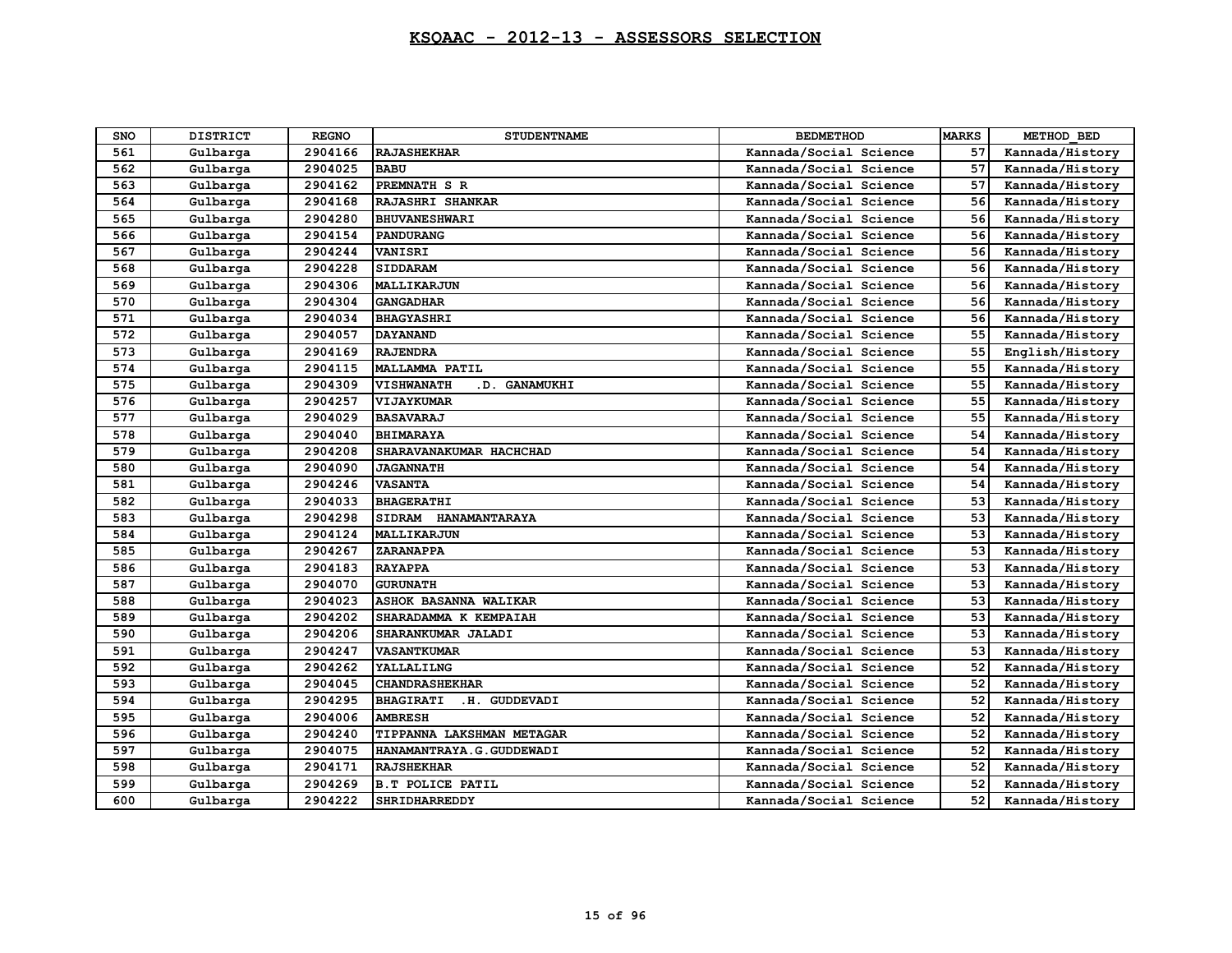| SNO | <b>DISTRICT</b> | <b>REGNO</b> | <b>STUDENTNAME</b>                      | <b>BEDMETHOD</b>       | <b>MARKS</b> | METHOD BED      |
|-----|-----------------|--------------|-----------------------------------------|------------------------|--------------|-----------------|
| 601 | Gulbarga        | 2904260      | <b>HIREMATH</b><br><b>VISHWANATH</b>    | Kannada/Social Science | 52           | English/History |
| 602 | Gulbarga        | 2904127      | MALLINATH PUJARI                        | Kannada/Social Science | 51           | Kannada/History |
| 603 | Gulbarga        | 2904287      | <b>BASAPPA</b>                          | Kannada/Social Science | 51           | Kannada/History |
| 604 | Gulbarga        | 2904142      | NAGANATH REDDY                          | Kannada/Social Science | 51           | Kannada/History |
| 605 | Gulbarga        | 2904296      | <b>PRASHANT</b><br>MANIK<br><b>HALU</b> | Kannada/Social Science | 51           | Kannada/History |
| 606 | Gulbarga        | 2904151      | <b>NIMBANNA</b>                         | Kannada/Social Science | 51           | Kannada/History |
| 607 | Gulbarga        | 2904189      | <b>SANJAYKUMAR</b>                      | Kannada/Social Science | 51           | Kannada/History |
| 608 | Gulbarga        | 2904223      | <b>SHRISHAIL</b>                        | Kannada/Social Science | 51           | Kannada/History |
| 609 | Gulbarga        | 2904195      | <b>SANTOSHKUMAR</b>                     | Kannada/Social Science | 51           | Kannada/History |
| 610 | Gulbarga        | 2904072      | HANAMANTARAY GADAGI                     | Kannada/Social Science | 50           | Kannada/History |
| 611 | Gulbarga        | 2904173      | <b>RAMESH</b>                           | Kannada/Social Science | 50           | Kannada/History |
| 612 | Gulbarga        | 2904028      | <b>BASAVARAJ</b>                        | Kannada/Social Science | 50           | Kannada/History |
| 613 | Gulbarga        | 2904167      | RAJASHEKHAR MALLAPPA NASI               | Kannada/Social Science | 49           | Kannada/History |
| 614 | Gulbarga        | 2904141      | NABI PATEL S/O BANDAGI PATEL            | Kannada/Social Science | 49           | Kannada/History |
| 615 | Gulbarga        | 2904102      | KHANDAPPA VAGGI                         | Kannada/Social Science | 49           | Kannada/History |
| 616 | Gulbarga        | 2904019      | <b>ARUNAKUMARI S</b>                    | Kannada/Social Science | 49           | Kannada/History |
| 617 | Gulbarga        | 2904204      | <b>SHARANABASAPPA</b>                   | Kannada/Social Science | 49           | Kannada/History |
| 618 | Gulbarga        | 2904146      | <b>NARAYANRAO</b>                       | Kannada/Social Science | 49           | Kannada/History |
| 619 | Gulbarga        | 2904113      | MAHESH VAIJANATH KAMBLE                 | Kannada/Social Science | 49           | Kannada/History |
| 620 | Gulbarga        | 2904052      | CHIDANAND B.T                           | Kannada/Social Science | 49           | Kannada/History |
| 621 | Gulbarga        | 2904080      | IRAPPA DHARAMANNA NAYAKODI              | Kannada/Social Science | 49           | Kannada/History |
| 622 | Gulbarga        | 2904016      | <b>ARCHANA</b>                          | Kannada/Social Science | 49           | Kannada/History |
| 623 | Gulbarga        | 2904095      | <b>JAYAPRAKASH</b>                      | Kannada/Social Science | 48           | Kannada/History |
| 624 | Gulbarga        | 2904036      | <b>BHARTESH</b>                         | Kannada/Social Science | 48           | Kannada/History |
| 625 | Gulbarga        | 2904097      | <b>JOHNVELSHELY</b>                     | Kannada/Social Science | 48           | Kannada/History |
| 626 | Gulbarga        | 2904219      | <b>SHIVANAND</b>                        | Kannada/Social Science | 48           | Kannada/History |
| 627 | Gulbarga        | 2904021      | Arvind.sidramayya.Math                  | Kannada/Social Science | 48           | Kannada/History |
| 628 | Gulbarga        | 2904116      | <b>MALLANAGOUDA</b>                     | Kannada/Social Science | 48           | Kannada/History |
| 629 | Gulbarga        | 2904291      | SHIVAKUMAR CHANDRAKANT SUTAR            | Kannada/Social Science | 48           | Kannada/History |
| 630 | Gulbarga        | 2904117      | MALLAPPA S BHAGODI                      | Kannada/Social Science | 48           | Kannada/History |
| 631 | Gulbarga        | 2904181      | <b>RAVINDRA</b>                         | Kannada/Social Science | 48           | Kannada/History |
| 632 | Gulbarga        | 2904103      | KORE MAHANTAPPA DATTAPPA                | Kannada/Social Science | 48           | Kannada/History |
| 633 | Gulbarga        | 2904182      | <b>RAVISABANU</b>                       | Kannada/Social Science | 48           | Kannada/History |
| 634 | Gulbarga        | 2904158      | PRABHULING                              | Kannada/Social Science | 48           | Kannada/History |
| 635 | Gulbarga        | 2904128      | MAMATA PATIL                            | Kannada/Social Science | 48           | Kannada/History |
| 636 | Gulbarga        | 2904220      | Shivarayagoud                           | Kannada/Social Science | 47           | Kannada/History |
| 637 | Gulbarga        | 2904170      | <b>RAJKUMAR</b>                         | Kannada/Social Science | 47           | Kannada/History |
| 638 | Gulbarga        | 2904211      | <b>SHEKAPPA SHANKU</b>                  | Kannada/Social Science | 47           | Kannada/History |
| 639 | Gulbarga        | 2904110      | Mahantappa                              | Kannada/Social Science | 47           | Kannada/History |
| 640 | Gulbarga        | 2904144      | <b>NAGUBAI</b>                          | Kannada/Social Science | 47           | Kannada/History |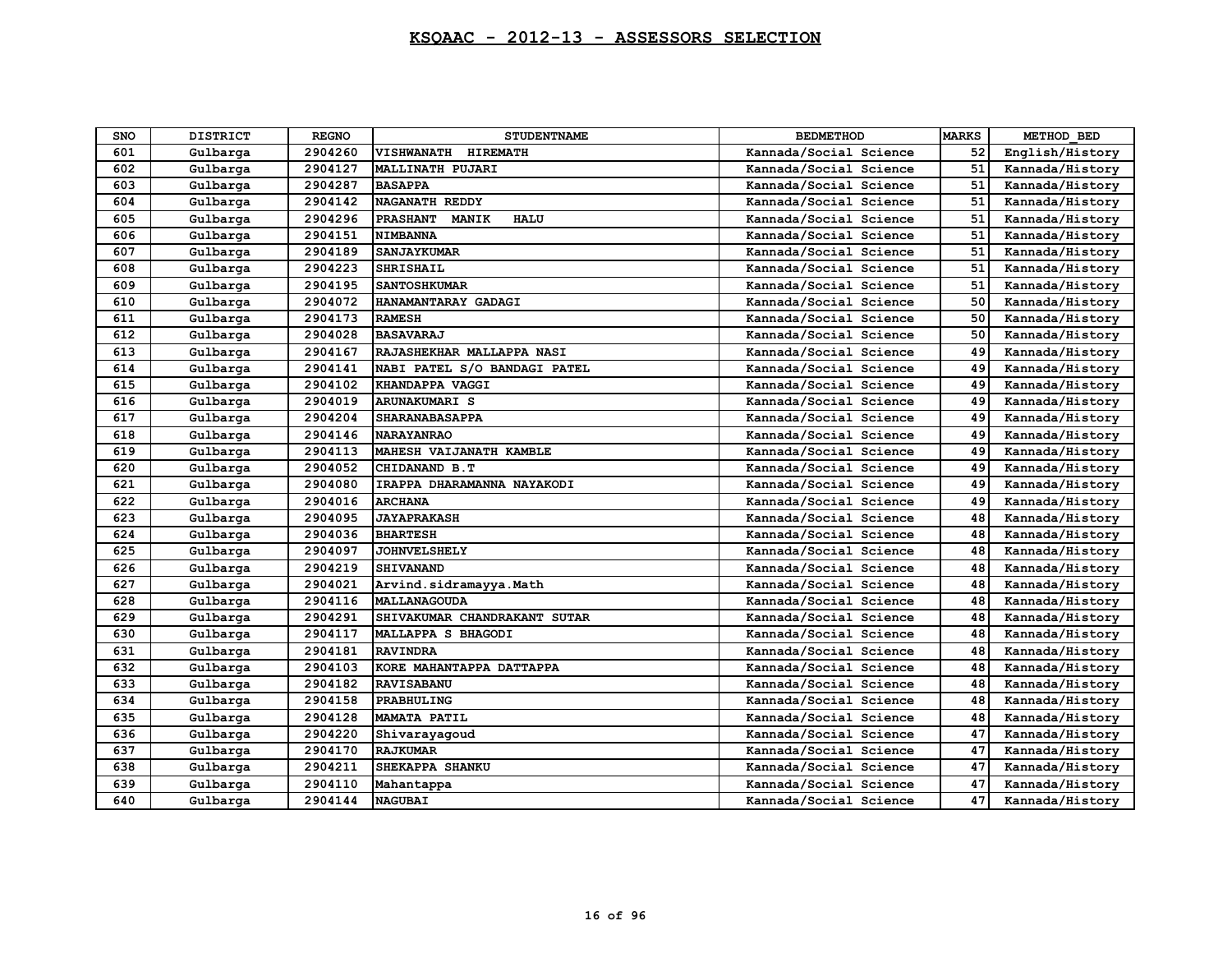| SNO | <b>DISTRICT</b> | <b>REGNO</b> | <b>STUDENTNAME</b>                    | <b>BEDMETHOD</b>       | <b>MARKS</b> | METHOD BED      |
|-----|-----------------|--------------|---------------------------------------|------------------------|--------------|-----------------|
| 641 | Gulbarga        | 2904252      | <b>VIDYA</b>                          | Kannada/Social Science | 47           | English/History |
| 642 | Gulbarga        | 2904275      | <b>HANAMANTARAYA</b><br><b>MANNUR</b> | Kannada/Social Science | 47           | Kannada/History |
| 643 | Gulbarga        | 2904108      | MAHAMAD HAFIZ                         | Kannada/Social Science | 47           | Kannada/History |
| 644 | Gulbarga        | 2904109      | <b>MAHANANDA</b>                      | Kannada/Social Science | 46           | Kannada/History |
| 645 | Gulbarga        | 2904303      | <b>SANJAYA</b>                        | Kannada/Social Science | 46           | Kannada/History |
| 646 | Gulbarga        | 2904122      | <b>MALLIKARJUN</b>                    | Kannada/Social Science | 46           | Kannada/History |
| 647 | Gulbarga        | 2904099      | <b>KAMALAKAR</b>                      | Kannada/Social Science | 46           | English/Biology |
| 648 | Gulbarga        | 2904092      | <b>JAGAPPA</b>                        | Kannada/Social Science | 46           | Kannada/History |
| 649 | Gulbarga        | 2904188      | Sangeeta                              | Kannada/Social Science | 46           | Kannada/History |
| 650 | Gulbarga        | 2904145      | NAMDEV . HOTAKER                      | Kannada/Social Science | 46           | Kannada/History |
| 651 | Gulbarga        | 2904235      | SURESH G TALARI                       | Kannada/Social Science | 46           | Kannada/History |
| 652 | Gulbarga        | 2904130      | <b>MANJUNATH</b>                      | Kannada/Social Science | 46           | Kannada/History |
| 653 | Gulbarga        | 2904165      | RAJAKUMAR HARALAYYA                   | Kannada/Social Science | 45           | Kannada/History |
| 654 | Gulbarga        | 2904281      | <b>SHARANAPPA</b>                     | Kannada/Social Science | 45           | Kannada/History |
| 655 | Gulbarga        | 2904056      | <b>DATTATRI</b>                       | Kannada/Social Science | 45           | Kannada/History |
| 656 | Gulbarga        | 2904039      | <b>BHEEMU</b>                         | Kannada/Social Science | 45           | Kannada/History |
| 657 | Gulbarga        | 2904159      | <b>PRAKASH</b>                        | Kannada/Social Science | 45           | Kannada/History |
| 658 | Gulbarga        | 2904313      | ANITA MALLIKARJUN                     | Kannada/Social Science | 45           | Kannada/History |
| 659 | Gulbarga        | 2904003      | <b>AMBARAYA</b>                       | Kannada/Social Science | 45           | Kannada/History |
| 660 | Gulbarga        | 2904174      | Ramesh H                              | Kannada/Social Science | 44           | Kannada/History |
| 661 | Gulbarga        | 2904105      | LAXMI                                 | Kannada/Social Science | 44           | Kannada/History |
| 662 | Gulbarga        | 2904301      | <b>MALLIKARJUN</b>                    | Kannada/Social Science | 44           | Kannada/History |
| 663 | Gulbarga        | 2904282      | <b>JAGANNATH</b>                      | Kannada/Social Science | 44           | Kannada/History |
| 664 | Gulbarga        | 2904261      | <b>VISHWASKUMAR</b>                   | Kannada/Social Science | 44           | Kannada/History |
| 665 | Gulbarga        | 2904068      | Gundappa                              | Kannada/Social Science | 44           | Kannada/History |
| 666 | Gulbarga        | 2904020      | <b>ARUNKUMAR</b>                      | Kannada/Social Science | 44           | Kannada/History |
| 667 | Gulbarga        | 2904277      | VIJAYALAXSHMI<br>PIRAPPA KATTIMANI    | Kannada/Social Science | 44           | Kannada/History |
| 668 | Gulbarga        | 2904289      | SHIVAKANTAMMA                         | Kannada/Social Science | 43           | Kannada/History |
| 669 | Gulbarga        | 2904038      | <b>BHASKAR</b>                        | Kannada/Social Science | 43           | Kannada/History |
| 670 | Gulbarga        | 2904214      | <b>SHIVAKUMAR</b>                     | Kannada/Social Science | 43           | Kannada/History |
| 671 | Gulbarga        | 2904076      | Imam Patel                            | Kannada/Social Science | 43           | Kannada/History |
| 672 | Gulbarga        | 2904096      | Jayashree                             | Kannada/Social Science | 43           | Kannada/History |
| 673 | Gulbarga        | 2904073      | HANAMANTHAPPA                         | Kannada/Social Science | 42           | Kannada/History |
| 674 | Gulbarga        | 2904161      | <b>PRAVEENKUMAR</b>                   | Kannada/Social Science | 42           | Kannada/History |
| 675 | Gulbarga        | 2904239      | THULASEERAMA                          | Kannada/Social Science | 42           | Kannada/History |
| 676 | Gulbarga        | 2904283      | <b>PRAKASH</b><br><b>RAMACHANDRA</b>  | Kannada/Social Science | 42           | Kannada/History |
| 677 | Gulbarga        | 2904231      | <b>SUBHASH</b>                        | Kannada/Social Science | 41           | Kannada/History |
| 678 | Gulbarga        | 2904288      | LAXMAN<br>PARAMESHWAR                 | Kannada/Social Science | 41           | Kannada/History |
| 679 | Gulbarga        | 2904197      | <b>SATISHKUMAR</b>                    | Kannada/Social Science | 41           | Kannada/History |
| 680 | Gulbarga        | 2904266      | ZAKIYA SALTANA                        | Kannada/Social Science | 40           | Kannada/History |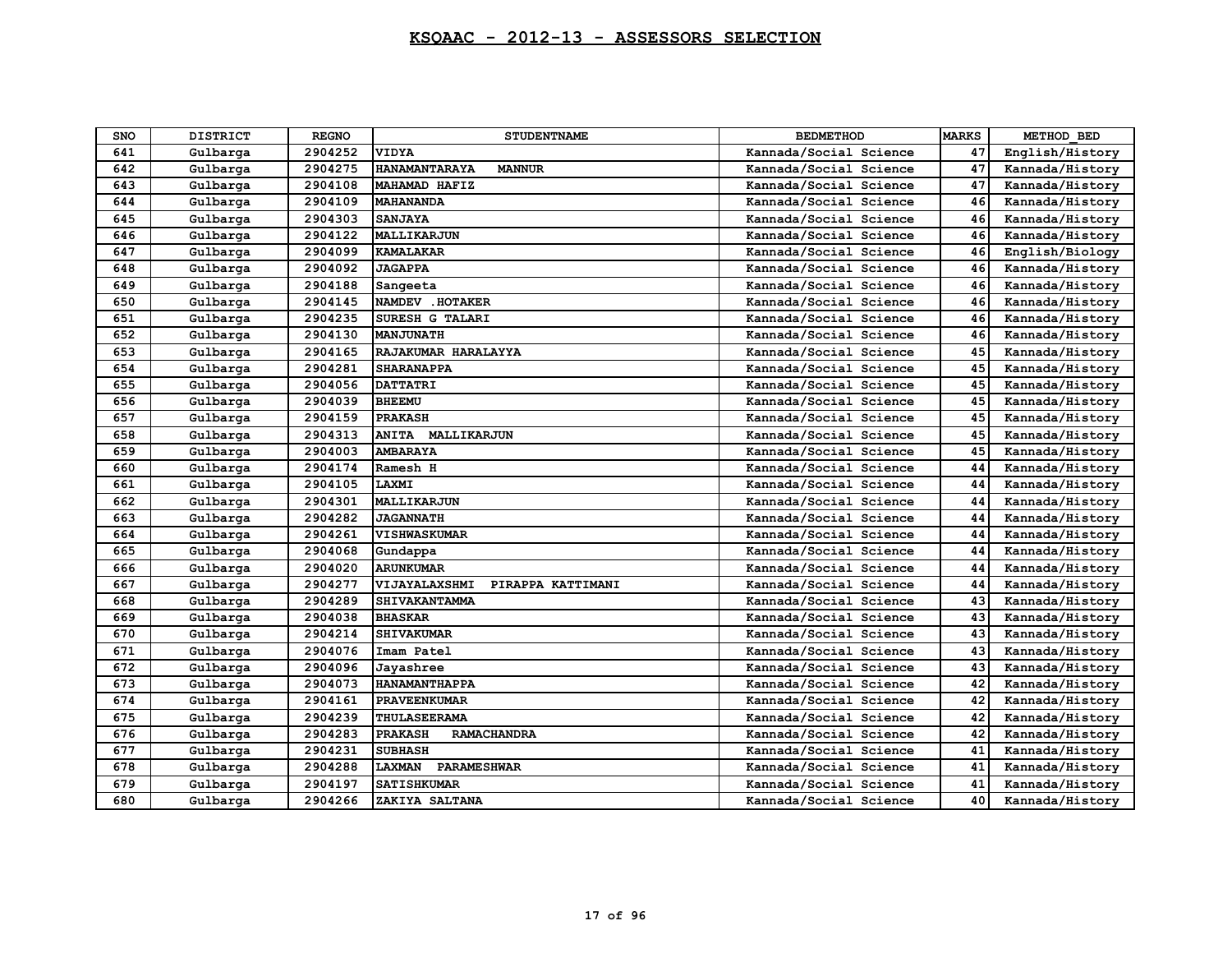| <b>SNO</b> | <b>DISTRICT</b> | <b>REGNO</b> | <b>STUDENTNAME</b>                         | <b>BEDMETHOD</b>           | <b>MARKS</b> | METHOD BED        |
|------------|-----------------|--------------|--------------------------------------------|----------------------------|--------------|-------------------|
| 681        | Gulbarga        | 2904012      | <b>ANNAPURNA DEVI</b>                      | Kannada/Social Science     | 40           | Kannada/History   |
| 682        | Gulbarga        | 2904217      | SHIVALINGAPPA                              | Kannada/Social Science     | 40           | Kannada/History   |
| 683        | Gulbarga        | 2904212      | <b>SHEKHAR</b>                             | Kannada/Social Science     | 39           | Kannada/History   |
| 684        | Gulbarga        | 2904227      | <b>SIDDAPPA</b>                            | Kannada/Social Science     | 39           | Kannada/History   |
| 685        | Gulbarga        | 2904155      | PARASHURAM G TEGNOOR                       | Kannada/Social Science     | 39           | Kannada/History   |
| 686        | Gulbarga        | 2904191      | <b>SANTOSH</b>                             | Kannada/Social Science     | 39           |                   |
| 687        | Gulbarga        | 2904234      | <b>SURESH</b>                              | Kannada/Social Science     | 39           | Kannada/History   |
| 688        | Gulbarga        | 2904285      | <b>BEBAVATI</b>                            | Kannada/Social Science     | 39           | Kannada/History   |
| 689        | Gulbarga        | 2904091      | <b>JAGANNATH ANKALAGI</b>                  | Kannada/Social Science     | 38           | Kannada/History   |
| 690        | Gulbarga        | 2904136      | MOHAMAD RAFEEQ                             | Kannada/Social Science     | 38           | Kannada/History   |
| 691        | Gulbarga        | 2904026      | <b>BALAWANT</b>                            | Kannada/Social Science     | 38           | Kannada/History   |
| 692        | Gulbarga        | 2904216      | <b>SHIVALEELA</b>                          | Kannada/Social Science     | 38           | Kannada/History   |
| 693        | Gulbarga        | 2904196      | <b>SATEESHKUMAR</b>                        | Kannada/Social Science     | 37           | Kannada/History   |
| 694        | Gulbarga        | 2904249      | <b>VEERAPPA</b>                            | Kannada/Social Science     | 37           | Kannada/History   |
| 695        | Gulbarga        | 2904185      | <b>REVANASIDDAPPA</b>                      | Kannada/Social Science     | 36           | Kannada/History   |
| 696        | Gulbarga        | 2904004      | <b>AMBIKA</b>                              | Kannada/Social Science     | 36           | Kannada/History   |
| 697        | Gulbarga        | 2904059      | <b>DHARMU</b>                              | Kannada/Social Science     | 36           | Others            |
| 698        | Gulbarga        | 2904139      | <b>MUJASIM SHUGUFTA</b>                    | Kannada/Social Science     | 36           | English/History   |
| 699        | Gulbarga        | 2904015      | <b>ARAVINDA</b>                            | Kannada/Social Science     | 35           | Kannada/History   |
| 700        | Gulbarga        | 2904230      | <b>SRIKANTH</b>                            | Kannada/Social Science     | 35           | Kannada/History   |
| 701        | Gulbarga        | 2904150      | <b>NILOFAR</b>                             | Kannada/Social Science     | 34           | Kannada/History   |
| 702        | Gulbarga        | 2904143      | <b>NAGARAJ</b>                             | Kannada/Social Science     | 32           | Kannada/History   |
| 703        | Gulbarga        | 2904053      | <b>CHITRALEKHA</b>                         | Kannada/Social Science     | 32           | Kannada/History   |
| 704        | Gulbarga        | 2904104      | <b>LAXMAN</b>                              | Kannada/Social Science     | 32           | Kannada/History   |
| 705        | Gulbarga        | 2904132      | <b>MARUTI</b>                              | Kannada/Social Science     | 31           | Kannada/History   |
| 706        | Gulbarga        | 2904286      | <b>MAREPPA</b>                             | Kannada/Social Science     | 31           | Kannada/History   |
| 707        | Gulbarga        | 2904063      | <b>GANAPATI</b>                            | Kannada/Social Science     | 30           | Others            |
| 708        | Gulbarga        | 2904005      | <b>AMBIKA</b>                              | Kannada/Social Science     | 30           | Kannada/History   |
| 709        | Gulbarga        | 2904177      | <b>RAVIKUMAR</b>                           | English-Biological Science | 52           | English/Biology   |
| 710        | Gulbarga        | 2904311      | <b>CHIDANAND</b>                           | English-Biological Science | 49           | English/Biology   |
| 711        | Gulbarga        | 2904294      | <b>SURESH</b><br><b>AKKA</b>               | English-Biological Science | 48           | English/Biology   |
| 712        | Gulbarga        | 2904272      | <b>MANJULA</b>                             | English-Biological Science | 44           | Chemistry/Biology |
| 713        | Gulbarga        | 2904297      | <b>SHRIMANT</b><br><b>RAJKUMAR</b><br>AKKA | English-Biological Science | 41           | English/Biology   |
| 714        | Gulbarga        | 2904284      | TANGGEMMA RAYAPPA                          | English-Biological Science | 40           | Chemistry/Biology |
| 715        | Gulbarga        | 2904094      | <b>JAPUR MAHADEVI</b>                      | English-Biological Science | 39           | English/Biology   |
| 716        | Gulbarga        | 2904225      | <b>SIDDALINGESH</b>                        | English-Biological Science | 37           | English/Biology   |
| 717        | Gulbarga        | 2904163      | RAGHAVENDRA KAMBLE                         | English-Biological Science | 36           | English/Biology   |
| 718        | Gulbarga        | 2904050      | <b>CHENNAPPA</b>                           | English-Biological Science | 36           | English/Biology   |
| 719        | Gulbarga        | 2904085      | <b>JAGADEVAPPA</b>                         | English-Biological Science | 35           | English/History   |
| 720        | Gulbarga        | 2904157      | PASHA MIYAN                                | English-Biological Science | 34           | English/Biology   |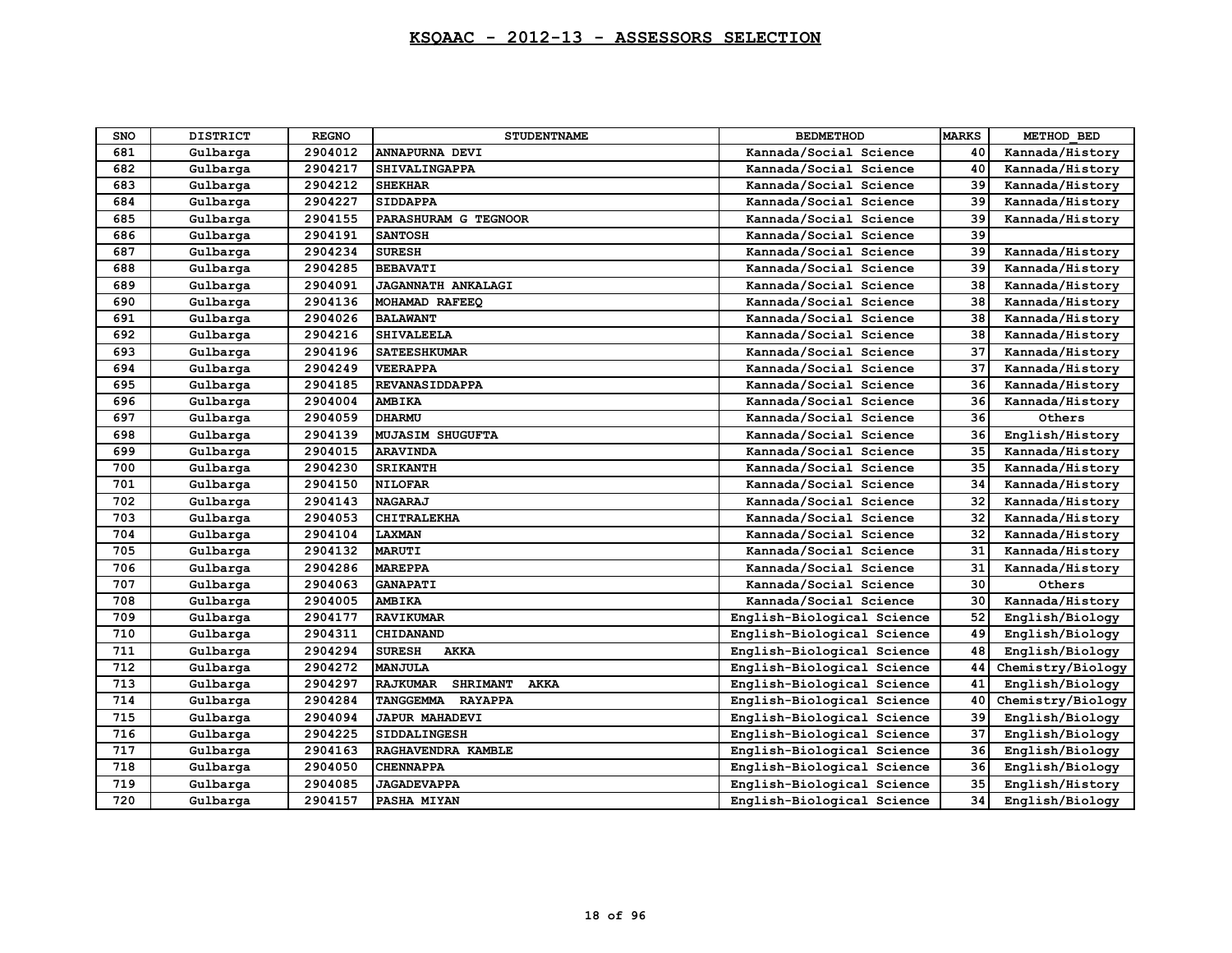| <b>SNO</b> | <b>DISTRICT</b> | <b>REGNO</b> | <b>STUDENTNAME</b>                  | <b>BEDMETHOD</b>           | <b>MARKS</b> | METHOD BED      |
|------------|-----------------|--------------|-------------------------------------|----------------------------|--------------|-----------------|
| 721        | Gulbarga        | 2904082      | <b>ISHANNA</b>                      | English-Biological Science | 34           | English/History |
| 722        | Gulbarga        | 2904093      | <b>JAINATH</b>                      | English-Biological Science | 32           | Maths/Physics   |
| 723        | Gulbarga        | 2904054      | CHITRALEKHA JIDAGA                  | English-Biological Science | 30           | English/Biology |
| 724        | Gulbarga        | 2904148      | NAVAB MASOOD AHEMAD                 | Maths-Physical Science     | 43           | Maths/Physics   |
| 725        | Gulbarga        | 2904264      | <b>YESAPPA</b>                      | Maths-Physical Science     | 39           | Others          |
| 726        | Gulbarga        | 2904215      | <b>SHIVAKUMAR</b>                   | Maths-Physical Science     | 38           | Maths/Physics   |
| 727        | Gulbarga        | 2904253      | <b>VIDYASHREE</b>                   | Maths-Physical Science     | 37           | Others          |
| 728        | Gulbarga        | 2904232      | <b>SUDHAKAR</b>                     | Maths-Physical Science     | 37           |                 |
| 729        | Gulbarga        | 2904107      | Mahadev C                           | Maths-Physical Science     | 34           | Maths/Physics   |
| 730        | Gulbarga        | 2904044      | <b>CHANDRAKANT</b>                  | Maths-Physical Science     | 33           | Maths/Physics   |
| 731        | Gulbarga        | 2904008      | <b>ANAND KUMAR</b>                  | Maths-Physical Science     | 32           | Maths/Physics   |
| 732        | Gulbarga        | 2904213      | <b>SHILPA</b>                       | Maths-Physical Science     | 30           | Maths/Physics   |
| 733        | Gulbarga        | 2904030      | <b>BASAVARAJ DURGAD</b>             | Maths-Physical Science     | 30           | Maths/Physics   |
| 734        | Gulbarga        | 2904265      | ZAINAB KHATOON                      | Maths-Physical Science     | 23           | Maths/Physics   |
| 735        | Bidar           | 2905080      | <b>MAHESHKUMAR</b>                  | Kannada/Social Science     | 66           | Kannada/History |
| 736        | Bidar           | 2905145      | <b>REVANSIDDAYYA</b>                | Kannada/Social Science     | 64           | Kannada/History |
| 737        | Bidar           | 2905232      | <b>WILSON</b>                       | Kannada/Social Science     | 64           | Kannada/History |
| 738        | Bidar           | 2905011      | <b>ASHOK</b>                        | Kannada/Social Science     | 63           | Kannada/History |
| 739        | Bidar           | 2905252      | Mahadev Shivaraj Patil              | Kannada/Social Science     | 63           | Kannada/History |
| 740        | Bidar           | 2905117      | PRADEEP KUMAR                       | Kannada/Social Science     | 62           | Kannada/History |
| 741        | Bidar           | 2905268      | Santoshkumar                        | Kannada/Social Science     | 61           | Kannada/History |
| 742        | Bidar           | 2905278      | Rajkumar S/o Arjun Barure           | Kannada/Social Science     | 61           | Kannada/History |
| 743        | Bidar           | 2905135      | <b>RAMESH</b>                       | Kannada/Social Science     | 61           | Kannada/History |
| 744        | Bidar           | 2905101      | <b>NAGREDDY</b>                     | Kannada/Social Science     | 61           | Kannada/History |
| 745        | Bidar           | 2905004      | <b>AMBARAYA</b><br><b>SHRINGERI</b> | Kannada/Social Science     | 61           | Kannada/History |
| 746        | Bidar           | 2905251      | Ramakrishna Reddy S/o Malla Reddy   | Kannada/Social Science     | 60           | Kannada/History |
| 747        | Bidar           | 2905254      | Govind S/o Manikappa Gogade         | Kannada/Social Science     | 60           | Kannada/History |
| 748        | Bidar           | 2905075      | <b>MAHADU</b>                       | Kannada/Social Science     | 60           | Kannada/History |
| 749        | Bidar           | 2905276      | Sharnappa S/o Manikappa Metre       | Kannada/Social Science     | 59           | Kannada/History |
| 750        | Bidar           | 2905253      | Omkar S/o Ghaleppa Metre            | Kannada/Social Science     | 58           | Kannada/History |
| 751        | Bidar           | 2905277      | Sanjeevkumar S/o                    | Kannada/Social Science     | 58           | Kannada/History |
| 752        | Bidar           | 2905293      | Basawaraj S/o Nagamurti Hiremath    | Kannada/Social Science     | 58           | Kannada/History |
| 753        | Bidar           | 2905177      | <b>SHIVAKUMAR</b>                   | Kannada/Social Science     | 58           | Kannada/History |
| 754        | Bidar           | 2905047      | <b>HANNUSING</b>                    | Kannada/Social Science     | 57           | Kannada/History |
| 755        | Bidar           | 2905054      | <b>JEEVAN</b>                       | Kannada/Social Science     | 57           | Kannada/History |
| 756        | Bidar           | 2905266      | Mahadev S/o Adeppa Lakka            | Kannada/Social Science     | 57           | Kannada/History |
| 757        | Bidar           | 2905161      | <b>SARASWATI</b>                    | Kannada/Social Science     | 57           | Kannada/History |
| 758        | Bidar           | 2905271      | Chandrakala D/o                     | Kannada/Social Science     | 57           | Kannada/History |
| 759        | Bidar           | 2905292      | Naseem Bequm                        | Kannada/Social Science     | 57           | Others          |
| 760        | Bidar           | 2905273      | Naunath S/o Marutirao Khede         | Kannada/Social Science     | 56           | Kannada/History |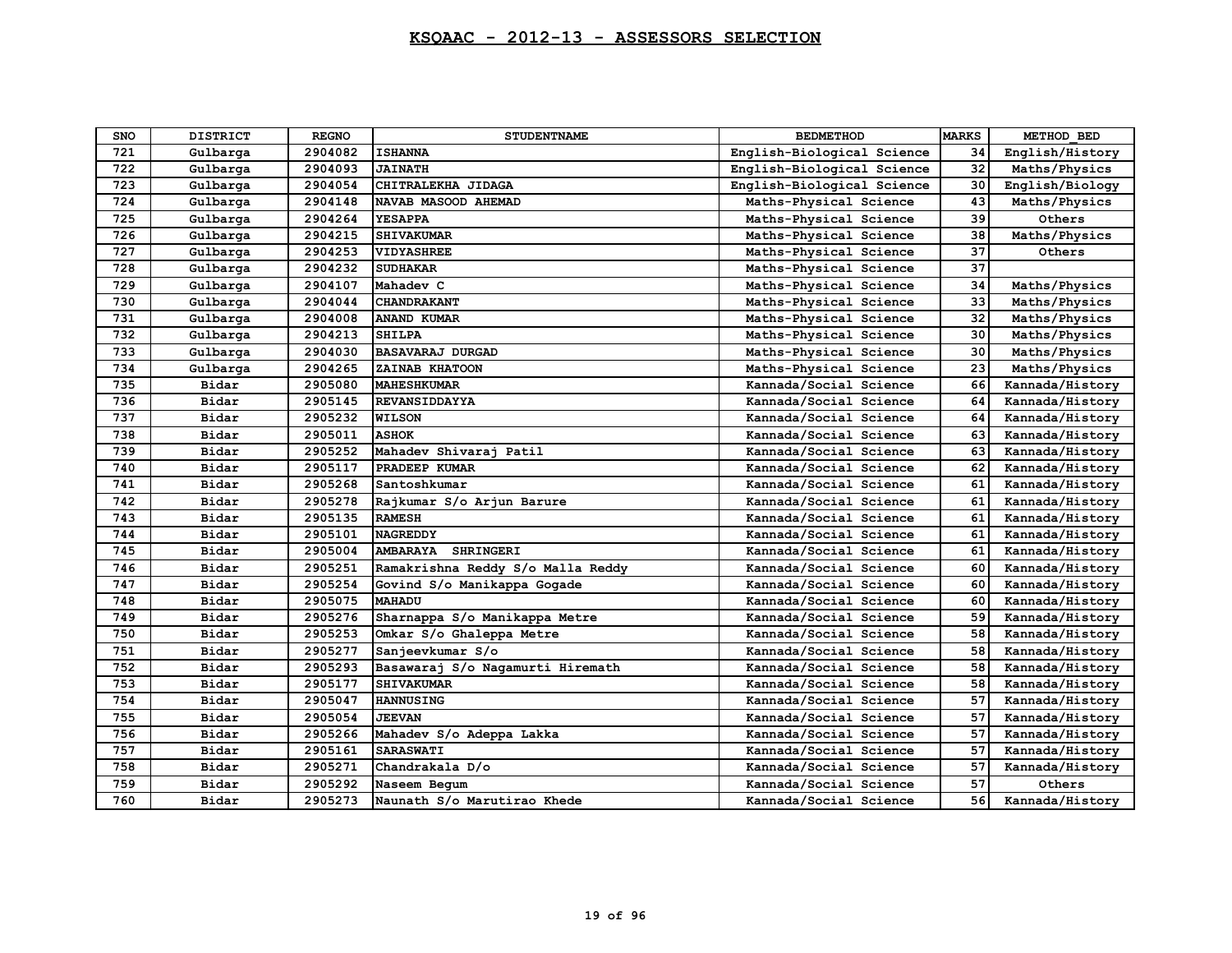| <b>SNO</b> | <b>DISTRICT</b> | <b>REGNO</b> | <b>STUDENTNAME</b>            | <b>BEDMETHOD</b>       | <b>MARKS</b> | METHOD BED      |
|------------|-----------------|--------------|-------------------------------|------------------------|--------------|-----------------|
| 761        | Bidar           | 2905066      | <b>KRISHNAJI</b>              | Kannada/Social Science | 56           | Kannada/History |
| 762        | Bidar           | 2905033      | <b>DILEEP</b>                 | Kannada/Social Science | 56           | Kannada/History |
| 763        | Bidar           | 2905274      | Arun S/o Baswaraj Janti       | Kannada/Social Science | 56           | Kannada/History |
| 764        | Bidar           | 2905233      | <b>YESHAPPA</b>               | Kannada/Social Science | 56           | Kannada/History |
| 765        | Bidar           | 2905070      | <b>MACHINDAR</b>              | Kannada/Social Science | 56           | Kannada/History |
| 766        | Bidar           | 2905129      | <b>RAJASHREE</b>              | Kannada/Social Science | 56           | Kannada/History |
| 767        | Bidar           | 2905237      | Jameelkhan Md.                | Kannada/Social Science | 55           | Kannada/History |
| 768        | Bidar           | 2905134      | Rajshekar                     | Kannada/Social Science | 54           | Kannada/History |
| 769        | Bidar           | 2905121      | <b>PRAKASH</b>                | Kannada/Social Science | 54           | Kannada/History |
| 770        | Bidar           | 2905171      | <b>SHAILAJA</b>               | Kannada/Social Science | 54           | Kannada/History |
| 771        | Bidar           | 2905260      | Srikanth S/o Manikappa        | Kannada/Social Science | 53           | Kannada/History |
| 772        | Bidar           | 2905181      | <b>SHIVALEELA</b>             | Kannada/Social Science | 53           | Kannada/History |
| 773        | Bidar           | 2905256      | Kishan C                      | Kannada/Social Science | 53           | Kannada/History |
| 774        | Bidar           | 2905014      | <b>AYYANNA D</b>              | Kannada/Social Science | 53           | Kannada/History |
| 775        | Bidar           | 2905182      | <b>SHIVANANADA</b>            | Kannada/Social Science | 53           | Kannada/History |
| 776        | Bidar           | 2905219      | Tukaram s/o Tippqnna Bainoor  | Kannada/Social Science | 53           | Kannada/History |
| 777        | Bidar           | 2905210      | <b>SUNEETA</b>                | Kannada/Social Science | 53           | Kannada/History |
| 778        | Bidar           | 2905255      | Devaraj Patil S/o Bheem Reddy | Kannada/Social Science | 52           | Kannada/History |
| 779        | Bidar           | 2905115      | <b>PARVATI</b>                | Kannada/Social Science | 52           | Kannada/History |
| 780        | Bidar           | 2905106      | <b>NAVEEL KUMAR</b>           | Kannada/Social Science | 52           | Kannada/History |
| 781        | Bidar           | 2905235      | Raju                          | Kannada/Social Science | 52           | Kannada/History |
| 782        | Bidar           | 2905300      | <b>BASAVARAJ</b>              | Kannada/Social Science | 52           | Kannada/History |
| 783        | Bidar           | 2905038      | GANESH S/O CHANNABASAPPA      | Kannada/Social Science | 52           | Kannada/History |
| 784        | Bidar           | 2905154      | <b>SANMUKAYYA</b>             | Kannada/Social Science | 52           | Kannada/History |
| 785        | Bidar           | 2905280      | Rajappa S/o Manikappa Aunte   | Kannada/Social Science | 52           | Kannada/History |
| 786        | Bidar           | 2905265      | Lalappa S/o Shanker Barure    | Kannada/Social Science | 52           | Kannada/History |
| 787        | Bidar           | 2905127      | <b>PUNYAVATI</b>              | Kannada/Social Science | 52           | Kannada/History |
| 788        | Bidar           | 2905055      | <b>JYOTHI</b>                 | Kannada/Social Science | 51           | Kannada/History |
| 789        | Bidar           | 2905214      | <b>SURESHKUMAR</b>            | Kannada/Social Science | 51           | Kannada/History |
| 790        | Bidar           | 2905198      | <b>SIDRAMAPPA</b>             | Kannada/Social Science | 51           | Kannada/History |
| 791        | Bidar           | 2905283      | Roopa D/o Vaijanath Kundan    | Kannada/Social Science | 51           | Kannada/History |
| 792        | Bidar           | 2905207      | <b>SUDHIRKUMAR</b>            | Kannada/Social Science | 51           | Kannada/History |
| 793        | Bidar           | 2905025      | <b>CHANDRAKANTH</b>           | Kannada/Social Science | 51           | Kannada/History |
| 794        | Bidar           | 2905009      | APARNA.V.AGADI                | Kannada/Social Science | 51           | Kannada/History |
| 795        | Bidar           | 2905130      | <b>RAJESHWARI</b>             | Kannada/Social Science | 50           | Kannada/History |
| 796        | Bidar           | 2905096      | mohammed asifkhan             | Kannada/Social Science | 50           | Kannada/History |
| 797        | Bidar           | 2905019      | <b>BASWRAJ</b>                | Kannada/Social Science | 50           | Kannada/History |
| 798        | Bidar           | 2905246      | Vijaykumar S/o Bhimrao        | Kannada/Social Science | 50           | Kannada/History |
| 799        | Bidar           | 2905247      | Sahdey S/o Sheshrao           | Kannada/Social Science | 50           | Kannada/History |
| 800        | Bidar           | 2905016      | <b>BALRAJ</b>                 | Kannada/Social Science | 49           | Kannada/History |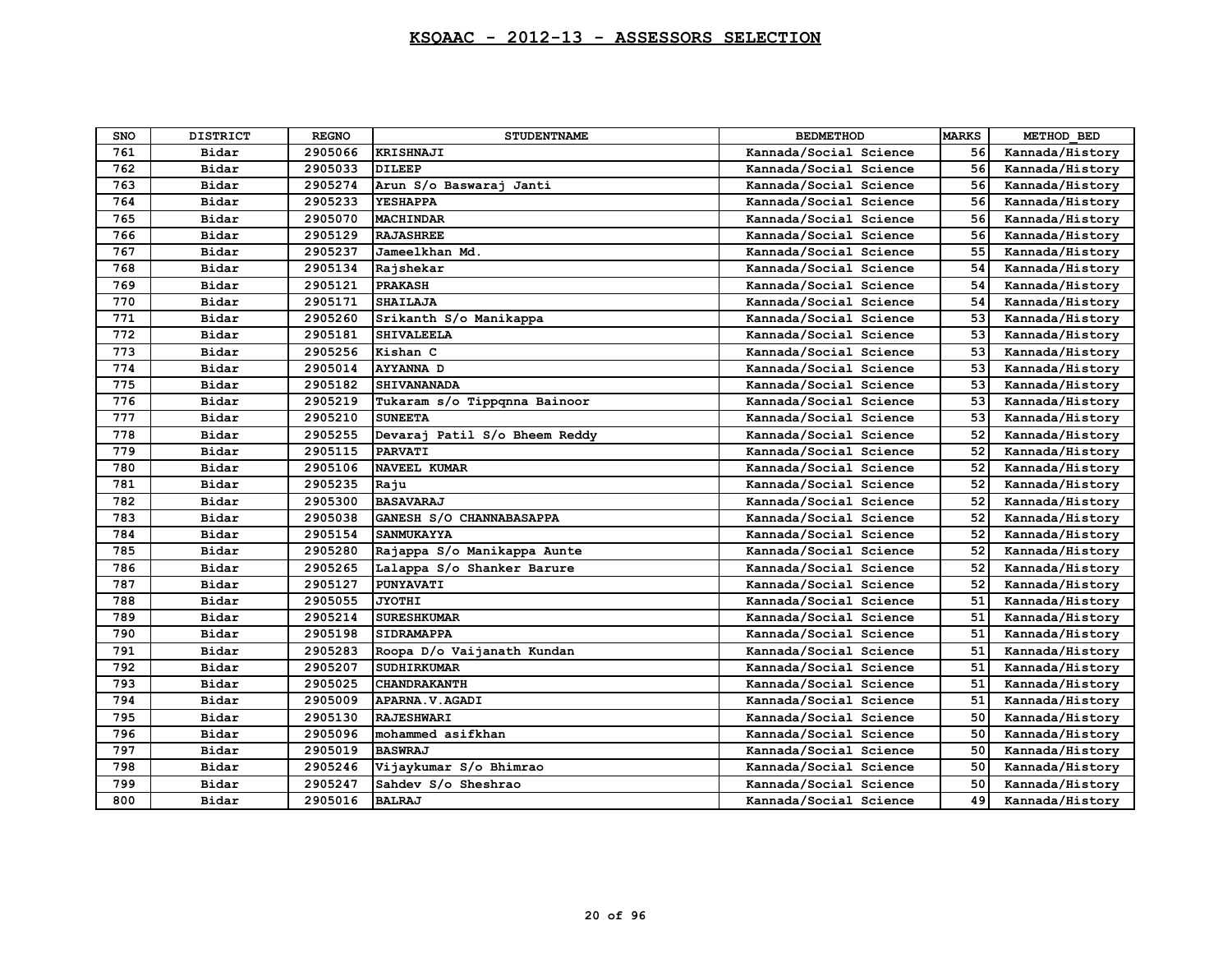| <b>SNO</b> | <b>DISTRICT</b> | <b>REGNO</b> | <b>STUDENTNAME</b>                 | <b>BEDMETHOD</b>       | <b>MARKS</b> | METHOD BED      |
|------------|-----------------|--------------|------------------------------------|------------------------|--------------|-----------------|
| 801        | Bidar           | 2905229      | <b>VINODAKUMAR</b>                 | Kannada/Social Science | 49           | Kannada/History |
| 802        | Bidar           | 2905061      | <b>KAPILDEV</b>                    | Kannada/Social Science | 49           | Kannada/History |
| 803        | Bidar           | 2905240      | Giri Venkatesh S/o                 | Kannada/Social Science | 49           | Kannada/History |
| 804        | Bidar           | 2905060      | <b>KALLAPPA</b>                    | Kannada/Social Science | 49           | Kannada/History |
| 805        | Bidar           | 2905267      | Shivkumar S/o Agayya               | Kannada/Social Science | 49           | Kannada/History |
| 806        | Bidar           | 2905008      | <b>ANITA</b>                       | Kannada/Social Science | 49           | Kannada/History |
| 807        | Bidar           | 2905285      | Rajkumar S/o Nagshetty Shindhe     | Kannada/Social Science | 49           | Kannada/History |
| 808        | Bidar           | 2905299      | Sharanamma D/o Subhash Raygond     | Kannada/Social Science | 49           | Kannada/History |
| 809        | Bidar           | 2905188      | <b>SHIVLING</b>                    | Kannada/Social Science | 49           | Kannada/History |
| 810        | Bidar           | 2905243      | Venkatesh S/o Nagnath Tegampure    | Kannada/Social Science | 48           | Kannada/History |
| 811        | Bidar           | 2905020      | <b>BASWRAJ</b>                     | Kannada/Social Science | 48           | Kannada/History |
| 812        | Bidar           | 2905030      | <b>DEVENDRA</b>                    | Kannada/Social Science | 48           | Kannada/History |
| 813        | Bidar           | 2905022      | <b>BHEEMASHETTY</b>                | Kannada/Social Science | 47           | Kannada/History |
| 814        | Bidar           | 2905084      | MALLIKARJUN                        | Kannada/Social Science | 47           | Kannada/History |
| 815        | Bidar           | 2905160      | <b>SAPNA</b>                       | Kannada/Social Science | 47           | Kannada/History |
| 816        | Bidar           | 2905036      | <b>DINESH KUMAR</b>                | Kannada/Social Science | 47           | Kannada/History |
| 817        | Bidar           | 2905046      | <b>HANAMANT</b>                    | Kannada/Social Science | 47           | Kannada/History |
| 818        | Bidar           | 2905295      | Ashok Vithalrao Kadde              | Kannada/Social Science | 47           | Kannada/History |
| 819        | Bidar           | 2905261      | Subodh Madhukar Kamble             | Kannada/Social Science | 46           | Kannada/History |
| 820        | Bidar           | 2905086      | <b>MALLIKARJUN</b>                 | Kannada/Social Science | 46           | Kannada/History |
| 821        | Bidar           | 2905147      | <b>SADANANDA</b>                   | Kannada/Social Science | 46           | Kannada/History |
| 822        | Bidar           | 2905249      | Lalitabai D/o Shankerrao Jadhav    | Kannada/Social Science | 46           | Kannada/History |
| 823        | Bidar           | 2905164      | <b>SARSWATI</b>                    | Kannada/Social Science | 46           | Kannada/History |
| 824        | Bidar           | 2905282      | Mahanteshkumar S/o                 | Kannada/Social Science | 46           | Kannada/History |
| 825        | Bidar           | 2905051      | <b>JAGANNATH</b>                   | Kannada/Social Science | 46           | Kannada/History |
| 826        | Bidar           | 2905043      | <b>GOLALSING</b>                   | Kannada/Social Science | 45           | Kannada/History |
| 827        | Bidar           | 2905297      | Praveenkumar Sheshrao Gaikwad      | Kannada/Social Science | 45           | Kannada/History |
| 828        | Bidar           | 2905298      | Santoshkumar S/o Navnath Rajbhavan | Kannada/Social Science | 45           | Others          |
| 829        | Bidar           | 2905185      | <b>SHIVANAND</b>                   | Kannada/Social Science | 45           | Kannada/History |
| 830        | Bidar           | 2905296      | Ganpati                            | Kannada/Social Science | 45           | Kannada/History |
| 831        | Bidar           | 2905250      | Arunakumari                        | Kannada/Social Science | 45           | Kannada/History |
| 832        | Bidar           | 2905077      | <b>MAHANTESH</b>                   | Kannada/Social Science | 45           | Kannada/History |
| 833        | Bidar           | 2905201      | <b>SRIKRISHANA</b>                 | Kannada/Social Science | 45           | Kannada/History |
| 834        | Bidar           | 2905058      | <b>KAILASH</b>                     | Kannada/Social Science | 45           | Kannada/History |
| 835        | Bidar           | 2905153      | <b>SANJEEVKUMAR</b>                | Kannada/Social Science | 45           | Kannada/History |
| 836        | Bidar           | 2905032      | <b>DHANRAJ</b>                     | Kannada/Social Science | 44           | Kannada/History |
| 837        | Bidar           | 2905045      | <b>GURUNATH</b>                    | Kannada/Social Science | 44           | Kannada/History |
| 838        | Bidar           | 2905163      | SAROJANI                           | Kannada/Social Science | 44           | Kannada/History |
| 839        | Bidar           | 2905184      | <b>SHIVANAND</b>                   | Kannada/Social Science | 43           | Kannada/History |
| 840        | Bidar           | 2905242      | Mahadev                            | Kannada/Social Science | 43           | Kannada/History |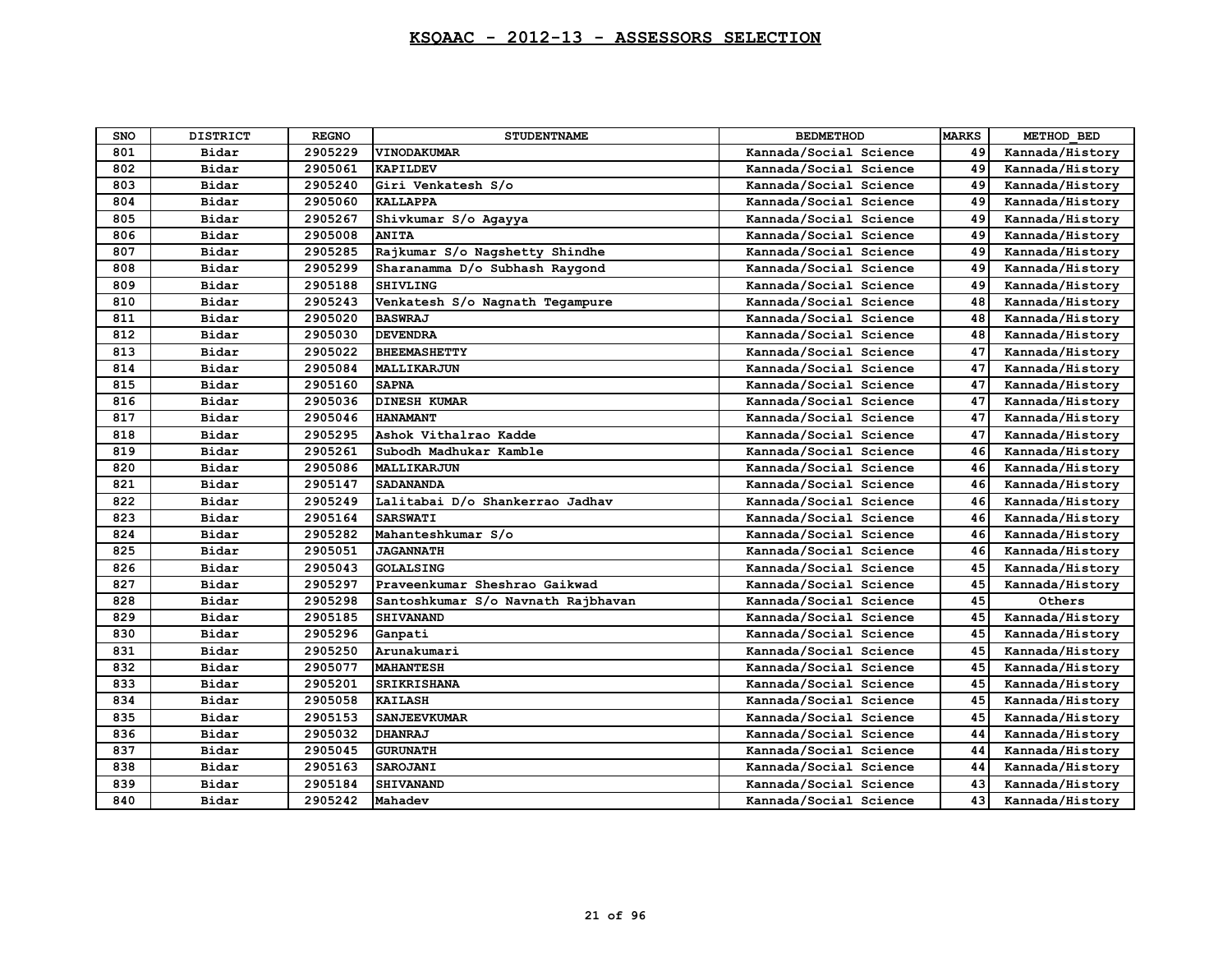| <b>SNO</b> | <b>DISTRICT</b> | <b>REGNO</b> | <b>STUDENTNAME</b>             | <b>BEDMETHOD</b>       | <b>MARKS</b> | METHOD BED      |
|------------|-----------------|--------------|--------------------------------|------------------------|--------------|-----------------|
| 841        | Bidar           | 2905224      | VIJAYKUMAR                     | Kannada/Social Science | 43           | Kannada/History |
| 842        | Bidar           | 2905034      | <b>DILEEP KUMAR</b>            | Kannada/Social Science | 43           | Kannada/History |
| 843        | Bidar           | 2905050      | <b>JAGANNATH</b>               | Kannada/Social Science | 43           | Kannada/History |
| 844        | Bidar           | 2905017      | <b>BASAPPA</b>                 | Kannada/Social Science | 43           | Kannada/History |
| 845        | Bidar           | 2905289      | Mallappa S/o Maruti Valsange   | Kannada/Social Science | 43           | Kannada/History |
| 846        | Bidar           | 2905144      | <b>REVANASIDDAPPA</b>          | Kannada/Social Science | 43           | Kannada/History |
| 847        | Bidar           | 2905244      | Sayappa S/o Vittappa           | Kannada/Social Science | 43           | Kannada/History |
| 848        | Bidar           | 2905169      | <b>SAVITHA</b>                 | Kannada/Social Science | 43           | Kannada/History |
| 849        | Bidar           | 2905183      | <b>SHIVANAND</b>               | Kannada/Social Science | 42           | Kannada/History |
| 850        | Bidar           | 2905142      | <b>RENUKA</b>                  | Kannada/Social Science | 42           | Kannada/History |
| 851        | Bidar           | 2905021      | <b>BHARATH</b>                 | Kannada/Social Science | 42           | Kannada/History |
| 852        | Bidar           | 2905068      | <b>LOKESH</b>                  | Kannada/Social Science | 42           | Kannada/History |
| 853        | Bidar           | 2905294      | Kushalrao S/o Tippanna Ghante  | Kannada/Social Science | 42           | Kannada/History |
| 854        | Bidar           | 2905104      | <b>NARSING</b>                 | Kannada/Social Science | 41           | Kannada/History |
| 855        | Bidar           | 2905166      | <b>SATISHKUMAR</b>             | Kannada/Social Science | 41           | Kannada/History |
| 856        | Bidar           | 2905143      | <b>RENUKADEVI</b>              | Kannada/Social Science | 41           | Kannada/History |
| 857        | Bidar           | 2905211      | SUNIL                          | Kannada/Social Science | 41           | Kannada/History |
| 858        | Bidar           | 2905287      | Shobhavati D/o Shankar Dolli   | Kannada/Social Science | 41           | Kannada/History |
| 859        | Bidar           | 2905270      | Annarao Pundlikrao Shinde      | Kannada/Social Science | 41           | Kannada/History |
| 860        | Bidar           | 2905059      | <b>KALAVATI</b>                | Kannada/Social Science | 40           | Kannada/History |
| 861        | Bidar           | 2905090      | MALLIKARJUN S/O BABURAO        | Kannada/Social Science | 40           | Kannada/History |
| 862        | Bidar           | 2905013      | <b>ATMANAND</b>                | Kannada/Social Science | 40           | Kannada/History |
| 863        | Bidar           | 2905069      | <b>MACHENDRA</b>               | Kannada/Social Science | 40           | English/History |
| 864        | Bidar           | 2905024      | <b>BHIMANNA</b>                | Kannada/Social Science | 40           | Kannada/History |
| 865        | Bidar           | 2905291      | Amarnath Darga                 | Kannada/Social Science | 39           | Kannada/History |
| 866        | Bidar           | 2905150      | SANDEEP KUMAR                  | Kannada/Social Science | 39           | Kannada/History |
| 867        | Bidar           | 2905279      | Sanjukumar S/o Rajappa Biradar | Kannada/Social Science | 39           | Kannada/History |
| 868        | Bidar           | 2905087      | MALLIKARJUN                    | Kannada/Social Science | 39           | Kannada/History |
| 869        | Bidar           | 2905258      | Shivkumar Gurulingappa Biradar | Kannada/Social Science | 39           | Kannada/History |
| 870        | Bidar           | 2905176      | <b>SHIKANTH</b>                | Kannada/Social Science | 39           | Kannada/History |
| 871        | Bidar           | 2905218      | <b>SWAMIDASH</b>               | Kannada/Social Science | 39           | Kannada/History |
| 872        | Bidar           | 2905064      | <b>KAVERI</b>                  | Kannada/Social Science | 39           | Kannada/History |
| 873        | Bidar           | 2905151      | <b>SANGMESH</b>                | Kannada/Social Science | 39           | Kannada/History |
| 874        | Bidar           | 2905126      | <b>PRIAYA</b>                  | Kannada/Social Science | 38           | Kannada/History |
| 875        | Bidar           | 2905215      | <b>SURYAKANT</b>               | Kannada/Social Science | 38           | Kannada/History |
| 876        | Bidar           | 2905027      | <b>DATTU</b>                   | Kannada/Social Science | 38           | Kannada/History |
| 877        | Bidar           | 2905097      | <b>MOSHIN PASHA</b>            | Kannada/Social Science | 37           | Kannada/History |
| 878        | Bidar           | 2905015      | <b>BALAJI</b>                  | Kannada/Social Science | 37           | Kannada/History |
| 879        | Bidar           | 2905190      | <b>SHOBHA</b>                  | Kannada/Social Science | 37           | Kannada/History |
| 880        | Bidar           | 2905035      | <b>DILEEPKUMAR</b>             | Kannada/Social Science | 37           | Kannada/History |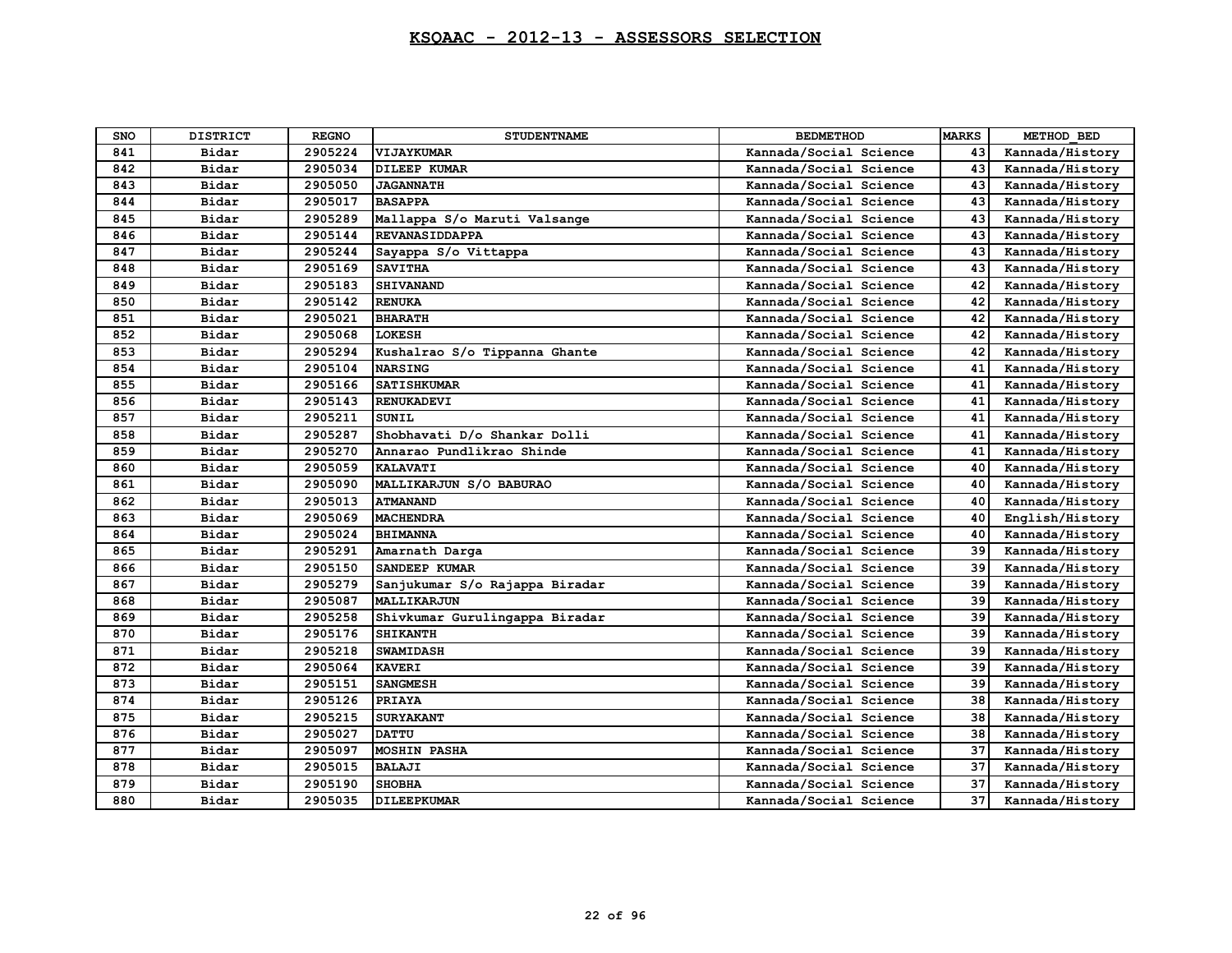| <b>SNO</b> | <b>DISTRICT</b> | <b>REGNO</b> | <b>STUDENTNAME</b>            | <b>BEDMETHOD</b>           | <b>MARKS</b> | METHOD BED        |
|------------|-----------------|--------------|-------------------------------|----------------------------|--------------|-------------------|
| 881        | Bidar           | 2905226      | VIJAYKUMAR                    | Kannada/Social Science     | 36           | Kannada/History   |
| 882        | Bidar           | 2905263      | Sudha D/o Vaijinath           | Kannada/Social Science     | 36           | Kannada/History   |
| 883        | Bidar           | 2905284      | Surendra S/o Vaijanath Kundan | Kannada/Social Science     | 36           | Kannada/History   |
| 884        | Bidar           | 2905186      | <b>SHIVASHARANAPPA</b>        | Kannada/Social Science     | 36           | Kannada/History   |
| 885        | Bidar           | 2905136      | <b>RAMESHA</b>                | Kannada/Social Science     | 35           | Kannada/History   |
| 886        | Bidar           | 2905044      | <b>GOUTAM</b>                 | Kannada/Social Science     | 35           | Kannada/History   |
| 887        | Bidar           | 2905023      | <b>BHIM</b>                   | Kannada/Social Science     | 34           | Kannada/History   |
| 888        | Bidar           | 2905239      | Ravikumar Chandrkanth         | Kannada/Social Science     | 33           | Others            |
| 889        | Bidar           | 2905005      | <b>AMRUT</b>                  | Kannada/Social Science     | 33           | Kannada/History   |
| 890        | Bidar           | 2905209      | <b>SULOCHANA</b>              | Kannada/Social Science     | 32           | Kannada/History   |
| 891        | Bidar           | 2905031      | <b>DEVIDAS</b>                | Kannada/Social Science     | 32           | Kannada/History   |
| 892        | Bidar           | 2905180      | <b>SHIVAKUMAR</b>             | Kannada/Social Science     | 32           | Kannada/History   |
| 893        | Bidar           | 2905098      | <b>NAGANATH</b>               | Kannada/Social Science     | 32           | Kannada/History   |
| 894        | Bidar           | 2905089      | <b>MALLIKARJUN</b>            | Kannada/Social Science     | 31           | Kannada/History   |
| 895        | Bidar           | 2905272      | Amrat S/o Baburao Metre       | Kannada/Social Science     | 31           | Kannada/History   |
| 896        | Bidar           | 2905128      | <b>RAHUL</b>                  | Kannada/Social Science     | 31           |                   |
| 897        | Bidar           | 2905286      | Sridevi D/o Vaijinath Kundan  | Kannada/Social Science     | 29           | Kannada/History   |
| 898        | Bidar           | 2905053      | <b>JAMUNA</b>                 | Kannada/Social Science     | 29           | Kannada/History   |
| 899        | Bidar           | 2905141      | <b>REKHA</b>                  | Kannada/Social Science     | 28           | Kannada/History   |
| 900        | Bidar           | 2905281      | Manjula D/o Gopalrao Jinde    | Kannada/Social Science     | 28           | Kannada/History   |
| 901        | Bidar           | 2905288      | Mayadevi D/o Viswanath Edgar  | Kannada/Social Science     | 25           | Kannada/History   |
| 902        | Bidar           | 2905125      | <b>PREMALATA</b>              | Kannada/Social Science     | 22           | Kannada/History   |
| 903        | Bidar           | 2905081      | <b>MAHESHKUMAR</b>            | English-Biological Science | 48           | Chemistry/Biology |
| 904        | Bidar           | 2905003      | <b>AMARDEEP</b>               | English-Biological Science | 46           | English/Biology   |
| 905        | Bidar           | 2905099      | <b>NAGARAJ</b>                | English-Biological Science | 45           | English/History   |
| 906        | Bidar           | 2905138      | RAVI PANDURANG METI           | English-Biological Science | 45           | English/History   |
| 907        | Bidar           | 2905236      | Kirankumar S.                 | English-Biological Science | 39           | English/Biology   |
| 908        | Bidar           | 2905056      | JYOTI                         | English-Biological Science | 38           | English/Biology   |
| 909        | Bidar           | 2905206      | <b>SUDHARANI</b>              | English-Biological Science | 38           | English/Biology   |
| 910        | Bidar           | 2905259      | Praveenkumar S/o Vaijinath    | English-Biological Science | 37           | Maths/Physics     |
| 911        | Bidar           | 2905213      | suresh                        | English-Biological Science | 34           |                   |
| 912        | Bidar           | 2905100      | <b>NAGINIBAI</b>              | English-Biological Science | 33           | English/History   |
| 913        | Bidar           | 2905290      | Latif S/o Chunnumiya Bepari   | English-Biological Science | 32           | English/Biology   |
| 914        | Bidar           | 2905095      | <b>MILIND</b>                 | English-Biological Science | 31           | English/Biology   |
| 915        | Bidar           | 2905238      | Ram S/o Vaijinath             | English-Biological Science | 31           | English/History   |
| 916        | Bidar           | 2905093      | Md nathad pasha               | English-Biological Science | 31           | English/Biology   |
| 917        | Bidar           | 2905170      | <b>SHADUL</b>                 | English-Biological Science | 30           | English/Biology   |
| 918        | Bidar           | 2905159      | <b>SANTOSSH</b>               | English-Biological Science | 29           | Chemistry/Biology |
| 919        | Bidar           | 2905010      | ARJUN                         | English-Biological Science | 28           | English/History   |
| 920        | Bidar           | 2905139      | ravi rathod                   | Maths-Physical Science     | 50           | Maths/Physics     |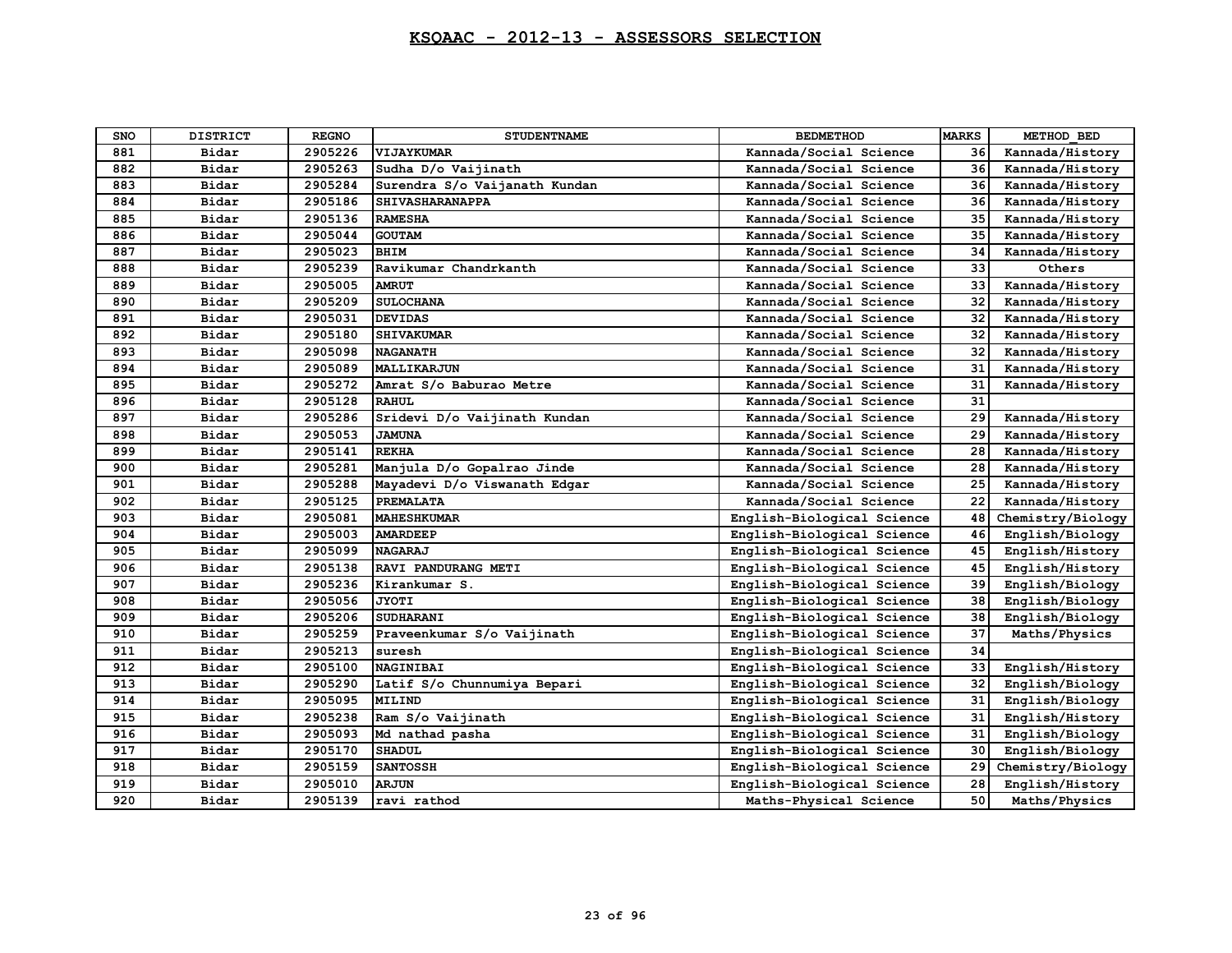| <b>SNO</b> | <b>DISTRICT</b> | <b>REGNO</b> | <b>STUDENTNAME</b>                   | <b>BEDMETHOD</b>       | <b>MARKS</b> | METHOD BED      |
|------------|-----------------|--------------|--------------------------------------|------------------------|--------------|-----------------|
| 921        | Bidar           | 2905158      | <b>SANTOSHKUMAR</b>                  | Maths-Physical Science | 48           | Others          |
| 922        | Bidar           | 2905140      | <b>RAVINDRA</b>                      | Maths-Physical Science | 46           | Maths/Physics   |
| 923        | Bidar           | 2905245      | Nagnath Sripatrao Nitture            | Maths-Physical Science | 45           | Maths/Physics   |
| 924        | Bidar           | 2905082      | MAHESHKUMAR S/O DHARMPRAKASH BADIGER | Maths-Physical Science | 44           | Others          |
| 925        | Bidar           | 2905194      | <b>SIDRAM</b>                        | Maths-Physical Science | 43           | Maths/Physics   |
| 926        | Bidar           | 2905264      | Anilkumar S/o Suryakanth             | Maths-Physical Science | 43           | Maths/Physics   |
| 927        | Bidar           | 2905110      | panchakshari shadkshari rachanna     | Maths-Physical Science | 42           | Maths/Physics   |
| 928        | Bidar           | 2905193      | <b>SIDRAM</b>                        | Maths-Physical Science | 42           | Maths/Physics   |
| 929        | Bidar           | 2905065      | <b>KIRANKUMAR</b>                    | Maths-Physical Science | 40           | Others          |
| 930        | Bidar           | 2905007      | <b>ANANDKUMAR</b>                    | Maths-Physical Science | 38           | Maths/Physics   |
| 931        | Bidar           | 2905028      | <b>DEELIPKUMAR</b>                   | Maths-Physical Science | 37           | Maths/Physics   |
| 932        | Bidar           | 2905225      | VIJAYKUMAR                           | Maths-Physical Science | 37           | Maths/Physics   |
| 933        | Bidar           | 2905200      | <b>SOMNATH</b>                       | Maths-Physical Science | 36           | Maths/Physics   |
| 934        | Bidar           | 2905262      | Dinesh Sarjerao Biradar              | Maths-Physical Science | 34           | Maths/Physics   |
| 935        | Bidar           | 2905029      | <b>DEELIPKUMAR</b>                   | Maths-Physical Science | 33           | Maths/Physics   |
| 936        | Bidar           | 2905052      | <b>JALAJA</b>                        | Maths-Physical Science | 33           | Maths/Physics   |
| 937        | Bidar           | 2905109      | <b>PADAMAKAR</b>                     | Maths-Physical Science | 32           | Maths/Physics   |
| 938        | Bidar           | 2905111      | PANCHAL DHANRAJ                      | Maths-Physical Science | 32           | Maths/Physics   |
| 939        | Bidar           | 2905205      | <b>SUDHAKER</b>                      | Maths-Physical Science | 30           |                 |
| 940        | Bidar           | 2905241      | Vinodkumar                           | Maths-Physical Science | 27           | Maths/Physics   |
| 941        | Bidar           | 2905275      | Deelipkumar S/o                      | Maths-Physical Science | 25           | Maths/Physics   |
| 942        | Raichur         | 2906222      | <b>SURESH</b>                        | Kannada/Social Science | 73           | Kannada/History |
| 943        | Raichur         | 2906166      | <b>RAMSEKHAR</b>                     | Kannada/Social Science | 71           | Kannada/History |
| 944        | Raichur         | 2906005      | <b>AMARAYYA</b>                      | Kannada/Social Science | 69           | Kannada/History |
| 945        | Raichur         | 2906053      | DODDAIRANNA NAIK                     | Kannada/Social Science | 66           | Kannada/History |
| 946        | Raichur         | 2906300      | THIMMAYYA SHETTY                     | Kannada/Social Science | 65           | Kannada/History |
| 947        | Raichur         | 2906128      | MOHAMMED MUJEEBUR REHMAN             | Kannada/Social Science | 65           | Kannada/History |
| 948        | Raichur         | 2906205      | <b>SHIVAPPA</b>                      | Kannada/Social Science | 65           | Kannada/History |
| 949        | Raichur         | 2906025      | <b>BASAVARAJ</b>                     | Kannada/Social Science | 64           | Kannada/History |
| 950        | Raichur         | 2906276      | <b>RADHKRISHNA</b>                   | Kannada/Social Science | 63           | Kannada/History |
| 951        | Raichur         | 2906253      | Vithal .N .Jadhav                    | Kannada/Social Science | 63           | Kannada/History |
| 952        | Raichur         | 2906249      | VENKATESH S/O THIPPANNA              | Kannada/Social Science | 63           | Kannada/History |
| 953        | Raichur         | 2906054      | <b>DURAGAPPA</b>                     | Kannada/Social Science | 62           | Kannada/History |
| 954        | Raichur         | 2906089      | <b>JYOTI</b>                         | Kannada/Social Science | 62           | Kannada/History |
| 955        | Raichur         | 2906136      | <b>NAGARAJ</b>                       | Kannada/Social Science | 62           | Kannada/History |
| 956        | Raichur         | 2906108      | Mahantamma                           | Kannada/Social Science | 61           | Kannada/History |
| 957        | Raichur         | 2906083      | <b>JALEEL AHMED</b>                  | Kannada/Social Science | 61           | Kannada/History |
| 958        | Raichur         | 2906041      | <b>CHANNABASAPPA</b>                 | Kannada/Social Science | 61           | Kannada/History |
| 959        | Raichur         | 2906169      | <b>RAVI KUMAR</b>                    | Kannada/Social Science | 60           | Kannada/History |
| 960        | Raichur         | 2906256      | venkappa                             | Kannada/Social Science | 60           | Kannada/History |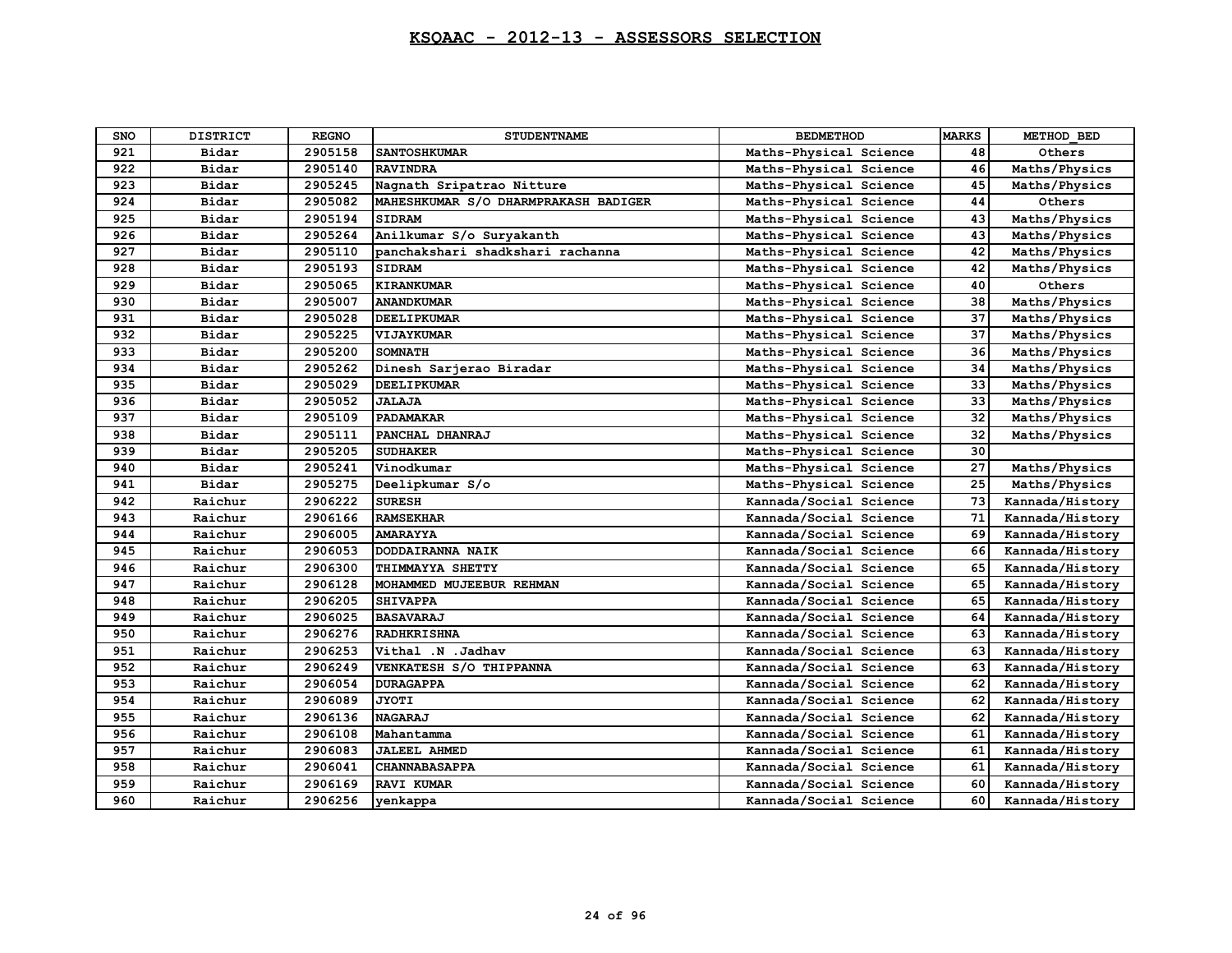| <b>SNO</b> | <b>DISTRICT</b> | <b>REGNO</b> | <b>STUDENTNAME</b>      | <b>BEDMETHOD</b>       | <b>MARKS</b> | METHOD BED      |
|------------|-----------------|--------------|-------------------------|------------------------|--------------|-----------------|
| 961        | Raichur         | 2906026      | <b>BASAVARAJ</b>        | Kannada/Social Science | 60           | Kannada/History |
| 962        | Raichur         | 2906236      | <b>VANDANA</b>          | Kannada/Social Science | 60           | Kannada/History |
| 963        | Raichur         | 2906155      | <b>PARUSHARAMA</b>      | Kannada/Social Science | 60           | Kannada/History |
| 964        | Raichur         | 2906060      | <b>GOOLAPPA</b>         | Kannada/Social Science | 60           | Kannada/History |
| 965        | Raichur         | 2906133      | <b>NABICHAND</b>        | Kannada/Social Science | 59           | Kannada/History |
| 966        | Raichur         | 2906153      | <b>PARASURAM</b>        | Kannada/Social Science | 59           | Kannada/History |
| 967        | Raichur         | 2906278      | <b>BASHEER AHMED</b>    | Kannada/Social Science | 59           | Kannada/History |
| 968        | Raichur         | 2906132      | <b>MURANANDA</b>        | Kannada/Social Science | 58           | Kannada/History |
| 969        | Raichur         | 2906120      | <b>MALLIKARJUN GOUD</b> | Kannada/Social Science | 58           | English/History |
| 970        | Raichur         | 2906139      | <b>NAGARATHNAMMA</b>    | Kannada/Social Science | 58           | Kannada/History |
| 971        | Raichur         | 2906056      | <b>EARANNA</b>          | Kannada/Social Science | 58           | Kannada/History |
| 972        | Raichur         | 2906079      | <b>IMAMHUSAIN</b>       | Kannada/Social Science | 58           | Kannada/History |
| 973        | Raichur         | 2906087      | <b>JINDAVALI</b>        | Kannada/Social Science | 58           | Kannada/History |
| 974        | Raichur         | 2906045      | <b>DEVAPPA</b>          | Kannada/Social Science | 58           | Kannada/History |
| 975        | Raichur         | 2906015      | <b>ANAND KUMAR</b>      | Kannada/Social Science | 57           | Kannada/History |
| 976        | Raichur         | 2906109      | <b>MAHANTESH</b>        | Kannada/Social Science | 57           | Kannada/History |
| 977        | Raichur         | 2906199      | <b>SHASHIDHAR</b>       | Kannada/Social Science | 57           | Kannada/History |
| 978        | Raichur         | 2906047      | DEVAPPA TANIKEDAR       | Kannada/Social Science | 57           | Kannada/History |
| 979        | Raichur         | 2906112      | <b>MALAPPA</b>          | Kannada/Social Science | 57           | Kannada/History |
| 980        | Raichur         | 2906016      | <b>ANJANEYA</b>         | Kannada/Social Science | 57           | Kannada/History |
| 981        | Raichur         | 2906141      | NAGAREDDAPPA.H          | Kannada/Social Science | 56           | Kannada/History |
| 982        | Raichur         | 2906279      | <b>ACHHA SAB</b>        | Kannada/Social Science | 56           | Kannada/History |
| 983        | Raichur         | 2906114      | <b>MALLAYYA</b>         | Kannada/Social Science | 56           | Kannada/History |
| 984        | Raichur         | 2906198      | SHAREEF SAB             | Kannada/Social Science | 56           | Kannada/History |
| 985        | Raichur         | 2906152      | <b>PARASHURAM</b>       | Kannada/Social Science | 56           | Kannada/History |
| 986        | Raichur         | 2906200      | <b>SHEELAPPA</b>        | Kannada/Social Science | 56           | Kannada/History |
| 987        | Raichur         | 2906180      | <b>SHALAM</b>           | Kannada/Social Science | 56           | Kannada/History |
| 988        | Raichur         | 2906232      | TIRUPATI                | Kannada/Social Science | 55           | Kannada/History |
| 989        | Raichur         | 2906195      | <b>SHARANABASAVA</b>    | Kannada/Social Science | 55           | Kannada/History |
| 990        | Raichur         | 2906099      | LAXMAN                  | Kannada/Social Science | 55           | Kannada/History |
| 991        | Raichur         | 2906090      | K V SONA                | Kannada/Social Science | 55           | Kannada/History |
| 992        | Raichur         | 2906075      | <b>HULAGAPPA</b>        | Kannada/Social Science | 55           | Kannada/History |
| 993        | Raichur         | 2906284      | <b>SARASWATHI</b>       | Kannada/Social Science | 55           | Kannada/History |
| 994        | Raichur         | 2906070      | <b>HANUMANTHA</b>       | Kannada/Social Science | 55           | Kannada/History |
| 995        | Raichur         | 2906021      | <b>AYYAPPA</b>          | Kannada/Social Science | 54           | Kannada/History |
| 996        | Raichur         | 2906183      | <b>SHANKAR</b>          | Kannada/Social Science | 54           | Kannada/History |
| 997        | Raichur         | 2906007      | <b>AMARESH</b>          | Kannada/Social Science | 54           | Kannada/History |
| 998        | Raichur         | 2906012      | <b>AMARESH</b>          | Kannada/Social Science | 54           | Kannada/History |
| 999        | Raichur         | 2906202      | <b>SHEKHARAPPA</b>      | Kannada/Social Science | 54           | Kannada/History |
| 1000       | Raichur         | 2906263      | <b>AMARESH</b>          | Kannada/Social Science | 54           | Kannada/History |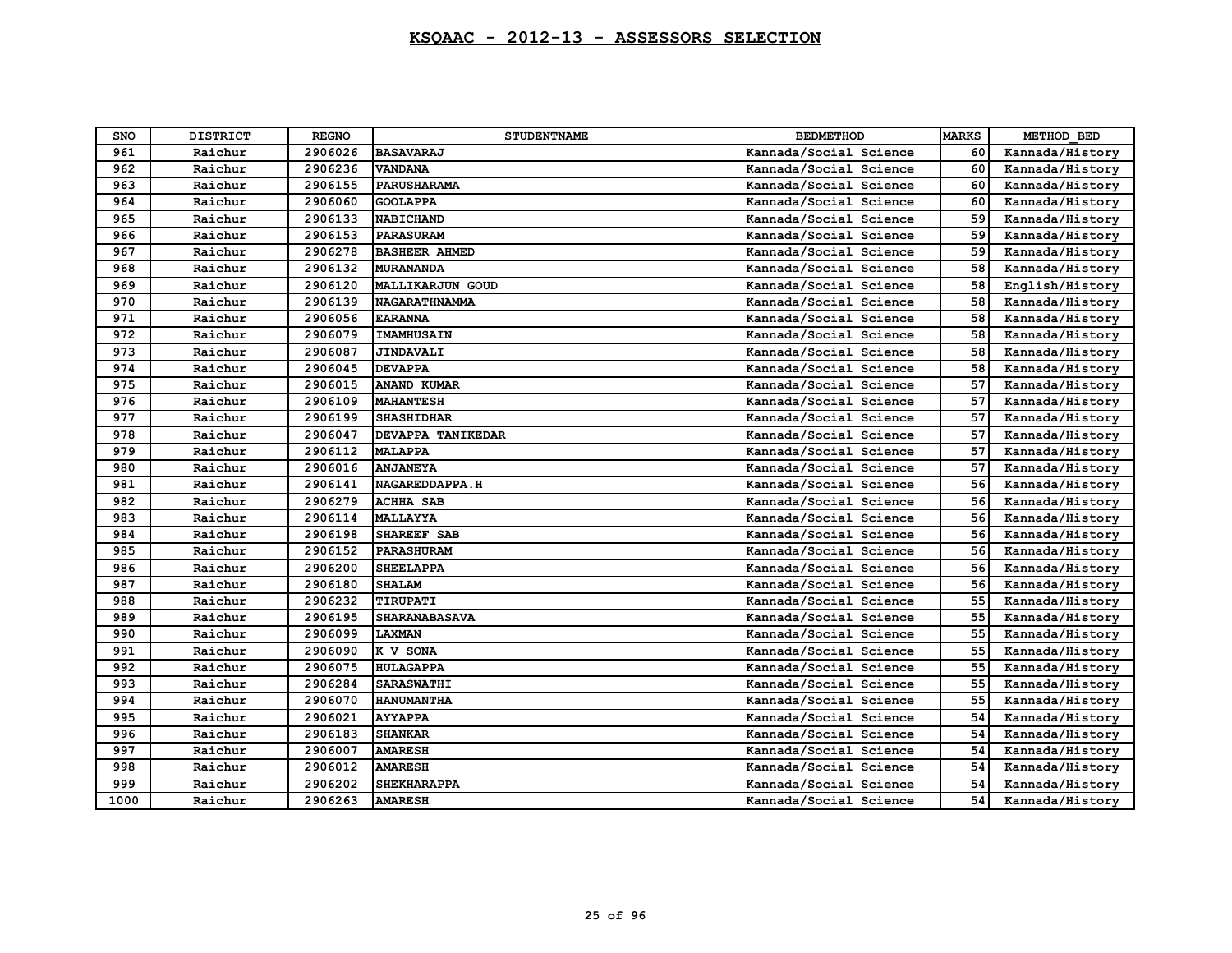| <b>SNO</b> | <b>DISTRICT</b> | <b>REGNO</b> | <b>STUDENTNAME</b>      | <b>BEDMETHOD</b>       | <b>MARKS</b> | METHOD BED      |
|------------|-----------------|--------------|-------------------------|------------------------|--------------|-----------------|
| 1001       | Raichur         | 2906250      | VIJAYA KUMAR            | Kannada/Social Science | 54           | Kannada/History |
| 1002       | Raichur         | 2906043      | <b>CHENNABASAVA</b>     | Kannada/Social Science | 54           | Kannada/History |
| 1003       | Raichur         | 2906068      | <b>HANUMANTHA</b>       | Kannada/Social Science | 54           | Kannada/History |
| 1004       | Raichur         | 2906187      | <b>SHANKRAMMA</b>       | Kannada/Social Science | 54           | Kannada/History |
| 1005       | Raichur         | 2906029      | <b>BASAVARAJ PATIL</b>  | Kannada/Social Science | 54           | Kannada/History |
| 1006       | Raichur         | 2906110      | <b>MAHESH</b>           | Kannada/Social Science | 53           | Kannada/History |
| 1007       | Raichur         | 2906201      | <b>SHEKARAPPA</b>       | Kannada/Social Science | 53           | Kannada/History |
| 1008       | Raichur         | 2906233      | <b>URUKUNDAPPA</b>      | Kannada/Social Science | 53           | Kannada/History |
| 1009       | Raichur         | 2906210      | <b>SIDRAMESH</b>        | Kannada/Social Science | 53           | Kannada/History |
| 1010       | Raichur         | 2906211      | <b>SIVANAGOUDA</b>      | Kannada/Social Science | 53           | Kannada/History |
| 1011       | Raichur         | 2906244      | VENKATALAXMI            | Kannada/Social Science | 53           | Kannada/History |
| 1012       | Raichur         | 2906252      | VISHWANATH KULKARNI     | Kannada/Social Science | 53           | Kannada/History |
| 1013       | Raichur         | 2906018      | ANNAPURNA J             | Kannada/Social Science | 53           | Kannada/History |
| 1014       | Raichur         | 2906283      | <b>RENUKADEVI</b>       | Kannada/Social Science | 53           | Kannada/History |
| 1015       | Raichur         | 2906216      | SUJATHA K               | Kannada/Social Science | 53           | Kannada/History |
| 1016       | Raichur         | 2906091      | K VIJAYALAKSHMI         | Kannada/Social Science | 52           | Kannada/History |
| 1017       | Raichur         | 2906272      | <b>MANJULA</b>          | Kannada/Social Science | 52           | Kannada/History |
| 1018       | Raichur         | 2906039      | CHANDRAMATI             | Kannada/Social Science | 52           | Kannada/History |
| 1019       | Raichur         | 2906065      | <b>HANAMAPPA</b>        | Kannada/Social Science | 52           | Kannada/History |
| 1020       | Raichur         | 2906251      | VIJAYALAXMI             | Kannada/Social Science | 52           | Kannada/History |
| 1021       | Raichur         | 2906259      | <b>HUSAIN ALI</b>       | Kannada/Social Science | 51           | Kannada/History |
| 1022       | Raichur         | 2906171      | <b>RENUKA.M</b>         | Kannada/Social Science | 51           | Kannada/History |
| 1023       | Raichur         | 2906101      | LINGANNA                | Kannada/Social Science | 51           | Kannada/History |
| 1024       | Raichur         | 2906203      | <b>SHILAPA</b>          | Kannada/Social Science | 51           | Kannada/History |
| 1025       | Raichur         | 2906148      | PADMAVATHI              | Kannada/Social Science | 51           | Others          |
| 1026       | Raichur         | 2906156      | <b>PRABHUDEVA</b>       | Kannada/Social Science | 51           | Kannada/History |
| 1027       | Raichur         | 2906163      | <b>RAJU</b>             | Kannada/Social Science | 51           | Kannada/History |
| 1028       | Raichur         | 2906064      | <b>HANAMAPPA</b>        | Kannada/Social Science | 51           | Kannada/History |
| 1029       | Raichur         | 2906115      | <b>MALLAYYA</b>         | Kannada/Social Science | 50           | Kannada/History |
| 1030       | Raichur         | 2906230      | tayappa                 | Kannada/Social Science | 50           | Kannada/History |
| 1031       | Raichur         | 2906032      | <b>BASAWARAJ</b>        | Kannada/Social Science | 50           | Others          |
| 1032       | Raichur         | 2906266      | <b>SHANTAMMA</b>        | Kannada/Social Science | 50           | Kannada/History |
| 1033       | Raichur         | 2906046      | DEVAPPA SANGAPPA KUMBAR | Kannada/Social Science | 49           | Kannada/History |
| 1034       | Raichur         | 2906051      | <b>DHARMANNA</b>        | Kannada/Social Science | 49           | Kannada/History |
| 1035       | Raichur         | 2906130      | <b>MOOKAPPA</b>         | Kannada/Social Science | 49           | Kannada/History |
| 1036       | Raichur         | 2906085      | <b>JAYALAXMI</b>        | Kannada/Social Science | 49           | Kannada/History |
| 1037       | Raichur         | 2906006      | <b>AMAREGOUDA</b>       | Kannada/Social Science | 49           | Kannada/History |
| 1038       | Raichur         | 2906019      | <b>ANUPAMA</b>          | Kannada/Social Science | 49           | Kannada/History |
| 1039       | Raichur         | 2906197      | <b>SHARANAPPA</b>       | Kannada/Social Science | 49           | Kannada/History |
| 1040       | Raichur         | 2906219      | SUNITA M                | Kannada/Social Science | 49           | Kannada/History |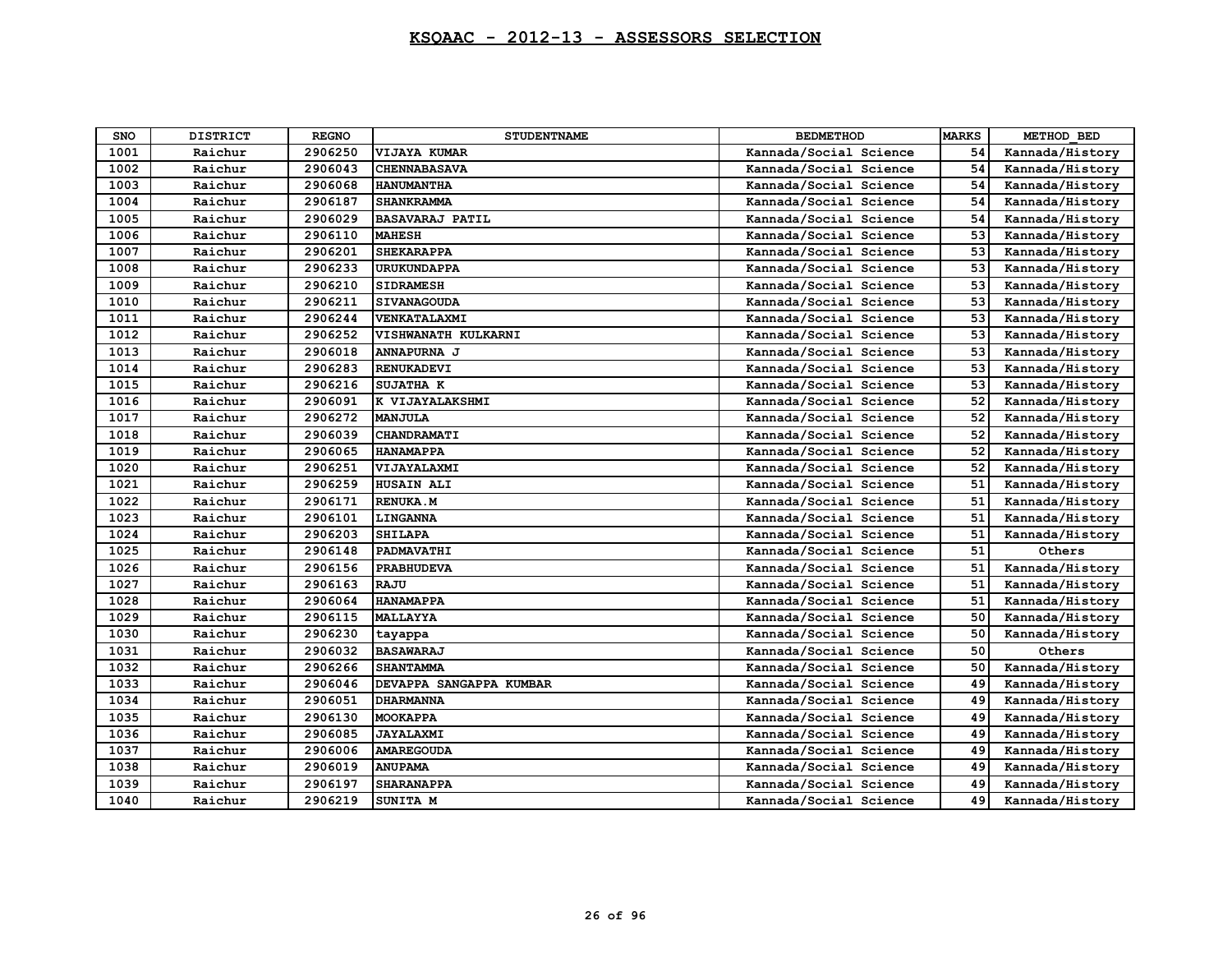| <b>SNO</b> | <b>DISTRICT</b> | <b>REGNO</b> | <b>STUDENTNAME</b>      | <b>BEDMETHOD</b>       | <b>MARKS</b> | METHOD BED      |
|------------|-----------------|--------------|-------------------------|------------------------|--------------|-----------------|
| 1041       | Raichur         | 2906258      | <b>MALLAYYA</b>         | Kannada/Social Science | 49           | Kannada/History |
| 1042       | Raichur         | 2906122      | <b>MAMATHA</b>          | Kannada/Social Science | 49           | Kannada/History |
| 1043       | Raichur         | 2906213      | <b>SUGURAYYA</b>        | Kannada/Social Science | 49           | Kannada/History |
| 1044       | Raichur         | 2906224      | SWETA SAGAR             | Kannada/Social Science | 49           | Kannada/History |
| 1045       | Raichur         | 2906146      | NIRMALA BAI             | Kannada/Social Science | 48           | Kannada/History |
| 1046       | Raichur         | 2906281      | VASUDEV . T.N.          | Kannada/Social Science | 48           | Kannada/History |
| 1047       | Raichur         | 2906280      | <b>LATA PATIL</b>       | Kannada/Social Science | 48           | Kannada/History |
| 1048       | Raichur         | 2906245      | <b>VENKATESH</b>        | Kannada/Social Science | 48           | Kannada/History |
| 1049       | Raichur         | 2906020      | <b>ARUNKUMAR</b>        | Kannada/Social Science | 48           | Kannada/History |
| 1050       | Raichur         | 2906117      | <b>MALLESH</b>          | Kannada/Social Science | 48           | Kannada/History |
| 1051       | Raichur         | 2906094      | <b>KAREPPA</b>          | Kannada/Social Science | 48           | Kannada/History |
| 1052       | Raichur         | 2906100      | LAXMI H                 | Kannada/Social Science | 48           | Kannada/History |
| 1053       | Raichur         | 2906265      | <b>SURESH</b>           | Kannada/Social Science | 47           | Kannada/History |
| 1054       | Raichur         | 2906042      | <b>CHANNAPPA</b>        | Kannada/Social Science | 47           | Kannada/History |
| 1055       | Raichur         | 2906231      | TIRUMALA                | Kannada/Social Science | 47           | Kannada/History |
| 1056       | Raichur         | 2906188      | <b>SHANMUKHAPPA</b>     | Kannada/Social Science | 47           | Kannada/History |
| 1057       | Raichur         | 2906044      | Danamma <sub>S</sub>    | Kannada/Social Science | 47           | Kannada/History |
| 1058       | Raichur         | 2906140      | <b>NAGAREDDAPPA</b>     | Kannada/Social Science | 47           | Kannada/History |
| 1059       | Raichur         | 2906105      | Mahadevappa             | Kannada/Social Science | 46           | Kannada/History |
| 1060       | Raichur         | 2906305      | <b>SABANNA</b>          | Kannada/Social Science | 46           | Kannada/History |
| 1061       | Raichur         | 2906038      | Chaitra.M.M             | Kannada/Social Science | 46           | Kannada/History |
| 1062       | Raichur         | 2906034      | <b>BHEEMAPPA</b>        | Kannada/Social Science | 46           | Kannada/History |
| 1063       | Raichur         | 2906001      | ADAPPA .                | Kannada/Social Science | 46           | Kannada/History |
| 1064       | Raichur         | 2906274      | <b>VAJEER MIYA</b>      | Kannada/Social Science | 46           | Kannada/History |
| 1065       | Raichur         | 2906298      | <b>SHAHEED</b>          | Kannada/Social Science | 46           | Kannada/History |
| 1066       | Raichur         | 2906302      | SHIVAKUMAR POLISE PATIL | Kannada/Social Science | 46           | English/Biology |
| 1067       | Raichur         | 2906227      | SYED MOINUDDIN          | Kannada/Social Science | 46           | Kannada/History |
| 1068       | Raichur         | 2906209      | <b>SIDDAPPA</b>         | Kannada/Social Science | 45           | Kannada/History |
| 1069       | Raichur         | 2906093      | <b>KAMAPPA</b>          | Kannada/Social Science | 45           | Kannada/History |
| 1070       | Raichur         | 2906113      | <b>MALLAPPA</b>         | Kannada/Social Science | 45           | Kannada/History |
| 1071       | Raichur         | 2906067      | <b>HANUMANTH</b>        | Kannada/Social Science | 45           | English/History |
| 1072       | Raichur         | 2906107      | <b>MAHAMAD HANIF</b>    | Kannada/Social Science | 45           | Kannada/History |
| 1073       | Raichur         | 2906176      | <b>SAROJA</b>           | Kannada/Social Science | 45           | Kannada/History |
| 1074       | Raichur         | 2906081      | <b>J.NINGAPPA</b>       | Kannada/Social Science | 45           | Kannada/History |
| 1075       | Raichur         | 2906086      | <b><i>JAYASHREE</i></b> | Kannada/Social Science | 45           | Kannada/History |
| 1076       | Raichur         | 2906024      | <b>BASAMMA</b>          | Kannada/Social Science | 44           | Kannada/History |
| 1077       | Raichur         | 2906098      | <b>KRISHNAMURTHY</b>    | Kannada/Social Science | 44           | Kannada/History |
| 1078       | Raichur         | 2906162      | RAJA VASU DEVA NAYAKA   | Kannada/Social Science | 44           | Kannada/History |
| 1079       | Raichur         | 2906182      | <b>SHAMBHAVI</b>        | Kannada/Social Science | 44           | Kannada/History |
| 1080       | Raichur         | 2906150      | PAMPAPATI               | Kannada/Social Science | 44           | Kannada/History |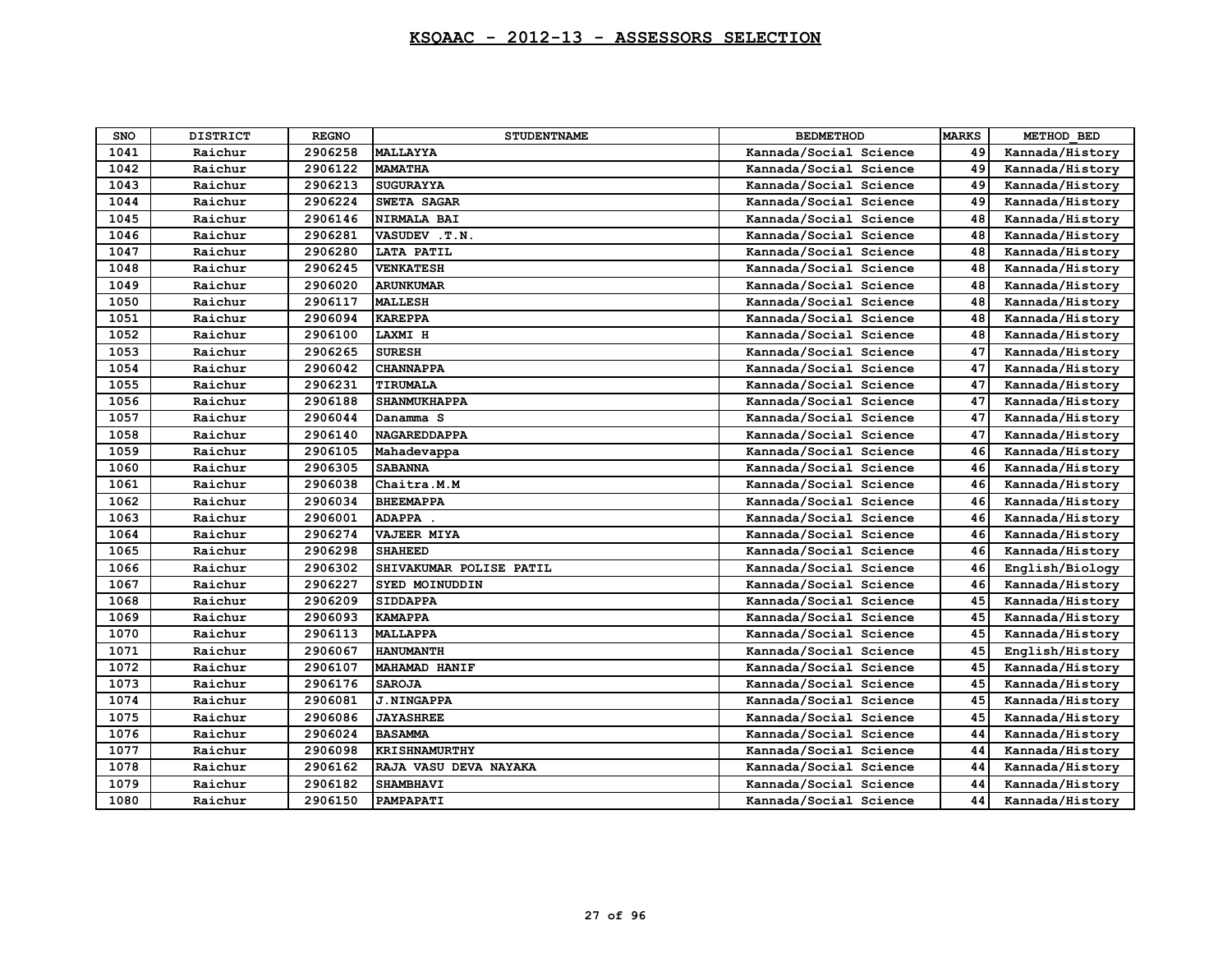| <b>SNO</b> | <b>DISTRICT</b> | <b>REGNO</b> | <b>STUDENTNAME</b>    | <b>BEDMETHOD</b>       | <b>MARKS</b> | METHOD BED      |
|------------|-----------------|--------------|-----------------------|------------------------|--------------|-----------------|
| 1081       | Raichur         | 2906118      | MALLIKARJUN           | Kannada/Social Science | 44           | Kannada/History |
| 1082       | Raichur         | 2906306      | <b>DEVENDRAPPA</b>    | Kannada/Social Science | 43           | Kannada/History |
| 1083       | Raichur         | 2906135      | <b>NAGARAJ</b>        | Kannada/Social Science | 43           | Kannada/History |
| 1084       | Raichur         | 2906208      | <b>SIDDAPPA</b>       | Kannada/Social Science | 43           | Kannada/History |
| 1085       | Raichur         | 2906268      | <b>MAHIBOOB</b>       | Kannada/Social Science | 43           | Kannada/History |
| 1086       | Raichur         | 2906069      | <b>HANUMANTHA</b>     | Kannada/Social Science | 43           | Kannada/History |
| 1087       | Raichur         | 2906058      | GAYATHRI HIREMATH     | Kannada/Social Science | 43           | Kannada/History |
| 1088       | Raichur         | 2906082      | <b>JAGADEESSH</b>     | Kannada/Social Science | 42           | Kannada/History |
| 1089       | Raichur         | 2906057      | <b>FARHAT BANU</b>    | Kannada/Social Science | 42           | Kannada/History |
| 1090       | Raichur         | 2906088      | JYOTHI B              | Kannada/Social Science | 42           | Kannada/History |
| 1091       | Raichur         | 2906004      | <b>AMARAPPA</b>       | Kannada/Social Science | 42           | Kannada/History |
| 1092       | Raichur         | 2906223      | <b>SUVARANAPPA</b>    | Kannada/Social Science | 42           | Kannada/History |
| 1093       | Raichur         | 2906267      | <b>GANGMMA</b>        | Kannada/Social Science | 42           | Kannada/History |
| 1094       | Raichur         | 2906238      | <b>VASHALI</b>        | Kannada/Social Science | 41           | Others          |
| 1095       | Raichur         | 2906297      | SMITA ASOK NAIK       | Kannada/Social Science | 40           | Kannada/History |
| 1096       | Raichur         | 2906304      | MALLIKARJUNA SIDDANNA | Kannada/Social Science | 40           | Kannada/History |
| 1097       | Raichur         | 2906255      | <b>YAMANURSAB</b>     | Kannada/Social Science | 40           | Kannada/History |
| 1098       | Raichur         | 2906121      | <b>MALLIKARJUN R</b>  | Kannada/Social Science | 40           | Kannada/History |
| 1099       | Raichur         | 2906207      | <b>SIDDAPPA</b>       | Kannada/Social Science | 39           | Kannada/History |
| 1100       | Raichur         | 2906008      | <b>AMARESH</b>        | Kannada/Social Science | 39           | Kannada/History |
| 1101       | Raichur         | 2906241      | <b>VEERESH</b>        | Kannada/Social Science | 39           | Kannada/History |
| 1102       | Raichur         | 2906095      | <b>KARIBASANNA</b>    | Kannada/Social Science | 39           | Kannada/History |
| 1103       | Raichur         | 2906137      | <b>NAGARAJ</b>        | Kannada/Social Science | 39           | Kannada/History |
| 1104       | Raichur         | 2906103      | <b>MAHABOOB</b>       | Kannada/Social Science | 38           | Kannada/History |
| 1105       | Raichur         | 2906119      | MALLIKARJUN           | Kannada/Social Science | 37           | Kannada/History |
| 1106       | Raichur         | 2906061      | <b>GOPAL</b>          | Kannada/Social Science | 37           | Kannada/History |
| 1107       | Raichur         | 2906269      | <b>VIDYA AGER</b>     | Kannada/Social Science | 37           | Kannada/History |
| 1108       | Raichur         | 2906027      | <b>BASAVARAJ</b>      | Kannada/Social Science | 37           | Kannada/History |
| 1109       | Raichur         | 2906264      | MOUNESH .S            | Kannada/Social Science | 37           | Kannada/History |
| 1110       | Raichur         | 2906092      | <b>KAMALAKSHI</b>     | Kannada/Social Science | 37           | Kannada/History |
| 1111       | Raichur         | 2906131      | <b>MUDUKAPPA G</b>    | Kannada/Social Science | 37           | Kannada/History |
| 1112       | Raichur         | 2906096      | KHAJA HUSEN           | Kannada/Social Science | 36           | Kannada/History |
| 1113       | Raichur         | 2906218      | <b>SUNITA</b>         | Kannada/Social Science | 36           | Kannada/History |
| 1114       | Raichur         | 2906003      | <b>ALIYA</b>          | Kannada/Social Science | 35           | Kannada/History |
| 1115       | Raichur         | 2906142      | <b>NARASIMHA</b>      | Kannada/Social Science | 35           | Kannada/History |
| 1116       | Raichur         | 2906190      | <b>SHANTAMURTHY</b>   | Kannada/Social Science | 35           | Kannada/History |
| 1117       | Raichur         | 2906017      | <b>ANJENAYYA</b>      | Kannada/Social Science | 34           | Kannada/History |
| 1118       | Raichur         | 2906154      | <b>PARAVEEN</b>       | Kannada/Social Science | 34           | Kannada/History |
| 1119       | Raichur         | 2906102      | LOKAPPA               | Kannada/Social Science | 34           | Kannada/History |
| 1120       | Raichur         | 2906116      | <b>MALLAYYA</b>       | Kannada/Social Science | 32           | Kannada/History |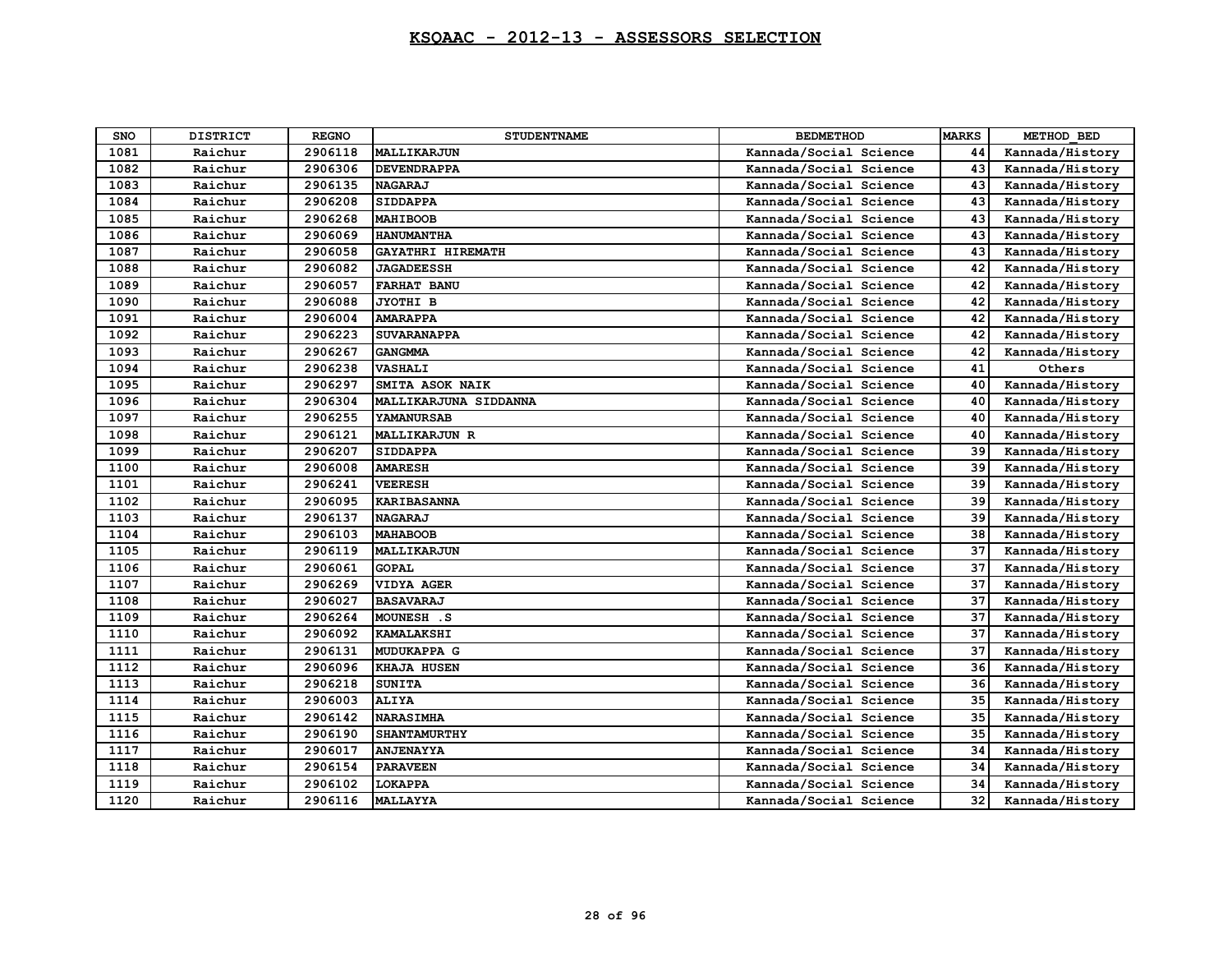| <b>SNO</b> | <b>DISTRICT</b> | <b>REGNO</b> | <b>STUDENTNAME</b>        | <b>BEDMETHOD</b>           | <b>MARKS</b> | METHOD BED        |
|------------|-----------------|--------------|---------------------------|----------------------------|--------------|-------------------|
| 1121       | Raichur         | 2906172      | <b>RENUKADEVI</b>         | Kannada/Social Science     | 31           | Kannada/History   |
| 1122       | Raichur         | 2906260      | <b>MEENAKUMARI</b>        | Kannada/Social Science     | 31           | Kannada/History   |
| 1123       | Raichur         | 2906040      | <b>CHANDRAPPA</b>         | Kannada/Social Science     | 29           | Kannada/History   |
| 1124       | Raichur         | 2906084      | <b>JAMBAYYA</b>           | Kannada/Social Science     | 28           | Kannada/History   |
| 1125       | Raichur         | 2906167      | <b>RANGANATH</b>          | Kannada/Social Science     | 25           | Kannada/History   |
| 1126       | Raichur         | 2906158      | <b>PRASAD</b>             | English-Biological Science | 49           | English/History   |
| 1127       | Raichur         | 2906226      | SYED AERAJ IBRAHIM YAMANI | English-Biological Science | 48           | Chemistry/Biology |
| 1128       | Raichur         | 2906062      | <b>GURURAJ</b>            | English-Biological Science | 48           | Chemistry/Biology |
| 1129       | Raichur         | 2906106      | MAHALAXMI                 | English-Biological Science | 46           | English/History   |
| 1130       | Raichur         | 2906229      | <b>T NATARAJ</b>          | English-Biological Science | 46           | English/History   |
| 1131       | Raichur         | 2906303      | SHAIK TAHSEEM             | English-Biological Science | 45           | English/History   |
| 1132       | Raichur         | 2906049      | <b>DEVARADDI</b>          | English-Biological Science | 44           | English/Biology   |
| 1133       | Raichur         | 2906271      | VIGNESHWARAN              | English-Biological Science | 43           | English/History   |
| 1134       | Raichur         | 2906301      | <b>BASAWARAJ</b>          | English-Biological Science | 39           | English/Biology   |
| 1135       | Raichur         | 2906277      | <b>BALADANDAPPA</b>       | English-Biological Science | 39           | English/History   |
| 1136       | Raichur         | 2906159      | <b>OAMERUDDIN</b>         | English-Biological Science | 37           | Maths/Physics     |
| 1137       | Raichur         | 2906246      | venkatesh                 | English-Biological Science | 37           |                   |
| 1138       | Raichur         | 2906299      | <b>VEERESH</b>            | English-Biological Science | 35           | English/History   |
| 1139       | Raichur         | 2906270      | NAGARAJ NAYAK             | ENGLISH-BIOLOGICAL SCIENCE | 32           | Kannada/History   |
| 1140       | Raichur         | 2906134      | <b>NAGANAGOUDA</b>        | English-Biological Science | 30           | English/History   |
| 1141       | Raichur         | 2906138      | <b>NAGARAJA</b>           | Maths-Physical Science     | 49           | Others            |
| 1142       | Raichur         | 2906175      | SANTOSH KUMAR GADED       | Maths-Physical Science     | 46           |                   |
| 1143       | Raichur         | 2906220      | SUNITA.B                  | Maths-Physical Science     | 42           | Others            |
| 1144       | Raichur         | 2906160      | RAHIMATHUNNISA BEGUM      | Maths-Physical Science     | 38           | Others            |
| 1145       | Raichur         | 2906288      | GYANAPPA PARAPPA HACHOLLI | Maths-Physical Science     | 37           | Maths/Physics     |
| 1146       | Raichur         | 2906294      | <b>MUJEEB AHMED</b>       | Maths-Physical Science     | 37           | Chemistry/Biology |
| 1147       | Raichur         | 2906179      | SHAIKH KHADERPASHA        | Maths-Physical Science     | 36           | Maths/Physics     |
| 1148       | Raichur         | 2906292      | <b>JABEENA</b>            | Maths-Physical science     | 35           | Maths/Physics     |
| 1149       | Raichur         | 2906240      | <b>VEERESH</b>            | Maths-Physical Science     | 35           | Others            |
| 1150       | Raichur         | 2906291      | VIJA ANILKUMAR .B         | Maths-Physical Science     | 35           | Maths/Physics     |
| 1151       | Raichur         | 2906289      | <b>RANGANATHA</b>         | Maths-Physical Science     | 34           | Maths/Physics     |
| 1152       | Raichur         | 2906002      | <b>AKTHAR HUSSAIN</b>     | Maths-Physical Science     | 33           | Others            |
| 1153       | Raichur         | 2906295      | <b>T. SHIVAKUMAR</b>      | Maths-Physical Science     | 32           | Maths/Physics     |
| 1154       | Raichur         | 2906234      | <b>USHA K</b>             | Maths-Physical Science     | 30           | Maths/Physics     |
| 1155       | Raichur         | 2906293      | SHAKEEL MOHAMMED          | Maths-Physical Science     | 25           | Maths/Physics     |
| 1156       | Koppal          | 2907206      | <b>SHASHIDARA B.B</b>     | Kannada/Social Science     | 79           | Kannada/History   |
| 1157       | Koppal          | 2907207      | SHARANABASAVA D.M         | Kannada/Social Science     | 70           | Kannada/History   |
| 1158       | Koppal          | 2907116      | SANGAPPA GUDADOOR         | Kannada/Social Science     | 65           | Kannada/History   |
| 1159       | Koppal          | 2907114      | SANGAMESHWAR CHANNAPPA    | Kannada/Social Science     | 65           | Kannada/History   |
| 1160       | Koppal          | 2907189      | <b>NAGARATNAMMA</b>       | Kannada/Social Science     | 64           | Kannada/History   |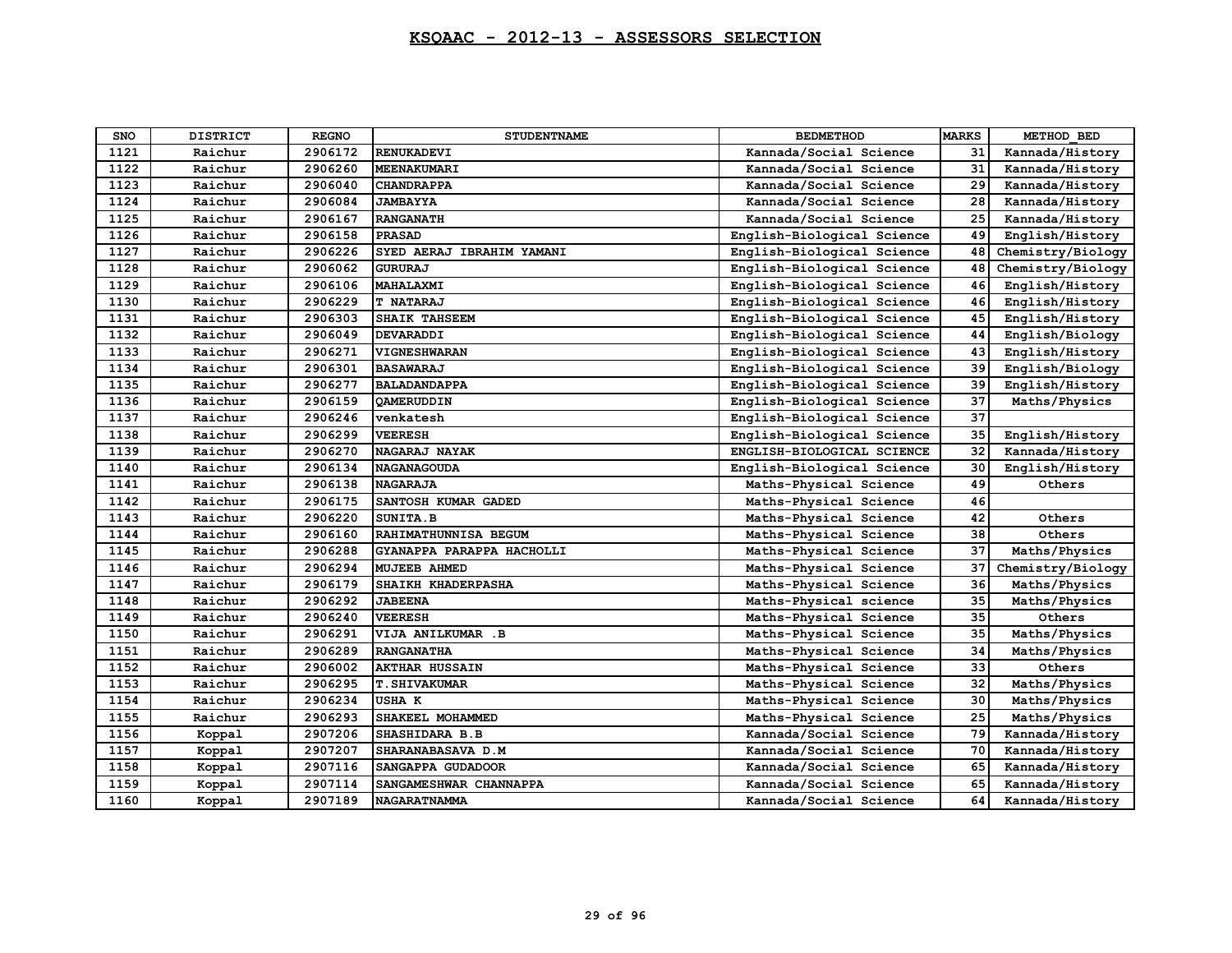| <b>SNO</b> | <b>DISTRICT</b> | <b>REGNO</b> | <b>STUDENTNAME</b>             | <b>BEDMETHOD</b>       | <b>MARKS</b> | METHOD BED      |
|------------|-----------------|--------------|--------------------------------|------------------------|--------------|-----------------|
| 1161       | Koppal          | 2907193      | <b>MAHANTESH</b>               | Kannada/Social Science | 64           | Kannada/History |
| 1162       | Koppal          | 2907141      | <b>SHIVAPPA</b>                | Kannada/Social Science | 64           | Kannada/History |
| 1163       | Koppal          | 2907192      | <b>BABURAO</b>                 | Kannada/Social Science | 63           | Kannada/History |
| 1164       | Koppal          | 2907202      | <b>BHARMAPPA</b>               | Kannada/Social Science | 62           | Kannada/History |
| 1165       | Koppal          | 2907072      | <b>MANJUNATH</b>               | Kannada/Social Science | 62           | Kannada/History |
| 1166       | Koppal          | 2907201      | SHAKUNTALA JAKARADDI           | Kannada/Social Science | 61           | Kannada/History |
| 1167       | Koppal          | 2907062      | KRISHANAGOUDA GOUDAR           | Kannada/Social Science | 61           | Kannada/History |
| 1168       | Koppal          | 2907121      | SAVITRI BOMMANAL               | Kannada/Social Science | 60           | Kannada/History |
| 1169       | Koppal          | 2907135      | SHARANAPPA GOUDA               | Kannada/Social Science | 60           | Kannada/History |
| 1170       | Koppal          | 2907184      | <b>RAJASHEKAR</b>              | Kannada/Social Science | 60           | Kannada/History |
| 1171       | Koppal          | 2907190      | <b>RUDRAPPA</b>                | Kannada/Social Science | 60           | Kannada/History |
| 1172       | Koppal          | 2907165      | <b>VENKAPPA</b>                | Kannada/Social Science | 59           | English/History |
| 1173       | Koppal          | 2907147      | <b>SIDDAPPA</b>                | Kannada/Social Science | 59           | Kannada/History |
| 1174       | Koppal          | 2907156      | TIMMANNA                       | Kannada/Social Science | 59           | Kannada/History |
| 1175       | Koppal          | 2907006      | <b>BASAVARAJ</b>               | Kannada/Social Science | 59           | Kannada/History |
| 1176       | Koppal          | 2907214      | ARJUNAPPA KANTHI               | Kannada/Social Science | 59           | Kannada/History |
| 1177       | Koppal          | 2907087      | NINGAPPA SANGAPPA DESAI        | Kannada/Social Science | 58           | Kannada/History |
| 1178       | Koppal          | 2907198      | <b>SHIVUKUMAR</b>              | Kannada/Social Science | 58           | Kannada/History |
| 1179       | Koppal          | 2907122      | <b>SHAKSHAVALI</b>             | Kannada/Social Science | 58           | Kannada/History |
| 1180       | Koppal          | 2907129      | <b>SHARANAPPA</b>              | Kannada/Social Science | 57           | Kannada/History |
| 1181       | Koppal          | 2907181      | RAJASAB M RAHUT                | Kannada/Social Science | 57           | Kannada/History |
| 1182       | Koppal          | 2907036      | GIRIJADEVI                     | Kannada/Social Science | 57           | Kannada/History |
| 1183       | Koppal          | 2907213      | <b>MARUTHI. MADAR</b>          | Kannada/Social Science | 56           | Kannada/History |
| 1184       | Koppal          | 2907126      | <b>SHARANABASAPPA</b>          | Kannada/Social Science | 56           | Kannada/History |
| 1185       | Koppal          | 2907033      | GAVISIDDAPPA                   | Kannada/Social Science | 56           | Kannada/History |
| 1186       | Koppal          | 2907009      | BASAVARAJ RAMANNA JARAKUNTI    | Kannada/Social Science | 56           | Kannada/History |
| 1187       | Koppal          | 2907221      | <b>PAMPANNA</b>                | Kannada/Social Science | 56           | Kannada/History |
| 1188       | Koppal          | 2907051      | <b>HUSAINPEER</b>              | Kannada/Social Science | 56           | Kannada/History |
| 1189       | Koppal          | 2907093      | <b>PRABHU</b>                  | Kannada/Social Science | 56           | Kannada/History |
| 1190       | Koppal          | 2907046      | <b>HANCHALEPPA</b>             | Kannada/Social Science | 56           | Kannada/History |
| 1191       | Koppal          | 2907191      | SHIVARAJ Patil                 | Kannada/Social Science | 55           | Kannada/History |
| 1192       | Koppal          | 2907080      | MUKUNDARAO SHAMSUNDARRAO DESAI | Kannada/Social Science | 55           | Kannada/History |
| 1193       | Koppal          | 2907183      | AMANOORAPPA BENNUR             | Kannada/Social Science | 55           | Kannada/History |
| 1194       | Koppal          | 2907041      | <b>GYANAPPA</b>                | Kannada/Social Science | 55           | Kannada/History |
| 1195       | Koppal          | 2907043      | HANAMANTH DONI                 | Kannada/Social Science | 55           | Kannada/History |
| 1196       | Koppal          | 2907083      | Nagappa Veerappa               | Kannada/Social Science | 55           | Kannada/History |
| 1197       | Koppal          | 2907215      | YAMANURAPPA . M                | Kannada/Social Science | 54           | Kannada/History |
| 1198       | Koppal          | 2907182      | SHASHIDHAR K                   | Kannada/Social Science | 54           | Kannada/History |
| 1199       | Koppal          | 2907219      | <b>BASAMMA</b>                 | Kannada/Social Science | 54           | Kannada/History |
| 1200       | Koppal          | 2907216      | <b>MAHESH SUNAGARA</b>         | Kannada/Social Science | 54           | Kannada/History |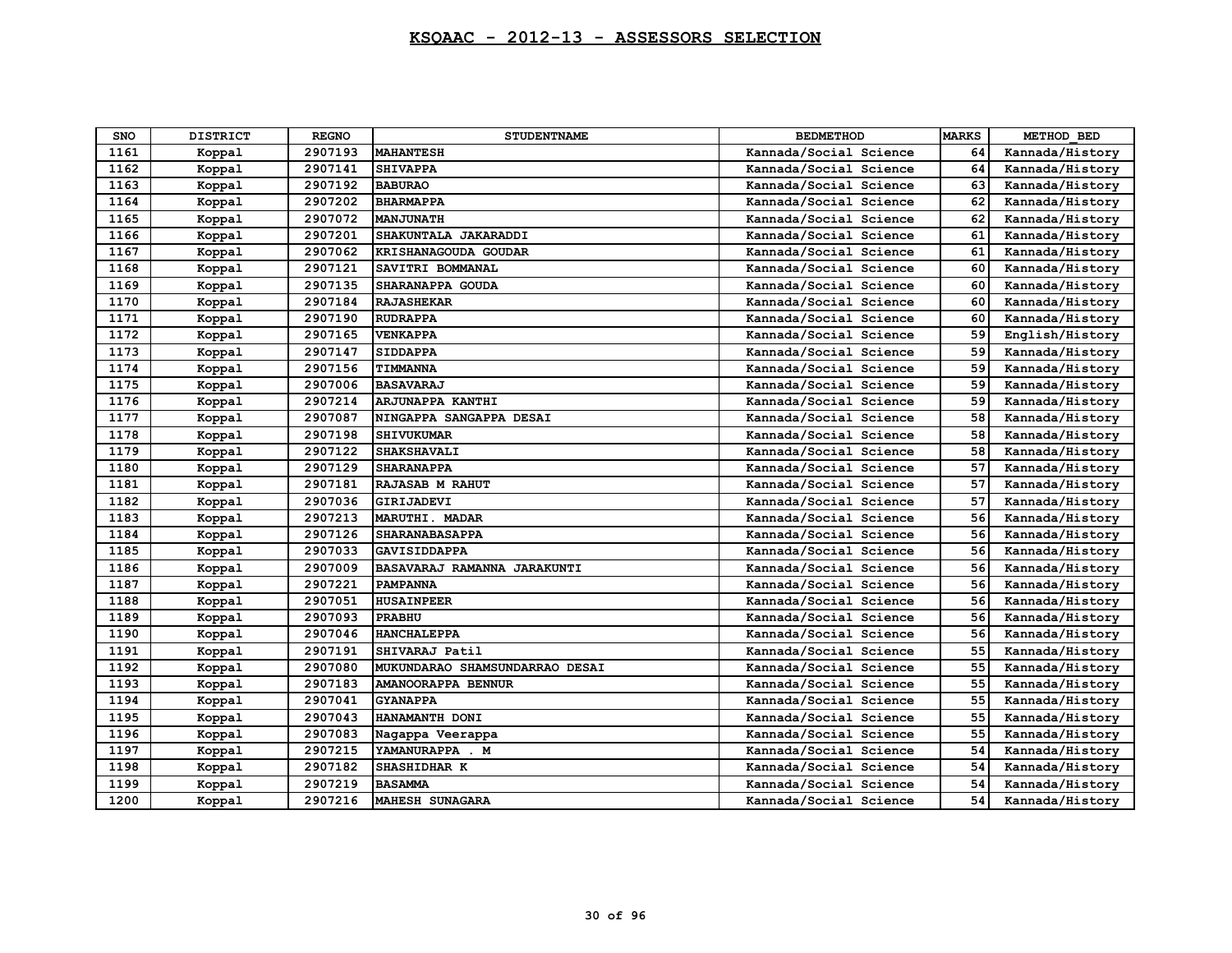| <b>SNO</b> | <b>DISTRICT</b> | <b>REGNO</b> | <b>STUDENTNAME</b>             | <b>BEDMETHOD</b>       | <b>MARKS</b> | METHOD BED      |
|------------|-----------------|--------------|--------------------------------|------------------------|--------------|-----------------|
| 1201       | Koppal          | 2907085      | <b>NAGARATNA</b>               | Kannada/Social Science | 54           | Kannada/History |
| 1202       | Koppal          | 2907205      | DYAMANNA K GOUNDI              | Kannada/Social Science | 54           | Kannada/History |
| 1203       | Koppal          | 2907168      | VIJAYAKUMAR MALIPATIL          | Kannada/Social Science | 54           | Kannada/History |
| 1204       | Koppal          | 2907178      | MAHAMED AZEEZG.K               | Kannada/Social Science | 54           | Kannada/History |
| 1205       | Koppal          | 2907014      | <b>BHEEMANNA</b>               | Kannada/Social Science | 53           | Kannada/History |
| 1206       | Koppal          | 2907081      | <b>NAGAPPA</b>                 | Kannada/Social Science | 53           | Kannada/History |
| 1207       | Koppal          | 2907131      | <b>SHARANAPPA</b>              | Kannada/Social Science | 52           | Kannada/History |
| 1208       | Koppal          | 2907130      | <b>SHARANAPPA</b>              | Kannada/Social Science | 52           | Kannada/History |
| 1209       | Koppal          | 2907209      | RAVIKUMAR K.T                  | Kannada/Social Science | 52           | Kannada/History |
| 1210       | Koppal          | 2907049      | HUCHAPPA PARAMESHAPPA TONDIHAL | Kannada/Social Science | 52           | Kannada/History |
| 1211       | Koppal          | 2907134      | SHARANAPPA BHAJANTRI           | Kannada/Social Science | 51           | Kannada/History |
| 1212       | Koppal          | 2907220      | SURESH KUMAR DINNI             | Kannada/Social Science | 51           | Kannada/History |
| 1213       | Koppal          | 2907115      | <b>SANGAPPA</b>                | Kannada/Social Science | 51           | Kannada/History |
| 1214       | Koppal          | 2907177      | K DADAVALI                     | Kannada/Social Science | 50           | Kannada/History |
| 1215       | Koppal          | 2907063      | <b>LACHAMAPPA</b>              | Kannada/Social Science | 50           | Kannada/History |
| 1216       | Koppal          | 2907099      | RAJAMA LADAJI                  | Kannada/Social Science | 50           | Kannada/History |
| 1217       | Koppal          | 2907119      | SARITHA SHETTY                 | Kannada/Social Science | 50           |                 |
| 1218       | Koppal          | 2907124      | <b>SHAMSHAD BEGUM</b>          | Kannada/Social Science | 50           | Kannada/History |
| 1219       | Koppal          | 2907013      | BEERAPPA L GURIKAR             | Kannada/Social Science | 49           | Kannada/History |
| 1220       | Koppal          | 2907160      | <b>VEERANNA</b>                | Kannada/Social Science | 49           | Kannada/History |
| 1221       | Koppal          | 2907174      | <b>VISHWANATH</b>              | Kannada/Social Science | 49           | Kannada/History |
| 1222       | Koppal          | 2907102      | <b>RAJESHWARI</b>              | Kannada/Social Science | 49           | Kannada/History |
| 1223       | Koppal          | 2907048      | <b>HANUMESH</b>                | Kannada/Social Science | 49           | Kannada/History |
| 1224       | Koppal          | 2907084      | <b>NAGARAJ</b>                 | Kannada/Social Science | 49           | Kannada/History |
| 1225       | Koppal          | 2907068      | <b>MAHANTESHA</b>              | Kannada/Social Science | 49           | Kannada/History |
| 1226       | Koppal          | 2907090      | <b>PARVTEWWA</b>               | Kannada/Social Science | 49           | Kannada/History |
| 1227       | Koppal          | 2907203      | <b>AMARESH</b>                 | Kannada/Social Science | 48           | Kannada/History |
| 1228       | Koppal          | 2907029      | <b>FAKRUDDIN ALI</b>           | Kannada/Social Science | 48           | Kannada/History |
| 1229       | Koppal          | 2907195      | VIJAYA KUMAR ILKALA            | Kannada/Social Science | 48           | Kannada/History |
| 1230       | Koppal          | 2907105      | <b>RAMANAGOUDA</b>             | Kannada/Social Science | 48           | Kannada/History |
| 1231       | Koppal          | 2907145      | SHRIKANTA S                    | Kannada/Social Science | 48           | Kannada/History |
| 1232       | Koppal          | 2907053      | IMAMSAB LALSAB RATI            | Kannada/Social Science | 48           | Kannada/History |
| 1233       | Koppal          | 2907142      | SHIVAYYA SASIMATH              | Kannada/Social Science | 48           | Kannada/History |
| 1234       | Koppal          | 2907217      | SHIVARAJKUMAR                  | Kannada/Social Science | 47           | Kannada/History |
| 1235       | Koppal          | 2907079      | MOHOMMEDAFIZ                   | Kannada/Social Science | 47           | Kannada/History |
| 1236       | Koppal          | 2907028      | <b>ERAPPA GUDADOOR</b>         | Kannada/Social Science | 47           | Kannada/History |
| 1237       | Koppal          | 2907109      | RAVI DAVALAPPA LAMANI          | Kannada/Social Science | 47           | Kannada/History |
| 1238       | Koppal          | 2907211      | SHARANABASAVA .K               | Kannada/Social Science | 47           | Kannada/History |
| 1239       | Koppal          | 2907210      | YALLAPPA F.K                   | Kannada/Social Science | 47           | Kannada/History |
| 1240       | Koppal          | 2907128      | <b>SHARANAPPA</b>              | Kannada/Social Science | 46           | Kannada/History |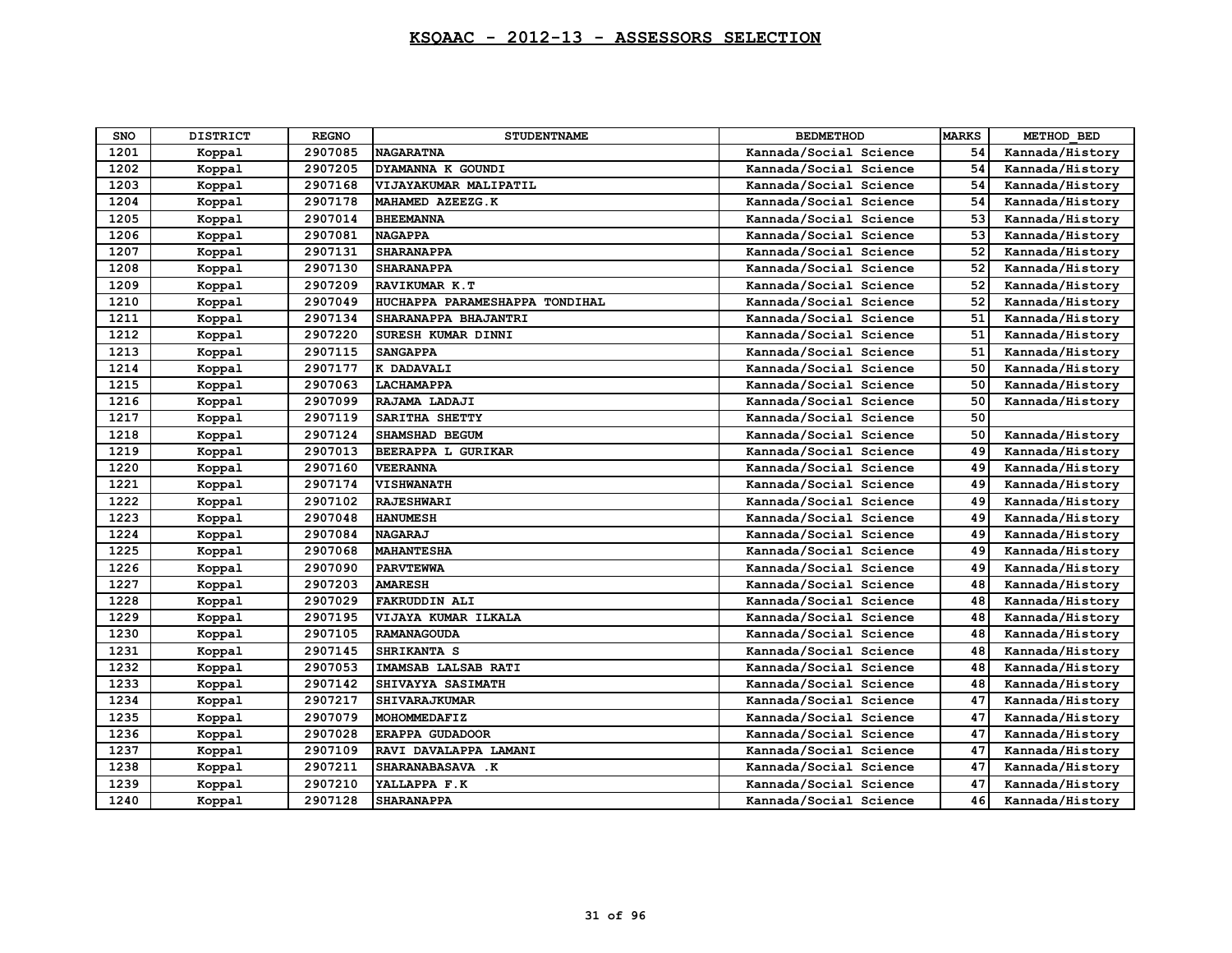| <b>SNO</b> | <b>DISTRICT</b> | <b>REGNO</b> | <b>STUDENTNAME</b>        | <b>BEDMETHOD</b>           | <b>MARKS</b> | METHOD BED      |
|------------|-----------------|--------------|---------------------------|----------------------------|--------------|-----------------|
| 1241       | Koppal          | 2907117      | SANKAPPA HALLI            | Kannada/Social Science     | 46           | Kannada/History |
| 1242       | Koppal          | 2907104      | <b>RAMACHANDRAPPA</b>     | Kannada/Social Science     | 46           | Kannada/History |
| 1243       | Koppal          | 2907158      | <b>VEERABHADRAPPA</b>     | Kannada/Social Science     | 46           | Kannada/History |
| 1244       | Koppal          | 2907148      | <b>SIDDAPPA</b>           | Kannada/Social Science     | 46           | Kannada/History |
| 1245       | Koppal          | 2907075      | <b>MD.BABER PASHA</b>     | Kannada/Social Science     | 46           | Kannada/History |
| 1246       | Koppal          | 2907234      | <b>MANJUNATHA</b>         | Kannada/Social Science     | 45           | Kannada/History |
| 1247       | Koppal          | 2907026      | <b>DODDAPPA</b>           | Kannada/Social Science     | 45           | Kannada/History |
| 1248       | Koppal          | 2907112      | <b>REKHA</b>              | Kannada/Social Science     | 45           | Kannada/History |
| 1249       | Koppal          | 2907149      | <b>SOMANNA</b>            | Kannada/Social Science     | 45           | Kannada/History |
| 1250       | Koppal          | 2907132      | <b>SHARANAPPA</b>         | Kannada/Social Science     | 45           | Kannada/History |
| 1251       | Koppal          | 2907017      | <b>BHIMANGOUDA</b>        | Kannada/Social Science     | 45           | Kannada/History |
| 1252       | Koppal          | 2907171      | <b>VIRUPAKSHAPPA</b>      | Kannada/Social Science     | 44           | Kannada/History |
| 1253       | Koppal          | 2907058      | KALLINATH KAVALAKERI      | Kannada/Social Science     | 44           | Kannada/History |
| 1254       | Koppal          | 2907106      | <b>RAMESH</b>             | Kannada/Social Science     | 44           | Kannada/History |
| 1255       | Koppal          | 2907052      | <b>HUSENASAB</b>          | Kannada/Social Science     | 44           | Kannada/History |
| 1256       | Koppal          | 2907011      | <b>BASAVARAJA</b>         | Kannada/Social Science     | 44           | English/History |
| 1257       | Koppal          | 2907069      | <b>MALAMMA</b>            | Kannada/Social Science     | 43           | Kannada/History |
| 1258       | Koppal          | 2907070      | MALLAVVA D. TALAVAR       | Kannada/Social Science     | 43           | Kannada/History |
| 1259       | Koppal          | 2907197      | <b>RAVIKUMARA</b>         | Kannada/Social Science     | 43           | Kannada/History |
| 1260       | Koppal          | 2907025      | <b>DEVAPPA</b>            | Kannada/Social Science     | 42           | Kannada/History |
| 1261       | Koppal          | 2907038      | <b>GOWRAMMA</b>           | Kannada/Social Science     | 42           | Kannada/History |
| 1262       | Koppal          | 2907235      | JUBEDA BGUM               | Kannada/Social Science     | 42           | Kannada/History |
| 1263       | Koppal          | 2907111      | RAVINDRA SADARI           | Kannada/Social Science     | 41           | Kannada/History |
| 1264       | Koppal          | 2907071      | <b>MAMTAJ</b>             | Kannada/Social Science     | 41           | Kannada/History |
| 1265       | Koppal          | 2907001      | Ajjayya                   | Kannada/Social Science     | 41           | Kannada/History |
| 1266       | Koppal          | 2907120      | SAROJINI E                | Kannada/Social Science     | 41           | Kannada/History |
| 1267       | Koppal          | 2907096      | PRAKASH DURGAPPA HARIJANA | Kannada/Social Science     | 40           | Kannada/History |
| 1268       | Koppal          | 2907152      | <b>SUPRIYA</b>            | Kannada/Social Science     | 40           | Kannada/History |
| 1269       | Koppal          | 2907089      | PARASAPPA KORAVAR         | Kannada/Social Science     | 40           | Kannada/History |
| 1270       | Koppal          | 2907091      | <b>PAVITRA</b>            | Kannada/Social Science     | 39           | Kannada/History |
| 1271       | Koppal          | 2907047      | <b>HANUMAVVA</b>          | Kannada/Social Science     | 39           | Kannada/History |
| 1272       | Koppal          | 2907208      | <b>BASAVARAJ S.H</b>      | Kannada/Social Science     | 38           | Kannada/History |
| 1273       | Koppal          | 2907002      | <b>AMEENSAB</b>           | Kannada/Social Science     | 36           | Kannada/History |
| 1274       | Koppal          | 2907004      | <b>BASAPPA</b>            | Kannada/Social Science     | 35           | Kannada/History |
| 1275       | Koppal          | 2907176      | YAMUNAPPA                 | Kannada/Social Science     | 34           | Kannada/History |
| 1276       | Koppal          | 2907067      | <b>MAHANTAGOUDA</b>       | Kannada/Social Science     | 30           | Kannada/History |
| 1277       | Koppal          | 2907151      | <b>SUKHARAJ</b>           | English-Biological Science | 42           | English/Biology |
| 1278       | Koppal          | 2907228      | BASAVARAJ S. G            | English-Biological Science | 42           | English/Biology |
| 1279       | Koppal          | 2907169      | VIJAYALAKSHMI             | English-Biological Science | 41           | English/Biology |
| 1280       | Koppal          | 2907200      | <b>SURYANARAYANA</b>      | English-Biological Science | 39           | Kannada/History |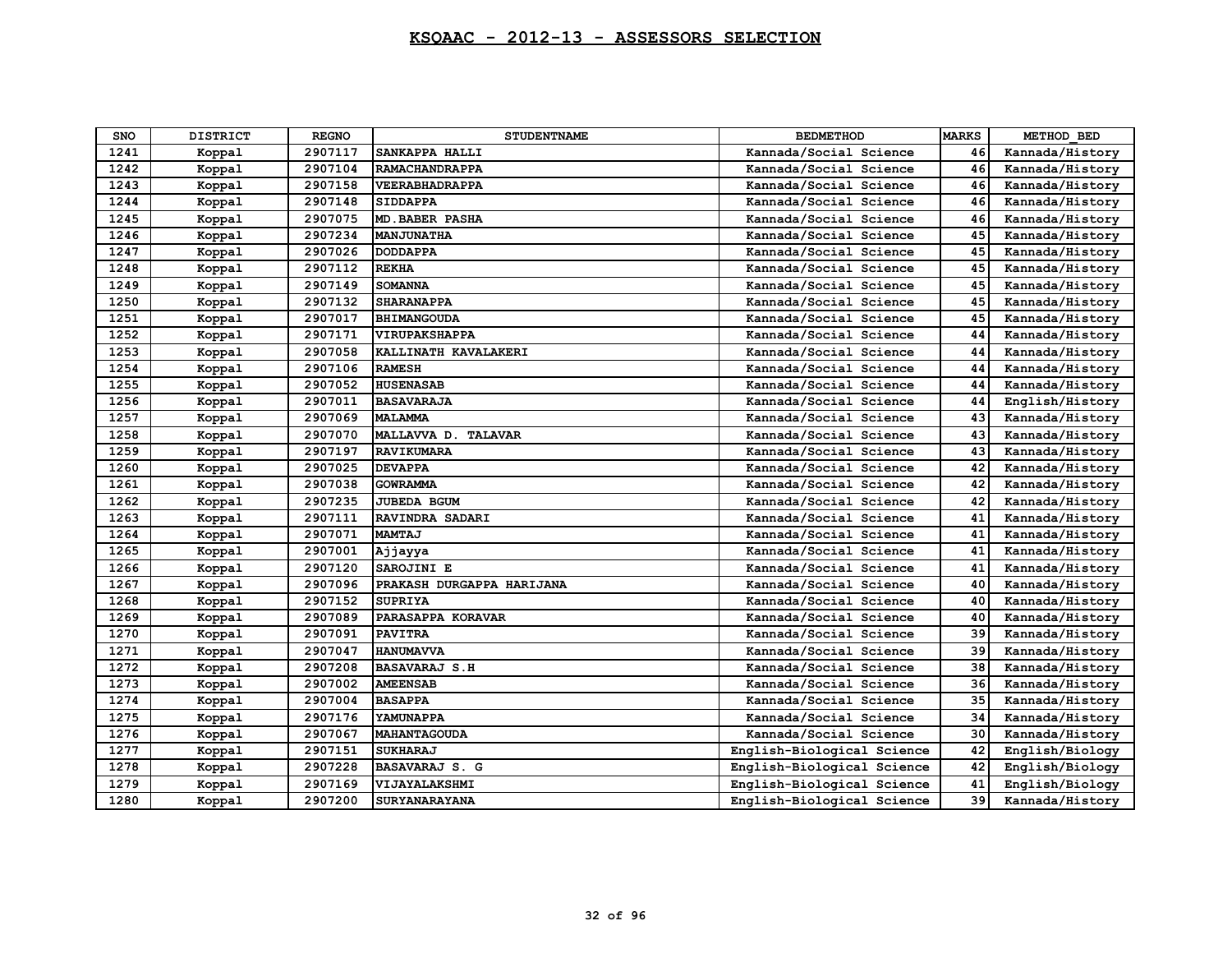| <b>SNO</b> | <b>DISTRICT</b> | <b>REGNO</b> | <b>STUDENTNAME</b>               | <b>BEDMETHOD</b>           | <b>MARKS</b> | METHOD BED      |
|------------|-----------------|--------------|----------------------------------|----------------------------|--------------|-----------------|
| 1281       | Koppal          | 2907059      | KANAKAPPA KURUBARU               | English-Biological Science | 37           | English/History |
| 1282       | Koppal          | 2907199      | <b>SHARAD</b>                    | English-Biological Science | 35           | English/History |
| 1283       | Koppal          | 2907073      | <b>MANJUNATH</b>                 | English-Biological Science | 35           | Kannada/History |
| 1284       | Koppal          | 2907008      | <b>BASAVARAJ</b>                 | English-Biological Science | 34           | English/Biology |
| 1285       | Koppal          | 2907223      | SHANKARAGOUDA H. POLICE PATIL    | English-Biological Science | 32           | English/History |
| 1286       | Koppal          | 2907225      | PRAKASH.G                        | English-Biological Science | 31           | English/History |
| 1287       | Koppal          | 2907224      | <b>RAGHAVENDRA</b>               | English-Biological Science | 31           | English/History |
| 1288       | Koppal          | 2907118      | <b>SANTOSH</b>                   | English-Biological Science | 31           | English/History |
| 1289       | Koppal          | 2907204      | DASHARATHA HARIJANA              | English-Biological Science | 30           | Kannada/History |
| 1290       | Koppal          | 2907031      | gangadhar shetra                 | English-Biological Science | 29           | English/History |
| 1291       | Koppal          | 2907094      | <b>PRAKASH</b>                   | Maths-Physical Science     | 47           | Maths/Physics   |
| 1292       | Koppal          | 2907037      | <b>GONGOORAPPA</b>               | Maths-Physical Science     | 42           | Maths/Physics   |
| 1293       | Koppal          | 2907061      | KOTTARABASAVARAJ BELYAL          | Maths-Physical Science     | 40           | Maths/Physics   |
| 1294       | Koppal          | 2907039      | <b>GURURAYA K</b>                | Maths-Physical Science     | 40           | Maths/Physics   |
| 1295       | Koppal          | 2907034      | <b>GAYATRI</b>                   | Maths-Physical Science     | 40           | Maths/Physics   |
| 1296       | Koppal          | 2907065      | <b>MABUBEE</b>                   | Maths-Physical Science     | 39           | Maths/Physics   |
| 1297       | Koppal          | 2907044      | <b>HANAMAPPA</b>                 | Maths-Physical Science     | 39           | Maths/Physics   |
| 1298       | Koppal          | 2907095      | PRAKASH DALAWAI                  | Maths-Physical Science     | 37           | Maths/Physics   |
| 1299       | Koppal          | 2907024      | DEEPIKA CHOUDAPUR                | Maths-Physical Science     | 36           | Maths/Physics   |
| 1300       | Koppal          | 2907163      | <b>VEERESHA</b>                  | Maths-Physical Science     | 36           | Maths/Physics   |
| 1301       | Koppal          | 2907103      | RAJIYA BEGUM                     | Maths-Physical Science     | 35           | Maths/Physics   |
| 1302       | Koppal          | 2907088      | <b>PAMBI</b><br><b>KIRAN</b>     | Maths-Physical Science     | 33           | Maths/Physics   |
| 1303       | Koppal          | 2907057      | KALAKAPPA NINGAPPA MULIMANI      | Maths-Physical Science     | 33           | Maths/Physics   |
| 1304       | Koppal          | 2907162      | <b>VEERESH</b>                   | Maths-Physical Science     | 32           | Maths/Physics   |
| 1305       | Koppal          | 2907139      | <b>SHIVAKUMAR</b>                | Maths-Physical Science     | 31           | Others          |
| 1306       | Koppal          | 2907097      | <b>PRAVEEN</b>                   | Maths-Physical Science     | 31           | Maths/Physics   |
| 1307       | Gadag           | 2908082      | KARIYAPPA BASAPPA HELAVI         | Kannada/Social Science     | 72           | Kannada/History |
| 1308       | Gadag           | 2908036      | Chandrashekar Madiwalar          | Kannada/Social Science     | 69           | Kannada/History |
| 1309       | Gadag           | 2908267      | Parasappa.Y.Myageri              | Kannada/Social Science     | 66           | Kannada/History |
| 1310       | Gadag           | 2908212      | SHIVARUDRAYYA HIREMATH           | Kannada/Social Science     | 66           | Kannada/History |
| 1311       | Gadag           | 2908093      | LALSAB KUNDAGOL                  | Kannada/Social Science     | 64           | Kannada/History |
| 1312       | Gadag           | 2908103      | MAHANTAYYA BHAVIMATH             | Kannada/Social Science     | 63           | Kannada/History |
| 1313       | Gadag           | 2908223      | SOMALINGAPP                      | Kannada/Social Science     | 61           | Kannada/History |
| 1314       | Gadag           | 2908173      | Patil<br>Sanganagoud             | Kannada/Social Science     | 60           | Kannada/History |
| 1315       | Gadag           | 2908158      | RAGHAVENDRA HOLAGI               | Kannada/Social Science     | 60           | Kannada/History |
| 1316       | Gadag           | 2908195      | SHANMUKHAPPA ALIAS SANTOSH JATTI | Kannada/Social Science     | 60           | Kannada/History |
| 1317       | Gadag           | 2908044      | <b>DODDAPPA</b>                  | Kannada/Social Science     | 60           | Kannada/History |
| 1318       | Gadag           | 2908109      | MAHESH G KERI                    | Kannada/Social Science     | 59           | Kannada/History |
| 1319       | Gadag           | 2908002      | AKKAMAHADEVI WALIKAR             | Kannada/Social Science     | 59           | Kannada/History |
| 1320       | Gadag           | 2908202      | SHARANAPPA TIPPANNA SANGALAD     | Kannada/Social Science     | 58           | Kannada/History |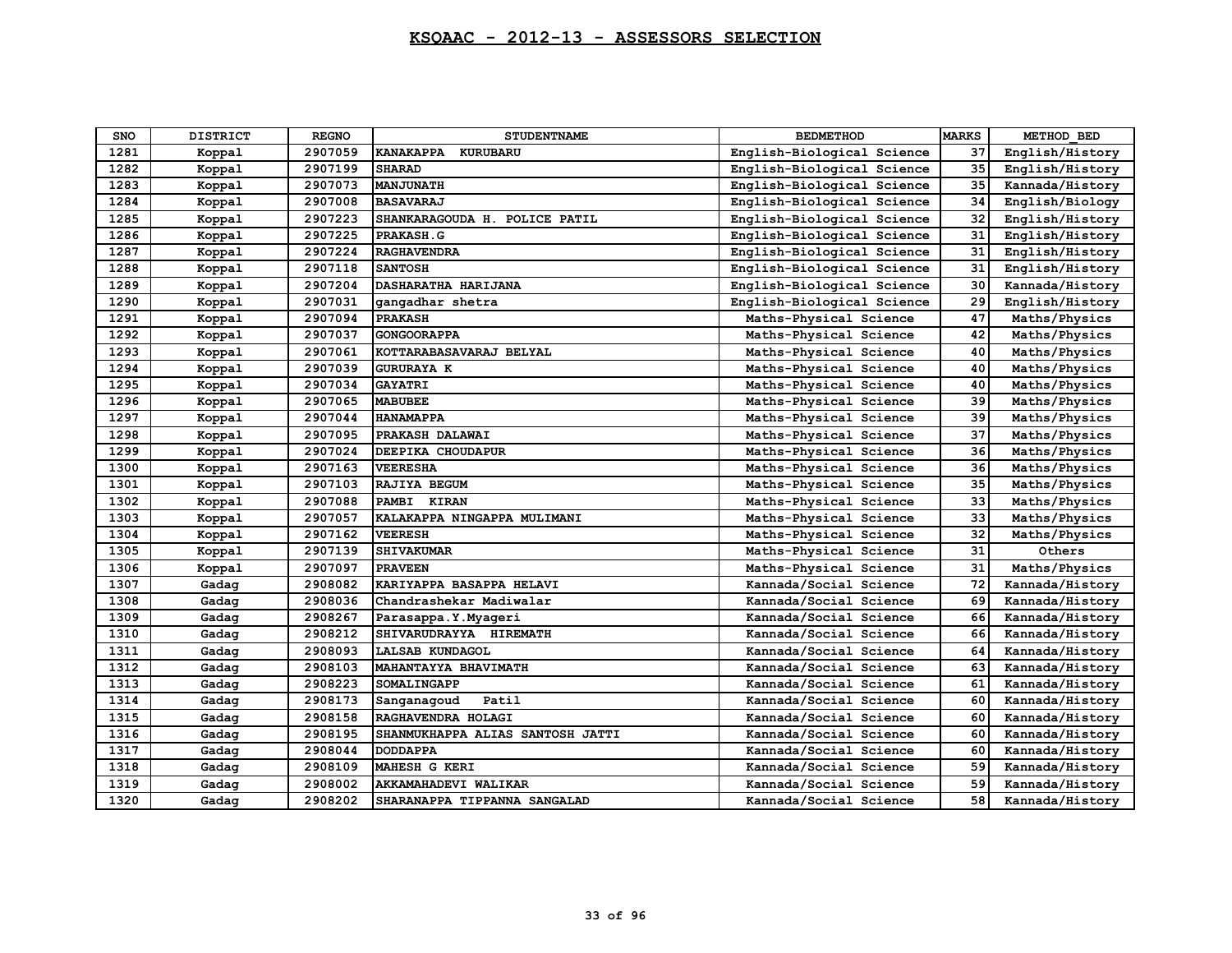| <b>SNO</b> | <b>DISTRICT</b> | <b>REGNO</b> | <b>STUDENTNAME</b>                    | <b>BEDMETHOD</b>       | <b>MARKS</b> | METHOD BED      |
|------------|-----------------|--------------|---------------------------------------|------------------------|--------------|-----------------|
| 1321       | Gadag           | 2908142      | NAGARATNA KUSUGAL                     | Kannada/Social Science | 58           | Kannada/History |
| 1322       | Gadag           | 2908284      | Shabana Bagum.H.Nadaf                 | Kannada/Social Science | 58           | Kannada/History |
| 1323       | Gadag           | 2908260      | Vishwanath.B.Ganiger                  | Kannada/Social Science | 58           | Kannada/History |
| 1324       | Gadag           | 2908208      | SHIVALEELA YARAGUDRI                  | Kannada/Social Science | 58           | Kannada/History |
| 1325       | Gadag           | 2908050      | GANTESH KAMADOLLI                     | Kannada/Social Science | 58           | Kannada/History |
| 1326       | Gadag           | 2908027      | BASAVARJ ANDAPPA KOTABAL              | Kannada/Social Science | 58           | Kannada/History |
| 1327       | Gadag           | 2908230      | SUNDRAMMA SATAPPANAVAR                | Kannada/Social Science | 57           | Kannada/History |
| 1328       | Gadag           | 2908143      | NARASAPPA SHYAGOTI                    | Kannada/Social Science | 57           | Kannada/History |
| 1329       | Gadag           | 2908017      | <b>BASAPPA HADAGALI</b>               | Kannada/Social Science | 57           | Kannada/History |
| 1330       | Gadag           | 2908026      | BASAVARAJ UMACHAGI                    | Kannada/Social Science | 57           | Kannada/History |
| 1331       | Gadag           | 2908098      | MAHADEVI GUDISALI                     | Kannada/Social Science | 57           | Kannada/History |
| 1332       | Gadag           | 2908160      | RAMAPPA HADAPAD                       | Kannada/Social Science | 57           | Kannada/History |
| 1333       | Gadag           | 2908003      | AMARAVVA MULIMANI                     | Kannada/Social Science | 57           | Kannada/History |
| 1334       | Gadag           | 2908283      | Shantagouda.S.Hullur                  | Kannada/Social Science | 56           | Kannada/History |
| 1335       | Gadag           | 2908201      | SHARANAPPA S HULLUR                   | Kannada/Social Science | 56           | Kannada/History |
| 1336       | Gadag           | 2908020      | BASAVARAJ KANOJANAVAR                 | Kannada/Social Science | 56           | Kannada/History |
| 1337       | Gadag           | 2908138      | MUTTANNA B NAGARALLI                  | Kannada/Social Science | 56           | Kannada/History |
| 1338       | Gadag           | 2908185      | SHAHEEN BEGUM JAMALSABNAVAR           | Kannada/Social Science | 56           | Kannada/History |
| 1339       | Gadag           | 2908059      | GOUDAR MAHESHAGOUDA                   | Kannada/Social Science | 55           | Kannada/History |
| 1340       | Gadag           | 2908241      | VASANTA SINGADI                       | Kannada/Social Science | 55           | Kannada/History |
| 1341       | Gadag           | 2908178      | <b>SANTOSHKUMAR</b>                   | Kannada/Social Science | 55           | Kannada/History |
| 1342       | Gadag           | 2908132      | MEENAXI KALLAKUTIGAR                  | Kannada/Social Science | 54           | Kannada/History |
| 1343       | Gadag           | 2908304      | Basavaraj Malimath                    | Kannada/Social Science | 53           | Kannada/History |
| 1344       | Gadag           | 2908211      | SHIVAPPA H JAMANI                     | Kannada/Social Science | 53           | Kannada/History |
| 1345       | Gadag           | 2908097      | MAHABOOBALI ABDULRAHIMANSAB KAGADAGAR | Kannada/Social Science | 53           | Kannada/History |
| 1346       | Gadag           | 2908123      | MANJULA PATIL                         | Kannada/Social Science | 53           | Kannada/History |
| 1347       | Gadag           | 2908076      | KALAKAPPA L BARKER                    | Kannada/Social Science | 53           | Kannada/History |
| 1348       | Gadag           | 2908242      | VASANTARAO GARAGI                     | Kannada/Social Science | 53           | Kannada/History |
| 1349       | Gadag           | 2908219      | SHREEKANT BHAJANTRI                   | Kannada/Social Science | 52           | Others          |
| 1350       | Gadag           | 2908011      | <b>ARUN PATIL</b>                     | Kannada/Social Science | 52           | Kannada/History |
| 1351       | Gadag           | 2908189      | SHAMBAVVA PATIL                       | Kannada/Social Science | 52           | Kannada/History |
| 1352       | Gadag           | 2908262      | Kappali Shreeshail.T                  | Kannada/Social Science | 52           | Kannada/History |
| 1353       | Gadag           | 2908275      | Vanajakshi Sudi                       | Kannada/Social Science | 52           | Kannada/History |
| 1354       | Gadag           | 2908268      | Manappa.V.Badiger                     | Kannada/Social Science | 52           | Kannada/History |
| 1355       | Gadag           | 2908266      | Suresh Gouli                          | Kannada/Social Science | 52           | Kannada/History |
| 1356       | Gadag           | 2908203      | <b>SHAREEFASAB</b>                    | Kannada/Social Science | 51           | Kannada/History |
| 1357       | Gadag           | 2908005      | <b>ANAND</b><br><b>HELAVI</b>         | Kannada/Social Science | 51           | Kannada/History |
| 1358       | Gadag           | 2908095      | <b>M SHREEDHAR</b>                    | Kannada/Social Science | 51           | Kannada/History |
| 1359       | Gadag           | 2908200      | SHARANAPPA KONNUR                     | Kannada/Social Science | 51           | Kannada/History |
| 1360       | Gadag           | 2908250      | <b>VENKATESH SHIROL</b>               | Kannada/Social Science | 51           | Kannada/History |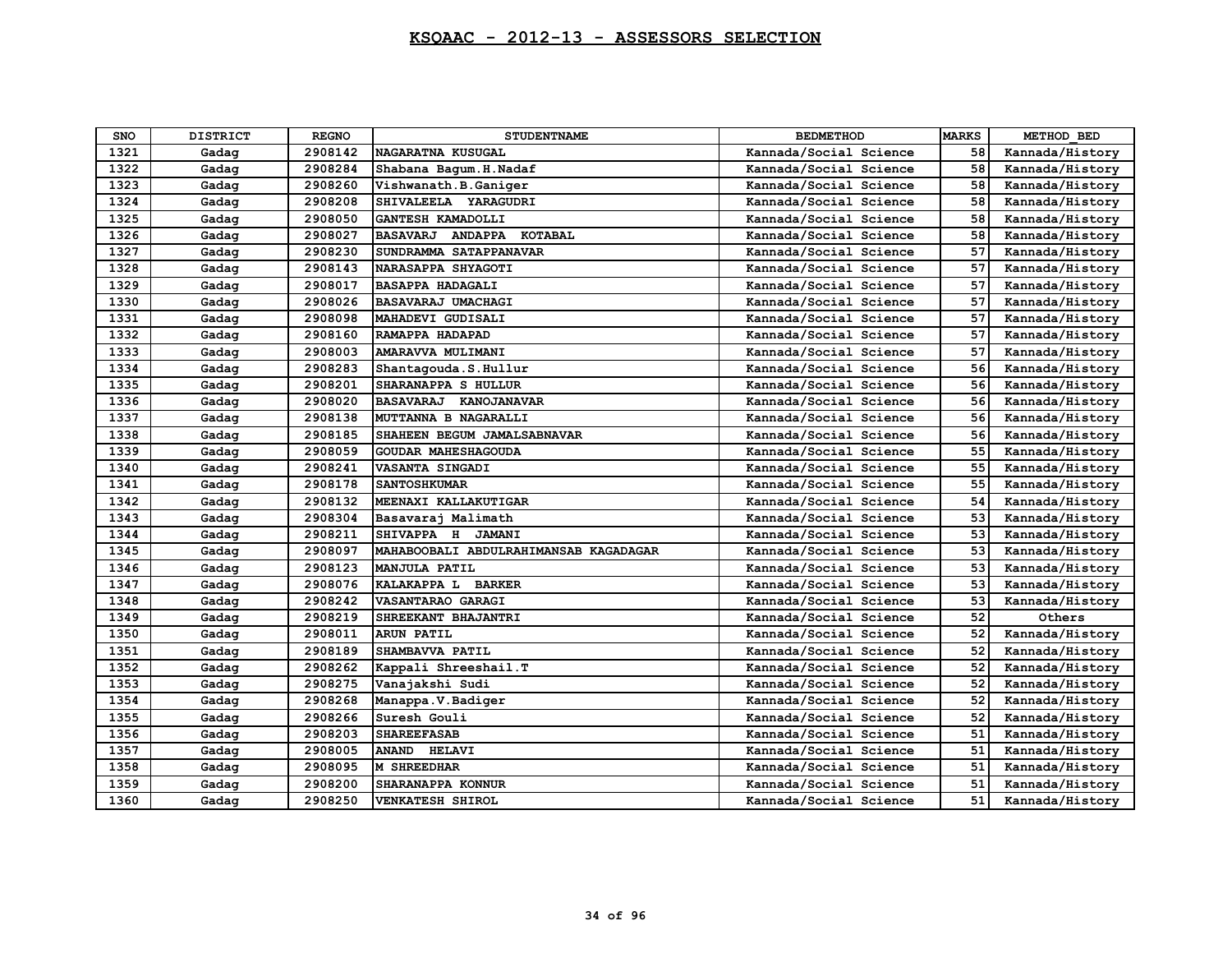| <b>SNO</b> | <b>DISTRICT</b> | <b>REGNO</b> | <b>STUDENTNAME</b>                     | <b>BEDMETHOD</b>       | <b>MARKS</b> | METHOD BED      |
|------------|-----------------|--------------|----------------------------------------|------------------------|--------------|-----------------|
| 1361       | Gadag           | 2908022      | <b>BASAVARAJ KORIMATH</b>              | Kannada/Social Science | 51           | Kannada/History |
| 1362       | Gadag           | 2908055      | Girija Shivalingappa Hasabi            | Kannada/Social Science | 51           | Kannada/History |
| 1363       | Gadag           | 2908018      | BASAPPA MARANABASARI                   | Kannada/Social Science | 51           | Kannada/History |
| 1364       | Gadag           | 2908228      | <b>SULEMAN NADAF</b>                   | Kannada/Social Science | 50           | Kannada/History |
| 1365       | Gadag           | 2908192      | SHANKRAPPA HUCHEERAPPA SANGATI         | Kannada/Social Science | 50           | Kannada/History |
| 1366       | Gadag           | 2908183      | SAVITRI SHIVAPPA KOTABAL               | Kannada/Social Science | 50           | Kannada/History |
| 1367       | Gadag           | 2908031      | <b>BHASKAR Y BASAPUR</b>               | Kannada/Social Science | 50           | Kannada/History |
| 1368       | Gadag           | 2908045      | DYAMANNA MYAGALAMANI                   | Kannada/Social Science | 50           | Kannada/History |
| 1369       | Gadag           | 2908102      | MAHANTAPPA B HULAGERI                  | Kannada/Social Science | 50           | Kannada/History |
| 1370       | Gadag           | 2908077      | KALAKAPPA MALLAPUR                     | Kannada/Social Science | 50           | Kannada/History |
| 1371       | Gadag           | 2908086      | KILLEDAR SULTANABEGUM                  | Kannada/Social Science | 50           | Kannada/History |
| 1372       | Gadag           | 2908024      | BASAVARAJ S MANDALAGERI                | Kannada/Social Science | 50           | Kannada/History |
| 1373       | Gadag           | 2908106      | MAHANTESH HOSAMANI                     | Kannada/Social Science | 49           | Kannada/History |
| 1374       | Gadag           | 2908061      | <b>GURUSIDDHAPPA KUMBAR</b>            | Kannada/Social Science | 49           | Kannada/History |
| 1375       | Gadag           | 2908124      | MANJUNATH DHARMAYAT                    | Kannada/Social Science | 49           | Kannada/History |
| 1376       | Gadag           | 2908251      | VIRUPAKSHAYYA SALIMATH                 | Kannada/Social Science | 49           | Kannada/History |
| 1377       | Gadag           | 2908220      | SHRIDHAR T MUDAKAVI                    | Kannada/Social Science | 49           | Others          |
| 1378       | Gadag           | 2908154      | PRAVEEN SANGATI                        | Kannada/Social Science | 49           | Kannada/History |
| 1379       | Gadag           | 2908301      | Manjunath                              | Kannada/Social Science | 48           | Kannada/History |
| 1380       | Gadag           | 2908141      | <b>NAGARATNA</b><br><b>HULLANNAVAR</b> | Kannada/Social Science | 48           | Kannada/History |
| 1381       | Gadag           | 2908067      | IMAMASAB RONAD                         | Kannada/Social Science | 48           | Kannada/History |
| 1382       | Gadag           | 2908199      | SHARANAPPA KATTEEMANI                  | Kannada/Social Science | 47           | Kannada/History |
| 1383       | Gadag           | 2908134      | MELAMANI NEELAVVA                      | Kannada/Social Science | 47           | Kannada/History |
| 1384       | Gadag           | 2908080      | KALLAPPA DANAPPA VENAKALAKUNTI         | Kannada/Social Science | 47           | Kannada/History |
| 1385       | Gadag           | 2908194      | <b>SHANMUKH</b><br>KARAMUDI            | Kannada/Social Science | 47           | English/History |
| 1386       | Gadag           | 2908038      | CHETANA HAROGERI                       | Kannada/Social Science | 47           | Kannada/History |
| 1387       | Gadag           | 2908079      | KALLANAGOUDA PATIL                     | Kannada/Social Science | 47           | Kannada/History |
| 1388       | Gadag           | 2908122      | MANJULA BHAVIKATTI                     | Kannada/Social Science | 47           | Kannada/History |
| 1389       | Gadag           | 2908100      | <b>MAHANTAGOUDA PATIL</b>              | Kannada/Social Science | 47           | Kannada/History |
| 1390       | Gadag           | 2908169      | RUDRAPPA KUMBAR                        | Kannada/Social Science | 46           | Kannada/History |
| 1391       | Gadag           | 2908042      | DAYANAND. MUNDARGI                     | Kannada/Social Science | 46           | Kannada/History |
| 1392       | Gadag           | 2908041      | DAUD JAMALASABNAVAR                    | Kannada/Social Science | 46           | Kannada/History |
| 1393       | Gadag           | 2908001      | ABDULRAJAK FAKEERSAB BODLEKHAN         | Kannada/Social Science | 46           | Kannada/History |
| 1394       | Gadag           | 2908163      | RATNAVVA MADIWALAR                     | Kannada/Social Science | 46           | Kannada/History |
| 1395       | Gadag           | 2908238      | <b>UMESH MUSHEPPANAVAR</b>             | Kannada/Social Science | 46           | Kannada/History |
| 1396       | Gadag           | 2908175      | <b>SANGAPPA BASAPPA BALAGOD</b>        | Kannada/Social Science | 46           | Kannada/History |
| 1397       | Gadag           | 2908177      | SANTOSH DINDUR                         | Kannada/Social Science | 46           | Others          |
| 1398       | Gadag           | 2908248      | <b>VEERESH HARTI</b>                   | Kannada/Social Science | 46           | Kannada/History |
| 1399       | Gadag           | 2908066      | HONNAWAD MUTTAPPA                      | Kannada/Social Science | 46           | Kannada/History |
| 1400       | Gadag           | 2908135      | Modinsab Muktumsab Killedar            | Kannada/Social Science | 46           | Kannada/History |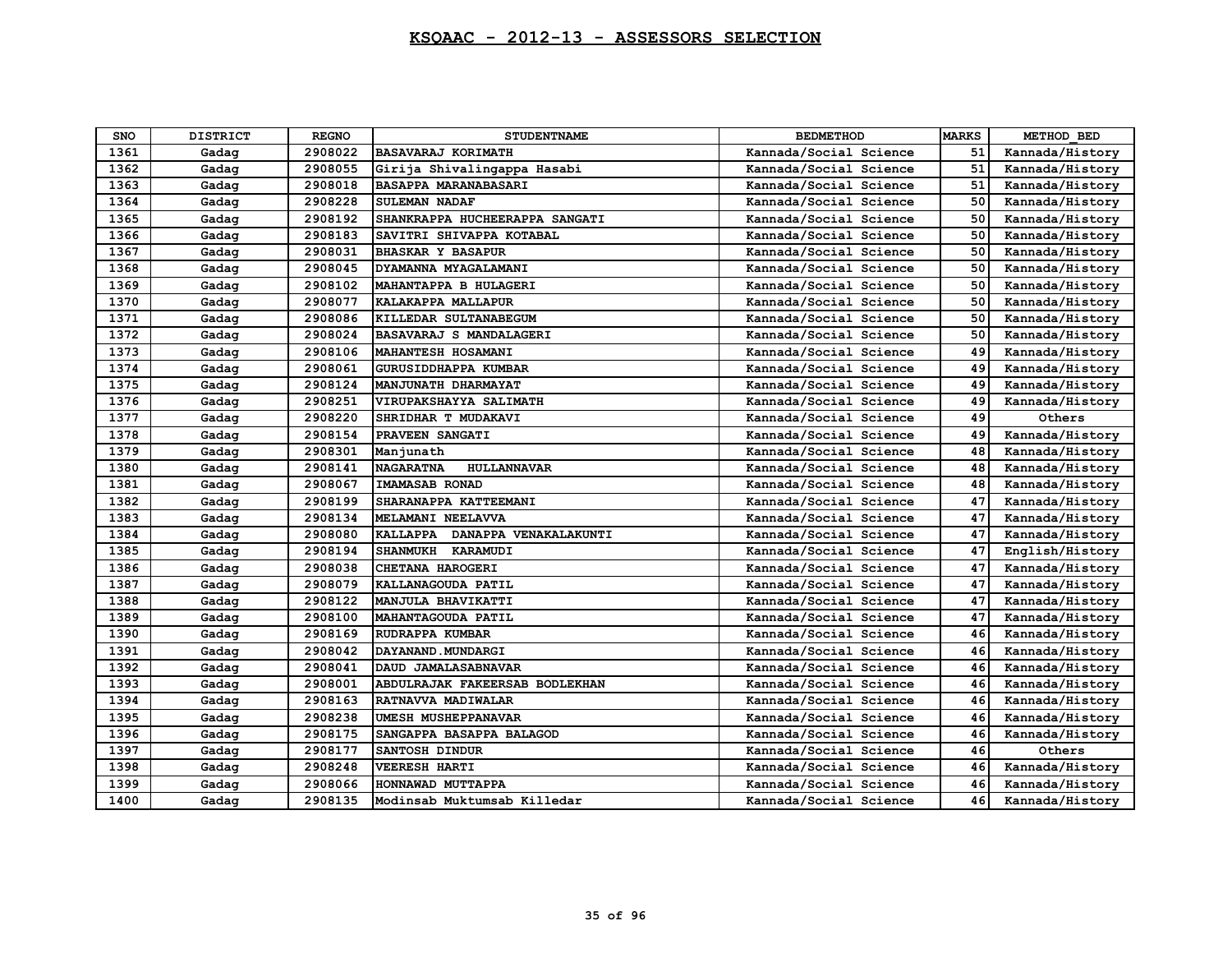| <b>SNO</b> | <b>DISTRICT</b> | <b>REGNO</b> | <b>STUDENTNAME</b>             | <b>BEDMETHOD</b>       | <b>MARKS</b> | METHOD BED      |
|------------|-----------------|--------------|--------------------------------|------------------------|--------------|-----------------|
| 1401       | Gadag           | 2908006      | Ananda Yaligar                 | Kannada/Social Science | 45           | Kannada/History |
| 1402       | Gadag           | 2908306      | Chandragouda F Patil           | Kannada/Social Science | 45           | Others          |
| 1403       | Gadag           | 2908147      | PARASHURAM DANDIN              | Kannada/Social Science | 45           | Kannada/History |
| 1404       | Gadag           | 2908126      | <b>MANJUNATH NAYAK</b>         | Kannada/Social Science | 45           | Kannada/History |
| 1405       | Gadag           | 2908053      | GEETAVVA BASAPPA BUDIHAL       | Kannada/Social Science | 45           | Kannada/History |
| 1406       | Gadag           | 2908261      | Yogesh kumar Mattur            | Kannada/Social Science | 45           | Kannada/History |
| 1407       | Gadag           | 2908280      | Devaraj Atadakar               | Kannada/Social Science | 44           | Others          |
| 1408       | Gadag           | 2908187      | SHAKEELABANU KAGADAGAR         | Kannada/Social Science | 44           | Kannada/History |
| 1409       | Gadag           | 2908235      | <b>TIMMAKKA GOUDAR</b>         | Kannada/Social Science | 44           | Kannada/History |
| 1410       | Gadag           | 2908221      | SHRIKANT CHAKRASALI            | Kannada/Social Science | 44           | English/History |
| 1411       | Gadag           | 2908064      | HANUMANT HALLI                 | Kannada/Social Science | 44           | Kannada/History |
| 1412       | Gadag           | 2908278      | Chandrappa.R.Konimani          | Kannada/Social Science | 44           | English/History |
| 1413       | Gadag           | 2908127      | MANJUNATH TUKARAMAPPA ARER     | Kannada/Social Science | 43           | Kannada/History |
| 1414       | Gadag           | 2908131      | MEENAKSHI BETAGERI             | Kannada/Social Science | 43           | Kannada/History |
| 1415       | Gadag           | 2908257      | YALLAVVA KURI                  | Kannada/Social Science | 43           |                 |
| 1416       | Gadag           | 2908255      | YALLAPPA DAMBAL                | Kannada/Social Science | 43           | Kannada/History |
| 1417       | Gadag           | 2908247      | VEERESH BALAPPA ANAGOUDAR      | Kannada/Social Science | 43           | Kannada/History |
| 1418       | Gadag           | 2908039      | CHINNA PARAMESHWARI            | Kannada/Social Science | 43           | Kannada/History |
| 1419       | Gadag           | 2908099      | <b>MAHANANDA</b>               | Kannada/Social Science | 43           | Kannada/History |
| 1420       | Gadag           | 2908263      | Veerappa. Y. Devashetti        | Kannada/Social Science | 43           | Kannada/History |
| 1421       | Gadag           | 2908150      | PRAKASH TALAWAR                | Kannada/Social Science | 43           | Kannada/History |
| 1422       | Gadag           | 2908145      | <b>NINGAJJA</b>                | Kannada/Social Science | 42           | Kannada/History |
| 1423       | Gadag           | 2908290      | AbdulGani.R.Namazi             | Kannada/Social Science | 42           | English/Biology |
| 1424       | Gadag           | 2908164      | RAVI T AMBIGER                 | Kannada/Social Science | 42           | Kannada/History |
| 1425       | Gadag           | 2908052      | <b>GEETA VASTRAD</b>           | Kannada/Social Science | 42           | Kannada/History |
| 1426       | Gadag           | 2908207      | SHIVAKUMAR V KATTISHETTAR      | Kannada/Social Science | 42           | English/History |
| 1427       | Gadag           | 2908153      | PRAVEEN AWARI                  | Kannada/Social Science | 42           | Kannada/History |
| 1428       | Gadag           | 2908176      | SANJEEVAPPA LEKKIHAL           | Kannada/Social Science | 42           | Kannada/History |
| 1429       | Gadag           | 2908119      | <b>MANGALA KAVALUR</b>         | Kannada/Social Science | 42           | Kannada/History |
| 1430       | Gadag           | 2908256      | YALLAPPA MAMANI                | Kannada/Social Science | 42           | Kannada/History |
| 1431       | Gadag           | 2908129      | <b>MARABASAPPA KURI</b>        | Kannada/Social Science | 42           | Kannada/History |
| 1432       | Gadag           | 2908107      | MAHANTESH LAMANI               | Kannada/Social Science | 41           | Kannada/History |
| 1433       | Gadag           | 2908087      | KRISHNA BELERI                 | Kannada/Social Science | 41           | Kannada/History |
| 1434       | Gadag           | 2908115      | MALLAPPA JINAGI                | Kannada/Social Science | 41           | Kannada/History |
| 1435       | Gadag           | 2908265      | Madhushri Desai                | Kannada/Social Science | 41           | Kannada/History |
| 1436       | Gadag           | 2908281      | Manjula Magadi                 | Kannada/Social Science | 41           | Kannada/History |
| 1437       | Gadag           | 2908193      | SHANKRAVVA BASAVANTAPPA GUDDAD | Kannada/Social Science | 41           | Others          |
| 1438       | Gadag           | 2908299      | J.S.Vastrad                    | Kannada/Social Science | 41           | Maths/Physics   |
| 1439       | Gadag           | 2908296      | Shivrajkumar.B.Patil           | Kannada/Social Science | 41           | Maths/Physics   |
| 1440       | Gadag           | 2908249      | <b>VENKATESH</b>               | Kannada/Social Science | 40           | Kannada/History |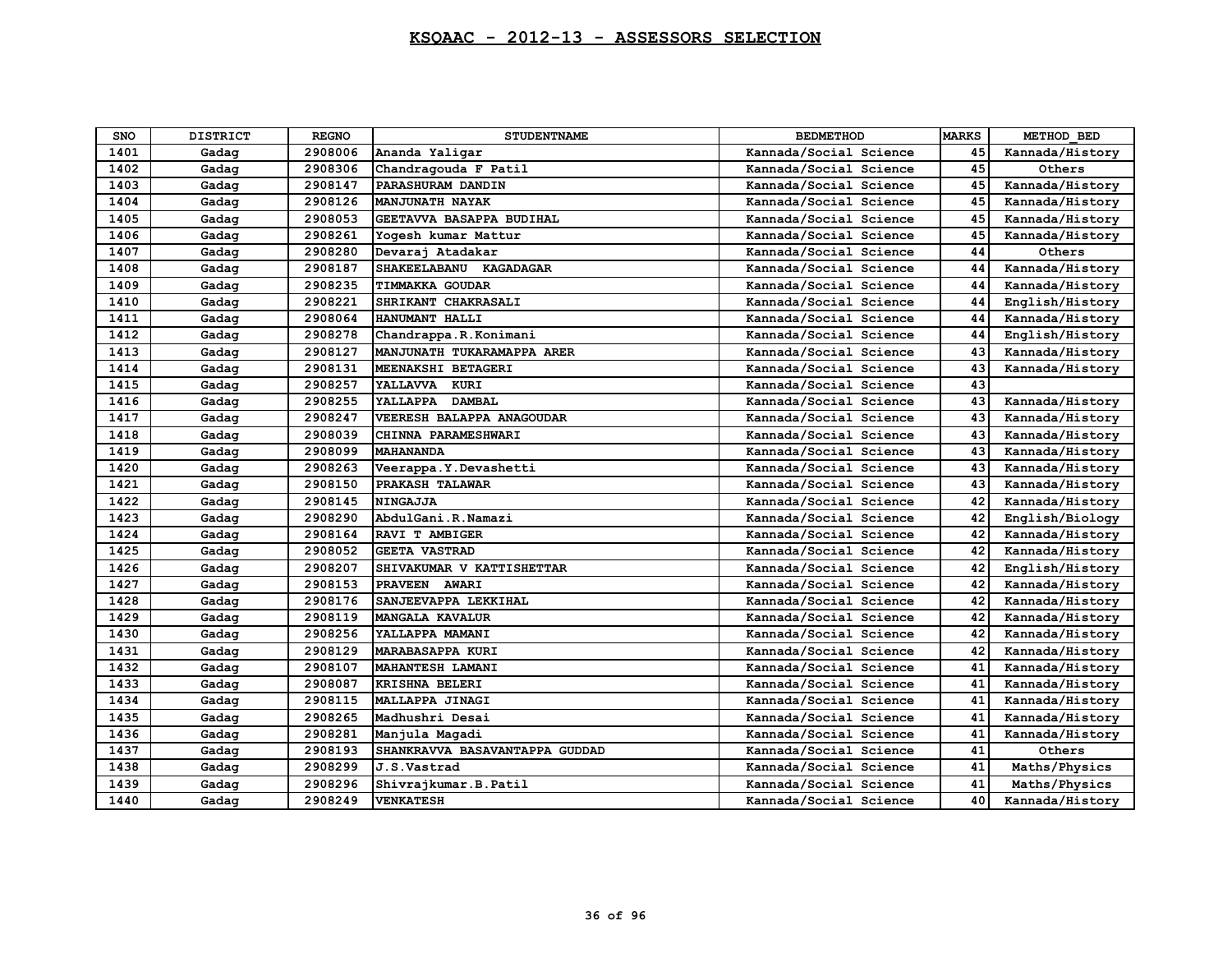| <b>SNO</b> | <b>DISTRICT</b> | <b>REGNO</b> | <b>STUDENTNAME</b>                   | <b>BEDMETHOD</b>       | <b>MARKS</b> | METHOD BED      |
|------------|-----------------|--------------|--------------------------------------|------------------------|--------------|-----------------|
| 1441       | Gadag           | 2908081      | KARIYAPPA PEECHI                     | Kannada/Social Science | 40           | Kannada/History |
| 1442       | Gadag           | 2908305      | K B Praveenkumar                     | Kannada/Social Science | 40           | English/Biology |
| 1443       | Gadag           | 2908216      | <b>SHOBHA DASAR</b>                  | Kannada/Social Science | 39           | Kannada/History |
| 1444       | Gadag           | 2908094      | LAXMEEBAI CHOUKIMATH                 | Kannada/Social Science | 39           | Kannada/History |
| 1445       | Gadag           | 2908264      | Channappa Imrapur                    | Kannada/Social Science | 39           | Maths/Physics   |
| 1446       | Gadag           | 2908130      | MEENAKSHI JALAPUR                    | Kannada/Social Science | 39           | Kannada/History |
| 1447       | Gadag           | 2908254      | <b>WAJEEDA TABASSUM A HULLUR</b>     | Kannada/Social Science | 39           | Kannada/History |
| 1448       | Gadag           | 2908096      | MADIWALAR RESHMA                     | Kannada/Social Science | 39           | Kannada/History |
| 1449       | Gadag           | 2908015      | <b>BAPUGOUDA</b>                     | Kannada/Social Science | 39           | Kannada/History |
| 1450       | Gadag           | 2908246      | VEERANNA SANGALAD                    | Kannada/Social Science | 39           | Kannada/History |
| 1451       | Gadag           | 2908252      | VIRUPAXAPPA SOMAGONDA                | Kannada/Social Science | 39           | Kannada/History |
| 1452       | Gadag           | 2908117      | MALLIKARJUN S JIDDIBAGIL             | Kannada/Social Science | 38           | Kannada/History |
| 1453       | Gadag           | 2908028      | BASAVVA L KATTIMANI                  | Kannada/Social Science | 38           | Kannada/History |
| 1454       | Gadag           | 2908043      | DHANASING LAMANI                     | Kannada/Social Science | 38           | Kannada/History |
| 1455       | Gadag           | 2908276      | Santosh                              | Kannada/Social Science | 38           | Kannada/History |
| 1456       | Gadag           | 2908046      | DYAMAVVA MIRJANNAVAR                 | Kannada/Social Science | 38           | Kannada/History |
| 1457       | Gadag           | 2908016      | <b>BASAMMA NARAGUND</b>              | Kannada/Social Science | 37           | Kannada/History |
| 1458       | Gadag           | 2908198      | sharanappa b jadadeli                | Kannada/Social Science | 37           | Kannada/History |
| 1459       | Gadag           | 2908136      | MOHAMMED ASLAM HOMBAL                | Kannada/Social Science | 37           | English/History |
| 1460       | Gadag           | 2908288      | Mailareppa.F.Kerur                   | Kannada/Social Science | 37           | Kannada/History |
| 1461       | Gadag           | 2908157      | PRAVEENAKUMAR GANIGER                | Kannada/Social Science | 37           | Kannada/History |
| 1462       | Gadag           | 2908182      | SAVITRI PATTAR                       | Kannada/Social Science | 37           | Kannada/History |
| 1463       | Gadag           | 2908279      | Santosh Malligawad                   | Kannada/Social Science | 37           | Others          |
| 1464       | Gadag           | 2908167      | RENUKA ADNUR                         | Kannada/Social Science | 36           | Kannada/History |
| 1465       | Gadag           | 2908047      | GADAGIN BASAVANNEVVA                 | Kannada/Social Science | 36           | English/Biology |
| 1466       | Gadag           | 2908144      | NEELAPPA HARIJAN                     | Kannada/Social Science | 36           | Kannada/History |
| 1467       | Gadag           | 2908146      | NINGANAGOUDA DESAIGOUDRA             | Kannada/Social Science | 36           | Kannada/History |
| 1468       | Gadag           | 2908021      | <b>BASAVARAJ JALIHAL</b>             | Kannada/Social Science | 36           | Kannada/History |
| 1469       | Gadag           | 2908089      | KUMAR ELIBALLI                       | Kannada/Social Science | 35           | Kannada/History |
| 1470       | Gadag           | 2908121      | MANJAVVA KAVALUR                     | Kannada/Social Science | 35           | Kannada/History |
| 1471       | Gadag           | 2908286      | Suvarna Mugali                       | Kannada/Social Science | 35           | Kannada/History |
| 1472       | Gadag           | 2908034      | CHANDRAKALA NARAGUND                 | Kannada/Social Science | 34           | Kannada/History |
| 1473       | Gadag           | 2908104      | MAHANTESH LAMANI                     | Kannada/Social Science | 34           | Kannada/History |
| 1474       | Gadag           | 2908213      | SHIVASHANKAR BASAVANTAPPA SHIRAGUMPI | Kannada/Social Science | 33           | Kannada/History |
| 1475       | Gadag           | 2908204      | SHILPA HALAKURKI                     | Kannada/Social Science | 32           | Kannada/History |
| 1476       | Gadag           | 2908063      | HANUMANT BHAVIMANI                   | Kannada/Social Science | 32           | Kannada/History |
| 1477       | Gadag           | 2908019      | <b>BASAPPA PALLEDA</b>               | Kannada/Social Science | 31           | Kannada/History |
| 1478       | Gadag           | 2908074      | JAYASHREE MAHANTAPPA MAJJIGUDDA      | Kannada/Social Science | 30           | Kannada/History |
| 1479       | Gadag           | 2908303      | Chikkappa.B.Mulaqund                 | Kannada/Social Science | 30           | English/Biology |
| 1480       | Gadag           | 2908108      | MAHANTESH SOMAGOND                   | Kannada/Social Science | 30           | Kannada/History |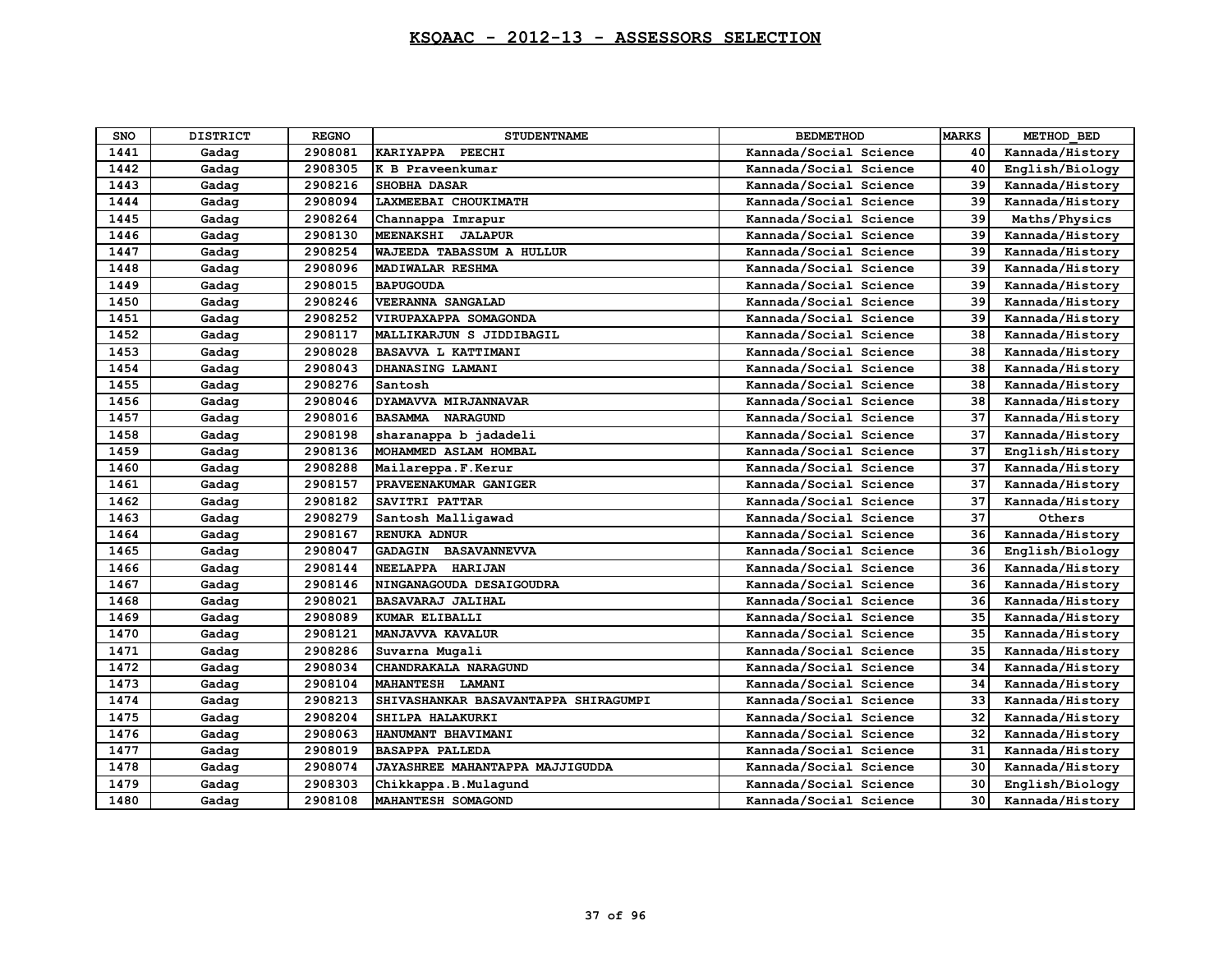| <b>SNO</b> | <b>DISTRICT</b> | <b>REGNO</b> | <b>STUDENTNAME</b>                | <b>BEDMETHOD</b>           | <b>MARKS</b> | METHOD BED        |
|------------|-----------------|--------------|-----------------------------------|----------------------------|--------------|-------------------|
| 1481       | Gadag           | 2908224      | SOMAPPA DYAMAPPA BANNIKANTI       | Kannada/Social Science     | 27           | Kannada/History   |
| 1482       | Gadag           | 2908206      | SHIVAKUMAR PRABAHAKAR             | Kannada/Social Science     | 27           | English/History   |
| 1483       | Gadag           | 2908049      | GANIGER VISHALAXI                 | English-Biological Science | 53           | English/Biology   |
| 1484       | Gadag           | 2908032      | BOMMASAGAR P BASAVANNEVVA         | English-Biological Science | 49           | English/Biology   |
| 1485       | Gadag           | 2908070      | ISHWARAPPA N HALI                 | English-Biological Science | 46           | English/History   |
| 1486       | Gadag           | 2908009      | <b>ANNARAYA</b>                   | English-Biological Science | 46           | English/Biology   |
| 1487       | Gadag           | 2908137      | MOHAMMED ISMAIL KONGAWAD          | English-Biological Science | 45           | English/History   |
| 1488       | Gadag           | 2908029      | <b>BHAGYASHREE BENTUR</b>         | English-Biological Science | 44           | English/Biology   |
| 1489       | Gadag           | 2908233      | SURESH BARAKER                    | English-Biological Science | 43           | English/History   |
| 1490       | Gadag           | 2908166      | RAVIRAJGOUDA PATIL                | English-Biological Science | 43           | English/History   |
| 1491       | Gadag           | 2908071      | JAGADEESHWAR SHAMBHANNA MOOLIMANI | English-Biological Science | 42           | Chemistry/Biology |
| 1492       | Gadag           | 2908007      | ANANDAGOUDA PATIL                 | English-Biological Science | 42           | English/Biology   |
| 1493       | Gadag           | 2908030      | BHARATI KAMBALI                   | English-Biological Science | 41           | English/Biology   |
| 1494       | Gadag           | 2908023      | <b>BASAVARAJ KURUBANAL</b>        | English-Biological Science | 39           | English/Biology   |
| 1495       | Gadag           | 2908165      | RAVI VEERAPPA PAVADASHETTI        | English-Biological Science | 36           | English/History   |
| 1496       | Gadag           | 2908234      | THIPPERUDRAPPA A S                | English-Biological Science | 34           | English/History   |
| 1497       | Gadag           | 2908128      | MANJUNATHA SHEKHARAPPA HOOVINAHAL | English-Biological Science | 33           | English/Biology   |
| 1498       | Gadag           | 2908156      | PRAVEENAKUMAR BANIGOL             | Maths-Physical Science     | 48           | Others            |
| 1499       | Gadag           | 2908013      | <b>ASHOK.BANDI</b>                | Maths-Physical Science     | 46           | Maths/Physics     |
| 1500       | Gadag           | 2908300      | M.Sandeep                         | Maths-Physical Science     | 46           | Kannada/History   |
| 1501       | Gadag           | 2908244      | <b>VEENA KOCHI</b>                | Maths-Physical Science     | 45           | Maths/Physics     |
| 1502       | Gadag           | 2908239      | <b>UMESH PATIL</b>                | Maths-Physical Science     | 44           | Others            |
| 1503       | Gadag           | 2908297      | Krushnaveni.H.Shettar             | Maths-Physical Science     | 44           | Kannada/History   |
| 1504       | Gadag           | 2908051      | GEETA NAYAK                       | Maths-Physical Science     | 44           | Maths/Physics     |
| 1505       | Gadag           | 2908012      | Ashok Sarvi                       | Maths-Physical Science     | 42           | Maths/Physics     |
| 1506       | Gadag           | 2908181      | SAVITRI MUDHOL                    | Maths-Physical Science     | 42           | Maths/Physics     |
| 1507       | Gadag           | 2908040      | <b>D H NAGARAJ</b>                | Maths-Physical Science     | 42           | Maths/Physics     |
| 1508       | Gadag           | 2908010      | <b>ANUPAMA GUGGARI</b>            | Maths-Physical Science     | 41           | Maths/Physics     |
| 1509       | Gadag           | 2908008      | <b>ANITA MAMADAPUR</b>            | Maths-Physical Science     | 39           | Maths/Physics     |
| 1510       | Gadag           | 2908125      | <b>MANJUNATH METI</b>             | Maths-Physical Science     | 37           | Maths/Physics     |
| 1511       | Gadag           | 2908231      | <b>SURAYYABEGUM</b>               | Maths-Physical Science     | 36           | Others            |
| 1512       | Gadag           | 2908048      | GANGAPPA KARIGAR                  | Maths-Physical Science     | 36           | Maths/Physics     |
| 1513       | Gadag           | 2908302      | Mahantesh. V. Halawagali          | Maths-Physical Science     | 36           | English/History   |
| 1514       | Gadag           | 2908180      | SAVITA HOSAMANI                   | Maths-Physical Science     | 36           | Others            |
| 1515       | Gadag           | 2908269      | Krishna Dasar                     | Maths-Physical Science     | 35           | Others            |
| 1516       | Gadag           | 2908110      | MAHESH KERAKALAMATTI              | Maths-Physical Science     | 35           | Maths/Physics     |
| 1517       | Gadag           | 2908171      | SAKRAPPA HOLIYAPPA CHAKRASALI     | Maths-Physical Science     | 32           | Others            |
| 1518       | Gadag           | 2908092      | LALITA VASTRAD                    | Maths-Physical Science     | 30           | Maths/Physics     |
| 1519       | Gadag           | 2908159      | RAJESHWARI BIDARI                 | Maths-Physical Science     | 27           | Others            |
| 1520       | Dharwad         | 2909181      | Mahipalraddy                      | Kannada/Social Science     | 64           | Kannada/History   |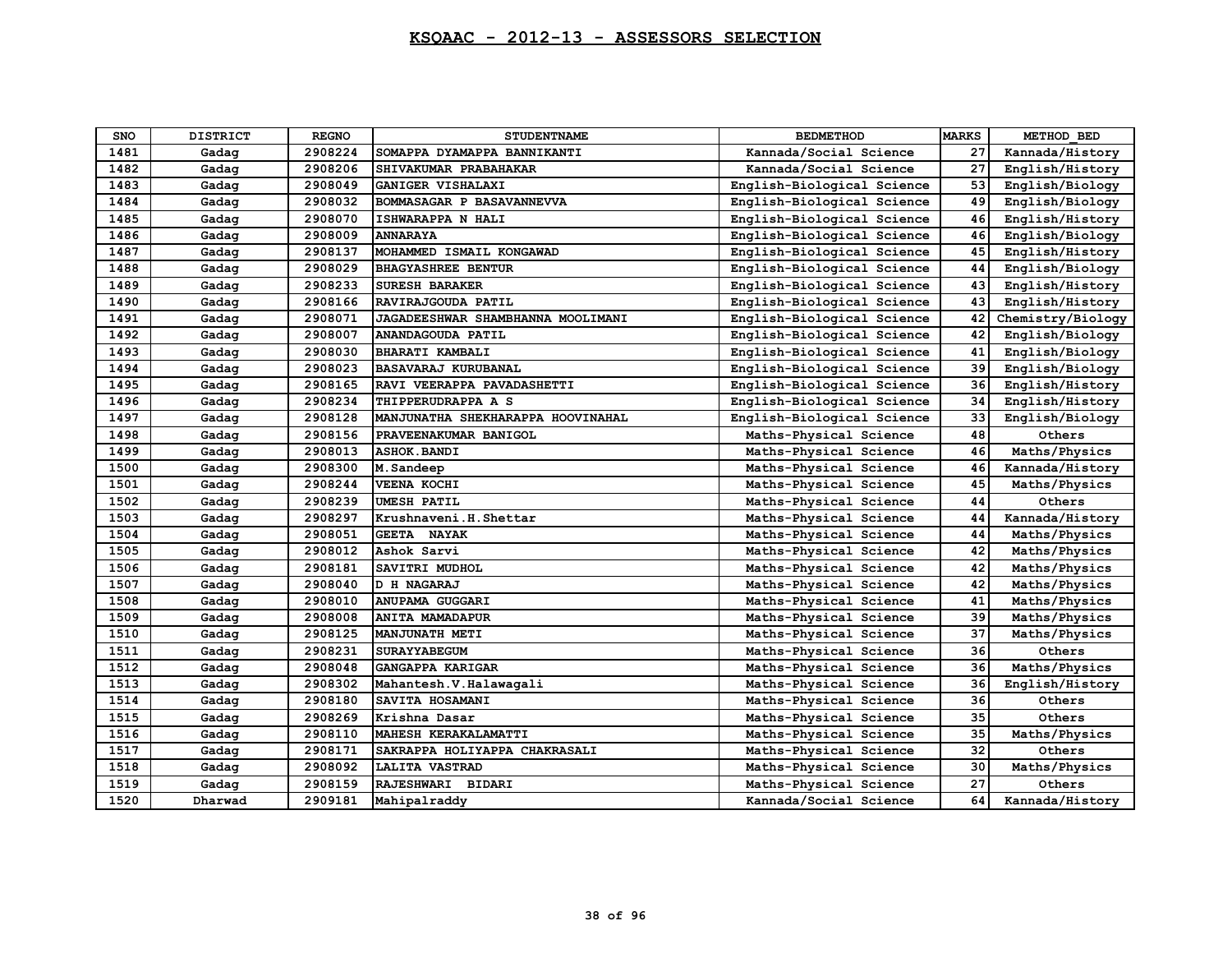| SNO  | <b>DISTRICT</b> | <b>REGNO</b> | <b>STUDENTNAME</b>                | <b>BEDMETHOD</b>       | <b>MARKS</b> | METHOD BED      |
|------|-----------------|--------------|-----------------------------------|------------------------|--------------|-----------------|
| 1521 | Dharwad         | 2909194      | Shankrappa Honnalli               | Kannada/Social Science | 64           | Kannada/History |
| 1522 | Dharwad         | 2909201      | Raghavendra                       | Kannada/Social Science | 64           | Kannada/History |
| 1523 | Dharwad         | 2909180      | Umashnkar                         | Kannada/Social Science | 63           | Kannada/History |
| 1524 | Dharwad         | 2909170      | Mirajpash                         | Kannada/Social Science | 63           | Kannada/History |
| 1525 | Dharwad         | 2909094      | SANGEETA SAVADATTI                | Kannada/Social Science | 63           | Kannada/History |
| 1526 | Dharwad         | 2909182      | Kuber T. Bannikod                 | Kannada/Social Science | 62           | Kannada/History |
| 1527 | Dharwad         | 2909028      | FAKKEERESHA NINGAPPA SURANAGI     | Kannada/Social Science | 62           | Kannada/History |
| 1528 | Dharwad         | 2909185      | Manjayya S Dharwad                | Kannada/Social Science | 62           | Kannada/History |
| 1529 | Dharwad         | 2909203      | Sanjay N Hanji                    | Kannada/Social Science | 62           | Kannada/History |
| 1530 | Dharwad         | 2909045      | KALASAD GAREEBASAB                | Kannada/Social Science | 61           | Kannada/History |
| 1531 | Dharwad         | 2909175      | Irayya                            | Kannada/Social Science | 60           | Kannada/History |
| 1532 | Dharwad         | 2909031      | <b>GEETA MARASIDDANAVAR</b>       | Kannada/Social Science | 60           | Kannada/History |
| 1533 | Dharwad         | 2909178      | Gundadai Shivavva                 | Kannada/Social Science | 59           | Kannada/History |
| 1534 | Dharwad         | 2909167      | Shaila K Dani                     | Kannada/Social Science | 59           | Kannada/History |
| 1535 | Dharwad         | 2909015      | <b>BASAVARAJ HULLUR</b>           | Kannada/Social Science | 59           | Kannada/History |
| 1536 | Dharwad         | 2909051      | Mallikarjuna S                    | Kannada/Social Science | 59           | Kannada/History |
| 1537 | Dharwad         | 2909022      | DEEPA BETAGERI                    | Kannada/Social Science | 59           | Kannada/History |
| 1538 | Dharwad         | 2909202      | Basavaraj V . Hoogar              | Kannada/Social Science | 59           | Kannada/History |
| 1539 | Dharwad         | 2909012      | <b>BASAVARADDI MADOLLI</b>        | Kannada/Social Science | 59           | Kannada/History |
| 1540 | Dharwad         | 2909131      | YALAVVA. RAMANNA. KURAHATTI       | Kannada/Social Science | 59           | Kannada/History |
| 1541 | Dharwad         | 2909032      | GEETA.H. MULLOLI                  | Kannada/Social Science | 58           | Kannada/History |
| 1542 | Dharwad         | 2909057      | <b>MANJUNATH JAVOOR</b>           | Kannada/Social Science | 57           | Kannada/History |
| 1543 | Dharwad         | 2909164      | Suresh Bandi                      | Kannada/Social Science | 57           | Kannada/History |
| 1544 | Dharwad         | 2909020      | BHEEMARSHI H HUGAR                | Kannada/Social Science | 57           | Kannada/History |
| 1545 | Dharwad         | 2909111      | SHIVARADDI KANAKARADDI            | Kannada/Social Science | 57           | Kannada/History |
| 1546 | Dharwad         | 2909110      | SHIVAPUTRAPPA PADESUR             | Kannada/Social Science | 57           | Kannada/History |
| 1547 | Dharwad         | 2909214      | Kumar HB                          | Kannada/Social Science | 57           | Kannada/History |
| 1548 | Dharwad         | 2909134      | YALLARADDI BHARAMARADDI SOMARADDI | Kannada/Social Science | 57           | Kannada/History |
| 1549 | Dharwad         | 2909128      | VIDYA CHABBI                      | Kannada/Social Science | 57           | Kannada/History |
| 1550 | Dharwad         | 2909023      | DEVAPPA METI                      | Kannada/Social Science | 57           | Kannada/History |
| 1551 | Dharwad         | 2909003      | AJJAPPA MAHANTAPPA SHALAVADI      | Kannada/Social Science | 57           | Kannada/History |
| 1552 | Dharwad         | 2909072      | PRAKASH SHIVASHIMPIGER            | Kannada/Social Science | 56           | Kannada/History |
| 1553 | Dharwad         | 2909206      | Prameela Narsimha Shetty          | Kannada/Social Science | 56           | Kannada/History |
| 1554 | Dharwad         | 2909184      | Ashok Veerappa Neelagund          | Kannada/Social Science | 56           | Kannada/History |
| 1555 | Dharwad         | 2909192      | Parashurama C                     | Kannada/Social Science | 56           | Kannada/History |
| 1556 | Dharwad         | 2909153      | Lingaraj G Pujari                 | Kannada/Social Science | 56           | Kannada/History |
| 1557 | Dharwad         | 2909029      | <b>GANGAPPA M MEDAR</b>           | Kannada/Social Science | 55           | Kannada/History |
| 1558 | Dharwad         | 2909063      | NADUGADDE JYOTI                   | Kannada/Social Science | 55           | Kannada/History |
| 1559 | Dharwad         | 2909011      | BASANAGOUDA G KOTIGOUDRA          | Kannada/Social Science | 55           | Kannada/History |
| 1560 | Dharwad         | 2909191      | Suresh Lamani                     | Kannada/Social Science | 55           | Kannada/History |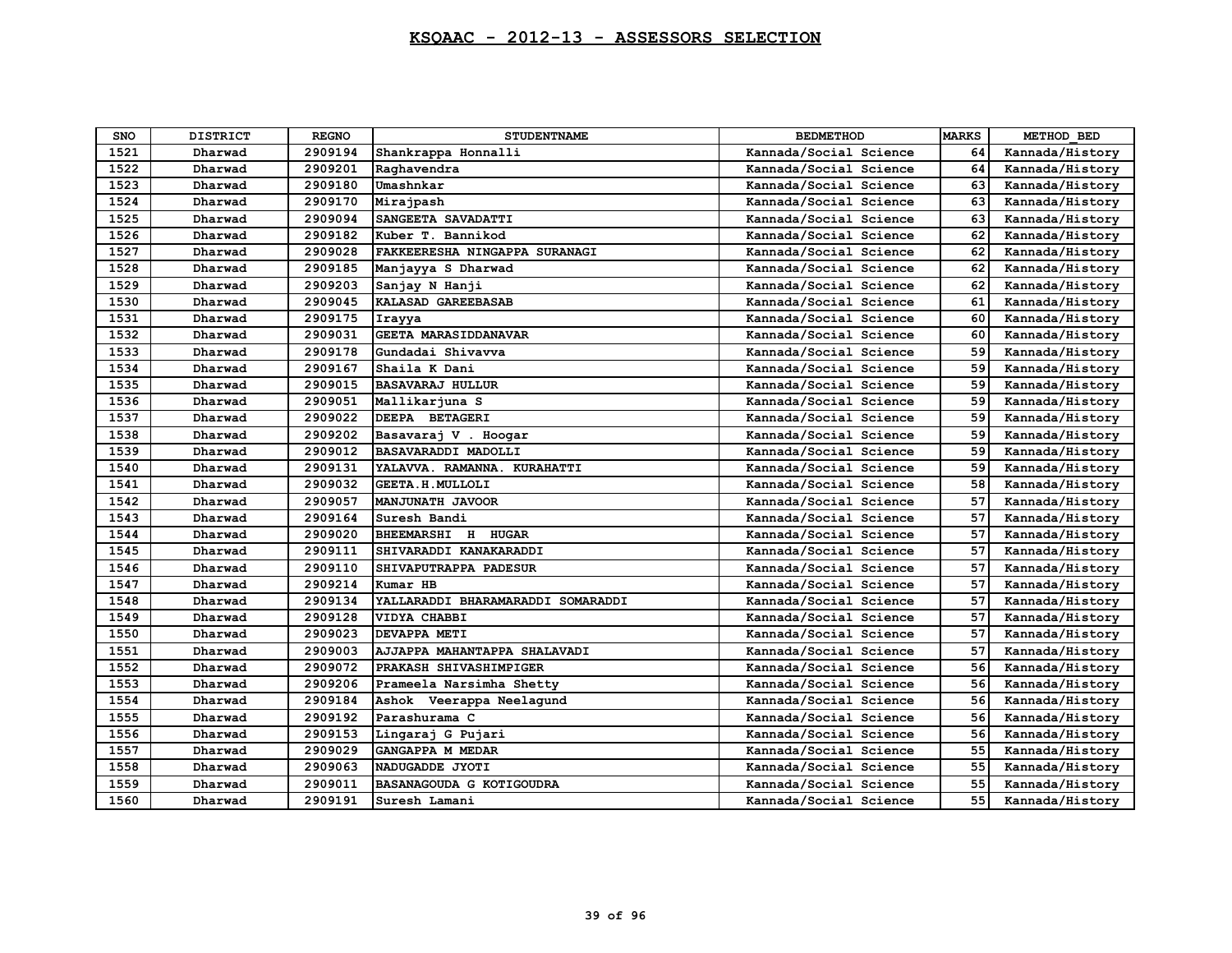| <b>SNO</b> | <b>DISTRICT</b> | <b>REGNO</b> | <b>STUDENTNAME</b>             | <b>BEDMETHOD</b>       | <b>MARKS</b> | METHOD BED      |
|------------|-----------------|--------------|--------------------------------|------------------------|--------------|-----------------|
| 1561       | Dharwad         | 2909125      | TEGURMATH JAGADEESH            | Kannada/Social Science | 55           | Kannada/History |
| 1562       | Dharwad         | 2909074      | PUTTAPPA CHARI                 | Kannada/Social Science | 54           | Kannada/History |
| 1563       | Dharwad         | 2909197      | Ishwaqr B Sutar                | Kannada/Social Science | 54           | Kannada/History |
| 1564       | Dharwad         | 2909017      | <b>BASAVARAJ SALIMATH</b>      | Kannada/Social Science | 54           | Kannada/History |
| 1565       | Dharwad         | 2909133      | YALLAPPA SUNAGAR               | Kannada/Social Science | 54           | Kannada/History |
| 1566       | Dharwad         | 2909145      | Siddharoodh F Pagad            | Kannada/Social Science | 54           | Kannada/History |
| 1567       | Dharwad         | 2909102      | SHANKARAMMA SHIVAPPA PUJAR     | Kannada/Social Science | 54           | Kannada/History |
| 1568       | Dharwad         | 2909132      | YALLAPPA BHOVI                 | Kannada/Social Science | 54           | Kannada/History |
| 1569       | Dharwad         | 2909117      | SOMASHEKHAR KONANNAVAR         | Kannada/Social Science | 53           | Kannada/History |
| 1570       | Dharwad         | 2909001      | ABDULRAHAMAN DAVALSAB NOORBASH | Kannada/Social Science | 53           | Kannada/History |
| 1571       | Dharwad         | 2909053      | MANJUNATH MALLAPPA HADAPAD     | Kannada/Social Science | 53           | Kannada/History |
| 1572       | Dharwad         | 2909122      | SUNITA P NIRALAGI              | Kannada/Social Science | 53           | Kannada/History |
| 1573       | Dharwad         | 2909105      | shirajahammed badni            | Kannada/Social Science | 52           | Others          |
| 1574       | Dharwad         | 2909026      | ELLAVVA KUMMI                  | Kannada/Social Science | 52           | Kannada/History |
| 1575       | Dharwad         | 2909136      | YELLAPPA                       | Kannada/Social Science | 52           | Kannada/History |
| 1576       | Dharwad         | 2909021      | DANANNAVAR DEVARAJ             | Kannada/Social Science | 52           | Kannada/History |
| 1577       | Dharwad         | 2909162      | Raghavendra G                  | Kannada/Social Science | 52           | Kannada/History |
| 1578       | Dharwad         | 2909124      | SWETHA. N. KULKARNI            | Kannada/Social Science | 52           | Kannada/History |
| 1579       | Dharwad         | 2909025      | DYAMAVVA. S. SAVANUR           | Kannada/Social Science | 52           | Kannada/History |
| 1580       | Dharwad         | 2909172      | Vishal M .Pol                  | Kannada/Social Science | 52           | Kannada/History |
| 1581       | Dharwad         | 2909108      | SHIVANAGOUDA TADAHAL           | Kannada/Social Science | 51           | Kannada/History |
| 1582       | Dharwad         | 2909127      | <b>VEERANNA SAVADI</b>         | Kannada/Social Science | 51           | Kannada/History |
| 1583       | Dharwad         | 2909093      | SANGANNA KOLLOLLI              | Kannada/Social Science | 51           | Kannada/History |
| 1584       | Dharwad         | 2909027      | FAKKEERAPPA KUMMI              | Kannada/Social Science | 51           | Kannada/History |
| 1585       | Dharwad         | 2909048      | mahesh.m.kali                  | Kannada/Social Science | 51           | Kannada/History |
| 1586       | Dharwad         | 2909146      | Raju Kudagi                    | Kannada/Social Science | 50           | Kannada/History |
| 1587       | Dharwad         | 2909080      | RAMESH DHAREPPA MADIWALAR      | Kannada/Social Science | 50           | Others          |
| 1588       | Dharwad         | 2909196      | Basavareya Cholenahalli        | Kannada/Social Science | 50           | Kannada/History |
| 1589       | Dharwad         | 2909104      | SHAYID. KANCHAGAR              | Kannada/Social Science | 50           | Kannada/History |
| 1590       | Dharwad         | 2909037      | HADAPAD ANASUYA                | Kannada/Social Science | 50           | Kannada/History |
| 1591       | Dharwad         | 2909204      | Iramma Maritammanavar          | Kannada/Social Science | 50           | Kannada/History |
| 1592       | Dharwad         | 2909034      | GIRISH CHOLAMMANAVAR           | Kannada/Social Science | 50           | Kannada/History |
| 1593       | Dharwad         | 2909086      | RENUKA HOTAKAR                 | Kannada/Social Science | 49           | Kannada/History |
| 1594       | Dharwad         | 2909056      | <b>MANJUNATH HUGAR</b>         | Kannada/Social Science | 49           | Kannada/History |
| 1595       | Dharwad         | 2909149      | Anupma.V.Adiapur               | Kannada/Social Science | 49           | Kannada/History |
| 1596       | Dharwad         | 2909112      | Shobhadevi halavar             | Kannada/Social Science | 49           | Kannada/History |
| 1597       | Dharwad         | 2909052      | MAMATA.I. BALIGAR              | Kannada/Social Science | 49           | Kannada/History |
| 1598       | Dharwad         | 2909044      | JAGADISH YALLAPPA DODAMANI     | Kannada/Social Science | 48           | Kannada/History |
| 1599       | Dharwad         | 2909033      | GIRIJA HONNIHALLI              | Kannada/Social Science | 48           | Kannada/History |
| 1600       | Dharwad         | 2909100      | SHAHAJANABI LATIBKHANAVAR      | Kannada/Social Science | 48           | Kannada/History |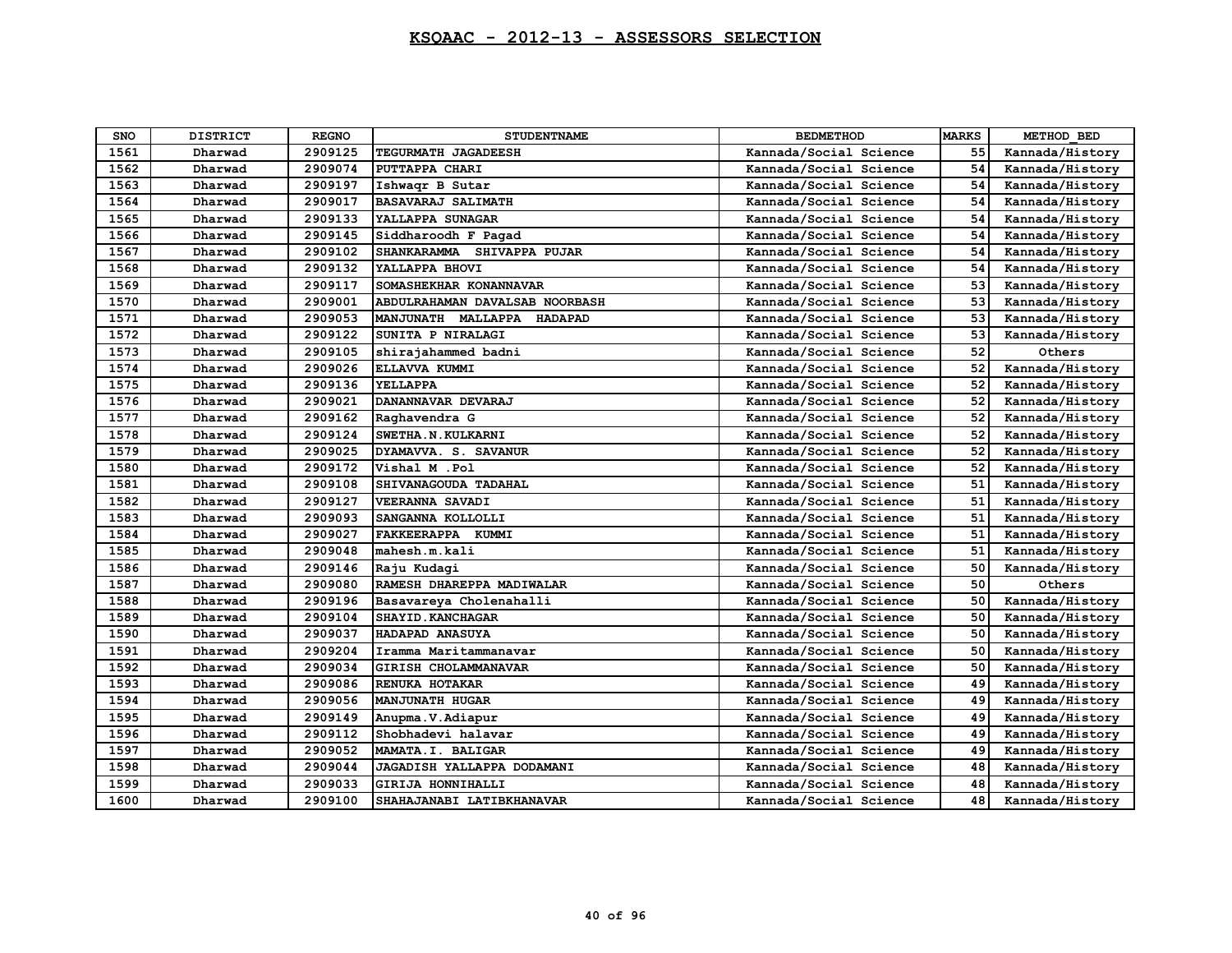| <b>SNO</b> | <b>DISTRICT</b> | <b>REGNO</b> | <b>STUDENTNAME</b>                   | <b>BEDMETHOD</b>       | <b>MARKS</b> | METHOD BED      |
|------------|-----------------|--------------|--------------------------------------|------------------------|--------------|-----------------|
| 1601       | Dharwad         | 2909007      | ARJUN C MANAVADDAR                   | Kannada/Social Science | 48           | English/History |
| 1602       | Dharwad         | 2909066      | NANDA BAGALKOTI                      | Kannada/Social Science | 48           | Kannada/History |
| 1603       | Dharwad         | 2909187      | Veereswar V Patil                    | Kannada/Social Science | 48           | Kannada/History |
| 1604       | Dharwad         | 2909106      | SHIRIN HATTIMATTUR                   | Kannada/Social Science | 48           | Others          |
| 1605       | Dharwad         | 2909171      | Vittalgouda Khangoudar               | Kannada/Social Science | 48           | Kannada/History |
| 1606       | Dharwad         | 2909121      | SUNANDA T KAVATAKOPP                 | Kannada/Social Science | 47           | Kannada/History |
| 1607       | Dharwad         | 2909043      | <b>IMAMSAB NADAF</b>                 | Kannada/Social Science | 47           | Kannada/History |
| 1608       | Dharwad         | 2909075      | RAJASHEKAR C ROTTIGAWAD              | Kannada/Social Science | 47           | Kannada/History |
| 1609       | Dharwad         | 2909109      | shivappa                             | Kannada/Social Science | 47           | Kannada/History |
| 1610       | Dharwad         | 2909205      | Manjula Bhavihal                     | Kannada/Social Science | 47           | Kannada/History |
| 1611       | Dharwad         | 2909210      | Sunita Basppa Tiwari                 | Kannada/Social Science | 47           | Kannada/History |
| 1612       | Dharwad         | 2909174      | Ningappa                             | Kannada/Social Science | 47           | Kannada/History |
| 1613       | Dharwad         | 2909168      | Malatesh D. Kenchannavar             | Kannada/Social Science | 47           | Kannada/History |
| 1614       | Dharwad         | 2909039      | HANUMANTAGODA K DESAI                | Kannada/Social Science | 47           | Kannada/History |
| 1615       | Dharwad         | 2909013      | <b>BASAVARAJ B PATIL</b>             | Kannada/Social Science | 46           | Kannada/History |
| 1616       | Dharwad         | 2909067      | NEELAKANTHA M GOUDAR                 | Kannada/Social Science | 46           | Kannada/History |
| 1617       | Dharwad         | 2909047      | KOODALAYYA SANGAYYA HIREMATH         | Kannada/Social Science | 46           | Kannada/History |
| 1618       | Dharwad         | 2909082      | RAMESH SANNAMANI                     | Kannada/Social Science | 46           | Kannada/History |
| 1619       | Dharwad         | 2909030      | GAYATRI JOGAPPA NAYAK                | Kannada/Social Science | 45           | Kannada/History |
| 1620       | Dharwad         | 2909090      | <b>SANDEEP KUNNUR</b>                | Kannada/Social Science | 45           | Kannada/History |
| 1621       | Dharwad         | 2909035      | <b>GURURAJ KURLI</b>                 | Kannada/Social Science | 45           | Kannada/History |
| 1622       | Dharwad         | 2909085      | <b>RENUKA</b><br><b>JAVOOR</b>       | Kannada/Social Science | 45           | Kannada/History |
| 1623       | Dharwad         | 2909081      | <b>RAMESH MORAB</b>                  | Kannada/Social Science | 45           | Kannada/History |
| 1624       | Dharwad         | 2909061      | MARUTI CHANDRAPPA SAUNSHI            | Kannada/Social Science | 45           | Kannada/History |
| 1625       | Dharwad         | 2909040      | HANUMANTAPPA KORVAR                  | Kannada/Social Science | 44           | Kannada/History |
| 1626       | Dharwad         | 2909099      | SAVITHA RAMACHANDRA<br><b>SINDHE</b> | Kannada/Social Science | 44           | Kannada/History |
| 1627       | Dharwad         | 2909042      | HUSEN BADSHA Y NADAF                 | Kannada/Social Science | 44           | Kannada/History |
| 1628       | Dharwad         | 2909059      | MANJUNATH S KULAKARNI                | Kannada/Social Science | 43           | Kannada/History |
| 1629       | Dharwad         | 2909177      | Raju Naregall                        | Kannada/Social Science | 43           | Kannada/History |
| 1630       | Dharwad         | 2909195      | Yogesh Shivappa Ballary              | Kannada/Social Science | 43           | Kannada/History |
| 1631       | Dharwad         | 2909198      | Chaya Vishnu Karekar                 | Kannada/Social Science | 42           | Kannada/History |
| 1632       | Dharwad         | 2909005      | <b>ANASUYA SOLONI</b>                | Kannada/Social Science | 42           | Kannada/History |
| 1633       | Dharwad         | 2909083      | RAMESH SOLONI                        | Kannada/Social Science | 42           | Kannada/History |
| 1634       | Dharwad         | 2909116      | SHWETHA VIRUPAXAPPA DODAMANI         | Kannada/Social Science | 41           | Kannada/History |
| 1635       | Dharwad         | 2909159      | Channaveerayya Nandayyanavar         | Kannada/Social Science | 41           | English/History |
| 1636       | Dharwad         | 2909190      | Ishwar Banavat                       | Kannada/Social Science | 41           | Kannada/History |
| 1637       | Dharwad         | 2909069      | Nissar Ahamad                        | Kannada/Social Science | 41           | Kannada/History |
| 1638       | Dharwad         | 2909101      | SHAMBHU GANI                         | Kannada/Social Science | 41           | Kannada/History |
| 1639       | Dharwad         | 2909018      | <b>BASAVRAJ BHAVIKATTI</b>           | Kannada/Social Science | 40           |                 |
| 1640       | Dharwad         | 2909079      | RAMANJUNEYA D                        | Kannada/Social Science | 40           | Kannada/History |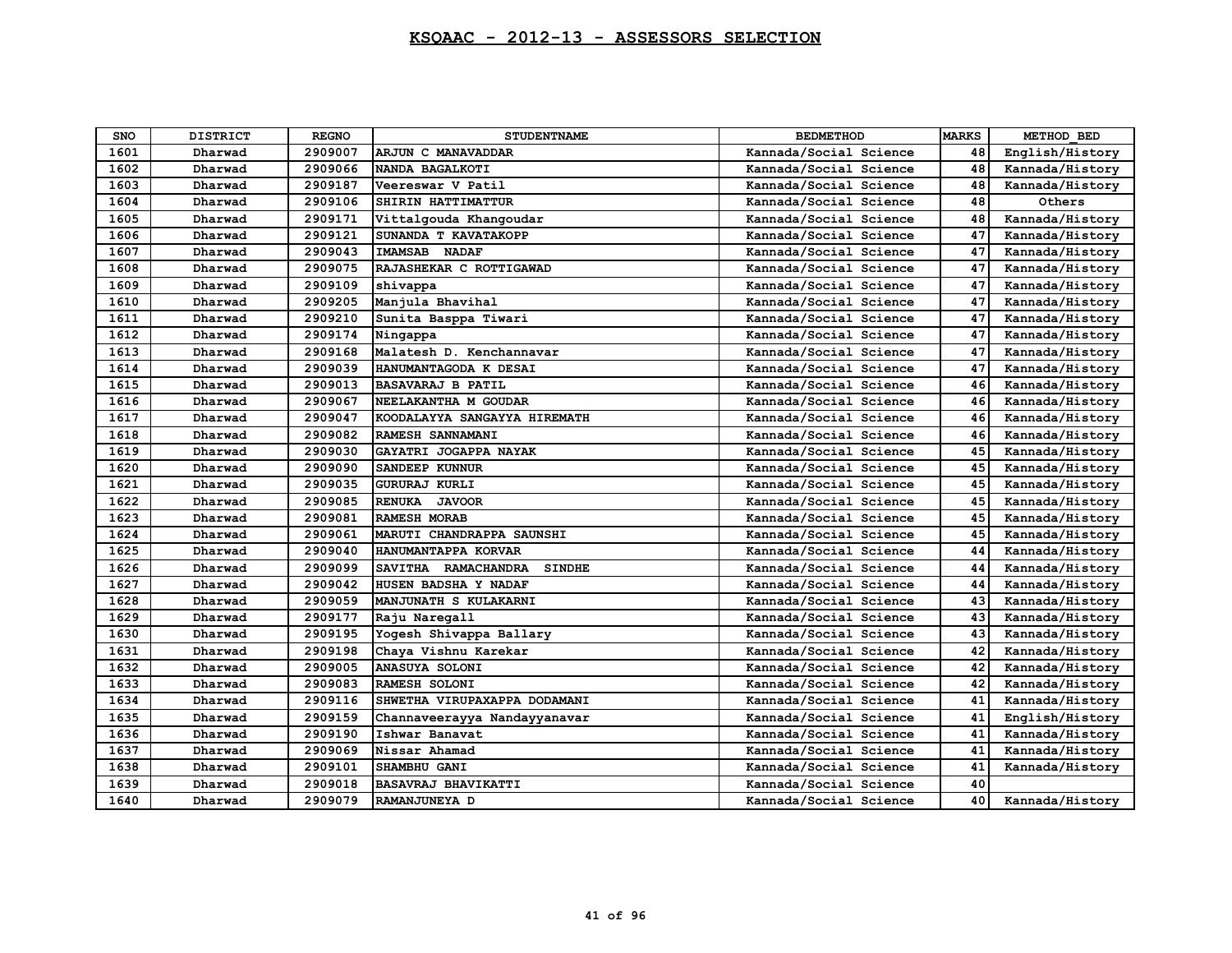| <b>SNO</b> | <b>DISTRICT</b> | <b>REGNO</b> | <b>STUDENTNAME</b>                 | <b>BEDMETHOD</b>           | <b>MARKS</b> | METHOD BED        |
|------------|-----------------|--------------|------------------------------------|----------------------------|--------------|-------------------|
| 1641       | Dharwad         | 2909176      | Basavaraja<br>к                    | Kannada/Social Science     | 39           | English/History   |
| 1642       | Dharwad         | 2909200      | Raghavendra                        | Kannada/Social Science     | 39           | Kannada/History   |
| 1643       | Dharwad         | 2909050      | <b>MALLIKARJUN KUMBAR</b>          | Kannada/Social Science     | 38           | Kannada/History   |
| 1644       | Dharwad         | 2909115      | SHRIKANTGOUDA PATIL                | Kannada/Social Science     | 38           | Kannada/History   |
| 1645       | Dharwad         | 2909064      | NAGARAJ ITAGI                      | Kannada/Social Science     | 38           | English/History   |
| 1646       | Dharwad         | 2909058      | manjunath mulimani                 | Kannada/Social Science     | 37           | Kannada/History   |
| 1647       | Dharwad         | 2909157      | Kareppa Bidari                     | Kannada/Social Science     | 36           | Kannada/History   |
| 1648       | Dharwad         | 2909165      | Gulzar Banu Kankudi                | Kannada/Social Science     | 36           | English/History   |
| 1649       | Dharwad         | 2909160      | Nusrat Jahan Korpalis              | Kannada/Social Science     | 35           | Kannada/History   |
| 1650       | Dharwad         | 2909098      | SAVITA SHEEMANNA BADNI             | Kannada/Social Science     | 34           | Kannada/History   |
| 1651       | Dharwad         | 2909038      | HANAMANTAPPA LAMANI                | Kannada/Social Science     | 33           | Kannada/History   |
| 1652       | Dharwad         | 2909188      | Anand Mariyappa Sakrannavara       | Kannada/Social Science     | 33           | Kannada/History   |
| 1653       | Dharwad         | 2909089      | SAHADEV ANGADI                     | Kannada/Social Science     | 32           | Kannada/History   |
| 1654       | Dharwad         | 2909076      | RAJESAB HOSAKERI                   | Kannada/Social Science     | 31           | English/Biology   |
| 1655       | Dharwad         | 2909161      | Naziya Begum Mujawar               | Kannada/Social Science     | 31           | English/History   |
| 1656       | Dharwad         | 2909215      | Gangappa H Maitri                  | Kannada/Social Science     | 28           | Kannada/History   |
| 1657       | Dharwad         | 2909158      | Murgesh Panchayya. Hiremath        | Kannada/Social Science     | 27           | English/History   |
| 1658       | Dharwad         | 2909138      | ZUBERULLAKHAN JAHAGIRDAR           | Kannada/Social Science     | 27           | Kannada/History   |
| 1659       | Dharwad         | 2909092      | SANDHYA UNKALKAR                   | Kannada/Social Science     | 24           | Kannada/History   |
| 1660       | Dharwad         | 2909068      | NINGAPPA GALAGALI                  | English-Biological Science | 43           | Maths/Physics     |
| 1661       | Dharwad         | 2909135      | YANKOBA K                          | English-Biological Science | 43           | English/Biology   |
| 1662       | Dharwad         | 2909179      | Shivaji B Disate                   | ENGLISH-BIOLOGICAL SCIENCE | 35           | English/History   |
| 1663       | Dharwad         | 2909186      | Rudragouda Dyamannagouda. goudar   | English-Biological Science | 34           | Maths/Physics     |
| 1664       | Dharwad         | 2909095      | sanjeev chambar                    | English-Biological Science | 34           | English/History   |
| 1665       | Dharwad         | 2909189      | Manjunath Sangolli                 | English-Biological Science | 34           | English/History   |
| 1666       | Dharwad         | 2909163      | Adhok Kotpalli                     | English-Biological Science | 33           | English/History   |
| 1667       | Dharwad         | 2909139      | Chandrashekhar Anna saheb<br>Patil | English-Biological Science | 31           | Maths/Physics     |
| 1668       | Dharwad         | 2909211      | Shivakumar S Navati                | English-Biological Science | 30           | English/History   |
| 1669       | Dharwad         | 2909216      | Jayashree b Benakatti              | English-Biological Science | 29           | English/Biology   |
| 1670       | Dharwad         | 2909062      | MUSHTAQ AHMED BEPARI               | English-Biological Science | 28           | Maths/Physics     |
| 1671       | Dharwad         | 2909142      | Krishnappa.L.Chavan                | Maths-Physical Science     | 46           | Maths/Physics     |
| 1672       | Dharwad         | 2909140      | Lakkya Naik                        | Maths-Physical Science     | 44           | Maths/Physics     |
| 1673       | Dharwad         | 2909144      | Anand B Chittaragi                 | Maths-Physical Science     | 42           | Maths/Physics     |
| 1674       | Dharwad         | 2909107      | SHIVANAGOUDA GOUDRA                | Maths-Physical Science     | 41           | Maths/Physics     |
| 1675       | Dharwad         | 2909141      | N.M. Tirlapur                      | Maths-Physical Science     | 37           | Maths/Physics     |
| 1676       | Dharwad         | 2909147      | <b>B</b> C Angadi                  | Maths-Physical Science     | 36           | English/Biology   |
| 1677       | Dharwad         | 2909207      | Shidramayya Indi                   | Maths-Physical Science     | 36           | Maths/Physics     |
| 1678       | Dharwad         | 2909152      | Viraprakash Uppin                  | Maths-Physical Science     | 35           | Chemistry/Biology |
| 1679       | Dharwad         | 2909006      | ANDANISWAMI S HIREMATH             | Maths-Physical Science     | 31           | Others            |
| 1680       | Dharwad         | 2909071      | PATIL MAHANTESHA                   | Maths-Physical Science     | 28           | Maths/Physics     |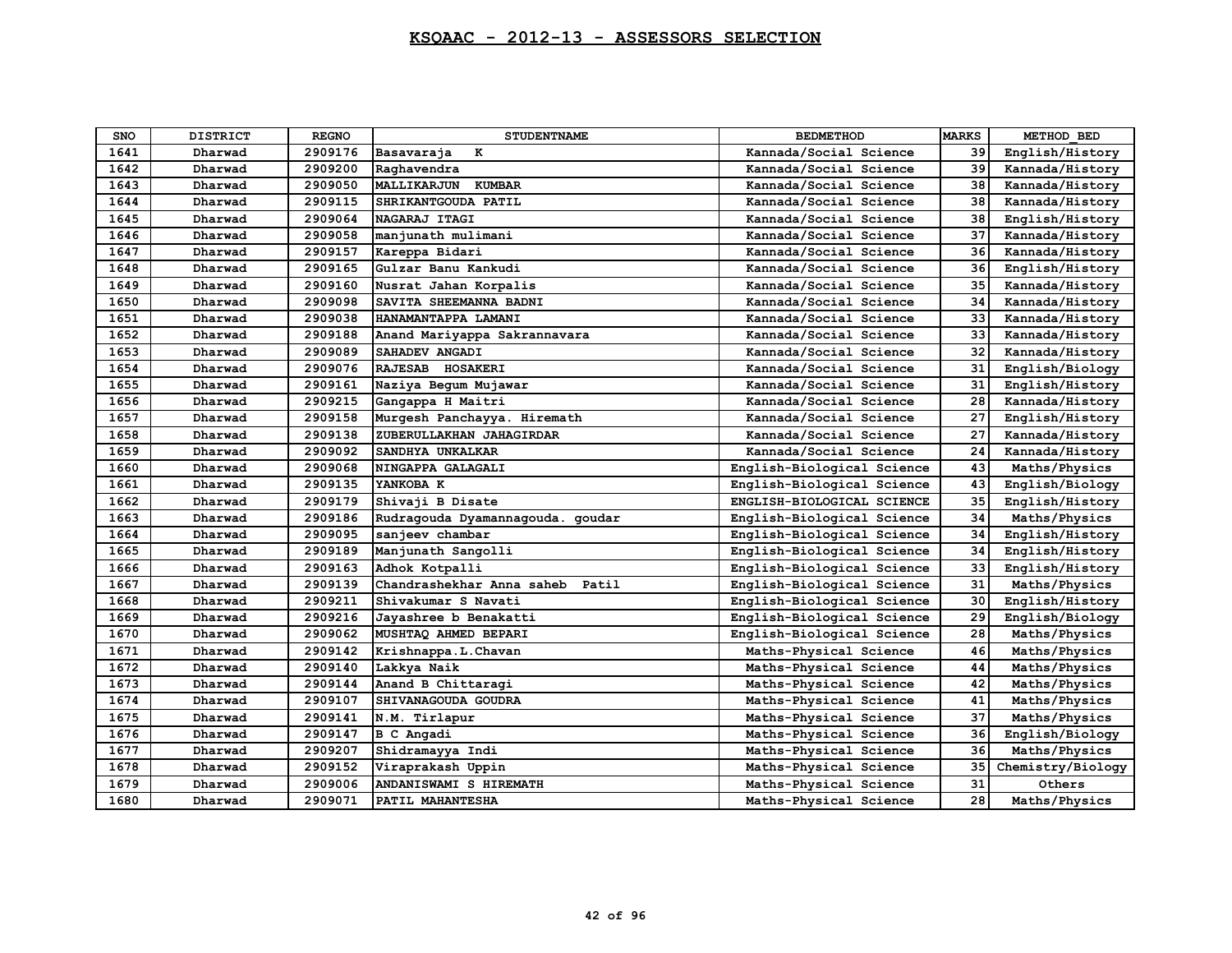| SNO  | <b>DISTRICT</b> | <b>REGNO</b> | <b>STUDENTNAME</b>                             | <b>BEDMETHOD</b>       | <b>MARKS</b> | METHOD BED      |
|------|-----------------|--------------|------------------------------------------------|------------------------|--------------|-----------------|
| 1681 | Uttara Kannada  | 2910027      | PRASANNA T BHAT                                | Kannada/Social Science | 62           | Kannada/History |
| 1682 | Uttara Kannada  | 2910017      | <b>LAXMAN PATGAR</b>                           | Kannada/Social Science | 62           | Kannada/History |
| 1683 | Uttara Kannada  | 2910063      | <b>JAYALAXMI</b>                               | Kannada/Social Science | 62           | Kannada/History |
| 1684 | Uttara Kannada  | 2910016      | <b>KRISHNA PATGAR</b>                          | Kannada/Social Science | 59           | Kannada/History |
| 1685 | Uttara Kannada  | 2910069      | SANDYA PURUSHOTTAM<br>MADIVAL                  | Kannada/Social Science | 58           | Kannada/History |
| 1686 | Uttara Kannada  | 2910082      | <b>ANANT SUKRAGOND</b>                         | Kannada/Social Science | 57           | Kannada/History |
| 1687 | Uttara Kannada  | 2910072      | <b>NAGARAJ</b><br><b>DIVGIKAR</b>              | Kannada/Social Science | 56           | Kannada/History |
| 1688 | Uttara Kannada  | 2910047      | <b>SURESH NAIK</b>                             | Kannada/Social Science | 56           | Kannada/History |
| 1689 | Uttara Kannada  | 2910048      | <b>UDAY AMBIG</b>                              | Kannada/Social Science | 56           | Kannada/History |
| 1690 | Uttara Kannada  | 2910054      | VINODA ACHARI                                  | Kannada/Social Science | 55           | Kannada/History |
| 1691 | Uttara Kannada  | 2910013      | <b>JANARDHAN NAIK</b>                          | Kannada/Social Science | 55           | Kannada/History |
| 1692 | Uttara Kannada  | 2910018      | LAXMI NINGAPPA SATTIGERI                       | Kannada/Social Science | 54           | Kannada/History |
| 1693 | Uttara Kannada  | 2910057      | <b>GOVIND</b><br>RAMACHANDRA PATGAR            | Kannada/Social Science | 54           | Kannada/History |
| 1694 | Uttara Kannada  | 2910068      | <b>REVATI</b><br><b>MASTI</b><br><b>PATGAR</b> | Kannada/Social Science | 53           | Kannada/History |
| 1695 | Uttara Kannada  | 2910055      | VIVEKANAND LAXMAN NAIK                         | Kannada/Social Science | 53           | Kannada/History |
| 1696 | Uttara Kannada  | 2910028      | <b>PRASHANT</b>                                | Kannada/Social Science | 53           | Kannada/History |
| 1697 | Uttara Kannada  | 2910004      | <b>BEERA GOUDA</b>                             | Kannada/Social Science | 52           | Kannada/History |
| 1698 | Uttara Kannada  | 2910040      | SANGEETA DIVGI                                 | Kannada/Social Science | 52           | Kannada/History |
| 1699 | Uttara Kannada  | 2910034      | RAMACHANDRA BHAT                               | Kannada/Social Science | 52           | Kannada/History |
| 1700 | Uttara Kannada  | 2910042      | <b>SHEKHAR MOGER</b>                           | Kannada/Social Science | 50           | Kannada/History |
| 1701 | Uttara Kannada  | 2910030      | PRATIMA RAGHUNATH NAIK                         | Kannada/Social Science | 50           | Kannada/History |
| 1702 | Uttara Kannada  | 2910086      | VIGHNESHWAR NARAYAN ACHARI                     | Kannada/Social Science | 50           | Kannada/History |
| 1703 | Uttara Kannada  | 2910010      | GUNAVANT NAGAPPA NAIK                          | Kannada/Social Science | 50           | Kannada/History |
| 1704 | Uttara Kannada  | 2910085      | AHWINI MAHADEV NAIK                            | Kannada/Social Science | 49           | Kannada/History |
| 1705 | Uttara Kannada  | 2910062      | BHAVYA BAADKAR                                 | Kannada/Social Science | 49           | Kannada/History |
| 1706 | Uttara Kannada  | 2910019      | <b>MAHABALESHWAR</b>                           | Kannada/Social Science | 49           | Kannada/History |
| 1707 | Uttara Kannada  | 2910070      | <b>VASUDEV RAIKAR</b>                          | Kannada/Social Science | 48           | Kannada/History |
| 1708 | Uttara Kannada  | 2910021      | MAMATA GOPALKRISHNA NAIK                       | Kannada/Social Science | 48           | Kannada/History |
| 1709 | Uttara Kannada  | 2910088      | <b>BHASKAR PATGAR</b>                          | Kannada/Social Science | 48           | Kannada/History |
| 1710 | Uttara Kannada  | 2910011      | <b>HARSHITA NAIK</b>                           | Kannada/Social Science | 48           | Kannada/History |
| 1711 | Uttara Kannada  | 2910071      | RAGHUNANDAN NAYAK                              | Kannada/Social Science | 48           | Kannada/History |
| 1712 | Uttara Kannada  | 2910031      | RAJU GOUDA                                     | Kannada/Social Science | 48           | Kannada/History |
| 1713 | Uttara Kannada  | 2910024      | <b>MUKTA NAYAK</b>                             | Kannada/Social Science | 48           | Kannada/History |
| 1714 | Uttara Kannada  | 2910087      | <b>K.BINDU</b>                                 | Kannada/Social Science | 47           | Kannada/History |
| 1715 | Uttara Kannada  | 2910058      | SATISH NAIK                                    | Kannada/Social Science | 47           | Kannada/History |
| 1716 | Uttara Kannada  | 2910014      | <b>JYOTI</b>                                   | Kannada/Social Science | 47           | Kannada/History |
| 1717 | Uttara Kannada  | 2910041      | SARANGA KANNE MUKRI                            | Kannada/Social Science | 47           | Kannada/History |
| 1718 | Uttara Kannada  | 2910008      | GEETA NAGESH MUDANGI                           | Kannada/Social Science | 47           | Kannada/History |
| 1719 | Uttara Kannada  | 2910059      | ARCHANA NAIK                                   | Kannada/Social Science | 47           | Kannada/History |
| 1720 | Uttara Kannada  | 2910044      | SUJATA NAIK                                    | Kannada/Social Science | 46           | Kannada/History |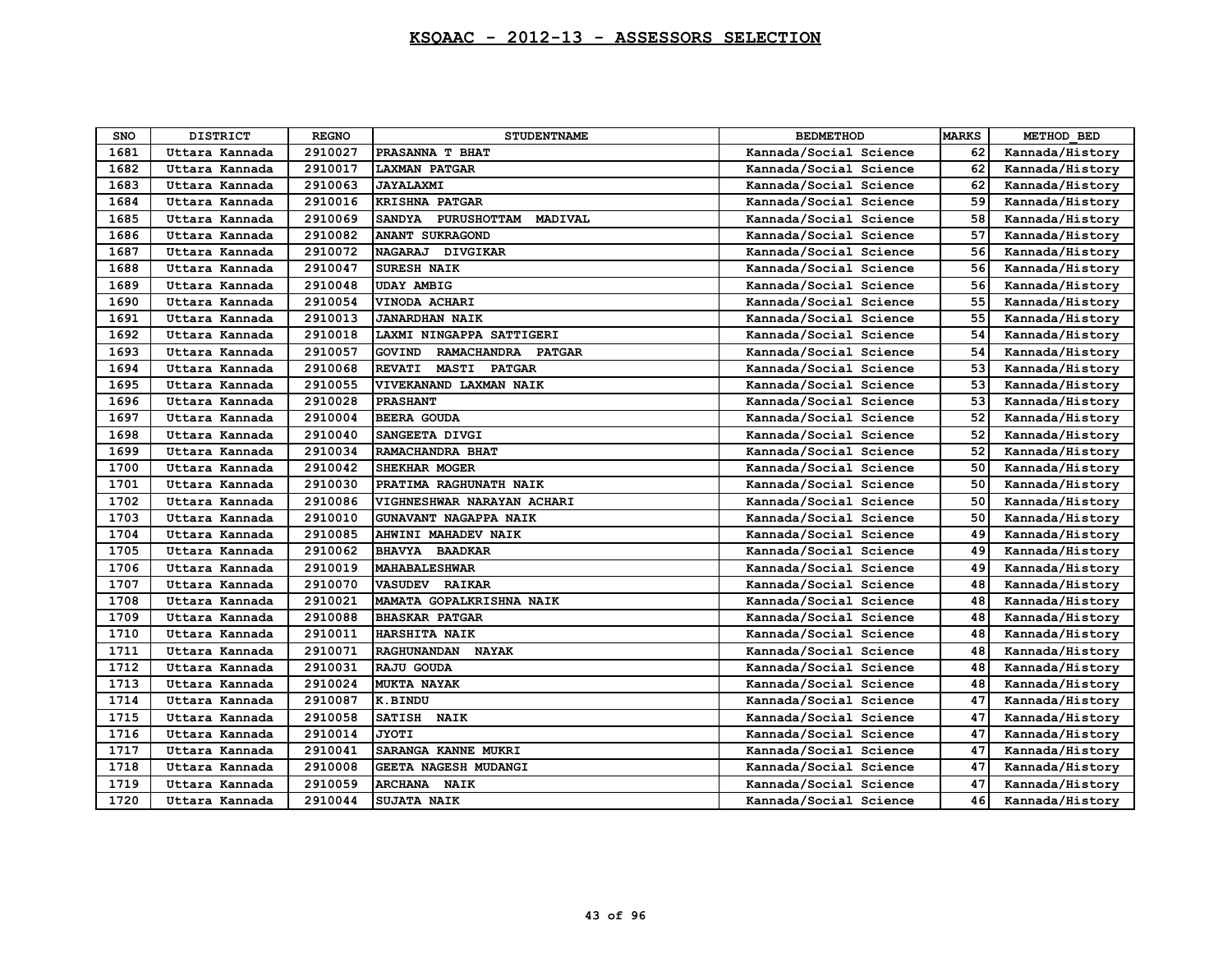| <b>SNO</b> | <b>DISTRICT</b> | <b>REGNO</b> | <b>STUDENTNAME</b>                          | <b>BEDMETHOD</b>           | <b>MARKS</b> | METHOD BED      |
|------------|-----------------|--------------|---------------------------------------------|----------------------------|--------------|-----------------|
| 1721       | Uttara Kannada  | 2910061      | <b>KESHIN</b><br><b>FERNANDIS</b>           | Kannada/Social Science     | 45           | Kannada/History |
| 1722       | Uttara Kannada  | 2910067      | <b>BHASKAR</b><br><b>PATGAR</b>             | Kannada/Social Science     | 45           | Kannada/History |
| 1723       | Uttara Kannada  | 2910090      | <b>ISHWAR NAIK</b>                          | Kannada/Social Science     | 45           | Kannada/History |
| 1724       | Uttara Kannada  | 2910039      | <b>ROHIDAS NAIK</b>                         | Kannada/Social Science     | 45           | Kannada/History |
| 1725       | Uttara Kannada  | 2910064      | VISHALAXMI<br><b>GAJANAN</b><br><b>NAIK</b> | Kannada/Social Science     | 45           | Kannada/History |
| 1726       | Uttara Kannada  | 2910007      | DHANYKUMAR H B                              | Kannada/Social Science     | 45           | Kannada/History |
| 1727       | Uttara Kannada  | 2910052      | VINAYA SUBRAYA SHETTY                       | Kannada/Social Science     | 45           | Kannada/History |
| 1728       | Uttara Kannada  | 2910002      | babyrekha karwarkar                         | Kannada/Social Science     | 44           | Kannada/History |
| 1729       | Uttara Kannada  | 2910001      | <b>ARCHANA AGER</b>                         | Kannada/Social Science     | 41           | Kannada/History |
| 1730       | Uttara Kannada  | 2910023      | MANJUNATH MARATHI                           | Kannada/Social Science     | 41           | Kannada/History |
| 1731       | Uttara Kannada  | 2910089      | PRASANNA NAIK                               | Kannada/Social Science     | 40           | Kannada/History |
| 1732       | Uttara Kannada  | 2910045      | SUNEEL M A                                  | Kannada/Social Science     | 40           | Kannada/History |
| 1733       | Uttara Kannada  | 2910084      | MANIPRABHA GANAPATI NAIK                    | Kannada/Social Science     | 39           | Kannada/History |
| 1734       | Uttara Kannada  | 2910003      | <b>BAYAVVA H BELLIKATTI</b>                 | Kannada/Social Science     | 36           | Kannada/History |
| 1735       | Uttara Kannada  | 2910005      | BHARATI KRISHNA PATGAR                      | Kannada/Social Science     | 34           | Kannada/History |
| 1736       | Uttara Kannada  | 2910079      | RAGHAVENDRA G BHOVI                         | English-Biological Science | 51           | English/History |
| 1737       | Uttara Kannada  | 2910078      | <b>MAHADE V PATGAR</b><br><b>MARUTI</b>     | English-Biological Science | 48           | English/History |
| 1738       | Uttara Kannada  | 2910080      | <b>RESHMA</b><br><b>BHANDARI</b>            | English-Biological Science | 46           | English/History |
| 1739       | Uttara Kannada  | 2910075      | SHANTALA HARIKANTRA                         | English-Biological Science | 43           | English/History |
| 1740       | Uttara Kannada  | 2910083      | MOHAN KRISHNA MOGER                         | English-Biological Science | 39           | English/History |
| 1741       | Uttara Kannada  | 2910074      | <b>VENKATESH</b><br>MAHABALLESHWAR REVANKAR | English-Biological Science | 36           | English/History |
| 1742       | Uttara Kannada  | 2910077      | VIDYA ANGADIKERI                            | English-Biological Science | 31           | English/History |
| 1743       | Uttara Kannada  | 2910076      | GAYATRI PATGAR                              | English-Biological Science | 24           | English/History |
| 1744       | Uttara Kannada  | 2910056      | SHILPA BHAT                                 | Maths-Physical Science     | 48           | Maths/Physics   |
| 1745       | Haveri          | 2911252      | Suresh M.                                   | Kannada/Social Science     | 70           | Kannada/History |
| 1746       | Haveri          | 2911254      | Rajendra N. Tondur                          | Kannada/Social Science     | 70           | Kannada/History |
| 1747       | Haveri          | 2911239      | Hanumantappa Harthi                         | Kannada/Social Science     | 69           | Kannada/History |
| 1748       | Haveri          | 2911147      | RAJAPPA PAPOJI                              | Kannada/Social Science     | 69           | Kannada/History |
| 1749       | Haveri          | 2911096      | MANJAPPA ANGUR                              | Kannada/Social Science     | 67           | Kannada/History |
| 1750       | Haveri          | 2911134      | PRAKASH CHIKKERI                            | Kannada/Social Science     | 65           | Kannada/History |
| 1751       | Haveri          | 2911256      | Rajashekhar H. Salageri                     | Kannada/Social Science     | 65           | Kannada/History |
| 1752       | Haveri          | 2911043      | <b>GIREESH SAVANUR</b>                      | Kannada/Social Science     | 64           | Kannada/History |
| 1753       | Haveri          | 2911063      | <b>JAYARAJ KARAGER</b>                      | Kannada/Social Science     | 64           | Kannada/History |
| 1754       | Haveri          | 2911023      | CHAMPAKKA HIREMATH                          | Kannada/Social Science     | 61           | Kannada/History |
| 1755       | Haveri          | 2911087      | MAHESH DANAPPANAVAR                         | Kannada/Social Science     | 61           | Kannada/History |
| 1756       | Haveri          | 2911056      | HONNAPPA HALI                               | Kannada/Social Science     | 61           | Kannada/History |
| 1757       | Haveri          | 2911077      | KUMAR HONKAN                                | Kannada/Social Science     | 60           | Kannada/History |
| 1758       | Haveri          | 2911006      | <b>ANNAPPA HAVANUR</b>                      | Kannada/Social Science     | 60           |                 |
| 1759       | Haveri          | 2911161      | REVANAPPA HANAKANAHALLI                     | Kannada/Social Science     | 59           | Kannada/History |
| 1760       | Haveri          | 2911066      | KALLAPPA B RITIKURABAR                      | Kannada/Social Science     | 59           | Kannada/History |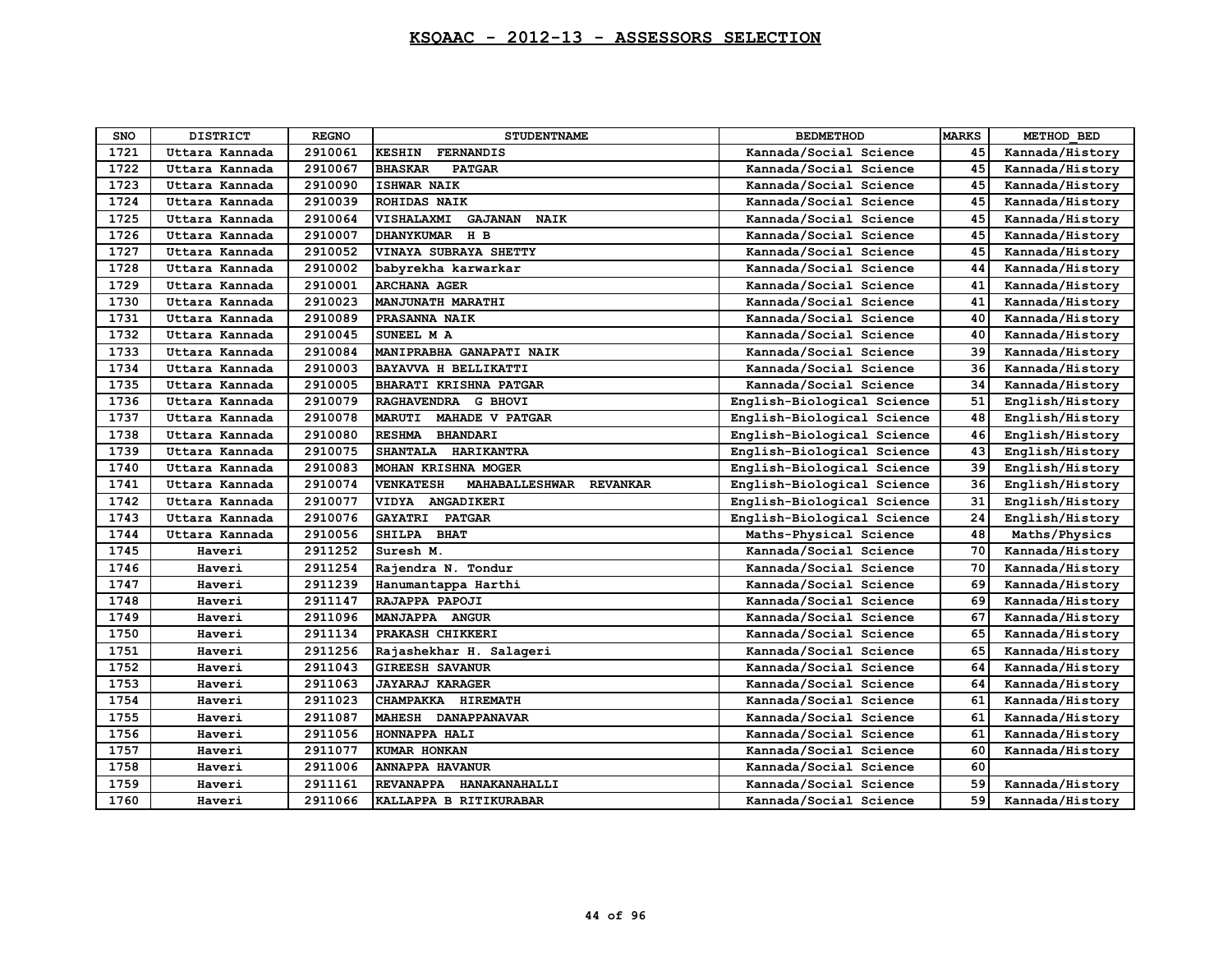| <b>SNO</b> | <b>DISTRICT</b> | <b>REGNO</b> | <b>STUDENTNAME</b>                        | <b>BEDMETHOD</b>       | <b>MARKS</b> | METHOD BED      |
|------------|-----------------|--------------|-------------------------------------------|------------------------|--------------|-----------------|
| 1761       | Haveri          | 2911079      | <b>KUMAR P</b>                            | Kannada/Social Science | 59           | Kannada/History |
| 1762       | Haveri          | 2911082      | LAXMIBAI<br><b>SUBBANNANAVAR</b>          | Kannada/Social Science | 58           | Kannada/History |
| 1763       | Haveri          | 2911233      | Prabhu M. Havakkanavar                    | Kannada/Social Science | 58           | Kannada/History |
| 1764       | Haveri          | 2911157      | RAVEENDRA MUTTALLI                        | Kannada/Social Science | 58           | Kannada/History |
| 1765       | Haveri          | 2911059      | IRSHADAHAMAD BAWAKANNAVAR                 | Kannada/Social Science | 58           | Kannada/History |
| 1766       | Haveri          | 2911010      | Baburappa Revappa Kademani                | Kannada/Social Science | 58           | Kannada/History |
| 1767       | Haveri          | 2911230      | Basavaraj Choudannavar                    | Kannada/Social Science | 57           | Kannada/History |
| 1768       | Haveri          | 2911228      | Mukappa Amakigoudra                       | Kannada/Social Science | 57           | Kannada/History |
| 1769       | Haveri          | 2911068      | KARJIGI VEERABHADRAPPA MALIYAPPA          | Kannada/Social Science | 57           | Kannada/History |
| 1770       | Haveri          | 2911045      | GOVINDARAJ                                | Kannada/Social Science | 57           | Kannada/History |
| 1771       | Haveri          | 2911191      | SHIVANAND GOURAKKANAVAR                   | Kannada/Social Science | 57           | Kannada/History |
| 1772       | Haveri          | 2911122      | <b>NETRA UPPAR</b>                        | Kannada/Social Science | 57           | Kannada/History |
| 1773       | Haveri          | 2911253      | Rohini B. Sannamani                       | Kannada/Social Science | 57           | Kannada/History |
| 1774       | Haveri          | 2911168      | SANJEEVA BYAHATTI                         | Kannada/Social Science | 57           | Kannada/History |
| 1775       | Haveri          | 2911085      | <b>MAHANTESH HARIJAN</b>                  | Kannada/Social Science | 56           | Kannada/History |
| 1776       | Haveri          | 2911015      | <b>BASAVARAJ BILLALLI</b>                 | Kannada/Social Science | 56           | Kannada/History |
| 1777       | Haveri          | 2911123      | NINGAPPA NELOGAL                          | Kannada/Social Science | 56           | Kannada/History |
| 1778       | Haveri          | 2911204      | SUDHIRA B DODDASANKANNANAVAR              | Kannada/Social Science | 56           | Kannada/History |
| 1779       | Haveri          | 2911186      | SHILPA KUDARI                             | Kannada/Social Science | 56           | Kannada/History |
| 1780       | Haveri          | 2911250      | Mallappa Barker                           | Kannada/Social Science | 56           | Kannada/History |
| 1781       | Haveri          | 2911247      | Tavareppa Lamani                          | Kannada/Social Science | 56           | Kannada/History |
| 1782       | Haveri          | 2911091      | MALATESH BELAGALAD                        | Kannada/Social Science | 56           | Kannada/History |
| 1783       | Haveri          | 2911172      | SANTOSHKUMAR ALADAKATTI                   | Kannada/Social Science | 55           | Kannada/History |
| 1784       | Haveri          | 2911060      | <b>JAGADEESH</b><br><b>CHANNAYYANAVAR</b> | Kannada/Social Science | 55           | Kannada/History |
| 1785       | Haveri          | 2911057      | HUSSAINMIYA PURATAGERI                    | Kannada/Social Science | 55           | Kannada/History |
| 1786       | Haveri          | 2911169      | SANTOSH HONKAN                            | Kannada/Social Science | 55           | Kannada/History |
| 1787       | Haveri          | 2911212      | THIPPANNA BARKER                          | Kannada/Social Science | 55           | Kannada/History |
| 1788       | Haveri          | 2911209      | SURESH S HADIMANI                         | Kannada/Social Science | 55           | Kannada/History |
| 1789       | Haveri          | 2911224      | YALLUBAI<br>GOULI                         | Kannada/Social Science | 55           | Kannada/History |
| 1790       | Haveri          | 2911090      | MAHESHGOUDA PATIL                         | Kannada/Social Science | 55           | Kannada/History |
| 1791       | Haveri          | 2911177      | SHANKAR KSHOURAD                          | Kannada/Social Science | 54           | Kannada/History |
| 1792       | Haveri          | 2911279      | Lingaraj Mulimani                         | Kannada/Social Science | 54           | Kannada/History |
| 1793       | Haveri          | 2911110      | MEENAKSHI PATIL                           | Kannada/Social Science | 54           | Kannada/History |
| 1794       | Haveri          | 2911211      | TAVAREPPA YALLAPPA<br><b>LAMANI</b>       | Kannada/Social Science | 54           | Kannada/History |
| 1795       | Haveri          | 2911116      | NAGAPPA LAMANI                            | Kannada/Social Science | 54           | Kannada/History |
| 1796       | Haveri          | 2911128      | PAVANAKUMAR NUKAPUR                       | Kannada/Social Science | 54           | Kannada/History |
| 1797       | Haveri          | 2911229      | Umesh Kattimani                           | Kannada/Social Science | 53           | Kannada/History |
| 1798       | Haveri          | 2911005      | ANNAPPA NISHIMANNANAVAR                   | Kannada/Social Science | 53           | Kannada/History |
| 1799       | Haveri          | 2911103      | MANJAYYA HIREMATHA                        | Kannada/Social Science | 53           | Kannada/History |
| 1800       | Haveri          | 2911065      | JYOTI CHANABASAPPA GUJJARI                | Kannada/Social Science | 53           | Kannada/History |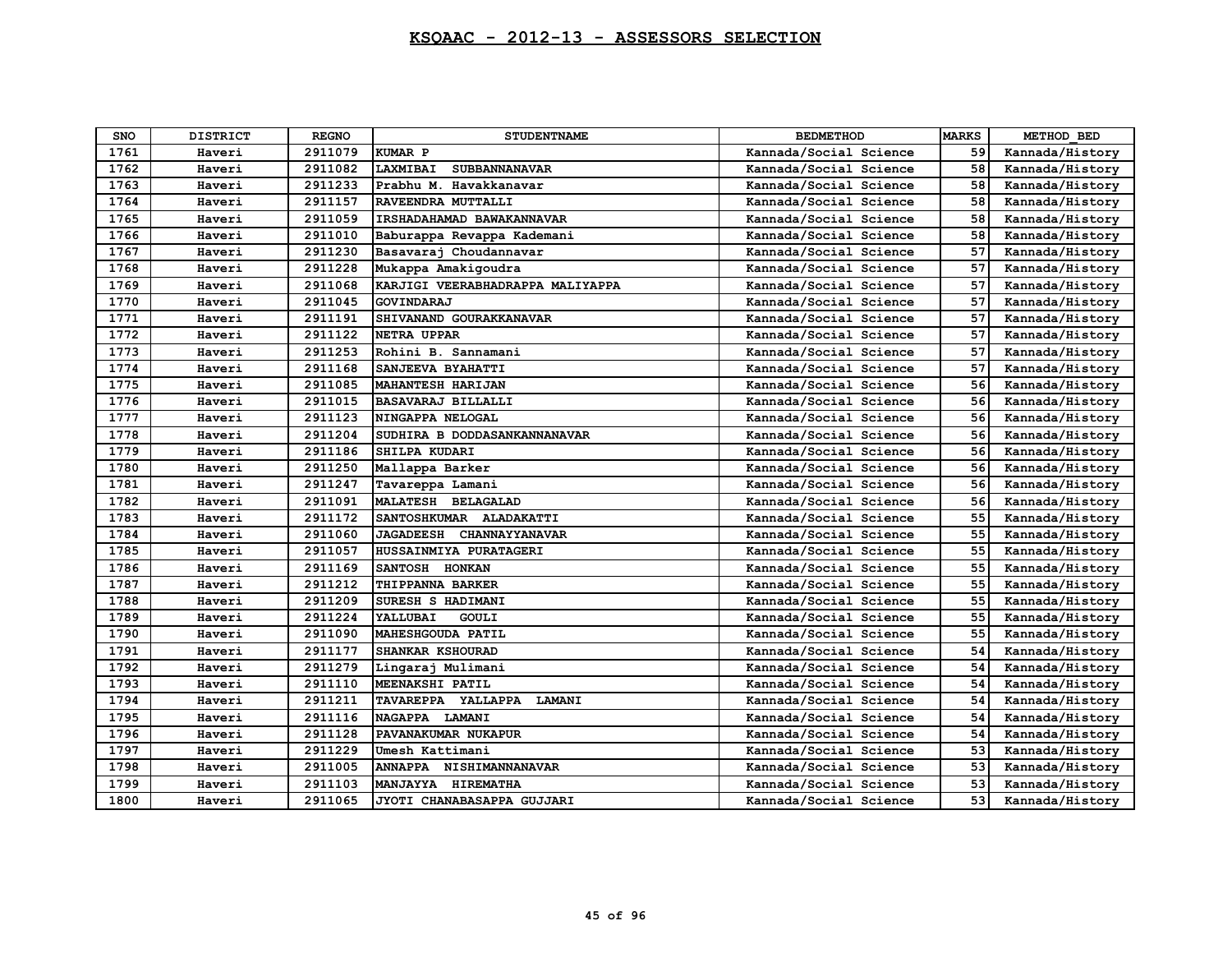| <b>SNO</b> | <b>DISTRICT</b> | <b>REGNO</b> | <b>STUDENTNAME</b>                 | <b>BEDMETHOD</b>       | <b>MARKS</b> | METHOD BED      |
|------------|-----------------|--------------|------------------------------------|------------------------|--------------|-----------------|
| 1801       | Haveri          | 2911182      | SHANTHAPPA LAMANI                  | Kannada/Social Science | 53           | Kannada/History |
| 1802       | Haveri          | 2911170      | SANTOSH BENNI                      | Kannada/Social Science | 53           | Kannada/History |
| 1803       | Haveri          | 2911243      | Shambulinga Shetter                | Kannada/Social Science | 53           | Kannada/History |
| 1804       | Haveri          | 2911089      | MAHESHA D NAVALI                   | Kannada/Social Science | 53           | Kannada/History |
| 1805       | Haveri          | 2911274      | Rajendra Bankapur                  | Kannada/Social Science | 53           | Kannada/History |
| 1806       | Haveri          | 2911178      | SHANKARAPPA KORAGAR                | Kannada/Social Science | 53           | Kannada/History |
| 1807       | Haveri          | 2911117      | NAGAPPA AKKI                       | Kannada/Social Science | 53           | Kannada/History |
| 1808       | Haveri          | 2911022      | <b>BUDESHA ADIVENNANAVAR</b>       | Kannada/Social Science | 53           | Kannada/History |
| 1809       | Haveri          | 2911118      | NAGARAJ DODMANI                    | Kannada/Social Science | 53           | Kannada/History |
| 1810       | Haveri          | 2911171      | SANTOSH PUJAR                      | Kannada/Social Science | 53           | Kannada/History |
| 1811       | Haveri          | 2911007      | ANNAPURNA MALLIKERIMATH            | Kannada/Social Science | 53           | Kannada/History |
| 1812       | Haveri          | 2911129      | PRABANNA SHIVAPPA DYAVANNANAVAR    | Kannada/Social Science | 52           | Kannada/History |
| 1813       | Haveri          | 2911029      | DEVEGOUDA N DIGGIGOUDRA            | Kannada/Social Science | 52           | Kannada/History |
| 1814       | Haveri          | 2911255      | Ramesh Angadi                      | Kannada/Social Science | 52           | Kannada/History |
| 1815       | Haveri          | 2911049      | <b>GUTTEPPA KENGALAR</b>           | Kannada/Social Science | 52           | Kannada/History |
| 1816       | Haveri          | 2911073      | KOTESHAPPA BANAKAR                 | Kannada/Social Science | 52           | Kannada/History |
| 1817       | Haveri          | 2911131      | PRABHU ANGADI                      | Kannada/Social Science | 52           | Kannada/History |
| 1818       | Haveri          | 2911234      | Rajashekhar F. Sunagar             | Kannada/Social Science | 52           | Kannada/History |
| 1819       | Haveri          | 2911069      | KENCHAPPA MALAGI                   | Kannada/Social Science | 52           | Kannada/History |
| 1820       | Haveri          | 2911232      | Rudragouda C. Tarli                | Kannada/Social Science | 52           | Kannada/History |
| 1821       | Haveri          | 2911112      | MOHAMMED JAFFAR                    | Kannada/Social Science | 52           | Kannada/History |
| 1822       | Haveri          | 2911086      | <b>MAHESH</b><br><b>GANTIYAVAR</b> | Kannada/Social Science | 51           | Kannada/History |
| 1823       | Haveri          | 2911287      | SUBHASCHANDRA NIMBANNAVAR          | Kannada/Social Science | 51           | Kannada/History |
| 1824       | Haveri          | 2911100      | MANJAPPA ITAGI                     | Kannada/Social Science | 51           | Kannada/History |
| 1825       | Haveri          | 2911014      | BASAVARAJ HADIMANI                 | Kannada/Social Science | 51           | Kannada/History |
| 1826       | Haveri          | 2911286      | PARASHURAM. Y. CHAKARI             | Kannada/Social Science | 51           | Kannada/History |
| 1827       | Haveri          | 2911133      | PRABHU BANGER                      | Kannada/Social Science | 51           | Kannada/History |
| 1828       | Haveri          | 2911259      | Raju Lamani                        | Kannada/Social Science | 51           | Kannada/History |
| 1829       | Haveri          | 2911277      | Manjula Sanshi                     | Kannada/Social Science | 51           | Kannada/History |
| 1830       | Haveri          | 2911076      | KUMAR ALUR                         | Kannada/Social Science | 51           | Kannada/History |
| 1831       | Haveri          | 2911205      | SUJATA G KALAKOTI                  | Kannada/Social Science | 51           | Kannada/History |
| 1832       | Haveri          | 2911001      | A.K. Advanimath                    | Kannada/Social Science | 50           | Kannada/History |
| 1833       | Haveri          | 2911181      | SHANTAVVA MANNAMMANAVAR            | Kannada/Social Science | 50           | Kannada/History |
| 1834       | Haveri          | 2911194      | SHIVAPUTRAPPA MANNODDAR            | Kannada/Social Science | 50           | Kannada/History |
| 1835       | Haveri          | 2911028      | Deepa Avaghan                      | Kannada/Social Science | 50           | English/History |
| 1836       | Haveri          | 2911226      | ZAKEERHUSEN LATIPASABANAVAR        | Kannada/Social Science | 50           | Kannada/History |
| 1837       | Haveri          | 2911121      | NAJEERASAB KABBINAD                | Kannada/Social Science | 50           | Kannada/History |
| 1838       | Haveri          | 2911064      | <b>JYOTI</b><br><b>CHITRAGAR</b>   | Kannada/Social Science | 50           | English/History |
| 1839       | Haveri          | 2911214      | <b>UDAYA TALAWAR</b>               | Kannada/Social Science | 50           | Kannada/History |
| 1840       | Haveri          | 2911072      | KIRANA PURADAL                     | Kannada/Social Science | 50           | Kannada/History |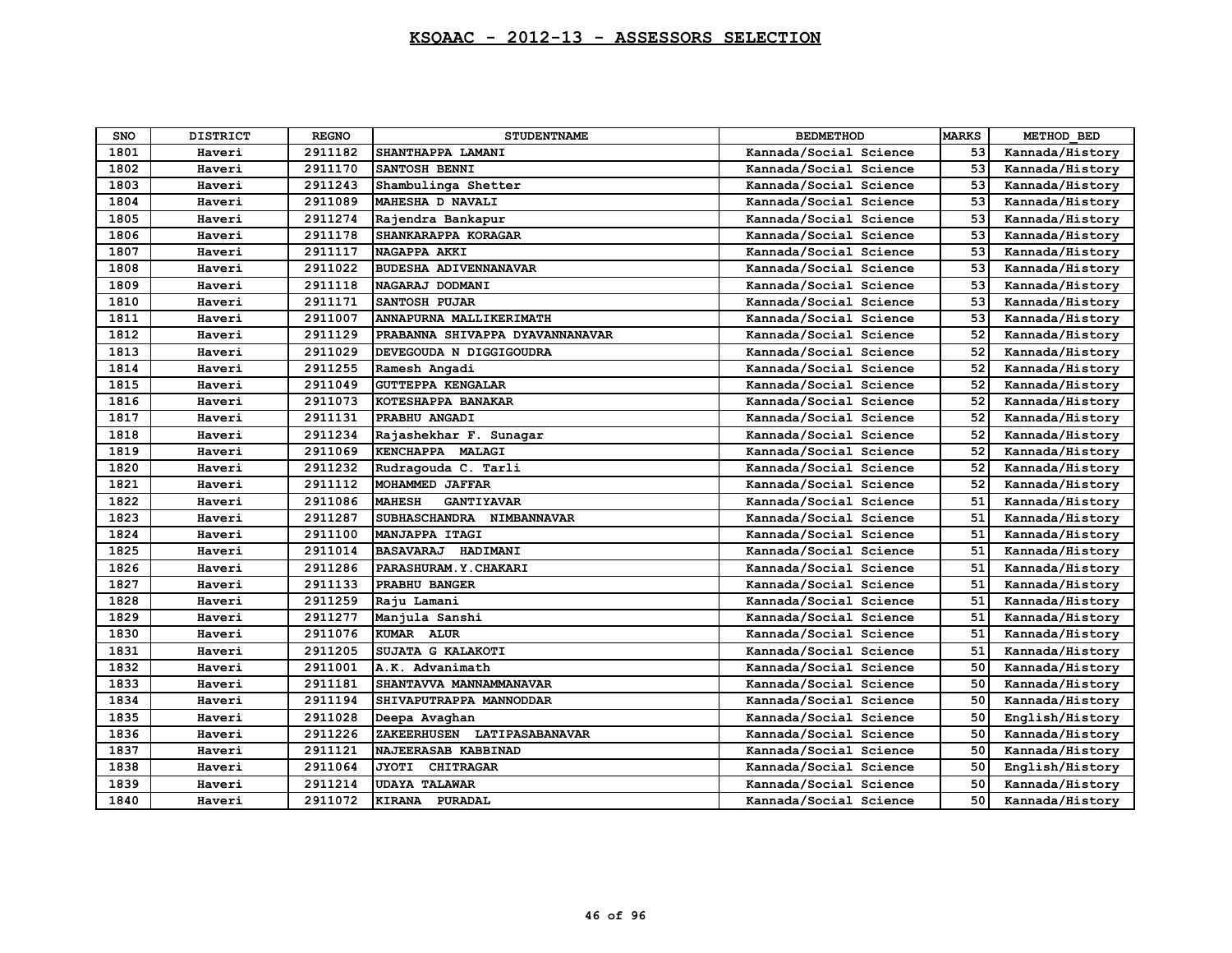| <b>SNO</b> | <b>DISTRICT</b> | <b>REGNO</b> | <b>STUDENTNAME</b>                   | <b>BEDMETHOD</b>       | <b>MARKS</b> | METHOD BED      |
|------------|-----------------|--------------|--------------------------------------|------------------------|--------------|-----------------|
| 1841       | Haveri          | 2911165      | <b>SANDEEPAGOUDA</b><br><b>PATIL</b> | Kannada/Social Science | 50           | Kannada/History |
| 1842       | Haveri          | 2911184      | SHEKHAPPA NIMBANNAVAR                | Kannada/Social Science | 50           | Kannada/History |
| 1843       | Haveri          | 2911216      | VEERESH MATTIMANI                    | Kannada/Social Science | 50           | Kannada/History |
| 1844       | Haveri          | 2911080      | LALITHA D                            | Kannada/Social Science | 50           | Kannada/History |
| 1845       | Haveri          | 2911099      | MANJAPPA BASAVARAJAPPA MASANAGI      | Kannada/Social Science | 49           | Kannada/History |
| 1846       | Haveri          | 2911009      | <b>ASHOK KOPPAD</b>                  | Kannada/Social Science | 49           | Kannada/History |
| 1847       | Haveri          | 2911251      | Rajappa S. Hittalamani               | Kannada/Social Science | 49           | Kannada/History |
| 1848       | Haveri          | 2911109      | <b>MARUTI S PATIL</b>                | Kannada/Social Science | 49           | Kannada/History |
| 1849       | Haveri          | 2911144      | Raghavendra Venkannanavar            | Kannada/Social Science | 49           | Kannada/History |
| 1850       | Haveri          | 2911111      | MEGHARAJ CHANNAPUR                   | Kannada/Social Science | 49           | Kannada/History |
| 1851       | Haveri          | 2911127      | PARASHURAM DUGANAVAR                 | Kannada/Social Science | 48           | Kannada/History |
| 1852       | Haveri          | 2911241      | Baby Hiremath                        | Kannada/Social Science | 48           | Kannada/History |
| 1853       | Haveri          | 2911227      | Mahesh B. Madlur                     | Kannada/Social Science | 48           | Kannada/History |
| 1854       | Haveri          | 2911125      | NIRANJANA K S                        | Kannada/Social Science | 48           | Kannada/History |
| 1855       | Haveri          | 2911037      | Gadigeppa Holemmanavar               | Kannada/Social Science | 47           | Kannada/History |
| 1856       | Haveri          | 2911036      | <b>FAKKIRESH GONDI</b>               | Kannada/Social Science | 47           | Kannada/History |
| 1857       | Haveri          | 2911017      | Basavaraj Hulagappa Bandiavaddar     | Kannada/Social Science | 47           | Kannada/History |
| 1858       | Haveri          | 2911217      | VIDYAVATI R KELAGINAMANI             | Kannada/Social Science | 47           | Kannada/History |
| 1859       | Haveri          | 2911163      | ROOPA NELLIKOPPAD                    | Kannada/Social Science | 47           | Kannada/History |
| 1860       | Haveri          | 2911244      | Mahantesh Lamani                     | Kannada/Social Science | 47           | Kannada/History |
| 1861       | Haveri          | 2911108      | Maruti Lamani                        | Kannada/Social Science | 46           | Kannada/History |
| 1862       | Haveri          | 2911119      | NAGARAJ H SOTTAMMANAVAR              | Kannada/Social Science | 46           | Kannada/History |
| 1863       | Haveri          | 2911188      | shivaji<br>tumbaragi                 | Kannada/Social Science | 46           | Kannada/History |
| 1864       | Haveri          | 2911101      | MANJAPPA MANNAMMANAVAR               | Kannada/Social Science | 46           | Kannada/History |
| 1865       | Haveri          | 2911148      | rajasri m kurandwad                  | Kannada/Social Science | 46           | Kannada/History |
| 1866       | Haveri          | 2911173      | SANTOSHKUMAR CHALAWADI               | Kannada/Social Science | 46           | English/History |
| 1867       | Haveri          | 2911195      | SHIVARUDRAYYA HIREMATH               | Kannada/Social Science | 46           | Kannada/History |
| 1868       | Haveri          | 2911052      | HANAMANTAPPA MUDIYANNANAVAR          | Kannada/Social Science | 46           | Kannada/History |
| 1869       | Haveri          | 2911002      | ABDULGANI MULLA                      | Kannada/Social Science | 46           | Kannada/History |
| 1870       | Haveri          | 2911278      | Shilpa Mathapati                     | Kannada/Social Science | 46           | Kannada/History |
| 1871       | Haveri          | 2911074      | KRISHNAGOUDA KAKADE                  | Kannada/Social Science | 45           | Kannada/History |
| 1872       | Haveri          | 2911146      | RAJAPP RAMAPPA SANGUR                | Kannada/Social Science | 45           | Kannada/History |
| 1873       | Haveri          | 2911062      | <b>JAGADISH</b>                      | Kannada/Social Science | 45           | Kannada/History |
| 1874       | Haveri          | 2911025      | CHANDRAPPA HARIJAN                   | Kannada/Social Science | 45           | Kannada/History |
| 1875       | Haveri          | 2911035      | <b>FAKKIRAPPA DEVIHOSUR</b>          | Kannada/Social Science | 44           | Kannada/History |
| 1876       | Haveri          | 2911231      | Gayatri H. Nayak                     | Kannada/Social Science | 44           | Kannada/History |
| 1877       | Haveri          | 2911016      | BASAVARAJ DODMANI                    | Kannada/Social Science | 44           | Kannada/History |
| 1878       | Haveri          | 2911026      | CHANNAPPA S HUNASIKATTI              | Kannada/Social Science | 44           | Kannada/History |
| 1879       | Haveri          | 2911273      | Prakash Kadangoudra                  | Kannada/Social Science | 44           | Kannada/History |
| 1880       | Haveri          | 2911218      | Vijayakumar A Hosabati               | Kannada/Social Science | 43           | Kannada/History |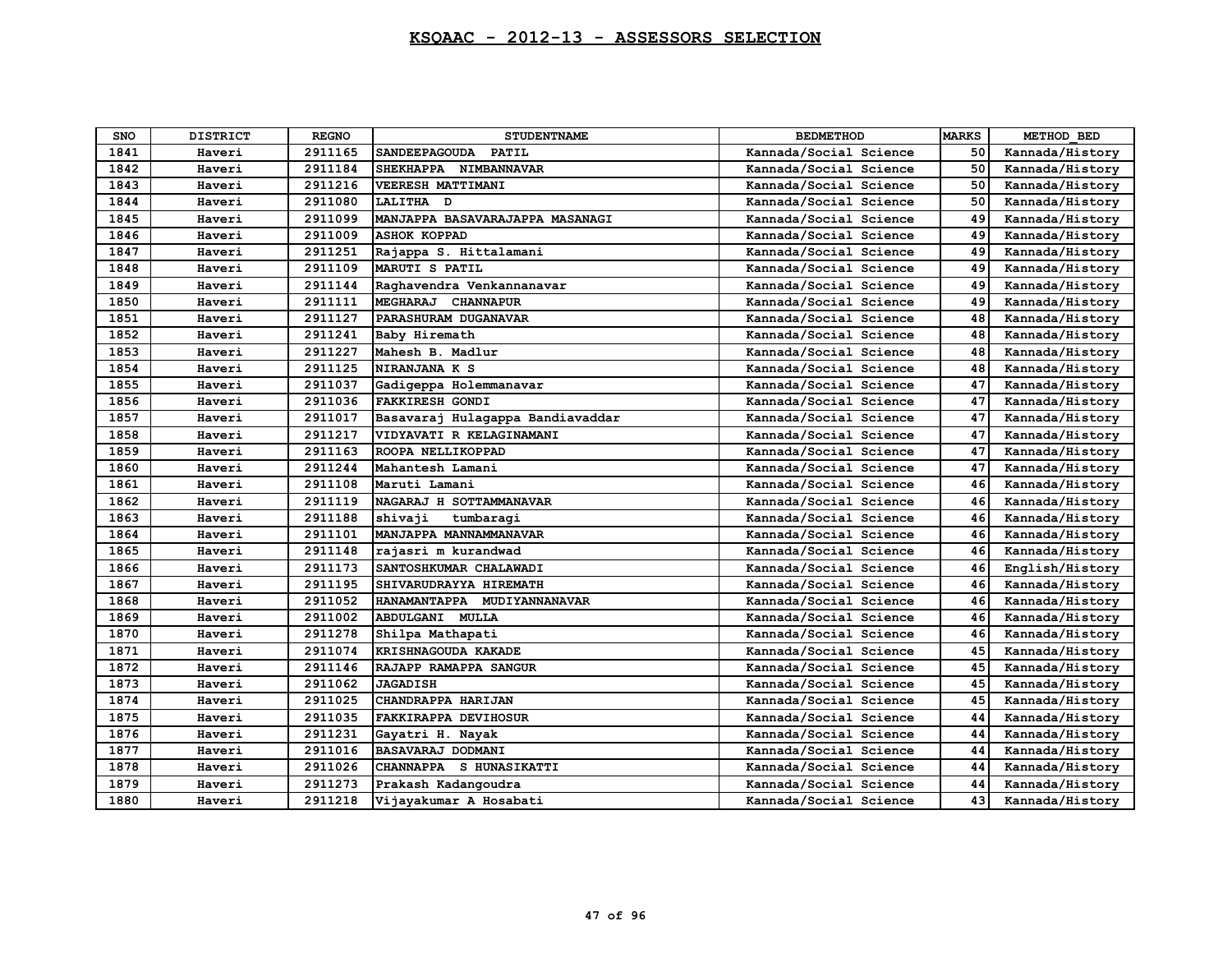| <b>SNO</b> | <b>DISTRICT</b> | <b>REGNO</b> | <b>STUDENTNAME</b>                | <b>BEDMETHOD</b>           | <b>MARKS</b> | METHOD BED        |
|------------|-----------------|--------------|-----------------------------------|----------------------------|--------------|-------------------|
| 1881       | Haveri          | 2911024      | CHANDRAPPA DODDAMANI              | Kannada/Social Science     | 43           | Kannada/History   |
| 1882       | Haveri          | 2911222      | YALLAPPA AVAGHAN                  | Kannada/Social Science     | 43           | Kannada/History   |
| 1883       | Haveri          | 2911210      | SYYEDMUJAFARSHA KHATEEB           | Kannada/Social Science     | 43           | Kannada/History   |
| 1884       | Haveri          | 2911008      | ASHARANI BASAVARAJAPPA SUKALI     | Kannada/Social Science     | 43           | Kannada/History   |
| 1885       | Haveri          | 2911245      | Suresh V. Vadavi                  | Kannada/Social Science     | 43           | Kannada/History   |
| 1886       | Haveri          | 2911282      | Shivakumar W.Y.                   | Kannada/Social Science     | 43           | Kannada/History   |
| 1887       | Haveri          | 2911136      | PRAKASH YARESIMI                  | Kannada/Social Science     | 43           | Kannada/History   |
| 1888       | Haveri          | 2911141      | PRAVEEN LAKKAMMANAVAR             | Kannada/Social Science     | 43           | Kannada/History   |
| 1889       | Haveri          | 2911180      | SHANKRAPPA D KASAKOVI             | Kannada/Social Science     | 42           | Kannada/History   |
| 1890       | Haveri          | 2911138      | Prashantkumar H Barki             | Kannada/Social Science     | 42           | Kannada/History   |
| 1891       | Haveri          | 2911047      | <b>GURUSHANTAPPA</b><br>KODIHALLI | Kannada/Social Science     | 42           | Kannada/History   |
| 1892       | Haveri          | 2911258      | Mahaboobgouda K. Patil            | Kannada/Social Science     | 41           | Kannada/History   |
| 1893       | Haveri          | 2911257      | Rajesab Jangalennanavar           | Kannada/Social Science     | 41           | Kannada/History   |
| 1894       | Haveri          | 2911018      | BASAVARAJ KALLAPPA NADAKANNAVAR   | Kannada/Social Science     | 41           | Kannada/History   |
| 1895       | Haveri          | 2911219      | <b>VIRUPAKSHAPP MYAKALOR</b>      | Kannada/Social Science     | 41           | Kannada/History   |
| 1896       | Haveri          | 2911053      | HANUMANTAPPA DODMANI              | Kannada/Social Science     | 41           | Kannada/History   |
| 1897       | Haveri          | 2911071      | KIRAN HIREHALLI                   | Kannada/Social Science     | 41           | Kannada/History   |
| 1898       | Haveri          | 2911202      | SUBHASH I BARKI                   | Kannada/Social Science     | 40           | Kannada/History   |
| 1899       | Haveri          | 2911019      | BASAVARAJ TIRAKAPPA TALAWAR       | Kannada/Social Science     | 40           | Kannada/History   |
| 1900       | Haveri          | 2911240      | Raghavedra Mayanagoudra           | Kannada/Social Science     | 40           | Kannada/History   |
| 1901       | Haveri          | 2911120      | NAGARAJA NAYAKA                   | Kannada/Social Science     | 40           | Kannada/History   |
| 1902       | Haveri          | 2911246      | Gururaj S. Mudakappanavar         | Kannada/Social Science     | 40           | Kannada/History   |
| 1903       | Haveri          | 2911190      | SHIVAKUMAR CHALAVADI              | Kannada/Social Science     | 40           | Kannada/History   |
| 1904       | Haveri          | 2911040      | GAYITRA JOGIHALLI                 | Kannada/Social Science     | 40           | Kannada/History   |
| 1905       | Haveri          | 2911196      | SIDDANAGOUDA GIRIMALLI            | Kannada/Social Science     | 39           | Kannada/History   |
| 1906       | Haveri          | 2911132      | PRABHU ASHOK MELLIHALLI           | Kannada/Social Science     | 39           | Kannada/History   |
| 1907       | Haveri          | 2911139      | PRASHANTKUMAR TIPPANNANAVAR       | Kannada/Social Science     | 39           | Kannada/History   |
| 1908       | Haveri          | 2911203      | SUBHASH KORAGAR                   | Kannada/Social Science     | 39           | Kannada/History   |
| 1909       | Haveri          | 2911038      | GANAPATI ANDAGI                   | Kannada/Social Science     | 37           | Kannada/History   |
| 1910       | Haveri          | 2911088      | <b>MAHESHA D</b>                  | Kannada/Social Science     | 36           | Kannada/History   |
| 1911       | Haveri          | 2911150      | SHIDLAPUR<br><b>RAJU</b>          | Kannada/Social Science     | 35           | Kannada/History   |
| 1912       | Haveri          | 2911199      | SUBHAS HARIJAN                    | Kannada/Social Science     | 34           | Kannada/History   |
| 1913       | Haveri          | 2911104      | <b>MANJU N</b><br>S/O B NAGARAJ   | Kannada/Social Science     | 34           | Kannada/History   |
| 1914       | Haveri          | 2911280      | Ashwini Kumari.B                  | Kannada/Social Science     | 33           | Kannada/History   |
| 1915       | Haveri          | 2911032      | <b>FAIZUDDIN SOUDAGAR</b>         | Kannada/Social Science     | 32           | Kannada/History   |
| 1916       | Haveri          | 2911031      | DYAMAVVA BHAJANTRI                | Kannada/Social Science     | 30           | Kannada/History   |
| 1917       | Haveri          | 2911011      | <b>BAKSARSAB M KHALIF</b>         | Kannada/Social Science     | 29           | Kannada/History   |
| 1918       | Haveri          | 2911262      | Prakash V. Bisten                 | English-Biological Science | 56           | English/Biology   |
| 1919       | Haveri          | 2911092      | MALATESHA KADLIGONDI              | English-Biological Science | 50           | English/Biology   |
| 1920       | Haveri          | 2911166      | SANGEETA DEVADIGA                 | English-Biological Science | 47           | Chemistry/Biology |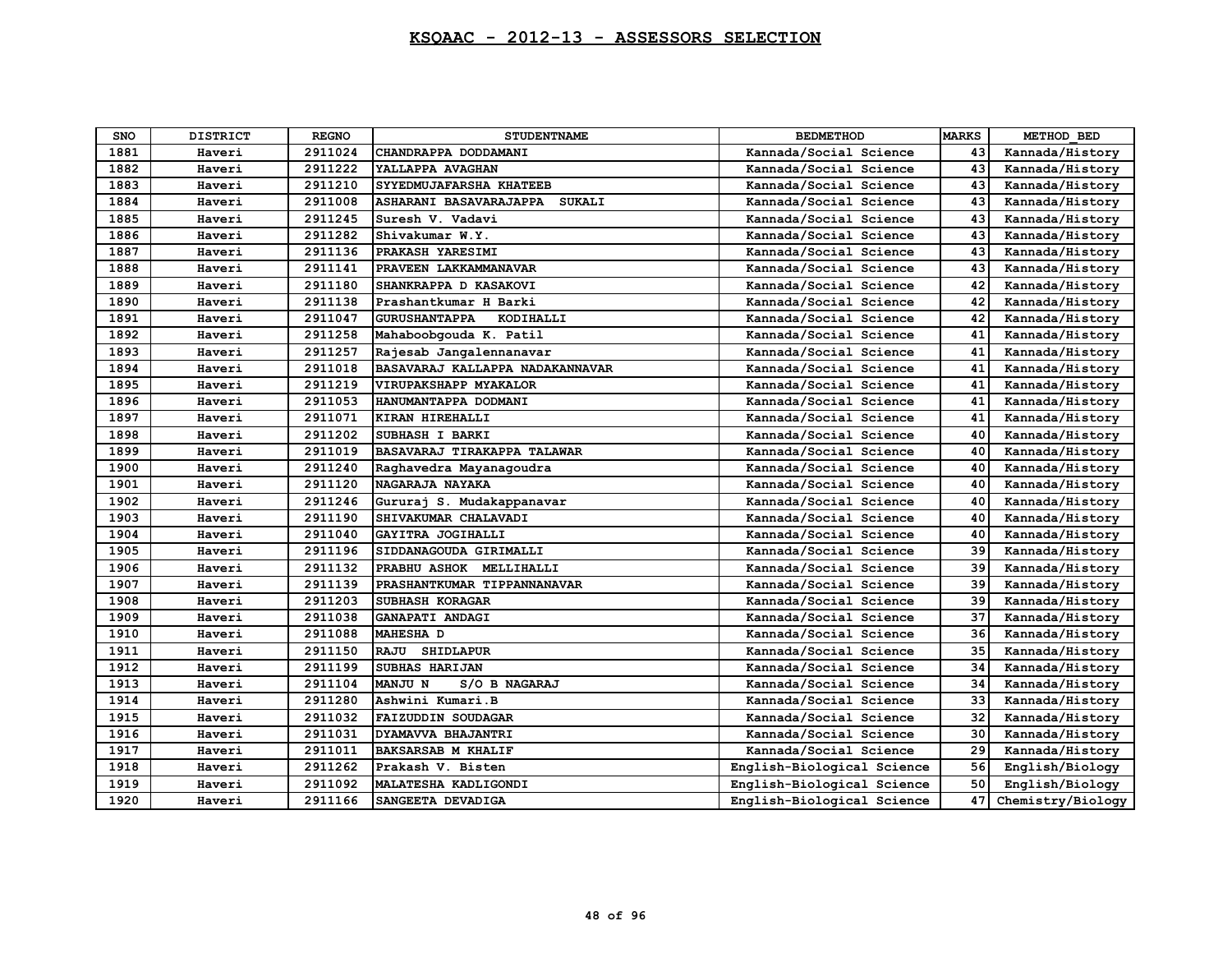| <b>SNO</b> | <b>DISTRICT</b> | <b>REGNO</b> | <b>STUDENTNAME</b>            | <b>BEDMETHOD</b>           | <b>MARKS</b> | METHOD BED        |
|------------|-----------------|--------------|-------------------------------|----------------------------|--------------|-------------------|
| 1921       | Haveri          | 2911105      | MANJU V KANTEPPAGOUDA         | English-Biological Science | 45           | English/Biology   |
| 1922       | Haveri          | 2911078      | KUMAR MARKALLI                | English-Biological Science | 43           | English/Biology   |
| 1923       | Haveri          | 2911263      | Kavya C. Shinde               | English-Biological Science | 42           | English/Biology   |
| 1924       | Haveri          | 2911155      | RAMESH N KENGONDA             | English-Biological Science | 41           | Maths/Physics     |
| 1925       | Haveri          | 2911198      | Srikanta Hulmani              | English-Biological Science | 41           | English/Biology   |
| 1926       | Haveri          | 2911034      | FAKKIRAPPA HOLAL              | English-Biological Science | 38           | English/History   |
| 1927       | Haveri          | 2911183      | SHARANAJOUDA MUDIGOUDAR       | English-Biological Science | 38           | English/Biology   |
| 1928       | Haveri          | 2911270      | Parvatagouda Dundappagoudra   | English-Biological Science | 37           | English/History   |
| 1929       | Haveri          | 2911266      | Shivanagapp R. Annigeri       | English-Biological Science | 37           | English/History   |
| 1930       | Haveri          | 2911013      | BASAVARADDI NYAMATHI          | English-Biological Science | 36           | Kannada/History   |
| 1931       | Haveri          | 2911264      | Sharanappa Angadi             | English-Biological Science | 36           | Kannada/History   |
| 1932       | Haveri          | 2911135      | Prakash R Banakar             | English-Biological Science | 35           | English/Biology   |
| 1933       | Haveri          | 2911067      | Karabasappa Kalappa Doddamani | English-Biological Science | 34           | Chemistry/Biology |
| 1934       | Haveri          | 2911265      | Hemathqouda G. Kittur         | English-Biological Science | 32           | English/History   |
| 1935       | Haveri          | 2911276      | Vishwanathqouda R. Patil      | English-Biological Science | 31           | English/History   |
| 1936       | Haveri          | 2911272      | Prakash Ballari               | English-Biological Science | 31           | Kannada/History   |
| 1937       | Haveri          | 2911268      | Varun Sullalli                | English-Biological Science | 31           | English/History   |
| 1938       | Haveri          | 2911269      | Ramesh Lamani                 | English-Biological Science | 30           | English/History   |
| 1939       | Haveri          | 2911220      | VIRUPAKSHAPPA PATIL           | English-Biological Science | 30           | English/History   |
| 1940       | Haveri          | 2911030      | DEVENDRAKUMAR NAYAK           | English-Biological Science | 29           | English/History   |
| 1941       | Haveri          | 2911271      | Anaji Geeta                   | English-Biological Science | 27           | English/History   |
| 1942       | Haveri          | 2911284      | YASHWANTH KADARAMANDALAGI     | Maths-Physical Science     | 48           | Maths/Physics     |
| 1943       | Haveri          | 2911283      | PARASHURAM PAWAR              | Maths-Physical Science     | 46           | Maths/Physics     |
| 1944       | Haveri          | 2911275      | Saleemallik A Mukkaragundi    | Maths-Physical Science     | 45           | Maths/Physics     |
| 1945       | Haveri          | 2911261      | G H Umakanta                  | Maths-Physical Science     | 43           | Maths/Physics     |
| 1946       | Haveri          | 2911044      | gopalakrishna                 | Maths-Physical Science     | 43           | Maths/Physics     |
| 1947       | Haveri          | 2911012      | <b>BASAPPA M KOTI</b>         | Maths-Physical Science     | 41           | Maths/Physics     |
| 1948       | Haveri          | 2911215      | <b>VEENA KALLEDEVAR</b>       | Maths-Physical Science     | 41           | Maths/Physics     |
| 1949       | Haveri          | 2911285      | NWRANDAPPADODDAPPA SWRANGI    | Maths-Physical Science     | 39           | Maths/Physics     |
| 1950       | Haveri          | 2911153      | RAMARADDI GODAPATTI           | Maths-Physical Science     | 36           | Maths/Physics     |
| 1951       | Haveri          | 2911207      | SUMANGALA V HIREMATH          | Maths-Physical Science     | 35           | Maths/Physics     |
| 1952       | Haveri          | 2911193      | SHIVAPPA CHIKKANNAVAR         | Maths-Physical Science     | 33           |                   |
| 1953       | Haveri          | 2911260      | Santoshkumar M. Rajaput       | Maths-Physical Science     | 32           | Maths/Physics     |
| 1954       | Bellary         | 2912047      | <b>GIRISH N</b>               | Kannada/Social Science     | 68           | Kannada/History   |
| 1955       | Bellary         | 2912078      | KARKIHALLI ASHOKA             | Kannada/Social Science     | 66           | Kannada/History   |
| 1956       | Bellary         | 2912230      | K.B.Rajkumar Naik             | Kannada/Social Science     | 66           | Kannada/History   |
| 1957       | Bellary         | 2912079      | <b>KHASIM SAB</b>             | Kannada/Social Science     | 66           | Kannada/History   |
| 1958       | Bellary         | 2912165      | SANTOSH SIDDAMMANAHALLI       | Kannada/Social Science     | 65           | Kannada/History   |
| 1959       | Bellary         | 2912114      | <b>MOKA SUMALATA</b>          | Kannada/Social Science     | 64           | Kannada/History   |
| 1960       | Bellary         | 2912234      | M.Shiva                       | Kannada/Social Science     | 64           | Kannada/History   |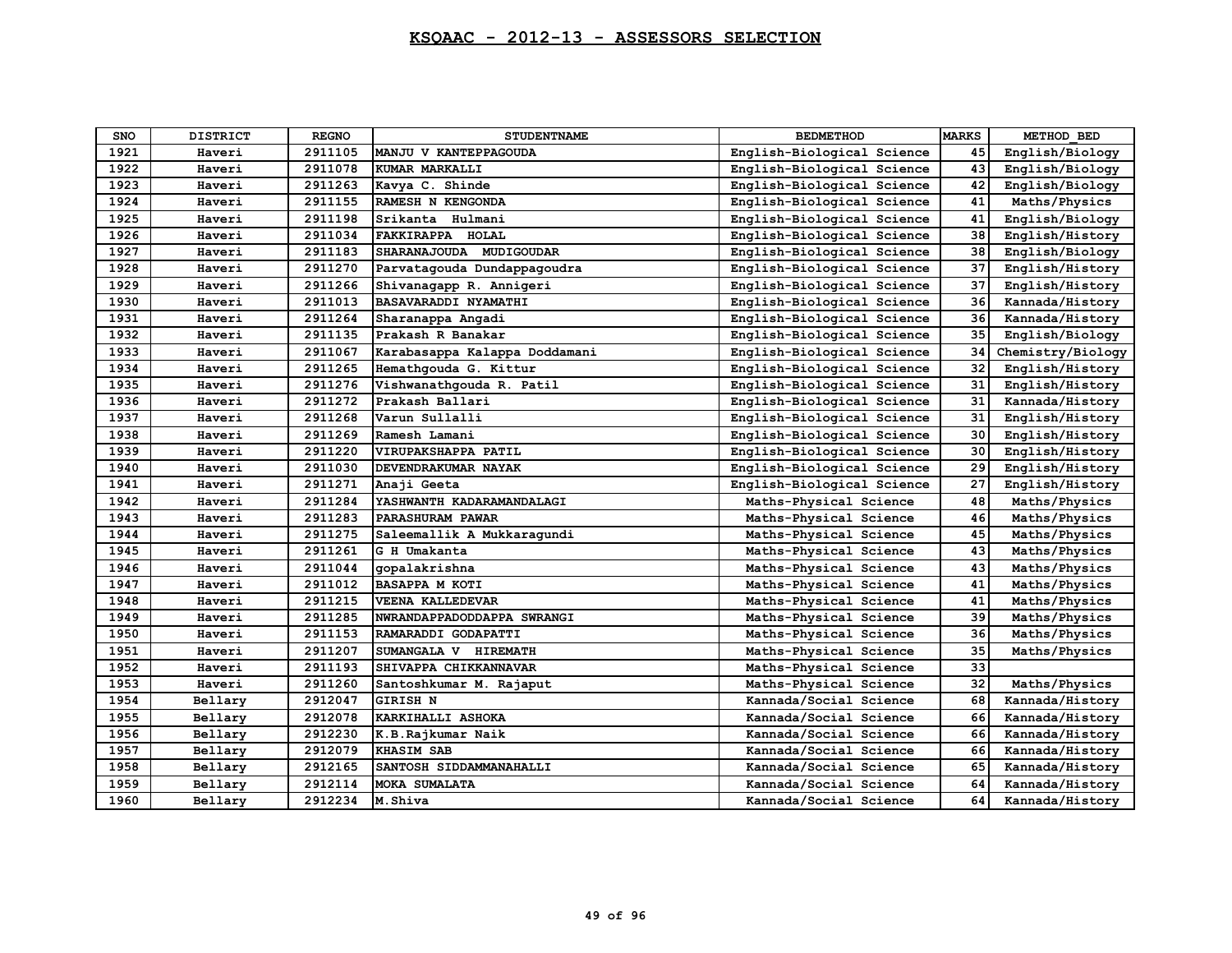| <b>SNO</b> | <b>DISTRICT</b> | <b>REGNO</b> | <b>STUDENTNAME</b>         | <b>BEDMETHOD</b>       | <b>MARKS</b> | METHOD BED      |
|------------|-----------------|--------------|----------------------------|------------------------|--------------|-----------------|
| 1961       | Bellary         | 2912213      | <b>VIRUPAKSHAIAH B M</b>   | Kannada/Social Science | 64           | Kannada/History |
| 1962       | Bellary         | 2912026      | <b>CHANDRAPPA B</b>        | Kannada/Social Science | 63           | Kannada/History |
| 1963       | Bellary         | 2912083      | KORLAHALLI JAGADISHA       | Kannada/Social Science | 61           | Kannada/History |
| 1964       | Bellary         | 2912073      | KALAPA A                   | Kannada/Social Science | 61           | Kannada/History |
| 1965       | Bellary         | 2912224      | Madhukeshwara J.M.         | Kannada/Social Science | 61           | Kannada/History |
| 1966       | Bellary         | 2912101      | MALLAPPA KANDENAVARA       | Kannada/Social Science | 61           | Kannada/History |
| 1967       | Bellary         | 2912233      | Mohan Prasad M             | Kannada/Social Science | 61           | Kannada/History |
| 1968       | Bellary         | 2912127      | NEELAKANTACHARI B          | Kannada/Social Science | 60           | Kannada/History |
| 1969       | Bellary         | 2912236      | Dhanunjaya N.              | Kannada/Social Science | 60           | Kannada/History |
| 1970       | Bellary         | 2912087      | KOTRESHA AKKI              | Kannada/Social Science | 60           | English/History |
| 1971       | Bellary         | 2912156      | S G GANESHA                | Kannada/Social Science | 60           | Kannada/History |
| 1972       | Bellary         | 2912215      | YARISWAMY G                | Kannada/Social Science | 59           | Kannada/History |
| 1973       | Bellary         | 2912186      | SREENIVASA SETTY PA        | Kannada/Social Science | 59           | Kannada/History |
| 1974       | Bellary         | 2912071      | K. PRABHAKARA JOIES        | Kannada/Social Science | 59           | Kannada/History |
| 1975       | Bellary         | 2912188      | <b>SUDHAKAR</b>            | Kannada/Social Science | 59           | Kannada/History |
| 1976       | Bellary         | 2912172      | SHARANAPPA BELLAD          | Kannada/Social Science | 59           | English/History |
| 1977       | Bellary         | 2912055      | HARIJANA ANANDA            | Kannada/Social Science | 58           | Kannada/History |
| 1978       | Bellary         | 2912162      | SAMPATHA KUMARA BHANDARI   | Kannada/Social Science | 58           | Kannada/History |
| 1979       | Bellary         | 2912190      | SUMALATHA.M.               | Kannada/Social Science | 58           | Kannada/History |
| 1980       | Bellary         | 2912081      | KOODLAIAH S M              | Kannada/Social Science | 58           | Kannada/History |
| 1981       | Bellary         | 2912148      | RAMAKRISHNA PUJARI         | Kannada/Social Science | 58           | Kannada/History |
| 1982       | Bellary         | 2912228      | Ramu B.                    | Kannada/Social Science | 58           | Kannada/History |
| 1983       | Bellary         | 2912241      | Pompanaik P.               | Kannada/Social Science | 58           | Kannada/History |
| 1984       | Bellary         | 2912059      | HONNURAPPA SN              | Kannada/Social Science | 57           | Kannada/History |
| 1985       | Bellary         | 2912231      | Umesh Naik V.D.            | Kannada/Social Science | 57           | Kannada/History |
| 1986       | Bellary         | 2912063      | <b>HULUGAPPA H</b>         | Kannada/Social Science | 57           | Kannada/History |
| 1987       | Bellary         | 2912090      | KURUBARA BHAGYAMMA         | Kannada/Social Science | 57           | Kannada/History |
| 1988       | Bellary         | 2912134      | PRAKASHA DEVAPURDA         | Kannada/Social Science | 57           | Kannada/History |
| 1989       | Bellary         | 2912203      | <b>UMAR FARUK SOGI</b>     | Kannada/Social Science | 57           | Kannada/History |
| 1990       | Bellary         | 2912021      | <b>BASAVARAJA T M</b>      | Kannada/Social Science | 56           | Kannada/History |
| 1991       | Bellary         | 2912043      | G CHIDHANANDA              | Kannada/Social Science | 55           | Kannada/History |
| 1992       | Bellary         | 2912177      | SHEREGARA SANNAMUGAPPA     | Kannada/Social Science | 55           | Kannada/History |
| 1993       | Bellary         | 2912176      | <b>SHEKHASAB S</b>         | Kannada/Social Science | 55           | Kannada/History |
| 1994       | Bellary         | 2912077      | KARIBASAVESHWARI.M.        | Kannada/Social Science | 55           | Kannada/History |
| 1995       | Bellary         | 2912088      | KOTRESHA BANNIGOL          | Kannada/Social Science | 54           | Kannada/History |
| 1996       | Bellary         | 2912189      | SUDHAKARA MANTHRODI        | Kannada/Social Science | 54           | English/History |
| 1997       | Bellary         | 2912193      | SURYANARAYANA E            | Kannada/Social Science | 54           | Kannada/History |
| 1998       | Bellary         | 2912182      | SIDDESHA B P               | Kannada/Social Science | 54           | Kannada/History |
| 1999       | Bellary         | 2912202      | UDAYAKUMAR HONNAPPA PUJARA | Kannada/Social Science | 53           | Kannada/History |
| 2000       | Bellary         | 2912200      | THIPPESHA N E              | Kannada/Social Science | 53           | English/History |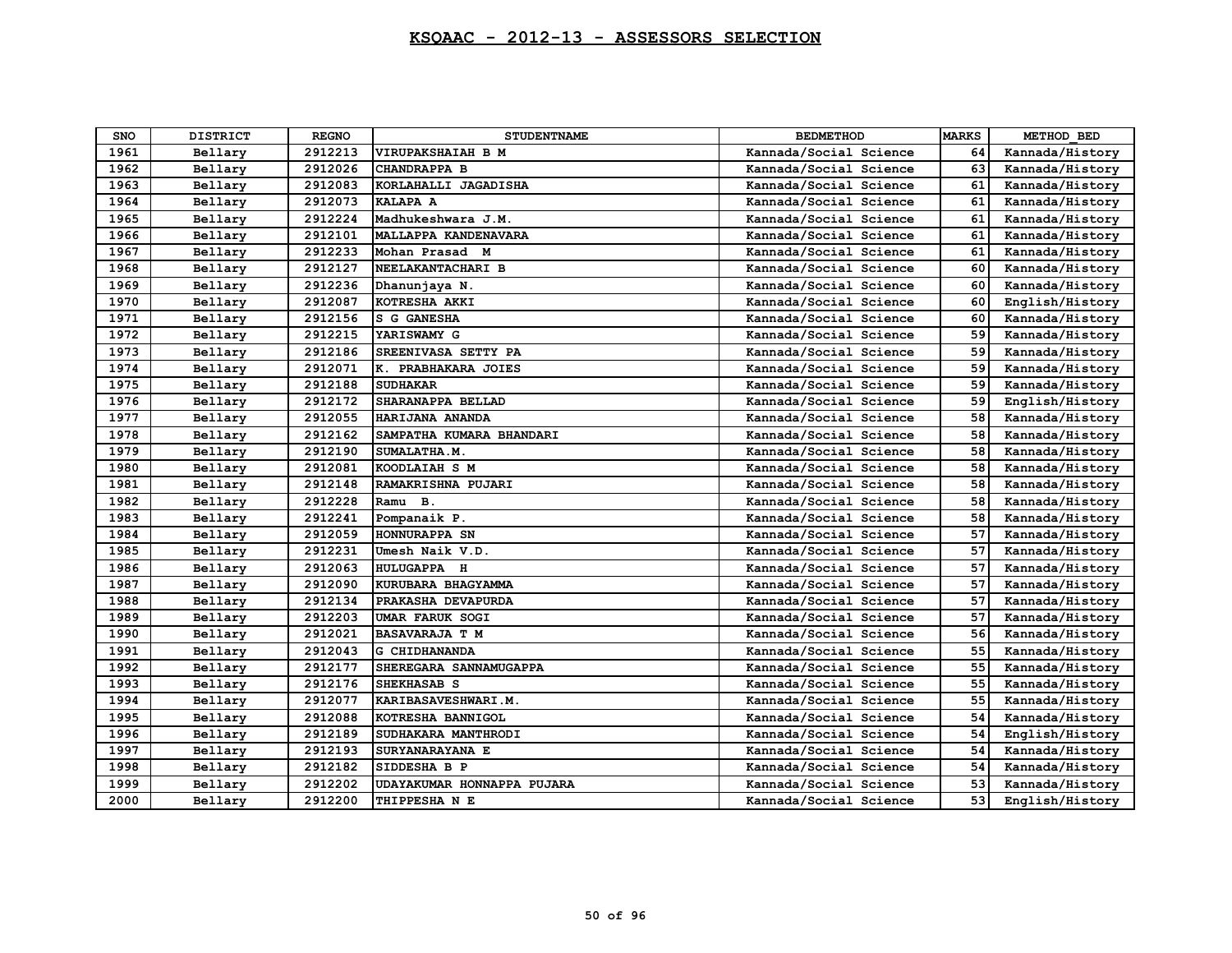| <b>SNO</b> | <b>DISTRICT</b> | <b>REGNO</b> | <b>STUDENTNAME</b>                      | <b>BEDMETHOD</b>       | <b>MARKS</b> | METHOD BED      |
|------------|-----------------|--------------|-----------------------------------------|------------------------|--------------|-----------------|
| 2001       | Bellary         | 2912149      | RAMANJANAIH K                           | Kannada/Social Science | 53           | Kannada/History |
| 2002       | Bellary         | 2912025      | CHANDRAKALA MARA                        | Kannada/Social Science | 53           | Others          |
| 2003       | Bellary         | 2912017      | <b>BASAVARAJ N</b>                      | Kannada/Social Science | 53           | Kannada/History |
| 2004       | Bellary         | 2912210      | <b>VENKATESHA.B</b>                     | Kannada/Social Science | 53           | Kannada/History |
| 2005       | Bellary         | 2912205      | <b>UMESHA</b>                           | Kannada/Social Science | 53           | Kannada/History |
| 2006       | Bellary         | 2912015      | <b>BARIKARA DEVARAJ</b>                 | Kannada/Social Science | 53           | Kannada/History |
| 2007       | Bellary         | 2912126      | NAYAKARA ANANDA                         | Kannada/Social Science | 52           | Kannada/History |
| 2008       | Bellary         | 2912212      | VIJAYA KUMAR H                          | Kannada/Social Science | 52           | Kannada/History |
| 2009       | Bellary         | 2912110      | MATTURU MATHADA ANNADANASWAMY           | Kannada/Social Science | 52           | Kannada/History |
| 2010       | Bellary         | 2912061      | <b>HULEGAPPA.G.R</b>                    | Kannada/Social Science | 52           | Kannada/History |
| 2011       | Bellary         | 2912214      | YALLAPURADA NAGARAJA                    | Kannada/Social Science | 52           | Kannada/History |
| 2012       | Bellary         | 2912145      | RAJAKUMARA D S                          | Kannada/Social Science | 52           | Kannada/History |
| 2013       | Bellary         | 2912042      | <b>ESHWARI</b>                          | Kannada/Social Science | 52           | Kannada/History |
| 2014       | Bellary         | 2912010      | <b>B. MANJANNA</b>                      | Kannada/Social Science | 51           | Kannada/History |
| 2015       | Bellary         | 2912222      | Sathyamurthy H.D.                       | Kannada/Social Science | 51           | Kannada/History |
| 2016       | Bellary         | 2912067      | <b>JAGADEESH S M</b>                    | Kannada/Social Science | 51           | Kannada/History |
| 2017       | Bellary         | 2912249      | RAJESHA K S                             | Kannada/Social Science | 51           | Kannada/History |
| 2018       | Bellary         | 2912191      | SURESH A K                              | Kannada/Social Science | 51           | Kannada/History |
| 2019       | Bellary         | 2912103      | <b>MALLAYYA K</b>                       | Kannada/Social Science | 51           | Kannada/History |
| 2020       | Bellary         | 2912030      | CHANNAPPA A K                           | Kannada/Social Science | 51           | Kannada/History |
| 2021       | Bellary         | 2912013      | Banakar Prakash                         | Kannada/Social Science | 51           | Kannada/History |
| 2022       | Bellary         | 2912219      | Vinoda K                                | Kannada/Social Science | 50           | Kannada/History |
| 2023       | Bellary         | 2912238      | Bidehal Laxmikantha                     | Kannada/Social Science | 50           | Kannada/History |
| 2024       | Bellary         | 2912076      | KANTHANNA K                             | Kannada/Social Science | 49           | Kannada/History |
| 2025       | Bellary         | 2912240      | Ashoka G.M.                             | Kannada/Social Science | 49           | Kannada/History |
| 2026       | Bellary         | 2912235      | Jayamala B.M.                           | Kannada/Social Science | 49           | Kannada/History |
| 2027       | Bellary         | 2912031      | CHIDANANDA                              | Kannada/Social Science | 49           | Kannada/History |
| 2028       | Bellary         | 2912065      | <b>JADISWAMY V</b>                      | Kannada/Social Science | 49           | Kannada/History |
| 2029       | Bellary         | 2912091      | KURUBARA RAMESHA                        | Kannada/Social Science | 49           | Kannada/History |
| 2030       | Bellary         | 2912095      | M RAMAIAH                               | Kannada/Social Science | 49           | Kannada/History |
| 2031       | Bellary         | 2912164      | SANTOSH KUMAR A N                       | Kannada/Social Science | 49           | Kannada/History |
| 2032       | Bellary         | 2912198      | TANOJ KUMAR K M                         | Kannada/Social Science | 49           | Kannada/History |
| 2033       | Bellary         | 2912039      | DODDA BASAPPA S                         | Kannada/Social Science | 49           | Kannada/History |
| 2034       | Bellary         | 2912258      | <b>BASAVARAJ H</b>                      | Kannada/Social Science | 48           | Kannada/History |
| 2035       | Bellary         | 2912050      | <b>GOUSE LAJUM</b>                      | Kannada/Social Science | 48           | Kannada/History |
| 2036       | Bellary         | 2912109      | <b>MARULASIDDESWARA</b><br>$\mathbf{B}$ | Kannada/Social Science | 48           | Kannada/History |
| 2037       | Bellary         | 2912084      | KOTRESH K H M                           | Kannada/Social Science | 48           | Kannada/History |
| 2038       | Bellary         | 2912175      | SHEKHARAPPA J                           | Kannada/Social Science | 48           | Kannada/History |
| 2039       | Bellary         | 2912161      | SAMBHULINGAIAH S M                      | Kannada/Social Science | 48           | Kannada/History |
| 2040       | Bellary         | 2912012      | <b>BANADA HANUMAPPA</b>                 | Kannada/Social Science | 48           | Kannada/History |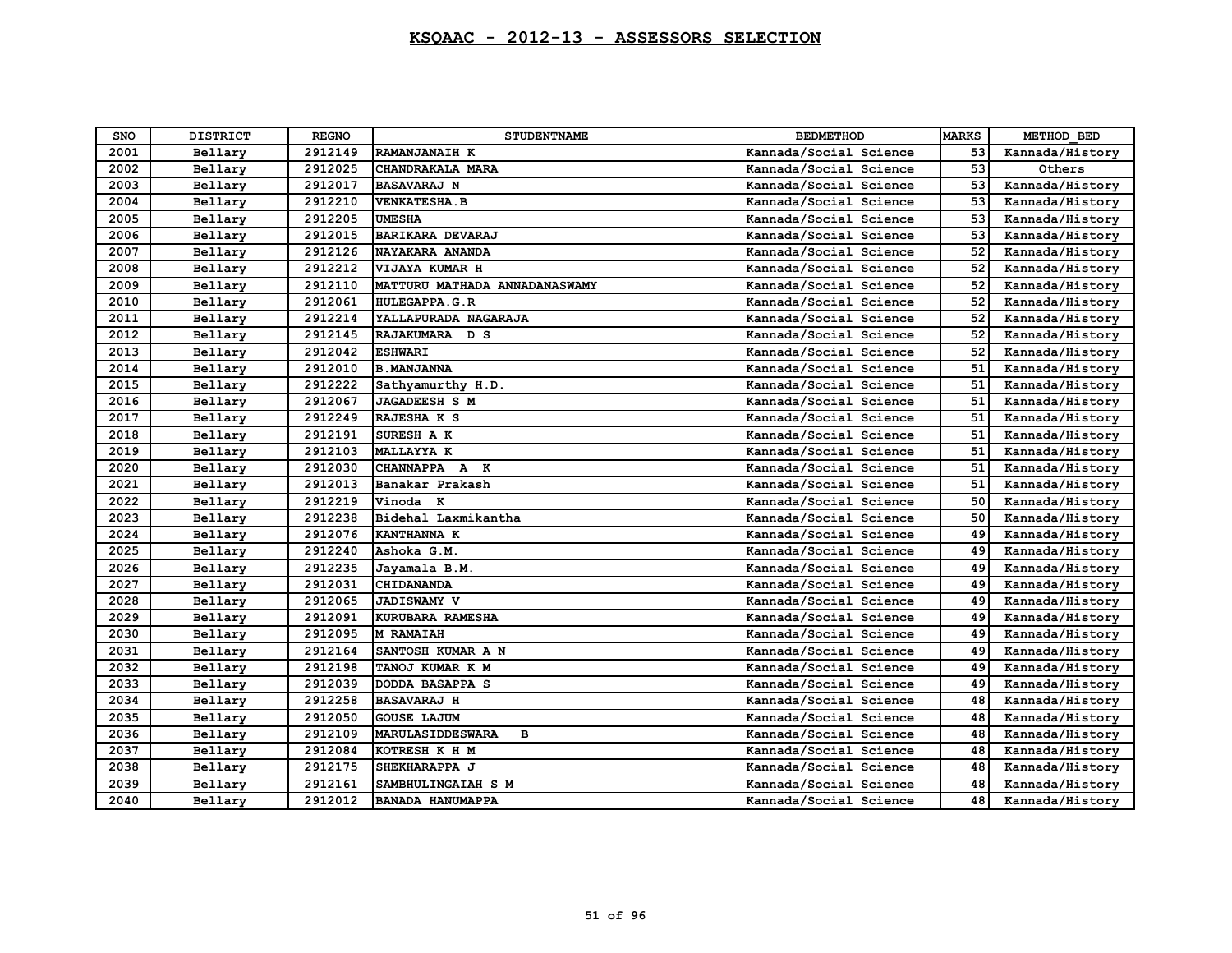| <b>SNO</b> | <b>DISTRICT</b> | <b>REGNO</b> | <b>STUDENTNAME</b>                   | <b>BEDMETHOD</b>       | <b>MARKS</b> | METHOD BED      |
|------------|-----------------|--------------|--------------------------------------|------------------------|--------------|-----------------|
| 2041       | Bellary         | 2912153      | REVANASIDDAPPA.G                     | Kannada/Social Science | 47           | Kannada/History |
| 2042       | Bellary         | 2912259      | M GOUSIA                             | Kannada/Social Science | 47           | Kannada/History |
| 2043       | Bellary         | 2912237      | Nagaraja M.                          | Kannada/Social Science | 47           | Kannada/History |
| 2044       | Bellary         | 2912173      | SHASHIDHARAIAH B M                   | Kannada/Social Science | 47           | Kannada/History |
| 2045       | Bellary         | 2912163      | SANGESH P                            | Kannada/Social Science | 47           | Kannada/History |
| 2046       | Bellary         | 2912170      | SHANTAKUMARI P N                     | Kannada/Social Science | 47           | Kannada/History |
| 2047       | Bellary         | 2912129      | <b>NINGAPPA S</b>                    | Kannada/Social Science | 46           | Kannada/History |
| 2048       | Bellary         | 2912221      | Talawara GnanaJyothi                 | Kannada/Social Science | 46           | Kannada/History |
| 2049       | Bellary         | 2912069      | K DODDABASAPPA                       | Kannada/Social Science | 46           | English/History |
| 2050       | Bellary         | 2912085      | KOTRESH LAMBANI                      | Kannada/Social Science | 46           | Kannada/History |
| 2051       | Bellary         | 2912097      | MADHUBABU H                          | Kannada/Social Science | 46           | Kannada/History |
| 2052       | Bellary         | 2912263      | P. PRATHIBHA                         | Kannada/Social Science | 46           | Kannada/History |
| 2053       | Bellary         | 2912019      | <b>BASAVARAJA H</b>                  | Kannada/Social Science | 46           | Kannada/History |
| 2054       | Bellary         | 2912169      | SHANMUKHAPPA H                       | Kannada/Social Science | 46           | Kannada/History |
| 2055       | Bellary         | 2912068      | <b>JAYAKUMARNAIK M</b>               | Kannada/Social Science | 46           | Kannada/History |
| 2056       | Bellary         | 2912009      | <b>ASHOKA I</b>                      | Kannada/Social Science | 46           | Kannada/History |
| 2057       | Bellary         | 2912082      | KORAVARA JAYANNA                     | Kannada/Social Science | 46           | Kannada/History |
| 2058       | Bellary         | 2912113      | MOHAMMED NABI                        | Kannada/Social Science | 45           | Kannada/History |
| 2059       | Bellary         | 2912062      | <b>HULUGAPPA</b>                     | Kannada/Social Science | 45           | Kannada/History |
| 2060       | Bellary         | 2912023      | <b>BHEEMAPPA B</b>                   | Kannada/Social Science | 45           | Kannada/History |
| 2061       | Bellary         | 2912041      | EDIGARA RAMAMOHANA                   | Kannada/Social Science | 45           | Kannada/History |
| 2062       | Bellary         | 2912178      | SHIVA KUMARA<br>к                    | Kannada/Social Science | 45           | Kannada/History |
| 2063       | Bellary         | 2912138      | PRASANNA BESTAR                      | Kannada/Social Science | 44           | Kannada/History |
| 2064       | Bellary         | 2912128      | NEELAMMA K                           | Kannada/Social Science | 44           | Kannada/History |
| 2065       | Bellary         | 2912016      | <b>BASAIAH.K.</b>                    | Kannada/Social Science | 44           | Kannada/History |
| 2066       | Bellary         | 2912239      | Chandrunaik                          | Kannada/Social Science | 43           | Kannada/History |
| 2067       | Bellary         | 2912102      | MALLAPUIRADA MALLIKARJUNAPPA         | Kannada/Social Science | 43           | Kannada/History |
| 2068       | Bellary         | 2912064      | <b>JADEPPA</b>                       | Kannada/Social Science | 43           | Kannada/History |
| 2069       | Bellary         | 2912253      | LAVANYA A                            | Kannada/Social Science | 43           | Kannada/History |
| 2070       | Bellary         | 2912135      | <b>PRAKASHA J</b>                    | Kannada/Social Science | 43           | Kannada/History |
| 2071       | Bellary         | 2912180      | shivaranjini a                       | Kannada/Social Science | 43           | Kannada/History |
| 2072       | Bellary         | 2912080      | KOGALI VADERAHALLIMATHADA MANJUNATHA | Kannada/Social Science | 43           | Kannada/History |
| 2073       | Bellary         | 2912151      | RAMAPPA K                            | Kannada/Social Science | 43           | Kannada/History |
| 2074       | Bellary         | 2912196      | SYED SAJID ALI B                     | Kannada/Social Science | 43           | Kannada/History |
| 2075       | Bellary         | 2912216      | YERRISWAMY KB                        | Kannada/Social Science | 42           | Kannada/History |
| 2076       | Bellary         | 2912133      | PARUSAPPA H K                        | Kannada/Social Science | 42           | Kannada/History |
| 2077       | Bellary         | 2912034      | DARABARA NAIK L                      | Kannada/Social Science | 42           | Kannada/History |
| 2078       | Bellary         | 2912057      | HIREMATADA GIRIJAMMA                 | Kannada/Social Science | 42           | Kannada/History |
| 2079       | Bellary         | 2912197      | TALAVAR JAGADISH                     | Kannada/Social Science | 42           | Kannada/History |
| 2080       | Bellary         | 2912115      | MUDENUR MANGALAMMA                   | Kannada/Social Science | 41           | Kannada/History |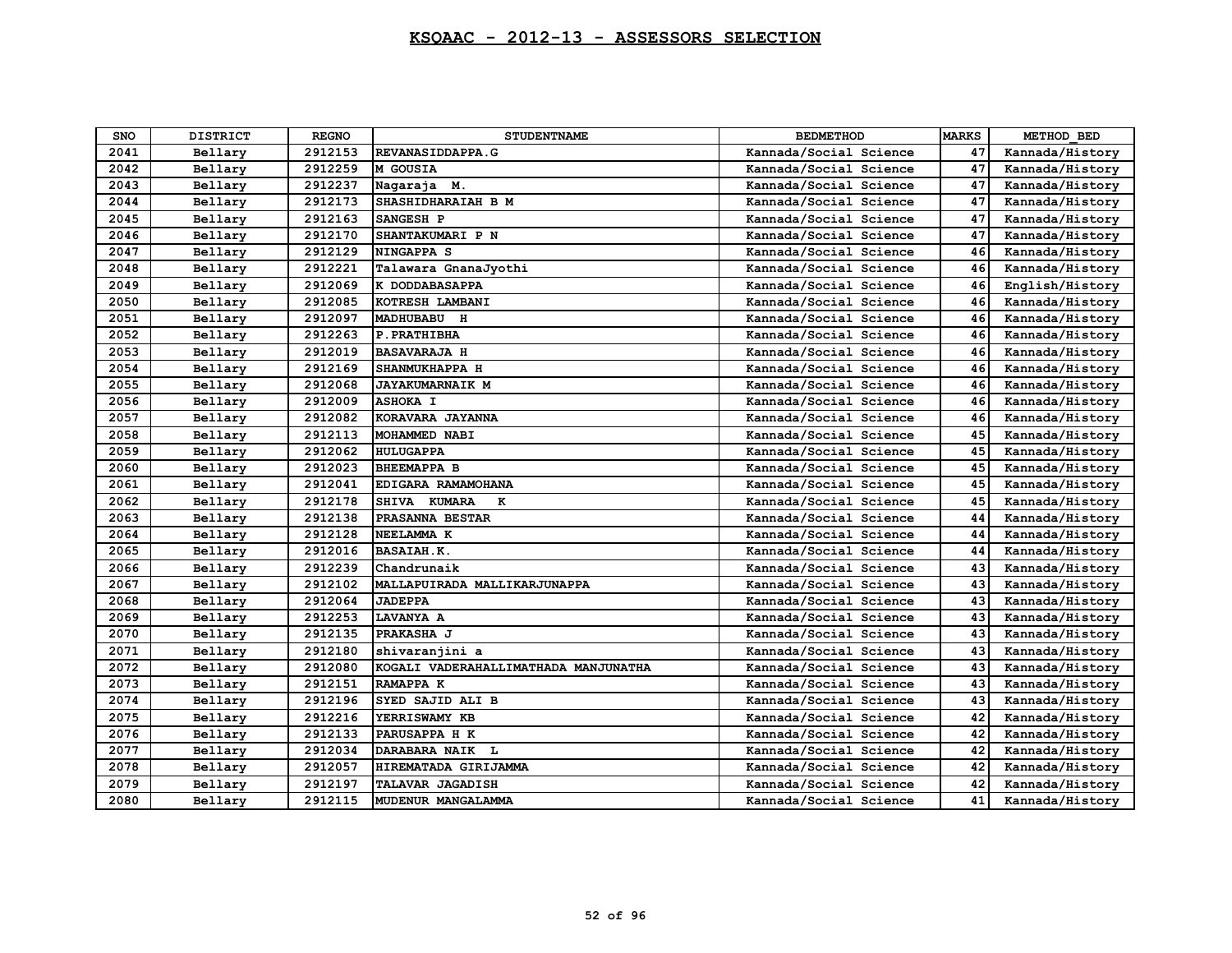| <b>SNO</b> | <b>DISTRICT</b> | <b>REGNO</b> | <b>STUDENTNAME</b>                      | <b>BEDMETHOD</b>           | <b>MARKS</b> | METHOD BED      |
|------------|-----------------|--------------|-----------------------------------------|----------------------------|--------------|-----------------|
| 2081       | Bellary         | 2912037      | <b>DEVARAKOLADA</b><br><b>BHEEMAPPA</b> | Kannada/Social Science     | 41           | Kannada/History |
| 2082       | Bellary         | 2912254      | H VIRUPAKSHAPPA                         | Kannada/Social Science     | 41           | Kannada/History |
| 2083       | Bellary         | 2912060      | HONNURAPPA.N                            | Kannada/Social Science     | 40           | Kannada/History |
| 2084       | Bellary         | 2912086      | KOTRESH N C/O T KARIYAPPA RTD           | Kannada/Social Science     | 40           | Kannada/History |
| 2085       | Bellarv         | 2912260      | <b>ALAMBASHA</b>                        | Kannada/Social Science     | 40           | Kannada/History |
| 2086       | Bellary         | 2912112      | <b>MEHABUBALI</b>                       | Kannada/Social Science     | 39           | Kannada/History |
| 2087       | Bellary         | 2912227      | K.Shivaraj                              | Kannada/Social Science     | 39           | Kannada/History |
| 2088       | Bellary         | 2912018      | <b>BASAVARAJA</b>                       | Kannada/Social Science     | 39           | English/History |
| 2089       | Bellary         | 2912075      | KALPANA B R                             | Kannada/Social Science     | 39           | Kannada/History |
| 2090       | Bellary         | 2912035      | <b>DARAPPA B</b>                        | Kannada/Social Science     | 38           | Kannada/History |
| 2091       | Bellary         | 2912046      | GEETHANJALI M.S                         | Kannada/Social Science     | 37           | Kannada/History |
| 2092       | Bellary         | 2912192      | SURESH H K                              | Kannada/Social Science     | 37           | Kannada/History |
| 2093       | Bellary         | 2912131      | PAMPAPATHI N                            | Kannada/Social Science     | 36           | Kannada/History |
| 2094       | Bellary         | 2912004      | AMBIGARA HANUMANTHA                     | Kannada/Social Science     | 36           | Kannada/History |
| 2095       | Bellary         | 2912053      | <b>GURURAJ H</b>                        | Kannada/Social Science     | 35           | Kannada/History |
| 2096       | Bellary         | 2912003      | <b>AMBHAREESH B</b>                     | Kannada/Social Science     | 35           | Kannada/History |
| 2097       | Bellary         | 2912262      | <b>PRATHIBHA</b>                        | Kannada/Social Science     | 35           | Maths/Physics   |
| 2098       | Bellary         | 2912048      | GNANESH.D.S                             | Kannada/Social Science     | 34           | Kannada/History |
| 2099       | Bellary         | 2912257      | M SOUMYA                                | Kannada/Social Science     | 34           | Maths/Physics   |
| 2100       | Bellary         | 2912174      | Shekharappa                             | Kannada/Social Science     | 34           | Kannada/History |
| 2101       | Bellary         | 2912001      | A K MALLIKARJUNA                        | Kannada/Social Science     | 33           | Kannada/History |
| 2102       | Bellary         | 2912252      | <b>ANANTHAMMA G</b>                     | Kannada/Social Science     | 32           | Maths/Physics   |
| 2103       | Bellary         | 2912194      | SWETHA G                                | Kannada/Social Science     | 31           | Kannada/History |
| 2104       | Bellary         | 2912070      | K VALI SAB                              | Kannada/Social Science     | 31           | Kannada/History |
| 2105       | Bellary         | 2912158      | <b>SADANANDA</b>                        | Kannada/Social Science     | 30           | Kannada/History |
| 2106       | Bellary         | 2912130      | PALLEBOYINA RAJA KUMARI                 | Kannada/Social Science     | 29           | Kannada/History |
| 2107       | Bellarv         | 2912256      | <b>NAGFSH</b>                           | English-Biological Science | 39           | Maths/Physics   |
| 2108       | Bellary         | 2912107      | <b>MANJUNATHA A</b>                     | English-Biological Science | 36           | Maths/Physics   |
| 2109       | Bellary         | 2912250      | SUNITHA CHAWHAN                         | English-Biological Science | 29           | Kannada/History |
| 2110       | Bellary         | 2912005      | AMBIKA SHETTAR                          | English-Biological Science | 27           | English/Biology |
| 2111       | Bellary         | 2912040      | DULPPARA RAMACHANDRAPPA                 | Maths-Physical Science     | 45           | Maths/Physics   |
| 2112       | Bellary         | 2912011      | <b>BALEGARA NATARAJA</b>                | Maths-Physical Science     | 41           | Maths/Physics   |
| 2113       | Bellary         | 2912008      | <b>ARSHAD ALI</b>                       | Maths-Physical Science     | 40           | Maths/Physics   |
| 2114       | Bellary         | 2912261      | <b>CHETHENA</b>                         | Maths-Physical Science     | 39           | Kannada/History |
| 2115       | Bellary         | 2912124      | NARENDRA KUMAR S                        | Maths-Physical Science     | 39           | Maths/Physics   |
| 2116       | Bellary         | 2912094      | M CHETANA                               | Maths-Physical Science     | 37           | Maths/Physics   |
| 2117       | Bellary         | 2912251      | MANGALA GOWRI G                         | Maths-Physical Science     | 36           | Kannada/History |
| 2118       | Bellary         | 2912255      | MSWDYUDAYYA                             | Maths-Physical Science     | 35           | Kannada/History |
| 2119       | Bellary         | 2912111      | MAYURAPPA BARIKARA HARIDARI             | Maths-Physical Science     | 32           | Maths/Physics   |
| 2120       | Chitradurga     | 2913156      | Roopa M                                 | Kannada/Social Science     | 73           | Kannada/History |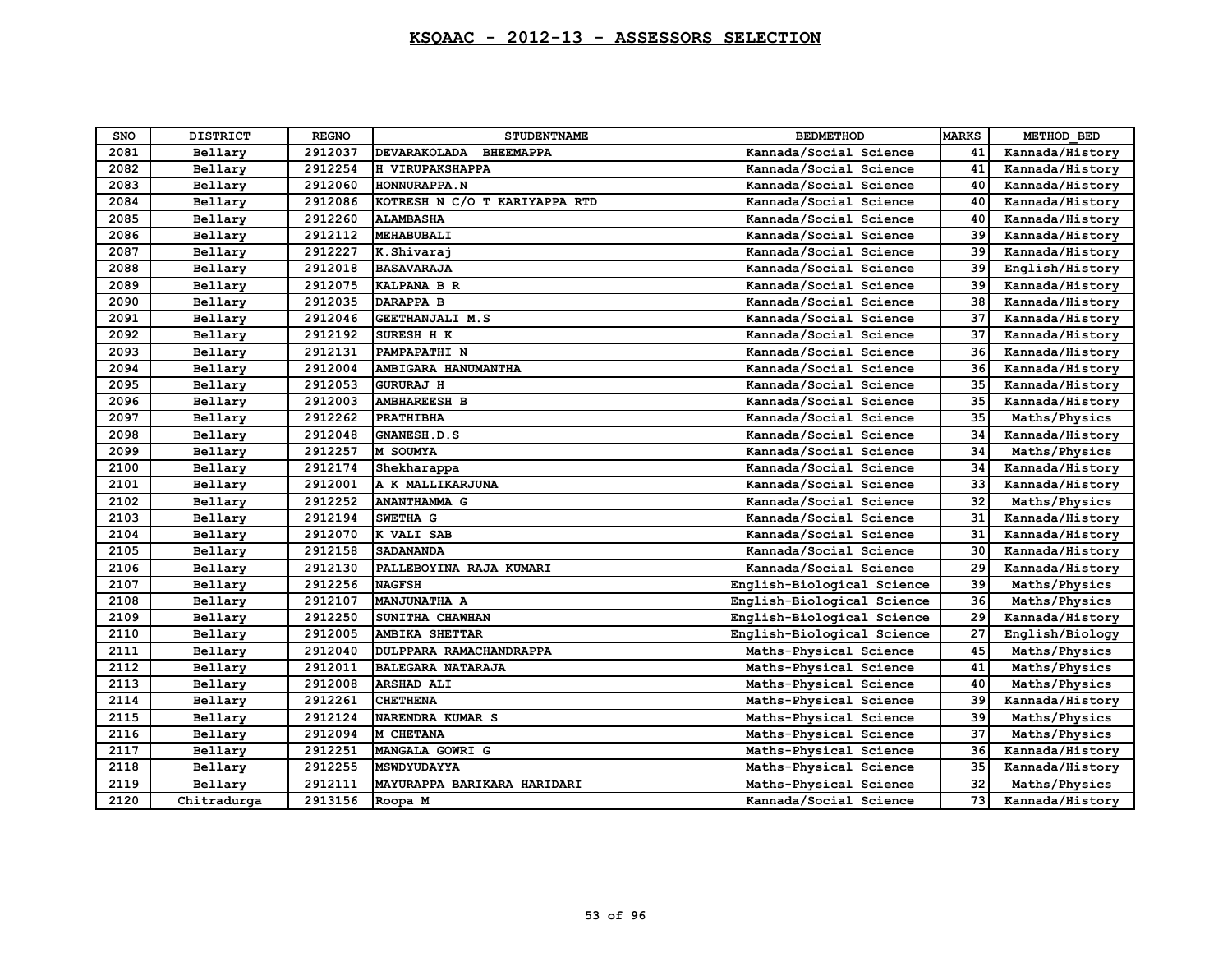| <b>SNO</b> | <b>DISTRICT</b> | <b>REGNO</b> | <b>STUDENTNAME</b>          | <b>BEDMETHOD</b>       | <b>MARKS</b> | METHOD BED      |
|------------|-----------------|--------------|-----------------------------|------------------------|--------------|-----------------|
| 2121       | Chitradurga     | 2913106      | SHANKAR M                   | Kannada/Social Science | 67           | Kannada/History |
| 2122       | Chitradurga     | 2913131      | THIPPESWAMY S               | Kannada/Social Science | 67           | Kannada/History |
| 2123       | Chitradurga     | 2913161      | Hareesha.T                  | Kannada/Social Science | 66           | Kannada/History |
| 2124       | Chitradurga     | 2913177      | Thippeswamy G.              | Kannada/Social Science | 66           | Kannada/History |
| 2125       | Chitradurga     | 2913055      | lokesha q                   | Kannada/Social Science | 65           | Kannada/History |
| 2126       | Chitradurga     | 2913012      | <b>BOSAIAH Y B</b>          | Kannada/Social Science | 63           | Kannada/History |
| 2127       | Chitradurga     | 2913198      | SHILPA B G                  | Kannada/Social Science | 63           | Kannada/History |
| 2128       | Chitradurga     | 2913197      | <b>AMZADULLA M Z</b>        | Kannada/Social Science | 62           | Kannada/History |
| 2129       | Chitradurga     | 2913163      | Maruthi.G                   | Kannada/Social Science | 62           | Kannada/History |
| 2130       | Chitradurga     | 2913030      | GOVINDARAJU K V             | Kannada/Social Science | 61           | Kannada/History |
| 2131       | Chitradurga     | 2913135      | USHA S R                    | Kannada/Social Science | 61           | Kannada/History |
| 2132       | Chitradurga     | 2913164      | Sreenivasa.K                | Kannada/Social Science | 60           | Kannada/History |
| 2133       | Chitradurga     | 2913165      | Raghavendra.K.T             | Kannada/Social Science | 60           | Kannada/History |
| 2134       | Chitradurga     | 2913178      | Doreswamy. G                | Kannada/Social Science | 60           | Kannada/History |
| 2135       | Chitradurga     | 2913173      | Nalina K.S.                 | Kannada/Social Science | 60           | Kannada/History |
| 2136       | Chitradurga     | 2913102      | SANTHOSHA R                 | Kannada/Social Science | 60           | Kannada/History |
| 2137       | Chitradurga     | 2913150      | Channakeshava B             | Kannada/Social Science | 59           | Kannada/History |
| 2138       | Chitradurga     | 2913095      | RANGAIAH H S/O              | Kannada/Social Science | 59           | Kannada/History |
| 2139       | Chitradurga     | 2913089      | RAJASHEKHAR G R             | Kannada/Social Science | 58           | Kannada/History |
| 2140       | Chitradurga     | 2913114      | SIKHANDAR ULLA BEGH         | Kannada/Social Science | 58           | Kannada/History |
| 2141       | Chitradurga     | 2913185      | Basavaraja V                | Kannada/Social Science | 58           | Kannada/History |
| 2142       | Chitradurga     | 2913091      | RAMACHANDRA N               | Kannada/Social Science | 58           | English/History |
| 2143       | Chitradurga     | 2913159      | Girish Kumar.T              | Kannada/Social Science | 58           | Kannada/History |
| 2144       | Chitradurga     | 2913120      | SUMA <sub>S</sub>           | Kannada/Social Science | 58           | Kannada/History |
| 2145       | Chitradurga     | 2913038      | <b>HARISHA L</b>            | Kannada/Social Science | 58           | Kannada/History |
| 2146       | Chitradurga     | 2913125      | THIMMARAJA K P              | Kannada/Social Science | 57           | Kannada/History |
| 2147       | Chitradurga     | 2913020      | CHITHANNA D C               | Kannada/Social Science | 57           | Kannada/History |
| 2148       | Chitradurga     | 2913002      | AJITH YADAV J               | Kannada/Social Science | 57           | Kannada/History |
| 2149       | Chitradurga     | 2913130      | THIPPESWAMY R               | Kannada/Social Science | 56           | Kannada/History |
| 2150       | Chitradurga     | 2913084      | <b>PUSHPA B</b>             | Kannada/Social Science | 56           | Kannada/History |
| 2151       | Chitradurga     | 2913116      | SOWBHAGYALAKSHMI R          | Kannada/Social Science | 56           | Kannada/History |
| 2152       | Chitradurga     | 2913088      | <b>RAGHU G</b>              | Kannada/Social Science | 56           | Kannada/History |
| 2153       | Chitradurga     | 2913117      | SREENIVASA MURTHY P         | Kannada/Social Science | 55           | Kannada/History |
| 2154       | Chitradurga     | 2913111      | SHIVARAJ S N                | Kannada/Social Science | 55           | Kannada/History |
| 2155       | Chitradurga     | 2913094      | RAMESHA S R                 | Kannada/Social Science | 55           | Kannada/History |
| 2156       | Chitradurga     | 2913144      | Vijay kumar D               | Kannada/Social Science | 55           | Kannada/History |
| 2157       | Chitradurga     | 2913026      | DHANANJAYAPPA N             | Kannada/Social Science | 55           | Kannada/History |
| 2158       | Chitradurga     | 2913087      | RAGHAVENDRA N S/O NAGAPPA B | Kannada/Social Science | 55           | Kannada/History |
| 2159       | Chitradurga     | 2913051      | LINGAARAJU A V              | Kannada/Social Science | 55           | Kannada/History |
| 2160       | Chitradurga     | 2913066      | <b>MURALI K S</b>           | Kannada/Social Science | 55           | Kannada/History |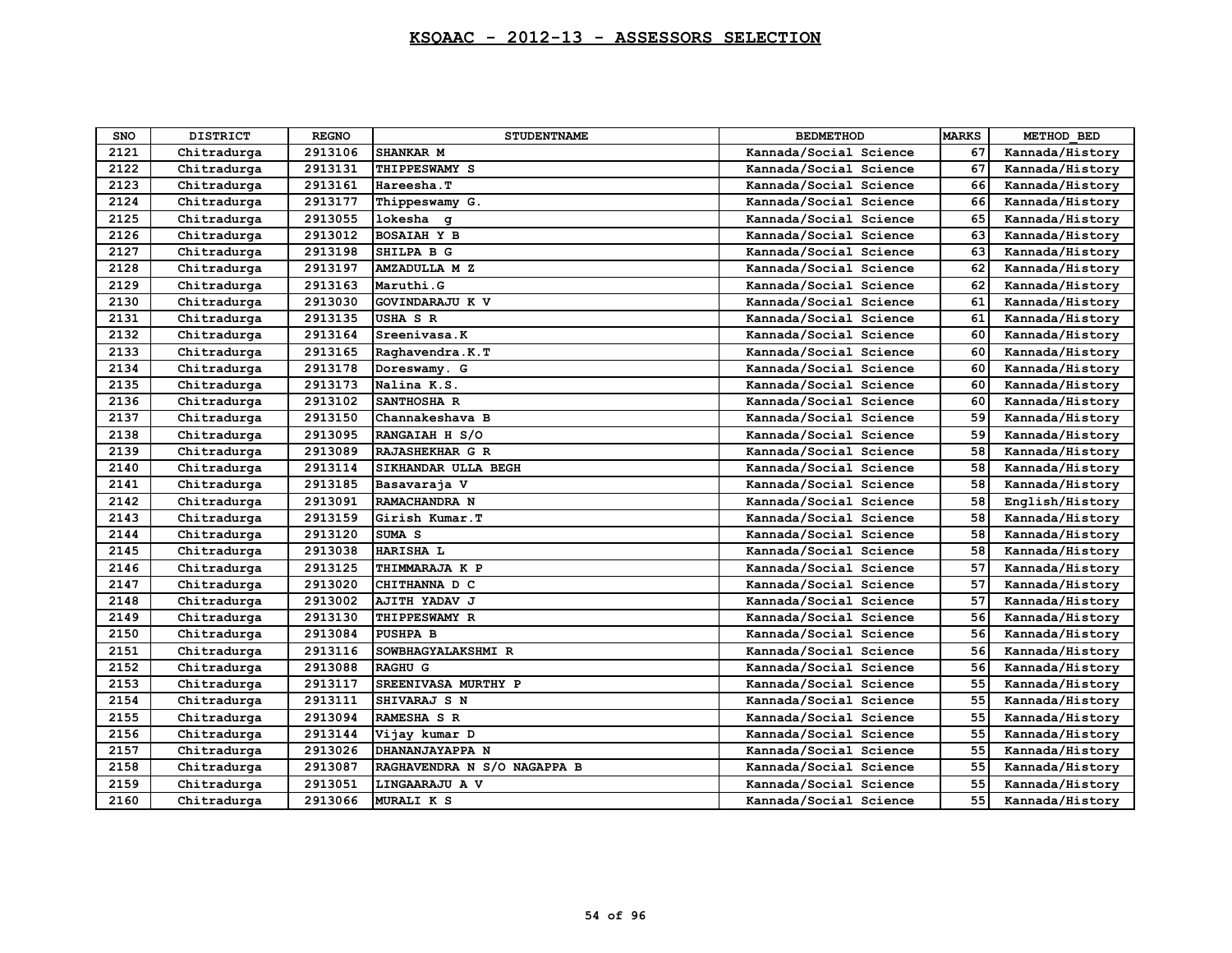| <b>SNO</b> | <b>DISTRICT</b> | <b>REGNO</b> | <b>STUDENTNAME</b>     | <b>BEDMETHOD</b>       | <b>MARKS</b> | METHOD BED      |
|------------|-----------------|--------------|------------------------|------------------------|--------------|-----------------|
| 2161       | Chitradurga     | 2913096      | RAVICHANDRA P M        | Kannada/Social Science | 55           | Kannada/History |
| 2162       | Chitradurga     | 2913025      | DHANANJAYA T           | Kannada/Social Science | 54           | Kannada/History |
| 2163       | Chitradurga     | 2913014      | <b>CHANDRA PRAKASH</b> | Kannada/Social Science | 54           | Kannada/History |
| 2164       | Chitradurga     | 2913097      | Ravikumar D            | Kannada/Social Science | 54           | Kannada/History |
| 2165       | Chitradurga     | 2913194      | Nakula T               | Kannada/Social Science | 54           | Kannada/History |
| 2166       | Chitradurga     | 2913046      | KOTESHWARAPPA M P      | Kannada/Social Science | 54           | Kannada/History |
| 2167       | Chitradurga     | 2913018      | CHIDANANDAPPA R        | Kannada/Social Science | 53           | Kannada/History |
| 2168       | Chitradurga     | 2913006      | ARUNA KUMAR R          | Kannada/Social Science | 53           | Kannada/History |
| 2169       | Chitradurga     | 2913081      | PRAKASH E              | Kannada/Social Science | 53           | Kannada/History |
| 2170       | Chitradurga     | 2913005      | <b>ANJANEYA H E</b>    | Kannada/Social Science | 53           | Kannada/History |
| 2171       | Chitradurga     | 2913110      | SHIVAKUMARA G N        | Kannada/Social Science | 53           | Kannada/History |
| 2172       | Chitradurga     | 2913001      | ABHISHEK C S           | Kannada/Social Science | 53           | Kannada/History |
| 2173       | Chitradurga     | 2913007      | BASAVA RAJA G.R.       | Kannada/Social Science | 53           | Kannada/History |
| 2174       | Chitradurga     | 2913073      | ONKARAPPA M            | Kannada/Social Science | 52           | Kannada/History |
| 2175       | Chitradurga     | 2913068      | <b>NAGARAJA N</b>      | Kannada/Social Science | 52           | Kannada/History |
| 2176       | Chitradurga     | 2913045      | <b>KHAJA HUSSAIN</b>   | Kannada/Social Science | 52           | Kannada/History |
| 2177       | Chitradurga     | 2913050      | LAKSMIDEVI P           | Kannada/Social Science | 52           | Kannada/History |
| 2178       | Chitradurga     | 2913193      | Jagannath K            | Kannada/Social Science | 52           | Kannada/History |
| 2179       | Chitradurga     | 2913104      | SATHISH K R            | Kannada/Social Science | 52           | Kannada/History |
| 2180       | Chitradurga     | 2913180      | Sharanaiah. H.M.       | Kannada/Social Science | 51           | Kannada/History |
| 2181       | Chitradurga     | 2913011      | BHAVYAV D/O            | Kannada/Social Science | 51           | Kannada/History |
| 2182       | Chitradurga     | 2913064      | <b>MARAPPA H</b>       | Kannada/Social Science | 51           | Kannada/History |
| 2183       | Chitradurga     | 2913092      | RAMACHANDRAPPA D H     | Kannada/Social Science | 50           | Kannada/History |
| 2184       | Chitradurga     | 2913137      | VASANTH KUMAR K S/O    | Kannada/Social Science | 50           | Kannada/History |
| 2185       | Chitradurga     | 2913195      | Thippamma T            | Kannada/Social Science | 49           | Kannada/History |
| 2186       | Chitradurga     | 2913118      | SRIDEVI G V            | Kannada/Social Science | 49           | Kannada/History |
| 2187       | Chitradurga     | 2913034      | <b>GURUPRASAD</b>      | Kannada/Social Science | 49           | Kannada/History |
| 2188       | Chitradurga     | 2913182      | Basavaraja H           | Kannada/Social Science | 49           | Kannada/History |
| 2189       | Chitradurga     | 2913146      | YOGESH V               | Kannada/Social Science | 49           | Kannada/History |
| 2190       | Chitradurga     | 2913056      | MAHAMAD KHASIM A       | Kannada/Social Science | 48           | Kannada/History |
| 2191       | Chitradurga     | 2913136      | USHA S T               | Kannada/Social Science | 47           | Kannada/History |
| 2192       | Chitradurga     | 2913175      | Govinda Reddy N.R.     | Kannada/Social Science | 47           | Kannada/History |
| 2193       | Chitradurga     | 2913169      | Ibrahim.H              | Kannada/Social Science | 47           | Kannada/History |
| 2194       | Chitradurga     | 2913103      | SANTHOSHA.H.S          | Kannada/Social Science | 46           | Kannada/History |
| 2195       | Chitradurga     | 2913074      | ONKARAPPA A H          | Kannada/Social Science | 46           | English/History |
| 2196       | Chitradurga     | 2913078      | PRABHU R               | Kannada/Social Science | 46           | Kannada/History |
| 2197       | Chitradurga     | 2913158      | Shreenivasa.G.H        | Kannada/Social Science | 46           | Kannada/History |
| 2198       | Chitradurga     | 2913041      | KALLESH R K            | Kannada/Social Science | 46           | Kannada/History |
| 2199       | Chitradurga     | 2913139      | <b>VEENA A</b>         | Kannada/Social Science | 45           | Kannada/History |
| 2200       | Chitradurga     | 2913086      | RAGHAVENDRA B          | Kannada/Social Science | 45           | Kannada/History |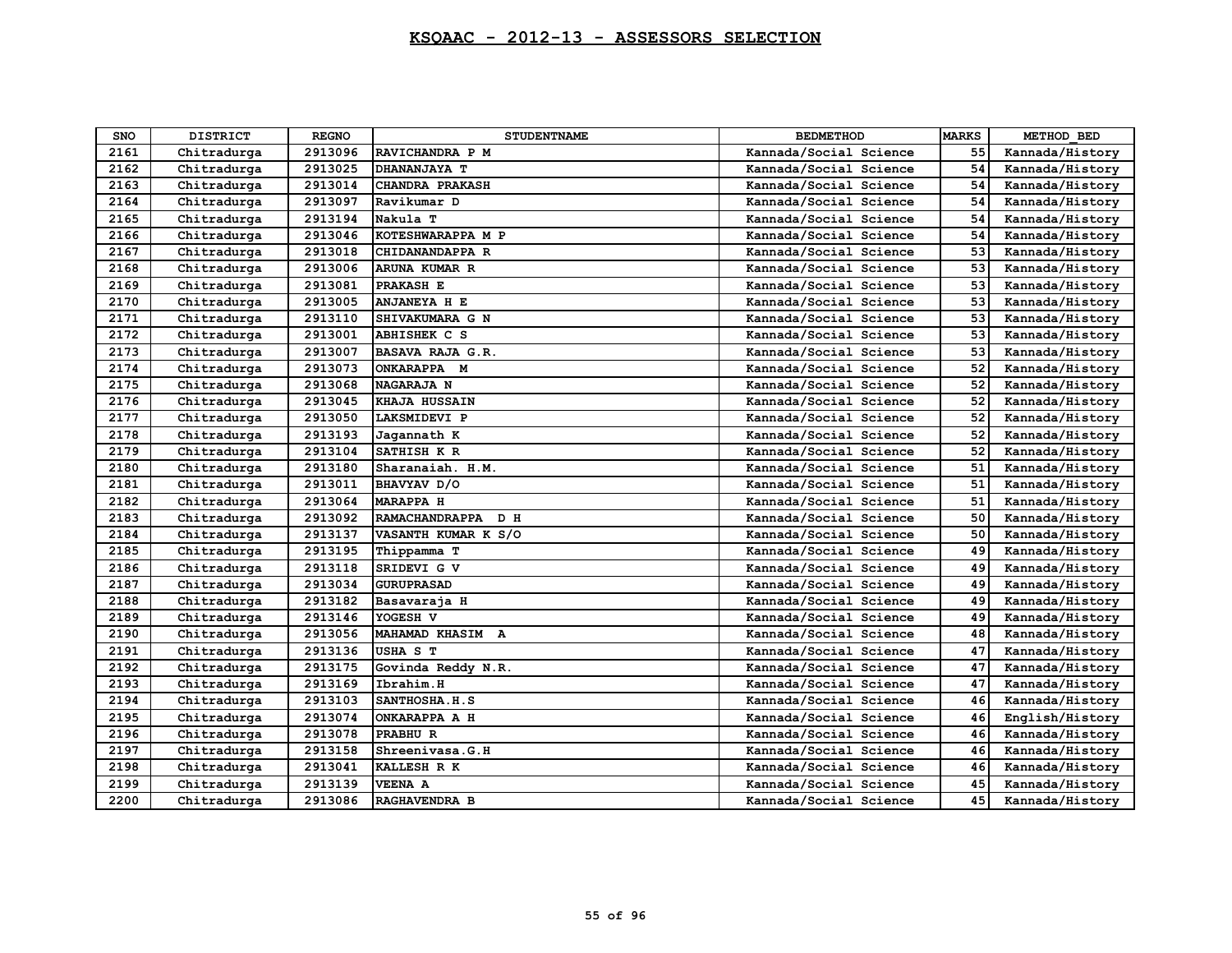| <b>SNO</b> | <b>DISTRICT</b> | <b>REGNO</b> | <b>STUDENTNAME</b>   | <b>BEDMETHOD</b>           | <b>MARKS</b> | METHOD BED        |
|------------|-----------------|--------------|----------------------|----------------------------|--------------|-------------------|
| 2201       | Chitradurga     | 2913069      | NAVEEN KUMAR B G     | Kannada/Social Science     | 44           | Kannada/History   |
| 2202       | Chitradurga     | 2913121      | SURESHA N            | Kannada/Social Science     | 44           | Kannada/History   |
| 2203       | Chitradurga     | 2913082      | Prakasha P           | Kannada/Social Science     | 44           | Kannada/History   |
| 2204       | Chitradurga     | 2913192      | Hanumantappa R       | Kannada/Social Science     | 43           | Kannada/History   |
| 2205       | Chitradurga     | 2913054      | LOKESH M             | Kannada/Social Science     | 43           | Kannada/History   |
| 2206       | Chitradurga     | 2913004      | ANIL KUMAR K         | Kannada/Social Science     | 43           | Kannada/History   |
| 2207       | Chitradurga     | 2913155      | Yashodamma           | Kannada/Social Science     | 43           | Kannada/History   |
| 2208       | Chitradurga     | 2913032      | <b>GURU RAJA R</b>   | Kannada/Social Science     | 43           | Kannada/History   |
| 2209       | Chitradurga     | 2913062      | MANJUNATHA O M       | Kannada/Social Science     | 43           | Kannada/History   |
| 2210       | Chitradurga     | 2913108      | SHARADAMMA B R       | Kannada/Social Science     | 43           | Kannada/History   |
| 2211       | Chitradurga     | 2913039      | HEMANTHA BABU. M.K   | Kannada/Social Science     | 43           | Kannada/History   |
| 2212       | Chitradurga     | 2913031      | GOVINDARAJU T        | Kannada/Social Science     | 42           | Kannada/History   |
| 2213       | Chitradurga     | 2913061      | Manjunatha G         | Kannada/Social Science     | 42           | Kannada/History   |
| 2214       | Chitradurga     | 2913049      | LAKSHMI L            | Kannada/Social Science     | 41           | Kannada/History   |
| 2215       | Chitradurga     | 2913057      | MANJULA V            | Kannada/Social Science     | 41           | Kannada/History   |
| 2216       | Chitradurga     | 2913058      | MANJUNATHA C         | Kannada/Social Science     | 41           | Kannada/History   |
| 2217       | Chitradurga     | 2913176      | Maheshwarappa G.     | Kannada/Social Science     | 40           | Kannada/History   |
| 2218       | Chitradurga     | 2913047      | <b>KRISHNA H</b>     | Kannada/Social Science     | 38           | Kannada/History   |
| 2219       | Chitradurga     | 2913063      | <b>MANJUVANI N</b>   | Kannada/Social Science     | 38           | Kannada/History   |
| 2220       | Chitradurga     | 2913033      | GURUMURTHY G N       | Kannada/Social Science     | 36           | Kannada/History   |
| 2221       | Chitradurga     | 2913129      | THIPPESWAMY M R      | Kannada/Social Science     | 33           | Kannada/History   |
| 2222       | Chitradurga     | 2913067      | NAGARAJA D           | Kannada/Social Science     | 32           | Kannada/History   |
| 2223       | Chitradurga     | 2913138      | VASANTHAKUMARA J P   | Kannada/Social Science     | 31           | Kannada/History   |
| 2224       | Chitradurga     | 2913167      | Sunil Kumar Naik M.P | Kannada/Social Science     | 31           | Kannada/History   |
| 2225       | Chitradurga     | 2913029      | <b>GIRISHA K</b>     | Kannada/Social Science     | 31           | Kannada/History   |
| 2226       | Chitradurga     | 2913154      | K.P.Thippeswamy      | English-Biological Science | 47           | Chemistry/Biology |
| 2227       | Chitradurga     | 2913072      | NIRANJANAMURTHY. B   | English-Biological Science | 47           | English/History   |
| 2228       | Chitradurga     | 2913044      | <b>KENCHAPPA S.E</b> | English-Biological Science | 45           | Chemistry/Biology |
| 2229       | Chitradurga     | 2913141      | VENKATESHA M N       | English-Biological Science | 44           | English/Biology   |
| 2230       | Chitradurga     | 2913101      | SAMPATH KUAMR H R    | English-Biological Science | 43           | English/Biology   |
| 2231       | Chitradurga     | 2913042      | KARNAM VANI          | English-Biological Science | 43           | Chemistry/Biology |
| 2232       | Chitradurga     | 2913157      | Shidhar. G           | English-Biological Science | 39           | English/History   |
| 2233       | Chitradurga     | 2913079      | PRADEEPA M P         | English-Biological Science | 37           |                   |
| 2234       | Chitradurga     | 2913162      | Nagesh kumar.H.R     | English-Biological Science | 36           | Kannada/History   |
| 2235       | Chitradurga     | 2913188      | Satya G V            | English-Biological Science | 36           | Kannada/History   |
| 2236       | Chitradurga     | 2913199      | DEVARAJA D           | English-Biological Science | 34           | English/Biology   |
| 2237       | Chitradurga     | 2913019      | CHIRANJEEVI K        | English-Biological Science | 34           | Kannada/History   |
| 2238       | Chitradurga     | 2913189      | Pavithra R           | English-Biological Science | 31           | English/Biology   |
| 2239       | Chitradurga     | 2913152      | Thippeswamy N.       | English-Biological Science | 30           | English/History   |
| 2240       | Chitradurga     | 2913186      | JYTHI M              | English-Biological Science | 29           | Kannada/History   |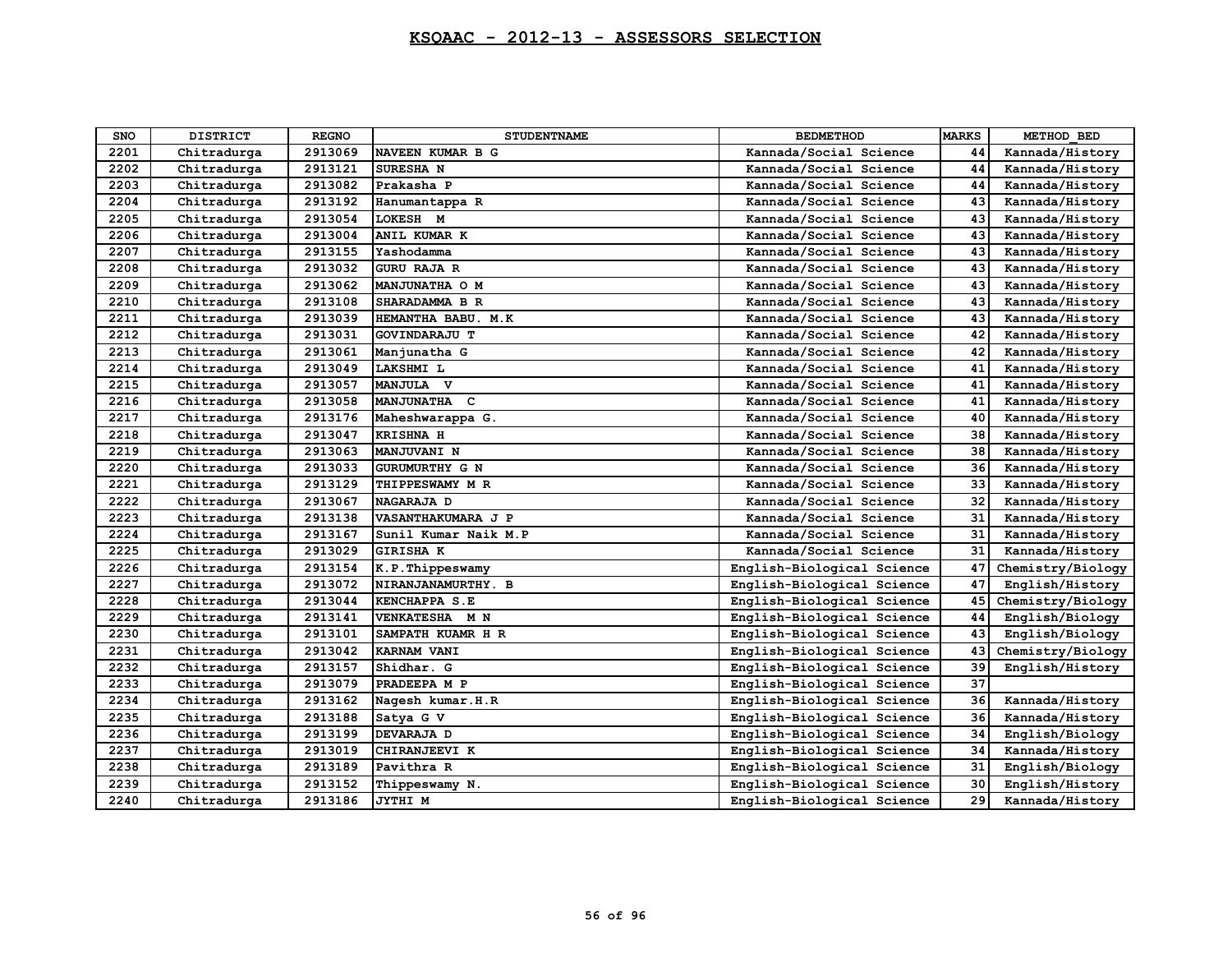| SNO  | <b>DISTRICT</b> | <b>REGNO</b> | <b>STUDENTNAME</b>           | <b>BEDMETHOD</b>           | <b>MARKS</b> | METHOD BED      |
|------|-----------------|--------------|------------------------------|----------------------------|--------------|-----------------|
| 2241 | Chitradurga     | 2913179      | Girish .T.S.                 | ENGLISH-BIOLOGICAL SCIENCE | 28           | English/History |
| 2242 | Chitradurga     | 2913153      | Suresha N.                   | English-Biological Science | 26           | English/History |
| 2243 | Chitradurga     | 2913196      | Ninganna b                   | English-Biological Science | 21           | Kannada/History |
| 2244 | Chitradurga     | 2913172      | Brahananda S.T               | Maths-Physical Science     | 54           | Maths/Physics   |
| 2245 | Chitradurga     | 2913115      | SOMASHEKARAPPA M             | Maths-Physical Science     | 48           | Maths/Physics   |
| 2246 | Chitradurga     | 2913170      | Lingaraju .P                 | Maths-Physical science     | 47           | Maths/Physics   |
| 2247 | Chitradurga     | 2913168      | Jayaprakash.K                | Maths-Physical Science     | 47           | Maths/Physics   |
| 2248 | Chitradurga     | 2913190      | Thipperudrappa G C           | Maths-Physical Science     | 45           | Maths/Physics   |
| 2249 | Chitradurga     | 2913036      | HANUMANTHARAYA P             | Maths-Physical Science     | 45           | Maths/Physics   |
| 2250 | Chitradurga     | 2913100      | RIZWAN M                     | Maths-Physical Science     | 41           | Maths/Physics   |
| 2251 | Chitradurga     | 2913119      | SRINIVASA THIMMAIAH          | Maths-Physical Science     | 40           | Maths/Physics   |
| 2252 | Chitradurga     | 2913191      | Thippeshi G T                | Maths-Physical Science     | 39           | Maths/Physics   |
| 2253 | Chitradurga     | 2913145      | YOGESH C S/O                 | Maths-Physical Science     | 39           | Maths/Physics   |
| 2254 | Chitradurga     | 2913040      | <b>IMRAN KHAN</b>            | Maths-Physical Science     | 38           | Maths/Physics   |
| 2255 | Chitradurga     | 2913149      | Jagadeesh naik. T            | Maths-Physical Science     | 37           | Maths/Physics   |
| 2256 | Chitradurga     | 2913174      | Ravichandra K.S.             | Maths-Physical Science     | 36           | Maths/Physics   |
| 2257 | Chitradurga     | 2913003      | AJJAPPASWAMY D V             | Maths-Physical Science     | 35           | Maths/Physics   |
| 2258 | Chitradurga     | 2913028      | <b>GIRISH OK</b>             | Maths-Physical Science     | 34           | Maths/Physics   |
| 2259 | Chitradurga     | 2913133      | UMASHANKARA L                | Maths-Physical Science     | 34           | Maths/Physics   |
| 2260 | Chitradurga     | 2913080      | PRADEEPA S                   | Maths-Physical Science     | 34           | Maths/Physics   |
| 2261 | Chitradurga     | 2913107      | SHANTHAMURTHY C              | Maths-Physical Science     | 33           | Maths/Physics   |
| 2262 | Chitradurga     | 2913181      | Pushpalatha J                | Maths-Physical Science     | 33           | Maths/Physics   |
| 2263 | Chitradurga     | 2913171      | Banu Prakash.N.L.            | Maths-Physical Science     | 33           | Maths/Physics   |
| 2264 | Chitradurga     | 2913075      | PALANNA T                    | Maths-Physical Science     | 32           | Maths/Physics   |
| 2265 | Chitradurga     | 2913113      | SIDDAPPA T                   | Maths-Physical Science     | 32           | Maths/Physics   |
| 2266 | Chitradurga     | 2913132      | THYARAMALLESHA H             | Maths-Physical Science     | 32           | Maths/Physics   |
| 2267 | Chitradurga     | 2913184      | Ekantappa P                  | Maths-Physical Science     | 28           | Maths/Physics   |
| 2268 | Chitradurga     | 2913140      | <b>VEERANNA M</b>            | Maths-Physical Science     | 24           | Maths/Physics   |
| 2269 | Davangere       | 2914105      | MADIHALLI HALAPPA            | Kannada/Social Science     | 68           | Kannada/History |
| 2270 | Davangere       | 2914246      | SIVANAGUTTIMATADA MAHANTHESH | Kannada/Social Science     | 66           | Kannada/History |
| 2271 | Davangere       | 2914125      | <b>MANJUNATHA G</b>          | Kannada/Social Science     | 66           | Kannada/History |
| 2272 | Davangere       | 2914148      | Nataraja G C                 | Kannada/Social Science     | 65           | Kannada/History |
| 2273 | Davangere       | 2914178      | RAJAKUMAR G R                | Kannada/Social Science     | 65           | Kannada/History |
| 2274 | Davangere       | 2914039      | <b>EAJAS</b>                 | Kannada/Social Science     | 65           | Kannada/History |
| 2275 | Davangere       | 2914029      | CHANDRASHEKHARA M K          | Kannada/Social Science     | 65           | Kannada/History |
| 2276 | Davangere       | 2914355      | BEERESHI B H                 | Kannada/Social Science     | 64           | Kannada/History |
| 2277 | Davangere       | 2914011      | <b>ASHA</b><br>M             | Kannada/Social Science     | 64           | Kannada/History |
| 2278 | Davangere       | 2914297      | PARASURAMAPPA                | Kannada/Social Science     | 63           | Kannada/History |
| 2279 | Davangere       | 2914350      | HANUMANTHAPPA C B            | Kannada/Social Science     | 63           | Kannada/History |
| 2280 | Davangere       | 2914349      | PRABHAKARA H N               | Kannada/Social Science     | 63           | Kannada/History |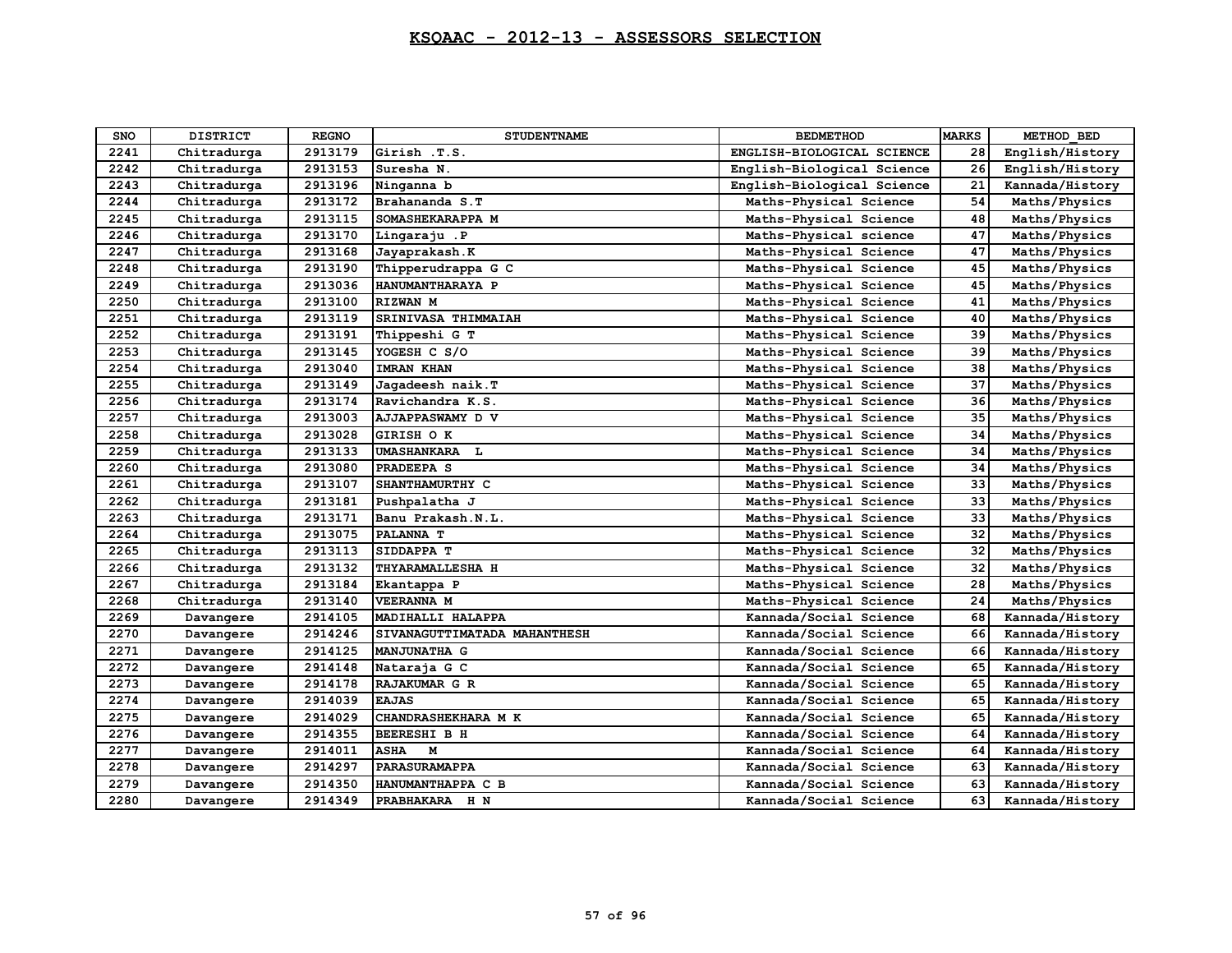| <b>SNO</b> | <b>DISTRICT</b> | <b>REGNO</b> | <b>STUDENTNAME</b>          | <b>BEDMETHOD</b>       | <b>MARKS</b> | METHOD BED      |
|------------|-----------------|--------------|-----------------------------|------------------------|--------------|-----------------|
| 2281       | Davangere       | 2914109      | MALLIKARJUNA C P            | Kannada/Social Science | 62           | Kannada/History |
| 2282       | Davangere       | 2914352      | <b>BASAVARAJA M</b>         | Kannada/Social Science | 62           | Kannada/History |
| 2283       | Davangere       | 2914292      | RAVI ANGADI                 | Kannada/Social Science | 62           | Kannada/History |
| 2284       | Davangere       | 2914032      | CHIDANANDA H B              | Kannada/Social Science | 62           | English/History |
| 2285       | Davangere       | 2914118      | <b>MANJUNATHA</b><br>M D    | Kannada/Social Science | 62           | Kannada/History |
| 2286       | Davangere       | 2914186      | K C<br><b>RAVI</b>          | Kannada/Social Science | 61           | Kannada/History |
| 2287       | Davangere       | 2914099      | <b>LAVAKUMARA T</b>         | Kannada/Social Science | 61           | Kannada/History |
| 2288       | Davangere       | 2914330      | KIRAN KUMAR T               | Kannada/Social Science | 60           | Kannada/History |
| 2289       | Davangere       | 2914078      | <b>JESHTA G</b>             | Kannada/Social Science | 60           | Kannada/History |
| 2290       | Davangere       | 2914187      | <b>RAVI B R</b>             | Kannada/Social Science | 60           | Kannada/History |
|            |                 |              | CHALUVADI                   |                        |              |                 |
| 2291       | Davangere       | 2914299      | MALLIKARJUNA                | Kannada/Social Science | 60           | Kannada/History |
| 2292       | Davangere       | 2914146      | NAGASILPA J K               | Kannada/Social Science | 60           | Kannada/History |
| 2293       | Davangere       | 2914023      | BHARAMAGOWDA. M.R           | Kannada/Social Science | 60           | English/History |
| 2294       | Davangere       | 2914237      | <b>SHRUTHINAGARAJ</b>       | Kannada/Social Science | 60           | Kannada/History |
| 2295       | Davangere       | 2914266      | <b>UMAPATHY K H</b>         | Kannada/Social Science | 59           | Kannada/History |
| 2296       | Davangere       | 2914269      | <b>VASANTAKUMAR.G.R</b>     | Kannada/Social Science | 59           | Kannada/History |
| 2297       | Davangere       | 2914094      | KRISHNAMURTHY K B           | Kannada/Social Science | 59           | Kannada/History |
| 2298       | Davangere       | 2914272      | <b>VENKATESHA G</b>         | Kannada/Social Science | 59           | Kannada/History |
| 2299       | Davangere       | 2914024      | <b>BHEEMANNA V</b>          | Kannada/Social Science | 59           | Kannada/History |
| 2300       | Davangere       | 2914351      | SANTHOSH B M                | Kannada/Social Science | 59           | Kannada/History |
| 2301       | Davangere       | 2914363      | <b>BEERAPPA M</b>           | Kannada/Social Science | 59           | Kannada/History |
| 2302       | Davangere       | 2914141      | NAGANNA M                   | Kannada/Social Science | 59           | Kannada/History |
| 2303       | Davangere       | 2914316      | PARASURAMAPPA N             | Kannada/Social Science | 59           | Kannada/History |
| 2304       | Davangere       | 2914092      | krishna veni a              | Kannada/Social Science | 59           | Kannada/History |
| 2305       | Davangere       | 2914221      | SHANKARAPPA H B             | Kannada/Social Science | 59           | Kannada/History |
| 2306       | Davangere       | 2914202      | RENUKA.T.M                  | Kannada/Social Science | 58           | Kannada/History |
| 2307       | Davangere       | 2914097      | <b>LAKSHMANA K</b>          | Kannada/Social Science | 58           | Kannada/History |
| 2308       | Davangere       | 2914259      | THAVARAGONDI G MALLIKARJUNA | Kannada/Social Science | 58           | Kannada/History |
| 2309       | Davangere       | 2914103      | LOKESHA H B                 | Kannada/Social Science | 58           | Kannada/History |
| 2310       | Davangere       | 2914124      | <b>MANJUNATHA E</b>         | Kannada/Social Science | 58           | Kannada/History |
| 2311       | Davangere       | 2914367      | KOTRESH K                   | Kannada/Social Science | 57           | Kannada/History |
| 2312       | Davangere       | 2914233      | SHIVARUDRAPPA J             | Kannada/Social Science | 57           | Kannada/History |
| 2313       | Davangere       | 2914116      | <b>MANJULA B</b>            | Kannada/Social Science | 57           | Kannada/History |
| 2314       | Davangere       | 2914090      | KOTRESH R                   | Kannada/Social Science | 57           | Kannada/History |
| 2315       | Davangere       | 2914282      | PRADEEPA G Y                | Kannada/Social Science | 57           | Kannada/History |
| 2316       | Davangere       | 2914361      | PARASURAMAPPA G             | Kannada/Social Science | 57           | Kannada/History |
| 2317       | Davangere       | 2914150      | NAVEEN KUMAR KG             | Kannada/Social Science | 57           | Kannada/History |
| 2318       | Davangere       | 2914255      | SURESHA J                   | Kannada/Social Science | 57           | Kannada/History |
| 2319       | Davangere       | 2914079      | JYOTHI T M                  | Kannada/Social Science | 57           | Kannada/History |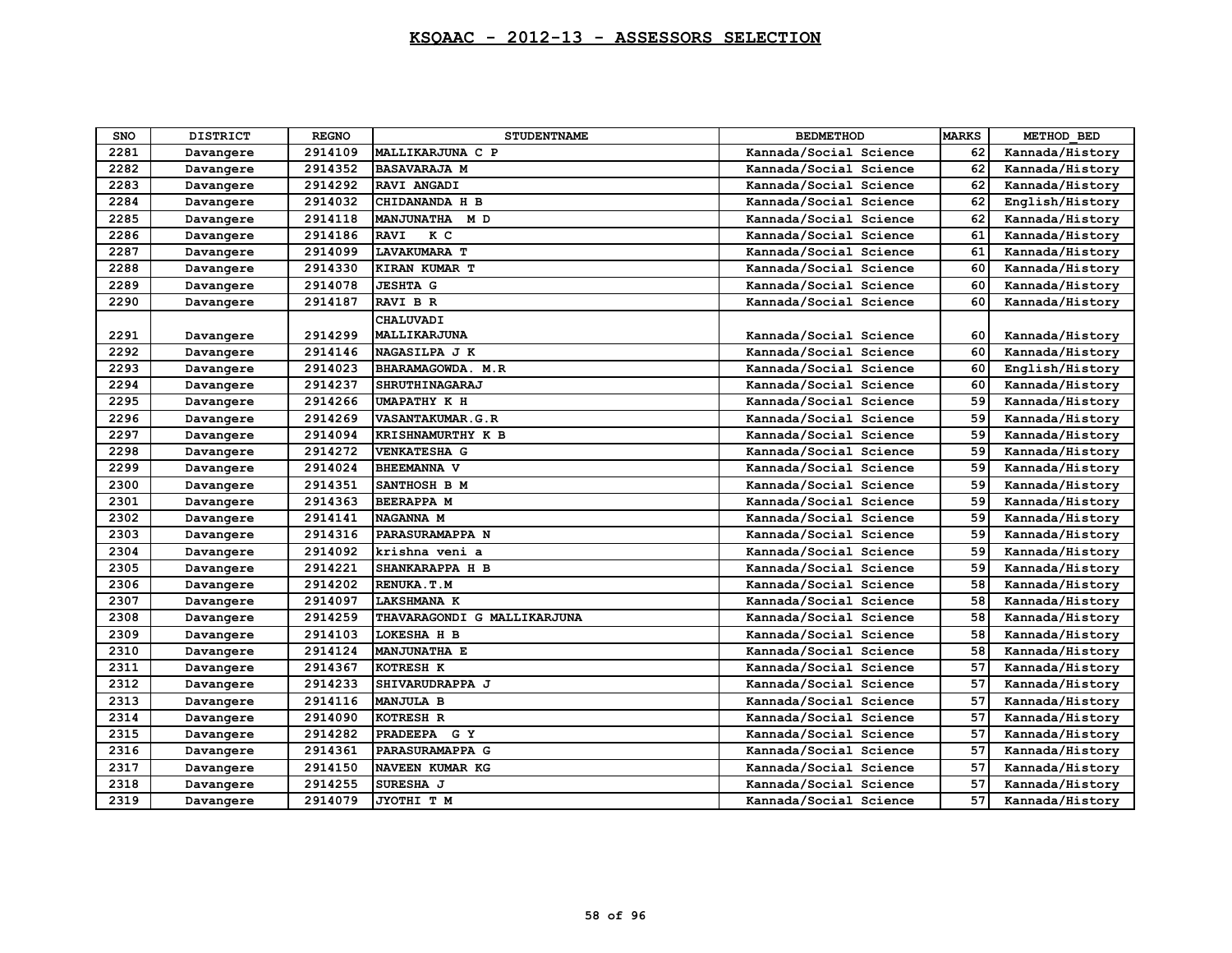| <b>SNO</b> | <b>DISTRICT</b> | <b>REGNO</b> | <b>STUDENTNAME</b>        | <b>BEDMETHOD</b>       | <b>MARKS</b> | METHOD BED      |
|------------|-----------------|--------------|---------------------------|------------------------|--------------|-----------------|
| 2320       | Davangere       | 2914249      | SREENIVASA G              | Kannada/Social Science | 56           | Kannada/History |
| 2321       | Davangere       | 2914231      | SHIVAPPA HARIJAN          | Kannada/Social Science | 56           | Kannada/History |
|            |                 |              | <b>KAMMARA</b>            |                        |              |                 |
| 2322       | Davangere       | 2914332      | <b>MAHANTESHA</b>         | Kannada/Social Science | 56           | Kannada/History |
| 2323       | Davangere       | 2914283      | SHEELA T E                | Kannada/Social Science | 56           | Kannada/History |
| 2324       | Davangere       | 2914333      | <b>G V NAGARAJA</b>       | Kannada/Social Science | 56           | Kannada/History |
| 2325       | Davangere       | 2914062      | HANUMANTHAPPA N P         | Kannada/Social Science | 56           | Kannada/History |
| 2326       | Davangere       | 2914112      | MANJA NAIK S              | Kannada/Social Science | 56           | Kannada/History |
| 2327       | Davangere       | 2914156      | PARAMESHWARAPPA R         | Kannada/Social Science | 56           | Kannada/History |
| 2328       | Davangere       | 2914006      | <b>ANJANEYA K H</b>       | Kannada/Social Science | 56           | Kannada/History |
| 2329       | Davangere       | 2914177      | RAGHAVENDRACHARI S        | Kannada/Social Science | 56           | Kannada/History |
| 2330       | Davangere       | 2914117      | MANJULA C B               | Kannada/Social Science | 56           | Kannada/History |
| 2331       | Davangere       | 2914270      | <b>VEERAPPA B</b>         | Kannada/Social Science | 55           | Kannada/History |
| 2332       | Davangere       | 2914095      | <b>KUBERAPPA M</b>        | Kannada/Social Science | 55           | Kannada/History |
| 2333       | Davangere       | 2914087      | <b>KENCHAPPA M</b>        | Kannada/Social Science | 55           | Kannada/History |
| 2334       | Davangere       | 2914041      | <b>FAYAZ B</b>            | Kannada/Social Science | 55           | Kannada/History |
| 2335       | Davangere       | 2914070      | HEMAPPA H N               | Kannada/Social Science | 55           | Kannada/History |
| 2336       | Davangere       | 2914052      | <b>GURURAJA.H.K</b>       | Kannada/Social Science | 55           | Kannada/History |
| 2337       | Davangere       | 2914130      | MANJUNATHA. M             | Kannada/Social Science | 55           | Kannada/History |
| 2338       | Davangere       | 2914142      | NAGARAJA A K              | Kannada/Social Science | 55           | Kannada/History |
| 2339       | Davangere       | 2914360      | KARIBASAIAH B M           | Kannada/Social Science | 55           | Kannada/History |
| 2340       | Davangere       | 2914057      | HALLIKERE MATADA KOTRAIAH | Kannada/Social Science | 55           | Kannada/History |
| 2341       | Davangere       | 2914368      | Almarsikeri Nagaraj       | Kannada/Social Science | 55           | Kannada/History |
| 2342       | Davangere       | 2914108      | <b>MAHESHAPPA HUDED</b>   | Kannada/Social Science | 55           | Kannada/History |
| 2343       | Davangere       | 2914073      | <b>HONNUR SAB</b>         | Kannada/Social Science | 55           | Kannada/History |
| 2344       | Davangere       | 2914230      | SHIVANNA G B              | Kannada/Social Science | 54           | Kannada/History |
| 2345       | Davangere       | 2914322      | RAHAMATH ALI              | Kannada/Social Science | 54           | Kannada/History |
| 2346       | Davangere       | 2914263      | THIPPESH G M              | Kannada/Social Science | 54           | Kannada/History |
| 2347       | Davangere       | 2914253      | SUMITHRA HOMBALAGATTI     | Kannada/Social Science | 54           | Kannada/History |
| 2348       | Davangere       | 2914182      | RAMESHA M D               | Kannada/Social Science | 54           | Kannada/History |
| 2349       | Davangere       | 2914139      | N.G. PRADEEPA             | Kannada/Social Science | 54           | Kannada/History |
| 2350       | Davangere       | 2914091      | KOTRESHA H                | Kannada/Social Science | 54           | Kannada/History |
| 2351       | Davangere       | 2914104      | LOKESHA NAIK S            | Kannada/Social Science | 54           | Kannada/History |
| 2352       | Davangere       | 2914126      | MANJUNATHA G C            | Kannada/Social Science | 54           | Kannada/History |
| 2353       | Davangere       | 2914213      | SATHEESHA B V             | Kannada/Social Science | 54           | Kannada/History |
| 2354       | Davangere       | 2914035      | DEVEESHREE K G            | Kannada/Social Science | 54           | Kannada/History |
| 2355       | Davangere       | 2914195      | RAVIKUMARA M P            | Kannada/Social Science | 54           | Kannada/History |
|            |                 |              | <b>SHASHIREKHA</b>        |                        |              |                 |
| 2356       | Davangere       | 2914341      | <b>BELLUDI</b>            | Kannada/Social Science | 54           | Kannada/History |
| 2357       | Davangere       | 2914201      | RENUKA H M                | Kannada/Social Science | 54           | Kannada/History |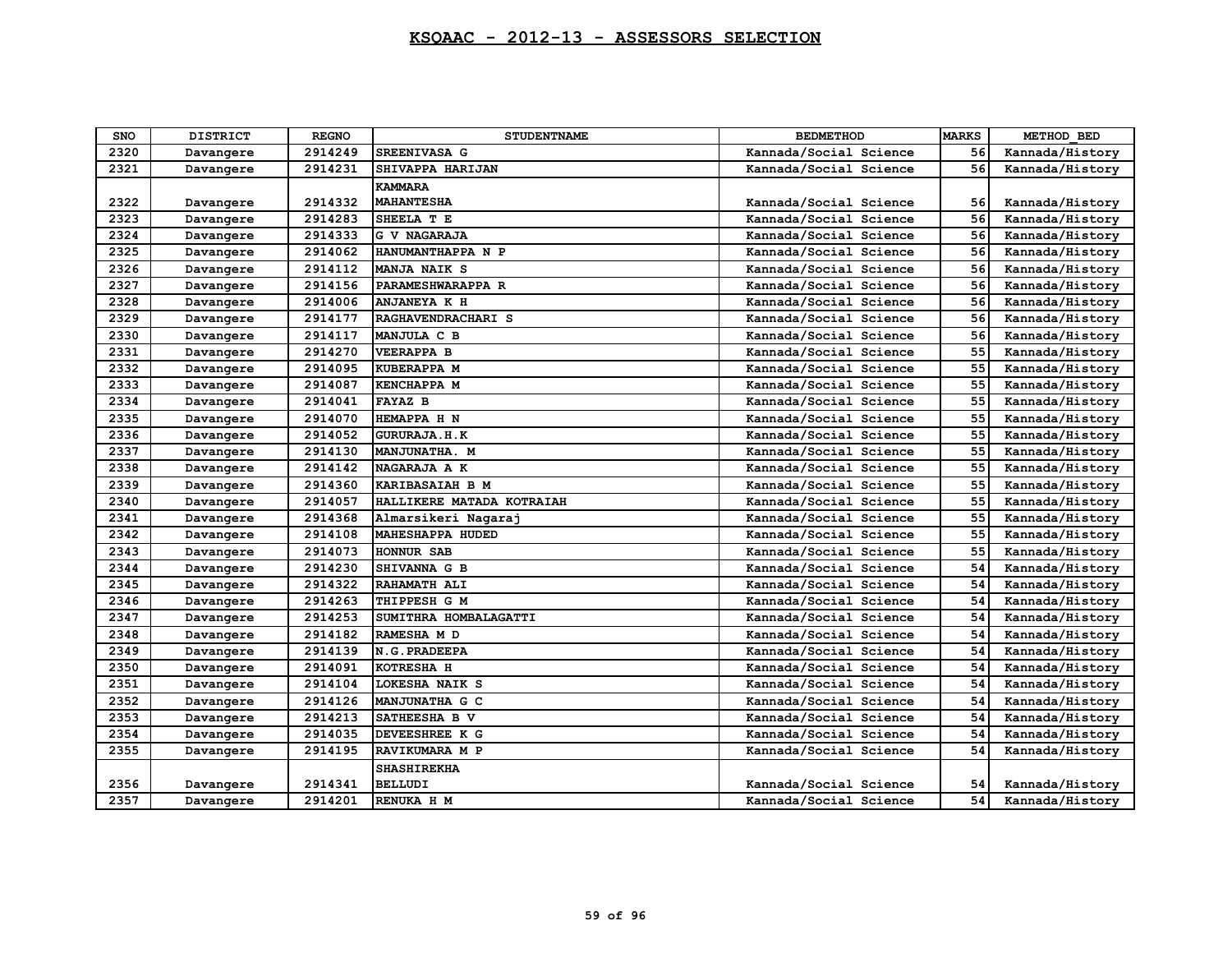| <b>SNO</b> | <b>DISTRICT</b> | <b>REGNO</b> | <b>STUDENTNAME</b>        | <b>BEDMETHOD</b>       | <b>MARKS</b> | METHOD BED      |
|------------|-----------------|--------------|---------------------------|------------------------|--------------|-----------------|
| 2358       | Davangere       | 2914242      | siddappa n                | Kannada/Social Science | 54           | Kannada/History |
| 2359       | Davangere       | 2914036      | DHANANJAYA D R            | Kannada/Social Science | 53           | English/History |
| 2360       | Davangere       | 2914362      | TANGI GUNDAPPA            | Kannada/Social Science | 53           | Kannada/History |
| 2361       | Davangere       | 2914059      | HANUMANTHAPPA C           | Kannada/Social Science | 53           | Kannada/History |
| 2362       | Davangere       | 2914268      | VANI B C                  | Kannada/Social Science | 53           | Kannada/History |
| 2363       | Davangere       | 2914012      | Asha T.B                  | Kannada/Social Science | 53           | Kannada/History |
| 2364       | Davangere       | 2914303      | PRASHANTHA D L            | Kannada/Social Science | 53           | Kannada/History |
| 2365       | Davangere       | 2914287      | TALAVARA PRAHLADA         | Kannada/Social Science | 53           | Kannada/History |
| 2366       | Davangere       | 2914169      | PRASHANTHA A N            | Kannada/Social Science | 53           | Kannada/History |
| 2367       | Davangere       | 2914064      | HAREESHA D                | Kannada/Social Science | 53           | Kannada/History |
| 2368       | Davangere       | 2914356      | <b>NAGARAJA PALDAR</b>    | Kannada/Social Science | 53           | Kannada/History |
| 2369       | Davangere       | 2914358      | <b>ANJANEYA K</b>         | Kannada/Social Science | 53           | English/History |
| 2370       | Davangere       | 2914214      | SATHISH K                 | Kannada/Social Science | 53           | Kannada/History |
| 2371       | Davangere       | 2914015      | $K$ H<br><b>ASHWINI</b>   | Kannada/Social Science | 53           | Kannada/History |
| 2372       | Davangere       | 2914188      | <b>RAVI H</b>             | Kannada/Social Science | 53           | Kannada/History |
| 2373       | Davangere       | 2914002      | AHAMED MUBEEN D B         | Kannada/Social Science | 53           | Kannada/History |
| 2374       | Davangere       | 2914353      | SAVITHA KABBALLI          | Kannada/Social Science | 53           | Kannada/History |
| 2375       | Davangere       | 2914048      | <b>GORAVARA BASAPPA</b>   | Kannada/Social Science | 52           | Kannada/History |
| 2376       | Davangere       | 2914129      | MANJUNATHA K R            | Kannada/Social Science | 52           | Kannada/History |
| 2377       | Davangere       | 2914132      | MANU M C                  | Kannada/Social Science | 52           | Kannada/History |
|            |                 |              | <b>HALASIDDAPPA</b>       |                        |              |                 |
| 2378       | Davangere       | 2914296      | <b>TALAVARA</b>           | Kannada/Social Science | 52           | Kannada/History |
| 2379       | Davangere       | 2914357      | KALYANAKUMARA G M         | Kannada/Social Science | 52           | Kannada/History |
| 2380       | Davangere       | 2914328      | MANJUNATHA KS             | Kannada/Social Science | 52           | Kannada/History |
| 2381       | Davangere       | 2914114      | MANJAPPA N                | Kannada/Social Science | 52           | Kannada/History |
| 2382       | Davangere       | 2914004      | ALAMARSIKERE GANGAMMA     | Kannada/Social Science | 52           | Kannada/History |
| 2383       | Davangere       | 2914179      | RAJAKUMAR GUDLANURU       | Kannada/Social Science | 52           | Kannada/History |
| 2384       | Davangere       | 2914256      | SURESHNAIK Y C            | Kannada/Social Science | 52           | Kannada/History |
| 2385       | Davangere       | 2914235      | SHOBHA B                  | Kannada/Social Science | 52           | Kannada/History |
| 2386       | Davangere       | 2914279      | VISWANATHA MARAKUNTI      | Kannada/Social Science | 52           | Kannada/History |
| 2387       | Davangere       | 2914138      | <b>MYLARADA KUMARA</b>    | Kannada/Social Science | 51           | Kannada/History |
| 2388       | Davangere       | 2914133      | MARUTI P.N                | Kannada/Social Science | 51           | Kannada/History |
| 2389       | Davangere       | 2914115      | manjappa.d.t              | Kannada/Social Science | 51           | Kannada/History |
|            |                 |              | <b>GIRIJAMMA</b>          |                        |              |                 |
| 2390       | Davangere       | 2914339      | <b>BILASANUR</b>          | Kannada/Social Science | 51           | Kannada/History |
| 2391       | Davangere       | 2914210      | SANTOSHA T                | Kannada/Social Science | 51           | Kannada/History |
| 2392       | Davangere       | 2914085      | <b>KASHIVISHWANATHA</b>   | Kannada/Social Science | 51           | Kannada/History |
| 2393       | Davangere       | 2914276      | VIJAYALAXMI LAXMAN ANGADI | Kannada/Social Science | 51           | Kannada/History |
| 2394       | Davangere       | 2914325      | UMADEVI M T               | Kannada/Social Science | 51           | Kannada/History |
| 2395       | Davangere       | 2914318      | RAJAKUMAR B N             | Kannada/Social Science | 51           | Kannada/History |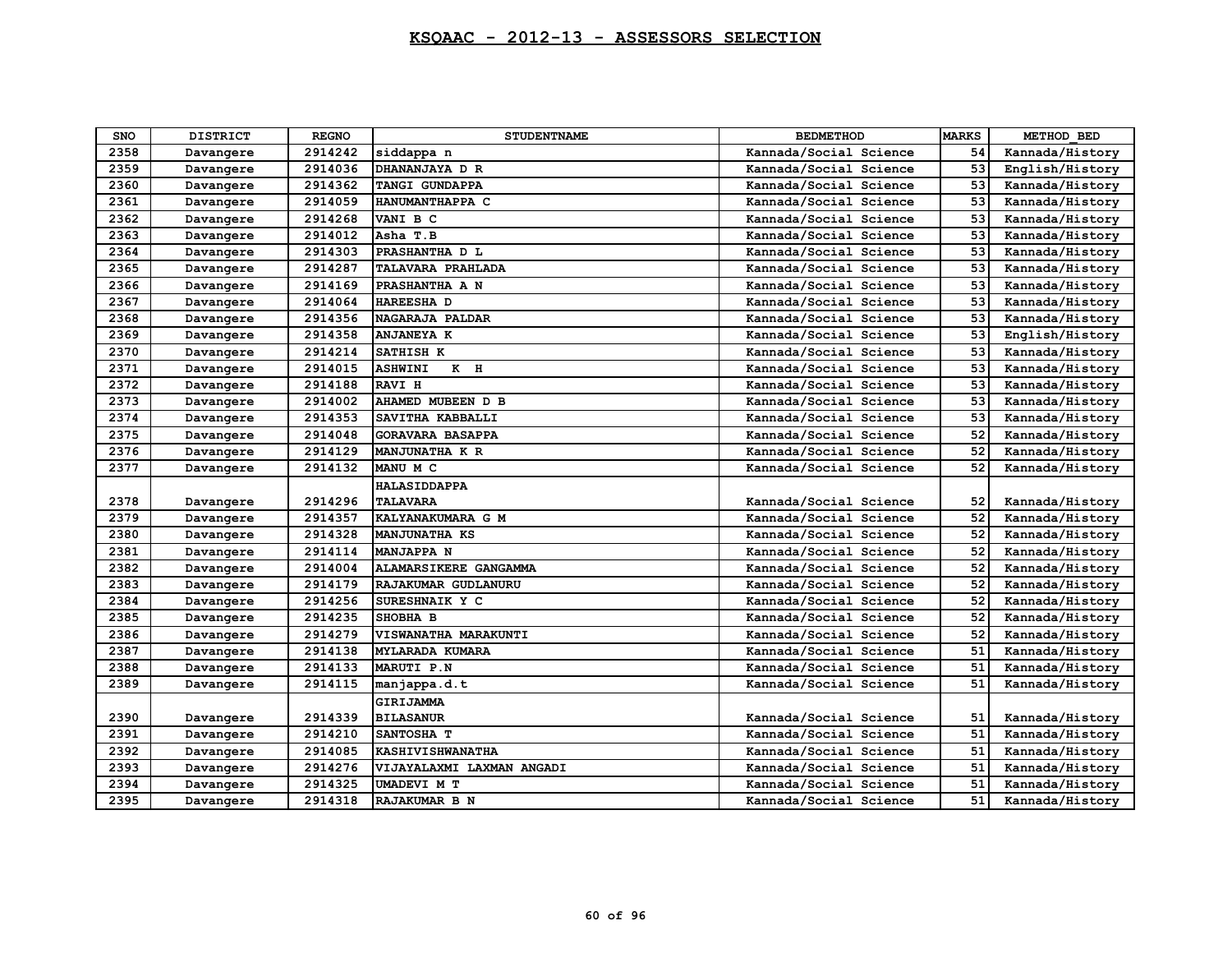| SNO  | <b>DISTRICT</b> | <b>REGNO</b> | <b>STUDENTNAME</b>       | <b>BEDMETHOD</b>       | <b>MARKS</b> | METHOD BED      |
|------|-----------------|--------------|--------------------------|------------------------|--------------|-----------------|
| 2396 | Davangere       | 2914152      | NETHRAVATHI M            | Kannada/Social Science | 51           | Kannada/History |
| 2397 | Davangere       | 2914260      | THIMMALAPURADA KUBERAPPA | Kannada/Social Science | 51           | Kannada/History |
| 2398 | Davangere       | 2914096      | KUMARANAIK G             | Kannada/Social Science | 51           | Kannada/History |
| 2399 | Davangere       | 2914143      | NAGARAJA C               | Kannada/Social Science | 51           | Kannada/History |
| 2400 | Davangere       | 2914016      | BADIGERA SOMASHEKHARA    | Kannada/Social Science | 51           | Kannada/History |
| 2401 | Davangere       | 2914203      | ROOP K H                 | Kannada/Social Science | 50           | Kannada/History |
| 2402 | Davangere       | 2914175      | PUSHPA H S               | Kannada/Social Science | 50           | Kannada/History |
| 2403 | Davangere       | 2914149      | NATARAJA NAIK            | Kannada/Social Science | 50           | Kannada/History |
| 2404 | Davangere       | 2914020      | <b>BASAVARAJA B</b>      | Kannada/Social Science | 50           | Kannada/History |
| 2405 | Davangere       | 2914354      | <b>GEETHAMMA B</b>       | Kannada/Social Science | 50           | Kannada/History |
| 2406 | Davangere       | 2914293      | CHANDRAKALA B J          | Kannada/Social Science | 50           | Kannada/History |
| 2407 | Davangere       | 2914278      | VISHWANATHA H K          | Kannada/Social Science | 50           | Kannada/History |
| 2408 | Davangere       | 2914101      | LINGA NAIK C             | Kannada/Social Science | 50           | Kannada/History |
| 2409 | Davangere       | 2914080      | KALLESHA N S             | Kannada/Social Science | 50           | Kannada/History |
| 2410 | Davangere       | 2914300      | SMITHA .B.               | Kannada/Social Science | 50           | Kannada/History |
| 2411 | Davangere       | 2914061      | Hanumanthappa m s        | Kannada/Social Science | 49           | Kannada/History |
| 2412 | Davangere       | 2914340      | SAROJA R A               | Kannada/Social Science | 49           | Kannada/History |
| 2413 | Davangere       | 2914338      | <b>JAGADESHA D</b>       | Kannada/Social Science | 49           | Kannada/History |
| 2414 | Davangere       | 2914131      | MANOO G S                | Kannada/Social Science | 49           | Kannada/History |
| 2415 | Davangere       | 2914225      | SHEELA G S               | Kannada/Social Science | 49           | Kannada/History |
| 2416 | Davangere       | 2914252      | SUMANA B                 | Kannada/Social Science | 49           | Kannada/History |
| 2417 | Davangere       | 2914257      | SWAMY T N                | Kannada/Social Science | 49           | Kannada/History |
| 2418 | Davangere       | 2914077      | JATHAPPA G G             | Kannada/Social Science | 49           | Kannada/History |
| 2419 | Davangere       | 2914302      | <b>MALAGI MANJAPPA</b>   | Kannada/Social Science | 49           | Kannada/History |
|      |                 |              | <b>RENUKAVVA</b>         |                        |              |                 |
| 2420 | Davangere       | 2914342      | <b>PATYAPUR</b>          | Kannada/Social Science | 49           | Kannada/History |
| 2421 | Davangere       | 2914172      | PRAVEENA N H             | Kannada/Social Science | 49           | Kannada/History |
| 2422 | Davangere       | 2914245      | SIDDESHI K               | Kannada/Social Science | 48           | Kannada/History |
| 2423 | Davangere       | 2914277      | VINUTHA A M              | Kannada/Social Science | 48           | Kannada/History |
| 2424 | Davangere       | 2914144      | NAGARAJA NAIK D          | Kannada/Social Science | 48           | Kannada/History |
| 2425 | Davangere       | 2914247      | SOMASHEKARA G K          | Kannada/Social Science | 48           | Kannada/History |
| 2426 | Davangere       | 2914075      | IMRAN BASHA B            | Kannada/Social Science | 48           | Kannada/History |
| 2427 | Davangere       | 2914058      | HANUMANTAPPA T P         | Kannada/Social Science | 48           | Kannada/History |
| 2428 | Davangere       | 2914128      | <b>MANJUNATHA K</b>      | Kannada/Social Science | 48           | Kannada/History |
|      |                 |              | SIDDALINGAPPA            |                        |              |                 |
| 2429 | Davangere       | 2914321      | <b>POOJAR</b>            | Kannada/Social Science | 48           | Kannada/History |
|      |                 |              | YARABALU                 |                        |              |                 |
| 2430 | Davangere       | 2914359      | <b>DEVARAJA</b>          | Kannada/Social Science | 48           | Kannada/History |
| 2431 | Davangere       | 2914038      | DODDESHI H B             | Kannada/Social Science | 48           | Kannada/History |
| 2432 | Davangere       | 2914067      | HAVALI HONNAPPA          | Kannada/Social Science | 48           | Kannada/History |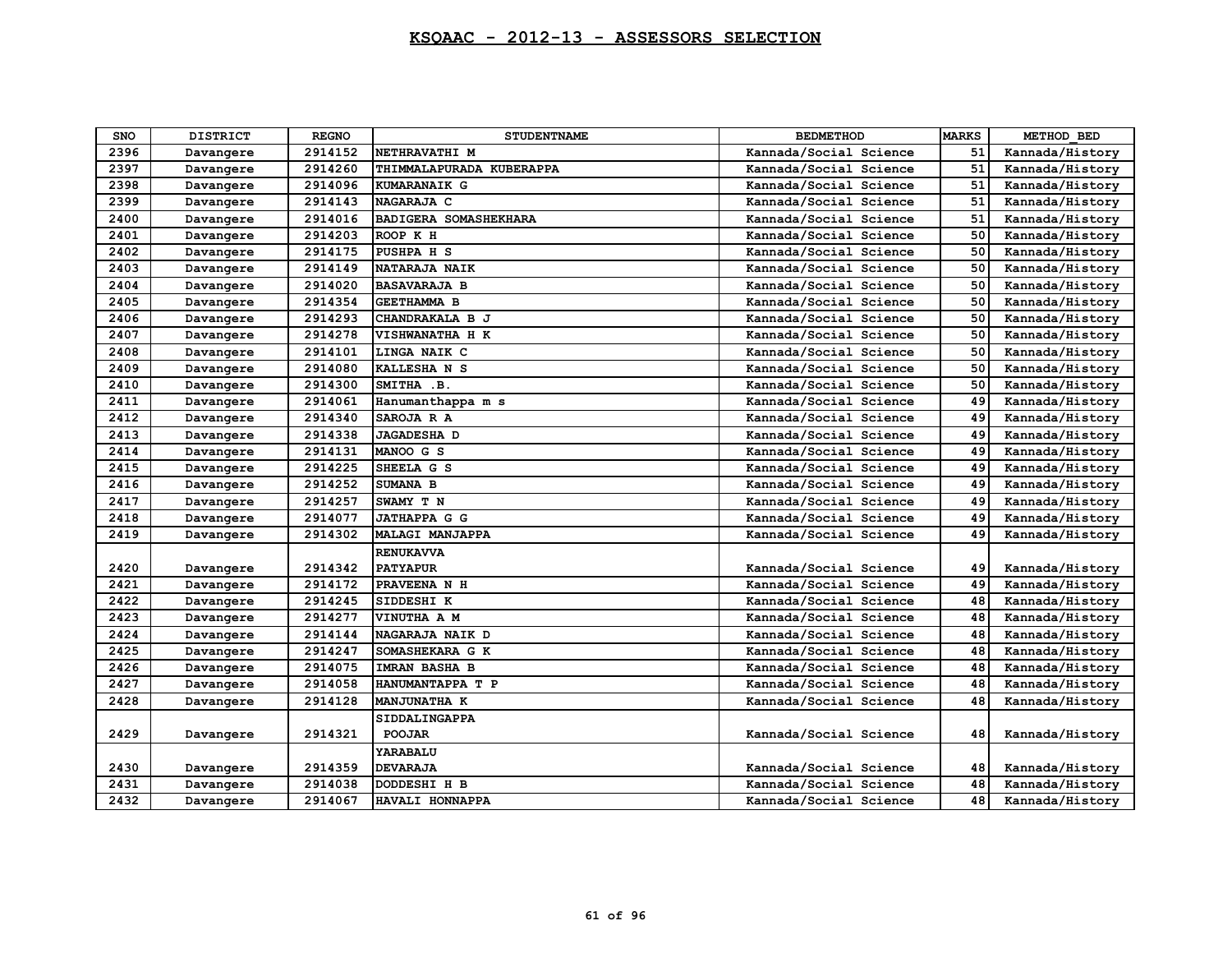| SNO  | <b>DISTRICT</b> | <b>REGNO</b> | <b>STUDENTNAME</b>             | <b>BEDMETHOD</b>       | <b>MARKS</b> | METHOD BED      |
|------|-----------------|--------------|--------------------------------|------------------------|--------------|-----------------|
| 2433 | Davangere       | 2914164      | PRADEEP G H                    | Kannada/Social Science | 47           | Kannada/History |
| 2434 | Davangere       | 2914072      | HOMBANNANAVARA SAMPATHA KUMARA | Kannada/Social Science | 47           | Kannada/History |
| 2435 | Davangere       | 2914229      | <b>SHIVANNA</b>                | Kannada/Social Science | 47           | Kannada/History |
| 2436 | Davangere       | 2914127      | <b>MANJUNATHA H</b>            | Kannada/Social Science | 47           | Kannada/History |
|      |                 |              | <b>ANJINAPPA</b>               |                        |              |                 |
| 2437 | Davangere       | 2914301      | <b>ARSAPURADA</b>              | Kannada/Social Science | 47           | Kannada/History |
| 2438 | Davangere       | 2914046      | GIREESH.H.R                    | Kannada/Social Science | 47           | Kannada/History |
| 2439 | Davangere       | 2914286      | PRAVEEN VALI                   | Kannada/Social Science | 46           | Kannada/History |
| 2440 | Davangere       | 2914314      | SATHEESHA B                    | Kannada/Social Science | 46           | Kannada/History |
| 2441 | Davangere       | 2914184      | <b>RANGANATHA.N</b>            | Kannada/Social Science | 46           | Kannada/History |
| 2442 | Davangere       | 2914167      | PRAKASHA D                     | Kannada/Social Science | 46           | Kannada/History |
| 2443 | Davangere       | 2914069      | HEMALATHA L                    | Kannada/Social Science | 46           | Kannada/History |
| 2444 | Davangere       | 2914051      | <b>GURURAJA K</b>              | Kannada/Social Science | 46           | English/History |
| 2445 | Davangere       | 2914173      | prema e                        | Kannada/Social Science | 46           | Kannada/History |
| 2446 | Davangere       | 2914271      | <b>VEERENDRA N</b>             | Kannada/Social Science | 46           | Kannada/History |
| 2447 | Davangere       | 2914013      | ASHOKA B T                     | Kannada/Social Science | 46           | Kannada/History |
| 2448 | Davangere       | 2914366      | <b>RAMESH R</b>                | Kannada/Social Science | 46           | Kannada/History |
| 2449 | Davangere       | 2914040      | FAHMIDA BEGUM N                | Kannada/Social Science | 45           | Kannada/History |
| 2450 | Davangere       | 2914254      | Suresh M.V                     | Kannada/Social Science | 45           | Kannada/History |
| 2451 | Davangere       | 2914226      | SHILPA A K                     | Kannada/Social Science | 45           | Kannada/History |
| 2452 | Davangere       | 2914285      | <b>NAGESHA B</b>               | Kannada/Social Science | 45           | Kannada/History |
| 2453 | Davangere       | 2914084      | KARIYAPPA R                    | Kannada/Social Science | 45           | Kannada/History |
| 2454 | Davangere       | 2914311      | LAKSHAMAN M V                  | Kannada/Social Science | 45           | Kannada/History |
| 2455 | Davangere       | 2914208      | SANTOSHA B C                   | Kannada/Social Science | 45           | Kannada/History |
| 2456 | Davangere       | 2914110      | MALLIKARJUNAPPA K M            | Kannada/Social Science | 44           | Kannada/History |
| 2457 | Davangere       | 2914056      | HALESHI NAIK K                 | Kannada/Social Science | 44           | Kannada/History |
| 2458 | Davangere       | 2914194      | RAVIKUMAR H E                  | Kannada/Social Science | 44           | Kannada/History |
| 2459 | Davangere       | 2914189      | <b>RAVI H</b>                  | Kannada/Social Science | 44           | Kannada/History |
| 2460 | Davangere       | 2914267      | <b>UPPARA RAJAPPA</b>          | Kannada/Social Science | 44           | Kannada/History |
| 2461 | Davangere       | 2914310      | VISHWANATHA K                  | Kannada/Social Science | 44           | Kannada/History |
| 2462 | Davangere       | 2914082      | KAREMALLAPLARA SHANKARAPPA     | Kannada/Social Science | 43           | Kannada/History |
| 2463 | Davangere       | 2914066      | HARISHA.K.S                    | Kannada/Social Science | 43           | Kannada/History |
| 2464 | Davangere       | 2914163      | PRABHAKARA S                   | Kannada/Social Science | 42           | Kannada/History |
| 2465 | Davangere       | 2914240      | SHWETHA M                      | Kannada/Social Science | 42           | Kannada/History |
| 2466 | Davangere       | 2914022      | BHAGYAMMA A K                  | Kannada/Social Science | 42           | Others          |
| 2467 | Davangere       | 2914185      | RANGASWAMY C                   | Kannada/Social Science | 42           | Kannada/History |
| 2468 | Davangere       | 2914181      | RAJU R                         | Kannada/Social Science | 42           | Kannada/History |
| 2469 | Davangere       | 2914027      | <b>CHANDRA NAIK</b>            | Kannada/Social Science | 42           | Kannada/History |
| 2470 | Davangere       | 2914100      | LINGA NAIK                     | Kannada/Social Science | 42           | Kannada/History |
| 2471 | Davangere       | 2914337      | MANJULA Y                      | Kannada/Social Science | 42           | Kannada/History |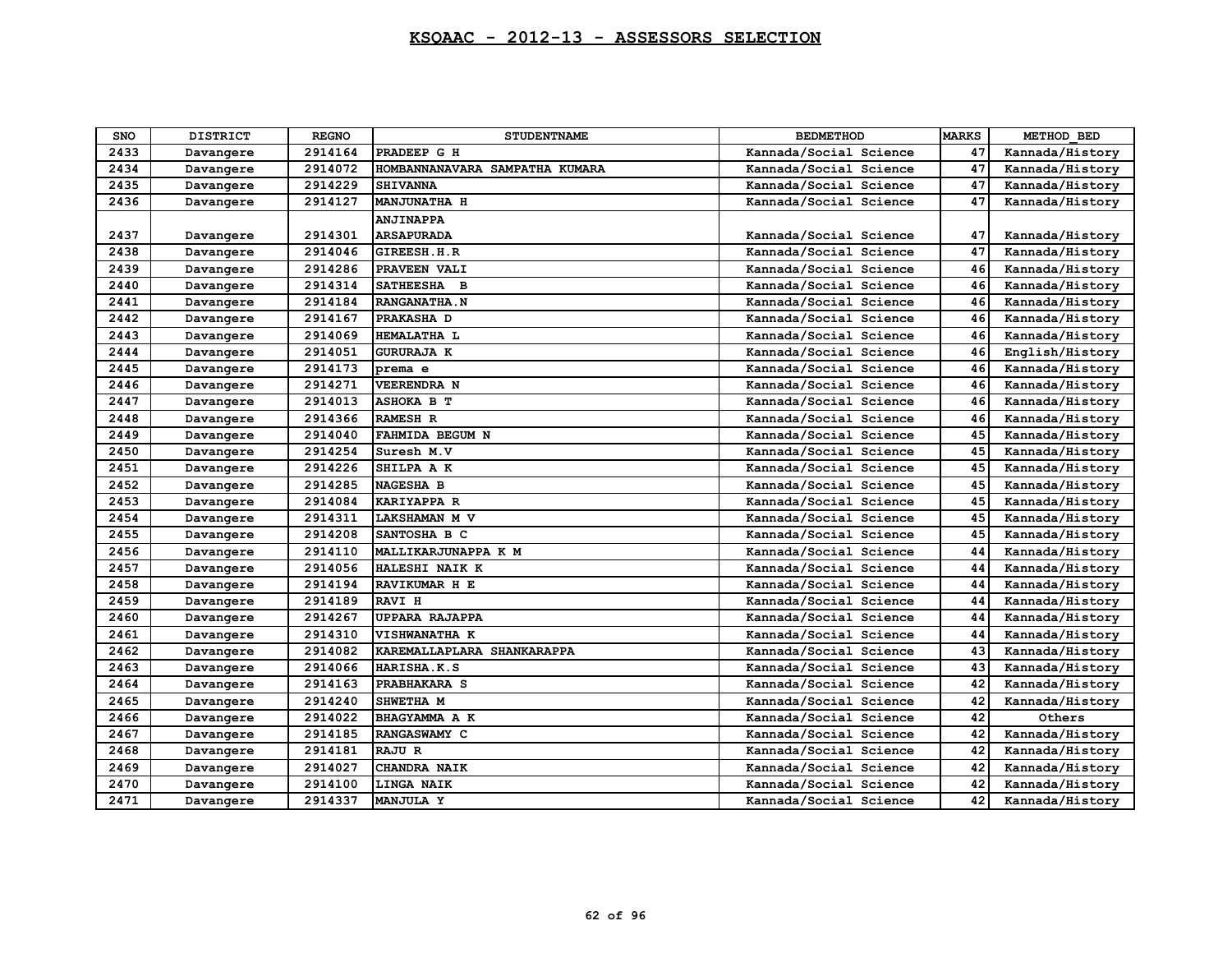| <b>SNO</b> | <b>DISTRICT</b> | <b>REGNO</b> | <b>STUDENTNAME</b>               | <b>BEDMETHOD</b>           | <b>MARKS</b> | METHOD BED      |
|------------|-----------------|--------------|----------------------------------|----------------------------|--------------|-----------------|
| 2472       | Davangere       | 2914250      | SUJATHA N T                      | Kannada/Social Science     | 42           | Kannada/History |
|            |                 |              | <b>MANJAPPA</b>                  |                            |              |                 |
| 2473       | Davangere       | 2914347      | <b>BARIKARA</b>                  | Kannada/Social Science     | 42           | Kannada/History |
| 2474       | Davangere       | 2914220      | SHANKARAPPA BANI                 | Kannada/Social Science     | 42           | Kannada/History |
| 2475       | Davangere       | 2914273      | <b>VENKATESHA P</b>              | Kannada/Social Science     | 41           | Kannada/History |
| 2476       | Davangere       | 2914219      | SHAILAJA S M                     | Kannada/Social Science     | 41           | Kannada/History |
| 2477       | Davangere       | 2914284      | RAVIVARMA H                      | Kannada/Social Science     | 41           | Kannada/History |
| 2478       | Davangere       | 2914345      | <b>MANJUNATHA B R</b>            | Kannada/Social Science     | 41           | Kannada/History |
| 2479       | Davangere       | 2914071      | HEMAVATHI K H                    | Kannada/Social Science     | 40           | English/History |
| 2480       | Davangere       | 2914102      | <b>LOKESHA B</b>                 | Kannada/Social Science     | 40           | Kannada/History |
| 2481       | Davangere       | 2914295      | <b>GEETHA</b>                    | Kannada/Social Science     | 40           | Kannada/History |
| 2482       | Davangere       | 2914313      | P D UMESHA                       | Kannada/Social Science     | 40           | Kannada/History |
| 2483       | Davangere       | 2914113      | <b>MANJANAIK K</b>               | Kannada/Social Science     | 39           | Kannada/History |
| 2484       | Davangere       | 2914151      | NAVEENA S C                      | Kannada/Social Science     | 39           | Kannada/History |
| 2485       | Davangere       | 2914086      | KAVITHA M N                      | Kannada/Social Science     | 39           | Kannada/History |
| 2486       | Davangere       | 2914076      | <b>INAYATH KHAN B</b>            | Kannada/Social Science     | 38           | Kannada/History |
| 2487       | Davangere       | 2914157      | PARASAPPA K                      | Kannada/Social Science     | 38           | Kannada/History |
|            |                 |              | <b>PARASHURAMAPPA</b>            |                            |              |                 |
| 2488       | Davangere       | 2914298      | P S                              | Kannada/Social Science     | 38           | Kannada/History |
| 2489       | Davangere       | 2914261      | THIMMAPPA M                      | Kannada/Social Science     | 37           | Kannada/History |
| 2490       | Davangere       | 2914009      | <b>ANNAPURNA H K</b>             | Kannada/Social Science     | 37           | Kannada/History |
| 2491       | Davangere       | 2914336      | SURESH C                         | Kannada/Social Science     | 37           | Kannada/History |
| 2492       | Davangere       | 2914063      | HANUMANTHI BAI                   | Kannada/Social Science     | 37           | Kannada/History |
| 2493       | Davangere       | 2914031      | CHANNAMMA <sub>S</sub>           | Kannada/Social Science     | 36           | Kannada/History |
| 2494       | Davangere       | 2914106      | MAHABOOB ALI H                   | Kannada/Social Science     | 36           | Kannada/History |
| 2495       | Davangere       | 2914239      | SHWETHA H                        | Kannada/Social Science     | 36           | Kannada/History |
| 2496       | Davangere       | 2914003      | <b>AJJAPPA R</b>                 | Kannada/Social Science     | 35           | Kannada/History |
| 2497       | Davangere       | 2914019      | <b>BASAVANALU PRAVEENAKUMARA</b> | Kannada/Social Science     | 34           | Kannada/History |
| 2498       | Davangere       | 2914017      | <b>BARIKARA PRAKASHA</b>         | Kannada/Social Science     | 34           | Kannada/History |
| 2499       | Davangere       | 2914288      | <b>VENKATESH V</b>               | Kannada/Social Science     | 32           | Kannada/History |
| 2500       | Davangere       | 2914014      | <b>ASHOKA NAIK B</b>             | Kannada/Social Science     | 32           | Kannada/History |
| 2501       | Davangere       | 2914054      | H.M.MALLIKARJUNAIAH              | Kannada/Social Science     | 31           | Kannada/History |
| 2502       | Davangere       | 2914264      | <b>UDAYAKUMARA S</b>             | Kannada/Social Science     | 22           | Kannada/History |
| 2503       | Davangere       | 2914294      | SAVITHA <sub>S</sub>             | English-Biological Science | 51           | English/Biology |
| 2504       | Davangere       | 2914053      | <b>GUTTESHA BARKI</b>            | English-Biological Science | 50           | English/Biology |
| 2505       | Davangere       | 2914209      | SANTOSHA M                       | English-Biological Science | 49           | English/Biology |
| 2506       | Davangere       | 2914196      | RAVIKUMARA N                     | English-Biological Science | 48           | English/History |
| 2507       | Davangere       | 2914227      | SHILPA K A                       | English-Biological Science | 45           | English/Biology |
| 2508       | Davangere       | 2914211      | SAPNA M C                        | English-Biological Science | 44           | English/Biology |
| 2509       | Davangere       | 2914365      | HALESH K M                       | English-Biological Science | 44           | English/History |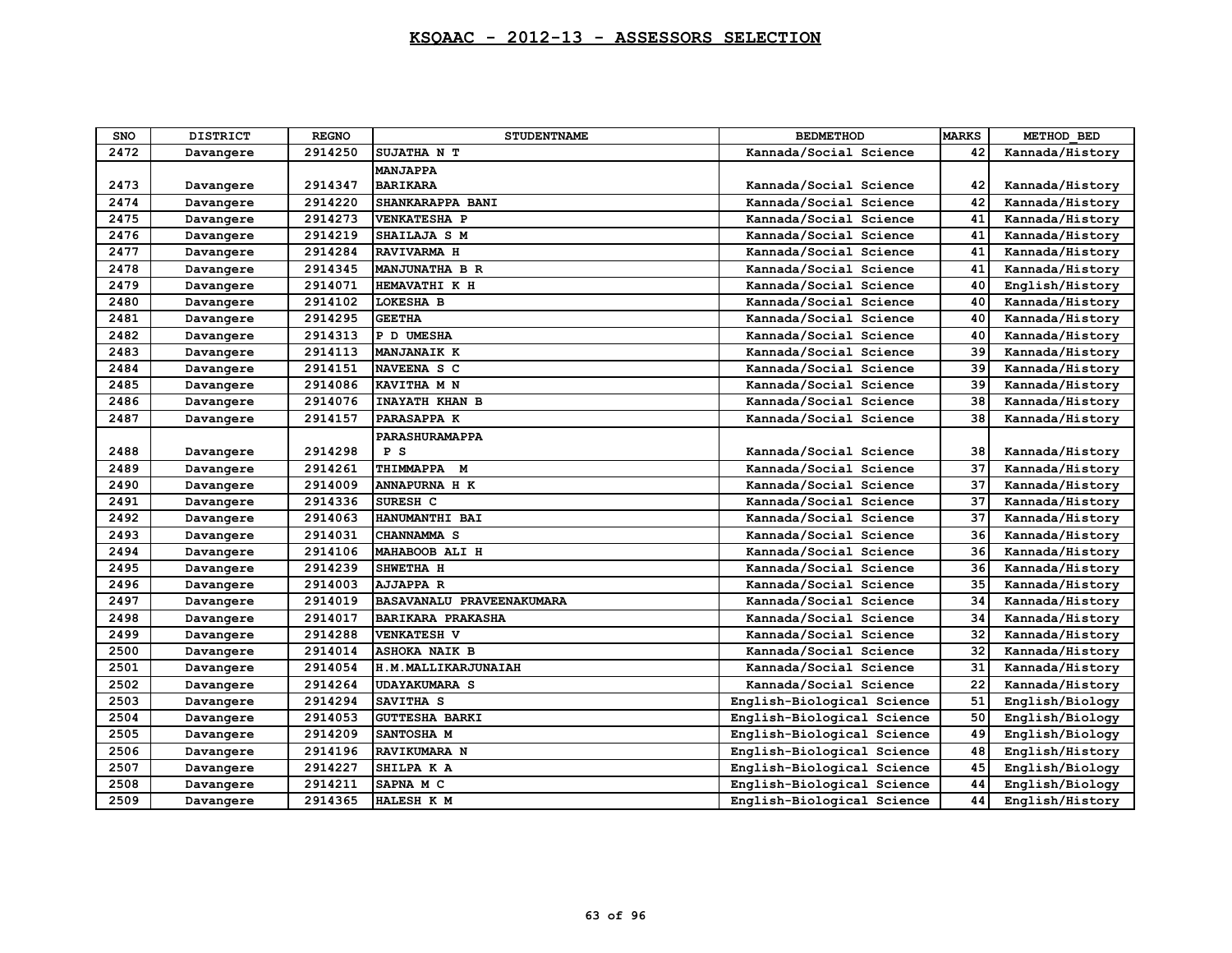| SNO  | <b>DISTRICT</b> | <b>REGNO</b> | <b>STUDENTNAME</b>        | <b>BEDMETHOD</b>           | <b>MARKS</b> | METHOD BED      |
|------|-----------------|--------------|---------------------------|----------------------------|--------------|-----------------|
| 2510 | Davangere       | 2914120      | <b>MANJUNATHA B</b>       | English-Biological Science | 42           | English/Biology |
| 2511 | Davangere       | 2914111      | MAMATHA M R               | English-Biological Science | 40           | English/Biology |
| 2512 | Davangere       | 2914251      | SUMALATHA S P             | English-Biological Science | 40           | English/Biology |
| 2513 | Davangere       | 2914166      | PRAKASH TALIKOTI          | English-Biological Science | 39           | English/History |
| 2514 | Davangere       | 2914199      | REKHA H E                 | English-Biological Science | 39           | English/Biology |
| 2515 | Davangere       | 2914331      | PRABHAKARA T              | English-Biological Science | 35           | English/Biology |
| 2516 | Davangere       | 2914319      | DIVYA PATIL B             | English-Biological Science | 34           | Kannada/History |
| 2517 | Davangere       | 2914317      | VEERAMMA SY               | English-Biological Science | 30           | Kannada/History |
| 2518 | Davangere       | 2914327      | SAHUKARA M                | English-Biological Science | 25           | Kannada/History |
| 2519 | Davangere       | 2914204      | ROOPA B C                 | Maths-Physical Science     | 46           | Maths/Physics   |
| 2520 | Davangere       | 2914207      | SANMATHI LAKSHMANA ANGADI | Maths-Physical Science     | 44           | Maths/Physics   |
| 2521 | Davangere       | 2914147      | NAGESH S Y                | Maths-Physical Science     | 39           | Others          |
|      |                 |              | <b>SANTHOSHKUMAR</b>      |                            |              |                 |
| 2522 | Davangere       | 2914329      | M <sub>B</sub>            | Maths-Physical Science     | 39           | Maths/Physics   |
|      |                 |              | <b>CHANDRASHEKHAR</b>     |                            |              |                 |
| 2523 | Davangere       | 2914334      | M B                       | Maths-Physical Science     | 39           | Maths/Physics   |
|      |                 |              | <b>B S SIDDARAMAPPA</b>   |                            |              |                 |
| 2524 | Davangere       | 2914304      | DIET Rtd LECTURER         | Maths-Physical Science     | 38           | Maths/Physics   |
| 2525 | Davangere       | 2914192      | RAVI U M                  | Maths-Physical Science     | 37           | Maths/Physics   |
| 2526 | Davangere       | 2914348      | YOGESHWARAPPA K M         | Maths-Physical Science     | 37           | Maths/Physics   |
| 2527 | Davangere       | 2914030      | <b>CHANDRU B</b>          | Maths-Physical Science     | 37           | Maths/Physics   |
| 2528 | Davangere       | 2914335      | SANJEEV KUMAR M           | Maths-Physical Science     | 37           | Maths/Physics   |
| 2529 | Davangere       | 2914033      | DEEPA H R                 | Maths-Physical Science     | 35           | Others          |
| 2530 | Davangere       | 2914197      | RAVISHANKARA B A          | Maths-Physical Science     | 34           | Maths/Physics   |
| 2531 | Davangere       | 2914107      | MAHESHA KUMBARA           | Maths-Physical Science     | 31           | Maths/Physics   |
| 2532 | Davangere       | 2914289      | <b>VEERAPPA B</b>         | Maths-Physical Science     | 19           | English/Biology |
| 2533 | Shimoga         | 2915030      | HEMANAGOUDA R T           | Kannada/Social Science     | 70           | Kannada/History |
| 2534 | Shimoga         | 2915004      | ARMUGAM. G                | Kannada/Social Science     | 65           | Kannada/History |
| 2535 | Shimoga         | 2915159      | RUDRAMURTY H G            | Kannada/Social Science     | 64           | Kannada/History |
| 2536 | Shimoga         | 2915066      | priyanka k.n              | Kannada/Social Science     | 63           | Kannada/History |
| 2537 | Shimoga         | 2915071      | RAGHAVENDRA M C           | Kannada/Social Science     | 63           | Kannada/History |
| 2538 | Shimoga         | 2915028      | HANUMANTHAPPA G           | Kannada/Social Science     | 63           | Kannada/History |
| 2539 | Shimoga         | 2915110      | <b>USHAMB</b>             | Kannada/Social Science     | 62           | English/History |
| 2540 | Shimoga         | 2915059      | NANJA NAIK D              | Kannada/Social Science     | 61           | Kannada/History |
| 2541 | Shimoga         | 2915138      | NAGARAJA K C              | Kannada/Social Science     | 61           | Kannada/History |
| 2542 | Shimoga         | 2915078      | RANGANATHA A M            | Kannada/Social Science     | 60           | Kannada/History |
| 2543 | Shimoga         | 2915154      | CHANDRAPPA H V            | Kannada/Social Science     | 60           | Kannada/History |
| 2544 | Shimoga         | 2915001      | ABHILASHA K.E.            | Kannada/Social Science     | 60           | Kannada/History |
| 2545 | Shimoga         | 2915080      | Ravichandra. H            | Kannada/Social Science     | 59           | Kannada/History |
| 2546 | Shimoga         | 2915018      | <b>DIVAKAR S</b>          | Kannada/Social Science     | 59           | Kannada/History |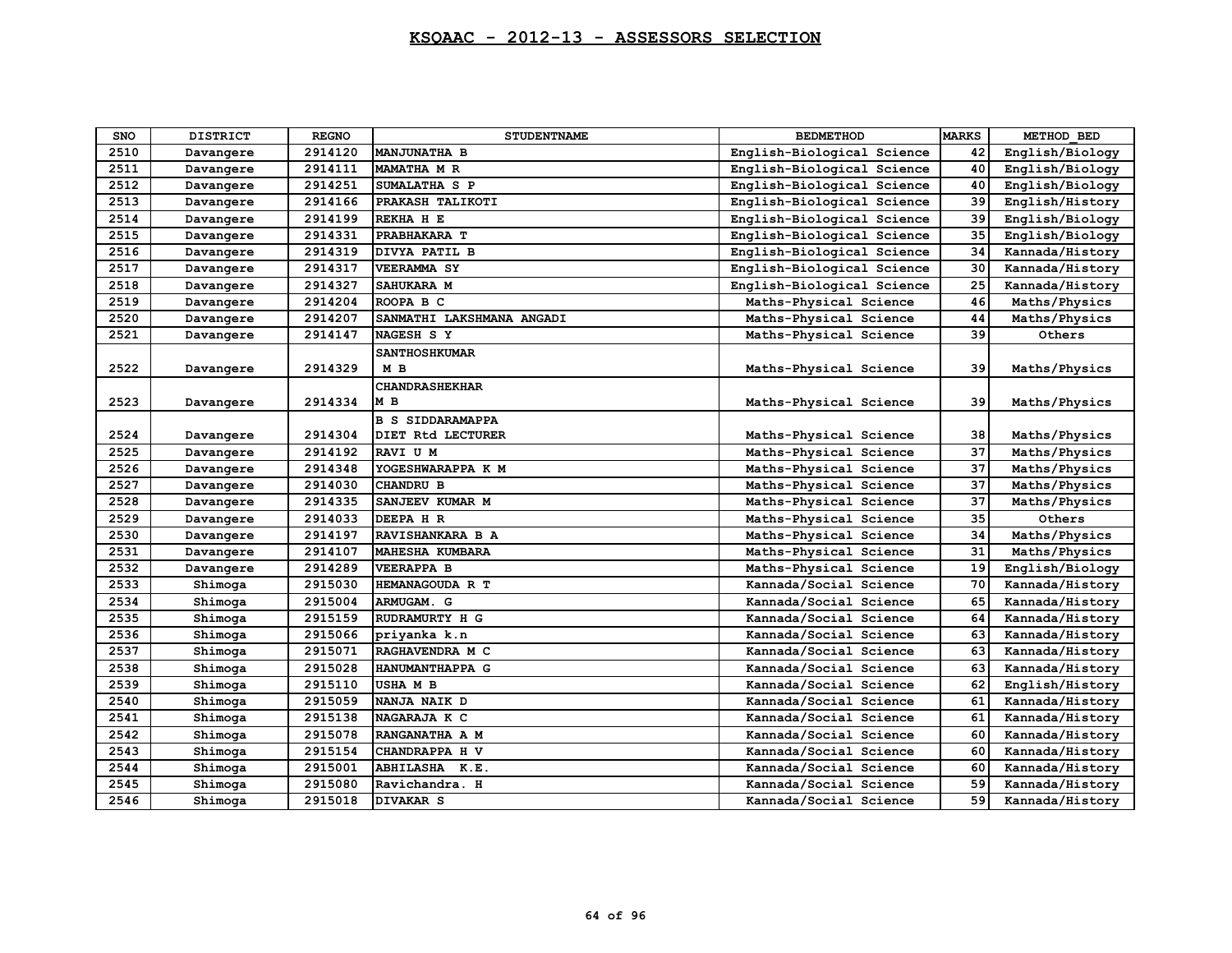| SNO  | <b>DISTRICT</b> | <b>REGNO</b> | <b>STUDENTNAME</b>                            | <b>BEDMETHOD</b>       | <b>MARKS</b> | METHOD BED      |
|------|-----------------|--------------|-----------------------------------------------|------------------------|--------------|-----------------|
| 2547 | Shimoga         | 2915142      | RAVINDRA S                                    | Kannada/Social Science | 59           | Kannada/History |
| 2548 | Shimoga         | 2915044      | MAHESHA C                                     | Kannada/Social Science | 58           | Kannada/History |
| 2549 | Shimoga         | 2915024      | GANGADHARAPPA R                               | Kannada/Social Science | 58           | Kannada/History |
| 2550 | Shimoga         | 2915112      | <b>VEERENDRA T</b>                            | Kannada/Social Science | 58           | Kannada/History |
| 2551 | Shimoga         | 2915156      | SHEKARA K N                                   | Kannada/Social Science | 57           | Kannada/History |
| 2552 | Shimoga         | 2915085      | SAHANA G                                      | Kannada/Social Science | 56           | Kannada/History |
| 2553 | Shimoga         | 2915007      | <b>ASHWINI G N</b>                            | Kannada/Social Science | 56           | Kannada/History |
| 2554 | Shimoga         | 2915055      | NAGARAJA NAIK M                               | Kannada/Social Science | 56           | Kannada/History |
| 2555 | Shimoga         | 2915155      | VALYA NAIK P                                  | Kannada/Social Science | 56           | Kannada/History |
| 2556 | Shimoga         | 2915134      | HANUMANTHAPPA D M                             | Kannada/Social Science | 56           | Kannada/History |
| 2557 | Shimoga         | 2915158      | <b><i>KARABASAPPA</i></b><br>SANNINGAPPANAVAR | Kannada/Social Science | 56           | Kannada/History |
| 2558 | Shimoga         | 2915132      | PRABHAKARA M H                                | Kannada/Social Science | 56           | Kannada/History |
| 2559 | Shimoga         | 2915073      | Raghavendra T                                 | Kannada/Social Science | 56           | Kannada/History |
| 2560 | Shimoga         | 2915149      | W/O<br><b>LAKSHMIDEVI M</b>                   | Kannada/Social Science | 56           | Kannada/History |
| 2561 | Shimoga         | 2915091      | SHAILAJA M                                    | Kannada/Social Science | 55           | Kannada/History |
| 2562 | Shimoga         | 2915145      | <b>ESHWARAPPA NAIK C</b>                      | Kannada/Social Science | 55           | Kannada/History |
| 2563 | Shimoga         | 2915075      | <b>RAMESH B</b>                               | Kannada/Social Science | 55           | Kannada/History |
| 2564 | Shimoga         | 2915150      | ROOPA B U                                     | Kannada/Social Science | 55           | Kannada/History |
| 2565 | Shimoga         | 2915069      | RADHA. R                                      | Kannada/Social Science | 55           | Kannada/History |
| 2566 | Shimoga         | 2915076      | <b>RAMESH MC</b>                              | Kannada/Social Science | 55           | Kannada/History |
| 2567 | Shimoga         | 2915084      | ROOPA M                                       | Kannada/Social Science | 54           | Kannada/History |
| 2568 | Shimoga         | 2915146      | MOHAMED NASARULLA                             | Kannada/Social Science | 54           | Kannada/History |
| 2569 | Shimoga         | 2915088      | SARASWATHI BABURAO TALWAR                     | Kannada/Social Science | 54           | Kannada/History |
| 2570 | Shimoga         | 2915108      | <b>TUNGAPPA K</b>                             | Kannada/Social Science | 53           | Kannada/History |
| 2571 | Shimoga         | 2915086      | Sandeepa.M                                    | Kannada/Social Science | 53           | Kannada/History |
| 2572 | Shimoga         | 2915148      | CHETANKUMAR R C                               | Kannada/Social Science | 53           | Kannada/History |
| 2573 | Shimoga         | 2915082      | RAVISHANKAR B S                               | Kannada/Social Science | 53           | Kannada/History |
| 2574 | Shimoga         | 2915050      | MOHANA K B                                    | Kannada/Social Science | 52           | Kannada/History |
| 2575 | Shimoga         | 2915135      | <b>BASAVARAJA D M</b>                         | Kannada/Social Science | 52           | Kannada/History |
| 2576 | Shimoga         | 2915072      | RAGHAVENDRA S                                 | Kannada/Social Science | 52           | Kannada/History |
| 2577 | Shimoga         | 2915143      | PUTTARAJU K B                                 | Kannada/Social Science | 52           | Kannada/History |
| 2578 | Shimoga         | 2915034      | <b>JAYANTHI D B</b>                           | Kannada/Social Science | 51           | Kannada/History |
| 2579 | Shimoga         | 2915029      | HANUMANTHAPPA R                               | Kannada/Social Science | 51           | Kannada/History |
| 2580 | Shimoga         | 2915041      | L.K. HARISH                                   | Kannada/Social Science | 51           | Kannada/History |
| 2581 | Shimoga         | 2915003      | APSAR AHMED M                                 | Kannada/Social Science | 51           | Kannada/History |
| 2582 | Shimoga         | 2915104      | SUNILKUMAR M                                  | Kannada/Social Science | 51           | Kannada/History |
| 2583 | Shimoga         | 2915058      | NAGARATHNA M                                  | Kannada/Social Science | 50           | Kannada/History |
| 2584 | Shimoga         | 2915093      | <b>SHARATKUMAR.H</b>                          | Kannada/Social Science | 50           | Kannada/History |
| 2585 | Shimoga         | 2915133      | INDRANI S K                                   | Kannada/Social Science | 50           | Kannada/History |
| 2586 | Shimoga         | 2915089      | SATHYANARAYANA N                              | Kannada/Social Science | 50           | Kannada/History |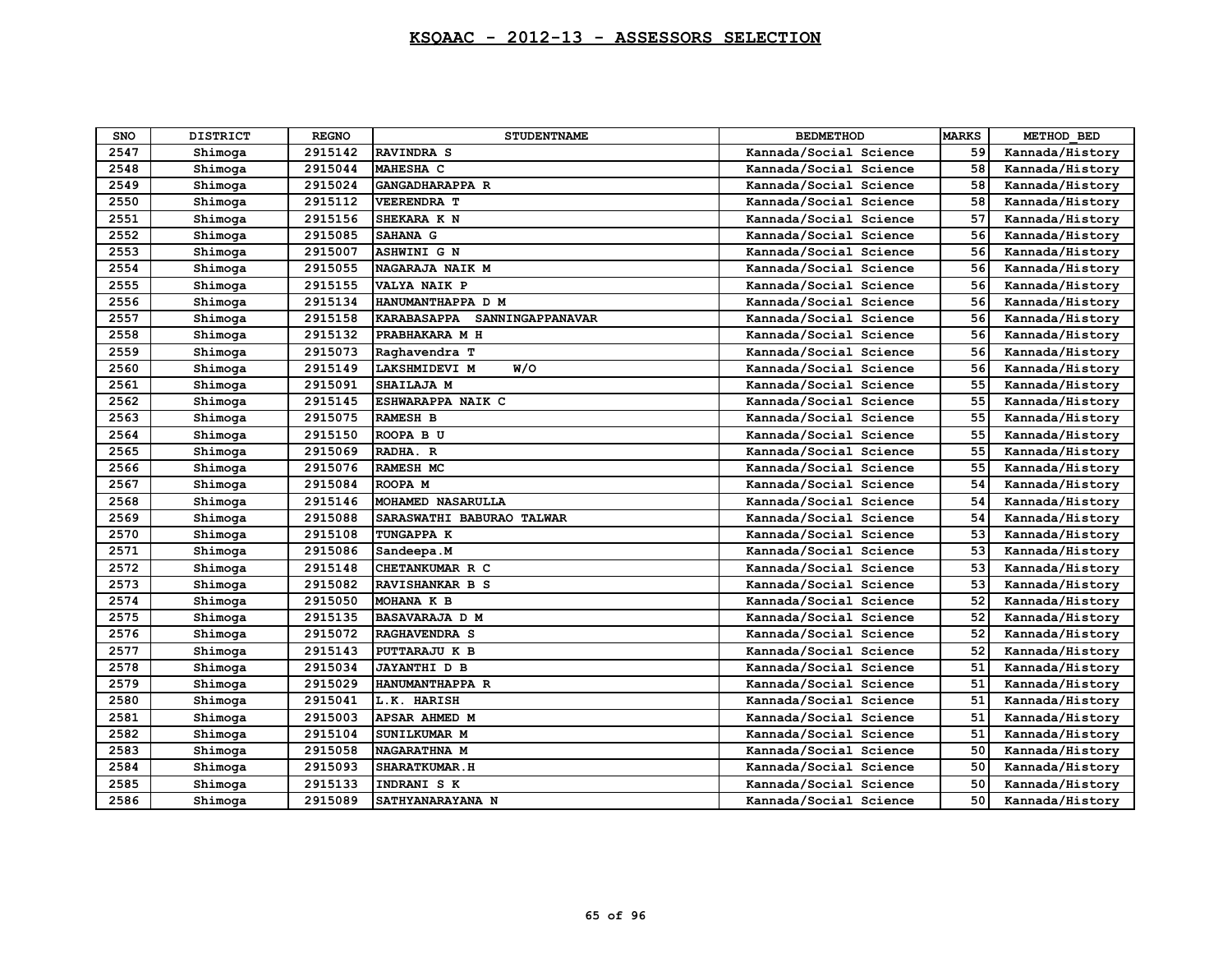| <b>SNO</b> | <b>DISTRICT</b> | <b>REGNO</b> | <b>STUDENTNAME</b>      | <b>BEDMETHOD</b>       | <b>MARKS</b> | METHOD BED      |
|------------|-----------------|--------------|-------------------------|------------------------|--------------|-----------------|
| 2587       | Shimoga         | 2915161      | <b>ESWARAPPA</b><br>R N | Kannada/Social Science | 50           | Kannada/History |
| 2588       | Shimoga         | 2915065      | Pratheeka H P           | Kannada/Social Science | 50           | Kannada/History |
| 2589       | Shimoga         | 2915081      | <b>RAVINAIK</b>         | Kannada/Social Science | 50           | Kannada/History |
| 2590       | Shimoga         | 2915019      | DIVYAJYOTHI B           | Kannada/Social Science | 50           | Kannada/History |
| 2591       | Shimoga         | 2915074      | RAJAKUMAR D             | Kannada/Social Science | 50           | Kannada/History |
| 2592       | Shimoga         | 2915144      | NAGARAJA G S            | Kannada/Social Science | 50           | Kannada/History |
| 2593       | Shimoga         | 2915042      | <b>LAVANYA M S</b>      | Kannada/Social Science | 50           | Kannada/History |
| 2594       | Shimoga         | 2915060      | NARASIMHA MURTHY R      | Kannada/Social Science | 49           | Kannada/History |
| 2595       | Shimoga         | 2915111      | VEENA H G               | Kannada/Social Science | 49           | Kannada/History |
| 2596       | Shimoga         | 2915087      | SANTOSHAKUMAR R         | Kannada/Social Science | 49           | Kannada/History |
| 2597       | Shimoga         | 2915163      | NAGARAJA OLEKAR         | Kannada/Social Science | 48           | Kannada/History |
| 2598       | Shimoga         | 2915068      | PUTTAPPA SHIKRASHETTAR  | Kannada/Social Science | 48           | Kannada/History |
| 2599       | Shimoga         | 2915130      | VEERESHWARAYYA          | Kannada/Social Science | 48           | Kannada/History |
| 2600       | Shimoga         | 2915152      | CHANDRASHEKHARA S       | Kannada/Social Science | 48           | Kannada/History |
| 2601       | Shimoga         | 2915162      | KOTRESHA KOOLER         | Kannada/Social Science | 48           | Kannada/History |
| 2602       | Shimoga         | 2915014      | CHAYA V                 | Kannada/Social Science | 48           | Kannada/History |
| 2603       | Shimoga         | 2915136      | SUBHASH G D             | Kannada/Social Science | 48           | Kannada/History |
| 2604       | Shimoga         | 2915127      | <b>SRINIVASA Y</b>      | Kannada/Social Science | 47           | Kannada/History |
| 2605       | Shimoga         | 2915106      | SYFUDDIN M P            | Kannada/Social Science | 47           | Kannada/History |
| 2606       | Shimoga         | 2915131      | RAVIKUMAR B             | Kannada/Social Science | 47           | Kannada/History |
| 2607       | Shimoga         | 2915061      | PARAMESHA T N           | Kannada/Social Science | 47           | Kannada/History |
| 2608       | Shimoga         | 2915035      | <b>JAYASHEELA B M</b>   | Kannada/Social Science | 46           | Kannada/History |
| 2609       | Shimoga         | 2915079      | RANGANATHA H            | Kannada/Social Science | 46           | Kannada/History |
| 2610       | Shimoga         | 2915151      | DHARMA NAIK S           | Kannada/Social Science | 46           | Kannada/History |
| 2611       | Shimoga         | 2915026      | <b>GURUMURTHY B</b>     | Kannada/Social Science | 46           | Kannada/History |
| 2612       | Shimoga         | 2915153      | W/O<br>RADHA L          | Kannada/Social Science | 46           | Kannada/History |
| 2613       | Shimoga         | 2915015      | DEEPA B J               | Kannada/Social Science | 46           | Kannada/History |
| 2614       | Shimoga         | 2915098      | SHIVARUDRAPPA S J       | Kannada/Social Science | 46           | Kannada/History |
| 2615       | Shimoga         | 2915005      | <b>ARUN KUMAR S</b>     | Kannada/Social Science | 45           | Kannada/History |
| 2616       | Shimoga         | 2915010      | <b>CHANDRASHEKAR M</b>  | Kannada/Social Science | 45           | Kannada/History |
| 2617       | Shimoga         | 2915157      | TULASI T S              | Kannada/Social Science | 45           | Kannada/History |
| 2618       | Shimoga         | 2915140      | RAVIKUMARA L            | Kannada/Social Science | 45           | Kannada/History |
| 2619       | Shimoga         | 2915113      | <b>VENKATALAKSHMI S</b> | Kannada/Social Science | 45           | Kannada/History |
| 2620       | Shimoga         | 2915016      | DEVARAJA M P            | Kannada/Social Science | 45           | Kannada/History |
| 2621       | Shimoga         | 2915047      | <b>MANJUNATHA M</b>     | Kannada/Social Science | 44           | Kannada/History |
| 2622       | Shimoga         | 2915139      | <b>ANITHABAI H</b>      | Kannada/Social Science | 44           | Kannada/History |
| 2623       | Shimoga         | 2915063      | PARASHURAMA T M         | Kannada/Social Science | 42           | Kannada/History |
| 2624       | Shimoga         | 2915009      | basavaraja b            | Kannada/Social Science | 42           | Kannada/History |
| 2625       | Shimoga         | 2915147      | <b>MANJUNATHA G</b>     | Kannada/Social Science | 42           | Kannada/History |
| 2626       | Shimoga         | 2915013      | CHARAN RAJ S B          | Kannada/Social Science | 40           | Kannada/History |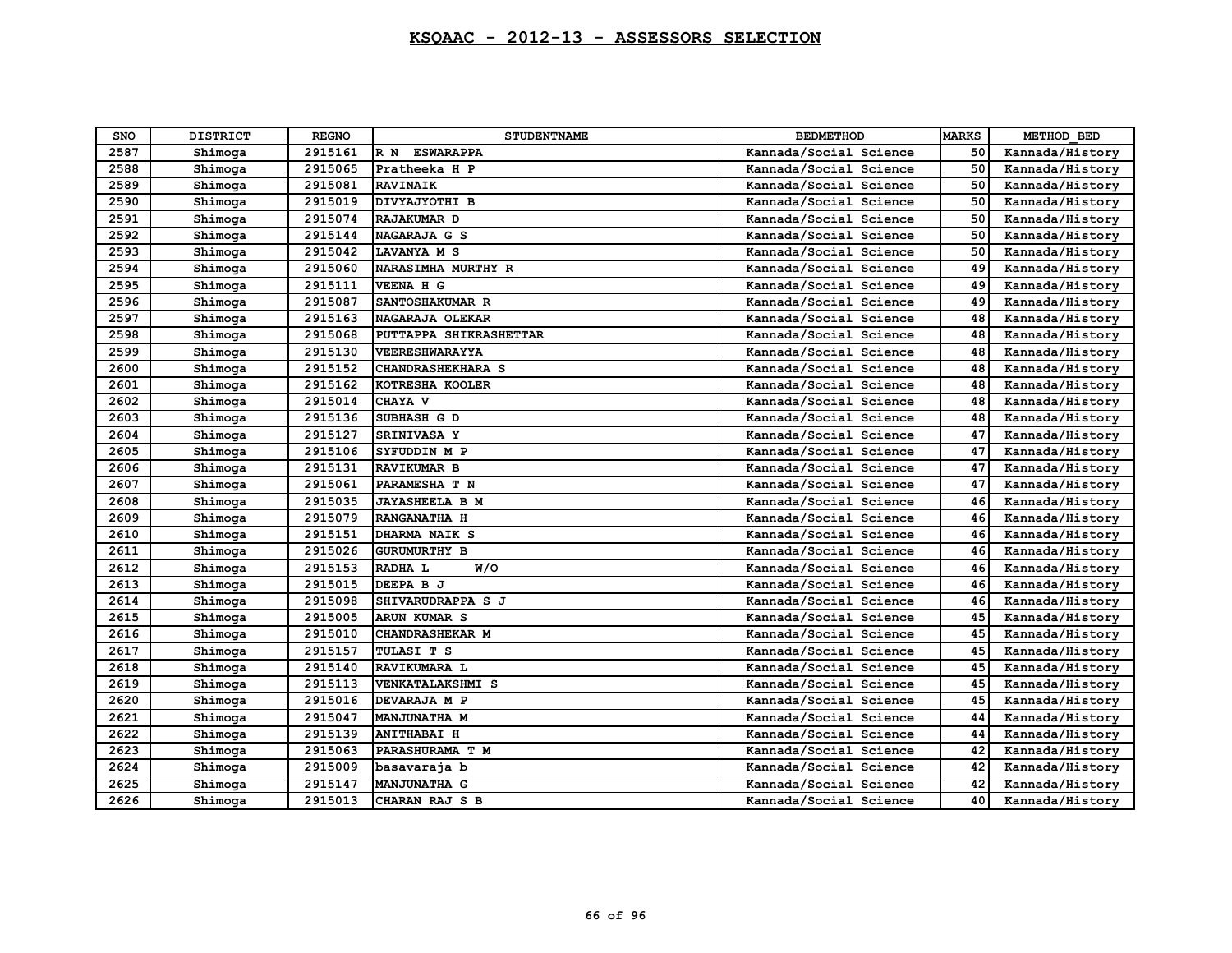| <b>SNO</b> | <b>DISTRICT</b> | <b>REGNO</b> | <b>STUDENTNAME</b>     | <b>BEDMETHOD</b>           | <b>MARKS</b> | METHOD BED      |
|------------|-----------------|--------------|------------------------|----------------------------|--------------|-----------------|
| 2627       | Shimoga         | 2915006      | <b>ASHOK H</b>         | Kannada/Social Science     | 39           | Kannada/History |
| 2628       | Shimoga         | 2915128      | <b>ASHAM</b>           | Kannada/Social Science     | 37           | Kannada/History |
| 2629       | Shimoga         | 2915102      | SRIKALPA U S           | Kannada/Social Science     | 32           | Kannada/History |
| 2630       | Shimoga         | 2915119      | SHIVARAJU K N          | English-Biological Science | 44           | Kannada/History |
| 2631       | Shimoga         | 2915022      | <b>FATHIMA</b>         | English-Biological Science | 42           | Maths/Physics   |
| 2632       | Shimoga         | 2915124      | RUDRAMUNI A.L.         | English-Biological Science | 41           | English/Biology |
| 2633       | Shimoga         | 2915123      | ROOPA B                | English-Biological Science | 41           | English/Biology |
| 2634       | Shimoga         | 2915096      | SHIVAKUMAR R           | English-Biological Science | 39           | English/History |
| 2635       | Shimoga         | 2915126      | M N ESHARAPPA          | English-Biological Science | 39           | English/Biology |
| 2636       | Shimoga         | 2915120      | SANGAMESHA M K         | English-Biological Science | 30           | Kannada/History |
| 2637       | Shimoga         | 2915121      | CHETANKUMAR B KADEMANI | English-Biological Science | 29           | Kannada/History |
| 2638       | Shimoga         | 2915165      | MOHAMED FAROOQ         | English-Biological Science | 27           | Others          |
| 2639       | Shimoga         | 2915122      | <b>BASAVARAJU G M</b>  | English-Biological Science | 25           | Kannada/History |
| 2640       | Shimoga         | 2915114      | VIJAYAKUMAR B K        | Maths-Physical Science     | 46           | Maths/Physics   |
| 2641       | Shimoga         | 2915053      | NAGABHUSHANA G S       | Maths-Physical Science     | 45           | Maths/Physics   |
| 2642       | Shimoga         | 2915046      | <b>MANJUNANATHA P</b>  | Maths-Physical Science     | 41           | Maths/Physics   |
| 2643       | Shimoga         | 2915043      | MADHU M M              | Maths-Physical Science     | 37           | Maths/Physics   |
| 2644       | Shimoga         | 2915117      | RUDRESHA B             | Maths-Physical Science     | 35           | Maths/Physics   |
| 2645       | Shimoga         | 2915036      | JYOTHI H G             | Maths-Physical Science     | 33           | Maths/Physics   |
| 2646       | Shimoga         | 2915095      | SHIVAJI T.K            | Maths-Physical Science     | 33           | Maths/Physics   |
| 2647       | Shimoga         | 2915105      | SYED KHAN F M          | Maths-Physical Science     | 27           | Maths/Physics   |
| 2648       | Udupi           | 2916057      | K Anantha Thantry      | Kannada/Social Science     | 66           | Kannada/History |
| 2649       | Udupi           | 2916049      | Pradeepa               | Kannada/Social Science     | 59           | Kannada/History |
| 2650       | Udupi           | 2916052      | Sowmya                 | Kannada/Social Science     | 57           | Kannada/History |
| 2651       | Udupi           | 2916022      | POORNIMA.S.M           | Kannada/Social Science     | 57           | Kannada/History |
| 2652       | Udupi           | 2916065      | Neethravathi           | Kannada/Social Science     | 56           | Kannada/History |
| 2653       | Udupi           | 2916023      | prakasha               | Kannada/Social Science     | 56           | Kannada/History |
| 2654       | Udupi           | 2916066      | Shailaja M             | Kannada/Social Science     | 55           | Kannada/History |
| 2655       | Udupi           | 2916064      | Akshatha S N           | Kannada/Social Science     | 55           | Kannada/History |
| 2656       | Udupi           | 2916054      | Roopali                | Kannada/Social Science     | 55           | Kannada/History |
| 2657       | Udupi           | 2916031      | <b>RESHMA</b>          | Kannada/Social Science     | 54           | English/History |
| 2658       | Udupi           | 2916034      | SAVITHA H              | Kannada/Social Science     | 54           | Kannada/History |
| 2659       | Udupi           | 2916035      | <b>SHAKU</b>           | Kannada/Social Science     | 54           | Kannada/History |
| 2660       | Udupi           | 2916042      | <b>VINAYA NAIK</b>     | Kannada/Social Science     | 54           | Kannada/History |
| 2661       | Udupi           | 2916067      | Kavitha M K            | Kannada/Social Science     | 54           | Kannada/History |
| 2662       | Udupi           | 2916013      | Lava Kumar. B          | Kannada/Social Science     | 53           | Kannada/History |
| 2663       | Udupi           | 2916018      | <b>NAYANA</b>          | Kannada/Social Science     | 53           | Kannada/History |
| 2664       | Udupi           | 2916027      | PUSHPALATHA B K        | Kannada/Social Science     | 53           | Kannada/History |
| 2665       | Udupi           | 2916072      | Shubha                 | Kannada/Social Science     | 53           | Kannada/History |
| 2666       | Udupi           | 2916070      | Vinaya Shetty          | Kannada/Social Science     | 52           | Kannada/History |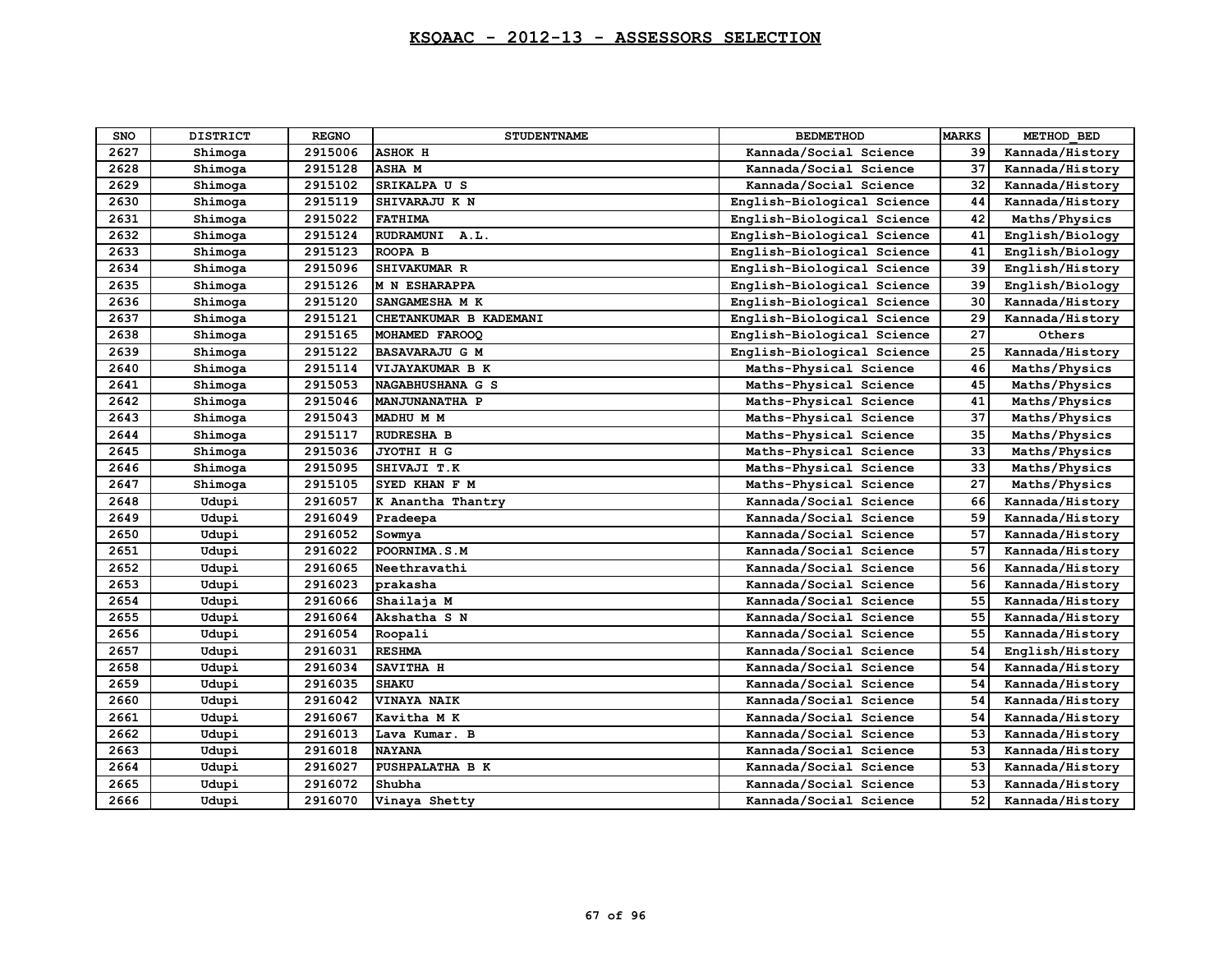| SNO  | <b>DISTRICT</b> | <b>REGNO</b> | <b>STUDENTNAME</b>               | <b>BEDMETHOD</b>           | <b>MARKS</b> | METHOD BED        |
|------|-----------------|--------------|----------------------------------|----------------------------|--------------|-------------------|
| 2667 | Udupi           | 2916024      | PRASANNA KUMAR SHETTY            | Kannada/Social Science     | 51           | Kannada/History   |
| 2668 | Udupi           | 2916073      | Vasuda S. N                      | Kannada/Social Science     | 51           | Kannada/History   |
| 2669 | Udupi           | 2916039      | VASUDEVA K R                     | Kannada/Social Science     | 50           | Kannada/History   |
| 2670 | Udupi           | 2916021      | <b>POORNESHA</b>                 | Kannada/Social Science     | 50           | Kannada/History   |
| 2671 | Udupi           | 2916071      | Akshatha R                       | Kannada/Social Science     | 49           | Kannada/History   |
| 2672 | Udupi           | 2916044      | Sandhya Poojar                   | Kannada/Social Science     | 49           | Kannada/History   |
| 2673 | Udupi           | 2916017      | <b>NAGESH</b>                    | Kannada/Social Science     | 49           | Kannada/History   |
| 2674 | Udupi           | 2916038      | SUMANGALA BAHT                   | Kannada/Social Science     | 48           | Kannada/History   |
| 2675 | Udupi           | 2916019      | <b>PANDURANGA</b>                | Kannada/Social Science     | 48           | Kannada/History   |
| 2676 | Udupi           | 2916001      | <b>AKKAYYA</b>                   | Kannada/Social Science     | 47           | Kannada/History   |
| 2677 | Udupi           | 2916089      | Chandramma                       | Kannada/Social Science     | 47           | Kannada/History   |
| 2678 | Udupi           | 2916009      | HAREESHA JOGI                    | Kannada/Social Science     | 46           | Kannada/History   |
| 2679 | Udupi           | 2916050      | Shwetha                          | Kannada/Social Science     | 45           | Kannada/History   |
| 2680 | Udupi           | 2916010      | JAGADEESHCHANDRA K N             | Kannada/Social Science     | 45           | Kannada/History   |
| 2681 | Udupi           | 2916069      | Shwetha                          | Kannada/Social Science     | 45           | Kannada/History   |
| 2682 | Udupi           | 2916056      | Mallika                          | Kannada/Social Science     | 44           | Kannada/History   |
| 2683 | Udupi           | 2916055      | Vishala Kumari                   | Kannada/Social Science     | 44           | Kannada/History   |
| 2684 | Udupi           | 2916025      | PRIYA NAYAK                      | Kannada/Social Science     | 44           | Kannada/History   |
| 2685 | Udupi           | 2916047      | Nagesha                          | Kannada/Social Science     | 44           | Kannada/History   |
| 2686 | Udupi           | 2916063      | Deepa                            | Kannada/Social Science     | 43           | Kannada/History   |
| 2687 | Udupi           | 2916007      | DINESH MOGERA.N                  | Kannada/Social Science     | 43           | Kannada/History   |
| 2688 | Udupi           | 2916012      | <b>KARUNA</b>                    | Kannada/Social Science     | 42           | Kannada/History   |
| 2689 | Udupi           | 2916051      | Shripad B Acharya                | Kannada/Social Science     | 42           | Kannada/History   |
| 2690 | Udupi           | 2916003      | BHARATHI K.S.                    | Kannada/Social Science     | 39           | Kannada/History   |
| 2691 | Udupi           | 2916053      | Sujatha                          | Kannada/Social Science     | 39           | Kannada/History   |
| 2692 | Udupi           | 2916091      | Mahtha                           | Kannada/Social Science     | 37           | Others            |
| 2693 | Udupi           | 2916090      | Kamala K                         | Kannada/Social Science     | 37           | Others            |
| 2694 | Udupi           | 2916084      | Narayana H                       | English-Biological Science | 65           | English/Biology   |
| 2695 | Udupi           | 2916005      | CHETHAN V NAYAK                  | English-Biological Science | 56           | English/History   |
| 2696 | Udupi           | 2916078      | Thejashwini K                    | English-Biological Science | 48           | English/History   |
| 2697 | Udupi           | 2916081      | Vani                             | English-Biological Science | 45           | English/History   |
| 2698 | Udupi           | 2916086      | Madhura                          | English-Biological Science | 40           | Chemistry/Biology |
| 2699 | Udupi           | 2916004      | <b>BHASKARA</b><br><b>SHETTY</b> | English-Biological Science | 39           | English/Biology   |
| 2700 | Udupi           | 2916076      | Rajesh                           | English-Biological Science | 36           |                   |
| 2701 | Udupi           | 2916083      | Manjunatha G Hegde               | English-Biological Science | 36           | English/History   |
| 2702 | Udupi           | 2916077      | Renuka                           | English-Biological Science | 34           | English/History   |
| 2703 | Udupi           | 2916080      | Mangala K                        | English-Biological Science | 34           | English/History   |
| 2704 | Udupi           | 2916082      | K Sooliyanna Shetty,             | English-Biological Science | 27           | English/History   |
| 2705 | Udupi           | 2916088      | Pradeep Kumar                    | Maths-Physical Science     | 42           | Maths/Physics     |
| 2706 | Chikmagalur     | 2917092      | SHIVAMURTHY M                    | Kannada/Social Science     | 66           | Kannada/History   |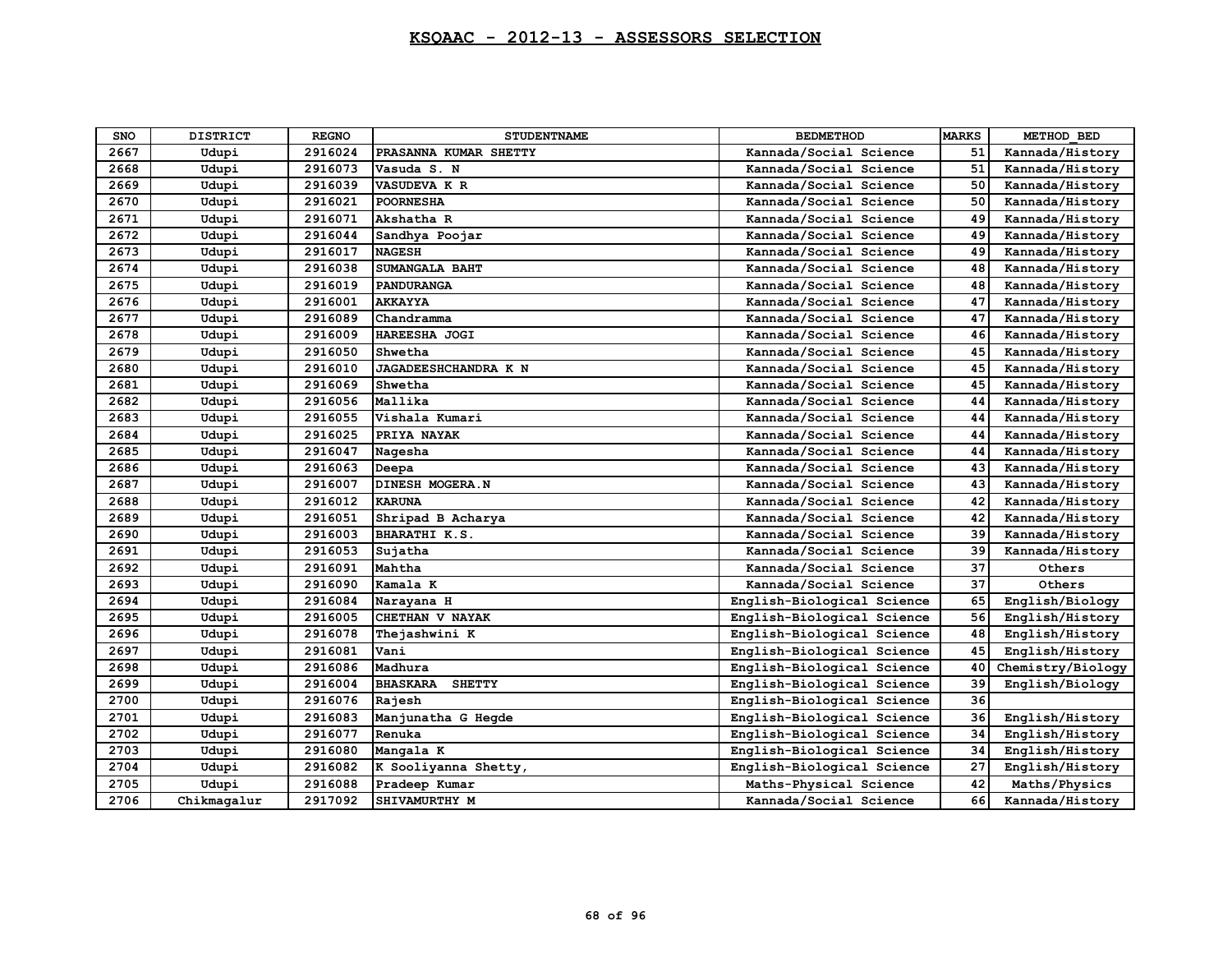| <b>SNO</b> | <b>DISTRICT</b> | <b>REGNO</b> | <b>STUDENTNAME</b>    | <b>BEDMETHOD</b>       | <b>MARKS</b> | METHOD BED      |
|------------|-----------------|--------------|-----------------------|------------------------|--------------|-----------------|
| 2707       | Chikmagalur     | 2917093      | SHOBHA S K            | Kannada/Social Science | 64           | Kannada/History |
| 2708       | Chikmagalur     | 2917008      | <b>BASAVARAJU P.S</b> | Kannada/Social Science | 63           | Kannada/History |
| 2709       | Chikmagalur     | 2917073      | PUNITH KUMAR D S      | Kannada/Social Science | 63           | Kannada/History |
| 2710       | Chikmagalur     | 2917056      | NAMRATHA.T.N          | Kannada/Social Science | 60           | Kannada/History |
| 2711       | Chikmagalur     | 2917004      | <b>ASHOKA N M</b>     | Kannada/Social Science | 60           | Kannada/History |
| 2712       | Chikmagalur     | 2917024      | HARISHA H T           | Kannada/Social Science | 59           | Kannada/History |
| 2713       | Chikmagalur     | 2917028      | KALLESHAPPA C N       | Kannada/Social Science | 59           | Kannada/History |
| 2714       | Chikmagalur     | 2917115      | YOGEESHWARA B N       | Kannada/Social Science | 59           | Kannada/History |
| 2715       | Chikmagalur     | 2917109      | <b>VEDAVATHI M</b>    | Kannada/Social Science | 59           | Kannada/History |
| 2716       | Chikmagalur     | 2917054      | <b>NAGARAJU P</b>     | Kannada/Social Science | 59           | Kannada/History |
| 2717       | Chikmagalur     | 2917023      | <b>HARISH H</b>       | Kannada/Social Science | 58           | Kannada/History |
| 2718       | Chikmagalur     | 2917123      | Samatha H.L           | Kannada/Social Science | 58           | Kannada/History |
| 2719       | Chikmagalur     | 2917129      | Girisha .N            | Kannada/Social Science | 58           | Kannada/History |
| 2720       | Chikmagalur     | 2917119      | Shivaraju S.B         | Kannada/Social Science | 58           | Kannada/History |
| 2721       | Chikmagalur     | 2917064      | PALLAVI.B.S           | Kannada/Social Science | 57           | Kannada/History |
| 2722       | Chikmagalur     | 2917006      | <b>BASAVARAJA G</b>   | Kannada/Social Science | 57           | Kannada/History |
| 2723       | Chikmagalur     | 2917065      | PARAMESHWARAPPA J M   | Kannada/Social Science | 56           | Kannada/History |
| 2724       | Chikmagalur     | 2917086      | SANTHOSHA.N.T         | Kannada/Social Science | 56           | English/History |
| 2725       | Chikmagalur     | 2917121      | Shankarappa T         | Kannada/Social Science | 55           | Kannada/History |
| 2726       | Chikmagalur     | 2917048      | Manjunatha B          | Kannada/Social Science | 55           | Kannada/History |
| 2727       | Chikmagalur     | 2917026      | HEMANTHA KUMAR        | Kannada/Social Science | 55           | Kannada/History |
| 2728       | Chikmagalur     | 2917058      | NAVEENA KUMARA C V    | Kannada/Social Science | 55           | Kannada/History |
| 2729       | Chikmagalur     | 2917068      | PRADEEPA S            | Kannada/Social Science | 55           | Kannada/History |
| 2730       | Chikmagalur     | 2917090      | SATISHA K H           | Kannada/Social Science | 55           | Kannada/History |
| 2731       | Chikmagalur     | 2917114      | VISWANATHA B.N        | Kannada/Social Science | 54           | Kannada/History |
| 2732       | Chikmagalur     | 2917118      | Lokesha D.B           | Kannada/Social Science | 54           | Kannada/History |
| 2733       | Chikmagalur     | 2917016      | ESHWARAPPA.K.N        | Kannada/Social Science | 54           | Kannada/History |
| 2734       | Chikmagalur     | 2917085      | SANDEEP K S           | Kannada/Social Science | 54           | Kannada/History |
| 2735       | Chikmagalur     | 2917087      | SATHEESH S L          | Kannada/Social Science | 54           | English/History |
| 2736       | Chikmagalur     | 2917096      | SUMAN KUMAR C O       | Kannada/Social Science | 54           | Kannada/History |
| 2737       | Chikmagalur     | 2917130      | Mallesha B            | Kannada/Social Science | 52           | Kannada/History |
| 2738       | Chikmagalur     | 2917040      | MADHUSUDHANA K O      | Kannada/Social Science | 52           | Kannada/History |
| 2739       | Chikmagalur     | 2917106      | UMESHA M.D            | Kannada/Social Science | 52           | Kannada/History |
| 2740       | Chikmagalur     | 2917082      | RENUKUMAR T R         | Kannada/Social Science | 52           | Kannada/History |
| 2741       | Chikmagalur     | 2917077      | <b>RAJU</b>           | Kannada/Social Science | 51           | Kannada/History |
| 2742       | Chikmagalur     | 2917039      | LOHITH KUMARA N M     | Kannada/Social Science | 51           | Kannada/History |
| 2743       | Chikmagalur     | 2917002      | <b>ANILKUMARA M.S</b> | Kannada/Social Science | 51           | Kannada/History |
| 2744       | Chikmagalur     | 2917075      | RAJANI B N            | Kannada/Social Science | 51           | Kannada/History |
| 2745       | Chikmagalur     | 2917111      | VINAY M S             | Kannada/Social Science | 51           | Kannada/History |
| 2746       | Chikmagalur     | 2917047      | MANJUNATHA A M        | Kannada/Social Science | 51           | Kannada/History |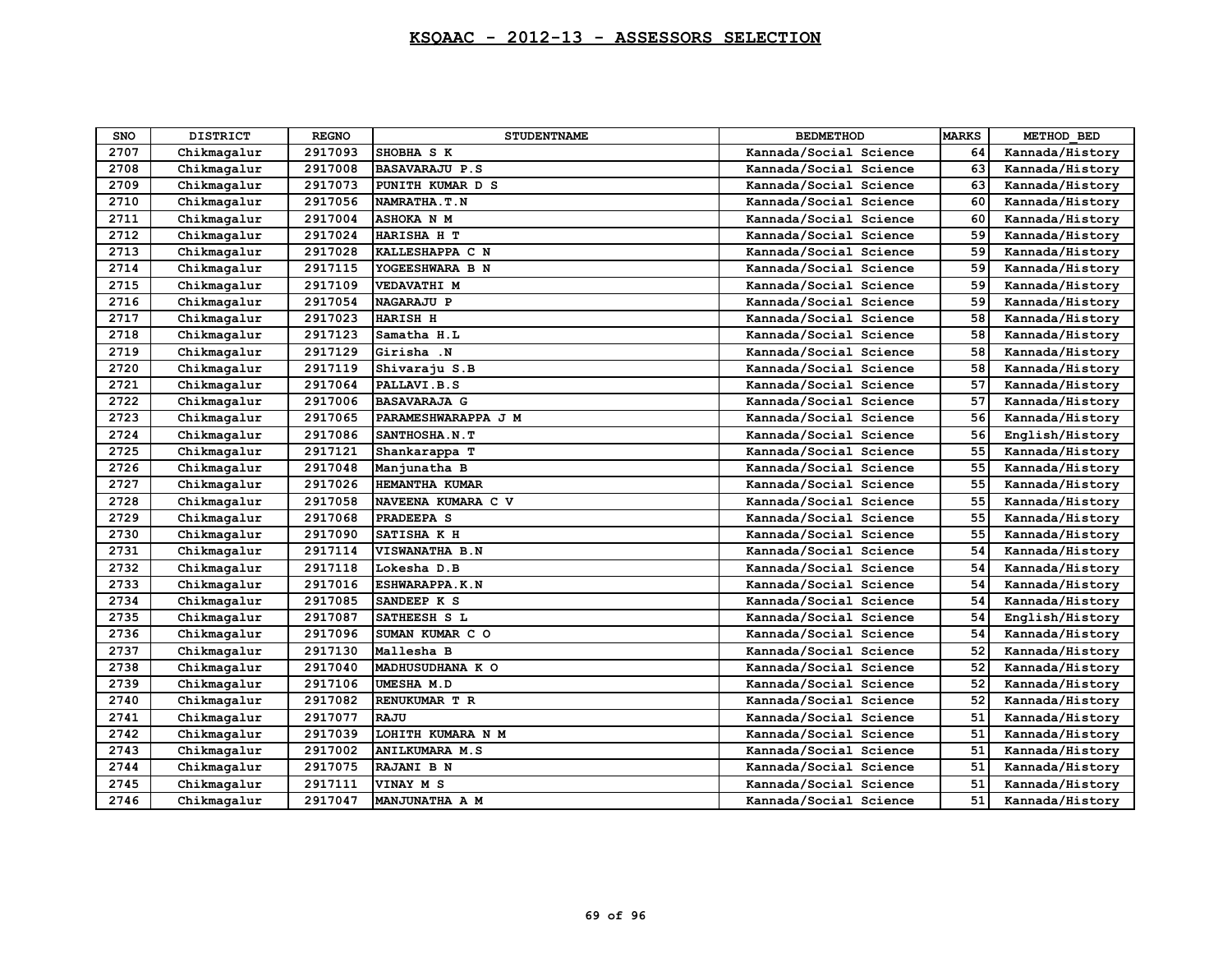| <b>SNO</b> | <b>DISTRICT</b> | <b>REGNO</b> | <b>STUDENTNAME</b>                        | <b>BEDMETHOD</b>           | <b>MARKS</b> | METHOD BED      |
|------------|-----------------|--------------|-------------------------------------------|----------------------------|--------------|-----------------|
| 2747       | Chikmagalur     | 2917104      | THIPPESHAPPA P                            | Kannada/Social Science     | 50           | Kannada/History |
| 2748       | Chikmagalur     | 2917101      | THARA H B                                 | Kannada/Social Science     | 50           | Kannada/History |
| 2749       | Chikmagalur     | 2917097      | SURESHA.A.B                               | Kannada/Social Science     | 50           | Kannada/History |
| 2750       | Chikmagalur     | 2917059      | NEELA M M                                 | Kannada/Social Science     | 50           | Kannada/History |
| 2751       | Chikmagalur     | 2917033      | KOMALAKSHI P                              | Kannada/Social Science     | 50           | Kannada/History |
| 2752       | Chikmagalur     | 2917051      | <b>MILANA G H</b>                         | Kannada/Social Science     | 49           | Kannada/History |
| 2753       | Chikmagalur     | 2917032      | KISHORNAIK M                              | Kannada/Social Science     | 49           | Kannada/History |
| 2754       | Chikmagalur     | 2917103      | THIMMAPPA M                               | Kannada/Social Science     | 48           | Kannada/History |
| 2755       | Chikmagalur     | 2917031      | KAVITHA RANI H N                          | Kannada/Social Science     | 48           | Kannada/History |
| 2756       | Chikmagalur     | 2917043      | MALLIKARJUNA<br>M.C                       | Kannada/Social Science     | 48           | Kannada/History |
| 2757       | Chikmagalur     | 2917113      | VISHALA S                                 | Kannada/Social Science     | 47           | Kannada/History |
| 2758       | Chikmagalur     | 2917122      | Veeran Gowda shanmukappa gowda pakeerappa | Kannada/Social Science     | 47           | Kannada/History |
| 2759       | Chikmagalur     | 2917012      | CHETHANA H S                              | Kannada/Social Science     | 47           | Kannada/History |
| 2760       | Chikmagalur     | 2917072      | PRAVEENA KUMAR K D                        | Kannada/Social Science     | 47           | Kannada/History |
| 2761       | Chikmagalur     | 2917027      | <b>JAGADEESHA V</b>                       | Kannada/Social Science     | 46           | Kannada/History |
| 2762       | Chikmagalur     | 2917050      | MANOHARA P M                              | Kannada/Social Science     | 46           | Kannada/History |
| 2763       | Chikmagalur     | 2917061      | Nishchitha A M                            | Kannada/Social Science     | 45           | Kannada/History |
| 2764       | Chikmagalur     | 2917022      | <b>GOPAL B G</b>                          | Kannada/Social Science     | 45           | Kannada/History |
| 2765       | Chikmagalur     | 2917120      | M. Nithin Raj                             | Kannada/Social Science     | 45           | Kannada/History |
| 2766       | Chikmagalur     | 2917089      | SATHISHA P                                | Kannada/Social Science     | 45           | English/History |
| 2767       | Chikmagalur     | 2917070      | PRAKASH B R                               | Kannada/Social Science     | 45           | Kannada/History |
| 2768       | Chikmagalur     | 2917088      | SATHISHA J R                              | Kannada/Social Science     | 44           | Kannada/History |
| 2769       | Chikmagalur     | 2917045      | MAMATHA C B                               | Kannada/Social Science     | 44           | Kannada/History |
| 2770       | Chikmagalur     | 2917094      | SRINIVASU Y G                             | Kannada/Social Science     | 44           | Kannada/History |
| 2771       | Chikmagalur     | 2917079      | RANGANATHA B L                            | Kannada/Social Science     | 44           | Kannada/History |
| 2772       | Chikmagalur     | 2917062      | ONKARSWAMY. R.                            | Kannada/Social Science     | 43           | Kannada/History |
| 2773       | Chikmagalur     | 2917025      | HARISHA.H.R                               | Kannada/Social Science     | 42           | Kannada/History |
| 2774       | Chikmagalur     | 2917063      | PALLAVI Y C                               | Kannada/Social Science     | 41           | Kannada/History |
| 2775       | Chikmagalur     | 2917100      | TASLEEM ARA C.A                           | Kannada/Social Science     | 41           | English/History |
| 2776       | Chikmagalur     | 2917052      | MOHAN A L                                 | Kannada/Social Science     | 40           | Kannada/History |
| 2777       | Chikmagalur     | 2917038      | LALITHA H G                               | Kannada/Social Science     | 40           | Kannada/History |
| 2778       | Chikmagalur     | 2917037      | KUMARAIAH H C                             | Kannada/Social Science     | 39           | Kannada/History |
| 2779       | Chikmagalur     | 2917010      | CHANDRASHEKAR H C                         | Kannada/Social Science     | 37           | Kannada/History |
| 2780       | Chikmagalur     | 2917132      | LOKESHA K R                               | Kannada/Social Science     | 37           | Kannada/History |
| 2781       | Chikmagalur     | 2917034      | KRISHNAMURTHI M                           | Kannada/Social Science     | 34           | Kannada/History |
| 2782       | Chikmagalur     | 2917017      | <b>FARZANA BANU</b>                       | Kannada/Social Science     | 23           | English/History |
| 2783       | Chikmagalur     | 2917046      | MANAMOHANA B.L.                           | English-Biological Science | 42           | English/History |
| 2784       | Chikmagalur     | 2917133      | <b>SHANKARAMURTHY</b>                     | English-Biological Science | 42           | English/History |
| 2785       | Chikmagalur     | 2917057      | NAVEEN .S                                 | English-Biological Science | 36           | English/Biology |
| 2786       | Chikmagalur     | 2917035      | KRISHNAMURTHY B N                         | English-Biological Science | 34           | English/History |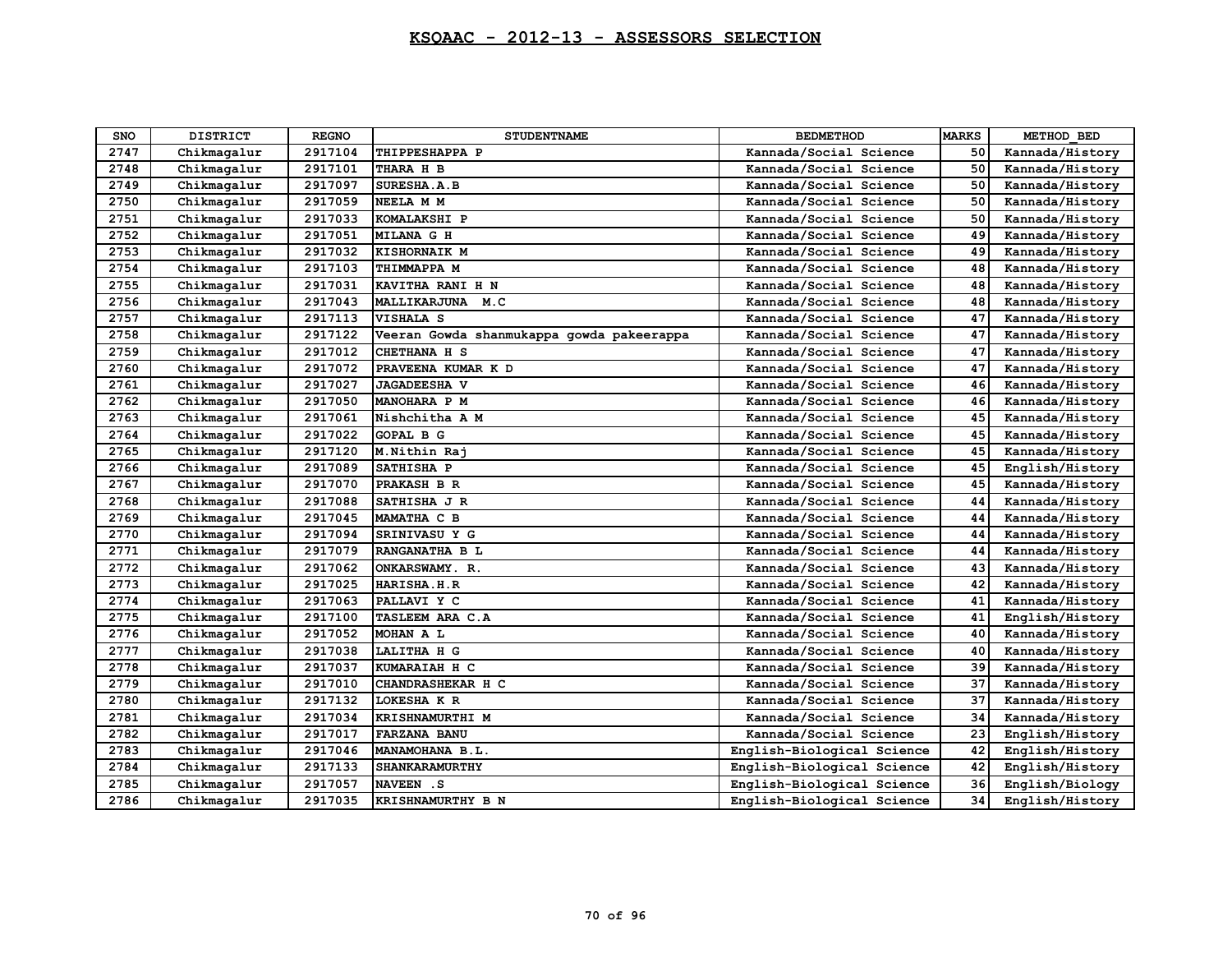| SNO  | <b>DISTRICT</b> | <b>REGNO</b> | <b>STUDENTNAME</b>       | <b>BEDMETHOD</b>           | <b>MARKS</b> | METHOD BED      |
|------|-----------------|--------------|--------------------------|----------------------------|--------------|-----------------|
| 2787 | Chikmagalur     | 2917125      | Prashath Kumar S.A       | English-Biological Science | 32           | English/History |
| 2788 | Chikmagalur     | 2917021      | GNANESWARA V M           | Maths-Physical Science     | 41           | Maths/Physics   |
| 2789 | Chikmagalur     | 2917102      | THAYAGARAJA K P          | Maths-Physical Science     | 41           | Maths/Physics   |
| 2790 | Chikmagalur     | 2917074      | PUTTAPPA K P             | Maths-Physical Science     | 41           | Maths/Physics   |
| 2791 | Chikmagalur     | 2917112      | VINAYAKA.K.S             | Maths-Physical Science     | 39           | Maths/Physics   |
| 2792 | Chikmagalur     | 2917078      | RAJU E H                 | Maths-Physical Science     | 37           | Maths/Physics   |
| 2793 | Tumkur          | 2918193      | MANJUNATHAIAH. J.H.      | Kannada/Social Science     | 66           | Kannada/History |
| 2794 | Tumkur          | 2918207      | SURENDRA.A.T             | Kannada/Social Science     | 65           | Kannada/History |
| 2795 | Tumkur          | 2918196      | NAGANNA.G.K              | Kannada/Social Science     | 64           | Kannada/History |
| 2796 | Tumkur          | 2918217      | NATARAJA K C             | Kannada/Social Science     | 63           | Kannada/History |
| 2797 | Tumkur          | 2918147      | RAMESHA.G.               | Kannada/Social Science     | 63           | Kannada/History |
| 2798 | Tumkur          | 2918191      | DYAMANNA.M.R             | Kannada/Social Science     | 63           | Kannada/History |
| 2799 | Tumkur          | 2918173      | RANGARAJAPPA.D.V         | Kannada/Social Science     | 62           | Kannada/History |
| 2800 | Tumkur          | 2918209      | SIDDALINGAIAH            | Kannada/Social Science     | 62           | Kannada/History |
| 2801 | Tumkur          | 2918130      | <b>SWARAPPA</b>          | Kannada/Social Science     | 62           | Kannada/History |
| 2802 | Tumkur          | 2918036      | HAREESHA.C.K.            | Kannada/Social Science     | 61           | Kannada/History |
| 2803 | Tumkur          | 2918201      | RAMESHA.M                | Kannada/Social Science     | 61           | Kannada/History |
| 2804 | Tumkur          | 2918210      | <b>DASAPPA.N</b>         | Kannada/Social Science     | 61           | Kannada/History |
| 2805 | Tumkur          | 2918035      | HAREESH D R              | Kannada/Social Science     | 60           | Kannada/History |
| 2806 | Tumkur          | 2918156      | PUSHPALATHA.B.N.         | Kannada/Social Science     | 59           | Kannada/History |
| 2807 | Tumkur          | 2918203      | RANGASWAMAIAH.H          | Kannada/Social Science     | 59           | Kannada/History |
| 2808 | Tumkur          | 2918205      | RAVICHANDRA.C.           | Kannada/Social Science     | 59           | Kannada/History |
| 2809 | Tumkur          | 2918161      | YOGESHA.C                | Kannada/Social Science     | 59           | Kannada/History |
| 2810 | Tumkur          | 2918105      | ROOPA ME                 | Kannada/Social Science     | 59           | Kannada/History |
| 2811 | Tumkur          | 2918171      | GANGAMBIKA.B.N.          | Kannada/Social Science     | 59           | Kannada/History |
| 2812 | Tumkur          | 2918093      | RANGANATHA K             | Kannada/Social Science     | 58           | Kannada/History |
| 2813 | Tumkur          | 2918126      | SUNDRESH B.K             | Kannada/Social Science     | 58           | Kannada/History |
| 2814 | Tumkur          | 2918221      | G MAHALINGEGOWDA         | Kannada/Social Science     | 57           | Kannada/History |
| 2815 | Tumkur          | 2918152      | <b>MANJUNATHA.H.T</b>    | Kannada/Social Science     | 57           | Kannada/History |
| 2816 | Tumkur          | 2918187      | YATISH KUMAR             | Kannada/Social Science     | 57           | Kannada/History |
| 2817 | Tumkur          | 2918119      | SIDDESHA D J             | Kannada/Social Science     | 57           | Kannada/History |
| 2818 | Tumkur          | 2918094      | RANGANATHA P             | Kannada/Social Science     | 57           | Kannada/History |
| 2819 | Tumkur          | 2918029      | <b>GIRISH KUMAR T</b>    | Kannada/Social Science     | 57           | Kannada/History |
| 2820 | Tumkur          | 2918160      | RAVICHANDRA.Y.B.         | Kannada/Social Science     | 57           | Kannada/History |
| 2821 | Tumkur          | 2918044      | KANTHARAJU G M           | Kannada/Social Science     | 57           | Kannada/History |
| 2822 | Tumkur          | 2918042      | S R<br><b>JAYASHEELA</b> | Kannada/Social Science     | 57           | Kannada/History |
| 2823 | Tumkur          | 2918033      | HANUMAIAH S T            | Kannada/Social Science     | 57           | Kannada/History |
| 2824 | Tumkur          | 2918137      | <b>VENUGOPALA R</b>      | Kannada/Social Science     | 57           | Kannada/History |
| 2825 | Tumkur          | 2918053      | KUMAR.A.E                | Kannada/Social Science     | 57           | Kannada/History |
| 2826 | Tumkur          | 2918117      | SHIVAPRASAD J            | Kannada/Social Science     | 56           | Kannada/History |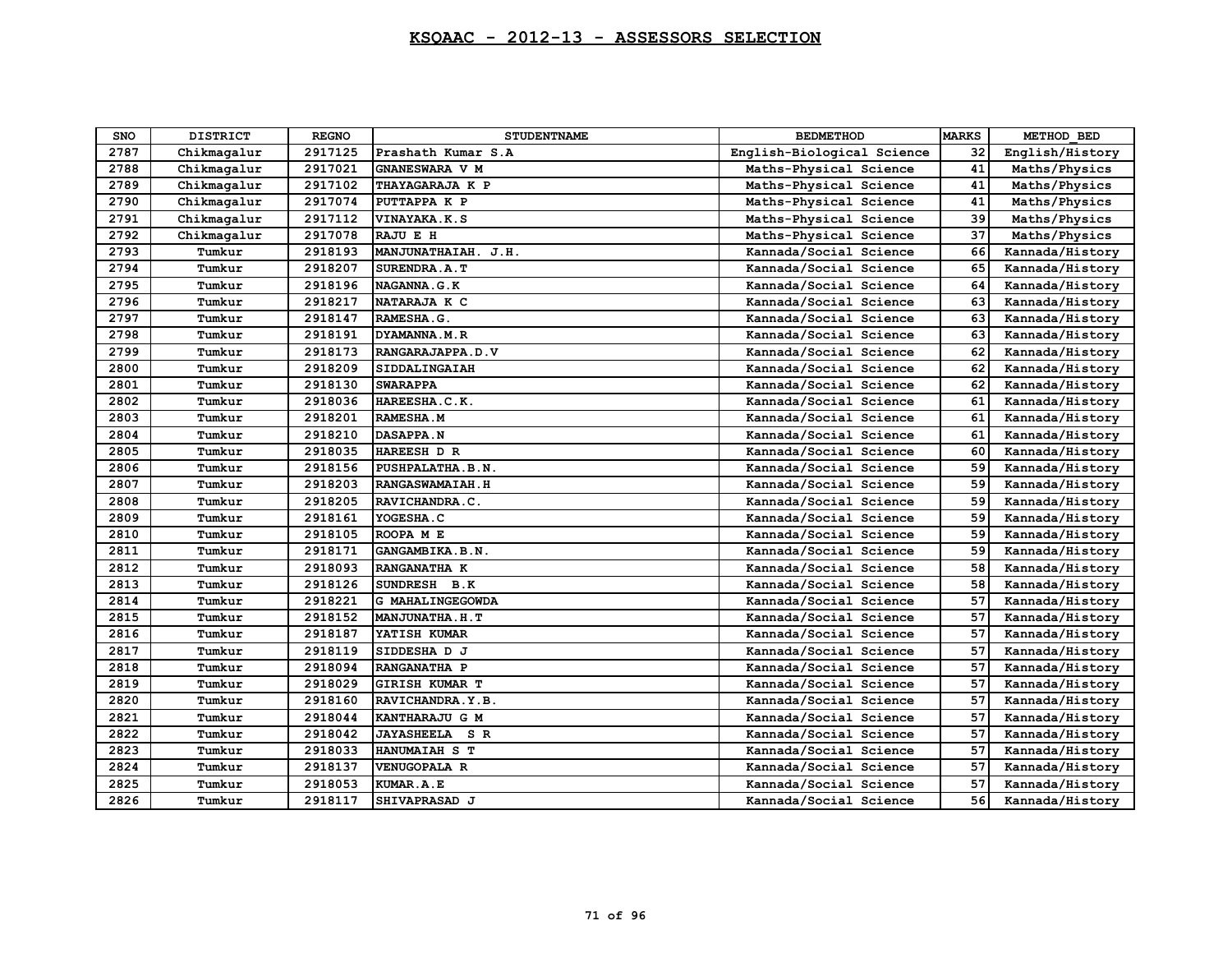| <b>SNO</b> | <b>DISTRICT</b> | <b>REGNO</b> | <b>STUDENTNAME</b>       | <b>BEDMETHOD</b>       | <b>MARKS</b> | METHOD BED      |
|------------|-----------------|--------------|--------------------------|------------------------|--------------|-----------------|
| 2827       | Tumkur          | 2918098      | RANGASWAMY P             | Kannada/Social Science | 56           | Kannada/History |
| 2828       | Tumkur          | 2918167      | RUDRESHA.B.P             | Kannada/Social Science | 56           | Kannada/History |
| 2829       | Tumkur          | 2918023      | GAJENDRA KUMARA B K      | Kannada/Social Science | 56           | Kannada/History |
| 2830       | Tumkur          | 2918024      | GANGA SHIVAKUMAR B S     | Kannada/Social Science | 56           | Kannada/History |
| 2831       | Tumkur          | 2918154      | SRINIVASAIAH.B.          | Kannada/Social Science | 56           | Kannada/History |
| 2832       | Tumkur          | 2918034      | HANUMANTHARAYAPPA H      | Kannada/Social Science | 55           | Kannada/History |
| 2833       | Tumkur          | 2918010      | CHANDAN G                | Kannada/Social Science | 55           | Kannada/History |
| 2834       | Tumkur          | 2918223      | <b>SHIVANANDA</b>        | Kannada/Social Science | 55           | Kannada/History |
| 2835       | Tumkur          | 2918216      | HANUMANTHARAYAPPA G E    | Kannada/Social Science | 55           | Kannada/History |
| 2836       | Tumkur          | 2918218      | MANJUNATHA H K           | Kannada/Social Science | 55           | Kannada/History |
| 2837       | Tumkur          | 2918074      | <b>NALINA A</b>          | Kannada/Social Science | 55           | Kannada/History |
| 2838       | Tumkur          | 2918146      | CHANDRU.G.C.             | Kannada/Social Science | 54           | Kannada/History |
| 2839       | Tumkur          | 2918103      | REVANASIDDAIAH T N       | Kannada/Social Science | 54           | Kannada/History |
| 2840       | Tumkur          | 2918059      | MAHALAKSHMAMMA K         | Kannada/Social Science | 54           | Kannada/History |
| 2841       | Tumkur          | 2918149      | NARASE GOWDA.Y.N.        | Kannada/Social Science | 54           | Kannada/History |
| 2842       | Tumkur          | 2918133      | THIPPESWAMY              | Kannada/Social Science | 54           | Kannada/History |
| 2843       | Tumkur          | 2918091      | RAMASWAMY H D            | Kannada/Social Science | 54           | Kannada/History |
| 2844       | Tumkur          | 2918006      | <b>BASAVARAJU T K</b>    | Kannada/Social Science | 54           | Kannada/History |
| 2845       | Tumkur          | 2918054      | Kumaraswamy sg           | Kannada/Social Science | 54           | Kannada/History |
| 2846       | Tumkur          | 2918206      | MAHALAKSHMIDEVI.B.J.     | Kannada/Social Science | 53           | Kannada/History |
| 2847       | Tumkur          | 2918195      | SANTOSH.K                | Kannada/Social Science | 53           | Kannada/History |
| 2848       | Tumkur          | 2918039      | <b>JAGANNATHA</b><br>в   | Kannada/Social Science | 53           | Kannada/History |
| 2849       | Tumkur          | 2918177      | <b>JAGADAAMBA</b>        | Kannada/Social Science | 52           | Kannada/History |
| 2850       | Tumkur          | 2918090      | RAJU S M                 | Kannada/Social Science | 52           | Kannada/History |
| 2851       | Tumkur          | 2918153      | NAGENDRAIAH.M.R.         | Kannada/Social Science | 52           | Kannada/History |
| 2852       | Tumkur          | 2918166      | LOKESHA.D.V              | Kannada/Social Science | 52           | Kannada/History |
| 2853       | Tumkur          | 2918180      | VIJAY.S.E                | Kannada/Social Science | 52           | Kannada/History |
| 2854       | Tumkur          | 2918125      | SUDRASHANA P             | Kannada/Social Science | 52           | Kannada/History |
| 2855       | Tumkur          | 2918148      | SHIVAKUMARA.N.K.         | Kannada/Social Science | 52           | Kannada/History |
| 2856       | Tumkur          | 2918157      | ANIL.H.M.                | Kannada/Social Science | 51           | Kannada/History |
| 2857       | Tumkur          | 2918115      | SHIVAKUMARA T Y          | Kannada/Social Science | 51           | Kannada/History |
| 2858       | Tumkur          | 2918069      | NAGABHUSHANA S           | Kannada/Social Science | 51           | Kannada/History |
| 2859       | Tumkur          | 2918076      | <b>NARASIMHAMURTHY M</b> | Kannada/Social Science | 51           | Kannada/History |
| 2860       | Tumkur          | 2918100      | RAVEESHA B C             | Kannada/Social Science | 51           | Kannada/History |
| 2861       | Tumkur          | 2918001      | <b>ANANTHA LAKSHMI</b>   | Kannada/Social Science | 51           | Kannada/History |
| 2862       | Tumkur          | 2918141      | <b>VIMALA</b>            | Kannada/Social Science | 50           | Kannada/History |
| 2863       | Tumkur          | 2918134      | <b>UMASHANKARA H R</b>   | Kannada/Social Science | 50           | Kannada/History |
| 2864       | Tumkur          | 2918165      | KAVITHA.D.K.             | Kannada/Social Science | 50           | Kannada/History |
| 2865       | Tumkur          | 2918043      | ivothi d                 | Kannada/Social Science | 50           | Kannada/History |
| 2866       | Tumkur          | 2918175      | SURESHA.K.N.             | Kannada/Social Science | 50           | Kannada/History |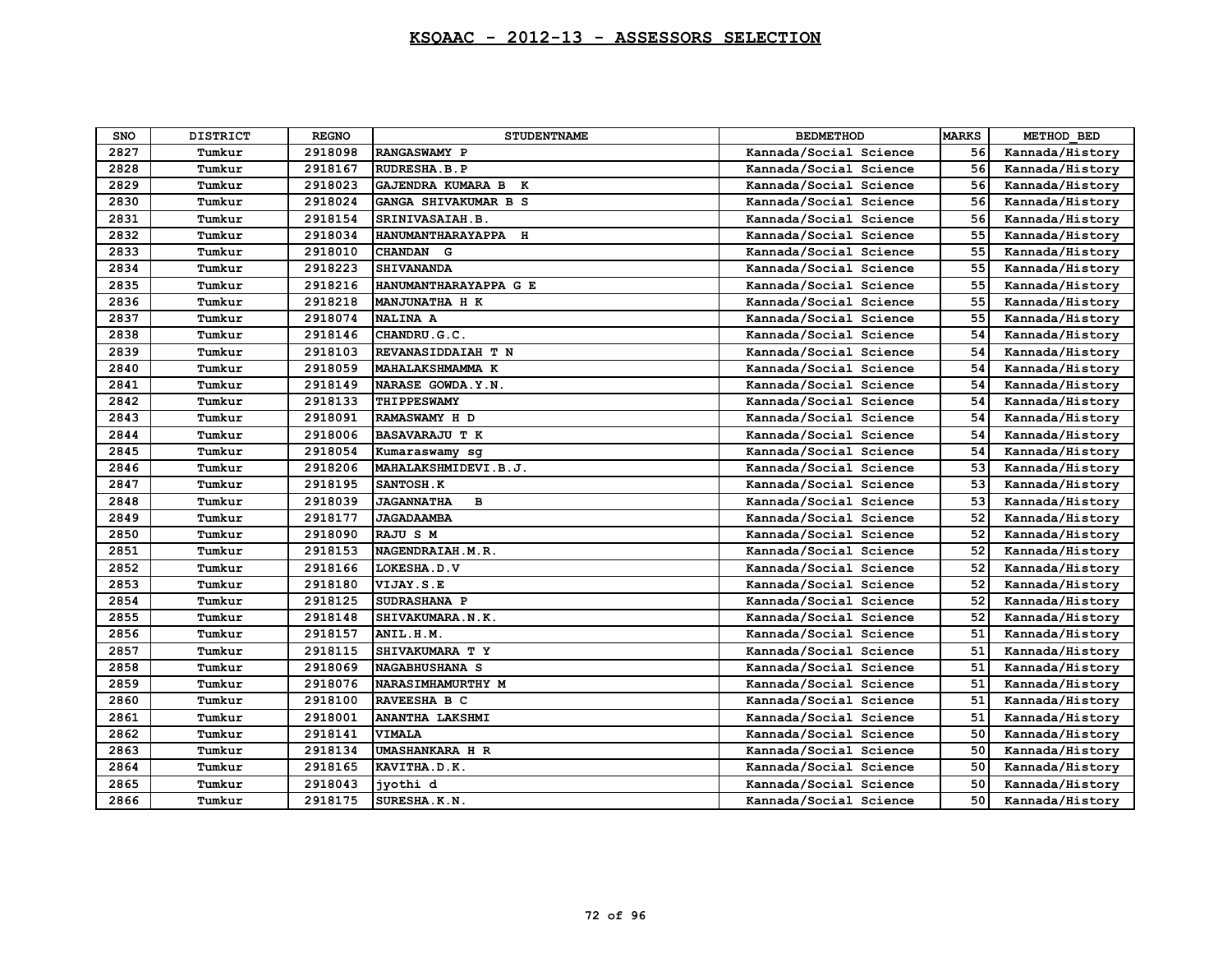| SNO  | <b>DISTRICT</b> | <b>REGNO</b> | <b>STUDENTNAME</b>          | <b>BEDMETHOD</b>       | <b>MARKS</b> | METHOD BED      |
|------|-----------------|--------------|-----------------------------|------------------------|--------------|-----------------|
| 2867 | Tumkur          | 2918077      | <b>NARASIMHARAJU</b><br>G N | Kannada/Social Science | 50           | Kannada/History |
| 2868 | Tumkur          | 2918135      | VASANTHAKUMARA N N          | Kannada/Social Science | 49           | Kannada/History |
| 2869 | Tumkur          | 2918063      | <b>MANJUNATHA Y</b>         | Kannada/Social Science | 49           | Kannada/History |
| 2870 | Tumkur          | 2918058      | <b>MAHADEVAIAH R</b>        | Kannada/Social Science | 49           | Kannada/History |
| 2871 | Tumkur          | 2918144      | YOGANANDA MURTHY.K.R        | Kannada/Social Science | 49           | English/History |
| 2872 | Tumkur          | 2918075      | NARASIMHA MURTHY M          | Kannada/Social Science | 49           | Kannada/History |
| 2873 | Tumkur          | 2918051      | KRISHNAMURTHY C N           | Kannada/Social Science | 49           | Kannada/History |
| 2874 | Tumkur          | 2918224      | B M SIDDDESHA GOWDA         | Kannada/Social Science | 49           | Kannada/History |
| 2875 | Tumkur          | 2918155      | MOHAMMAD DAWOOD             | Kannada/Social Science | 48           | Kannada/History |
| 2876 | Tumkur          | 2918123      | SUBHASHREE T.R.             | Kannada/Social Science | 48           |                 |
| 2877 | Tumkur          | 2918185      | PANDURANGAPPA.B.S           | Kannada/Social Science | 48           | Kannada/History |
| 2878 | Tumkur          | 2918178      | RAMAKRISHNA.R               | Kannada/Social Science | 48           | Kannada/History |
| 2879 | Tumkur          | 2918122      | SRINIVASA.G.D               | Kannada/Social Science | 48           | Kannada/History |
| 2880 | Tumkur          | 2918018      | DEVARAJA K D                | Kannada/Social Science | 48           | Kannada/History |
| 2881 | Tumkur          | 2918030      | GOPAL. C                    | Kannada/Social Science | 47           | Kannada/History |
| 2882 | Tumkur          | 2918014      | <b>CHETHAN</b>              | Kannada/Social Science | 47           | Kannada/History |
| 2883 | Tumkur          | 2918202      | <b>SADANANDA.D</b>          | Kannada/Social Science | 47           | Kannada/History |
| 2884 | Tumkur          | 2918066      | MOHAMED WAZIR               | Kannada/Social Science | 47           | English/History |
| 2885 | Tumkur          | 2918159      | SHIVAKUMARA.S               | Kannada/Social Science | 47           | Kannada/History |
| 2886 | Tumkur          | 2918181      | ASKAR NINE                  | Kannada/Social Science | 47           | Kannada/History |
| 2887 | Tumkur          | 2918070      | NAGARAJU C                  | Kannada/Social Science | 46           | Kannada/History |
| 2888 | Tumkur          | 2918176      | <b>HARISH KUMAR</b>         | Kannada/Social Science | 46           | Kannada/History |
| 2889 | Tumkur          | 2918057      | LOKESHA A R                 | Kannada/Social Science | 46           | Kannada/History |
| 2890 | Tumkur          | 2918097      | RANGASWAMY H                | Kannada/Social Science | 46           |                 |
| 2891 | Tumkur          | 2918102      | REKHA D                     | Kannada/Social Science | 45           | Kannada/History |
| 2892 | Tumkur          | 2918101      | RAVIKUMARA G S              | Kannada/Social Science | 45           | Kannada/History |
| 2893 | Tumkur          | 2918085      | POORNIMA                    | Kannada/Social Science | 45           | Kannada/History |
| 2894 | Tumkur          | 2918184      | <b>BASAVARAJU.Y.</b>        | Kannada/Social Science | 45           | Kannada/History |
| 2895 | Tumkur          | 2918190      | JAYASIMHA.M.R.              | Kannada/Social Science | 45           | Kannada/History |
| 2896 | Tumkur          | 2918164      | GOVINDARAJU.M.              | Kannada/Social Science | 45           | Kannada/History |
| 2897 | Tumkur          | 2918072      | NAGENDRA .B.C               | Kannada/Social Science | 44           | Kannada/History |
| 2898 | Tumkur          | 2918040      | <b>JAYALAKSHMI A G</b>      | Kannada/Social Science | 44           | Kannada/History |
| 2899 | Tumkur          | 2918129      | SWAMY.K.S                   | Kannada/Social Science | 44           | Kannada/History |
| 2900 | Tumkur          | 2918022      | <b>EROBALAIAH</b>           | Kannada/Social Science | 44           | Kannada/History |
| 2901 | Tumkur          | 2918062      | MANJULA T P                 | Kannada/Social Science | 44           | Kannada/History |
| 2902 | Tumkur          | 2918220      | M R KODAPPA                 | Kannada/Social Science | 43           | Kannada/History |
| 2903 | Tumkur          | 2918158      | <b>ASHWATH NARAYAN.V</b>    | Kannada/Social Science | 43           | Kannada/History |
| 2904 | Tumkur          | 2918065      | MARUTHI KUMAR H A           | Kannada/Social Science | 43           | Kannada/History |
| 2905 | Tumkur          | 2918163      | VENKATESHA.G, M.            | Kannada/Social Science | 42           | Kannada/History |
| 2906 | Tumkur          | 2918186      | ANANDA KUMAR.R              | Kannada/Social Science | 42           | Kannada/History |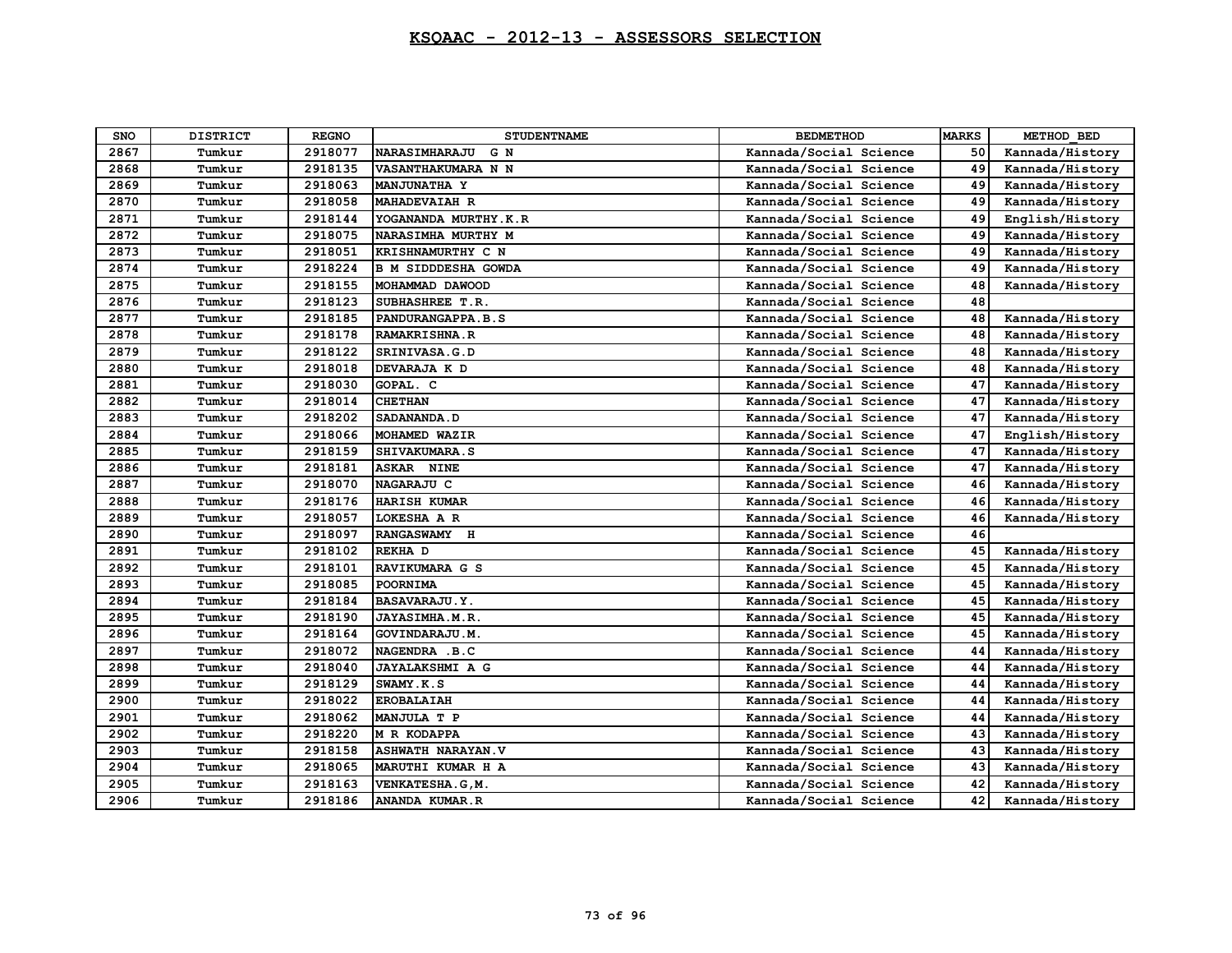| SNO  | <b>DISTRICT</b> | <b>REGNO</b> | <b>STUDENTNAME</b>                    | <b>BEDMETHOD</b>           | <b>MARKS</b> | METHOD BED      |
|------|-----------------|--------------|---------------------------------------|----------------------------|--------------|-----------------|
| 2907 | Tumkur          | 2918183      | LOKESH.                               | Kannada/Social Science     | 42           | Kannada/History |
| 2908 | Tumkur          | 2918083      | <b>NAIK</b><br>G<br><b>PANDURANGA</b> | Kannada/Social Science     | 42           | Kannada/History |
| 2909 | Tumkur          | 2918009      | CHAITHRA A R                          | Kannada/Social Science     | 42           | Kannada/History |
| 2910 | Tumkur          | 2918219      | NAGAPRASANNA V N                      | Kannada/Social Science     | 41           | Kannada/History |
| 2911 | Tumkur          | 2918136      | VEERABHADRAIAH                        | Kannada/Social Science     | 41           | Kannada/History |
| 2912 | Tumkur          | 2918068      | MURULIDHARA L                         | Kannada/Social Science     | 41           | Kannada/History |
| 2913 | Tumkur          | 2918013      | CHENNAMMA B N                         | Kannada/Social Science     | 40           | Kannada/History |
| 2914 | Tumkur          | 2918005      | <b>BASAVARAJU M</b>                   | Kannada/Social Science     | 40           | Kannada/History |
| 2915 | Tumkur          | 2918118      | SHIVARAJU S H                         | Kannada/Social Science     | 39           | Kannada/History |
| 2916 | Tumkur          | 2918073      | <b>NAGESHA N</b>                      | Kannada/Social Science     | 39           | Kannada/History |
| 2917 | Tumkur          | 2918192      | MUTHURAJU.B.K.                        | Kannada/Social Science     | 38           | Kannada/History |
| 2918 | Tumkur          | 2918050      | <b>KRISHNA</b>                        | Kannada/Social Science     | 36           | Kannada/History |
| 2919 | Tumkur          | 2918056      | LOKESH V                              | Kannada/Social Science     | 35           | Kannada/History |
| 2920 | Tumkur          | 2918145      | MAHABUB.B.S.                          | Kannada/Social Science     | 34           | Kannada/History |
| 2921 | Tumkur          | 2918151      | LOKESHA.H.D                           | English-Biological Science | 52           | English/Biology |
| 2922 | Tumkur          | 2918114      | <b>SHIVAKUMARA</b><br>SWAMY BC        | English-Biological Science | 47           | English/Biology |
| 2923 | Tumkur          | 2918204      | SIDDARAJU.R.                          | English-Biological Science | 47           | English/Biology |
| 2924 | Tumkur          | 2918108      | SANGAMESHA M N                        | English-Biological Science | 45           | English/Biology |
| 2925 | Tumkur          | 2918172      | NARASIMHAMURTHY.                      | English-Biological Science | 42           | English/Biology |
| 2926 | Tumkur          | 2918150      | CHENNAPPA.G.C                         | English-Biological Science | 41           | English/Biology |
| 2927 | Tumkur          | 2918169      | RAJASHANKARA.G                        | English-Biological Science | 39           |                 |
| 2928 | Tumkur          | 2918162      | <b>SADASHIVAIAH</b>                   | English-Biological Science | 35           | English/History |
| 2929 | Tumkur          | 2918194      | RAKESH.C.N                            | English-Biological Science | 35           | Kannada/History |
| 2930 | Tumkur          | 2918008      | <b>BHAVYA K Y</b>                     | English-Biological Science | 32           | English/History |
| 2931 | Tumkur          | 2918211      | <b>ESHWARAPPA.</b>                    | English-Biological Science | 31           | Kannada/History |
| 2932 | Tumkur          | 2918222      | SIDDARAVU K                           | Maths-Physical Science     | 45           | Maths/Physics   |
| 2933 | Tumkur          | 2918004      | <b>BASAVARAJA T</b>                   | Maths-Physical Science     | 44           | Maths/Physics   |
| 2934 | Tumkur          | 2918168      | DHANANJAYA.N.                         | Maths-Physical Science     | 43           | Maths/Physics   |
| 2935 | Tumkur          | 2918079      | NAVEEN M R                            | Maths-Physical Science     | 40           | Maths/Physics   |
| 2936 | Tumkur          | 2918032      | GOWDARAMALLANA GOWDA                  | Maths-Physical Science     | 40           |                 |
| 2937 | Tumkur          | 2918128      | SURESHA V K                           | Maths-Physical Science     | 40           | Others          |
| 2938 | Tumkur          | 2918215      | RAJI S P                              | Maths-Physical Science     | 39           | Maths/Physics   |
| 2939 | Tumkur          | 2918067      | <b>MUDDAIAH S D</b>                   | Maths-Physical Science     | 37           | Maths/Physics   |
| 2940 | Tumkur          | 2918188      | AMBUJA.D.O                            | Maths-Physical Science     | 33           | Maths/Physics   |
| 2941 | Tumkur          | 2918089      | PUTTASWAMY C V                        | Maths-Physical Science     | 32           | Others          |
| 2942 | Kolar           | 2919013      | K ASHOKA                              | Kannada/Social Science     | 63           | Kannada/History |
| 2943 | Kolar           | 2919020      | <b>M. SURESHA</b>                     | Kannada/Social Science     | 60           | Kannada/History |
| 2944 | Kolar           | 2919017      | KUMAR G.M                             | Kannada/Social Science     | 59           | Kannada/History |
| 2945 | Kolar           | 2919015      | Krishnappa.M                          | Kannada/Social Science     | 58           | Kannada/History |
| 2946 | Kolar           | 2919009      | DEVARAJA.A.M                          | Kannada/Social Science     | 57           | English/History |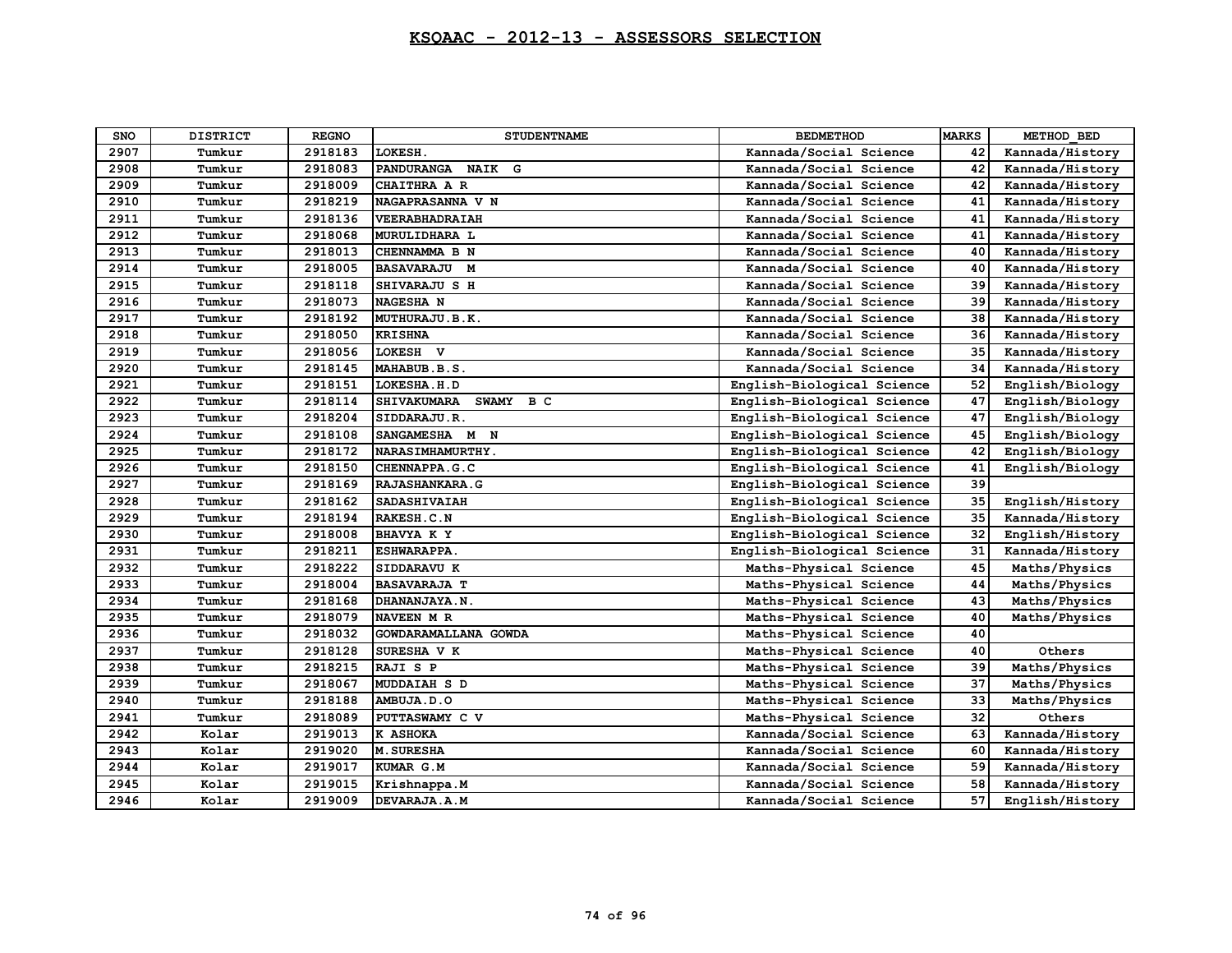| SNO  | <b>DISTRICT</b> | <b>REGNO</b> | <b>STUDENTNAME</b>       | <b>BEDMETHOD</b>           | <b>MARKS</b> | METHOD BED        |
|------|-----------------|--------------|--------------------------|----------------------------|--------------|-------------------|
| 2947 | Kolar           | 2919042      | <b>SHARANAPPA</b>        | Kannada/Social Science     | 57           | Kannada/History   |
| 2948 | Kolar           | 2919005      | BHADRAMMA P              | Kannada/Social Science     | 56           | Kannada/History   |
| 2949 | Kolar           | 2919063      | Muniyamma. V.            | Kannada/Social Science     | 56           | Kannada/History   |
| 2950 | Kolar           | 2919049      | SRINIVASA M              | Kannada/Social Science     | 56           | Kannada/History   |
| 2951 | Kolar           | 2919053      | SURESHA H K              | Kannada/Social Science     | 55           | Kannada/History   |
| 2952 | Kolar           | 2919025      | <b>N. SURESHA</b>        | Kannada/Social Science     | 55           | Kannada/History   |
| 2953 | Kolar           | 2919022      | MANJULA Y                | Kannada/Social Science     | 54           | Kannada/History   |
| 2954 | Kolar           | 2919006      | <b>BHAGYA G.M</b>        | Kannada/Social Science     | 54           | Kannada/History   |
| 2955 | Kolar           | 2919011      | <b>HARISH R</b>          | Kannada/Social Science     | 53           | Kannada/History   |
| 2956 | Kolar           | 2919035      | <b>RAJAPPA</b>           | Kannada/Social Science     | 52           | Kannada/History   |
| 2957 | Kolar           | 2919040      | REDDEPPA P H             | Kannada/Social Science     | 52           | English/History   |
| 2958 | Kolar           | 2919041      | SANTHOSH KUMAR.N         | Kannada/Social Science     | 52           | Kannada/History   |
| 2959 | Kolar           | 2919008      | DEVARAJ.V                | Kannada/Social Science     | 52           | Kannada/History   |
| 2960 | Kolar           | 2919032      | Naveen Kumar M V         | Kannada/Social Science     | 51           | Kannada/History   |
| 2961 | Kolar           | 2919007      | <b>BHEEMEGOWDA</b>       | Kannada/Social Science     | 51           | Kannada/History   |
| 2962 | Kolar           | 2919036      | <b>RAJINI R</b>          | Kannada/Social Science     | 51           | English/History   |
| 2963 | Kolar           | 2919038      | RAMESHA C M              | Kannada/Social Science     | 47           | Kannada/History   |
| 2964 | Kolar           | 2919027      | NAGARAJA M               | Kannada/Social Science     | 46           | Kannada/History   |
| 2965 | Kolar           | 2919056      | <b>VENKATESHA.H.S</b>    | Kannada/Social Science     | 46           | Kannada/History   |
| 2966 | Kolar           | 2919060      | Rajanna K.V.             | Kannada/Social Science     | 46           | Kannada/History   |
| 2967 | Kolar           | 2919055      | VENKATESH MURTHY M.K     | Kannada/Social Science     | 43           | Kannada/History   |
| 2968 | Kolar           | 2919004      | <b>B K SURESH</b>        | Kannada/Social Science     | 40           | Kannada/History   |
| 2969 | Kolar           | 2919052      | SUMITHRAMMA.M            | Kannada/Social Science     | 40           | Kannada/History   |
| 2970 | Kolar           | 2919033      | PRASANNA KUMAR L         | Kannada/Social Science     | 39           | Kannada/History   |
| 2971 | Kolar           | 2919068      | Narayana Swamy, V.       | Kannada/Social Science     | 39           | Kannada/History   |
| 2972 | Kolar           | 2919012      | <b>HARISHA HS</b>        | Kannada/Social Science     | 37           | Kannada/History   |
| 2973 | Kolar           | 2919023      | MANJUNATHA K S           | Kannada/Social Science     | 36           | Kannada/History   |
| 2974 | Kolar           | 2919010      | <b>GEETHA M</b>          | Kannada/Social Science     | 35           | Kannada/History   |
| 2975 | Kolar           | 2919050      | SRINIVASA N              | English-Biological Science | 40           | Maths/Physics     |
| 2976 | Kolar           | 2919062      | Sanjeeva Reddy. M.       | English-Biological Science | 38           | Maths/Physics     |
| 2977 | Kolar           | 2919051      | <b>SRIRAM KUMAR</b>      | English-Biological Science | 33           | Chemistry/Biology |
| 2978 | Kolar           | 2919064      | Nanjundappa.M            | English-Biological Science | 32           | English/History   |
| 2979 | Kolar           | 2919067      | Manjula. M.              | English-Biological Science | 26           | English/History   |
| 2980 | Kolar           | 2919046      | Shivanandappa B H        | Maths-Physical Science     | 46           | Others            |
| 2981 | Kolar           | 2919066      | Narayana Reddy .M.A.     | Maths-Physical Science     | 43           | Maths/Physics     |
| 2982 | Kolar           | 2919031      | NAVEEN KUMAR J N         | Maths-Physical Science     | 38           | Maths/Physics     |
| 2983 | Kolar           | 2919069      | <b>MALA K</b>            | Maths-Physical Science     | 34           | Maths/Physics     |
| 2984 | Kolar           | 2919065      | VenkataramaReddy. S.     | Maths-Physical Science     | 33           | Maths/Physics     |
| 2985 | Bangalore South | 2920006      | DR. BASAVARAJ. S. HALLUR | Kannada/Social Science     | 65           | Kannada/History   |
| 2986 | Bangalore South | 2920002      | <b>BHASKAR S</b>         | Kannada/Social Science     | 54           | Kannada/History   |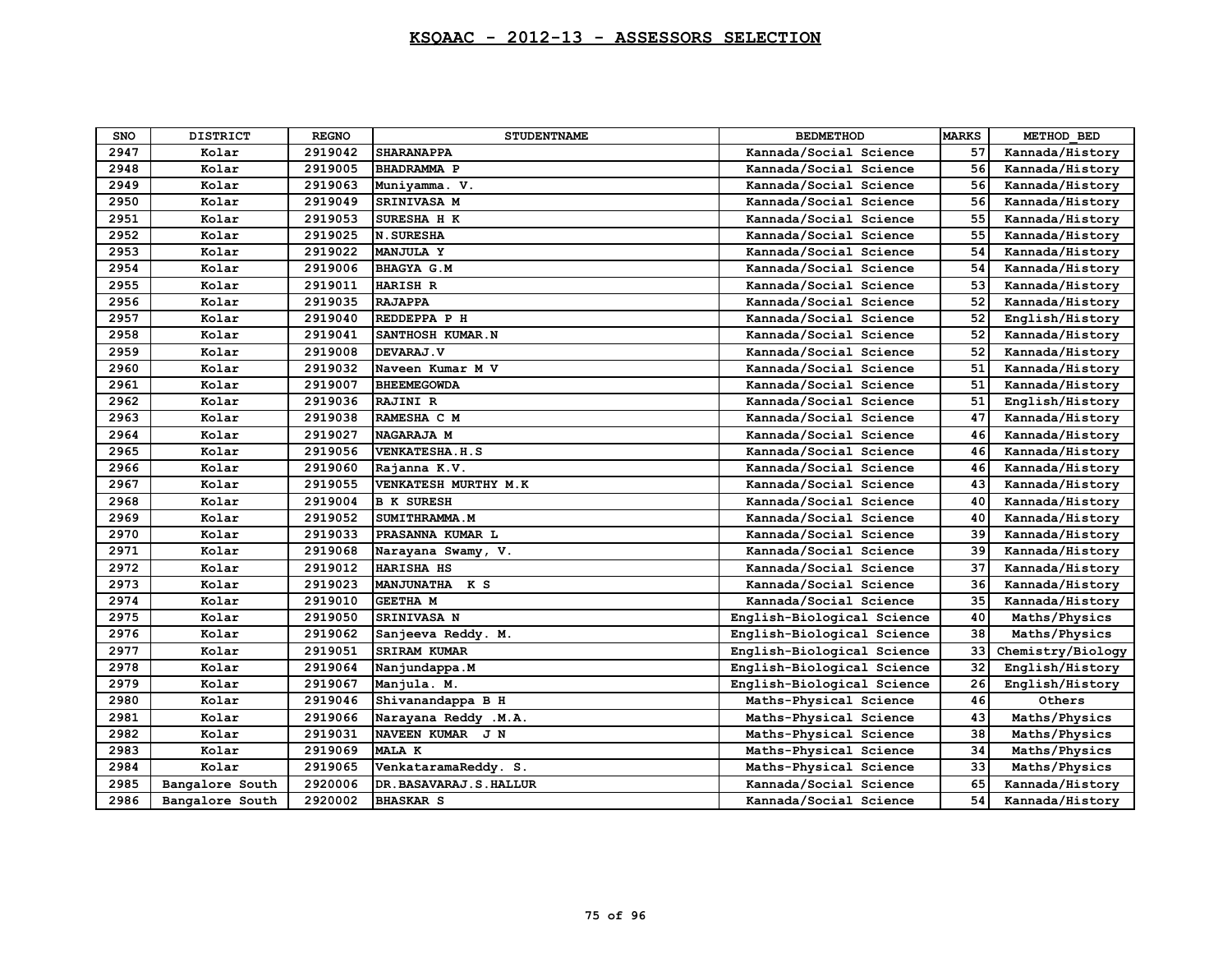| <b>SNO</b> | <b>DISTRICT</b> | <b>REGNO</b> | <b>STUDENTNAME</b>     | <b>BEDMETHOD</b>           | <b>MARKS</b> | METHOD BED      |
|------------|-----------------|--------------|------------------------|----------------------------|--------------|-----------------|
| 2987       | Bangalore South | 2920012      | <b>MANJUNATH</b>       | Kannada/Social Science     | 53           | Kannada/History |
| 2988       | Bangalore South | 2920024      | SWAMY N R V            | Kannada/Social Science     | 53           | Kannada/History |
| 2989       | Bangalore South | 2920014      | MOULYA B.M.            | Kannada/Social Science     | 50           | Kannada/History |
| 2990       | Bangalore South | 2920003      | BHEEMAKARI RAJENDRA    | Kannada/Social Science     | 49           | Kannada/History |
| 2991       | Bangalore South | 2920005      | DeviBai . P.           | Kannada/Social Science     | 48           | Kannada/History |
| 2992       | Bangalore South | 2920007      | Ganganna K             | Kannada/Social Science     | 48           | Kannada/History |
| 2993       | Bangalore South | 2920020      | RUDRAMUNI P            | Kannada/Social Science     | 47           | Kannada/History |
| 2994       | Bangalore South | 2920022      | <b>SHIVARAJ</b>        | Kannada/Social Science     | 42           | Kannada/History |
| 2995       | Bangalore Rural | 2921029      | Muniraja P             | Kannada/Social Science     | 63           | Kannada/History |
| 2996       | Bangalore Rural | 2921011      | <b>NARAYANASWAMY</b>   | Kannada/Social Science     | 62           | Kannada/History |
| 2997       | Bangalore Rural | 2921031      | Chandrashekar S        | Kannada/Social Science     | 62           | Kannada/History |
| 2998       | Bangalore Rural | 2921025      | Yogesh N               | Kannada/Social Science     | 61           | Kannada/History |
| 2999       | Bangalore Rural | 2921026      | Santhosh Kumar N R     | Kannada/Social Science     | 61           | Kannada/History |
| 3000       | Bangalore Rural | 2921032      | Ananda B R             | Kannada/Social Science     | 59           | Kannada/History |
| 3001       | Bangalore Rural | 2921009      | <b>MARUTHI M</b>       | Kannada/Social Science     | 58           | Kannada/History |
| 3002       | Bangalore Rural | 2921030      | Channakeshva M         | Kannada/Social Science     | 58           | Kannada/History |
| 3003       | Bangalore Rural | 2921006      | <b>MALLESHAIAH</b>     | Kannada/Social Science     | 58           | Kannada/History |
| 3004       | Bangalore Rural | 2921001      | AMJAD KHAN L R         | Kannada/Social Science     | 56           | English/History |
| 3005       | Bangalore Rural | 2921034      | Srinavasamurthy H D    | Kannada/Social Science     | 54           | Kannada/History |
| 3006       | Bangalore Rural | 2921036      | Krishna S J            | Kannada/Social Science     | 54           | Kannada/History |
| 3007       | Bangalore Rural | 2921039      | <b>PUSHPAVATHI B S</b> | Kannada/Social Science     | 53           | Kannada/History |
| 3008       | Bangalore Rural | 2921020      | SOMASHEKAR S J         | Kannada/Social Science     | 53           | Kannada/History |
| 3009       | Bangalore Rural | 2921022      | Sunanda Patil          | Kannada/Social Science     | 53           | Kannada/History |
| 3010       | Bangalore Rural | 2921037      | Chandrashekaraiah B H  | Kannada/Social Science     | 52           | Kannada/History |
| 3011       | Bangalore Rural | 2921007      | MANJULA N              | Kannada/Social Science     | 50           | Kannada/History |
| 3012       | Bangalore Rural | 2921035      | Rajappa V              | Kannada/Social Science     | 50           | Kannada/History |
| 3013       | Bangalore Rural | 2921017      | RAVI KUMAR C P         | Kannada/Social Science     | 50           | Kannada/History |
| 3014       | Bangalore Rural | 2921010      | MUNIYAPPA M            | Kannada/Social Science     | 49           | Kannada/History |
| 3015       | Bangalore Rural | 2921028      | Sunayana               | Kannada/Social Science     | 48           | Kannada/History |
| 3016       | Bangalore Rural | 2921023      | Leela C                | Kannada/Social Science     | 48           | Kannada/History |
| 3017       | Bangalore Rural | 2921019      | SATISH KUMAR B M       | Kannada/Social Science     | 45           | Kannada/History |
| 3018       | Bangalore Rural | 2921013      | Nethravathi M D        | Kannada/Social Science     | 45           | Kannada/History |
| 3019       | Bangalore Rural | 2921002      | <b>GIRISH N</b>        | Kannada/Social Science     | 44           | English/History |
| 3020       | Bangalore Rural | 2921038      | JYOTHILAKSHMI M        | English-Biological Science | 39           | English/History |
| 3021       | Bangalore Rural | 2921024      | Rajeswari C            | English-Biological Science | 36           | English/History |
| 3022       | Bangalore Rural | 2921027      | Dimbaraju V P          | Maths-Physical Science     | 47           | Maths/Physics   |
| 3023       | Bangalore Rural | 2921040      | VINUTHA C B            | Maths-Physical Science     | 44           | Maths/Physics   |
| 3024       | Mandya          | 2922140      | REKHA M.N              | Kannada/Social Science     | 64           | Kannada/History |
| 3025       | Mandya          | 2922009      | <b>AVINASH K S</b>     | Kannada/Social Science     | 63           | Kannada/History |
| 3026       | Mandya          | 2922017      | CHETHAN KUMAR K N      | Kannada/Social Science     | 63           | Kannada/History |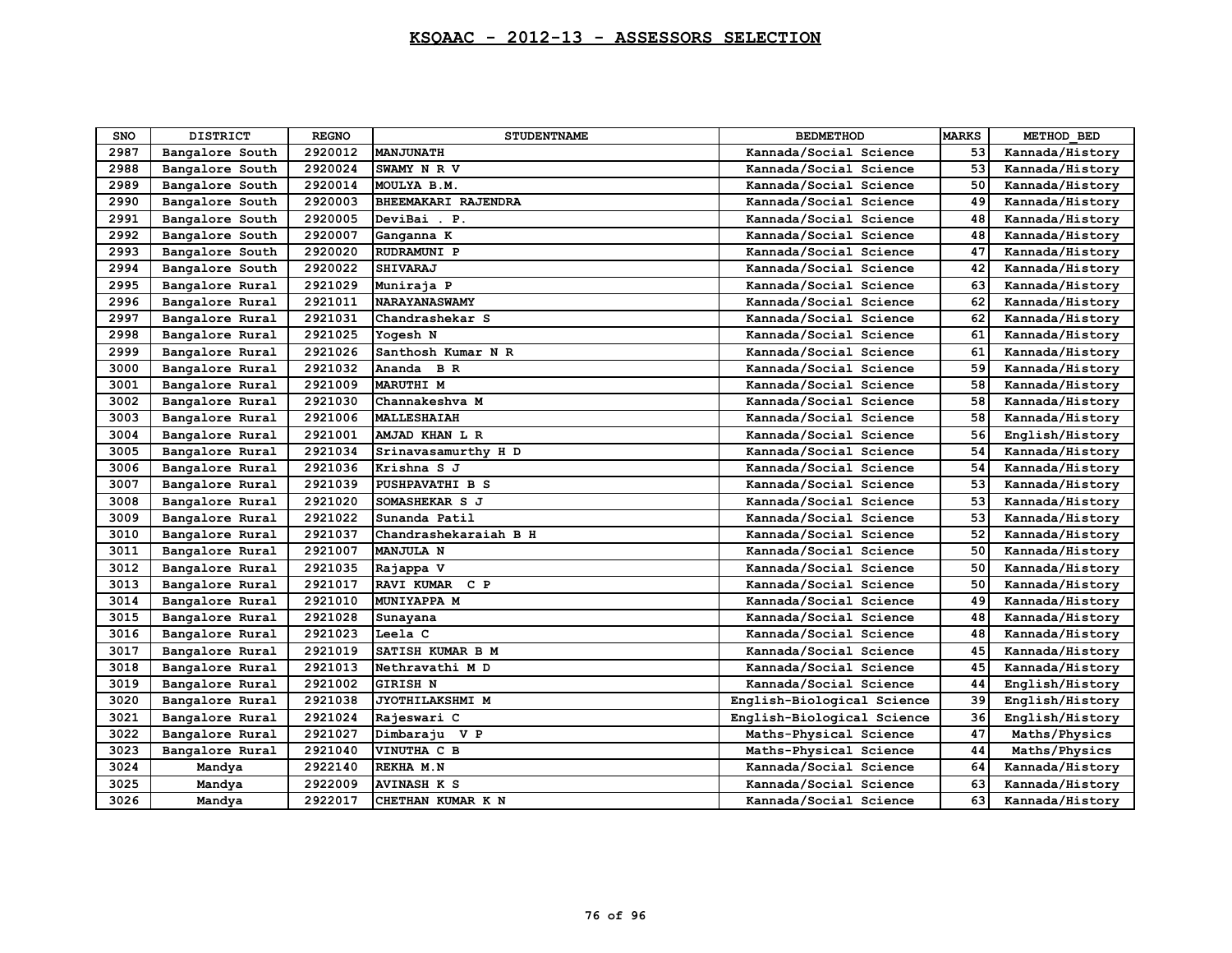| <b>SNO</b> | <b>DISTRICT</b> | <b>REGNO</b> | <b>STUDENTNAME</b>      | <b>BEDMETHOD</b>       | <b>MARKS</b> | METHOD BED      |
|------------|-----------------|--------------|-------------------------|------------------------|--------------|-----------------|
| 3027       | Mandya          | 2922090      | SIDDARAJU M             | Kannada/Social Science | 63           | Kannada/History |
| 3028       | Mandya          | 2922120      | s<br>Shwetha            | Kannada/Social Science | 62           | Kannada/History |
| 3029       | Mandya          | 2922014      | CHANDRAKALA P           | Kannada/Social Science | 62           | Kannada/History |
| 3030       | Mandya          | 2922011      | BASAVARAJA CHARI G N    | Kannada/Social Science | 62           | Kannada/History |
| 3031       | Mandya          | 2922137      | <b>ASHWATH B</b>        | Kannada/Social Science | 60           | Kannada/History |
| 3032       | Mandya          | 2922049      | MOHANA D.K.             | Kannada/Social Science | 60           | Kannada/History |
| 3033       | Mandya          | 2922043      | MAMATHA M J             | Kannada/Social Science | 60           | Kannada/History |
| 3034       | Mandya          | 2922025      | HARISHA A S             | Kannada/Social Science | 58           | Kannada/History |
| 3035       | Mandya          | 2922004      | ANITHA M S              | Kannada/Social Science | 58           | Kannada/History |
| 3036       | Mandya          | 2922089      | SIDDARAJU H C           | Kannada/Social Science | 58           | Kannada/History |
| 3037       | Mandya          | 2922095      | SUNIL KUMAR B S         | Kannada/Social Science | 58           | Kannada/History |
| 3038       | Mandya          | 2922144      | SANTHOSHA S P           | Kannada/Social Science | 58           | Kannada/History |
| 3039       | Mandya          | 2922032      | Kiran A N               | Kannada/Social Science | 57           | Kannada/History |
| 3040       | Mandya          | 2922040      | MAHADEVASWAMY.          | Kannada/Social Science | 57           | Kannada/History |
| 3041       | Mandya          | 2922121      | Sharadamma<br>M.C       | Kannada/Social Science | 57           | Kannada/History |
| 3042       | Mandya          | 2922015      | CHETAN KUMAR A R        | Kannada/Social Science | 57           | Kannada/History |
| 3043       | Mandya          | 2922020      | DIVAKARA D              | Kannada/Social Science | 57           | Kannada/History |
| 3044       | Mandya          | 2922057      | NANDEESHA A N           | Kannada/Social Science | 57           | Kannada/History |
| 3045       | Mandya          | 2922006      | <b>ARJUN S P</b>        | Kannada/Social Science | 57           | Kannada/History |
| 3046       | Mandya          | 2922067      | RAJU S                  | Kannada/Social Science | 56           | English/History |
| 3047       | Mandya          | 2922046      | MANJU H.D.              | Kannada/Social Science | 55           | Kannada/History |
| 3048       | Mandya          | 2922124      | Dananjaya C.S.          | Kannada/Social Science | 55           | Kannada/History |
| 3049       | Mandya          | 2922138      | PRASANNAKUMAR K.M       | Kannada/Social Science | 55           | Kannada/History |
| 3050       | Mandya          | 2922048      | MOHAN KUMARA K S        | Kannada/Social Science | 55           | Kannada/History |
| 3051       | Mandya          | 2922058      | NANJEGOWDA M            | Kannada/Social Science | 55           | Kannada/History |
| 3052       | Mandya          | 2922019      | DINESHA D.R             | Kannada/Social Science | 55           | Kannada/History |
| 3053       | Mandya          | 2922110      | Shreedhara B.V          | Kannada/Social Science | 55           | Kannada/History |
| 3054       | Mandya          | 2922013      | CHANDRA K S             | Kannada/Social Science | 55           | Kannada/History |
| 3055       | Mandya          | 2922060      | NARASIMHAIAH K C        | Kannada/Social Science | 55           | Kannada/History |
| 3056       | Mandya          | 2922118      | Manjunatha B            | Kannada/Social Science | 55           | Kannada/History |
| 3057       | Mandya          | 2922082      | SHEKARA P               | Kannada/Social Science | 54           | Kannada/History |
| 3058       | Mandya          | 2922103      | VYRAMUDAIAH K T         | Kannada/Social Science | 54           | Kannada/History |
| 3059       | Mandya          | 2922037      | <b>LOKESHA R</b>        | Kannada/Social Science | 53           | Kannada/History |
| 3060       | Mandya          | 2922083      | SHIVARAJU K L           | Kannada/Social Science | 53           | Kannada/History |
| 3061       | Mandya          | 2922134      | Ravi M.N                | Kannada/Social Science | 53           | Kannada/History |
| 3062       | Mandya          | 2922074      | SAMPREETH KUMAR P S     | Kannada/Social Science | 52           | Kannada/History |
| 3063       | Mandya          | 2922139      | RATHNAKARA M            | Kannada/Social Science | 52           | Kannada/History |
| 3064       | Mandya          | 2922125      | Muthuraju V.M           | Kannada/Social Science | 52           | Kannada/History |
| 3065       | Mandya          | 2922059      | <b>NARASIMHA MURTHY</b> | Kannada/Social Science | 51           | Kannada/History |
| 3066       | Mandya          | 2922021      | GIRISHA B.P.            | Kannada/Social Science | 51           | Kannada/History |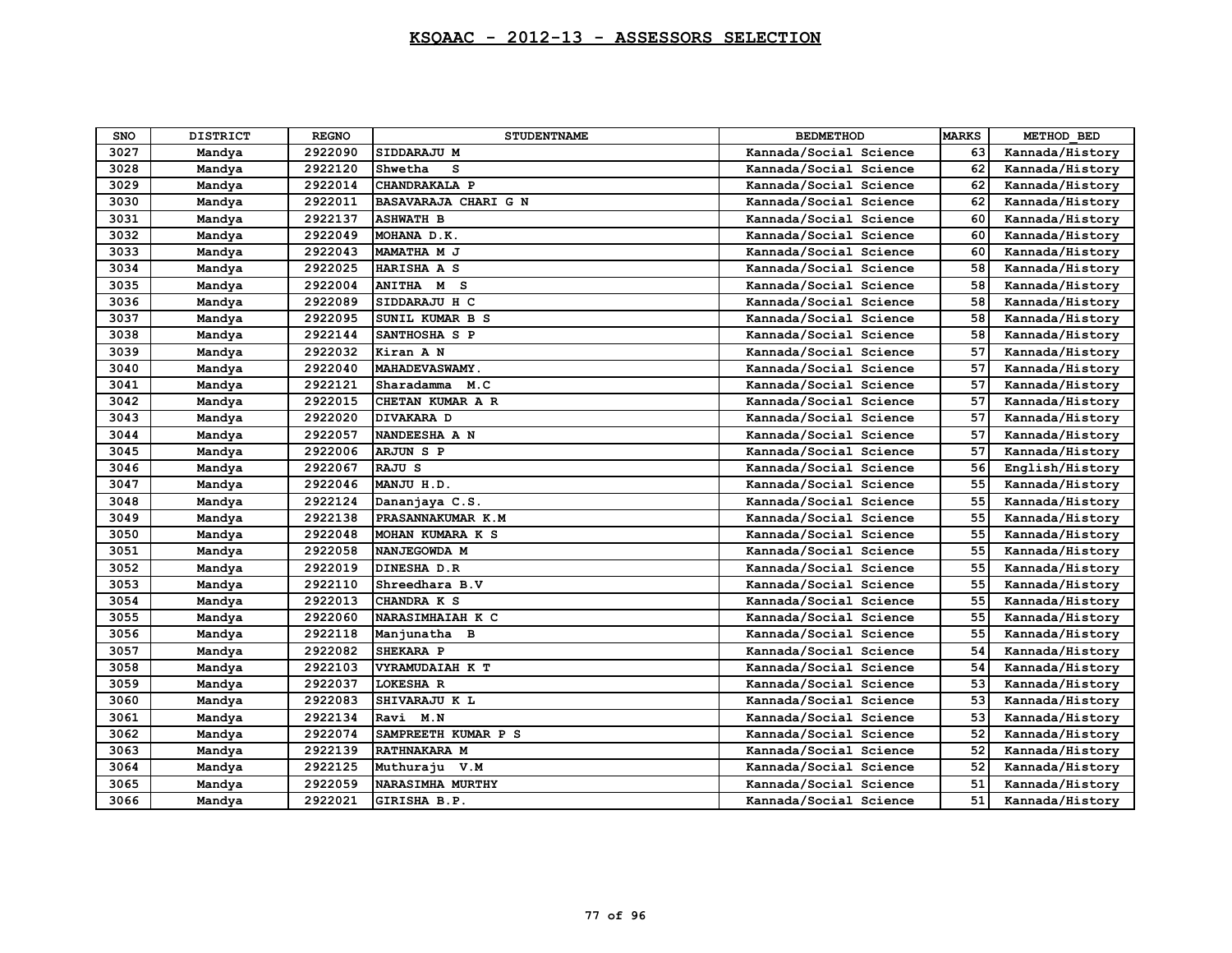| SNO  | <b>DISTRICT</b> | <b>REGNO</b> | <b>STUDENTNAME</b>     | <b>BEDMETHOD</b>           | <b>MARKS</b> | METHOD BED        |
|------|-----------------|--------------|------------------------|----------------------------|--------------|-------------------|
| 3067 | Mandya          | 2922093      | SRINIVASANAYAKA        | Kannada/Social Science     | 51           | English/History   |
| 3068 | Mandya          | 2922111      | Chethan<br>H.M         | Kannada/Social Science     | 51           | Kannada/History   |
| 3069 | Mandya          | 2922010      | BALAGANGADHARA TILAK P | Kannada/Social Science     | 51           | Kannada/History   |
| 3070 | Mandya          | 2922055      | NAGESAHA H R           | Kannada/Social Science     | 51           | Kannada/History   |
| 3071 | Mandya          | 2922122      | Anilkumar K.S          | Kannada/Social Science     | 51           | Kannada/History   |
| 3072 | Mandya          | 2922116      | Manjula D.K            | Kannada/Social Science     | 51           | Kannada/History   |
| 3073 | Mandya          | 2922084      | SHIVARAJU K L          | Kannada/Social Science     | 51           | Kannada/History   |
| 3074 | Mandya          | 2922039      | <b>M N ANILKUMAR</b>   | Kannada/Social Science     | 51           | Kannada/History   |
| 3075 | Mandya          | 2922143      | CHAITHRA K.H.          | Kannada/Social Science     | 49           | Kannada/History   |
| 3076 | Mandya          | 2922005      | <b>ANITHA MB</b>       | Kannada/Social Science     | 49           | Kannada/History   |
| 3077 | Mandya          | 2922132      | Sheela<br>S.C          | Kannada/Social Science     | 48           | Kannada/History   |
| 3078 | Mandya          | 2922031      | К НОМВНАІАН            | Kannada/Social Science     | 48           | Kannada/History   |
| 3079 | Mandya          | 2922119      | Y.S<br>Siddaraju       | Kannada/Social Science     | 48           | Kannada/History   |
| 3080 | Mandya          | 2922141      | KAVYA B.K.             | Kannada/Social Science     | 47           | Kannada/History   |
| 3081 | Mandya          | 2922027      | INDRANI H M            | Kannada/Social Science     | 47           | Kannada/History   |
| 3082 | Mandya          | 2922075      | Sandeepa               | Kannada/Social Science     | 47           | Kannada/History   |
| 3083 | Mandya          | 2922079      | SHANKAR S N            | Kannada/Social Science     | 47           | Kannada/History   |
| 3084 | Mandya          | 2922136      | KIRANKUMAR M.K         | Kannada/Social Science     | 46           | Kannada/History   |
| 3085 | Mandya          | 2922008      | <b>ASHARANI H.P</b>    | Kannada/Social Science     | 46           | Kannada/History   |
| 3086 | Mandya          | 2922123      | Yogananda P            | Kannada/Social Science     | 45           | Kannada/History   |
| 3087 | Mandya          | 2922068      | RAVI H S               | Kannada/Social Science     | 44           | Kannada/History   |
| 3088 | Mandya          | 2922133      | Prabhuswamy<br>D.K.    | Kannada/Social Science     | 44           | Kannada/History   |
| 3089 | Mandya          | 2922101      | <b>VENKATESHA K</b>    | Kannada/Social Science     | 44           | Kannada/History   |
| 3090 | Mandya          | 2922052      | NAGARAJU S R           | Kannada/Social Science     | 44           | Kannada/History   |
| 3091 | Mandya          | 2922077      | SANNEGOWDA.M.C.        | Kannada/Social Science     | 42           | English/Biology   |
| 3092 | Mandya          | 2922042      | MAHESHA M S            | Kannada/Social Science     | 42           | English/Biology   |
| 3093 | Mandya          | 2922126      | B. N<br>Shivaraju      | Kannada/Social Science     | 42           | Kannada/History   |
| 3094 | Mandya          | 2922036      | LOKESHA P S            | Kannada/Social Science     | 41           | Kannada/History   |
| 3095 | Mandya          | 2922061      | POOJA S                | Kannada/Social Science     | 41           | Kannada/History   |
| 3096 | Mandya          | 2922117      | Sudhamani<br>-S        | Kannada/Social Science     | 40           | Kannada/History   |
| 3097 | Mandya          | 2922044      | MANJEGOWDA H J         | Kannada/Social Science     | 38           | Kannada/History   |
| 3098 | Mandya          | 2922097      | SWAMY H R              | Kannada/Social Science     | 35           | English/Biology   |
| 3099 | Mandya          | 2922091      | SIDDARAJU N M          | Kannada/Social Science     | 32           | Kannada/History   |
| 3100 | Mandya          | 2922070      | REVANNA K N            | Kannada/Social Science     | 32           | English/Biology   |
| 3101 | Mandya          | 2922030      | JYOTHI C.              | Kannada/Social Science     | 29           | Kannada/History   |
| 3102 | Mandya          | 2922050      | N SHAILAJAKSHI         | English-Biological Science | 59           | Chemistry/Biology |
| 3103 | Mandya          | 2922096      | SURESHA MJ             | English-Biological Science | 52           | English/Biology   |
| 3104 | Mandya          | 2922108      | Sridhara B.M           | English-Biological Science | 51           | English/Biology   |
| 3105 | Mandya          | 2922107      | Anand N.K              | English-Biological Science | 50           |                   |
| 3106 | Mandya          | 2922002      | ANIL KUMAR M S         | English-Biological Science | 48           | English/Biology   |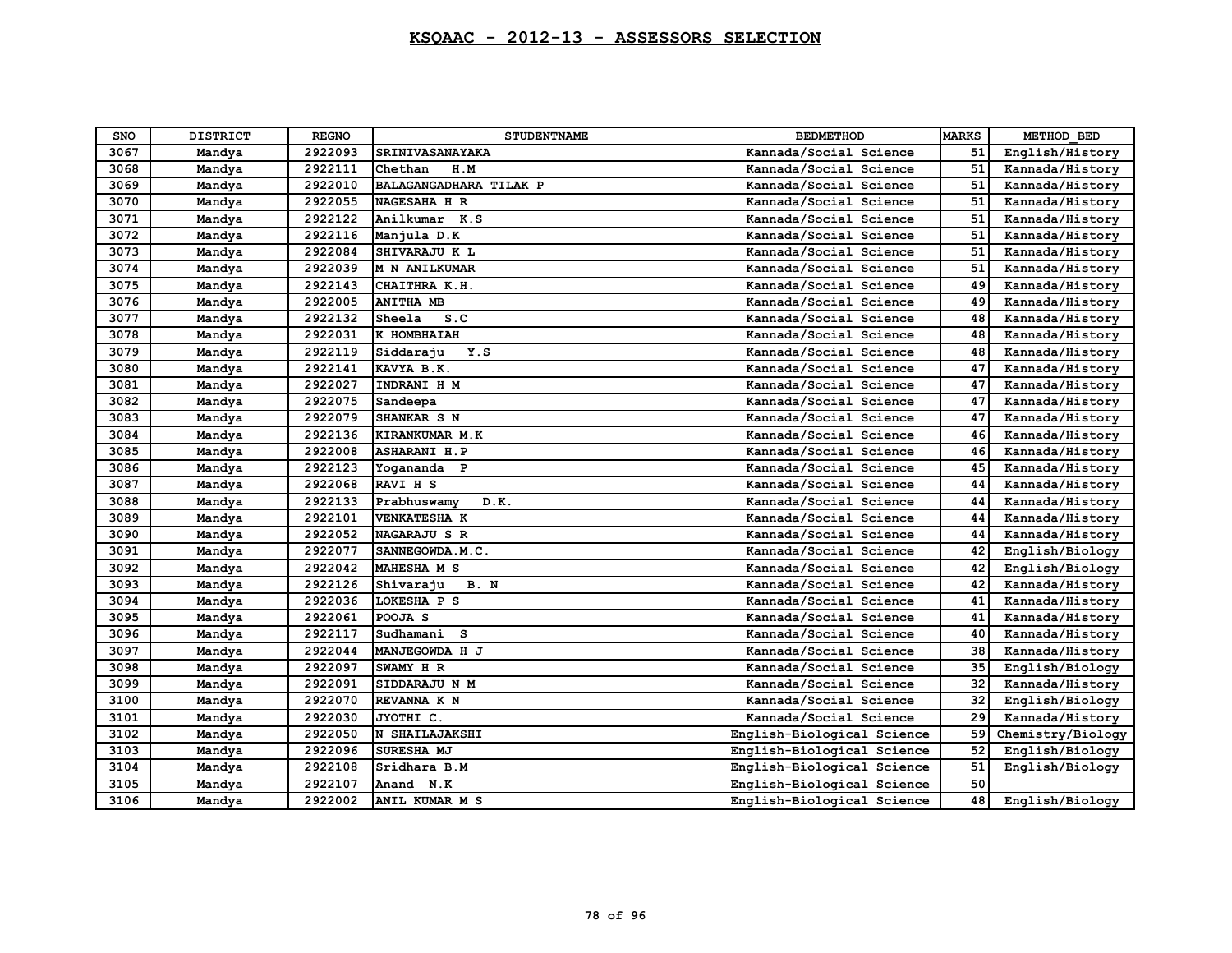| SNO  | <b>DISTRICT</b> | <b>REGNO</b> | <b>STUDENTNAME</b>    | <b>BEDMETHOD</b>           | <b>MARKS</b> | METHOD BED        |
|------|-----------------|--------------|-----------------------|----------------------------|--------------|-------------------|
| 3107 | Mandya          | 2922072      | ROOPA K N             | English-Biological Science | 48           | Chemistry/Biology |
| 3108 | Mandya          | 2922104      | YESHAWANTH C M        | English-Biological Science | 47           | English/Biology   |
| 3109 | Mandya          | 2922131      | Kumar H.J             | English-Biological Science | 44           | English/Biology   |
| 3110 | Mandya          | 2922023      | GIRISHA M N           | English-Biological Science | 37           | English/Biology   |
| 3111 | Mandya          | 2922001      | Ananda.H.R            | English-Biological Science | 36           | English/Biology   |
| 3112 | Mandya          | 2922106      | YOGESHA S             | Maths-Physical Science     | 46           | Maths/Physics     |
| 3113 | Mandya          | 2922063      | PRADEEP KUMARA T.P.   | Maths-Physical Science     | 42           | Maths/Physics     |
| 3114 | Mandya          | 2922012      | <b>BHASKARA.T.R</b>   | Maths-Physical Science     | 40           | Maths/Physics     |
| 3115 | Mandya          | 2922088      | SHWETHA K             | Maths-Physical Science     | 40           | Maths/Physics     |
| 3116 | Mandya          | 2922105      | YOGANANDA A B         | Maths-Physical Science     | 38           | Maths/Physics     |
| 3117 | Mandya          | 2922115      | Pavithra C            | Maths-Physical Science     | 36           | Maths/Physics     |
| 3118 | Mandya          | 2922022      | GIRISHA D B           | Maths-Physical Science     | 34           | Maths/Physics     |
| 3119 | Mandya          | 2922092      | SRINIVASA MURTHY D    | Maths-Physical Science     | 34           | Maths/Physics     |
| 3120 | Mandya          | 2922054      | NAGARJUNA P S         | Maths-Physical Science     | 27           | Maths/Physics     |
| 3121 | Mandya          | 2922051      | NAGARAJU M            | Maths-Physical Science     | 26           | Maths/Physics     |
| 3122 | Mandya          | 2922114      | Narayana gowda P      | Maths-Physical Science     | 18           | Maths/Physics     |
| 3123 | Hassan          | 2923003      | ANITHAKUMARI H A      | Kannada/Social Science     | 61           | Kannada/History   |
| 3124 | Hassan          | 2923112      | Lokesh J.N            | Kannada/Social Science     | 61           | Kannada/History   |
| 3125 | Hassan          | 2923109      | Muddappa. M.          | Kannada/Social Science     | 60           | Kannada/History   |
| 3126 | Hassan          | 2923096      | <b>THOPEGOWDA</b>     | Kannada/Social Science     | 60           | Kannada/History   |
| 3127 | Hassan          | 2923137      | SHANTHALA D.G         | Kannada/Social Science     | 60           | Kannada/History   |
| 3128 | Hassan          | 2923026      | J.N.Ranganatha        | Kannada/Social Science     | 59           | Kannada/History   |
| 3129 | Hassan          | 2923018      | Dharamegowda          | Kannada/Social Science     | 57           | Kannada/History   |
| 3130 | Hassan          | 2923039      | MADHUS S              | Kannada/Social Science     | 57           | Kannada/History   |
| 3131 | Hassan          | 2923099      | VIJAYAKUMARA B E      | Kannada/Social Science     | 57           | English/History   |
| 3132 | Hassan          | 2923138      | DEVARAJA J.S          | Kannada/Social Science     | 57           | Kannada/History   |
| 3133 | Hassan          | 2923092      | SURESH.G.E S/O ERAIAH | Kannada/Social Science     | 57           | Kannada/History   |
| 3134 | Hassan          | 2923118      | Roopavathi G.C        | Kannada/Social Science     | 56           | Kannada/History   |
| 3135 | Hassan          | 2923037      | KUSUMA B M            | Kannada/Social Science     | 56           | Kannada/History   |
| 3136 | Hassan          | 2923104      | Vijaykumar K.T        | Kannada/Social Science     | 56           | Kannada/History   |
| 3137 | Hassan          | 2923135      | KAVITHA K.V           | Kannada/Social Science     | 55           | Others            |
| 3138 | Hassan          | 2923013      | CHANDRASHEKARA K C    | Kannada/Social Science     | 55           | Kannada/History   |
| 3139 | Hassan          | 2923029      | KALANAYAKA L J        | Kannada/Social Science     | 54           | Kannada/History   |
| 3140 | Hassan          | 2923015      | CHANDRE GOWDA         | Kannada/Social Science     | 54           |                   |
| 3141 | Hassan          | 2923083      | SIDDESH.H.S           | Kannada/Social Science     | 54           | Kannada/History   |
| 3142 | Hassan          | 2923086      | SRIDHARA G T          | Kannada/Social Science     | 54           | Kannada/History   |
| 3143 | Hassan          | 2923063      | RAMACHANDRA N K       | Kannada/Social Science     | 53           | Kannada/History   |
| 3144 | Hassan          | 2923069      | SANDEEP B Y           | Kannada/Social Science     | 53           | English/History   |
| 3145 | Hassan          | 2923064      | RAMESHA R             | Kannada/Social Science     | 52           | Kannada/History   |
| 3146 | Hassan          | 2923052      | NAGESHA H.S           | Kannada/Social Science     | 51           | Kannada/History   |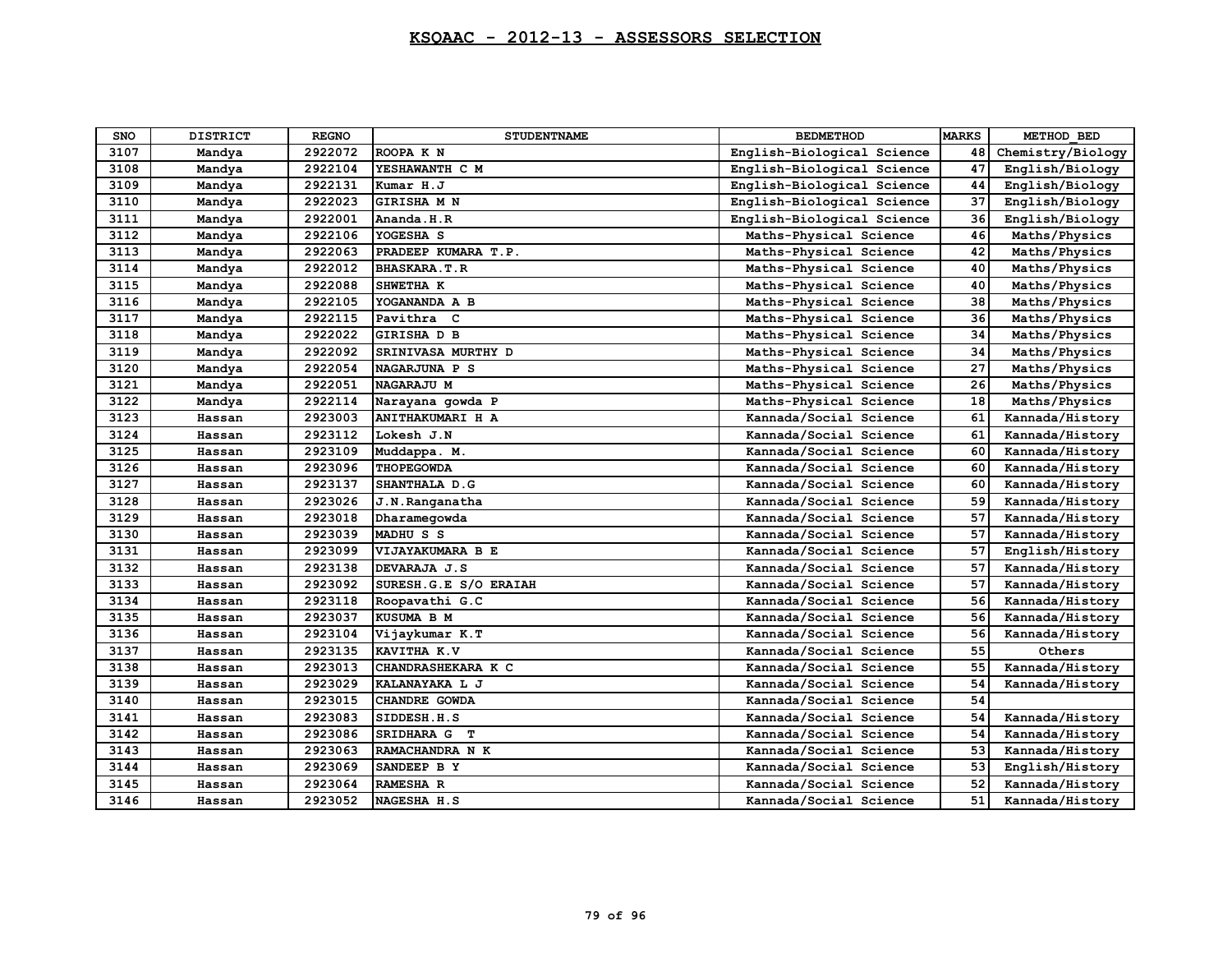| <b>SNO</b> | <b>DISTRICT</b> | <b>REGNO</b> | <b>STUDENTNAME</b>  | <b>BEDMETHOD</b>           | <b>MARKS</b> | METHOD BED        |
|------------|-----------------|--------------|---------------------|----------------------------|--------------|-------------------|
| 3147       | Hassan          | 2923024      | HEMANTHA KUMARA B.K | Kannada/Social Science     | 51           | Kannada/History   |
| 3148       | Hassan          | 2923108      | Manju.L.B           | Kannada/Social Science     | 51           | Kannada/History   |
| 3149       | Hassan          | 2923006      | ANUSHA K R          | Kannada/Social Science     | 50           | Kannada/History   |
| 3150       | Hassan          | 2923110      | Ranganatha H.T      | Kannada/Social Science     | 50           | Kannada/History   |
| 3151       | Hassan          | 2923055      | PRASAD G R          | Kannada/Social Science     | 50           | Kannada/History   |
| 3152       | Hassan          | 2923042      | <b>MANJULA</b>      | Kannada/Social Science     | 50           | Kannada/History   |
| 3153       | Hassan          | 2923114      | Chetana N.C         | Kannada/Social Science     | 50           | Kannada/History   |
| 3154       | Hassan          | 2923061      | RAGHU K T           | Kannada/Social Science     | 50           | Kannada/History   |
| 3155       | Hassan          | 2923079      | SHEELAVATHI N       | Kannada/Social Science     | 49           | Kannada/History   |
| 3156       | Hassan          | 2923028      | JYOTHI G R          | Kannada/Social Science     | 49           | Kannada/History   |
| 3157       | Hassan          | 2923030      | Kantharaja.A.C      | Kannada/Social Science     | 49           | Kannada/History   |
| 3158       | Hassan          | 2923136      | NAGARAJU D.C        | Kannada/Social Science     | 48           | Kannada/History   |
| 3159       | Hassan          | 2923122      | Renuka H.G          | Kannada/Social Science     | 48           | Kannada/History   |
| 3160       | Hassan          | 2923073      | SAVITHA H M         | Kannada/Social Science     | 47           | Kannada/History   |
| 3161       | Hassan          | 2923019      | GANGADHAR H V       | Kannada/Social Science     | 47           | Kannada/History   |
| 3162       | Hassan          | 2923036      | KUMARA R D          | Kannada/Social Science     | 47           | Kannada/History   |
| 3163       | Hassan          | 2923090      | SUMA E              | Kannada/Social Science     | 47           | Kannada/History   |
| 3164       | Hassan          | 2923113      | Naveen K.R          | Kannada/Social Science     | 46           | Kannada/History   |
| 3165       | Hassan          | 2923017      | <b>DEEPAK S</b>     | Kannada/Social Science     | 46           | Kannada/History   |
| 3166       | Hassan          | 2923044      | MANJUNATHA A M      | Kannada/Social Science     | 45           | Kannada/History   |
| 3167       | Hassan          | 2923051      | NAGARAJ G K         | Kannada/Social Science     | 45           | Kannada/History   |
| 3168       | Hassan          | 2923054      | PARAMESHA A J       | Kannada/Social Science     | 45           | Kannada/History   |
| 3169       | Hassan          | 2923038      | LOKESHA K S         | Kannada/Social Science     | 43           | Kannada/History   |
| 3170       | Hassan          | 2923007      | <b>ASHA P</b>       | Kannada/Social Science     | 40           | Kannada/History   |
| 3171       | Hassan          | 2923119      | Rupa N.C            | Kannada/Social Science     | 40           | Kannada/History   |
| 3172       | Hassan          | 2923008      | <b>ASHWATHA</b>     | Kannada/Social Science     | 39           | Kannada/History   |
| 3173       | Hassan          | 2923134      | MANJESHA N.N        | Kannada/Social Science     | 39           | Kannada/History   |
| 3174       | Hassan          | 2923034      | KUMARA K N          | Kannada/Social Science     | 38           | Kannada/History   |
| 3175       | Hassan          | 2923049      | MOHAN KUMAR KS      | Kannada/Social Science     | 37           | Kannada/History   |
| 3176       | Hassan          | 2923093      | SURESHA G K         | Kannada/Social Science     | 36           | Kannada/History   |
| 3177       | Hassan          | 2923095      | THEERTHA KUMAR B P  | Kannada/Social Science     | 35           | English/History   |
| 3178       | Hassan          | 2923001      | AJITH KUMARA H A    | Kannada/Social Science     | 35           | Kannada/History   |
| 3179       | Hassan          | 2923111      | Ravi S.E            | Kannada/Social Science     | 35           | Kannada/History   |
| 3180       | Hassan          | 2923089      | SUJATHA G J         | Kannada/Social Science     | 29           | Kannada/History   |
| 3181       | Hassan          | 2923123      | Praveen H.M         | English-Biological Science | 50           | Chemistry/Biology |
| 3182       | Hassan          | 2923082      | SHRIKANTH N         | English-Biological Science | 46           | English/History   |
| 3183       | Hassan          | 2923116      | Madhu K.M           | ENGLISH-BIOLOGICAL SCIENCE | 45           | English/Biology   |
| 3184       | Hassan          | 2923106      | Tippu sulthan M.B   | English-Biological Science | 32           | Kannada/History   |
| 3185       | Hassan          | 2923124      | Javare gowda Y.K    | English-Biological Science | 32           | Maths/Physics     |
| 3186       | Hassan          | 2923105      | Yatheesha M.S       | English-Biological Science | 31           | Kannada/History   |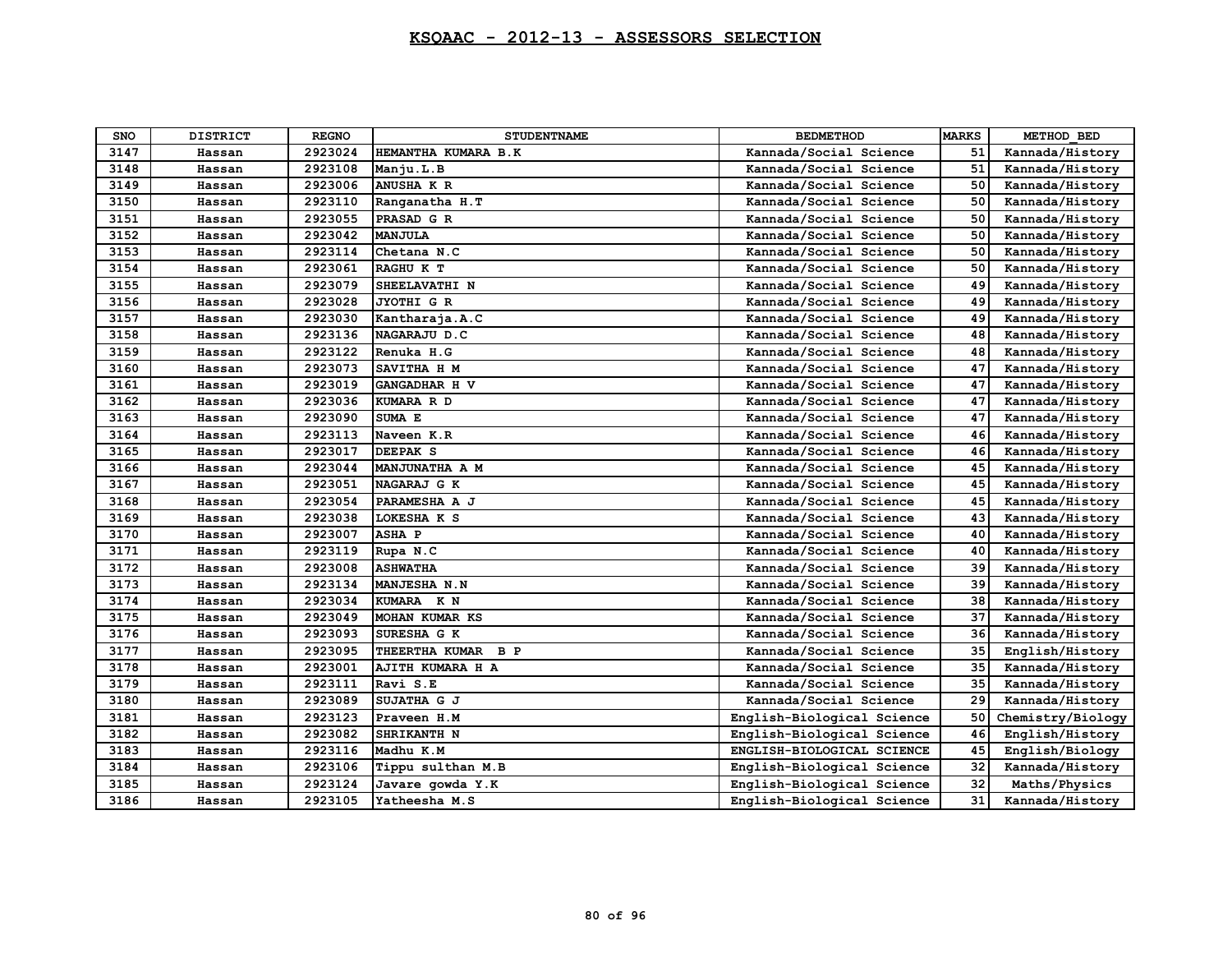| <b>SNO</b> | <b>DISTRICT</b>  | <b>REGNO</b> | <b>STUDENTNAME</b>       | <b>BEDMETHOD</b>           | <b>MARKS</b> | METHOD BED      |
|------------|------------------|--------------|--------------------------|----------------------------|--------------|-----------------|
| 3187       | Hassan           | 2923076      | <b>SHASHIDARA</b>        | Maths-Physical Science     | 46           | Maths/Physics   |
| 3188       | Hassan           | 2923127      | Devaraja M.J             | Maths-Physical Science     | 40           | Maths/Physics   |
| 3189       | Hassan           | 2923031      | KARIBASAVARAJU A E       | Maths-Physical Science     | 39           | Maths/Physics   |
| 3190       | Hassan           | 2923057      | PRAVEENA L               | Maths-Physical Science     | 38           | Maths/Physics   |
| 3191       | Hassan           | 2923128      | Somashekara              | Maths-Physical Science     | 38           | Maths/Physics   |
| 3192       | Hassan           | 2923045      | MANJUNATHA M N           | Maths-Physical Science     | 37           | Maths/Physics   |
| 3193       | Hassan           | 2923085      | SNEHA S B                | Maths-Physical Science     | 37           | Maths/Physics   |
| 3194       | Hassan           | 2923097      | VIJAYA KUMARA K M        | Maths-Physical Science     | 36           | Maths/Physics   |
| 3195       | Hassan           | 2923023      | <b>GURUVENDRA S M</b>    | Maths-Physical Science     | 36           | Maths/Physics   |
| 3196       | Hassan           | 2923066      | ROOPA . T                | Maths-Physical Science     | 35           | Maths/Physics   |
| 3197       | Hassan           | 2923062      | RAKESH C S               | Maths-Physical Science     | 34           | Maths/Physics   |
| 3198       | Hassan           | 2923100      | VINODHA R                | Maths-Physical Science     | 34           | Maths/Physics   |
| 3199       | Hassan           | 2923004      | <b>ANNAPPA H R</b>       | Maths-Physical Science     | 32           | Maths/Physics   |
| 3200       | Hassan           | 2923126      | Shobha G                 | Maths-Physical science     | 32           | Maths/Physics   |
| 3201       | Hassan           | 2923067      | Roselin CC               | Maths-Physical Science     | 30           | Maths/Physics   |
| 3202       | Hassan           | 2923125      | Geetha H.M               | Maths-Physical Science     | 30           | Maths/Physics   |
| 3203       | Hassan           | 2923032      | KARUNAKARA A.S.          | Maths-Physical Science     | 26           | Maths/Physics   |
| 3204       | Dakshina Kannada | 2924052      | PRAVEENA P               | Kannada/Social Science     | 66           | Kannada/History |
| 3205       | Dakshina Kannada | 2924018      | SHARATH T                | Kannada/Social Science     | 62           | Kannada/History |
| 3206       | Dakshina Kannada | 2924021      | SUVARNA D                | Kannada/Social Science     | 58           | Kannada/History |
| 3207       | Dakshina Kannada | 2924022      | SWATHI B                 | Kannada/Social Science     | 58           | Kannada/History |
| 3208       | Dakshina Kannada | 2924038      | <b>MUKTHA PRABHU</b>     | Kannada/Social Science     | 57           | Kannada/History |
| 3209       | Dakshina Kannada | 2924027      | YOGISHWARI.M             | Kannada/Social Science     | 55           | Kannada/History |
| 3210       | Dakshina Kannada | 2924048      | RESHMA B                 | Kannada/Social Science     | 51           | Kannada/History |
| 3211       | Dakshina Kannada | 2924045      | <b>SUMALATHA</b>         | Kannada/Social Science     | 51           | Kannada/History |
| 3212       | Dakshina Kannada | 2924032      | AKSHATHA B               | Kannada/Social Science     | 48           | Kannada/History |
| 3213       | Dakshina Kannada | 2924029      | CHANCHALAKSHI            | Kannada/Social Science     | 44           | Kannada/History |
| 3214       | Dakshina Kannada | 2924024      | <b>VEENADHARINI P</b>    | Kannada/Social Science     | 43           | Kannada/History |
| 3215       | Dakshina Kannada | 2924017      | <b>SAHANA</b>            | Kannada/Social Science     | 43           | Kannada/History |
| 3216       | Dakshina Kannada | 2924042      | <b>UDAYA PRASAD</b><br>M | Kannada/Social Science     | 43           | Kannada/History |
| 3217       | Dakshina Kannada | 2924012      | <b>MEENAKSHI M</b>       | Kannada/Social Science     | 41           | Kannada/History |
| 3218       | Dakshina Kannada | 2924046      | <b>JAYACHITHRA</b>       | Kannada/Social Science     | 41           | Kannada/History |
| 3219       | Dakshina Kannada | 2924044      | <b>SHAKUNTHALA</b>       | Kannada/Social Science     | 40           | Kannada/History |
| 3220       | Dakshina Kannada | 2924043      | CHANDRAPRABHA BAI<br>M.N | Kannada/Social Science     | 39           | Kannada/History |
| 3221       | Dakshina Kannada | 2924037      | <b>BHAVYA C</b>          | Kannada/Social Science     | 37           | Kannada/History |
| 3222       | Dakshina Kannada | 2924033      | <b>JAYASHREE</b> T       | Kannada/Social Science     | 35           | Kannada/History |
| 3223       | Dakshina Kannada | 2924036      | <b>BALAKRISHNA</b>       | Kannada/Social Science     | 26           | English/History |
| 3224       | Dakshina Kannada | 2924014      | Mutharaju M              | English-Biological Science | 46           | English/History |
| 3225       | Dakshina Kannada | 2924051      | <b>SUMANA</b>            | English-Biological Science | 44           | English/History |
| 3226       | Dakshina Kannada | 2924049      | <b>SHUBHASHRI</b><br>M.S | English-Biological Science | 38           | English/History |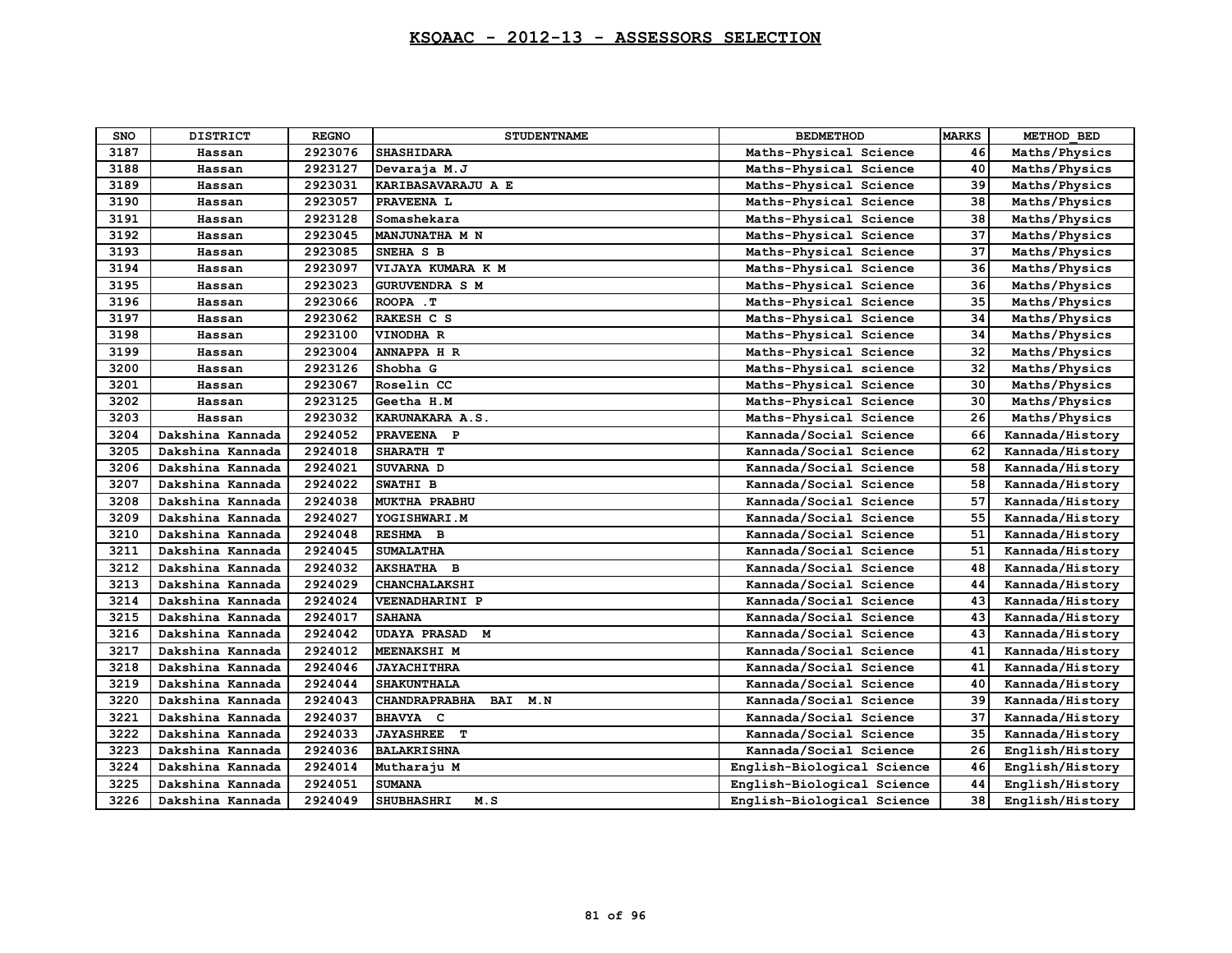| <b>SNO</b> | <b>DISTRICT</b> | <b>REGNO</b> | <b>STUDENTNAME</b>       | <b>BEDMETHOD</b>           | <b>MARKS</b> | METHOD BED      |
|------------|-----------------|--------------|--------------------------|----------------------------|--------------|-----------------|
| 3227       | Kodagu          | 2925002      | <b>ANILKUMAR B.S</b>     | Kannada/Social Science     | 62           | Kannada/History |
| 3228       | Kodagu          | 2925013      | DIVAKARA M.S             | Kannada/Social Science     | 59           | Kannada/History |
| 3229       | Kodagu          | 2925011      | SHEKARA K.S              | Kannada/Social Science     | 58           | Kannada/History |
| 3230       | Kodagu          | 2925001      | AKSHARA. H B             | Kannada/Social Science     | 54           | Kannada/History |
| 3231       | Kodagu          | 2925008      | YASHODHA .M.V.           | Kannada/Social Science     | 53           | Kannada/History |
| 3232       | Kodagu          | 2925006      | KUSUMA M S               | Kannada/Social Science     | 49           | Kannada/History |
| 3233       | Kodagu          | 2925009      | <b>UDAYA PRAKASH H.R</b> | Kannada/Social Science     | 47           | Kannada/History |
| 3234       | Kodagu          | 2925004      | HARISHA C E              | Kannada/Social Science     | 47           | Kannada/History |
| 3235       | Kodagu          | 2925003      | CHINDRIKA B N            | Kannada/Social Science     | 45           | Kannada/History |
| 3236       | Kodagu          | 2925005      | K D VIDYA                | Kannada/Social Science     | 45           | Kannada/History |
| 3237       | Kodagu          | 2925015      | RAJENDRA M.V             | Kannada/Social Science     | 40           | Kannada/History |
| 3238       | Kodagu          | 2925007      | <b>SAVITHRI P N</b>      | Kannada/Social Science     | 39           | Kannada/History |
| 3239       | Kodagu          | 2925012      | VEERA BHADRA M.P         | Kannada/Social Science     | 39           | Kannada/History |
| 3240       | Kodagu          | 2925010      | SOWMYA SHARADA H.S       | English-Biological Science | 33           | English/History |
| 3241       | Mysore          | 2926113      | SANTHOSH S V             | Kannada/Social Science     | 66           | Kannada/History |
| 3242       | Mysore          | 2926081      | PRASANNA MURTHY K P      | Kannada/Social Science     | 65           | Kannada/History |
| 3243       | Mysore          | 2926125      | SHIVAKUMARA B J          | Kannada/Social Science     | 64           | Kannada/History |
| 3244       | Mysore          | 2926143      | <b>VISHWANATHA N N</b>   | Kannada/Social Science     | 63           | Kannada/History |
| 3245       | Mysore          | 2926092      | RANGAPPA D V             | Kannada/Social Science     | 63           | Kannada/History |
| 3246       | Mysore          | 2926061      | mahadevaswamy R          | Kannada/Social Science     | 62           | Kannada/History |
| 3247       | Mysore          | 2926033      | <b>GOVINDA</b>           | Kannada/Social Science     | 62           | Kannada/History |
| 3248       | Mysore          | 2926016      | CHANDRASHEKARA R D       | Kannada/Social Science     | 62           | Kannada/History |
| 3249       | Mysore          | 2926012      | <b>BHARATHI K R</b>      | Kannada/Social Science     | 61           | Kannada/History |
| 3250       | Mysore          | 2926166      | CHINNA SWAMY             | Kannada/Social Science     | 61           | Kannada/History |
| 3251       | Mysore          | 2926127      | SHIVARAJA S              | Kannada/Social Science     | 60           | Kannada/History |
| 3252       | Mysore          | 2926152      | SURESHA K                | Kannada/Social Science     | 60           | Kannada/History |
| 3253       | Mysore          | 2926169      | <b>GIRISH MY</b>         | Kannada/Social Science     | 59           | Kannada/History |
| 3254       | Mysore          | 2926011      | <b>BHAGYA K R</b>        | Kannada/Social Science     | 59           | Kannada/History |
| 3255       | Mysore          | 2926162      | <b>DINESHA M</b>         | Kannada/Social Science     | 59           | Kannada/History |
| 3256       | Mysore          | 2926074      | NANDESH T N              | Kannada/Social Science     | 58           | Kannada/History |
| 3257       | Mysore          | 2926173      | <b>BASAVARAJU M</b>      | Kannada/Social Science     | 58           | Kannada/History |
| 3258       | Mysore          | 2926114      | SANTHOSHA N K            | Kannada/Social Science     | 58           | Kannada/History |
| 3259       | Mysore          | 2926164      | <b>PURUSHOTHAMA</b>      | Kannada/Social Science     | 58           | Kannada/History |
| 3260       | Mysore          | 2926110      | SANTHOSH K E             | Kannada/Social Science     | 57           | Kannada/History |
| 3261       | Mysore          | 2926161      | RAJASHEKARA MURTHY       | Kannada/Social Science     | 57           | Kannada/History |
| 3262       | Mysore          | 2926129      | SHOBHA E                 | Kannada/Social Science     | 57           | Kannada/History |
| 3263       | Mysore          | 2926084      | RADHA G                  | Kannada/Social Science     | 57           | Kannada/History |
| 3264       | Mysore          | 2926156      | RAJESH KUMAR A           | Kannada/Social Science     | 56           | Kannada/History |
| 3265       | Mysore          | 2926108      | SANDEEP RAJ K            | Kannada/Social Science     | 56           | Kannada/History |
| 3266       | Mysore          | 2926176      | <b>RAMESH</b>            | Kannada/Social Science     | 56           | Kannada/History |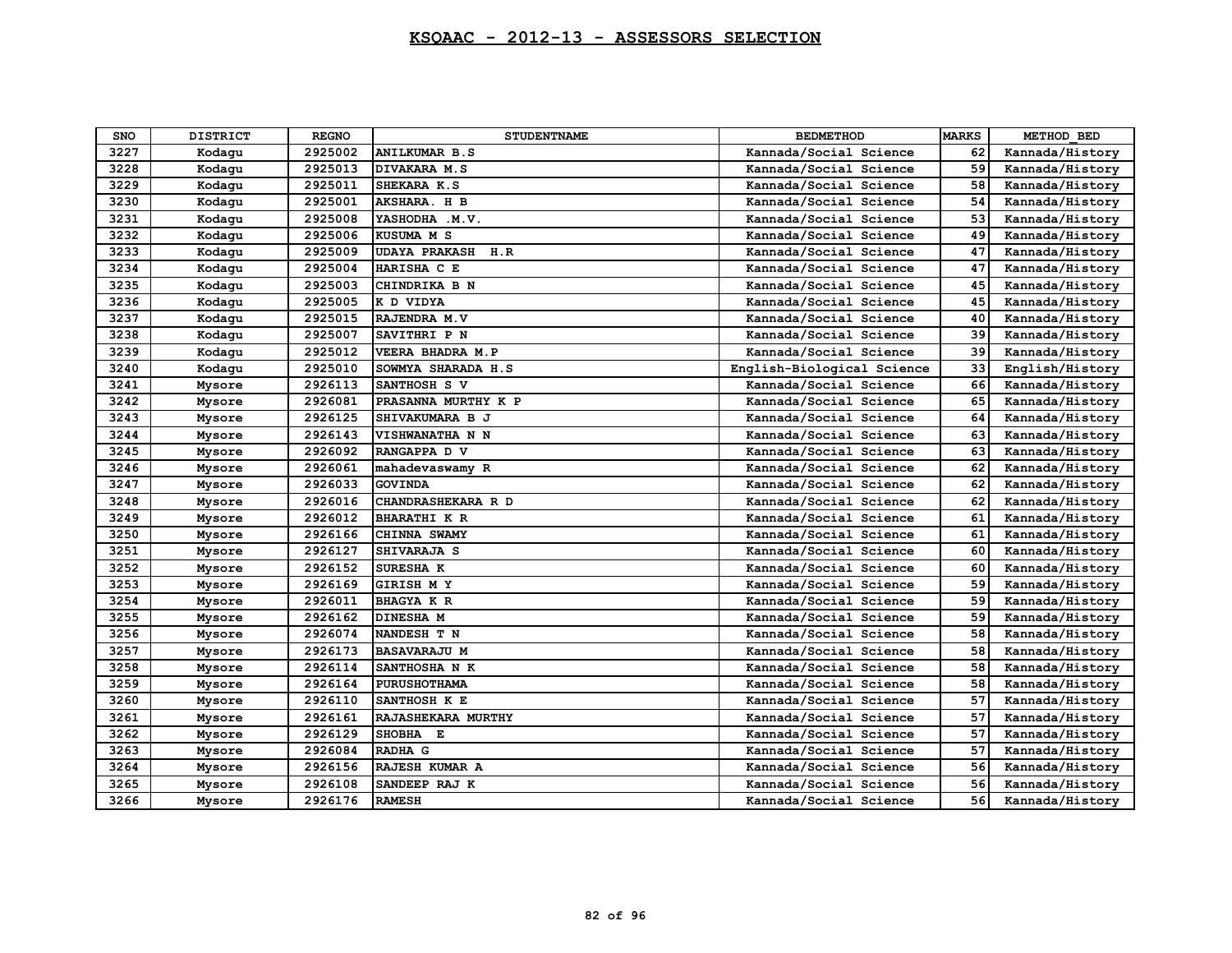| <b>SNO</b> | <b>DISTRICT</b> | <b>REGNO</b> | <b>STUDENTNAME</b>      | <b>BEDMETHOD</b>       | <b>MARKS</b> | METHOD BED      |
|------------|-----------------|--------------|-------------------------|------------------------|--------------|-----------------|
| 3267       | Mysore          | 2926128      | <b>SHIVASHANKAR</b>     | Kannada/Social Science | 56           | Kannada/History |
| 3268       | Mysore          | 2926069      | MANJUNATHA .B.S         | Kannada/Social Science | 56           | Kannada/History |
| 3269       | Mysore          | 2926147      | <b>RAJENDRA</b>         | Kannada/Social Science | 56           | Kannada/History |
| 3270       | Mysore          | 2926072      | MOHAN KUMA K C          | Kannada/Social Science | 56           | Kannada/History |
| 3271       | Mysore          | 2926015      | <b>CHANDRASHEKARA N</b> | Kannada/Social Science | 56           | Kannada/History |
| 3272       | Mysore          | 2926090      | RAMESHA D E             | Kannada/Social Science | 55           | English/History |
| 3273       | Mysore          | 2926082      | <b>PREMAKUMARA</b>      | Kannada/Social Science | 55           | Kannada/History |
| 3274       | Mysore          | 2926065      | MAHESHA N S             | Kannada/Social Science | 55           | Kannada/History |
| 3275       | Mysore          | 2926109      | SANDESHA H N            | Kannada/Social Science | 55           | Kannada/History |
| 3276       | Mysore          | 2926037      | HARISHA H E             | Kannada/Social Science | 55           | Kannada/History |
| 3277       | Mysore          | 2926018      | CHANDRASWAMY K          | Kannada/Social Science | 55           | Kannada/History |
| 3278       | Mysore          | 2926151      | <b>PUTTARAJU B</b>      | Kannada/Social Science | 55           | Kannada/History |
| 3279       | Mysore          | 2926094      | <b>RANGASWAMY R</b>     | Kannada/Social Science | 55           | Kannada/History |
| 3280       | Mysore          | 2926145      | YOGESH K S              | Kannada/Social Science | 55           | Kannada/History |
| 3281       | Mysore          | 2926085      | Ragarao j.k             | Kannada/Social Science | 55           | Kannada/History |
| 3282       | Mysore          | 2926027      | <b>GANESHA S</b>        | Kannada/Social Science | 54           | Kannada/History |
| 3283       | Mysore          | 2926144      | YAMUNA S S              | Kannada/Social Science | 54           | Kannada/History |
| 3284       | Mysore          | 2926155      | <b>ANUPAMA T</b>        | Kannada/Social Science | 54           | Kannada/History |
| 3285       | Mysore          | 2926080      | PRASANNA KUMAR B        | Kannada/Social Science | 54           | Kannada/History |
| 3286       | Mysore          | 2926168      | HARISHA C D             | Kannada/Social Science | 54           | Kannada/History |
| 3287       | Mysore          | 2926139      | <b>VEDHA</b>            | Kannada/Social Science | 54           | Kannada/History |
| 3288       | Mysore          | 2926134      | SUNDARA J K             | Kannada/Social Science | 53           | Kannada/History |
| 3289       | Mysore          | 2926137      | SWAMY B K               | Kannada/Social Science | 52           | Kannada/History |
| 3290       | Mysore          | 2926177      | YOGITHA P               | Kannada/Social Science | 52           | Kannada/History |
| 3291       | Mysore          | 2926058      | <b>MAHADEVASWAMY B</b>  | Kannada/Social Science | 51           | Kannada/History |
| 3292       | Mysore          | 2926045      | KAVITHA M               | Kannada/Social Science | 51           | Kannada/History |
| 3293       | Mysore          | 2926149      | RAMESH S                | Kannada/Social Science | 51           | Kannada/History |
| 3294       | Mysore          | 2926086      | RAGHAVENDRA K N         | Kannada/Social Science | 50           | Kannada/History |
| 3295       | Mysore          | 2926106      | sahana K C              | Kannada/Social Science | 50           | Kannada/History |
| 3296       | Mysore          | 2926040      | <b>JAYACHANDRAN M</b>   | Kannada/Social Science | 49           | Kannada/History |
| 3297       | Mysore          | 2926021      | DEEPA M                 | Kannada/Social Science | 49           | Kannada/History |
| 3298       | Mysore          | 2926071      | <b>MEERA</b>            | Kannada/Social Science | 49           | Kannada/History |
| 3299       | Mysore          | 2926138      | THIMMANAYAKA            | Kannada/Social Science | 48           | Kannada/History |
| 3300       | Mysore          | 2926064      | <b>MAHESHA D</b>        | Kannada/Social Science | 48           | Kannada/History |
| 3301       | Mysore          | 2926059      | MAHADEVASWAMY P M       | Kannada/Social Science | 48           | Kannada/History |
| 3302       | Mysore          | 2926102      | RAVI M K                | Kannada/Social Science | 47           | Kannada/History |
| 3303       | Mysore          | 2926030      | GIRISHA B               | Kannada/Social Science | 47           | Kannada/History |
| 3304       | Mysore          | 2926035      | GOVINDRAJU H V          | Kannada/Social Science | 47           | English/History |
| 3305       | Mysore          | 2926036      | <b>GUNDURAO B</b>       | Kannada/Social Science | 47           | Kannada/History |
| 3306       | Mysore          | 2926116      | SATHISHA HS             | Kannada/Social Science | 46           | Kannada/History |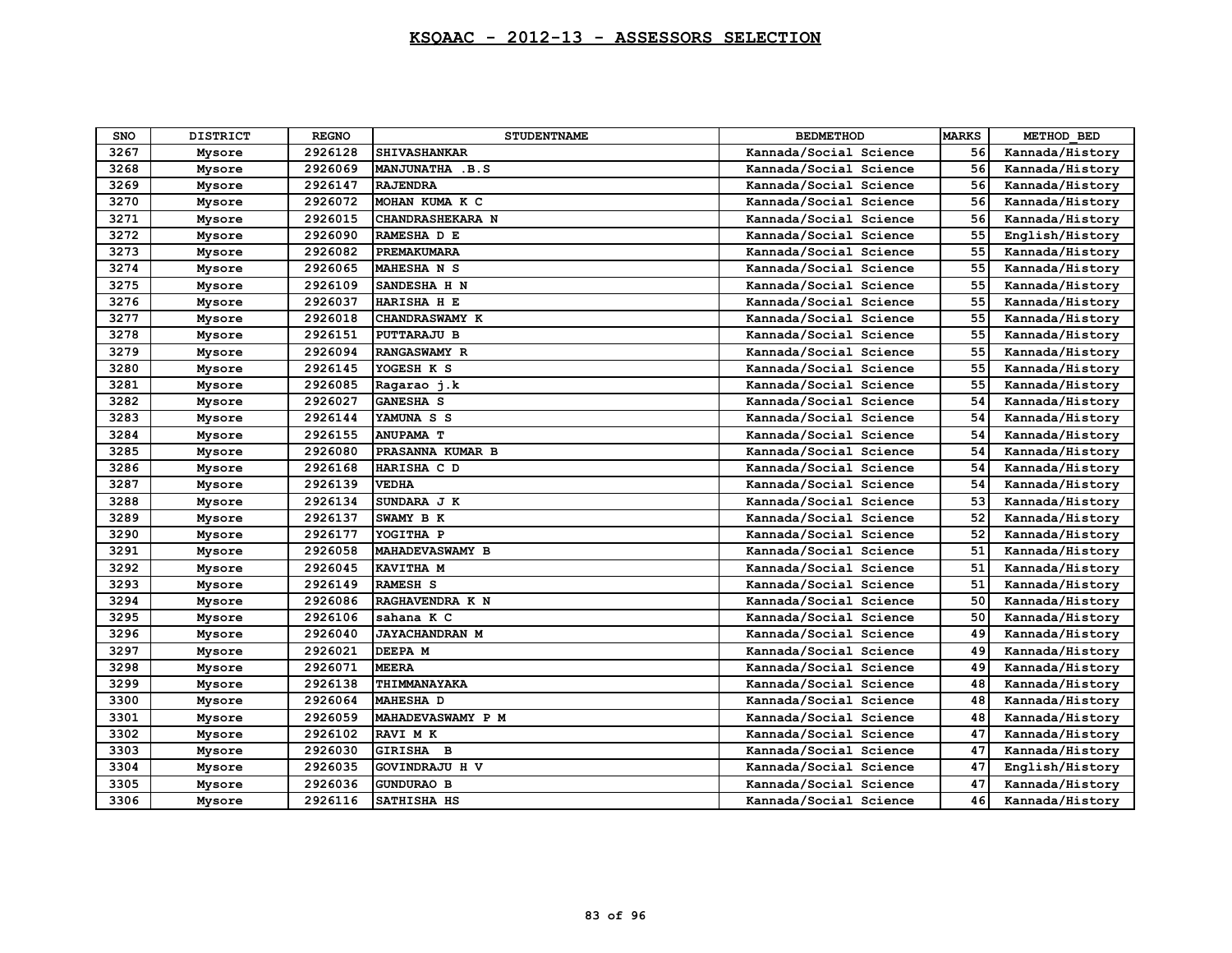| <b>SNO</b> | <b>DISTRICT</b> | <b>REGNO</b> | <b>STUDENTNAME</b>                   | <b>BEDMETHOD</b>           | <b>MARKS</b> | METHOD BED        |
|------------|-----------------|--------------|--------------------------------------|----------------------------|--------------|-------------------|
| 3307       | Mysore          | 2926095      | RANGASWAMY T                         | Kannada/Social Science     | 46           | Kannada/History   |
| 3308       | Mysore          | 2926088      | RAJESHA C                            | Kannada/Social Science     | 46           | Kannada/History   |
| 3309       | Mysore          | 2926066      | MALLIKARJUNA SWAMY S. R.             | Kannada/Social Science     | 46           | Kannada/History   |
| 3310       | Mysore          | 2926131      | SRINIVASA M N                        | Kannada/Social Science     | 45           | Kannada/History   |
| 3311       | Mysore          | 2926130      | <b>SOWKATHALI</b>                    | Kannada/Social Science     | 45           | Kannada/History   |
| 3312       | Mysore          | 2926112      | SANTHOSH R R                         | Kannada/Social Science     | 45           | Kannada/History   |
| 3313       | Mysore          | 2926087      | RAJAMMA <sub>S</sub>                 | Kannada/Social Science     | 45           | Kannada/History   |
| 3314       | Mysore          | 2926038      | HEMANTH KUMAR M S<br>S/O SURESH M S  | Kannada/Social Science     | 45           | Kannada/History   |
| 3315       | Mysore          | 2926083      | <b>PUTTASWAMY</b>                    | Kannada/Social Science     | 44           | Kannada/History   |
| 3316       | Mysore          | 2926017      | CHANDRASHEKHARA.K                    | Kannada/Social Science     | 44           | Kannada/History   |
| 3317       | Mysore          | 2926014      | <b>CHANDRASHEKARA</b>                | Kannada/Social Science     | 44           | Kannada/History   |
| 3318       | Mysore          | 2926126      | SHIVAMURTHY K R                      | Kannada/Social Science     | 43           | Kannada/History   |
| 3319       | Mysore          | 2926124      | SHIVAKUMAR D                         | Kannada/Social Science     | 43           | English/History   |
| 3320       | Mysore          | 2926047      | <b>KIRAN</b>                         | Kannada/Social Science     | 43           | Kannada/History   |
| 3321       | Mysore          | 2926140      | VIJAYA KUMAR R                       | Kannada/Social Science     | 43           | Kannada/History   |
| 3322       | Mysore          | 2926063      | MAHESHA B V                          | Kannada/Social Science     | 42           | Kannada/History   |
| 3323       | Mysore          | 2926091      | RAMESHA K B                          | Kannada/Social Science     | 42           | Kannada/History   |
| 3324       | Mysore          | 2926003      | <b>ARCHANA M S</b><br>D/O SURESH M S | Kannada/Social Science     | 41           | Kannada/History   |
| 3325       | Mysore          | 2926076      | PAVITHRA M.R                         | Kannada/Social Science     | 41           | Kannada/History   |
| 3326       | Mysore          | 2926157      | <b>CHOWDAIAH</b>                     | Kannada/Social Science     | 41           | Others            |
| 3327       | Mysore          | 2926159      | LINGA SWAMY K M                      | Kannada/Social Science     | 41           | Others            |
| 3328       | Mysore          | 2926158      | <b>SHIVANNA</b>                      | Kannada/Social Science     | 41           | Others            |
| 3329       | Mysore          | 2926167      | <b>MALLIKA M R</b>                   | Kannada/Social Science     | 40           | Others            |
| 3330       | Mysore          | 2926103      | <b>RAVISHANKAR</b><br>s              | Kannada/Social Science     | 39           | Kannada/History   |
| 3331       | Mysore          | 2926186      | Shivamurthy                          | Kannada/Social Science     | 36           | Kannada/History   |
| 3332       | Mysore          | 2926023      | DEVARAJU H N                         | Kannada/Social Science     | 36           | Kannada/History   |
| 3333       | Mysore          | 2926174      | SRINIVASA K                          | Kannada/Social Science     | 34           | Others            |
| 3334       | Mysore          | 2926160      | YOGESHA H D                          | Kannada/Social Science     | 31           | Others            |
| 3335       | Mysore          | 2926031      | <b>GNANA PRAKASH</b>                 | English-Biological Science | 47           | Chemistry/Biology |
| 3336       | Mysore          | 2926097      | <b>RATHNA</b>                        | English-Biological Science | 45           | Chemistry/Biology |
| 3337       | Mysore          | 2926042      | <b>JAYAPPA R</b>                     | English-Biological Science | 42           |                   |
| 3338       | Mysore          | 2926122      | SHEKAR M                             | English-Biological Science | 41           | Chemistry/Biology |
| 3339       | Mysore          | 2926148      | LOKESHA H P                          | English-Biological Science | 33           | English/History   |
| 3340       | Mysore          | 2926175      | PUTTA MARUDAIAH                      | English-Biological Science | 32           | English/History   |
| 3341       | Mysore          | 2926183      | ANIL KUMAR R                         | English-Biological Science | 31           | Chemistry/Biology |
| 3342       | Mysore          | 2926178      | RANESHA I M                          | English-Biological Science | 20           | English/History   |
| 3343       | Mysore          | 2926077      | POORNIMA K P                         | Maths-Physical Science     | 40           | Maths/Physics     |
| 3344       | Mysore          | 2926180      | <b>DINESH L</b>                      | Maths-Physical Science     | 40           | Maths/Physics     |
| 3345       | Mysore          | 2926133      | SUMAN R                              | Maths-Physical Science     | 39           | Maths/Physics     |
| 3346       | Mysore          | 2926181      | <b>MAHESHA M</b>                     | Maths-Physical Science     | 32           | Maths/Physics     |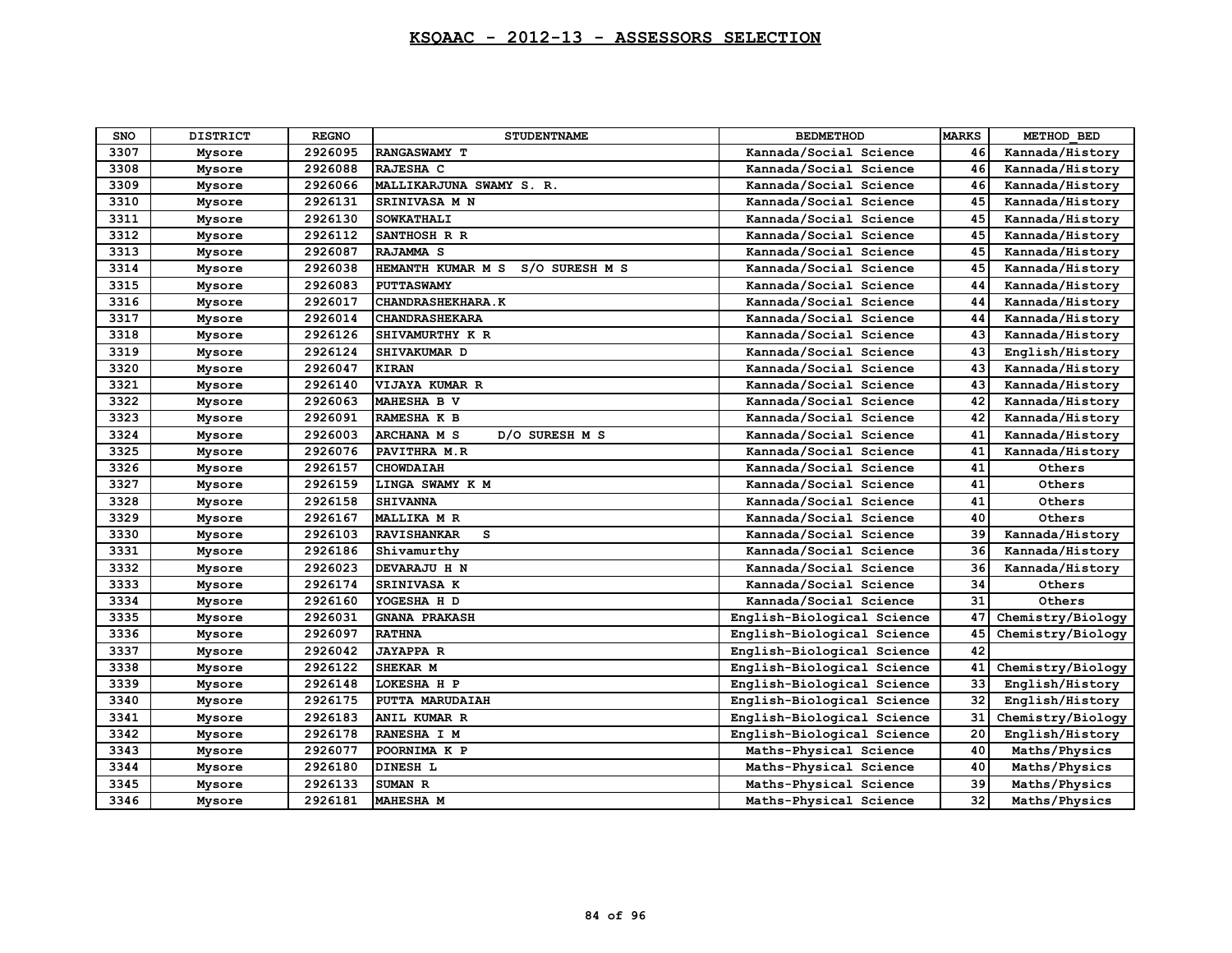| SNO  | <b>DISTRICT</b> | <b>REGNO</b> | <b>STUDENTNAME</b>   | <b>BEDMETHOD</b>       | <b>MARKS</b> | METHOD BED      |
|------|-----------------|--------------|----------------------|------------------------|--------------|-----------------|
| 3347 | Chamrajnagar    | 2927055      | NAGENDRA M           | Kannada/Social Science | 69           | Kannada/History |
| 3348 | Chamrajnagar    | 2927142      | LALITHA M K          | Kannada/Social Science | 69           | Kannada/History |
| 3349 | Chamrajnagar    | 2927149      | <b>RANGASWAMY</b>    | Kannada/Social Science | 67           | Kannada/History |
| 3350 | Chamrajnagar    | 2927044      | MAHESHA H P          | Kannada/Social Science | 63           | Kannada/History |
| 3351 | Chamrajnagar    | 2927035      | <b>M SHANMUKHA</b>   | Kannada/Social Science | 63           | Kannada/History |
| 3352 | Chamrajnagar    | 2927063      | <b>NARAYANA R</b>    | Kannada/Social Science | 62           | Kannada/History |
| 3353 | Chamrajnagar    | 2927143      | SHILPA H             | Kannada/Social Science | 61           | Kannada/History |
| 3354 | Chamrajnagar    | 2927065      | NARAYANASWAMY R      | Kannada/Social Science | 61           | English/History |
| 3355 | Chamrajnagar    | 2927109      | SHIVANNA K           | Kannada/Social Science | 60           | Kannada/History |
| 3356 | Chamrajnagar    | 2927159      | <b>DEVARAJU</b>      | Kannada/Social Science | 60           | Kannada/History |
| 3357 | Chamrajnagar    | 2927080      | RAJAKUMARA N         | Kannada/Social Science | 60           | Kannada/History |
| 3358 | Chamrajnagar    | 2927111      | SHIVARUDRA A         | Kannada/Social Science | 60           | Kannada/History |
| 3359 | Chamrajnagar    | 2927016      | <b>GANGADHARA.M</b>  | Kannada/Social Science | 60           | Kannada/History |
| 3360 | Chamrajnagar    | 2927091      | RAVI.G               | Kannada/Social Science | 59           | Kannada/History |
| 3361 | Chamrajnagar    | 2927098      | SARVANAMMA B.N       | Kannada/Social Science | 59           | Kannada/History |
| 3362 | Chamrajnagar    | 2927064      | <b>NARAYANASWAMY</b> | Kannada/Social Science | 58           | Kannada/History |
| 3363 | Chamrajnagar    | 2927051      | <b>MARISWAMY R</b>   | Kannada/Social Science | 58           | Kannada/History |
| 3364 | Chamrajnagar    | 2927004      | <b>BASAVANNA M S</b> | Kannada/Social Science | 58           | Kannada/History |
| 3365 | Chamrajnagar    | 2927043      | <b>MAHESHA</b>       | Kannada/Social Science | 57           | Kannada/History |
| 3366 | Chamrajnagar    | 2927087      | RAMESHA H            | Kannada/Social Science | 57           | Kannada/History |
| 3367 | Chamrajnagar    | 2927025      | <b>JAYARAJU M</b>    | Kannada/Social Science | 57           | Kannada/History |
| 3368 | Chamrajnagar    | 2927082      | <b>RAJESH</b>        | Kannada/Social Science | 57           | Kannada/History |
| 3369 | Chamrajnagar    | 2927061      | NANJAPPA.N           | Kannada/Social Science | 56           | Kannada/History |
| 3370 | Chamrajnagar    | 2927077      | PRASADA MURTHY       | Kannada/Social Science | 56           | Kannada/History |
| 3371 | Chamrajnagar    | 2927124      | SUDHAKAR S           | Kannada/Social Science | 55           | Kannada/History |
| 3372 | Chamrajnagar    | 2927038      | MAHADEVASWAMY T R    | Kannada/Social Science | 55           | Kannada/History |
| 3373 | Chamrajnagar    | 2927068      | NOOR ARSHIYA AMREEN  | Kannada/Social Science | 55           | Kannada/History |
| 3374 | Chamrajnagar    | 2927021      | <b>GOPALA G</b>      | Kannada/Social Science | 55           | Kannada/History |
| 3375 | Chamrajnagar    | 2927154      | PRABHUSWAMY A. M     | Kannada/Social Science | 55           | Kannada/History |
| 3376 | Chamrajnagar    | 2927018      | GIRISH.G             | Kannada/Social Science | 54           | Kannada/History |
| 3377 | Chamrajnagar    | 2927150      | <b>JAGADEESH K M</b> | Kannada/Social Science | 54           | Kannada/History |
| 3378 | Chamrajnagar    | 2927096      | SACHINDRANAG S N     | Kannada/Social Science | 54           | Kannada/History |
| 3379 | Chamrajnagar    | 2927104      | SHIVAKUMAR P         | Kannada/Social Science | 54           | Kannada/History |
| 3380 | Chamrajnagar    | 2927050      | <b>MARAIAH</b>       | Kannada/Social Science | 54           | Kannada/History |
| 3381 | Chamrajnagar    | 2927117      | SRIKANTA S           | Kannada/Social Science | 53           | Kannada/History |
| 3382 | Chamrajnagar    | 2927057      | <b>NAGESHA</b>       | Kannada/Social Science | 53           | Kannada/History |
| 3383 | Chamrajnagar    | 2927033      | <b>LINGARAJU N</b>   | Kannada/Social Science | 53           | Kannada/History |
| 3384 | Chamrajnagar    | 2927019      | GIRISHA V            | Kannada/Social Science | 53           | Kannada/History |
| 3385 | Chamrajnagar    | 2927002      | ARUN KUMAR L         | Kannada/Social Science | 53           | Kannada/History |
| 3386 | Chamrajnagar    | 2927042      | <b>MAHESH KUMAR</b>  | Kannada/Social Science | 52           | Kannada/History |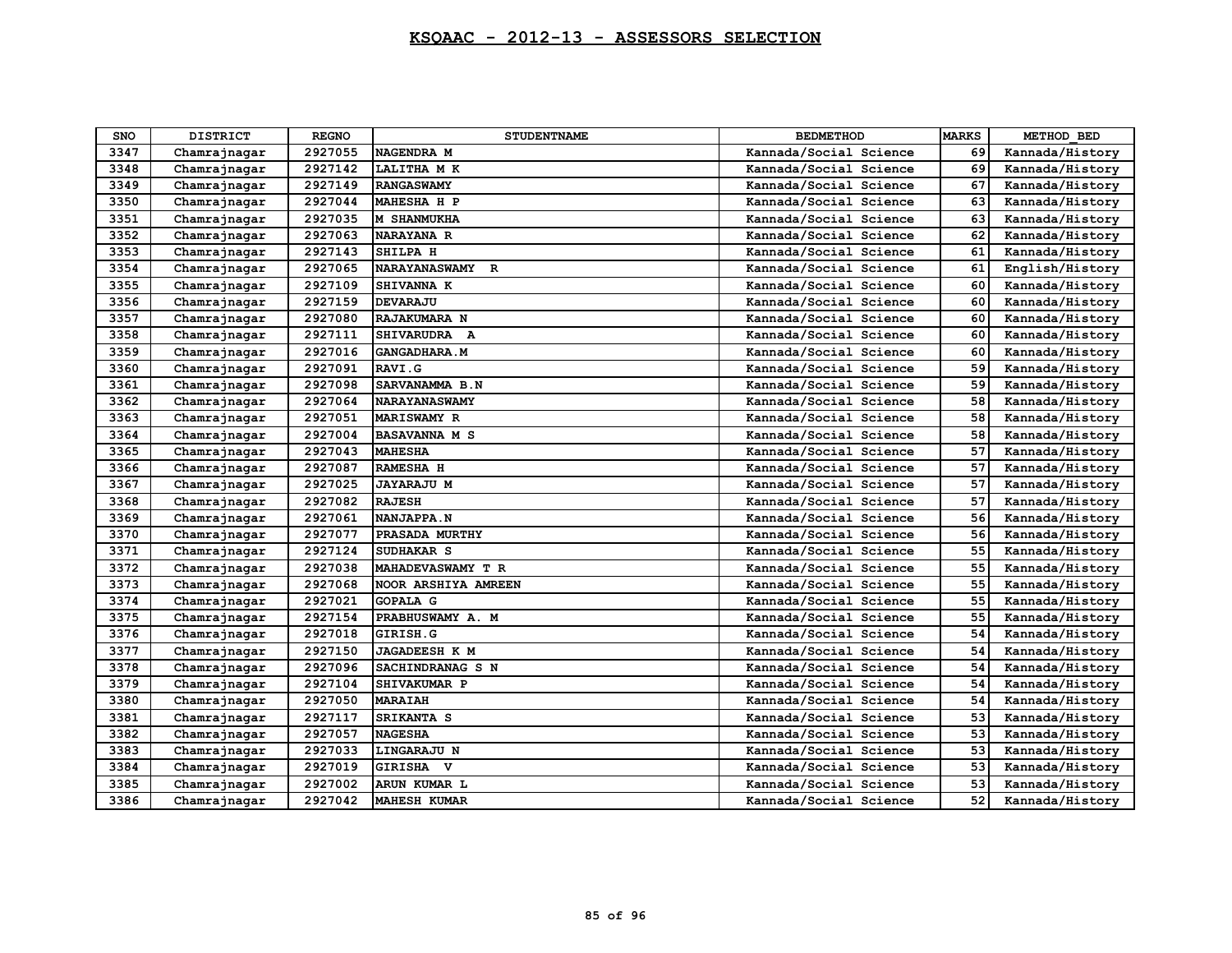| <b>SNO</b> | <b>DISTRICT</b> | <b>REGNO</b> | <b>STUDENTNAME</b>    | <b>BEDMETHOD</b>       | <b>MARKS</b> | METHOD BED        |
|------------|-----------------|--------------|-----------------------|------------------------|--------------|-------------------|
| 3387       | Chamrajnagar    | 2927100      | SHASHI KUMARA V       | Kannada/Social Science | 52           | Kannada/History   |
| 3388       | Chamrajnagar    | 2927118      | <b>SRINIVASA</b>      | Kannada/Social Science | 51           | Kannada/History   |
| 3389       | Chamrajnagar    | 2927062      | NANJUNDASWAMY B       | Kannada/Social Science | 51           | Kannada/History   |
| 3390       | Chamrajnagar    | 2927060      | NANDA KUMARA D        | Kannada/Social Science | 51           | Kannada/History   |
| 3391       | Chamrajnagar    | 2927066      | Naveen Kumar. B       | Kannada/Social Science | 50           | Kannada/History   |
| 3392       | Chamrajnagar    | 2927146      | <b>MANJUNATHA R</b>   | Kannada/Social Science | 50           | Kannada/History   |
| 3393       | Chamrajnagar    | 2927115      | SIDDARAJU S           | Kannada/Social Science | 49           | Kannada/History   |
| 3394       | Chamrajnagar    | 2927007      | CHAITRA K             | Kannada/Social Science | 49           | Kannada/History   |
| 3395       | Chamrajnagar    | 2927020      | GIRISHA.Y.R           | Kannada/Social Science | 49           | Kannada/History   |
| 3396       | Chamrajnagar    | 2927162      | RAJU. G.M             | Kannada/Social Science | 48           | Chemistry/Biology |
| 3397       | Chamrajnagar    | 2927085      | RAMACHANDRA MURTHY R  | Kannada/Social Science | 48           | Kannada/History   |
| 3398       | Chamrajnagar    | 2927030      | KUMARA M              | Kannada/Social Science | 48           | Kannada/History   |
| 3399       | Chamrajnagar    | 2927155      | TARAMANI              | Kannada/Social Science | 48           |                   |
| 3400       | Chamrajnagar    | 2927127      | SURESHA. H.P          | Kannada/Social Science | 48           | Kannada/History   |
| 3401       | Chamrajnagar    | 2927114      | SHWETHA V             | Kannada/Social Science | 48           | Kannada/History   |
| 3402       | Chamrajnagar    | 2927140      | <b>USHAN</b>          | Kannada/Social Science | 47           | Kannada/History   |
| 3403       | Chamrajnagar    | 2927040      | MAHADEVASWAMY.S.G.    | Kannada/Social Science | 47           | Kannada/History   |
| 3404       | Chamrajnagar    | 2927097      | SANTHOSHA L           | Kannada/Social Science | 47           | Kannada/History   |
| 3405       | Chamrajnagar    | 2927067      | <b>NAVEEN M</b>       | Kannada/Social Science | 46           | English/History   |
| 3406       | Chamrajnagar    | 2927105      | SHIVAKUMAR.N          | Kannada/Social Science | 46           | Kannada/History   |
| 3407       | Chamrajnagar    | 2927024      | <b>JAYALAKSHMI P</b>  | Kannada/Social Science | 46           | Kannada/History   |
| 3408       | Chamrajnagar    | 2927049      | <b>MANJUNATHA N</b>   | Kannada/Social Science | 46           | Kannada/History   |
| 3409       | Chamrajnagar    | 2927052      | NAGARAJU M            | Kannada/Social Science | 46           | Kannada/History   |
| 3410       | Chamrajnagar    | 2927126      | SURESHA B             | Kannada/Social Science | 46           | Kannada/History   |
| 3411       | Chamrajnagar    | 2927099      | SHANTHARAJU M         | Kannada/Social Science | 46           | Kannada/History   |
| 3412       | Chamrajnagar    | 2927009      | <b>CHINNASWAMY</b>    | Kannada/Social Science | 46           | Kannada/History   |
| 3413       | Chamrajnagar    | 2927136      | <b>RANGASWAMY</b>     | Kannada/Social Science | 46           | Kannada/History   |
| 3414       | Chamrajnagar    | 2927031      | KUMARA.T              | Kannada/Social Science | 45           | Kannada/History   |
| 3415       | Chamrajnagar    | 2927137      | KUMARA. S             | Kannada/Social Science | 45           | Kannada/History   |
| 3416       | Chamrajnagar    | 2927008      | <b>CHANDRASHEKARA</b> | Kannada/Social Science | 45           | Kannada/History   |
| 3417       | Chamrajnagar    | 2927046      | <b>MALLAIAH M</b>     | Kannada/Social Science | 45           | Kannada/History   |
| 3418       | Chamrajnagar    | 2927108      | SHIVANNA N            | Kannada/Social Science | 45           | Kannada/History   |
| 3419       | Chamrajnagar    | 2927165      | Vasantha              | Kannada/Social Science | 45           | Kannada/History   |
| 3420       | Chamrajnagar    | 2927056      | <b>NAGENDRASWAMY</b>  | Kannada/Social Science | 45           | Kannada/History   |
| 3421       | Chamrajnagar    | 2927156      | <b>GIRISHA</b>        | Kannada/Social Science | 45           | Kannada/History   |
| 3422       | Chamrajnagar    | 2927139      | V L JOTHI             | Kannada/Social Science | 44           | Kannada/History   |
| 3423       | Chamrajnagar    | 2927003      | <b>BASAVANNA H.M</b>  | Kannada/Social Science | 43           | Kannada/History   |
| 3424       | Chamrajnagar    | 2927135      | YASHODHA M            | Kannada/Social Science | 43           | Kannada/History   |
| 3425       | Chamrajnagar    | 2927094      | <b>REVANNA S</b>      | Kannada/Social Science | 43           | Kannada/History   |
| 3426       | Chamrajnagar    | 2927047      | MALLIGAMMA            | Kannada/Social Science | 43           | Kannada/History   |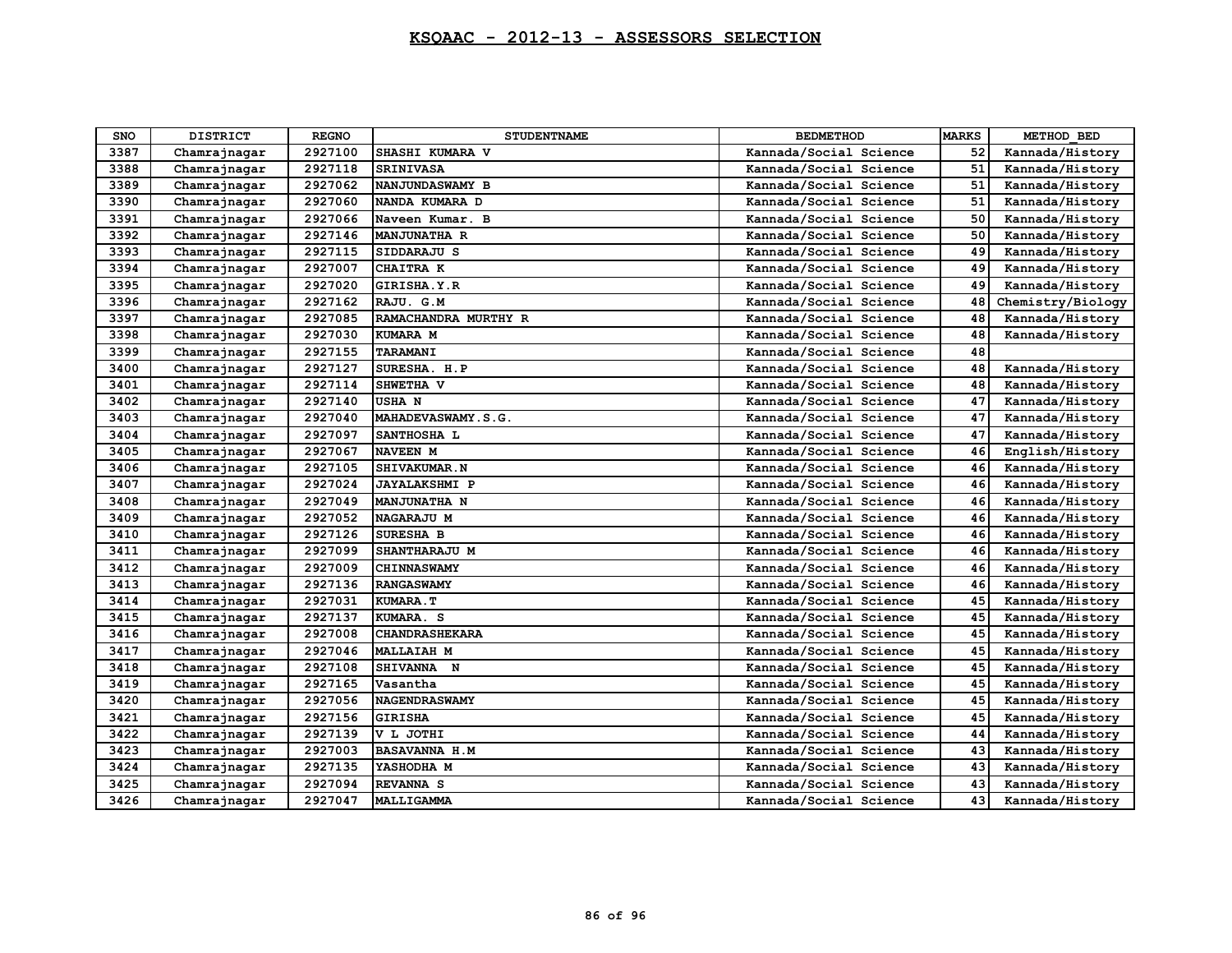| <b>SNO</b> | <b>DISTRICT</b> | <b>REGNO</b> | <b>STUDENTNAME</b>  | <b>BEDMETHOD</b>           | <b>MARKS</b> | METHOD BED      |
|------------|-----------------|--------------|---------------------|----------------------------|--------------|-----------------|
| 3427       | Chamrajnagar    | 2927053      | NAGARAJU T M        | Kannada/Social Science     | 43           | English/History |
| 3428       | Chamrajnagar    | 2927014      | DINESH RAO S        | Kannada/Social Science     | 42           | Kannada/History |
| 3429       | Chamrajnagar    | 2927160      | CHIKKARAJU. S       | Kannada/Social Science     | 42           | Kannada/History |
| 3430       | Chamrajnagar    | 2927163      | Shiva kumara. K     | Kannada/Social Science     | 42           | Kannada/History |
| 3431       | Chamrajnagar    | 2927131      | THUKARAM C S        | Kannada/Social Science     | 42           | Kannada/History |
| 3432       | Chamrajnagar    | 2927032      | KUMARASWAMY C       | Kannada/Social Science     | 41           | Kannada/History |
| 3433       | Chamrajnagar    | 2927006      | <b>BASAVARAJU M</b> | Kannada/Social Science     | 41           | Kannada/History |
| 3434       | Chamrajnagar    | 2927069      | <b>PADDAMA</b>      | Kannada/Social Science     | 41           | Kannada/History |
| 3435       | Chamrajnagar    | 2927001      | ANIL KUMAR.A.S      | Kannada/Social Science     | 40           | Kannada/History |
| 3436       | Chamrajnagar    | 2927141      | RAJU M              | Kannada/Social Science     | 40           | Kannada/History |
| 3437       | Chamrajnagar    | 2927039      | MAHADEVASWAMY. B.   | Kannada/Social Science     | 40           | Kannada/History |
| 3438       | Chamrajnagar    | 2927029      | KITTAPPA R          | Kannada/Social Science     | 40           | Kannada/History |
| 3439       | Chamrajnagar    | 2927161      | NANJUNDA SWAMY      | Kannada/Social Science     | 39           | Kannada/History |
| 3440       | Chamrajnagar    | 2927058      | NAGESHA N           | Kannada/Social Science     | 38           | Kannada/History |
| 3441       | Chamrajnagar    | 2927129      | <b>THAGADURA</b>    | Kannada/Social Science     | 37           | Kannada/History |
| 3442       | Chamrajnagar    | 2927152      | SAVITHA G           | Kannada/Social Science     | 36           | Kannada/History |
| 3443       | Chamrajnagar    | 2927095      | REVATHI P           | Kannada/Social Science     | 36           | Kannada/History |
| 3444       | Chamrajnagar    | 2927125      | <b>SURESH</b>       | Kannada/Social Science     | 32           | Kannada/History |
| 3445       | Chamrajnagar    | 2927037      | MAHADEVASWAMY CM    | English-Biological Science | 42           |                 |
| 3446       | Chamrajnagar    | 2927134      | virabhadraswamy     | English-Biological Science | 41           | English/Biology |
| 3447       | Chamrajnagar    | 2927121      | <b>SRINIVASA S</b>  | English-Biological Science | 41           | English/Biology |
| 3448       | Chamrajnagar    | 2927157      | RENUKADEVI. S       | English-Biological Science | 31           |                 |
| 3449       | Chamrajnagar    | 2927011      | <b>CHITRASHEN</b>   | English-Biological Science | 27           | English/Biology |
| 3450       | Chamrajnagar    | 2927147      | <b>RAVIKUMAR S</b>  | English-Biological Science | 25           | English/History |
| 3451       | Chamrajnagar    | 2927017      | <b>GIREESHA M</b>   | Maths-Physical Science     | 43           | Maths/Physics   |
| 3452       | Chamrajnagar    | 2927059      | <b>NAGESHA P</b>    | Maths-Physical Science     | 42           | Others          |
| 3453       | Chamrajnagar    | 2927074      | PARASHIVAMUTHY.N.   | Maths-Physical Science     | 37           | Others          |
| 3454       | Chamrajnagar    | 2927048      | <b>MANJULA R</b>    | Maths-Physical Science     | 37           | Maths/Physics   |
| 3455       | Chamrajnagar    | 2927151      | <b>RAGHU G</b>      | Maths-Physical Science     | 35           | Maths/Physics   |
| 3456       | Chamrajnagar    | 2927010      | <b>CHITRASENA R</b> | Maths-Physical Science     | 33           | Maths/Physics   |
| 3457       | Chamrajnagar    | 2927023      | <b>GURUSWAMY B</b>  | Maths-Physical Science     | 29           | Maths/Physics   |
| 3458       | Chamrajnagar    | 2927113      | Shivashankar. M     | Maths-Physical Science     | 26           |                 |
| 3459       | Bangalore North | 2920065      | PRAKASH K.M         | Kannada/Social Science     | 68           | Others          |
| 3460       | Bangalore North | 2920067      | PUNDALIKA.S.EKULI   | Kannada/Social Science     | 62           | Kannada/History |
| 3461       | Bangalore North | 2920066      | RAVI K.H            | Kannada/Social Science     | 60           | Kannada/History |
| 3462       | Bangalore North | 2920063      | SUNIL B.N           | Kannada/Social Science     | 59           | Kannada/History |
| 3463       | Bangalore North | 2920057      | <b>BABU.A</b>       | Kannada/Social Science     | 53           | English/History |
| 3464       | Bangalore North | 2920042      | PRABHAVATHI N S     | Kannada/Social Science     | 53           | Kannada/History |
| 3465       | Bangalore North | 2920060      | Saraswati BR        | Kannada/Social Science     | 52           | Kannada/History |
| 3466       | Bangalore North | 2920055      | MURTHI NAIK.T       | Kannada/Social Science     | 52           | Kannada/History |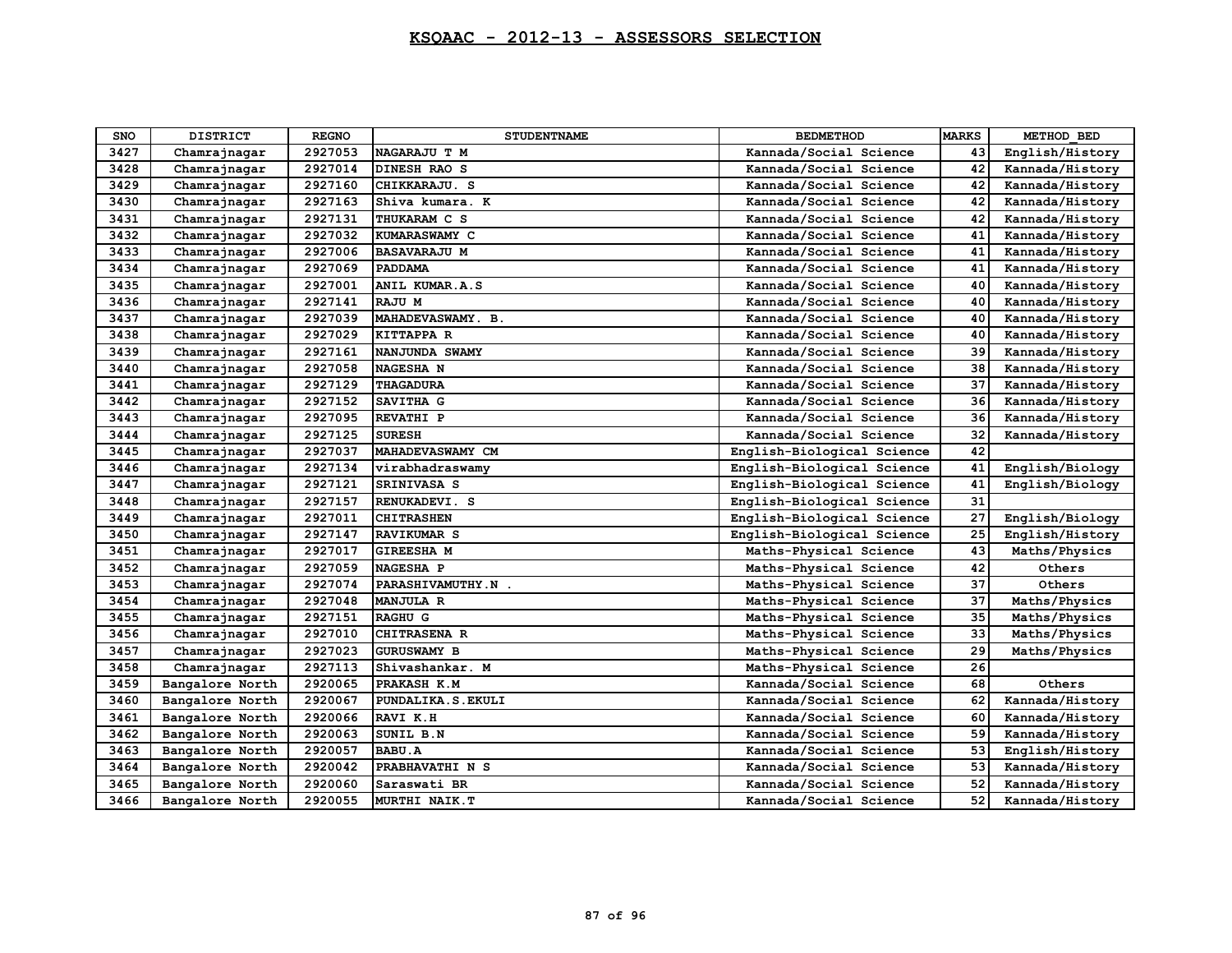| SNO  | <b>DISTRICT</b> | <b>REGNO</b> | <b>STUDENTNAME</b>     | <b>BEDMETHOD</b>           | <b>MARKS</b> | METHOD BED      |
|------|-----------------|--------------|------------------------|----------------------------|--------------|-----------------|
| 3467 | Bangalore North | 2920056      | PUTTARAJU.K            | Kannada/Social Science     | 51           | Kannada/History |
| 3468 | Bangalore North | 2920054      | <b>GOPALA.D</b>        | Kannada/Social Science     | 50           | Others          |
| 3469 | Bangalore North | 2920071      | RAJU NAIK M            | Kannada/Social Science     | 50           | Kannada/History |
| 3470 | Bangalore North | 2920028      | Basavarajeshwari       | Kannada/Social Science     | 47           | Kannada/History |
| 3471 | Bangalore North | 2920068      | RAVI T                 | Kannada/Social Science     | 46           | Kannada/History |
| 3472 | Bangalore North | 2920052      | <b>VEERESH</b>         | Kannada/Social Science     | 45           | Kannada/History |
| 3473 | Bangalore North | 2920070      | <b>NAZEER KHANM</b>    | Kannada/Social Science     | 43           | Kannada/History |
| 3474 | Bangalore North | 2920069      | SHIVANAD R             | Kannada/Social Science     | 39           | Kannada/History |
| 3475 | Bangalore North | 2920043      | Rangaswamy .M          | English-Biological Science | 45           | English/History |
| 3476 | Bangalore North | 2920059      | <b>LAKSHMA NAIK</b>    | English-Biological Science | 39           | English/History |
| 3477 | Bangalore North | 2920038      | MANJUNATH YELAMALI     | English-Biological Science | 30           | English/History |
| 3478 | Bangalore North | 2920064      | <b>ANANDA BEGAR</b>    | English-Biological Science | 29           | English/History |
| 3479 | Bangalore North | 2920062      | <b>DASAPPA k</b>       | Maths-Physical Science     | 43           | Others          |
| 3480 | Bangalore North | 2920041      | Nazakath Salma         | Maths-Physical Science     | 32           | Others          |
| 3481 | Chikballapur    | 2929091      | <b>SRINIVASA S</b>     | Kannada/Social Science     | 70           | Kannada/History |
| 3482 | Chikballapur    | 2929092      | <b>NARAYANASWAMY</b>   | Kannada/Social Science     | 69           | Kannada/History |
| 3483 | Chikballapur    | 2929030      | <b>NAGARAJA.N</b>      | Kannada/Social Science     | 64           | English/History |
| 3484 | Chikballapur    | 2929010      | DINESHA V              | Kannada/Social Science     | 64           | Kannada/History |
| 3485 | Chikballapur    | 2929090      | <b>NAGARAJU N.G</b>    | Kannada/Social Science     | 63           | Kannada/History |
| 3486 | Chikballapur    | 2929001      | <b>AMANATHA N</b>      | Kannada/Social Science     | 61           | Kannada/History |
| 3487 | Chikballapur    | 2929071      | MUNIYAPPA L            | Kannada/Social Science     | 60           | Kannada/History |
| 3488 | Chikballapur    | 2929021      | MANJULA L              | Kannada/Social Science     | 59           | Kannada/History |
| 3489 | Chikballapur    | 2929028      | NAGARAJA B P           | Kannada/Social Science     | 58           | Kannada/History |
| 3490 | Chikballapur    | 2929093      | SURESHA N              | Kannada/Social Science     | 58           | Kannada/History |
| 3491 | Chikballapur    | 2929004      | <b>BYRAPPA</b>         | Kannada/Social Science     | 58           | Kannada/History |
| 3492 | Chikballapur    | 2929094      | VENKATESHA M           | Kannada/Social Science     | 57           | Kannada/History |
| 3493 | Chikballapur    | 2929013      | <b>GOPALA.G.M</b>      | Kannada/Social Science     | 56           | Kannada/History |
| 3494 | Chikballapur    | 2929016      | LAKSHMIDEVI H A        | Kannada/Social Science     | 56           | Kannada/History |
| 3495 | Chikballapur    | 2929050      | <b>SHIVAKUMAR</b>      | Kannada/Social Science     | 56           | Kannada/History |
| 3496 | Chikballapur    | 2929087      | <b>V. NARASIMHAPPA</b> | Kannada/Social Science     | 56           | Kannada/History |
| 3497 | Chikballapur    | 2929011      | GANGADHARA B V         | Kannada/Social Science     | 55           | Kannada/History |
| 3498 | Chikballapur    | 2929054      | <b>SRINIVASA</b>       | Kannada/Social Science     | 55           | Kannada/History |
| 3499 | Chikballapur    | 2929097      | <b>KARIYANNA N</b>     | Kannada/Social Science     | 55           | Kannada/History |
| 3500 | Chikballapur    | 2929015      | LAKSHMIDEVAMMA         | Kannada/Social Science     | 54           | Kannada/History |
| 3501 | Chikballapur    | 2929095      | KAVITHA A N            | Kannada/Social Science     | 54           | Kannada/History |
| 3502 | Chikballapur    | 2929058      | VENKATESH D N          | Kannada/Social Science     | 54           | Kannada/History |
| 3503 | Chikballapur    | 2929076      | VENKATARAVANAPPA J.V   | Kannada/Social Science     | 54           | Kannada/History |
| 3504 | Chikballapur    | 2929026      | MURALI J V             | Kannada/Social Science     | 53           | Kannada/History |
| 3505 | Chikballapur    | 2929069      | NETHRAVATHI H.C        | Kannada/Social Science     | 53           | Kannada/History |
| 3506 | Chikballapur    | 2929059      | <b>VENKATESHA N</b>    | Kannada/Social Science     | 53           | Kannada/History |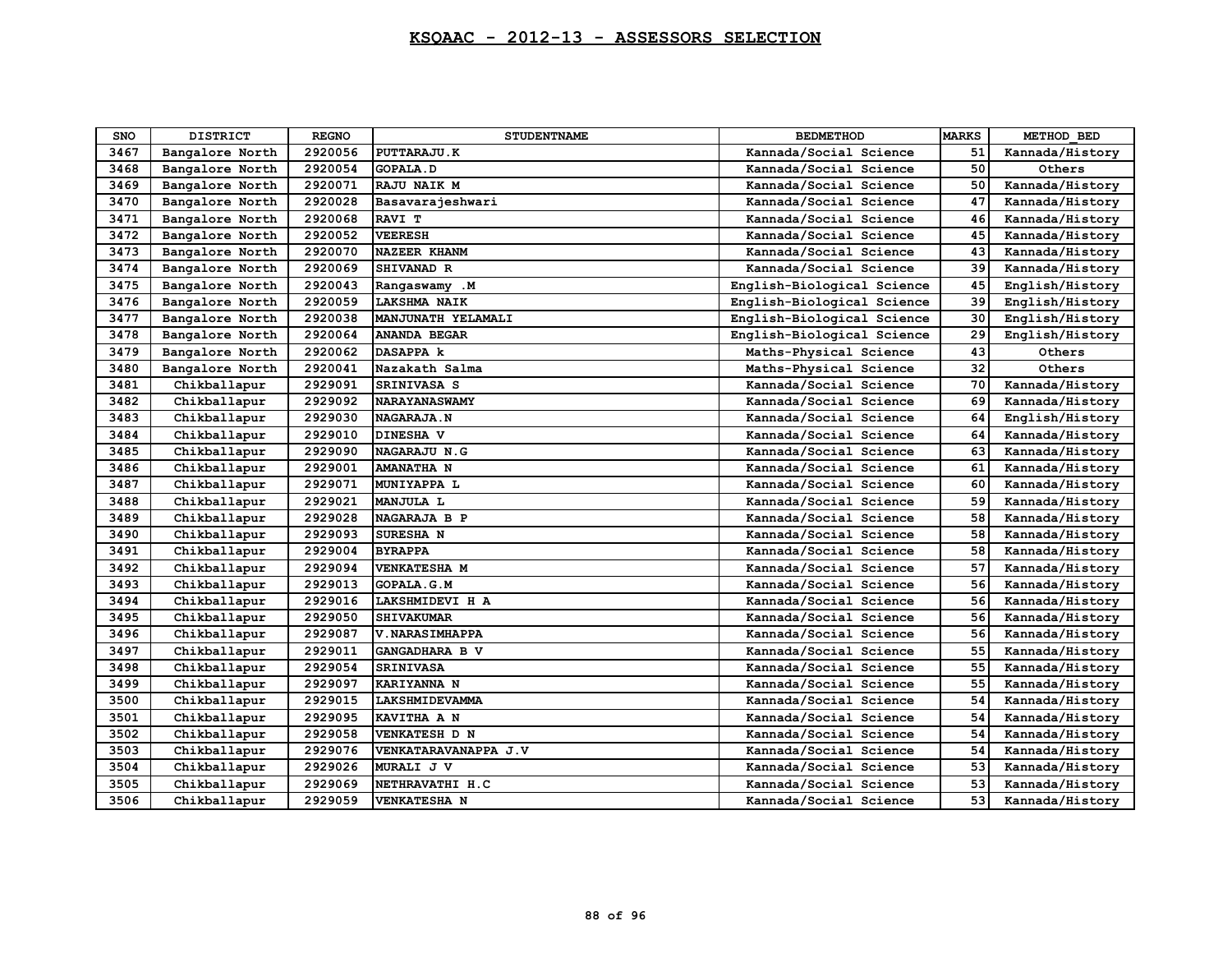| SNO  | <b>DISTRICT</b> | <b>REGNO</b> | <b>STUDENTNAME</b>    | <b>BEDMETHOD</b>           | <b>MARKS</b> | METHOD BED      |
|------|-----------------|--------------|-----------------------|----------------------------|--------------|-----------------|
| 3507 | Chikballapur    | 2929038      | PRADEEPA H D          | Kannada/Social Science     | 52           | Kannada/History |
| 3508 | Chikballapur    | 2929033      | NARASIMHAMURTHY C     | Kannada/Social Science     | 52           | Kannada/History |
| 3509 | Chikballapur    | 2929051      | SHIVARUDRAPPA A N     | Kannada/Social Science     | 52           | Kannada/History |
| 3510 | Chikballapur    | 2929086      | SUNITHA K.N           | Kannada/Social Science     | 52           | Kannada/History |
| 3511 | Chikballapur    | 2929018      | LATHA.K               | Kannada/Social Science     | 51           | Kannada/History |
| 3512 | Chikballapur    | 2929025      | MANJUNATHACHARI V M   | Kannada/Social Science     | 51           | Kannada/History |
| 3513 | Chikballapur    | 2929084      | <b>JAYACHANDRA C</b>  | Kannada/Social Science     | 51           | Kannada/History |
| 3514 | Chikballapur    | 2929066      | NIRMALA D.S           | Kannada/Social Science     | 50           | Kannada/History |
| 3515 | Chikballapur    | 2929040      | PRASANNA KUMAR K V    | Kannada/Social Science     | 50           | Kannada/History |
| 3516 | Chikballapur    | 2929096      | <b>ANITHA K</b>       | Kannada/Social Science     | 50           | Kannada/History |
| 3517 | Chikballapur    | 2929060      | VENU.J.S              | Kannada/Social Science     | 49           | Kannada/History |
| 3518 | Chikballapur    | 2929037      | <b>NASREEN TAJ</b>    | Kannada/Social Science     | 49           | Kannada/History |
| 3519 | Chikballapur    | 2929070      | KALAVATHAMMA R.V      | Kannada/Social Science     | 49           | Kannada/History |
| 3520 | Chikballapur    | 2929089      | KRISHNAMURTY S.M      | Kannada/Social Science     | 49           | Kannada/History |
| 3521 | Chikballapur    | 2929027      | <b>MURALI R</b>       | Kannada/Social Science     | 49           | Kannada/History |
| 3522 | Chikballapur    | 2929068      | <b>AMBARISH R.M</b>   | Kannada/Social Science     | 48           | Kannada/History |
| 3523 | Chikballapur    | 2929067      | KAVITHA ANJAN G.S     | Kannada/Social Science     | 48           | Kannada/History |
| 3524 | Chikballapur    | 2929006      | CHANDRARAJA M         | Kannada/Social Science     | 46           | Kannada/History |
| 3525 | Chikballapur    | 2929085      | GEETHAMMA. K.N        | Kannada/Social Science     | 46           | Kannada/History |
| 3526 | Chikballapur    | 2929042      | RAGHUNATHA A N        | Kannada/Social Science     | 45           | Kannada/History |
| 3527 | Chikballapur    | 2929099      | MOHANKUMAR B.M        | Kannada/Social Science     | 45           | Kannada/History |
| 3528 | Chikballapur    | 2929048      | SHANKAR REDDY S S     | Kannada/Social Science     | 45           | Kannada/History |
| 3529 | Chikballapur    | 2929014      | <b>H.V VENUGOPALA</b> | Kannada/Social Science     | 43           | Kannada/History |
| 3530 | Chikballapur    | 2929035      | NARASIMHAPPA K        | Kannada/Social Science     | 42           | Kannada/History |
| 3531 | Chikballapur    | 2929073      | <b>ANANDA G.M</b>     | Kannada/Social Science     | 41           | Kannada/History |
| 3532 | Chikballapur    | 2929063      | C. DEVARAJ            | Kannada/Social Science     | 41           | Kannada/History |
| 3533 | Chikballapur    | 2929074      | MUNIRAJU N.M          | Kannada/Social Science     | 40           | Kannada/History |
| 3534 | Chikballapur    | 2929053      | SRIKANTHA M A         | Kannada/Social Science     | 40           | Kannada/History |
| 3535 | Chikballapur    | 2929034      | NARASIMHAMURTHY H     | Kannada/Social Science     | 40           | Kannada/History |
| 3536 | Chikballapur    | 2929075      | <b>MUNIRAJU T</b>     | English-Biological Science | 46           | English/History |
| 3537 | Chikballapur    | 2929024      | MANJUNATHA.C.K        | English-Biological Science | 42           | English/Biology |
| 3538 | Chikballapur    | 2929043      | RAJESH A              | English-Biological Science | 40           | Maths/Physics   |
| 3539 | Chikballapur    | 2929007      | CHANNAIAH .R          | English-Biological Science | 32           | English/History |
| 3540 | Chikballapur    | 2929082      | <b>RAMAPPA</b>        | English-Biological Science | 31           | English/History |
| 3541 | Chikballapur    | 2929022      | MANJULA RANI R V      | English-Biological Science | 28           | English/Biology |
| 3542 | Chikballapur    | 2929078      | <b>GEETHA A</b>       | English-Biological Science | 28           | English/History |
| 3543 | Chikballapur    | 2929049      | SHILPA S N            | Maths-Physical Science     | 44           | Others          |
| 3544 | Chikballapur    | 2929100      | RAVINDRA M            | Maths-Physical Science     | 40           | Others          |
| 3545 | Chikballapur    | 2929047      | <b>RAMESH PR</b>      | Maths-Physical Science     | 38           | Others          |
| 3546 | Chikballapur    | 2929077      | SUJATHA C.R           | Maths-Physical Science     | 35           | Maths/Physics   |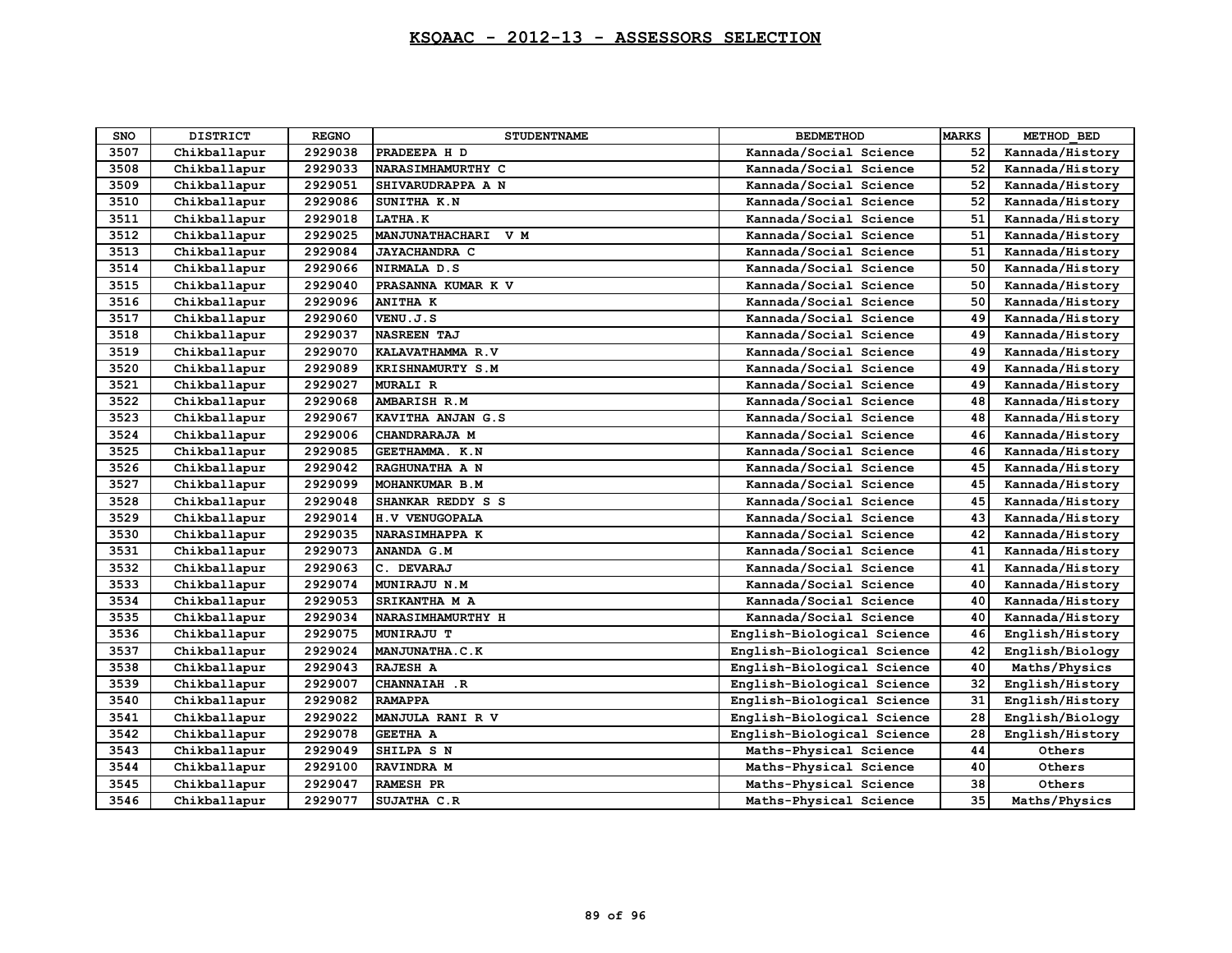| <b>SNO</b> | <b>DISTRICT</b> | <b>REGNO</b> | <b>STUDENTNAME</b>               | <b>BEDMETHOD</b>           | <b>MARKS</b> | METHOD BED      |
|------------|-----------------|--------------|----------------------------------|----------------------------|--------------|-----------------|
| 3547       | Chikballapur    | 2929046      | RAMANJANEYA                      | Maths-Physical Science     | 34           | Others          |
| 3548       | Chikballapur    | 2929062      | VANDANA D.S                      | Maths-Physical Science     | 33           | Maths/Physics   |
| 3549       | Chikballapur    | 2929079      | SMITHA M.G                       | Maths-Physical Science     | 33           | Maths/Physics   |
| 3550       | Chikkodi        | 2930021      | MAHADEV MATHAPATI                | Kannada/Social Science     | 65           | Kannada/History |
| 3551       | Chikkodi        | 2930026      | <b>MARUTI NAIK</b>               | Kannada/Social Science     | 63           | Kannada/History |
| 3552       | Chikkodi        | 2930045      | SHIVAPUTRA BANNATTI              | Kannada/Social Science     | 63           | Kannada/History |
| 3553       | Chikkodi        | 2930016      | KUMAR MURAGUNDE                  | Kannada/Social Science     | 63           | Kannada/History |
| 3554       | Chikkodi        | 2930065      | Vistnu R Bagadi                  | Kannada/Social Science     | 62           | Kannada/History |
| 3555       | Chikkodi        | 2930059      | Mallikarjun s Hubli              | Kannada/Social Science     | 62           | Kannada/History |
| 3556       | Chikkodi        | 2930007      | <b>ASHOK GHASTI</b>              | Kannada/Social Science     | 62           | Kannada/History |
| 3557       | Chikkodi        | 2930042      | SAVITA MARENNAVAR                | Kannada/Social Science     | 61           | Kannada/History |
| 3558       | Chikkodi        | 2930005      | ARJUN TUKARAM NIDAGUNDE          | Kannada/Social Science     | 57           | Kannada/History |
| 3559       | Chikkodi        | 2930051      | <b>SURESH WAGAMORE</b>           | Kannada/Social Science     | 56           | Kannada/History |
| 3560       | Chikkodi        | 2930044      | SHIVAGINI KOTE                   | Kannada/Social Science     | 55           | Kannada/History |
| 3561       | Chikkodi        | 2930058      | YALLAPPA BHIMAPPA KOPPAD         | Kannada/Social Science     | 55           | Kannada/History |
| 3562       | Chikkodi        | 2930062      | Ramappa L Harijan                | Kannada/Social Science     | 54           | Kannada/History |
| 3563       | Chikkodi        | 2930063      | Govind v Madar                   | Kannada/Social Science     | 53           | Kannada/History |
| 3564       | Chikkodi        | 2930038      | Raosaheb P Malage                | Kannada/Social Science     | 52           | Kannada/History |
| 3565       | Chikkodi        | 2930029      | PAIGAM MOULA JAMADAR             | Kannada/Social Science     | 52           | Kannada/History |
| 3566       | Chikkodi        | 2930035      | RAGHAVENDRA SALAVE               | Kannada/Social Science     | 51           | Kannada/History |
| 3567       | Chikkodi        | 2930014      | <b>JAGADEESH SUNNADKUMPI</b>     | Kannada/Social Science     | 51           | Kannada/History |
| 3568       | Chikkodi        | 2930040      | <b>SANTOSH</b><br><b>KAMATE</b>  | Kannada/Social Science     | 50           | Kannada/History |
| 3569       | Chikkodi        | 2930039      | <b>RAVI GONI</b>                 | Kannada/Social Science     | 49           | Kannada/History |
| 3570       | Chikkodi        | 2930032      | PARAVIND                         | Kannada/Social Science     | 49           | Kannada/History |
| 3571       | Chikkodi        | 2930031      | PARASAPPA RAMAPPA SANADI         | Kannada/Social Science     | 49           | Kannada/History |
| 3572       | Chikkodi        | 2930043      | SHASHIKANT RAMACHANDRA CHALAVADI | Kannada/Social Science     | 48           | Kannada/History |
| 3573       | Chikkodi        | 2930022      | MAHESH HOSAMANI                  | Kannada/Social Science     | 47           | Kannada/History |
| 3574       | Chikkodi        | 2930036      | RAGHUCHANDRA KAMBLE              | Kannada/Social Science     | 46           | Kannada/History |
| 3575       | Chikkodi        | 2930056      | VANDANA VILAS NAIK               | Kannada/Social Science     | 45           | Kannada/History |
| 3576       | Chikkodi        | 2930064      | Mahadev D Kulagod                | Kannada/Social Science     | 45           | Kannada/History |
| 3577       | Chikkodi        | 2930049      | <b>SURESH DARUR</b>              | Kannada/Social Science     | 44           | Kannada/History |
| 3578       | Chikkodi        | 2930048      | SUNITA K S                       | Kannada/Social Science     | 44           | Kannada/History |
| 3579       | Chikkodi        | 2930067      | Rajanikant S Malode              | Kannada/Social Science     | 41           | Kannada/History |
| 3580       | Chikkodi        | 2930053      | <b>UDAYAKUMAR GHATAKAMBLE</b>    | Kannada/Social Science     | 38           | Kannada/History |
| 3581       | Chikkodi        | 2930017      | LAGAMANNA SATYANAIK              | Kannada/Social Science     | 33           | Kannada/History |
| 3582       | Chikkodi        | 2930069      | PANKAJ R KAMBALI                 | English-Biological Science | 36           | Kannada/History |
| 3583       | Chikkodi        | 2930066      | Prakash A More                   | English-Biological Science | 35           | English/Biology |
| 3584       | Chikkodi        | 2930006      | ARUN ALAGOUDA CHOUGALA           | English-Biological Science | 34           | English/History |
| 3585       | Chikkodi        | 2930061      | Shivanand s Anantapur            | English-Biological Science | 27           | English/History |
| 3586       | Chikkodi        | 2930025      | MANJUNATH YALAMALLE              | English-Biological Science | 27           | English/History |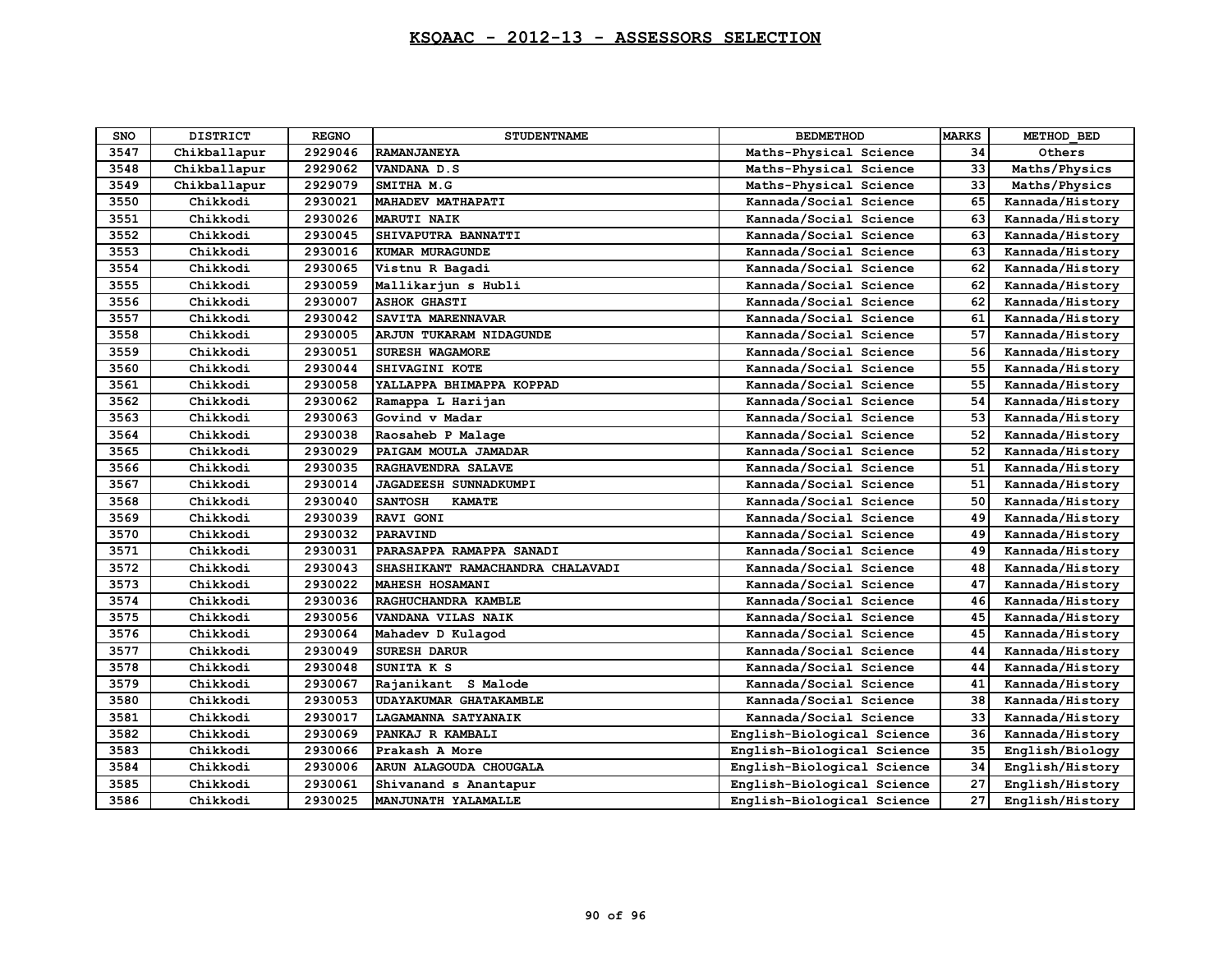| SNO  | <b>DISTRICT</b> | <b>REGNO</b> | <b>STUDENTNAME</b>           | <b>BEDMETHOD</b>       | <b>MARKS</b> | METHOD BED      |
|------|-----------------|--------------|------------------------------|------------------------|--------------|-----------------|
| 3587 | Chikkodi        | 2930024      | MALLIKARJUN CHIKODI          | Maths-Physical Science | 51           | Maths/Physics   |
| 3588 | Chikkodi        | 2930012      | CHIDANAND BAKARI             | Maths-Physical Science | 47           | Maths/Physics   |
| 3589 | Chikkodi        | 2930054      | <b>VAISHALI GAJI</b>         | Maths-Physical Science | 43           | Maths/Physics   |
| 3590 | Chikkodi        | 2930013      | DHAREPPA ANNAPPA NYAMAGOUDAR | Maths-Physical Science | 41           | Maths/Physics   |
| 3591 | Chikkodi        | 2930004      | APPAYYA L SHINDIHATTI        | Maths-Physical Science | 38           | Maths/Physics   |
| 3592 | Madhugiri       | 2931044      | RANGANATHAPPA D              | Kannada/Social Science | 64           | Kannada/History |
| 3593 | Madhugiri       | 2931050      | SHRINATHA S N                | Kannada/Social Science | 61           | Kannada/History |
| 3594 | Madhugiri       | 2931012      | HANUMANTHARAYAPPA K G        | Kannada/Social Science | 60           | Kannada/History |
| 3595 | Madhugiri       | 2931025      | <b>MARUTHI H</b>             | Kannada/Social Science | 59           | Kannada/History |
| 3596 | Madhugiri       | 2931021      | <b>MAMATHA</b>               | Kannada/Social Science | 58           | Kannada/History |
| 3597 | Madhugiri       | 2931040      | RAMALINGAIAH V               | Kannada/Social Science | 58           | Kannada/History |
| 3598 | Madhuqiri       | 2931015      | <b>KAMALAMMA</b>             | Kannada/Social Science | 57           | Kannada/History |
| 3599 | Madhugiri       | 2931033      | NARASIMHARAJU H C            | Kannada/Social Science | 56           | Kannada/History |
| 3600 | Madhugiri       | 2931026      | MOHAMED AMJAD AHMED.K        | Kannada/Social Science | 55           | Kannada/History |
| 3601 | Madhugiri       | 2931032      | NARASIMHAMURTHY P N          | Kannada/Social Science | 55           | Kannada/History |
| 3602 | Madhugiri       | 2931060      | <b>SURESH BABU</b>           | Kannada/Social Science | 54           | Kannada/History |
| 3603 | Madhugiri       | 2931051      | siddaraju D H                | Kannada/Social Science | 54           | Kannada/History |
| 3604 | Madhugiri       | 2931045      | RAVI CHANDRA H D             | Kannada/Social Science | 53           | Kannada/History |
| 3605 | Madhugiri       | 2931056      | <b>SREENIVASA K R</b>        | Kannada/Social Science | 53           | Kannada/History |
| 3606 | Madhugiri       | 2931055      | SOMASHEKARAIAH S P           | Kannada/Social Science | 53           | Kannada/History |
| 3607 | Madhugiri       | 2931064      | VAGISHA K B                  | Kannada/Social Science | 52           | Kannada/History |
| 3608 | Madhuqiri       | 2931057      | <b>SREERAMA</b>              | Kannada/Social Science | 52           | Kannada/History |
| 3609 | Madhugiri       | 2931049      | SHIVAPPA G L                 | Kannada/Social Science | 52           | Kannada/History |
| 3610 | Madhugiri       | 2931046      | <b>RAVICHANDRA</b>           | Kannada/Social Science | 52           | Kannada/History |
| 3611 | Madhugiri       | 2931028      | <b>NAGARAJU A</b>            | Kannada/Social Science | 52           | Kannada/History |
| 3612 | Madhugiri       | 2931011      | GOVINDARAJU R T              | Kannada/Social Science | 51           | Kannada/History |
| 3613 | Madhugiri       | 2931048      | SATHYANARAYANA J             | Kannada/Social Science | 51           | Kannada/History |
| 3614 | Madhugiri       | 2931007      | <b>CHITHAIAH</b>             | Kannada/Social Science | 51           | Kannada/History |
| 3615 | Madhuqiri       | 2931041      | RAMANJINAPPA                 | Kannada/Social Science | 51           | Kannada/History |
| 3616 | Madhugiri       | 2931034      | OMKAARAMURTHI                | Kannada/Social Science | 51           | Kannada/History |
| 3617 | Madhugiri       | 2931047      | SATHISH A H                  | Kannada/Social Science | 48           | Kannada/History |
| 3618 | Madhugiri       | 2931035      | PRASHANTHA KUMAR S R         | Kannada/Social Science | 48           | Kannada/History |
| 3619 | Madhugiri       | 2931066      | Lakshmikanthababu BR         | Kannada/Social Science | 48           | Kannada/History |
| 3620 | Madhugiri       | 2931043      | RANGAIAH M K                 | Kannada/Social Science | 47           | Kannada/History |
| 3621 | Madhugiri       | 2931006      | CHIDANANDA                   | Kannada/Social Science | 46           | Kannada/History |
| 3622 | Madhugiri       | 2931037      | RAJANNA M                    | Kannada/Social Science | 46           | Kannada/History |
| 3623 | Madhugiri       | 2931004      | <b>BHUTHESHA H</b>           | Kannada/Social Science | 45           | Kannada/History |
| 3624 | Madhugiri       | 2931029      | NAGARATHANAMMA N H           | Kannada/Social Science | 44           | Kannada/History |
| 3625 | Madhuqiri       | 2931008      | DHANALAKSHMI K C             | Kannada/Social Science | 44           | Kannada/History |
| 3626 | Madhugiri       | 2931014      | KAMALAKSHI B S               | Kannada/Social Science | 44           | Kannada/History |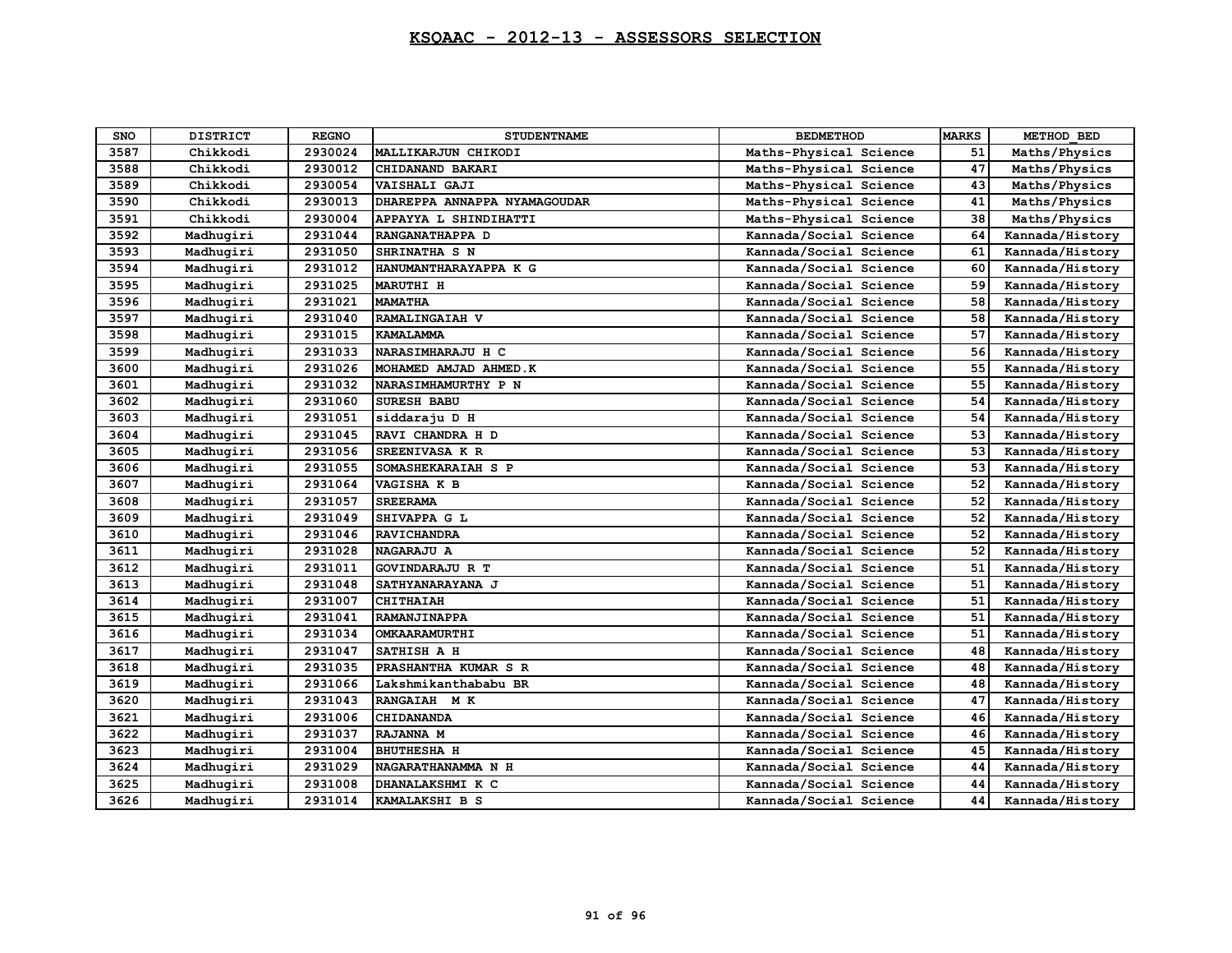| SNO  | <b>DISTRICT</b> | <b>REGNO</b> | <b>STUDENTNAME</b>                 | <b>BEDMETHOD</b>           | <b>MARKS</b> | METHOD BED      |
|------|-----------------|--------------|------------------------------------|----------------------------|--------------|-----------------|
| 3627 | Madhugiri       | 2931042      | <b>RAMESHA H</b>                   | Kannada/Social Science     | 44           | Kannada/History |
| 3628 | Madhugiri       | 2931009      | <b>GANGADHARAPPA S</b>             | Kannada/Social Science     | 43           | Kannada/History |
| 3629 | Madhugiri       | 2931059      | SUNANDA J                          | Kannada/Social Science     | 43           | Kannada/History |
| 3630 | Madhugiri       | 2931024      | <b>MANJUNATHA P</b>                | Kannada/Social Science     | 43           | Kannada/History |
| 3631 | Madhuqiri       | 2931030      | Nagaveni.H.M                       | Kannada/Social Science     | 41           | Kannada/History |
| 3632 | Madhugiri       | 2931036      | <b>RAJANNA</b>                     | Kannada/Social Science     | 40           | Kannada/History |
| 3633 | Madhugiri       | 2931038      | RAJESH V R                         | Kannada/Social Science     | 40           | Kannada/History |
| 3634 | Madhugiri       | 2931001      | <b>ASWATHAPPA P R</b>              | Kannada/Social Science     | 35           | Kannada/History |
| 3635 | Madhugiri       | 2931013      | <b>JAYARAMAIAH</b><br>$\mathbf{A}$ | English-Biological Science | 36           | English/History |
| 3636 | Ramnagara       | 2932010      | KUMARA SWAMY. VK                   | Kannada/Social Science     | 68           | Kannada/History |
| 3637 | Ramnagara       | 2932012      | MAHESH V C                         | Kannada/Social Science     | 67           | Kannada/History |
| 3638 | Ramnagara       | 2932080      | Purushothama N.S.                  | Kannada/Social Science     | 66           | Kannada/History |
| 3639 | Ramnagara       | 2932062      | Gangadhara .D                      | Kannada/Social Science     | 65           | Kannada/History |
| 3640 | Ramnagara       | 2932007      | HARISHA V                          | Kannada/Social Science     | 64           | Kannada/History |
| 3641 | Ramnagara       | 2932092      | Srinivasa K. R.                    | Kannada/Social Science     | 64           | Kannada/History |
| 3642 | Ramnagara       | 2932064      | Divyashree H. R.                   | Kannada/Social Science     | 64           | Kannada/History |
| 3643 | Ramnagara       | 2932017      | RAMESHA S T                        | Kannada/Social Science     | 62           | Kannada/History |
| 3644 | Ramnagara       | 2932058      | Manjunatha K. G.                   | Kannada/Social Science     | 62           | Kannada/History |
| 3645 | Ramnagara       | 2932011      | <b>LOKESHA</b>                     | Kannada/Social Science     | 62           | Kannada/History |
| 3646 | Ramnagara       | 2932030      | VENKATAIAH.B.S                     | Kannada/Social Science     | 61           | Kannada/History |
| 3647 | Ramnagara       | 2932020      | SHILINGEGOWDA H A                  | Kannada/Social Science     | 61           | Kannada/History |
| 3648 | Ramnagara       | 2932019      | SATHYA PREMA KUMARI M P            | Kannada/Social Science     | 61           | Kannada/History |
| 3649 | Ramnagara       | 2932067      | A. T. Jayaramu                     | Kannada/Social Science     | 61           | Kannada/History |
| 3650 | Ramnagara       | 2932002      | BHAGYAMMA K V                      | Kannada/Social Science     | 61           | Kannada/History |
| 3651 | Ramnagara       | 2932084      | Appajigowda .T                     | Kannada/Social Science     | 61           | Kannada/History |
| 3652 | Ramnagara       | 2932088      | S. K. Sampath Kumara               | Kannada/Social Science     | 60           | Kannada/History |
| 3653 | Ramnagara       | 2932014      | MUNIRATHNA M.C                     | Kannada/Social Science     | 60           | Kannada/History |
| 3654 | Ramnagara       | 2932083      | Saraswathi M.P.                    | Kannada/Social Science     | 60           | Kannada/History |
| 3655 | Ramnagara       | 2932035      | <b>RAVI N</b>                      | Kannada/Social Science     | 60           | Kannada/History |
| 3656 | Ramnagara       | 2932026      | SREENIVASA H V                     | Kannada/Social Science     | 60           | Kannada/History |
| 3657 | Ramnagara       | 2932085      | Anusuya H.C.                       | Kannada/Social Science     | 60           | Kannada/History |
| 3658 | Ramnagara       | 2932069      | Pradeep Kumar M. B.                | Kannada/Social Science     | 60           | Kannada/History |
| 3659 | Ramnagara       | 2932076      | Sathisha T. R.                     | Kannada/Social Science     | 59           | Kannada/History |
| 3660 | Ramnagara       | 2932037      | <b>MAHESH N.S</b>                  | Kannada/Social Science     | 59           | Kannada/History |
| 3661 | Ramnagara       | 2932036      | MANGALAGOWRAMMA I.S                | Kannada/Social Science     | 58           | Kannada/History |
| 3662 | Ramnagara       | 2932071      | Lokesh .K                          | Kannada/Social Science     | 58           | Kannada/History |
| 3663 | Ramnagara       | 2932028      | SWAMY K                            | Kannada/Social Science     | 57           | Kannada/History |
| 3664 | Ramnagara       | 2932074      | Nagalakshmamma                     | Kannada/Social Science     | 57           | Kannada/History |
| 3665 | Ramnagara       | 2932068      | Lakshmaiah                         | Kannada/Social Science     | 57           | Kannada/History |
| 3666 | Ramnagara       | 2932091      | Nandeesh Kumar                     | Kannada/Social Science     | 57           | Kannada/History |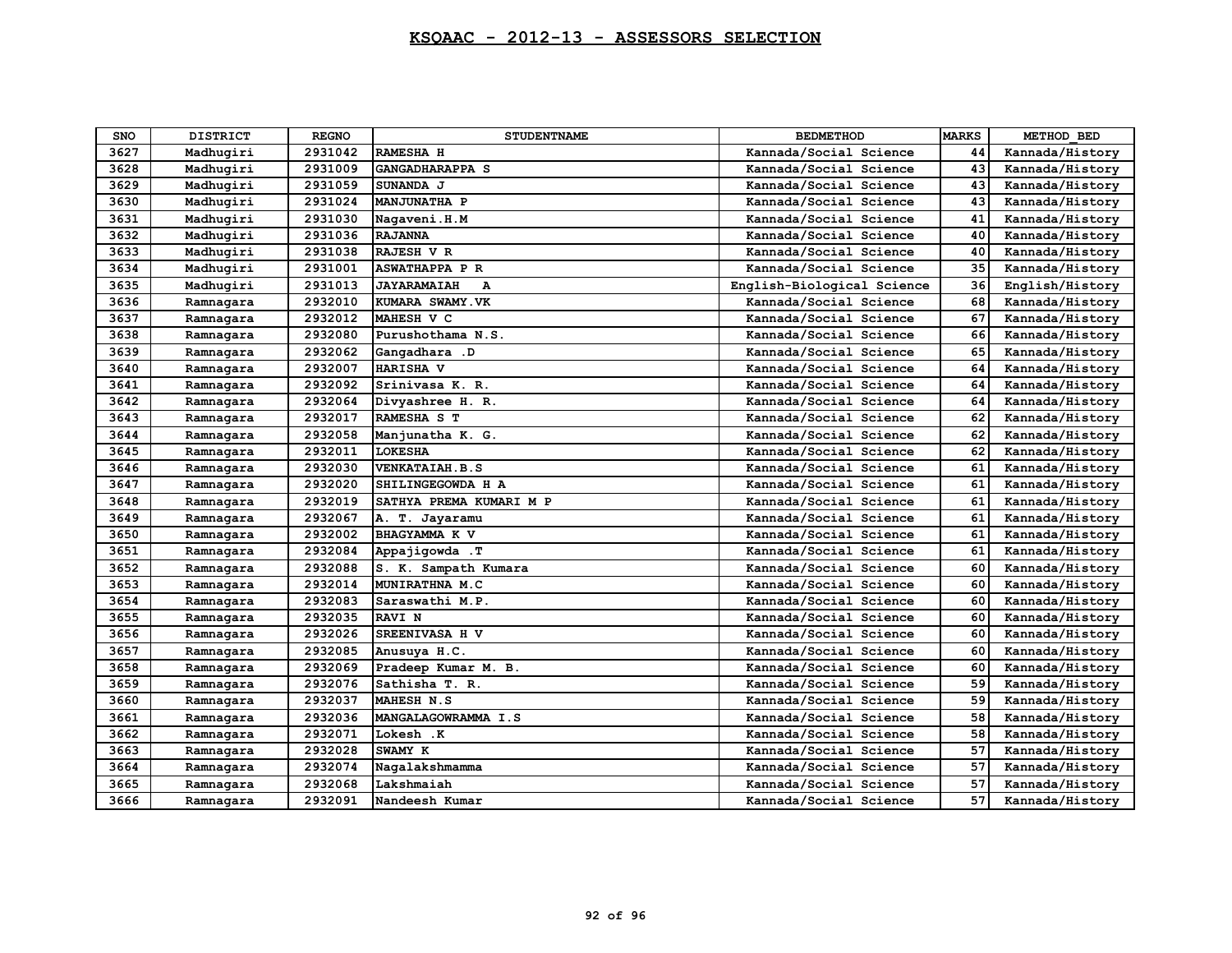| SNO  | <b>DISTRICT</b> | <b>REGNO</b> | <b>STUDENTNAME</b>      | <b>BEDMETHOD</b>           | <b>MARKS</b> | METHOD BED      |
|------|-----------------|--------------|-------------------------|----------------------------|--------------|-----------------|
| 3667 | Ramnagara       | 2932016      | RAJESHA SC              | Kannada/Social Science     | 56           | Kannada/History |
| 3668 | Ramnagara       | 2932059      | Prakasha .S             | Kannada/Social Science     | 56           | Kannada/History |
| 3669 | Ramnagara       | 2932004      | CHANDRASHEKARA N R      | Kannada/Social Science     | 54           | Kannada/History |
| 3670 | Ramnagara       | 2932001      | <b>BASAVARAJU H C</b>   | Kannada/Social Science     | 53           | Kannada/History |
| 3671 | Ramnagara       | 2932070      | Chikkaraju .R           | Kannada/Social Science     | 51           | Kannada/History |
| 3672 | Ramnagara       | 2932089      | Prasanna .K.C.          | Kannada/Social Science     | 50           | Kannada/History |
| 3673 | Ramnagara       | 2932095      | Rakesh .R               | Kannada/Social Science     | 50           | Kannada/History |
| 3674 | Ramnagara       | 2932034      | <b>PUSHPA S</b>         | Kannada/Social Science     | 50           | Kannada/History |
| 3675 | Ramnagara       | 2932075      | Dayananda D.T.          | Kannada/Social Science     | 47           | Kannada/History |
| 3676 | Ramnagara       | 2932072      | Chikkalingaiah          | English-Biological Science | 44           |                 |
| 3677 | Ramnagara       | 2932055      | Mohan Kumar .C          | Maths-Physical Science     | 50           | Others          |
| 3678 | Ramnagara       | 2932060      | Srikantha .N            | Maths-Physical Science     | 47           | Others          |
| 3679 | Ramnagara       | 2932025      | SIDDALINGASWAMY T.S     | Maths-Physical Science     | 41           | Others          |
| 3680 | Ramnagara       | 2932077      | Raju A. S.              | Maths-Physical Science     | 40           | Others          |
| 3681 | Yadqiri         | 2933084      | <b>RAMESH</b>           | Kannada/Social Science     | 67           | Kannada/History |
| 3682 | Yadgiri         | 2933040      | LAXMANA                 | Kannada/Social Science     | 66           | Kannada/History |
| 3683 | Yadqiri         | 2933037      | <b>KAVITA</b>           | Kannada/Social Science     | 61           | Kannada/History |
| 3684 | Yadgiri         | 2933018      | <b>CHANDRASHEKAR</b>    | Kannada/Social Science     | 61           | Kannada/History |
| 3685 | Yadqiri         | 2933131      | <b>BASANAGOUDA</b>      | Kannada/Social Science     | 60           | Kannada/History |
| 3686 | Yadgiri         | 2933134      | <b>JATTEPPA</b>         | Kannada/Social Science     | 60           | Kannada/History |
| 3687 | Yadgiri         | 2933021      | CHANNABASAPPA GOUDA     | Kannada/Social Science     | 60           | Kannada/History |
| 3688 | Yadgiri         | 2933041      | LAXMINARAYAN            | Kannada/Social Science     | 59           | Kannada/History |
| 3689 | Yadgiri         | 2933022      | <b>DEVANNA</b>          | Kannada/Social Science     | 58           | Kannada/History |
| 3690 | Yadgiri         | 2933080      | RAJU VALUNAIK RATHOD    | Kannada/Social Science     | 58           | Kannada/History |
| 3691 | Yadqiri         | 2933079      | <b>RAJSHEKHAR</b>       | Kannada/Social Science     | 58           | Kannada/History |
| 3692 | Yadqiri         | 2933046      | <b>MAHESH KUMAR</b>     | Kannada/Social Science     | 57           | Kannada/History |
| 3693 | Yadqiri         | 2933069      | <b>NINGANNA</b>         | Kannada/Social Science     | 56           | Kannada/History |
| 3694 | Yadgiri         | 2933058      | MOHD FAREED S/O MURTUJA | Kannada/Social Science     | 55           | Kannada/History |
| 3695 | Yadqiri         | 2933125      | Venkappa                | Kannada/Social Science     | 55           | Kannada/History |
| 3696 | Yadgiri         | 2933011      | <b>BASAVARAJ</b>        | Kannada/Social Science     | 55           | Kannada/History |
| 3697 | Yadgiri         | 2933103      | <b>SHIVARAJ</b>         | Kannada/Social Science     | 55           | Kannada/History |
| 3698 | Yadqiri         | 2933077      | <b>RAJASHEKHAR</b>      | Kannada/Social Science     | 55           | Kannada/History |
| 3699 | Yadgiri         | 2933130      | SHIVRAJ N CHOWOR        | Kannada/Social Science     | 55           | Kannada/History |
| 3700 | Yadqiri         | 2933059      | monappa                 | Kannada/Social Science     | 55           | Kannada/History |
| 3701 | Yadqiri         | 2933094      | <b>SANJEEVKUMAR</b>     | Kannada/Social Science     | 55           | Kannada/History |
| 3702 | Yadqiri         | 2933136      | <b>MALLAPPA WANTUR</b>  | Kannada/Social Science     | 54           | Kannada/History |
| 3703 | Yadgiri         | 2933098      | <b>SHARANAPPA</b>       | Kannada/Social Science     | 54           | Kannada/History |
| 3704 | Yadgiri         | 2933049      | MALLIKARJUN             | Kannada/Social Science     | 53           | Kannada/History |
| 3705 | Yadqiri         | 2933004      | <b>ASHOK</b>            | Kannada/Social Science     | 53           | Kannada/History |
| 3706 | Yadqiri         | 2933097      | <b>SHARANABASSAPPA</b>  | Kannada/Social Science     | 53           | Kannada/History |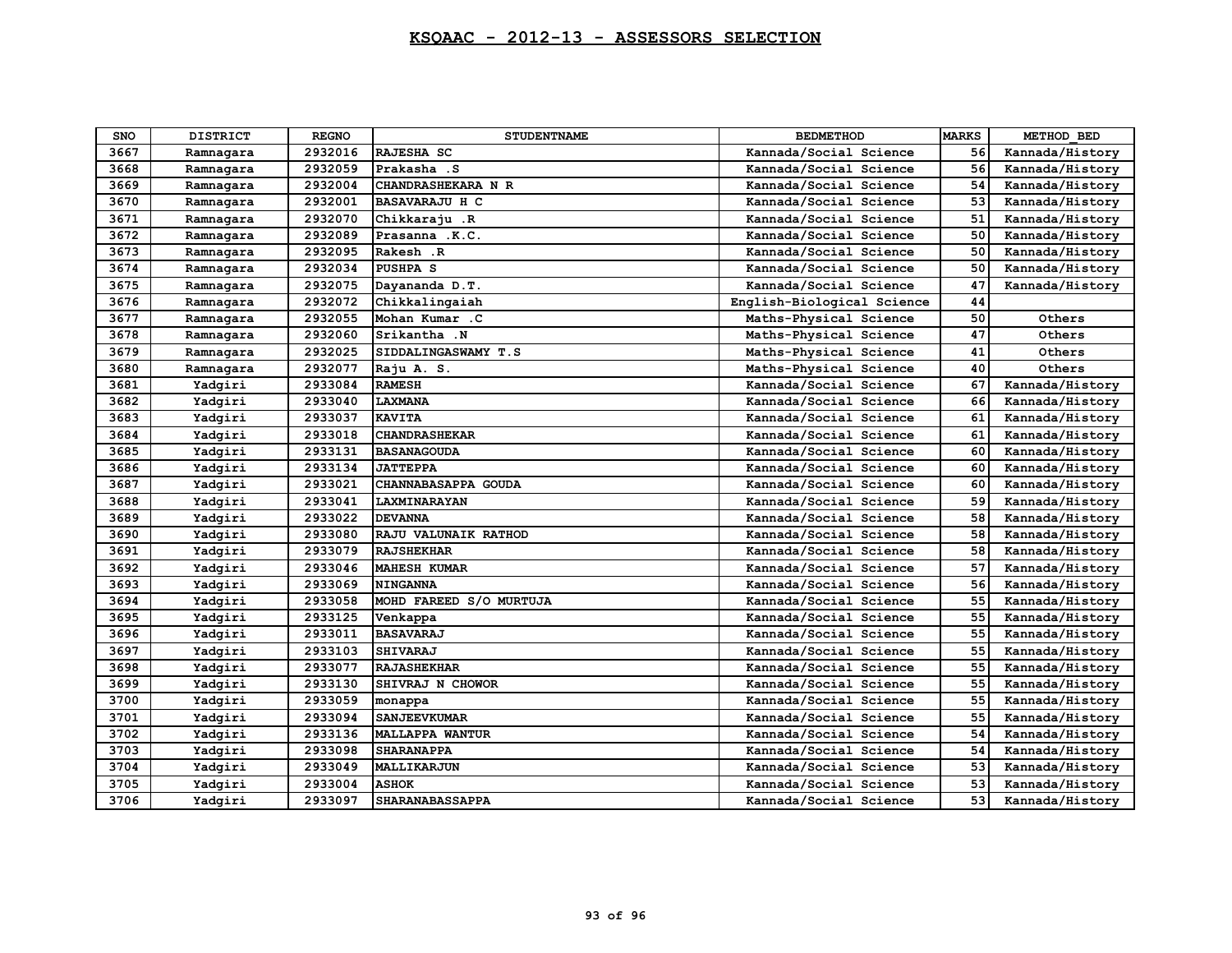| <b>SNO</b> | <b>DISTRICT</b> | <b>REGNO</b> | <b>STUDENTNAME</b>                        | <b>BEDMETHOD</b>       | <b>MARKS</b> | METHOD BED      |
|------------|-----------------|--------------|-------------------------------------------|------------------------|--------------|-----------------|
| 3707       | Yadqiri         | 2933043      | MADHAVACHARYA S/O HALLEPPACHARYA          | Kannada/Social Science | 52           | Kannada/History |
| 3708       | Yadqiri         | 2933047      | <b>MALLIKARJUN</b>                        | Kannada/Social Science | 52           | Kannada/History |
| 3709       | Yadgiri         | 2933132      | <b>CHANDRASHEKAR H</b>                    | Kannada/Social Science | 52           | Kannada/History |
| 3710       | Yadgiri         | 2933117      | <b>VENKATESH NAYAK</b>                    | Kannada/Social Science | 51           | Kannada/History |
| 3711       | Yadqiri         | 2933110      | <b>SIDDANNA</b>                           | Kannada/Social Science | 51           | Kannada/History |
| 3712       | Yadgiri         | 2933074      | <b>PREEHI</b>                             | Kannada/Social Science | 51           | Kannada/History |
| 3713       | Yadgiri         | 2933139      | <b>LANCHAMA REDDY</b>                     | Kannada/Social Science | 50           | Kannada/History |
| 3714       | Yadqiri         | 2933071      | <b>NINGANNA</b>                           | Kannada/Social Science | 50           | Kannada/History |
| 3715       | Yadqiri         | 2933140      | PRASHNAT C                                | Kannada/Social Science | 50           | Kannada/History |
| 3716       | Yadgiri         | 2933002      | <b>ANJANEYA</b>                           | Kannada/Social Science | 49           | Kannada/History |
| 3717       | Yadgiri         | 2933099      | <b>SHARANAPPA</b>                         | Kannada/Social Science | 49           | Kannada/History |
| 3718       | Yadqiri         | 2933100      | <b>SHARANAPPA</b>                         | Kannada/Social Science | 49           | Kannada/History |
| 3719       | Yadgiri         | 2933045      | <b>MAHESH</b>                             | Kannada/Social Science | 48           | Kannada/History |
| 3720       | Yadqiri         | 2933065      | <b>NARAHARI</b>                           | Kannada/Social Science | 48           | Kannada/History |
| 3721       | Yadqiri         | 2933055      | <b>MASOOMALI</b>                          | Kannada/Social Science | 48           | Kannada/History |
| 3722       | Yadqiri         | 2933120      | ZABBARAHAMMAD SOUDAGAR                    | Kannada/Social Science | 48           | Kannada/History |
| 3723       | Yadqiri         | 2933122      | Devappa                                   | Kannada/Social Science | 47           | Kannada/History |
| 3724       | Yadgiri         | 2933093      | <b>SAHEB GOUDA</b>                        | Kannada/Social Science | 47           | Kannada/History |
| 3725       | Yadqiri         | 2933116      | <b>VENKATESH</b>                          | Kannada/Social Science | 46           | Kannada/History |
| 3726       | Yadgiri         | 2933126      | Shreekrishna                              | Kannada/Social Science | 46           | Kannada/History |
| 3727       | Yadgiri         | 2933092      | S. Jagamma                                | Kannada/Social Science | 46           | Kannada/History |
| 3728       | Yadqiri         | 2933064      | <b>NAGARATNA</b>                          | Kannada/Social Science | 45           | Kannada/History |
| 3729       | Yadgiri         | 2933003      | <b>ANJAPPA</b>                            | Kannada/Social Science | 45           | Kannada/History |
| 3730       | Yadgiri         | 2933133      | IRAPPA H                                  | Kannada/Social Science | 44           | Kannada/History |
| 3731       | Yadqiri         | 2933105      | SHIVARAJ PATIL                            | Kannada/Social Science | 44           | Kannada/History |
| 3732       | Yadqiri         | 2933050      | MALLIKARJUN                               | Kannada/Social Science | 43           | Kannada/History |
| 3733       | Yadgiri         | 2933006      | <b>BALABHEEMA</b>                         | Kannada/Social Science | 43           | Kannada/History |
| 3734       | Yadgiri         | 2933019      | <b>CHANDRASHEKHAR</b>                     | Kannada/Social Science | 43           | Kannada/History |
| 3735       | Yadqiri         | 2933123      | IShantarasa                               | Kannada/Social Science | 43           | Kannada/History |
| 3736       | Yadqiri         | 2933039      | <b>KHAJAHUSEN SAB</b>                     | Kannada/Social Science | 43           | Kannada/History |
| 3737       | Yadgiri         | 2933017      | <b>BHIMASHAPPA</b><br><b>S% HANUMANTA</b> | Kannada/Social Science | 43           | Kannada/History |
| 3738       | Yadqiri         | 2933127      | Prabhudev                                 | Kannada/Social Science | 42           | Kannada/History |
| 3739       | Yadgiri         | 2933051      | MALLIKARJUNA                              | Kannada/Social Science | 42           | Kannada/History |
| 3740       | Yadqiri         | 2933135      | HANUMANTHARAYA M PATIL                    | Kannada/Social Science | 42           | Kannada/History |
| 3741       | Yadqiri         | 2933056      | <b>MEERANASA</b>                          | Kannada/Social Science | 42           | Kannada/History |
| 3742       | Yadqiri         | 2933025      | <b>GANGAPPA</b>                           | Kannada/Social Science | 41           | Kannada/History |
| 3743       | Yadgiri         | 2933104      | <b>SHIVARAJ</b>                           | Kannada/Social Science | 40           | Kannada/History |
| 3744       | Yadgiri         | 2933035      | <b>KANAKAPPA</b>                          | Kannada/Social Science | 38           | Maths/Physics   |
| 3745       | Yadgiri         | 2933128      | Bheemanna                                 | Kannada/Social Science | 38           | Kannada/History |
| 3746       | Yadgiri         | 2933106      | <b>SHOBA</b>                              | Kannada/Social Science | 38           | Kannada/History |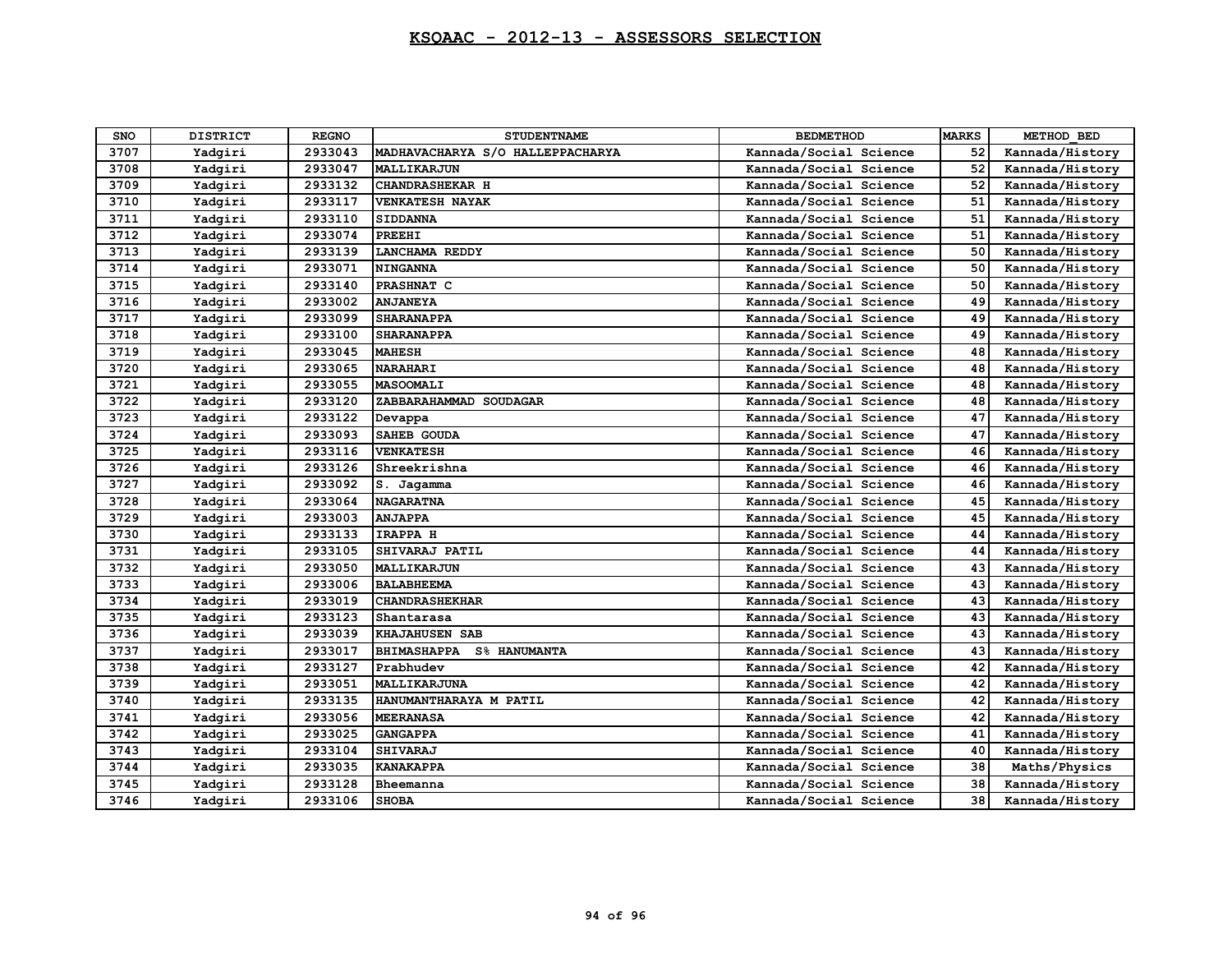| SNO  | <b>DISTRICT</b> | <b>REGNO</b> | <b>STUDENTNAME</b>                 | <b>BEDMETHOD</b>           | <b>MARKS</b> | METHOD BED      |
|------|-----------------|--------------|------------------------------------|----------------------------|--------------|-----------------|
| 3747 | Yadgiri         | 2933078      | RAJEEV GANDHI                      | Kannada/Social Science     | 37           | Kannada/History |
| 3748 | Yadgiri         | 2933053      | <b>MANJUNATH</b>                   | Kannada/Social Science     | 36           | Kannada/History |
| 3749 | Yadgiri         | 2933082      | <b>RAMESH</b>                      | Kannada/Social Science     | 36           | Kannada/History |
| 3750 | Yadqiri         | 2933090      | <b>REHANA BEGUM</b>                | Kannada/Social Science     | 35           | Kannada/History |
| 3751 | Yadqiri         | 2933129      | <b>MANAPPA</b>                     | Kannada/Social Science     | 34           | Kannada/History |
| 3752 | Yadgiri         | 2933042      | LEELA                              | Kannada/Social Science     | 32           | Kannada/History |
| 3753 | Yadqiri         | 2933044      | <b>MAHANTESH</b>                   | Kannada/Social Science     | 32           | Kannada/History |
| 3754 | Yadgiri         | 2933060      | <b>MOUNESH</b>                     | Kannada/Social Science     | 32           | Kannada/History |
| 3755 | Yadgiri         | 2933030      | <b>HANAMANTH</b>                   | Kannada/Social Science     | 29           | Kannada/History |
| 3756 | Yadqiri         | 2933088      | <b>RAVINDRA</b>                    | Kannada/Social Science     | 28           | Kannada/History |
| 3757 | Yadqiri         | 2933068      | <b>NEELAYYA</b>                    | English-Biological Science | 46           | English/Biology |
| 3758 | Yadgiri         | 2933005      | <b>ASHOK</b>                       | English-Biological Science | 41           |                 |
| 3759 | Yadqiri         | 2933124      | Syed Shamsalam Peeran              | English-Biological Science | 33           | English/History |
| 3760 | Yadgiri         | 2933027      | <b>GURUBAI</b>                     | English-Biological Science | 31           | English/Biology |
| 3761 | Yadgiri         | 2933113      | <b>VASANTAKUMAR</b>                | Maths-Physical Science     | 42           | Others          |
| 3762 | Yadqiri         | 2933075      | Raghavendra Soradi                 | Maths-Physical Science     | 41           | Others          |
| 3763 | Yadqiri         | 2933063      | <b>NAGARAJ</b>                     | Maths-Physical Science     | 39           | Others          |
| 3764 | Yadgiri         | 2933138      | <b>AMEED</b>                       | Maths-Physical Science     | 39           | Others          |
| 3765 | Yadqiri         | 2933137      | ALLAMPRABHU                        | Maths-Physical Science     | 37           | Others          |
| 3766 | Yadgiri         | 2933057      | MOHAMMED MANZOOR                   | Maths-Physical Science     | 35           | Maths/Physics   |
| 3767 | Yadgiri         | 2933067      | NAVEED ANJUM                       | Maths-Physical Science     | 32           | Others          |
| 3768 | Yadqiri         | 2933012      | <b>BASAVARAJ</b>                   | Maths-Physical Science     | 31           | Maths/Physics   |
| 3769 | Yadgiri         | 2933031      | <b>HARIKRISHNA</b>                 | Maths-Physical Science     | 30           | Maths/Physics   |
| 3770 | Yadgiri         | 2933033      | <b>HUSAINBASHA</b>                 | Maths-Physical Science     | 27           | Maths/Physics   |
| 3771 | Yadqiri         | 2933013      | Basavaraj.D                        | Maths-Physical Science     | 25           | Maths/Physics   |
| 3772 | Sirsi           | 2934018      | PRATIBHA SHNAKAR SHETY             | Kannada/Social Science     | 71           | Kannada/History |
| 3773 | Sirsi           | 2934022      | RAGHAVENDRA SHRIKANT VENKAPPAGOUDA | Kannada/Social Science     | 61           | Kannada/History |
| 3774 | Sirsi           | 2934017      | NAGENDRA P. DHARWADAKAR            | Kannada/Social Science     | 60           | Kannada/History |
| 3775 | Sirsi           | 2934016      | SHANKAR D. SAVANT                  | Kannada/Social Science     | 60           | Kannada/History |
| 3776 | Sirsi           | 2934045      | MAMATHA P TUMMINAKATTI             | Kannada/Social Science     | 58           | Kannada/History |
| 3777 | Sirsi           | 2934014      | <b>DYAVA GOUDA</b>                 | Kannada/Social Science     | 57           | Kannada/History |
| 3778 | Sirsi           | 2934026      | MANJUNATH NEELAKANTH TORLEKAR      | Kannada/Social Science     | 56           | Kannada/History |
| 3779 | Sirsi           | 2934025      | <b>KRISHNA MUKRI</b>               | Kannada/Social Science     | 56           | Kannada/History |
| 3780 | Sirsi           | 2934020      | SADGURAPPA B. HELAVAR              | Kannada/Social Science     | 54           | Kannada/History |
| 3781 | Sirsi           | 2934009      | SAVITA MARUTI HONAGEKAR            | Kannada/Social Science     | 52           | Kannada/History |
| 3782 | Sirsi           | 2934042      | ARUN MANJAPPA NAIK                 | Kannada/Social Science     | 52           | Kannada/History |
| 3783 | Sirsi           | 2934038      | NETHRAVATHI HASLAR                 | Kannada/Social Science     | 51           | Kannada/History |
| 3784 | Sirsi           | 2934006      | POORNIMA S GAONKAR                 | Kannada/Social Science     | 51           | Kannada/History |
| 3785 | Sirsi           | 2934030      | POORJA DAMODAR BANDARI             | Kannada/Social Science     | 51           | Kannada/History |
| 3786 | Sirsi           | 2934032      | VEENA HANUMANTHA NAIK              | Kannada/Social Science     | 49           | Others          |